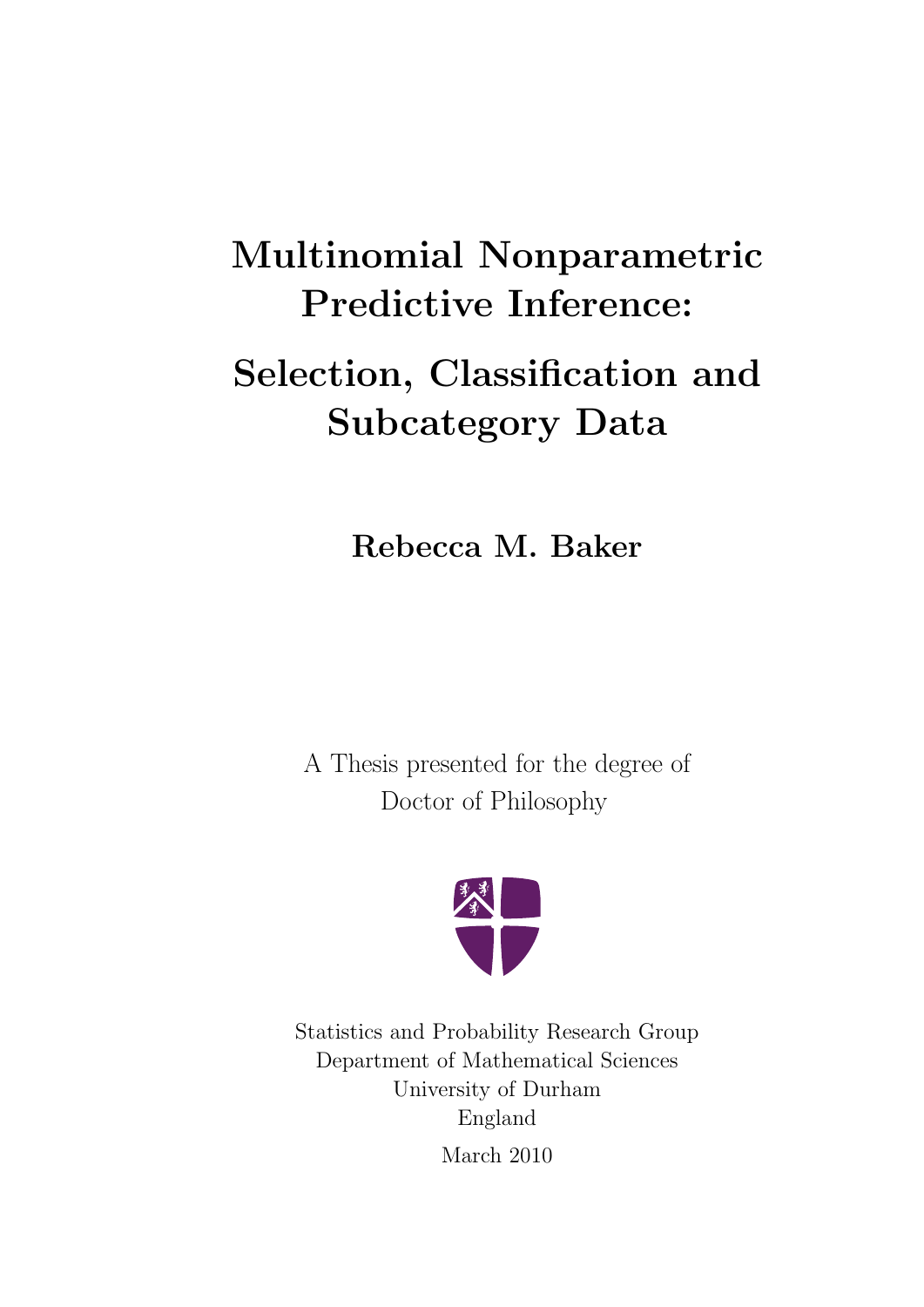## Multinomial Nonparametric Predictive Inference: Selection, Classification and Subcategory Data

Rebecca M. Baker

Submitted for the degree of Doctor of Philosophy March 2010

#### Abstract

In probability and statistics, uncertainty is usually quantified using single-valued probabilities satisfying Kolmogorov's axioms. Generalisation of classical probability theory leads to various less restrictive representations of uncertainty which are collectively referred to as imprecise probability. Several approaches to statistical inference using imprecise probability have been suggested, one of which is nonparametric predictive inference (NPI). The multinomial NPI model was recently proposed [14,17], which quantifies uncertainty in terms of lower and upper probabilities. It has several advantages, one being the facility to handle multinomial data sets with unknown numbers of possible outcomes. The model gives inferences about a single future observation.

This thesis comprises new theoretical developments and applications of the multinomial NPI model. The model is applied to selection problems, for which multiple future observations are also considered. This is the first time inferences about multiple future observations have been presented for the multinomial NPI model. Applications of NPI to classification are also considered and a method is presented for building classification trees using the maximum entropy distribution consistent with the multinomial NPI model. Two algorithms, one approximate and one exact, are proposed for finding this distribution. Finally, a new NPI model is developed for the case of multinomial data with subcategories and several properties of this model are proven.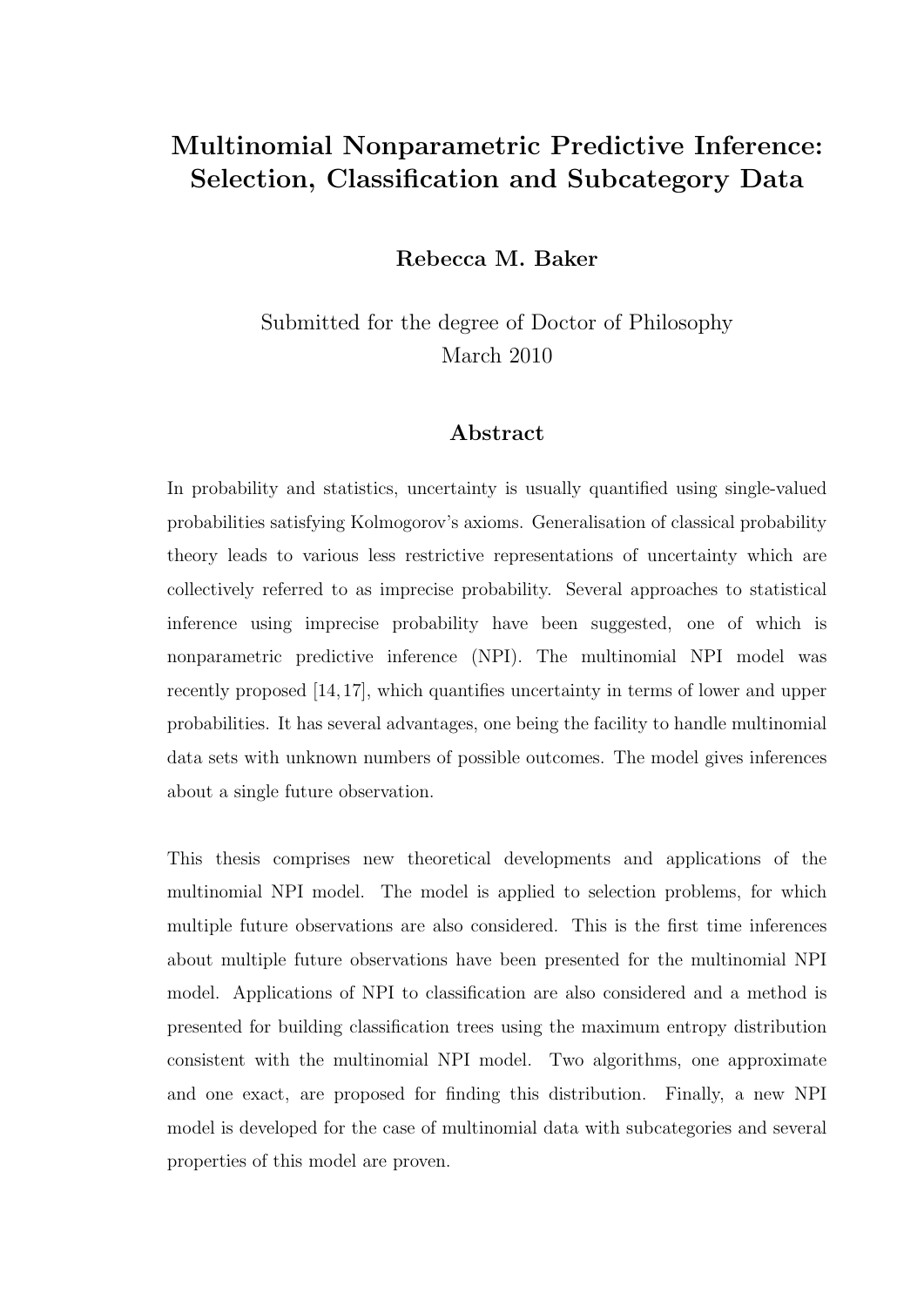## Declaration

The work in this thesis is based on research carried out at the Statistics and Probability Research Group, Department of Mathematical Sciences, University of Durham, England. No part of this thesis has been submitted elsewhere for any other degree or qualification and it is all my own work unless referenced to the contrary in the text.

#### Copyright  $\odot$  2010 by Rebecca M. Baker.

"The copyright of this thesis rests with the author. No quotations from it should be published without the author's prior written consent and information derived from it should be acknowledged".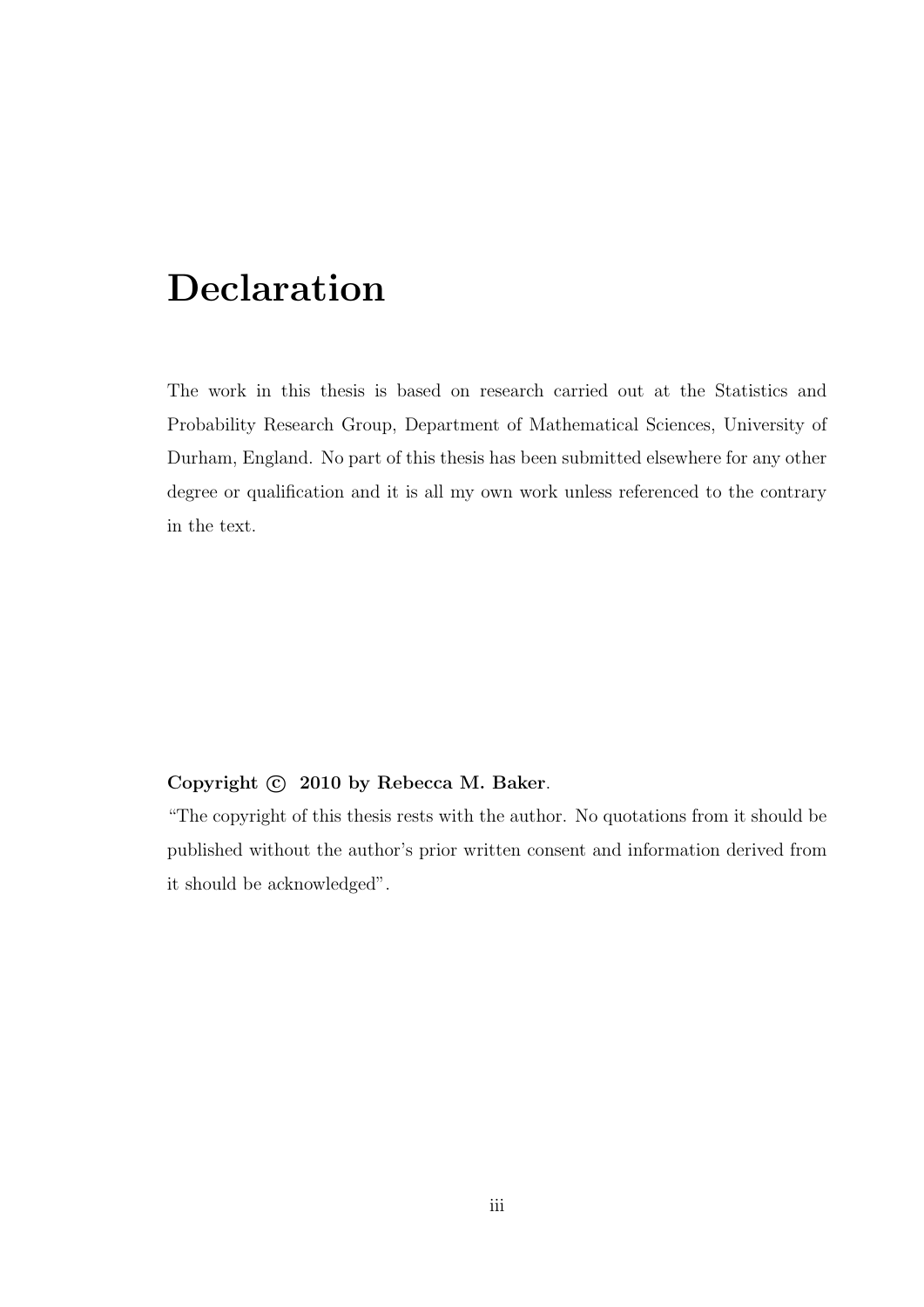## Acknowledgements

First, I would like to say thank you to Frank. I am so grateful for all your help and advice: you have been the best supervisor ever but you have also listened to me and looked after me like a second father. I would also like to thank Pauline. She inspired and encouraged me to undertake my PhD and I wish I could tell her how much I appreciate that. Thanks also to Thomas and Carolin in Munich and to Joaquin and Andres in Granada for interesting discussions and collaborations that contributed greatly to this thesis.

I would like to thank my Mum and Dad for their constant support and love and for always being proud of me. Thank you to Alex, for everything. To Danny, Ric, Jonathan, Nathan and Ian: thanks for keeping an eye on me throughout the various stages of my life in Durham (we've had lots of fun and I'll miss you all) and thanks for helpful discussions about imprecise probability and computer-related issues. Thanks to Emma, Nina and Sarah for equally important discussions about less mathematical topics, and for generally being amazing friends.

To all of these people, thank you for your part in the completion of this thesis and thank you for helping to make my time in Durham unforgettable.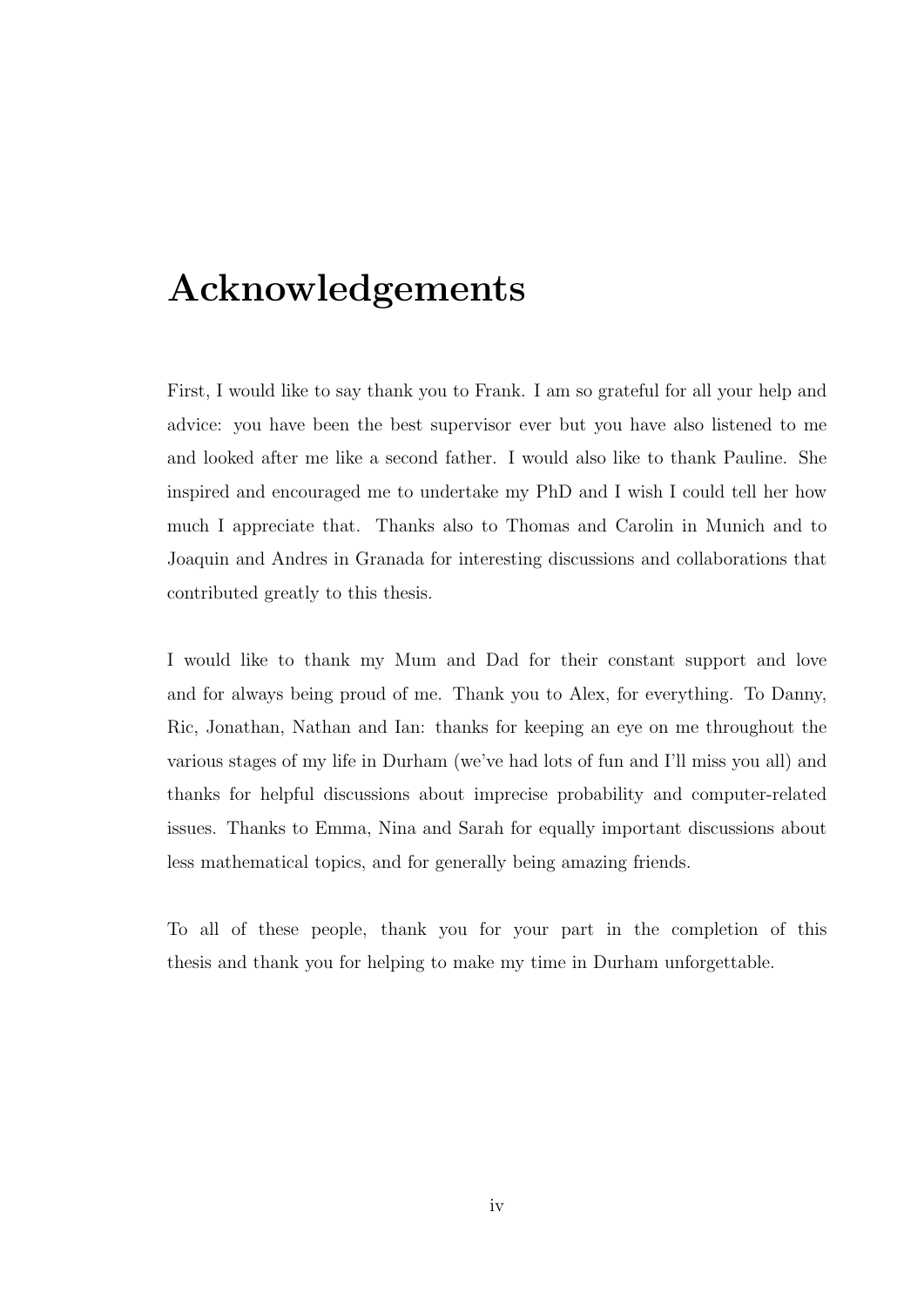# **Contents**

|                |     | Abstract                                                                                                                                      | ii               |
|----------------|-----|-----------------------------------------------------------------------------------------------------------------------------------------------|------------------|
|                |     | Declaration                                                                                                                                   | iii              |
|                |     | Acknowledgements                                                                                                                              | iv               |
| 1              |     | Introduction                                                                                                                                  | $\mathbf{1}$     |
| $\overline{2}$ |     | Preliminaries                                                                                                                                 | $\boldsymbol{4}$ |
|                | 2.1 |                                                                                                                                               | $\overline{4}$   |
|                | 2.2 |                                                                                                                                               | $\overline{7}$   |
|                |     | 2.2.1                                                                                                                                         | 9                |
|                |     | 2.2.2<br>Unknown number of categories $\ldots \ldots \ldots \ldots \ldots$                                                                    | 14               |
|                |     | 2.2.3<br>Properties of the model                                                                                                              | 21               |
|                | 2.3 | <u>.</u><br>The contract of the contract of the contract of the contract of the contract of the contract of the contract of<br>Classification | 22               |
|                |     | 2.3.1                                                                                                                                         | 22               |
|                |     | 2.3.2                                                                                                                                         | 23               |
|                |     | 2.3.3                                                                                                                                         | 27               |
| 3              |     | Selection                                                                                                                                     | 28               |
|                | 3.1 | Overview of category selection methods                                                                                                        | 28               |
|                |     | 3.1.1                                                                                                                                         | 29               |
|                |     | 3.1.2                                                                                                                                         | 29               |
|                | 3.2 | Overview of predictive selection methods                                                                                                      | 29               |
|                | 3.3 | NPI category selection for multinomial data $\ldots \ldots \ldots \ldots$                                                                     | 30               |
|                |     | 3.3.1                                                                                                                                         | 31               |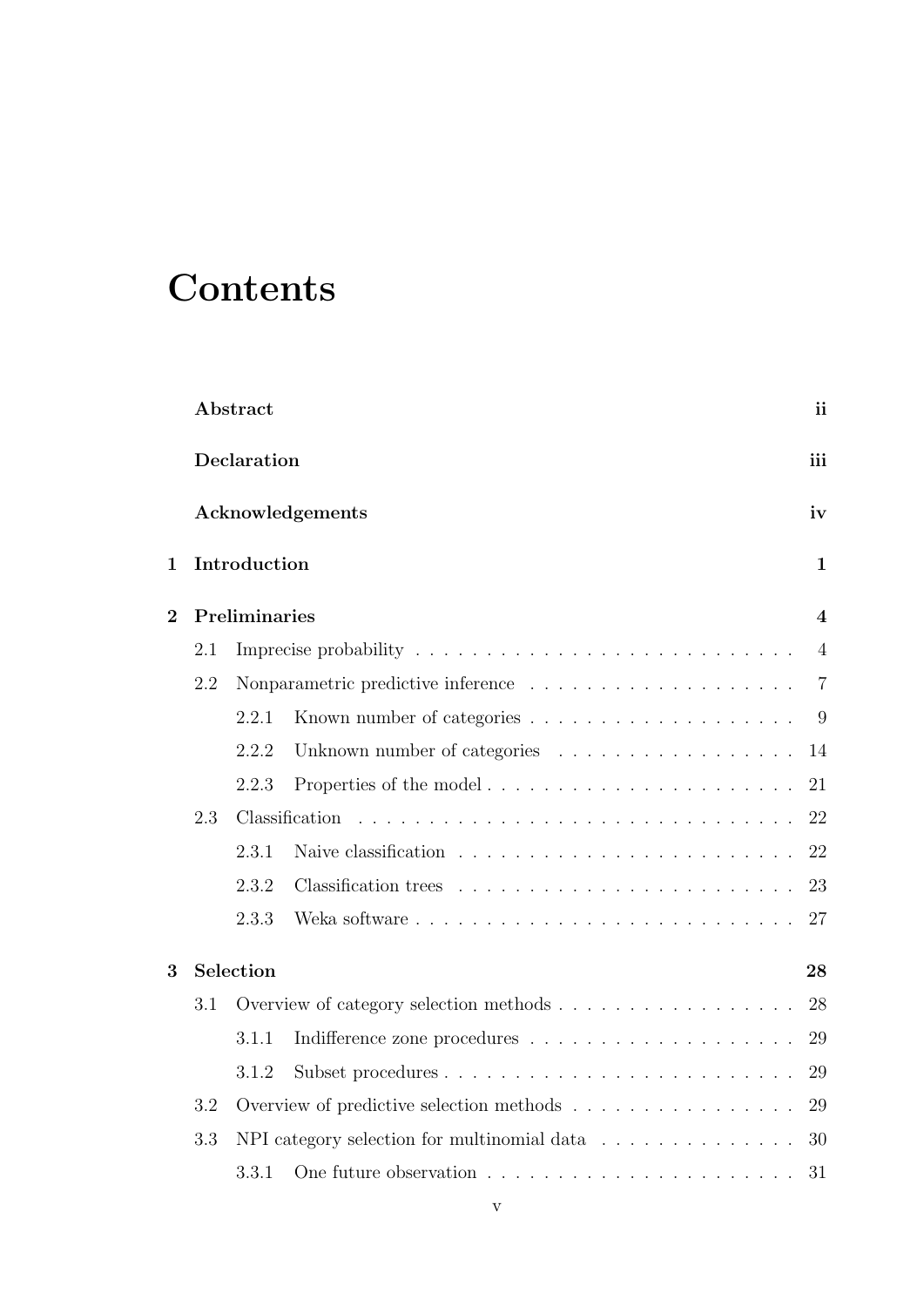|              |     | 3.3.2          |                                                                                                    |
|--------------|-----|----------------|----------------------------------------------------------------------------------------------------|
|              | 3.4 |                | NPI subset selection for multinomial data<br>47                                                    |
|              |     | 3.4.1          | 47                                                                                                 |
|              |     | 3.4.2          | Multiple future observations $\dots \dots \dots \dots \dots \dots \dots$<br>48                     |
|              | 3.5 |                | 59                                                                                                 |
| 4            |     | Classification | 60                                                                                                 |
|              | 4.1 |                |                                                                                                    |
|              | 4.2 |                | Exact (NPI-M) algorithm $\ldots \ldots \ldots \ldots \ldots \ldots \ldots \ldots \ldots \ldots 66$ |
|              |     | 4.2.1          |                                                                                                    |
|              |     | 4.2.2          |                                                                                                    |
|              | 4.3 |                | Performance of the A-NPI-M algorithm 80                                                            |
|              | 4.4 |                | Comparison of A-NPI-M and NPI-M 83                                                                 |
|              | 4.5 |                |                                                                                                    |
|              | 4.6 |                |                                                                                                    |
|              |     |                |                                                                                                    |
| $\mathbf{5}$ |     |                | NPI for subcategory data<br>91                                                                     |
|              | 5.1 |                |                                                                                                    |
|              |     | 5.1.1          |                                                                                                    |
|              |     | 5.1.2          | Upper probability $\ldots \ldots \ldots \ldots \ldots \ldots \ldots \ldots \ldots 102$             |
|              | 5.2 |                |                                                                                                    |
|              |     |                | 110                                                                                                |
|              |     | 5.2.2          |                                                                                                    |
|              |     | 5.2.3          |                                                                                                    |
|              |     | 5.2.4          |                                                                                                    |
|              | 5.3 |                | Unknown numbers of $(sub)$ categories 127                                                          |
|              |     | 5.3.1          |                                                                                                    |
|              |     | 5.3.2          | Upper probability $\ldots \ldots \ldots \ldots \ldots \ldots \ldots \ldots \ldots 134$             |
|              | 5.4 |                | Classification trees with subcategory NPI $\ldots \ldots \ldots \ldots \ldots 140$                 |
|              | 5.5 |                |                                                                                                    |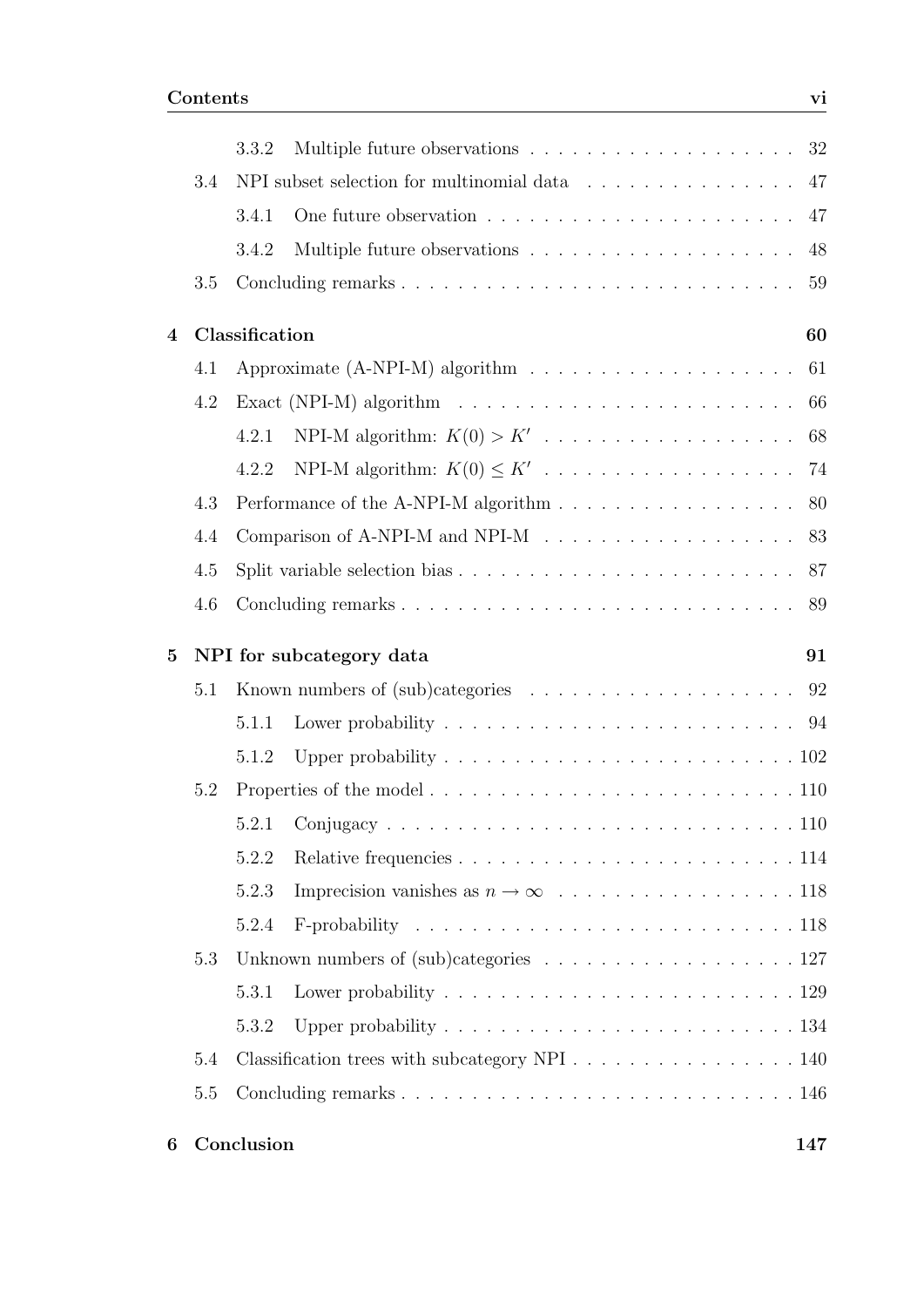### Bibliography 149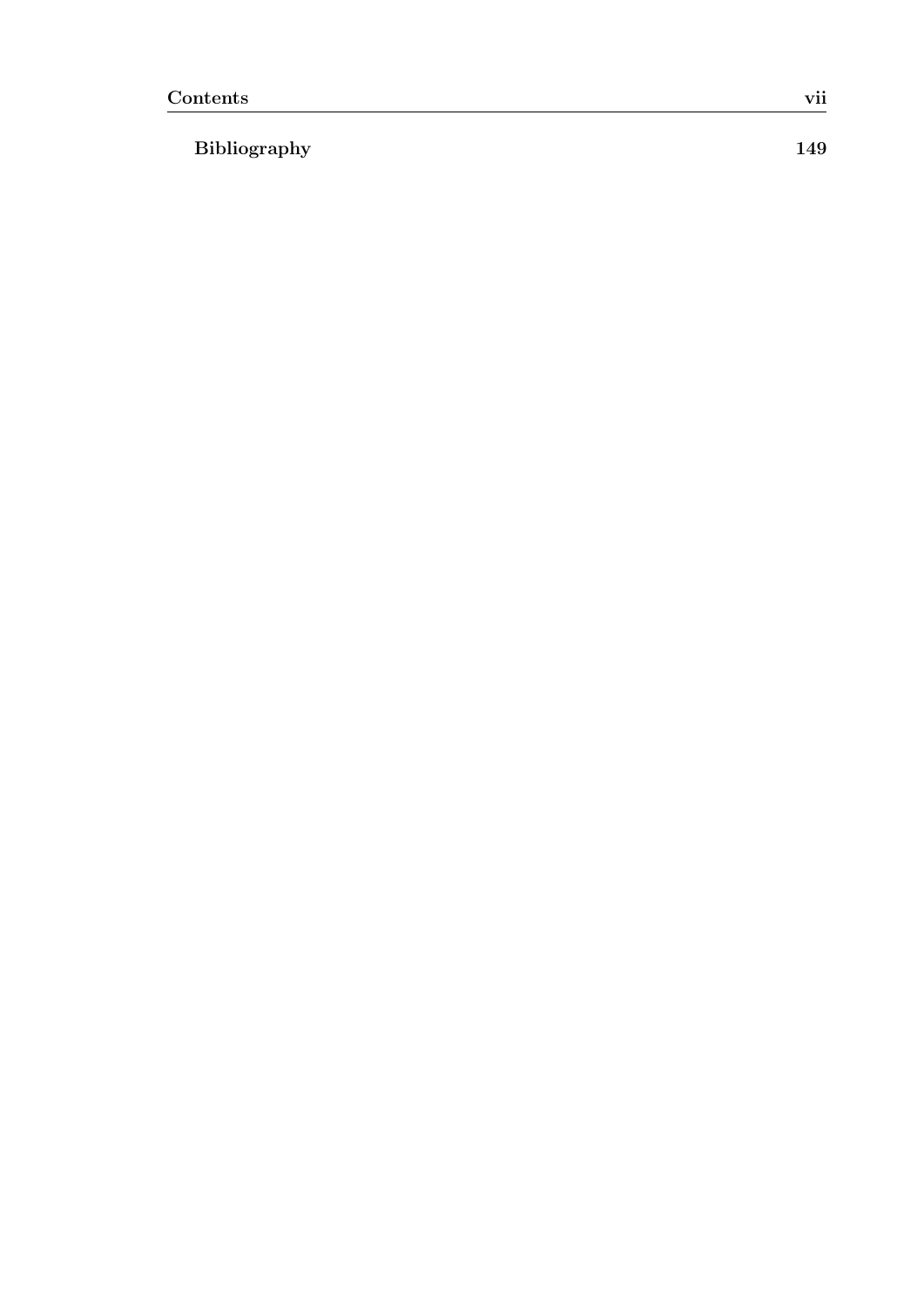## Chapter 1

## Introduction

In probability and statistics, uncertainty is usually quantified using classical probabilities satisfying Kolmogorov's axioms. Generalisation of classical probability theory leads to various less restrictive representations of uncertainty which are collectively referred to as imprecise probability. The concept of imprecise probability has a long history, but in the last twenty years there has been much new research in this field. In 2002, the Society for Imprecise Probability: Theories and Applications (SIPTA) was founded. This society organises conferences, workshops and summer schools in addition to providing access to information and publications about imprecise probability through its webpage (www.sipta.org) and has succeeded in raising awareness of the potential of imprecise probability. Many new methods for uncertainty quantification have been proposed and clear advantages over the classical theory of probability have been shown, indicating that the ongoing development of imprecise probability theories and applications is an exciting and important area of research.

The ever-increasing interest in imprecise probability has led to various new approaches to statistical inference, one of which is nonparametric predictive inference (NPI) [6, 14, 17]. NPI is an inferential framework that uses lower and upper probabilities and has attractive properties from the perspective of interval probability theory [43]. Many applications of NPI have already been presented in the literature and its development is gathering strong momentum with regard to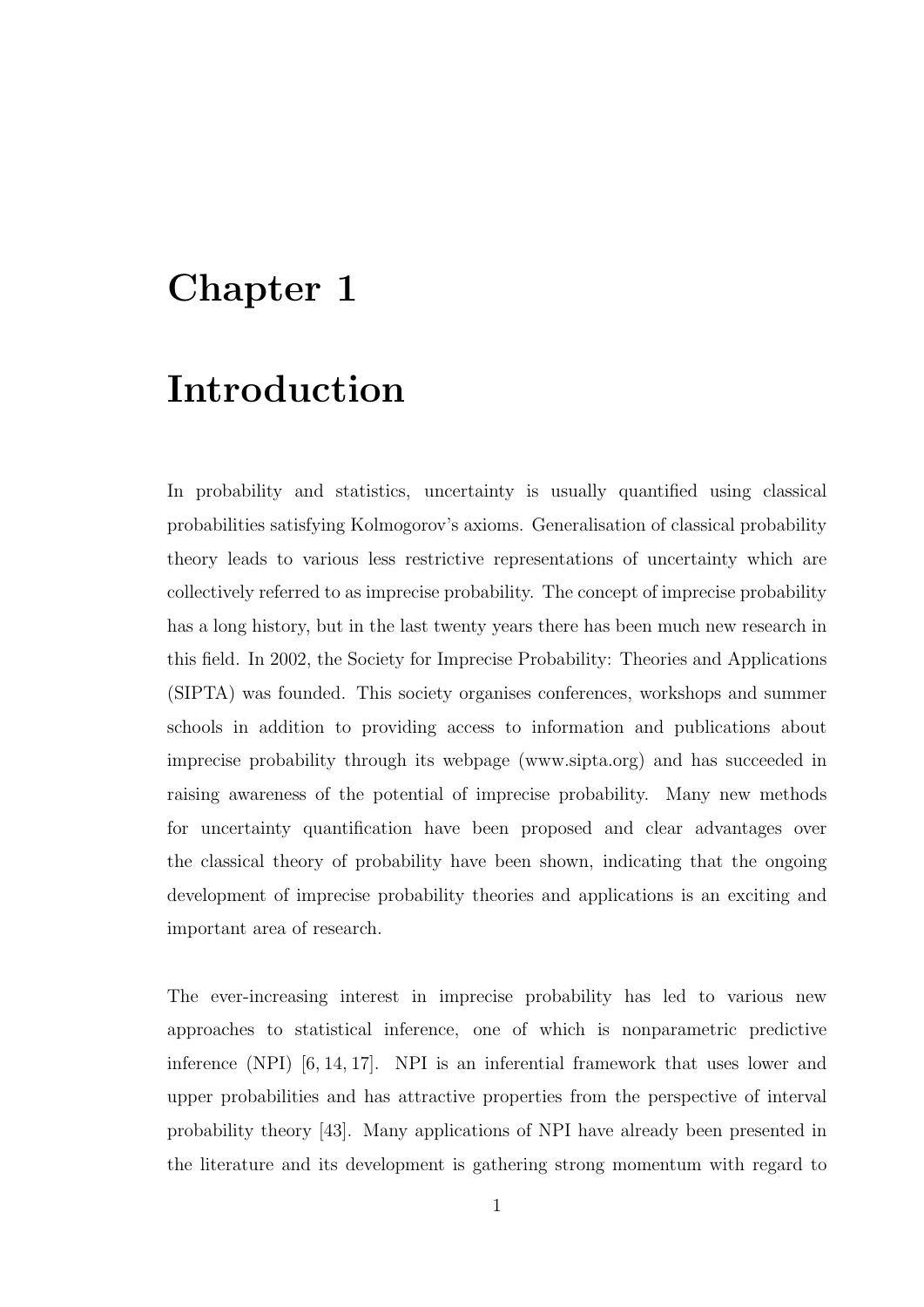new methodology for practical applications.

In this thesis, we present several new developments to the theory of NPI for multinomial data. Inferences about multiple future observations are considered for the first time and a new NPI model is presented for multinomial data with subcategories. We also consider methods based on this theory for selection problems and for classification problems, providing an important and innovative step in the development of practical applications of NPI for multinomial data.

In Chapter 2, the background literature relevant to this thesis is summarised. We give a general introduction to imprecise probability and an overview of NPI. This is followed by a summary of classification methods from the literature which are relevant to Chapter 4.

Chapter 3 begins with a summary of relevant selection methods from the literature. We present NPI-based selection methods using a single future observation, then we derive NPI lower and upper probabilities for events involving multiple future observations from a multinomial data set and we show how these can be applied to the problems of category selection and subset selection for multinomial data. The extension of NPI to inferences about multiple future observations is an ongoing topic to which an important contribution is made here. The results of Chapter 3 were presented at the 2009 International Symposium on Imprecise Probability: Theories and Applications [7] and a journal paper on this work is currently under review [8].

In Chapter 4, we present the use of NPI for building classification trees. We test our methods on forty data sets and we use the results to compare NPI-based classifiers with other methods from the literature. Much of the work in Chapter 4 was carried out in collaboration with Joaquin Abellan and Andres Masegosa of the University of Granada, and a paper focusing on the theoretical results of this chapter is currently under review [3]. The development of NPI-based algorithms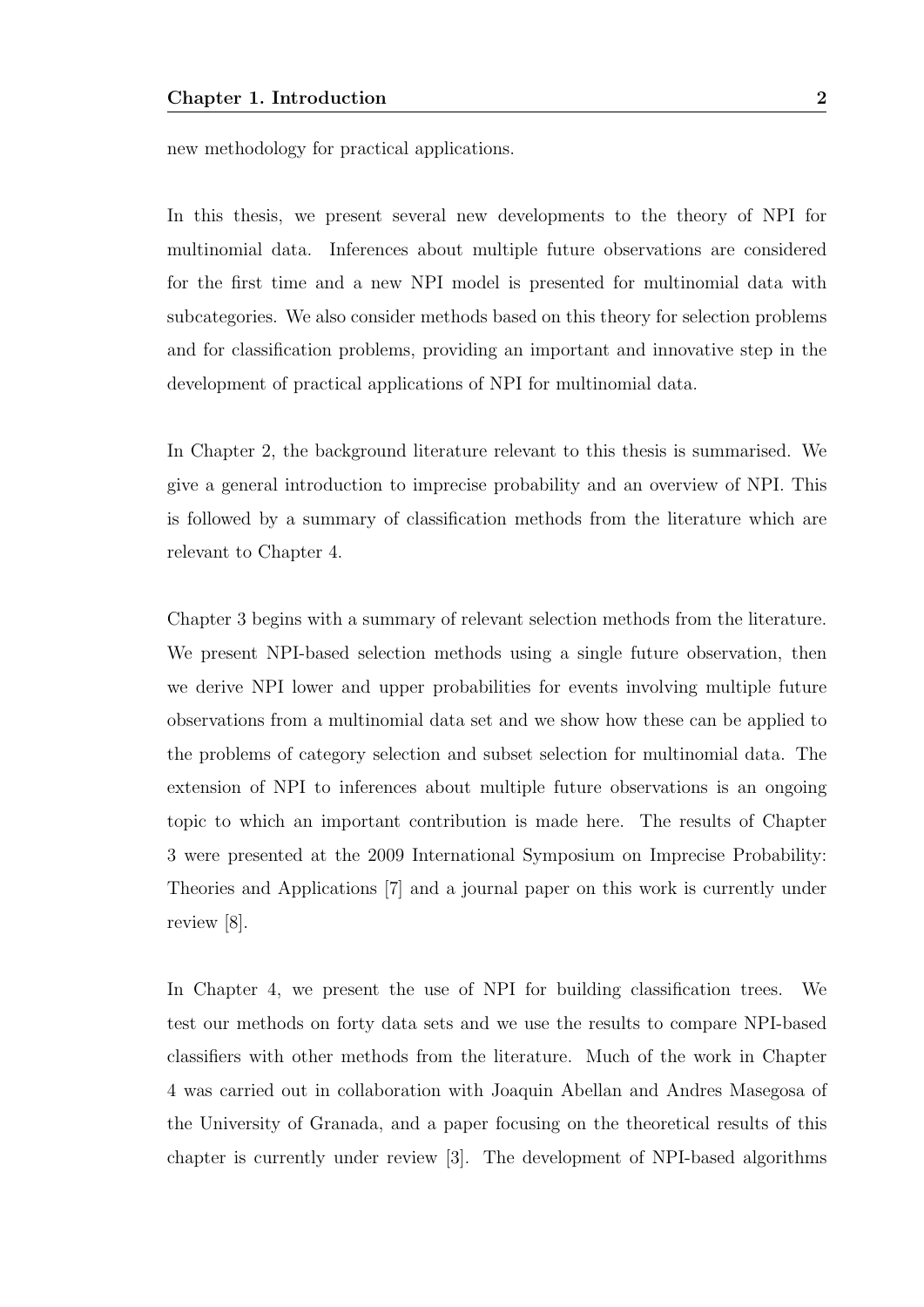for classification trees is a significant contribution with many potential applications and a further paper on this subject is in preparation.

In Chapter 5, we present a new model which is an extension of the multinomial NPI model to the case of multinomial data with subcategories. We derive NPI lower and upper probabilities for all events of interest involving a single future observation and we present several properties of the model. We also consider the application of the model to classification trees. The development of this model is a considerable addition to the theory of NPI and the flexibility of the inferences in the sense that observations can be represented as subcategories or main categories makes the model widely applicable to practical problems. A paper on this model is in preparation.

There are many interesting opportunities to extend the research presented in this thesis, as discussed in the final sections of each of Chapters 3 to 5 and in Chapter 6.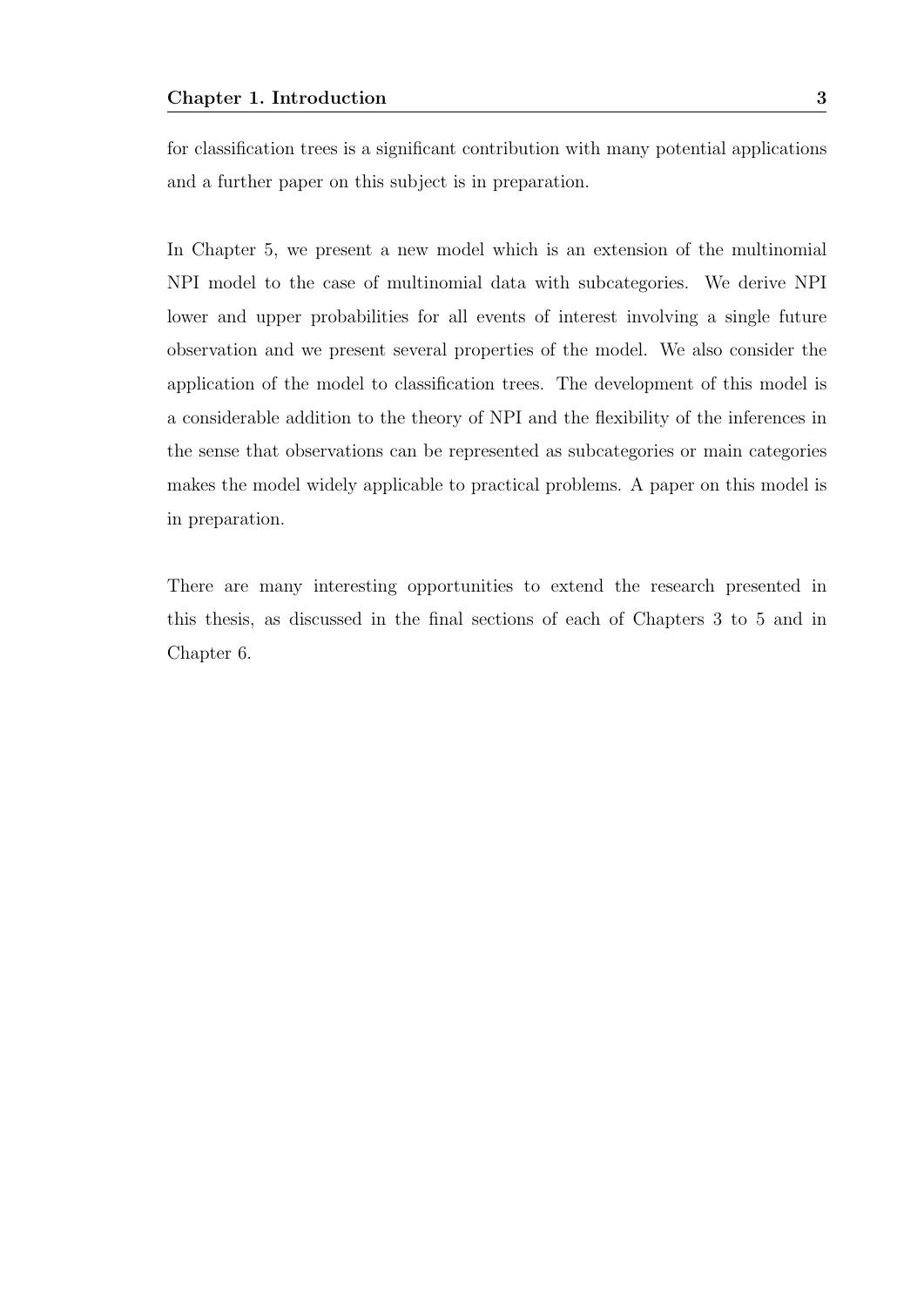## Chapter 2

## Preliminaries

In this chapter we summarise the main theories and concepts from the literature that provide relevant background information for the topics considered in this thesis. An introduction to imprecise probability, with emphasis on the theory of interval probability, is given in Section 2.1. In Section 2.2 an overview of nonparametric predictive inference (NPI) is presented and some fundamental properties of the NPI model for multinomial data are described. Section 2.3 contains a brief overview of two classification methods, namely naive classification and classification trees, and an explanation of how these methods have been adapted for use with interval probability models. An introduction to Weka software is also given, which is widely used in practical applications of classification methods. This software is used in Chapter 4.

### 2.1 Imprecise probability

In classical probability theory, the probability for an event  $A$  is given by a precise value  $p(A) \in [0, 1]$ , where p is a probability satisfying Kolmogorov's axioms. However, when information or knowledge is incomplete, a unique probability may be too restrictive. An alternative approach is to use imprecise probability, which is an umbrella term encompassing all qualitative and quantitative ways of measuring uncertainty without single-valued probabilities.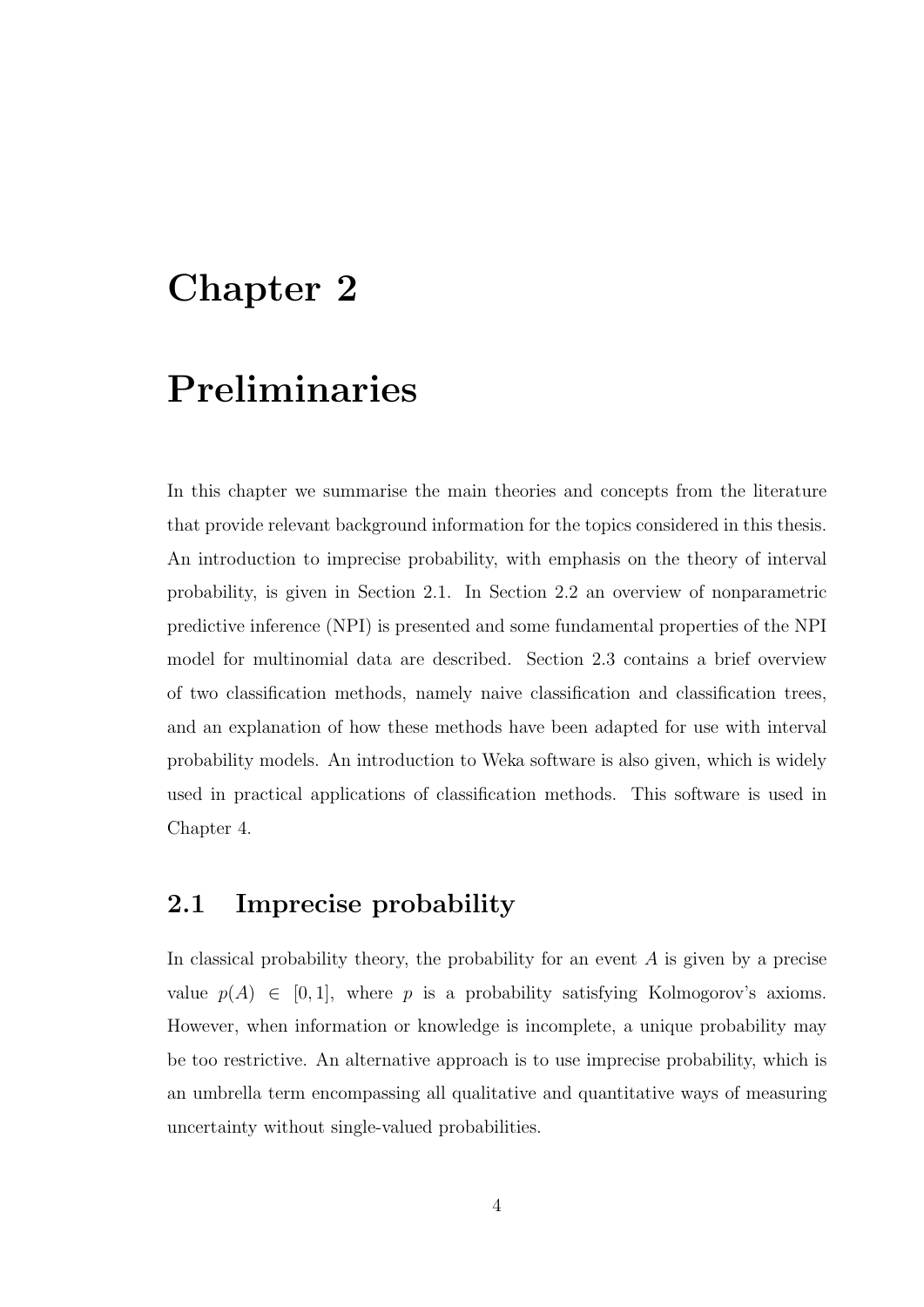Imprecise probability is a long-standing concept (see Hampel [28] for a historical overview) and was first formally proposed in 1854 by Boole [12]. Throughout the twentieth century, several new theories were proposed for quantifying uncertainty, and the past two decades in particular have seen much new research in the field of imprecise probability including the development of interval probability theory. An interval probability consists of a lower probability  $P \in [0, 1]$  and an upper probability  $\overline{P} \in [0, 1]$ . The classical situation is a special case of interval probability with  $\underline{P} = \overline{P}$  and the vacuous assessment<br>  $\underline{P} = 0$  and  $\overline{P} = 1$  represents a total lack of knowledge about an event. Comprehensive foundations of interval probability theory have been proposed by Walley [40] and by Weichselberger [43, 44]. Walley's [40] treatment of the subject is based on De Finetti's [23] interpretation of probabilities as fair prices for gambles. According to Walley, the lower probability  $P(A)$  for some event A is interpreted as the maximum price for which one would buy the bet which pays 1 if A occurs and 0 otherwise. The upper probability  $\overline{P}(A)$  is interpreted as the minimum price for which one would sell this bet. The theory developed by Walley [40] is based on a set of coherence conditions which ensures that the lower and upper probabilities are rational from the behavioural point of view. The foundations of interval probability presented by Weichselberger [43, 44] are purely theoretical with no assumed interpretation, generalising Kolmogorov's axioms. The theory and terminology developed by Weichselberger are used throughout this thesis and the relevant aspects of his approach to interval probability are explained below.

For a sample space  $\Omega$ , the set of events  $\mathcal A$  is given by the power set of  $\Omega$ . An interval probability model assigns an interval probability  $P(A) = [P(A), \overline{P}(A)]$ to every event  $A \in \mathcal{A}$ , such that  $0 \leq P(A) \leq \overline{P}(A) \leq 1$  for all  $A \in \mathcal{A}$ . The structure of the model is defined by Weichselberger [43] as the set

$$
\mathcal{M} = \{ p | \underline{P}(A) \le p(A) \le \overline{P}(A), \forall A \in \mathcal{A} \},\tag{2.1}
$$

i.e. the set of all classical probability distributions  $p$  that are in accordance with the interval limits.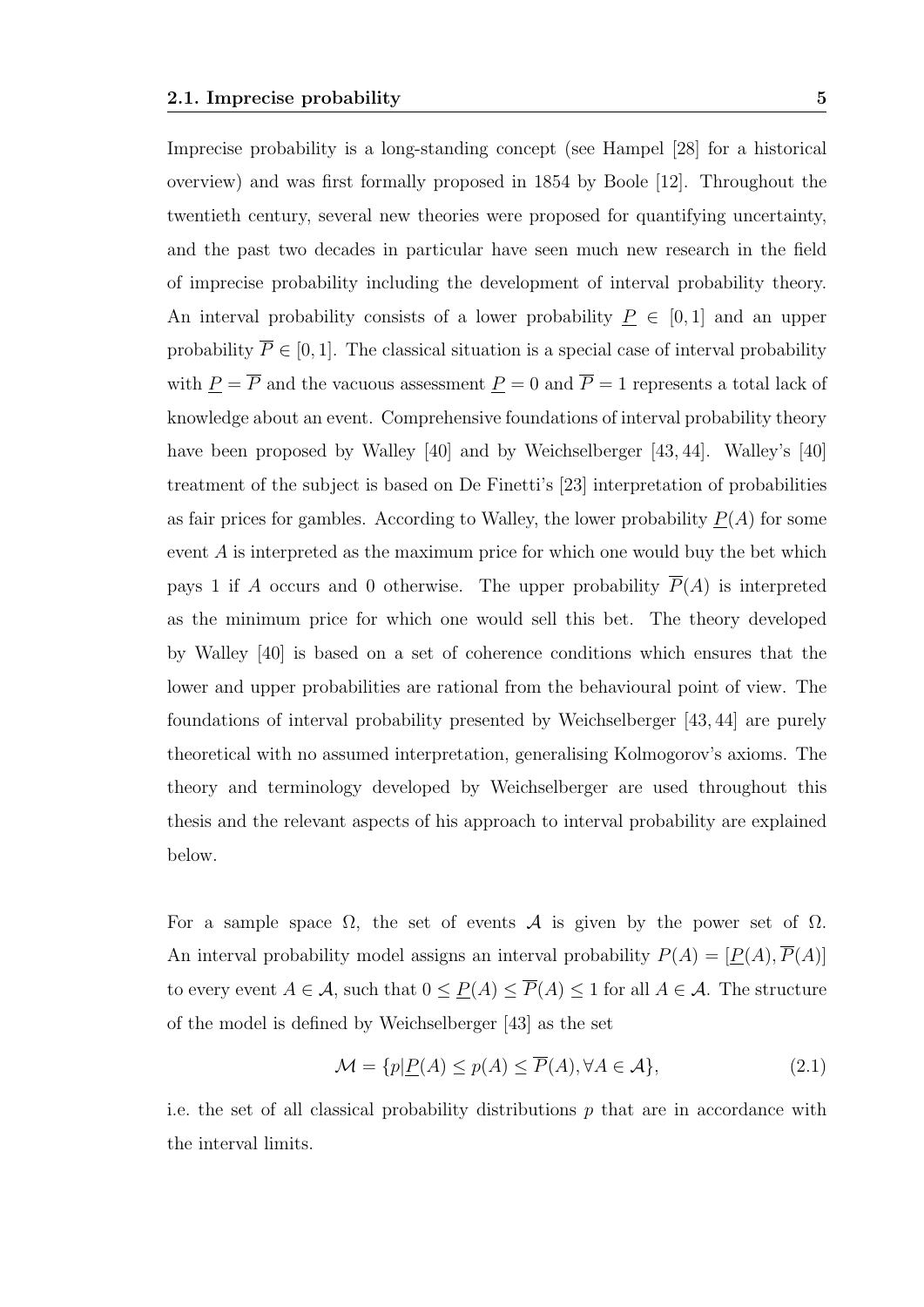An interval probability is described by Weichselberger [43] as an F-probability if

$$
\inf_{p \in \mathcal{M}} p(A) = \underline{P}(A)
$$

and

$$
\sup_{p \in \mathcal{M}} p(A) = \overline{P}(A)
$$

for all  $A \in \mathcal{A}$ . For a finite set of events  $\mathcal{A}$ , the concept of F-probability coincides with Walley's [40] notion of coherence (see Weichselberger [43]). For a given F-probability, a prestructure is defined by Weichselberger [43] as any subset  $\mathcal J$  of M such that  $\inf_{p\in\mathcal{J}}p(A)=\underline{P}(A)$  for all  $A\in\mathcal{A}$ .

F-probability is an important concept in Weichselberger's theory, as it implies a number of other properties. When we have F-probability, lower probability is superadditive and upper probability is subadditive. This means that for events A and B,  $\underline{P}(A \cup B) \ge \underline{P}(A) + \underline{P}(B)$  and  $\overline{P}(A \cup B) \le \overline{P}(A) + \overline{P}(B)$ . Also, for every F-probability, the lower and upper probabilities satisfy the conjugacy relation  $\overline{P}(A) = 1 - \underline{P}(A^c)$ , where  $A^c$  is the complementary event to A. It can be shown [44] that on a finite space,  $\mathcal M$  is a closed and convex set of probability distributions. Such sets are also called credal sets in the literature. The theory of credal sets of probability distributions has strong foundations (see Levi [31]) and is widely used [1, 40, 46–48].

In this thesis, we focus on interval probabilistic statistical inference, specifically for multinomial data. In a multinomial setting, observed data consist of  $n$  categorical observations  $Y_1, ..., Y_n$ . This data set comprises  $n_j$  observations in category  $c_j$ , for  $j = 1, ..., K$ . We consider inferences about a future observation  $Y_{n+1}$ .

One imprecise probability model for inference from multinomial data, Walley's Imprecise Dirichlet Model (IDM) [41], has attracted much attention and has been applied in a variety of areas [11]. The model generalises the standard Bayesian approach to inference from multinomial data. The multinomial model is assumed, where each category  $c_j$  is associated with a probability  $\theta_j$  such that  $\theta_j \geq 0$  and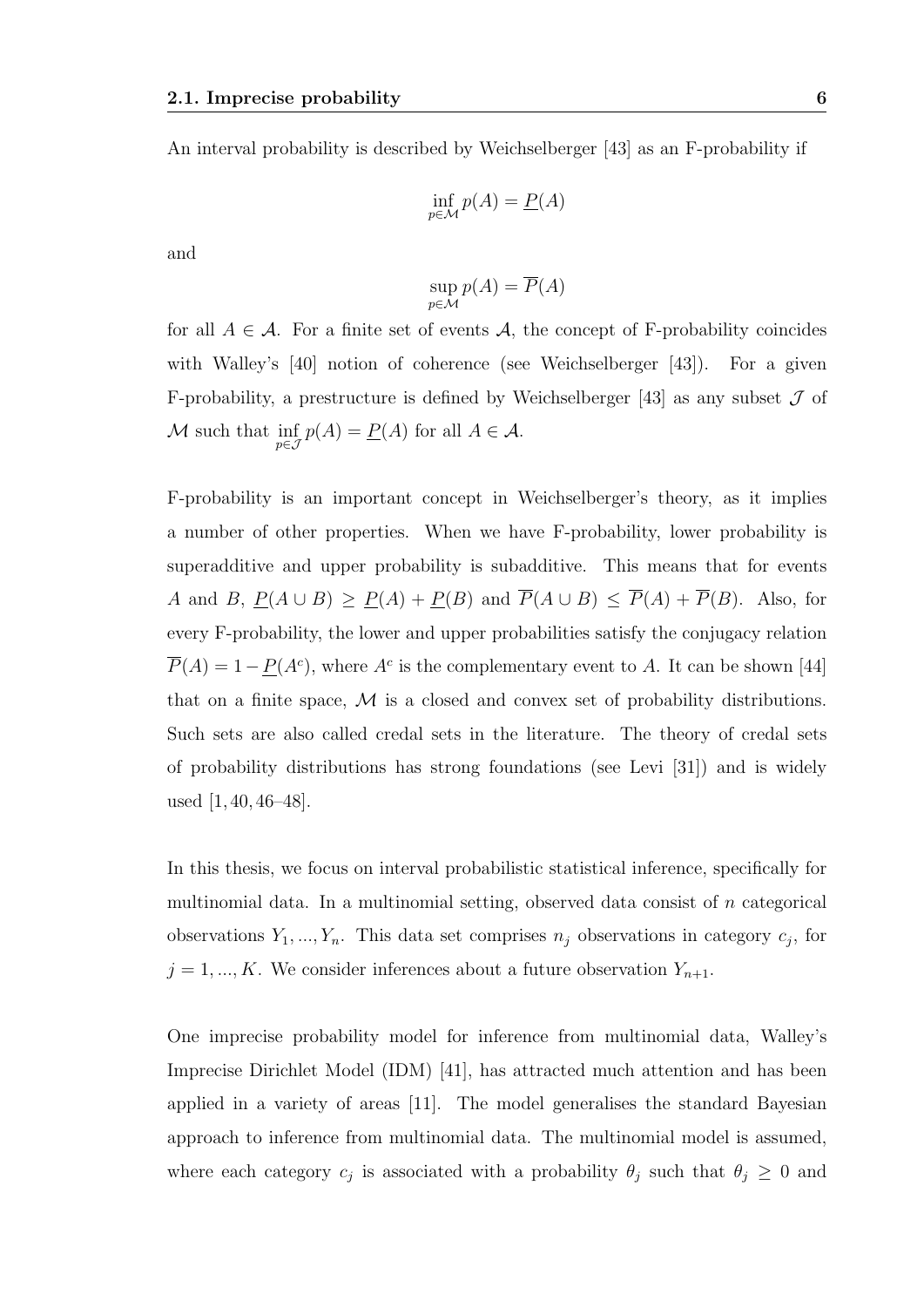$\sum$ K  $j=1$  $\theta_j = 1$ , and the vector  $\underline{n} = (n_1, ..., n_K)$  follows a multinomial distribution with parameters n and  $\underline{\theta}$  where  $\underline{\theta}$  is the vector of probabilities  $(\theta_1, ..., \theta_K)$ . Under the IDM, prior uncertainty about  $\underline{\theta}$  is described by the set of all Dirichlet  $(s, \underline{t})$ distributions such that  $0 < t_j < 1$  for  $j = 1, ..., K$  and  $\sum$ K  $j=1$  $t_j = 1$ . The choice of the parameter  $s$  is important and is discussed in detail by Walley [41]. After observing the data, Bayes' theorem is used to update each prior distribution in the set, and hence the posterior uncertainty about  $\theta$  is described by the set of all Dirichlet  $(s, t^*)$  distributions where  $t_j^* = \frac{n_j + st_j}{n + s}$  $\frac{j+st_j}{n+s}$  for  $j=1,...,K$ . Inferences about an event are in the form of a lower probability and an upper probability. These are obtained by minimising and maximising the posterior probability for the event with respect to  $t$ . According to the IDM, the lower and upper probabilities for the event that the next observation will be in category  $c_j$  are  $\underline{P}_{IDM}(Y_{n+1} \in c_j) = \frac{n_j}{n+s}$ and  $\overline{P}_{IDM}(Y_{n+1} \in c_j) = \frac{n_j+s}{n+s}$ . In the discussion of Walley's paper on the IDM [41] and indeed by Walley himself, a number of criticisms of the model were made. In the light of this, a new model for inference from multinomial data was proposed by Coolen and Augustin [14, 17]. This is an attractive alternative to the IDM which uses the theory of nonparametric predictive inference (NPI).

### 2.2 Nonparametric predictive inference

NPI is an inferential framework of statistical theory and methodology that is based on Hill's exchangeability-related assumption  $A_{(n)}$  [29], defined below.

Definition 2.2.1. Consider a real-valued data set consisting of observed values  $X_i = x_i$ ,  $i = 1, ..., n$ , where we assume that there are no tied observations. These observations are ordered such that  $x_1 < ... < x_n$  and they partition the real line into  $n+1$  open intervals  $(x_i, x_{i+1})$  for  $i = 0, ..., n$ , where  $x_0 = -\infty$  and  $x_{n+1} = \infty$ . The assumption  $A_{(n)}$  states that the next observation will fall in any interval  $(x_i, x_{i+1})$ with probability  $\frac{1}{n+1}$ , i.e.  $P(X_{n+1} \in (x_i, x_{i+1})) = \frac{1}{n+1}$  for  $i = 0, ..., n$ .

NPI makes use of  $A_{(n)}$  to give predictive inferences about future observations in the form of lower and upper probabilities and has been presented for Bernoulli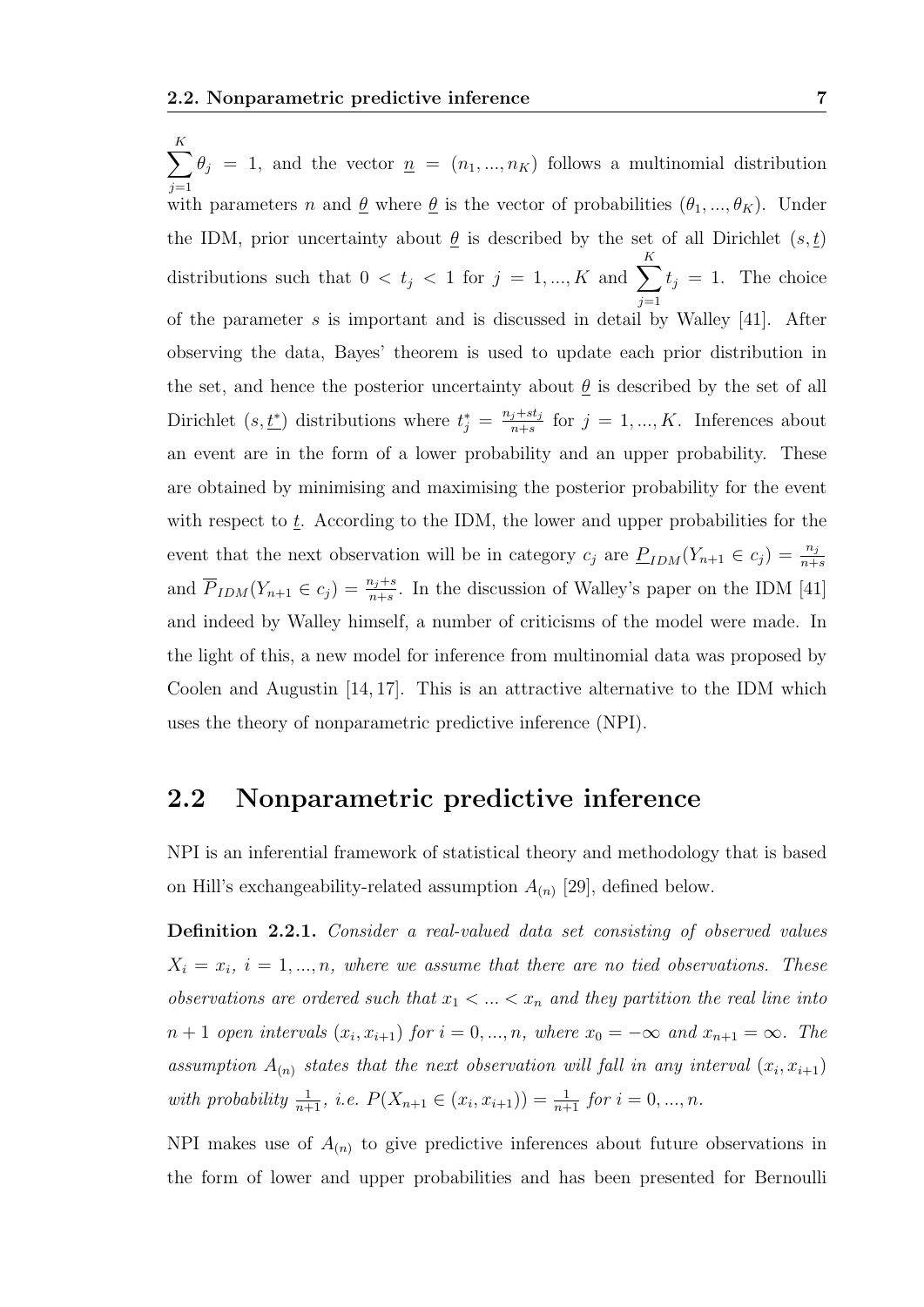data [13], real-valued data [6], data including right-censored observations [22] and multinomial data [14,17]. It has a wide range of applications in statistics, reliability and operational research, summarised by Coolen [16]. We focus on the NPI model for multinomial data [14, 17], which we henceforth refer to as the MNPI model. The MNPI model is based on a variation of Hill's assumption  $A_{(n)}$  [29] called circular- $A_{(n)}$  that was first introduced in [14]. This assumption relates to circular data. Circular- $A_{(n)}$  is defined below.

**Definition 2.2.2.** Consider a circular data set consisting of observed values  $Y_i = y_i$ ,  $i = 1, \ldots, n$ . These observations create n intervals on a circle, which are represented as  $I_j = (y_j, y_{j+1})$  for  $j = 1, ..., n-1$  and  $I_n = (y_n, y_1)$ . The assumption circular- $A_{(n)}$ states that the next observation will fall in any interval  $I_j$  with equal probability  $\frac{1}{n}$ , *i.e.*  $P(Y_{n+1} \in I_j) = \frac{1}{n}$  for  $j = 1, ..., n$ .

The MNPI model involves a probability wheel representation of the data. On the probability wheel, each of the n categorical observations is represented by a radial line, such that the wheel is partitioned into  $n$  equally-sized slices. Making inferences about the next observation is analogous to spinning this probability wheel and from the circular- $A_{(n)}$  assumption we conclude that the next observation has probability 1  $\frac{1}{n}$  of being in any given slice. The inferences given about a future observation therefore depend upon which category each slice of the wheel represents. The following assumption, and the constraints on the configuration of the wheel which this assumption implies, are key to the results presented in this thesis. Coolen and Augustin [14] assume that each category is only allowed to be represented by a single segment of the wheel, where a segment is defined as a single part of the wheel (note that the wheel is always divided radially) consisting of any number of full or partial slices. This assumption implies the following:

- Two or more lines representing observations in the same category must always be positioned next to each other on the wheel.
- A slice that is bordered by two lines representing observations in the same category must be assigned to that category. (An exception to this rule occurs when every line on the wheel represents the same category, in which case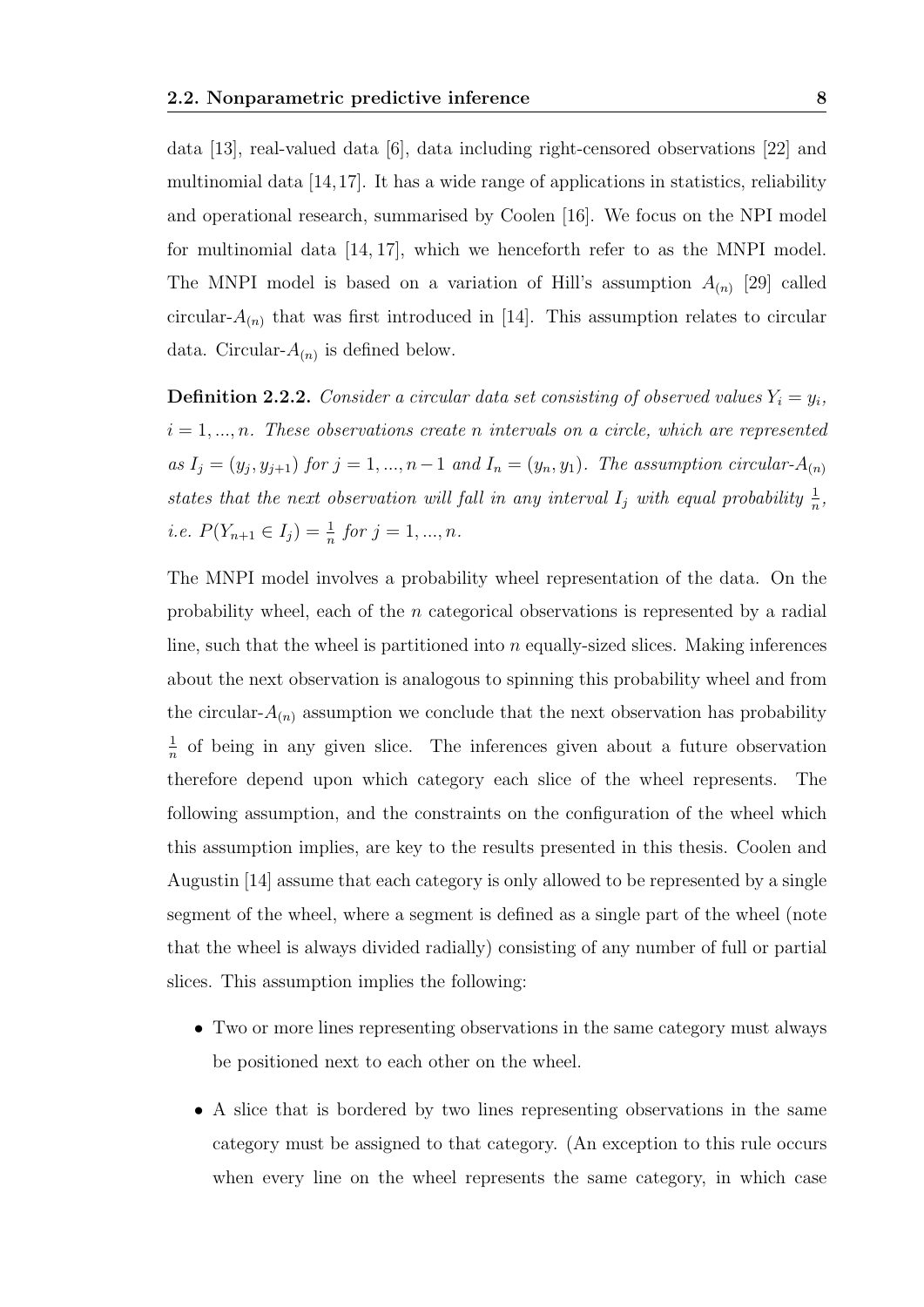$n-1$  slices must be assigned to that category and the remaining slice may be assigned to another category.)

- A slice that is bordered by two lines representing observations in categories  $c_i$ and  $c_j$  where  $c_i \neq c_j$ , defined as a separating slice, may be assigned to  $c_i$  or to  $c_j$  or to an unobserved category not yet allocated to any other slice.
- Separating slices may be divided radially between multiple categories.

The concept of the probability wheel is clarified further by the illustrative examples in the remainder of this section.

Throughout this work, it is assumed that there are K different categories altogether, and that k categories have already been observed and are labelled  $c_1, ..., c_k$ . It is assumed that  $K \geq 3$ : when  $K = 2$ , the MNPI model can be used, but the representation of the data on a line as presented for Bernoulli data [13] is more appropriate. Suppose that there are  $n_j$  observations in category  $c_j$ , for  $j = 1, ..., k$ . Therefore,  $\sum$ k  $j=1$  $n_j = n$ . In some situations, we may know the total number  $K$  of possible categories, but at other times we may be unaware of this value. Coolen and Augustin presented lower and upper probabilities for the case where K is known [17] and for the case where K is unknown [14]. These results are summarised in Subsections 2.2.1 and 2.2.2.

#### 2.2.1 Known number of categories

We summarise the results of Coolen and Augustin [17]. When  $K$  is known, events of interest can be expressed generally as

$$
Y_{n+1} \in \bigcup_{j \in J} c_j \tag{2.2}
$$

where  $J \subseteq \{1, ..., K\}$ . We refer to this general event as E. Let

$$
OJ = J \cap \{1, ..., k\}
$$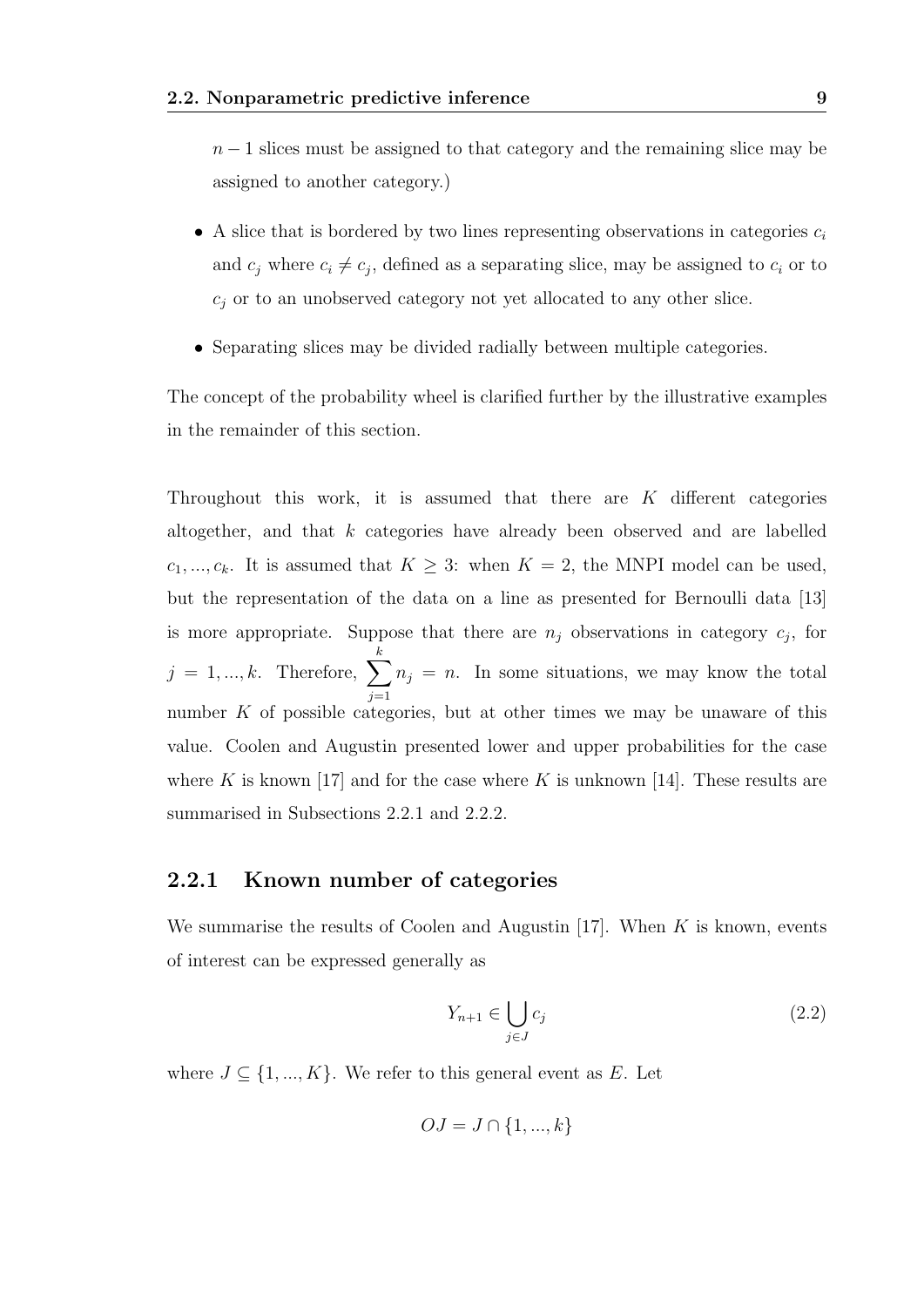represent the index-set for the categories in E that have already been observed and let  $r = |OJ|$ . Also, let

$$
UJ = J \cap \{k+1, ..., K\}
$$

represent the index-set for the categories in E that have not yet been observed and let  $l = |UJ|$ . The derivation of the NPI lower and upper probabilities for the general event  $E$  is explained below.

#### Lower probability

We first consider the NPI lower probability for  $E$ . In order to find the minimal predictive probability, it is necessary to construct a configuration of the probability wheel which minimises the number of slices that must be assigned to  $E$ . This is done by separating lines representing different categories in E by categories not in E wherever possible.

We have r observed categories on the wheel which belong to  $E$  and we have  $K - r - l$  categories which are not in E. We distinguish between the case where  $r \leq K - r - l$  and the case where  $r > K - r - l$ , because when  $r \leq K - r - l$  there are more categories not in  $E$  than there are observed categories in  $E$ . We consider these two cases separately. Note that in examples, E denotes specific events of the form shown in (2.2).

### Case 1:  $r \leq K - r - l$

When the number of possible categories not in  $E$  is greater than or equal to the number of observed categories in  $E$ , all lines on the wheel representing different categories in  $E$  can be separated by categories not in  $E$ . Therefore, the only slices which we are forced to assign to  $E$  are those between two lines representing the same category in  $E$ . This leads to

$$
\underline{P}(E) = \sum_{j \in OJ} \frac{n_j - 1}{n}.\tag{2.3}
$$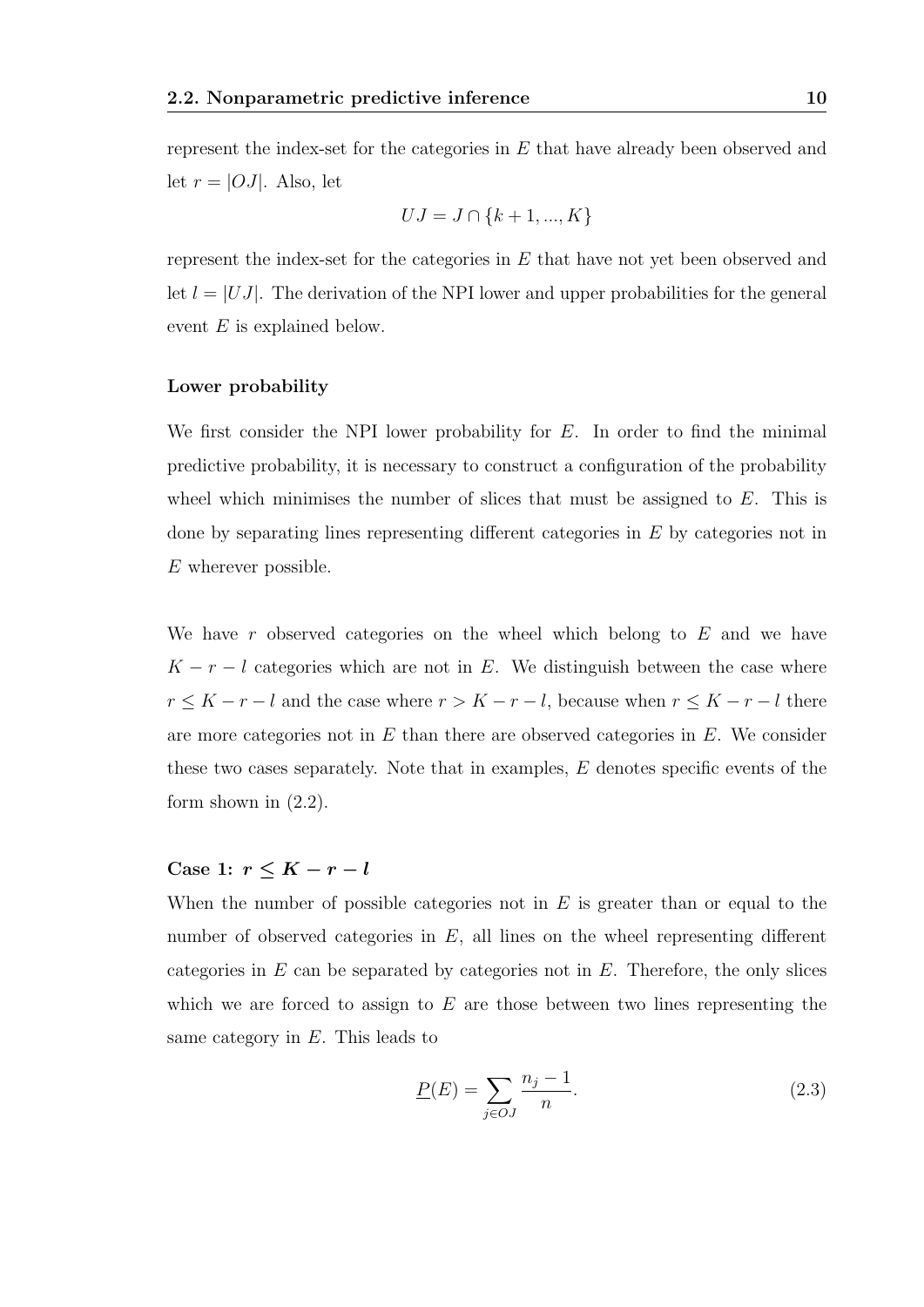Example 2.2.1. Consider a multinomial data set with possible categories blue (B), green  $(G)$ , red  $(R)$ , yellow  $(Y)$ , pink  $(P)$  and orange  $(O)$ . The data are

$$
(n_B, n_G, n_R, n_Y, n_P, n_O) = (4, 2, 1, 1, 0, 0).
$$

Suppose that we are interested in the event  $Y_9 \in \{B,G,P\}$ . Then  $K = 6, r = 2$ and  $l = 1$ , so this example illustrates the situation where  $r \leq K - r - l$ . We can therefore find a configuration of the probability wheel such that all categories in E are separated by categories not in E. Figure 2.1 shows one such configuration,



Figure 2.1: Probability wheel for Example 2.2.1

where B and G are separated by R and Y. The only slices of the wheel which must be assigned to  $E$  are the slices between two B observations or two G observations. This means that the NPI lower probability for E is  $\frac{4}{8}$ . This is verified by (2.3).  $\diamond$ 

#### Case 2:  $r > K - r - l$

When the number of observed categories in  $E$  is greater than the number of categories not in  $E$ , we cannot separate all lines on the wheel representing different categories in  $E$ . We separate as many of these as possible, but there are  $r - (K - r - l) = 2r + l - K$  separating slices that cannot be assigned to a category not in  $E$ . These slices must therefore be assigned to  $E$ , leading to

$$
\underline{P}(E) = \sum_{j \in OJ} \frac{n_j - 1}{n} + \frac{2r + l - K}{n}.
$$
\n(2.4)

Example 2.2.2. Consider the data set described in Example 2.2.1. Suppose that we are interested in the event  $Y_9 \in \{B, G, P, R, Y\}$ . Then  $K = 6$ ,  $r = 4$  and  $l = 1$ , so we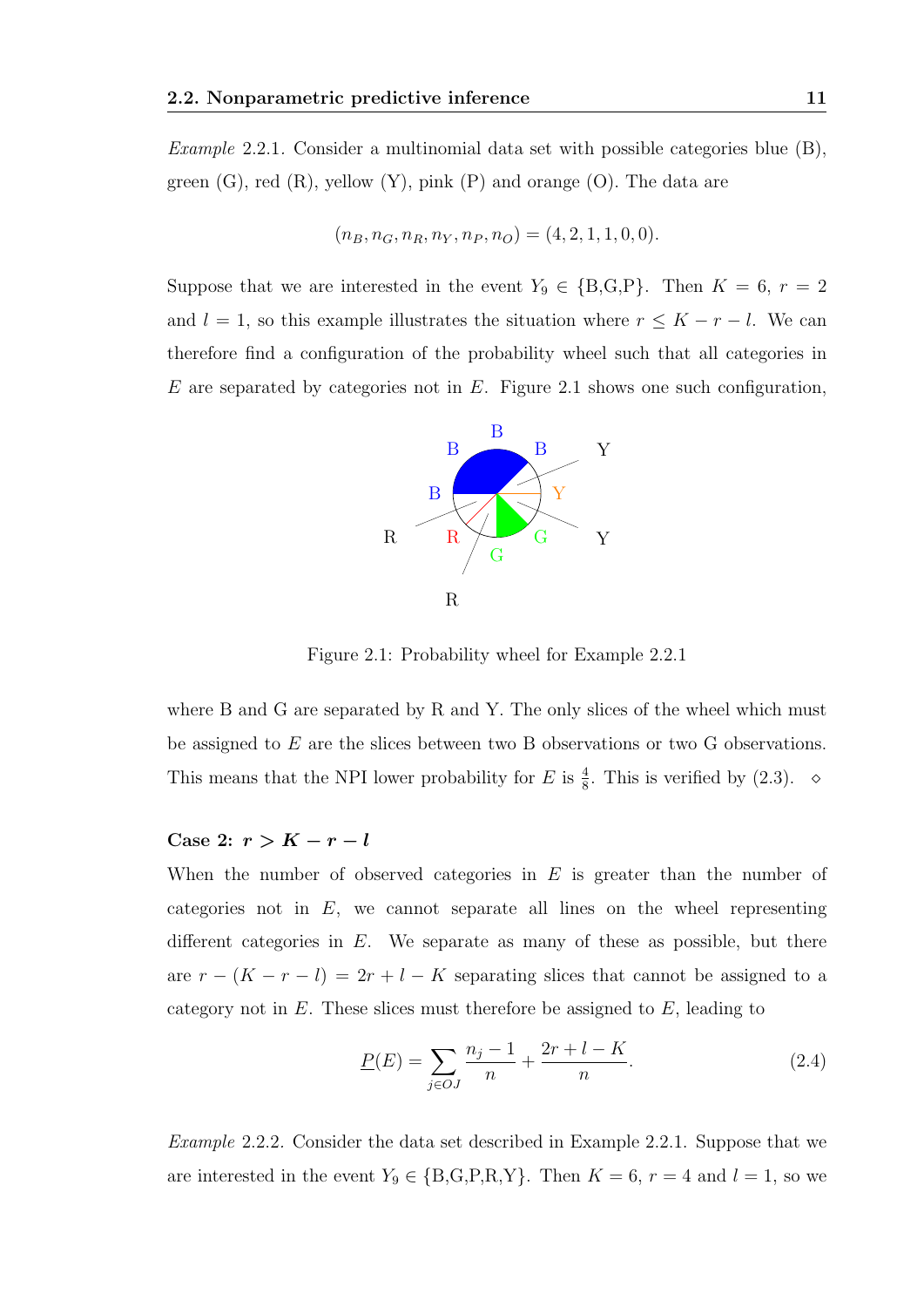

Figure 2.2: Probability wheel for Example 2.2.2

have the situation where  $r > K - r - l$ . We therefore cannot find any configuration of the probability wheel such that all observed categories in  $E$  are separated by categories not in  $E$ . Figure 2.2 shows a configuration of the probability wheel corresponding to the NPI lower probability. As before, the slices between two B observations or two G observations must be assigned to B and G respectively. We can assign one of the remaining slices to O, but there are no other categories not in  $E$  and therefore the remaining three separating slices must also be assigned to  $E$ . This means that the NPI lower probability for E is  $\frac{7}{8}$ . This is verified by (2.4).  $\diamond$ 

#### Upper probability

We now consider the NPI upper probability for the general event  $E(2.2)$ . In terms of the probability wheel, we want to assign as many slices as possible to  $E$ . The best configuration will therefore involve separating observed categories not in  $E$  by categories in E wherever possible.

We have  $k - r$  observed categories on the wheel which are not in E and we have  $r + l$  categories altogether which are in E. We consider separately the case  $k - r \leq r + l$  and the case  $k - r > r + l$ .

## Case 1:  $k - r \leq r + l$

When the number of categories in  $E$  is not less than the number of observed categories not in  $E$ , all lines on the wheel representing different categories not in  $E$ can be separated by categories in E.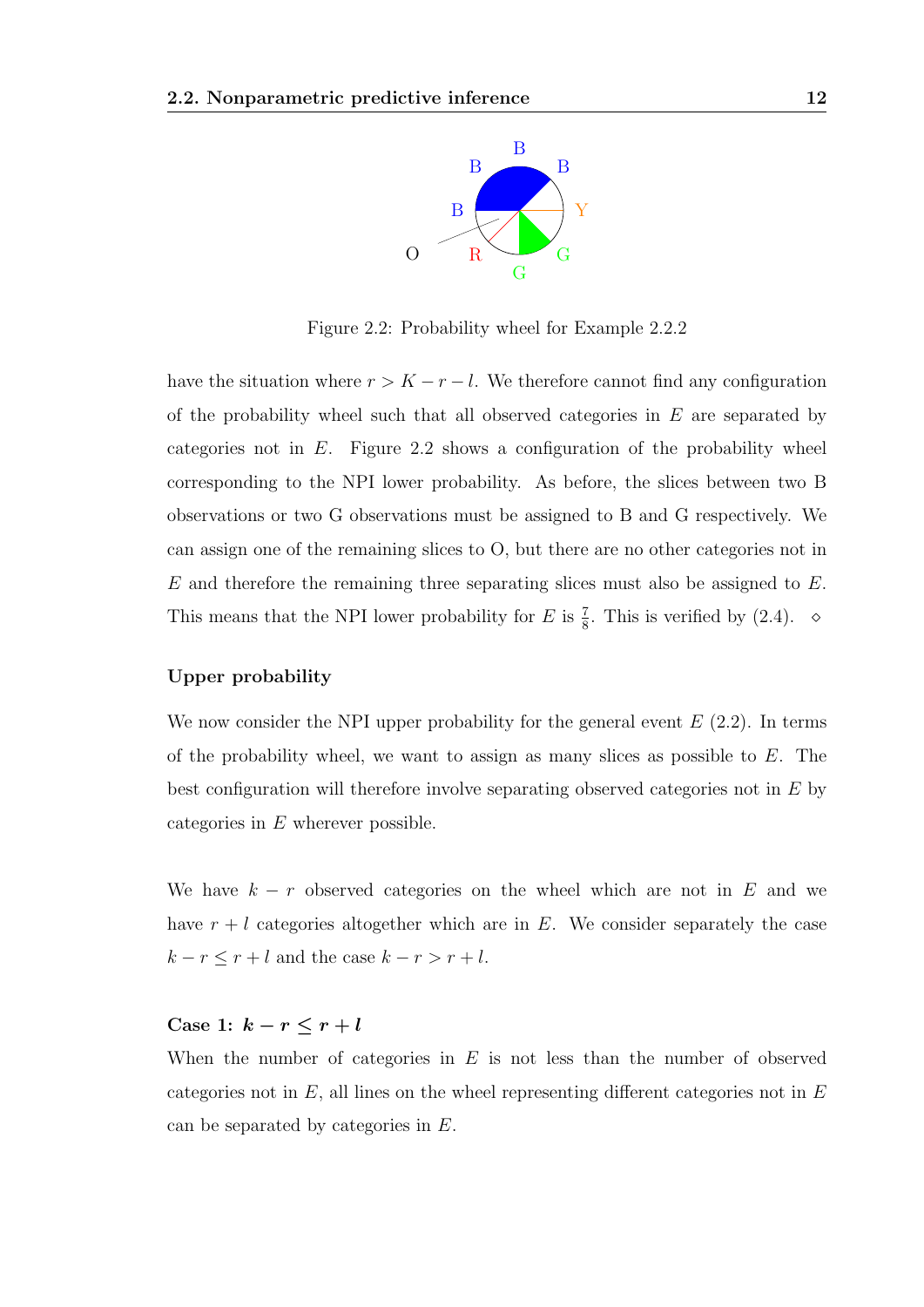Therefore, all  $k$  separating slices can be assigned to  $E$ . Furthermore, we must assign to  $E$  all slices between two lines representing the same category in  $E$ . This leads to

$$
\overline{P}(E) = \sum_{j \in OJ} \frac{n_j - 1}{n} + \frac{k}{n}.\tag{2.5}
$$

Example 2.2.3. Consider the data set described in Example 2.2.1 and suppose that we are interested in the event  $Y_9 \in \{B, G, P\}$ . Then  $k = 4, r = 2$  and  $l = 1$ , so this example illustrates the situation where  $k - r \leq r + l$ . We can therefore find a configuration of the probability wheel such that all categories not in  $E$  are separated by categories in  $E$ . Figure 2.3 shows one possible configuration of the probability



Figure 2.3: Probability wheel for Example 2.2.3

wheel, where the slices separating B from R and Y are both assigned to B and the slices separating G from R and Y are both assigned to G. The slices between two B observations or two G observations are also assigned to B and G respectively. This means that the NPI upper probability for E is 1. This is verified by  $(2.5)$ .

### Case 2:  $k - r > r + l$

When the number of observed categories not in  $E$  is greater than the number of categories in E, there is no configuration of the wheel such that all categories not in  $E$  are separated by categories in  $E$ . This means that we cannot assign all  $k$ separating slices to E. There are  $k - r - (r + l) = k - 2r - l$  separating slices that cannot be assigned to E and therefore only  $k - (k - 2r - l) = 2r + l$  separating slices can be assigned to  $E$ . We must also assign to  $E$  all slices between lines representing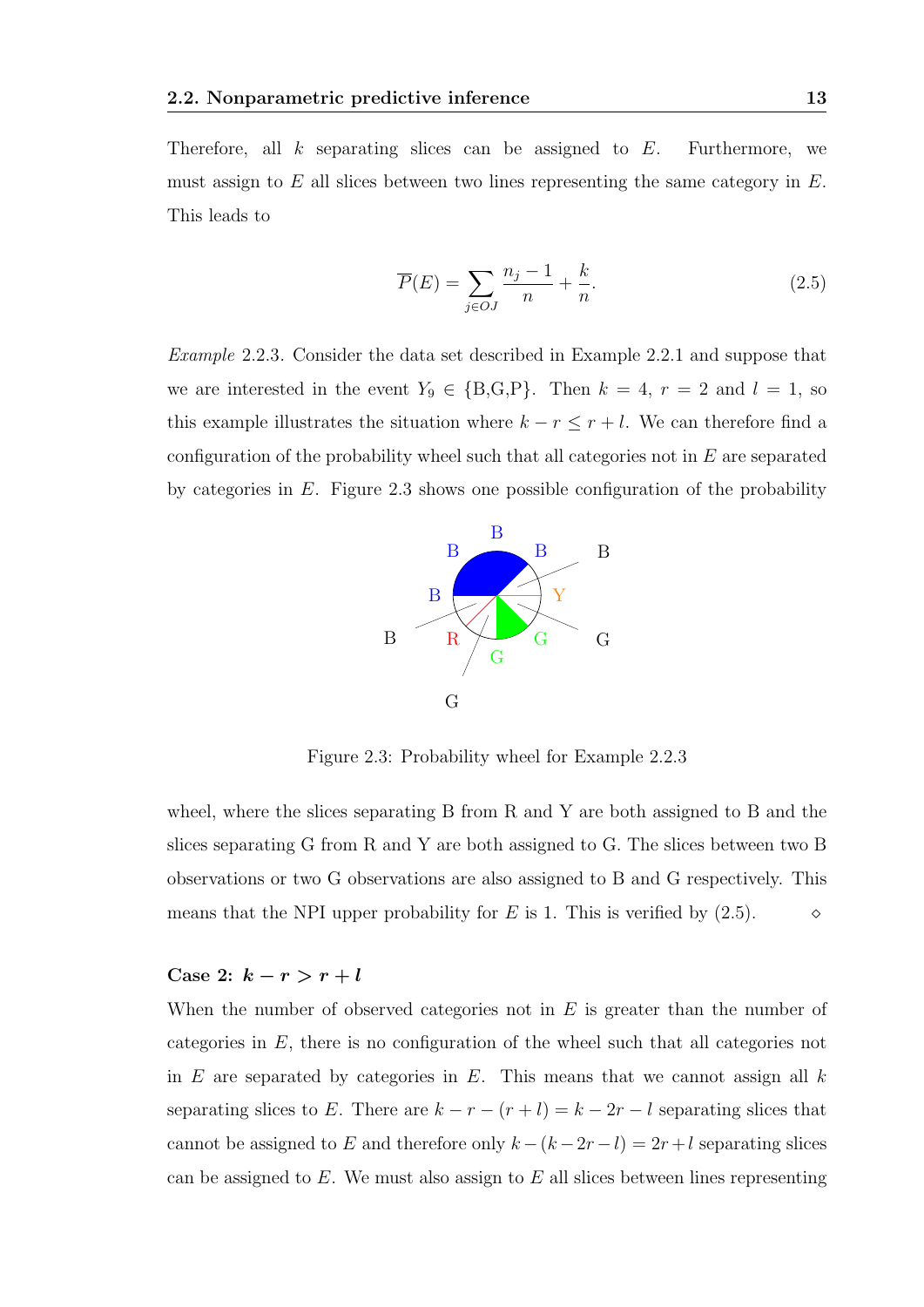the same category in  $E$ . This leads to

$$
\overline{P}(E) = \sum_{j \in OJ} \frac{n_j - 1}{n} + \frac{2r + l}{n}.
$$
\n(2.6)

Example 2.2.4. Consider again the data set described in Example 2.2.1 and suppose that we are interested in the event  $Y_9 \in \{B, P\}$ . Then  $k = 4$ ,  $r = 1$  and  $l =$ 1, so we have the situation where  $k - r > r + l$ . We therefore cannot find any configuration of the probability wheel such that all observed categories not in  $E$  are separated by categories in  $E$ . Figure 2.4 shows a configuration of the probability



Figure 2.4: Probability wheel for Example 2.2.4

wheel corresponding to the NPI upper probability, where the slices separating B from R and Y are both assigned to B and the slice separating G from Y is assigned to P. The slices between two B observations are assigned to B and the slice between the two G observations is assigned to G. This means that the NPI upper probability for E is  $\frac{6}{8}$ . This is verified by (2.6).

#### 2.2.2 Unknown number of categories

We summarise the results of Coolen and Augustin [14]. When  $K$  is unknown, an event can no longer be expressed using the subset  $J \subseteq \{1, ..., K\}$ , so new notation is introduced. As before,  $c_1, ..., c_k$  are the observed categories. In addition we define  $DN_i$ ,  $i = 1, ..., l$ , as Defined New categories, which represent categories we wish to specify in the event of interest that have not yet been observed. We also define UN as the set of Unobserved New categories, which refers to any not yet observed category. Note that the categories  $DN_i$  are contained within the set UN. The derivation of the NPI lower and upper probabilities is based on the assumption that there is no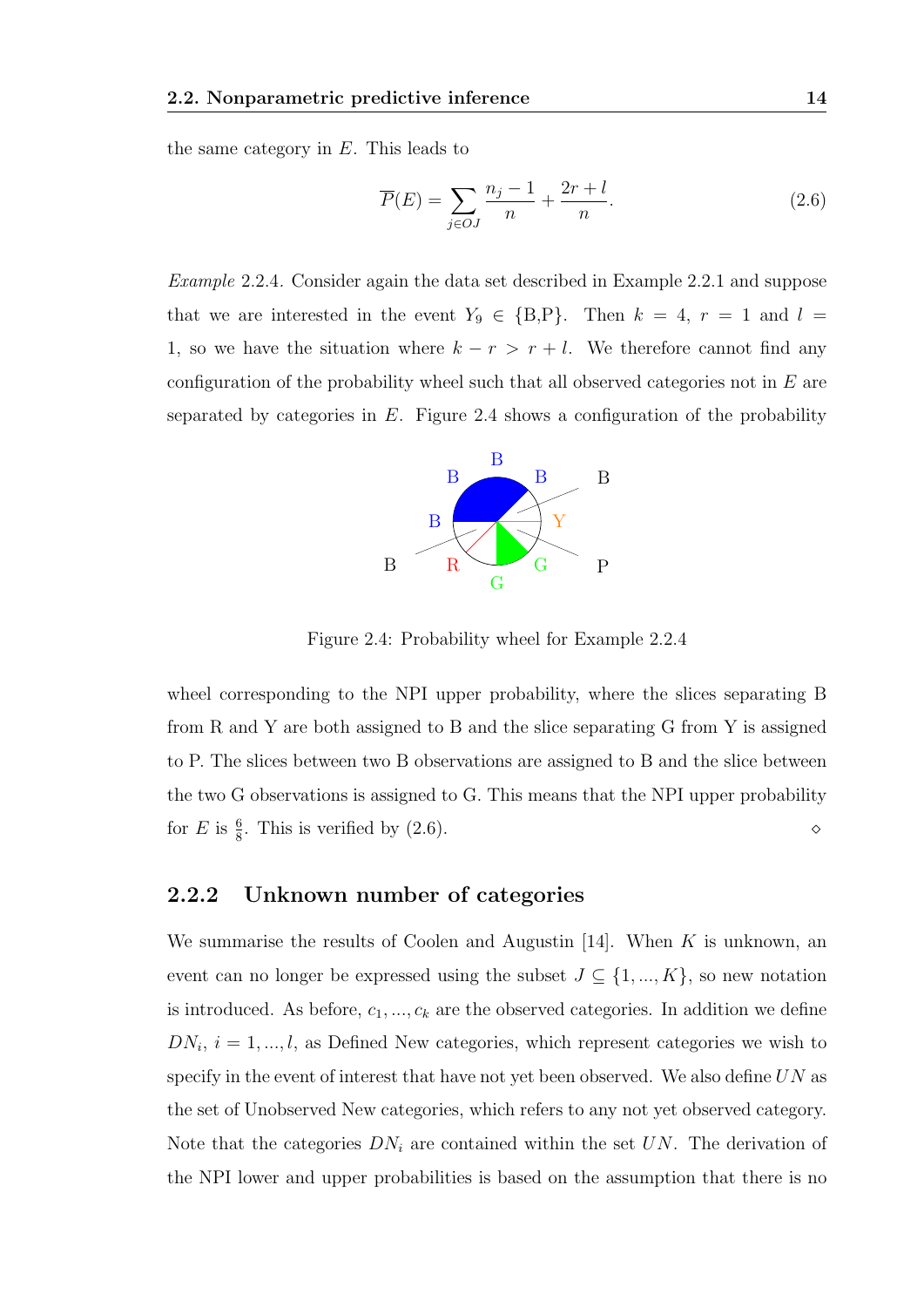finite limit on the number of  $UN$  categories. Coolen and Augustin [14] give two general expressions which encompass any event of interest. These expressions are

$$
Y_{n+1} \in \bigcup_{s=1}^{r} c_{j_s} \cup UN \setminus \bigcup_{i=1}^{l} DN_i
$$
\n(2.7)

and

$$
Y_{n+1} \in \bigcup_{s=1}^{r} c_{j_s} \cup \bigcup_{i=1}^{l} DN_i
$$
 (2.8)

where  $c_{j_1},...,c_{j_r}$  are the observed categories in the event of interest,  $l \geq 0$  and  $0 \le r \le k$ . We refer to these general events as  $E_1$  (2.7) and  $E_2$  (2.8). The derivation of the NPI lower and upper probabilities for each of these general events is explained below.

#### Lower probability

We consider the NPI lower probabilities for events  $E_1$  and  $E_2$ . As in the situation where  $K$  is known, we find the NPI lower probability by constructing a configuration of the probability wheel which separates lines representing different categories in the event of interest by categories not in the event of interest. This minimises the number of slices that must be assigned to the event of interest.

We first consider  $E_1$ . There are k observed categories and therefore there are k separating slices. If  $k \geq 2r$ , at least half of the k observed categories are not in  $E_1$ . We can therefore find a configuration of the wheel which separates all observed categories in  $E_1$  by observed categories not in  $E_1$ , meaning that the only slices which we are forced to assign to  $E_1$  are those between two lines representing the same category in  $E_1$ . However, if  $r \leq k < 2r$ , not all observed categories in  $E_1$  can be separated. There are  $r - (k - r) = 2r - k$  separating slices that cannot be assigned to an observed category not in  $E_1$ . We can, however, assign l of these slices to categories  $DN_i$ ,  $i = 1, ..., l$ , since these are not in  $E_1$ . Overall, there are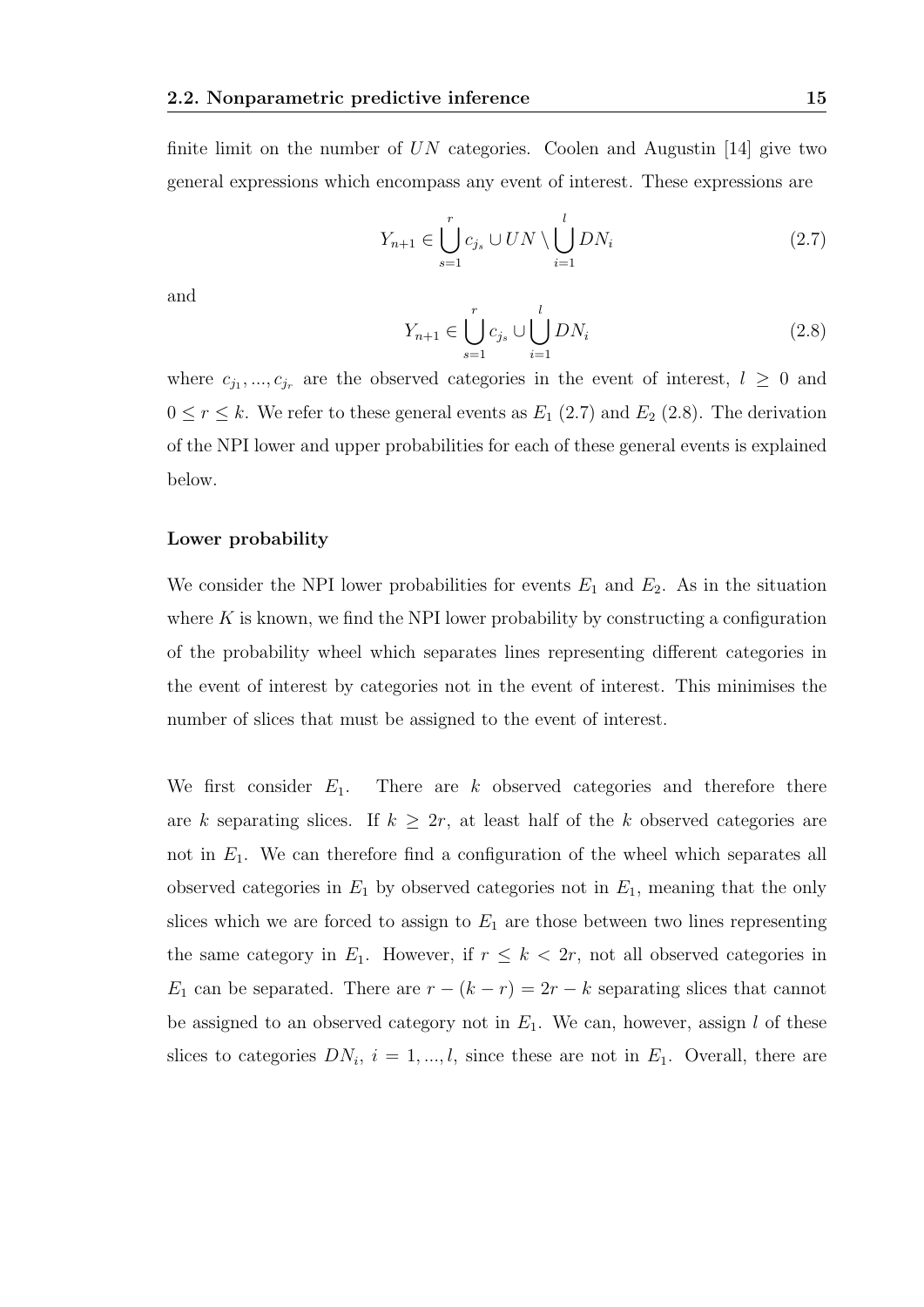$\max(2r - k - l, 0)$  slices which we are forced to assign to  $E_1$ . This leads to

$$
\underline{P}(E_1) = \begin{cases}\n\sum_{s=1}^{r} \frac{n_{j_s} - 1}{n} & \text{if } k \ge 2r \\
\sum_{s=1}^{r} \frac{n_{j_s} - 1}{n} + \frac{\max(2r - k - l, 0)}{n} & \text{if } r \le k < 2r\n\end{cases}
$$
\n(2.9)

where  $n_{j_s}$  is the number of times  $c_{j_s}$  has been observed.

Example 2.2.5. Consider a multinomial data set where the set of possible categories consists of an unknown number of different colours. We have observed the following categories: blue  $(B)$ , green  $(G)$ , red  $(R)$  and yellow  $(Y)$ . We define two new categories: pink (P) and orange (O). The data are

$$
(n_B, n_G, n_R, n_Y) = (4, 2, 1, 1).
$$

Suppose that we are interested in the event  $Y_9 \in \{ (B \cup G) \cup UN \setminus (P \cup O) \}.$  Then  $k = 4, r = 2$  and  $l = 2$ . This event is of type  $E_1$  and this example illustrates the situation where  $k \geq 2r$ . We can therefore configure the probability wheel such that all observed categories in the event of interest are separated by observed categories not in the event of interest. Figure 2.5 shows one such configuration of the wheel,



Figure 2.5: Probability wheel for Example 2.2.5

where B and G are separated by R and Y. The only slices of the wheel which must be assigned to the event of interest are the slices between two B observations or two G observations. This means that the NPI lower probability for the event of interest is  $\frac{4}{8}$ . This is verified by (2.9).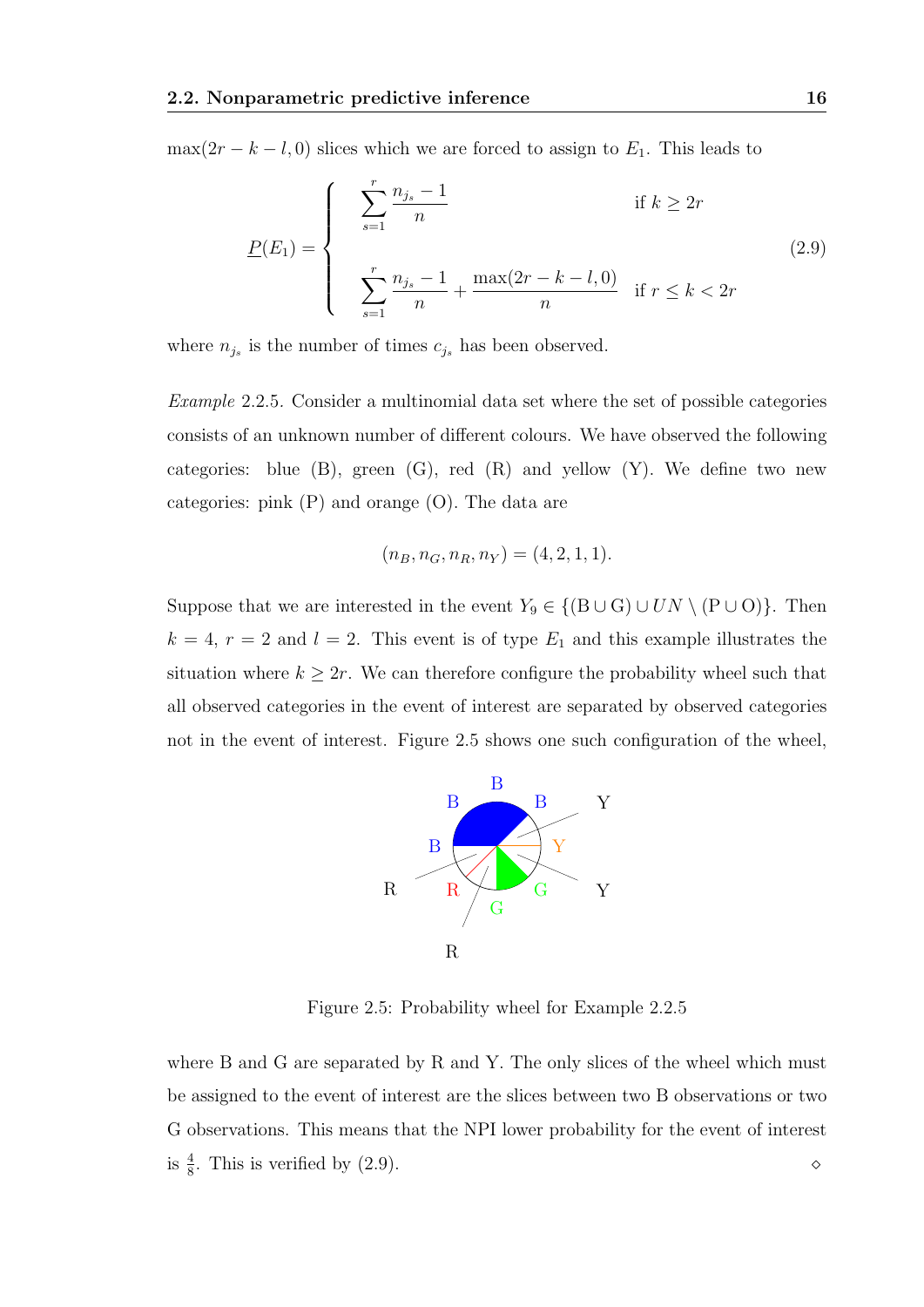Example 2.2.6. Consider again the data set described in Example 2.2.5. Suppose that we are interested in the event  $Y_9 \in \{ (B \cup G \cup R) \cup UN \setminus P \}$ . Then  $k = 4, r = 3$ and  $l = 1$ . This event is also of type  $E_1$ , but this example illustrates the situation



Figure 2.6: Probability wheel for Example 2.2.6

where  $k < 2r$ . We cannot find a configuration of the probability wheel such that all observed categories in the event of interest are separated by observed categories not in the event of interest. However, we can assign one separating slice to the Defined New category P that is excluded from the event of interest. Figure 2.6 shows such a configuration, where B and G are separated by Y, and also P separates G and R. The remaining separating slice has to be assigned to the event of interest and is assigned to B in Figure 2.6. The slices between two B observations or two G observations must also be assigned to the event of interest. This means that the NPI lower probability for the event of interest is  $\frac{5}{8}$ . This is verified by (2.9).  $\diamond$ 

We now consider  $E_2$ . As before, we have k observed categories, so we have k separating slices. The event  $E_2$  only includes l of the UN categories, so since no maximum number of categories in  $UN$  is assumed, we can suppose that all of the k separating slices can be assigned to a category not in  $E_2$ , be it observed or unobserved. Therefore, the only slices which must be assigned to  $E_2$  are those between two lines representing the same category in  $E_2$ . This leads to

$$
\underline{P}(E_2) = \sum_{s=1}^{r} \frac{n_{j_s} - 1}{n}.
$$
\n(2.10)

Example 2.2.7. Consider the data set described in Example 2.2.5. Suppose that we are interested in the event  $Y_9 \in \{ (B \cup G \cup R) \cup (P \cup O) \}$ . Then  $k = 4, r = 3$  and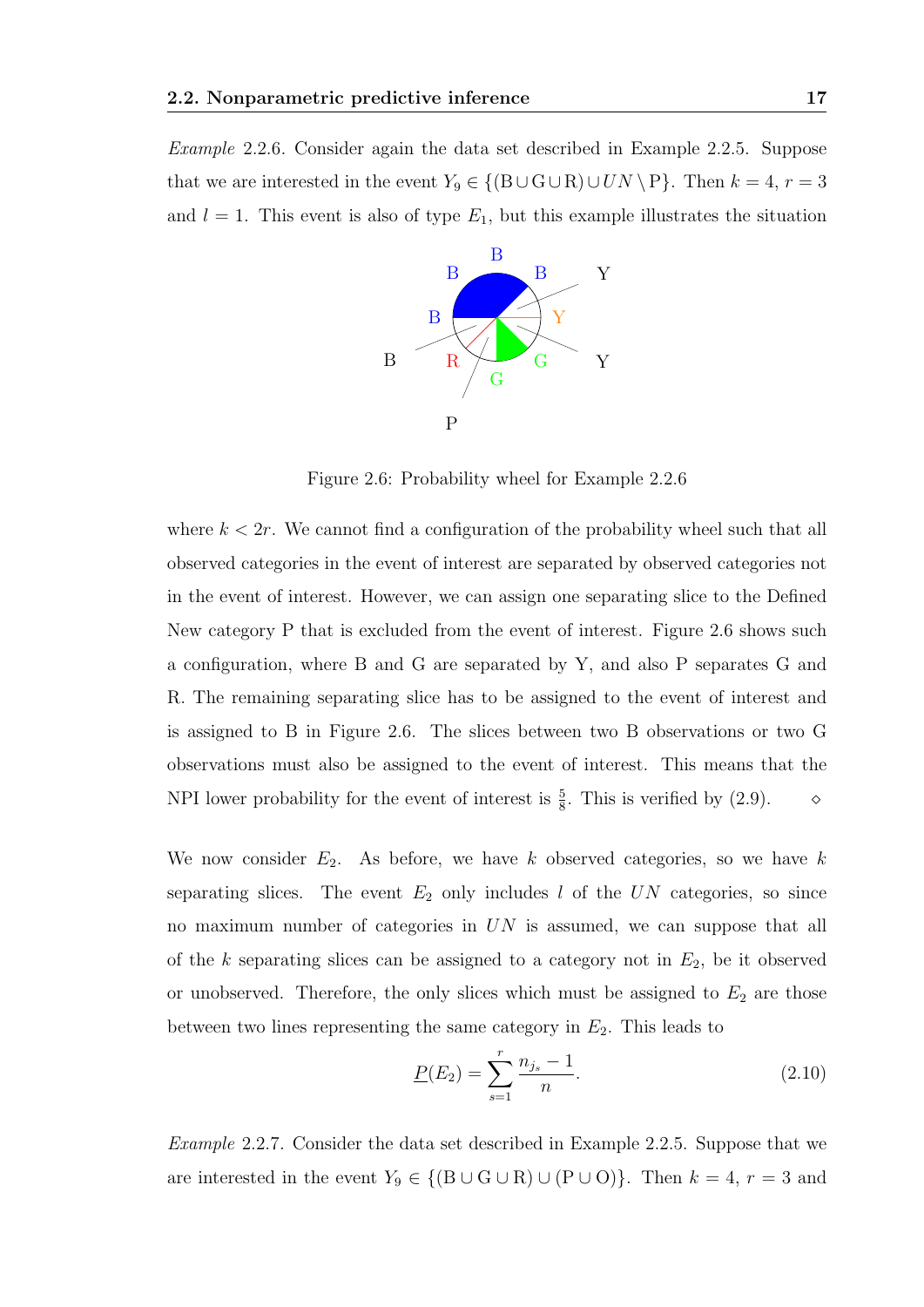$l = 2$ . This event is of type  $E_2$ . We can configure the probability wheel such that all



Figure 2.7: Probability wheel for Example 2.2.7

categories in the event of interest are separated either by observed categories not in the event of interest or by UN categories. Figure 2.7 shows one such configuration of the wheel. Here, B and G are separated by Y. The event of interest does not include any  $UN$  categories except P and O, so we use  $UN$  categories other than P and O to separate B and R and to separate R and G. (Note that the two slices assigned to UN must represent different Unobserved New categories.) Therefore, the only slices which we must assign to the event of interest are the slices between two B observations and the slices between two G observations. This means that the NPI lower probability for the event of interest is  $\frac{4}{8}$ . This is verified by (2.10).  $\diamond$ 

#### Upper probability

We consider the NPI upper probabilities for events  $E_1$  (2.7) and  $E_2$  (2.8). Here, we wish to find a configuration of the probability wheel which assigns as many slices as possible to the event of interest.

We first consider  $E_1$ . As described previously, there are k separating slices on the wheel. Since  $E_1$  contains all except a finite number of the  $UN$  categories, we can assume that every one of these k slices can be assigned either to an observed category in  $E_1$  or to an unobserved category in  $E_1$ . Furthermore, we assign to  $E_1$ any slices between two lines representing the same category in  $E_1$ . This leads to

$$
\overline{P}(E_1) = \sum_{s=1}^{r} \frac{n_{j_s} - 1}{n} + \frac{k}{n}.
$$
\n(2.11)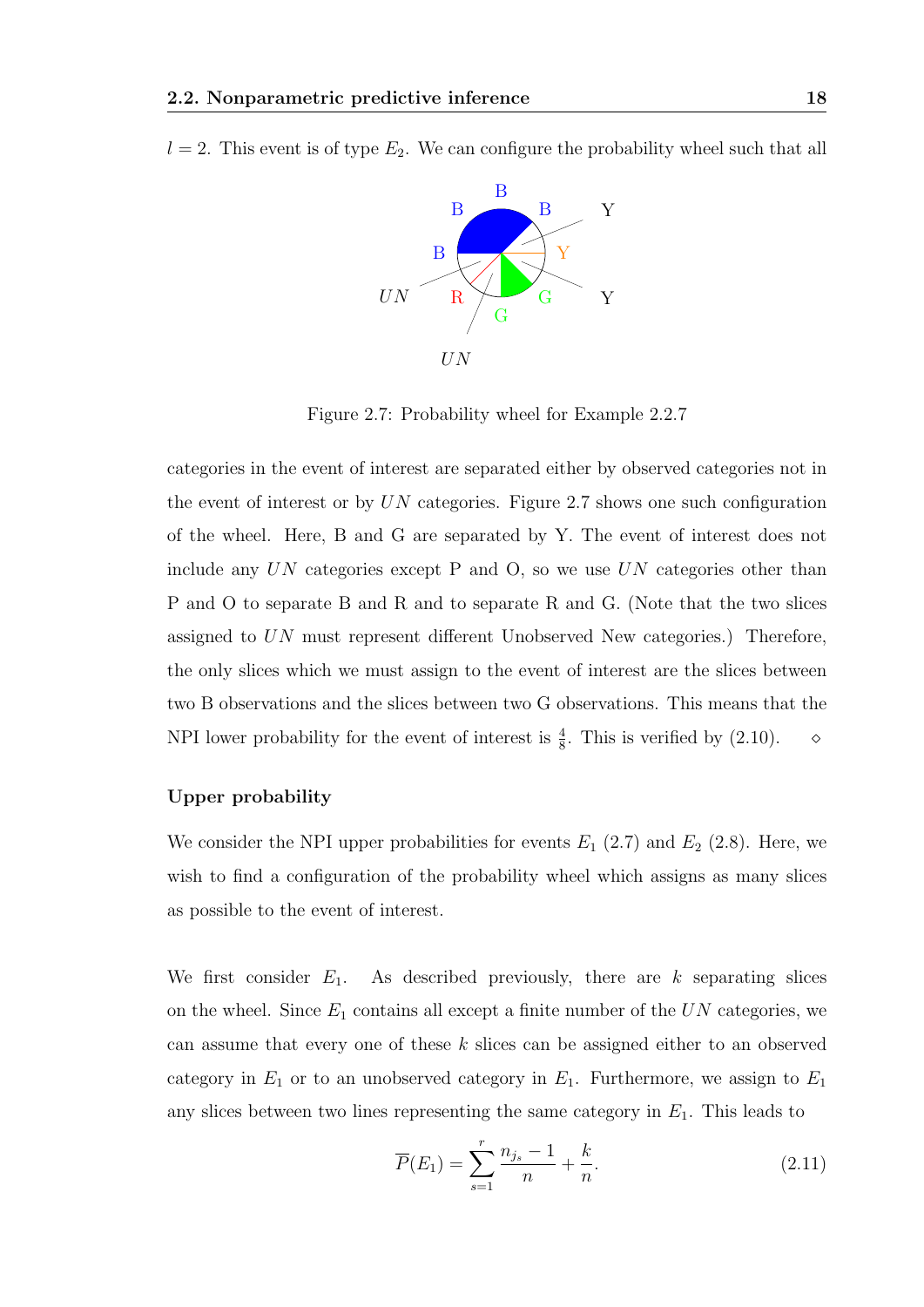Example 2.2.8. Consider the data set described in Example 2.2.5. Suppose that we are interested in the event  $Y_9 \in \{B \cup UN \setminus (P \cup O)\}\$ . Then  $k = 4$ ,  $r = 1$  and  $l = 2$ . This event is of type  $E_1$  and we can configure the probability wheel such that all



Figure 2.8: Probability wheel for Example 2.2.8

categories not in the event of interest are separated either by observed categories in the event of interest or by unobserved categories in the event of interest. Figure 2.8 shows one such configuration of the wheel. Here, R and Y are separated by B. The event of interest includes all  $UN$  categories except P and O, so we use  $UN$ categories other than P and O to separate R and G and to separate G and Y. This means that the NPI upper probability for the event of interest is  $\frac{7}{8}$ . This is verified by  $(2.11)$ .

We now consider  $E_2$ . Again, we consider the k separating slices on the probability wheel. If  $k \leq 2r$ , at least half of the k observed categories are in  $E_2$ , so we can construct a configuration of the wheel where all observed categories not in  $E_2$  are separated by observed categories in  $E_2$ . Therefore, all k separating slices can be assigned to  $E_2$ . Conversely, if  $k > 2r$ , we cannot separate all observed categories not in  $E_2$ . Two of the separating slices can be assigned to each observed category in  $E_2$ , but we will have  $k - 2r$  remaining separating slices that cannot be filled by an observed category in  $E_2$ . However,  $E_2$  also contains l unobserved categories, namely  $DN_i$ ,  $i = 1, ..., l$ . This means that we can assign up to l of the separating slices to these categories. Overall, there will be  $\min(k - 2r, l)$  remaining separating slices which can be assigned to  $E_2$ . We also assign to  $E_2$  all slices between lines representing the same category in  $E_2$ . This leads to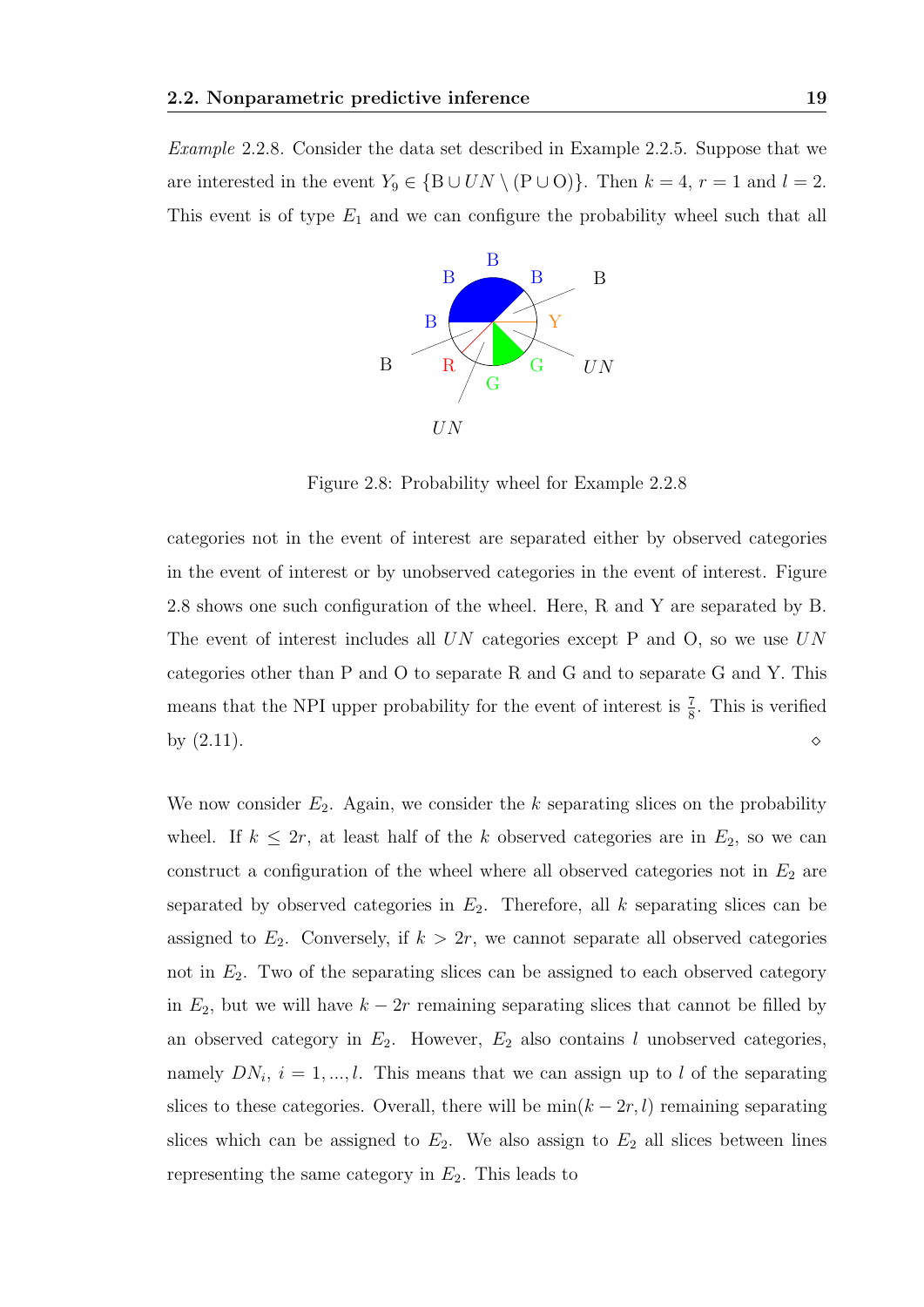$$
\overline{P}(E_2) = \begin{cases}\n\sum_{s=1}^{r} \frac{n_{j_s} - 1}{n} + \frac{k}{n} & \text{if } r \le k \le 2r \\
\sum_{s=1}^{r} \frac{n_{j_s} + 1}{n} + \frac{\min(k - 2r, l)}{n} & \text{if } k > 2r\n\end{cases}
$$
\n(2.12)

Example 2.2.9. Consider the data set described in Example 2.2.5. Suppose that we are interested in the event  $Y_9 \in \{ (B \cup G) \cup (P \cup O) \}$ . Then  $k = 4$ ,  $r = 2$  and  $l = 2$ . This event is of type  $E_2$ , and this example illustrates a situation where  $k \leq 2r$ . We can therefore configure the probability wheel such that all observed categories not in the event of interest are separated by observed categories in the event of interest. Figure 2.9 shows one such configuration of the wheel, where R and Y are separated



Figure 2.9: Probability wheel for Example 2.2.9

by B and G. This means that the NPI upper probability for the above event is 1. We can verify this using  $(2.12)$ .

Example 2.2.10. Consider once more the data set described in Example 2.2.5. Suppose that we are interested in the event  $Y_9 \in \{B \cup (P \cup O)\}\$ . Then  $k = 4$ ,  $r = 1$  and  $l = 2$ . This event is of type  $E_2$  and we have the situation where  $k > 2r$ . This means we cannot separate all observed categories not in the event of interest by observed categories in the event of interest. However, we have two Defined New categories, P and O, which are included in the event of interest. Figure 2.10 shows one configuration of the wheel corresponding to upper probability, where R and Y are separated by B, and also P separates R and G, and O separates G and Y. This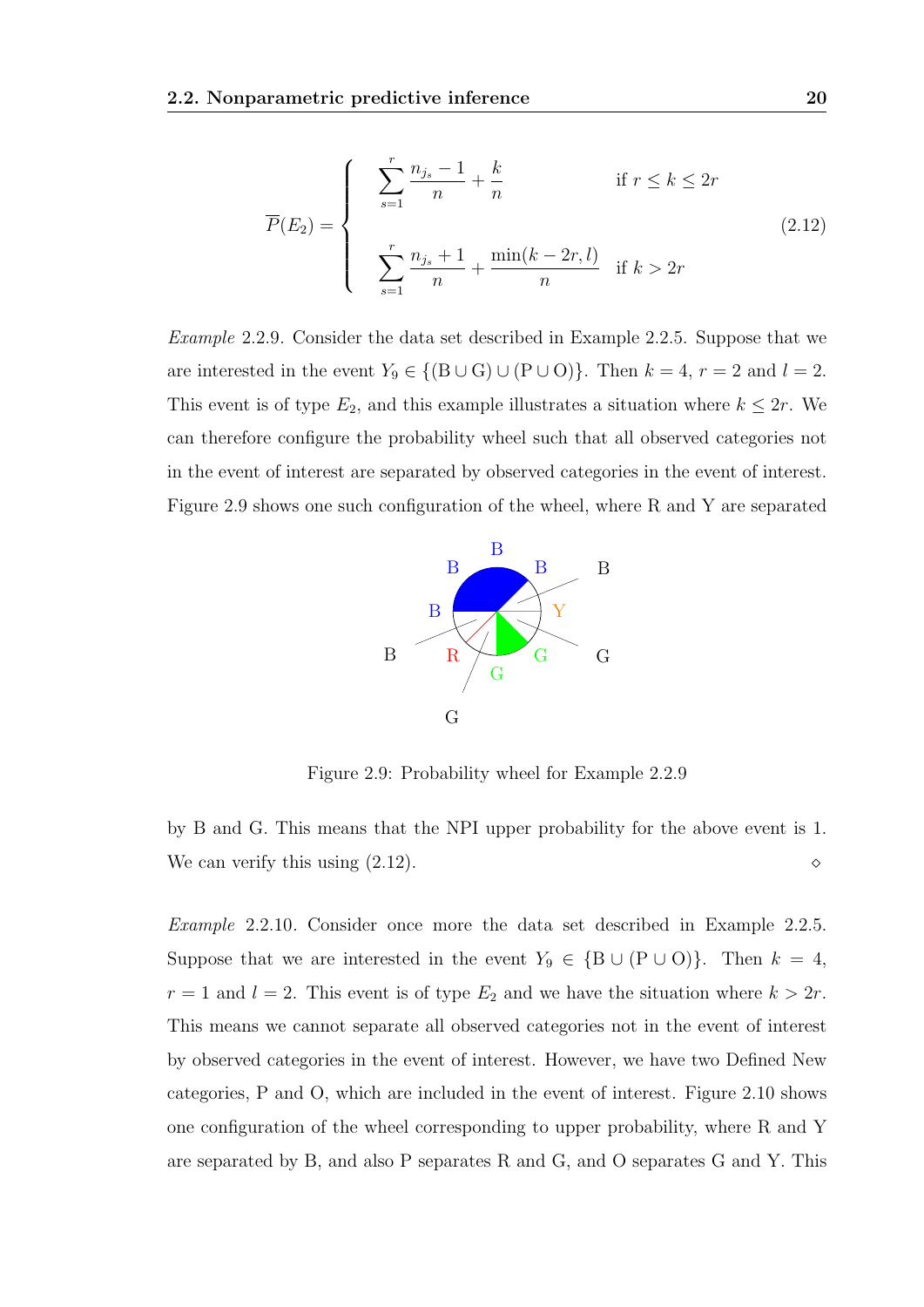

Figure 2.10: Probability wheel for Example 2.2.10

means that the NPI upper probability for the event of interest is  $\frac{7}{8}$ . This is verified by  $(2.12)$ .

#### 2.2.3 Properties of the model

It was proven by Coolen and Augustin [14, 17] that the NPI lower and upper probabilities satisfy the conjugacy property  $\overline{P}(E) = 1 - \underline{P}(E^c)$ , where  $E^c$  represents the complementary event to  $E$ , i.e. an event containing all possible categories except for those contained in E. It can also be proven that  $\underline{P}(E) \leq \sum$  $c_j \in E$  $n_j$ n  $\leq \overline{P}(E),$ showing that the model is a generalisation of the naive model in which the probability for a category is equal to the relative frequency of that category in the data. It can be shown that the imprecision vanishes as  $n \to \infty$ . Coolen and Augustin [14, 17] also proved that the intervals given by the NPI lower and upper probabilities are F-probabilities in the sense of Weichselberger [43]. This implies coherence in Walley's sense [40] at any single point in time, meaning that the NPI lower and upper probabilities are rational from the behavioural point of view. The issues of conditioning and updating are not explored in this thesis, but it is important to note the difference between these actions: in the NPI framework, updating is not done in a Bayesian manner through conditioning, but is done by taking new data into account as well as the previously available data and recalculating the NPI lower and upper probabilities based on the new total number of observations. It can be shown that the NPI approach has strong consistency properties for both conditioning and updating and this is discussed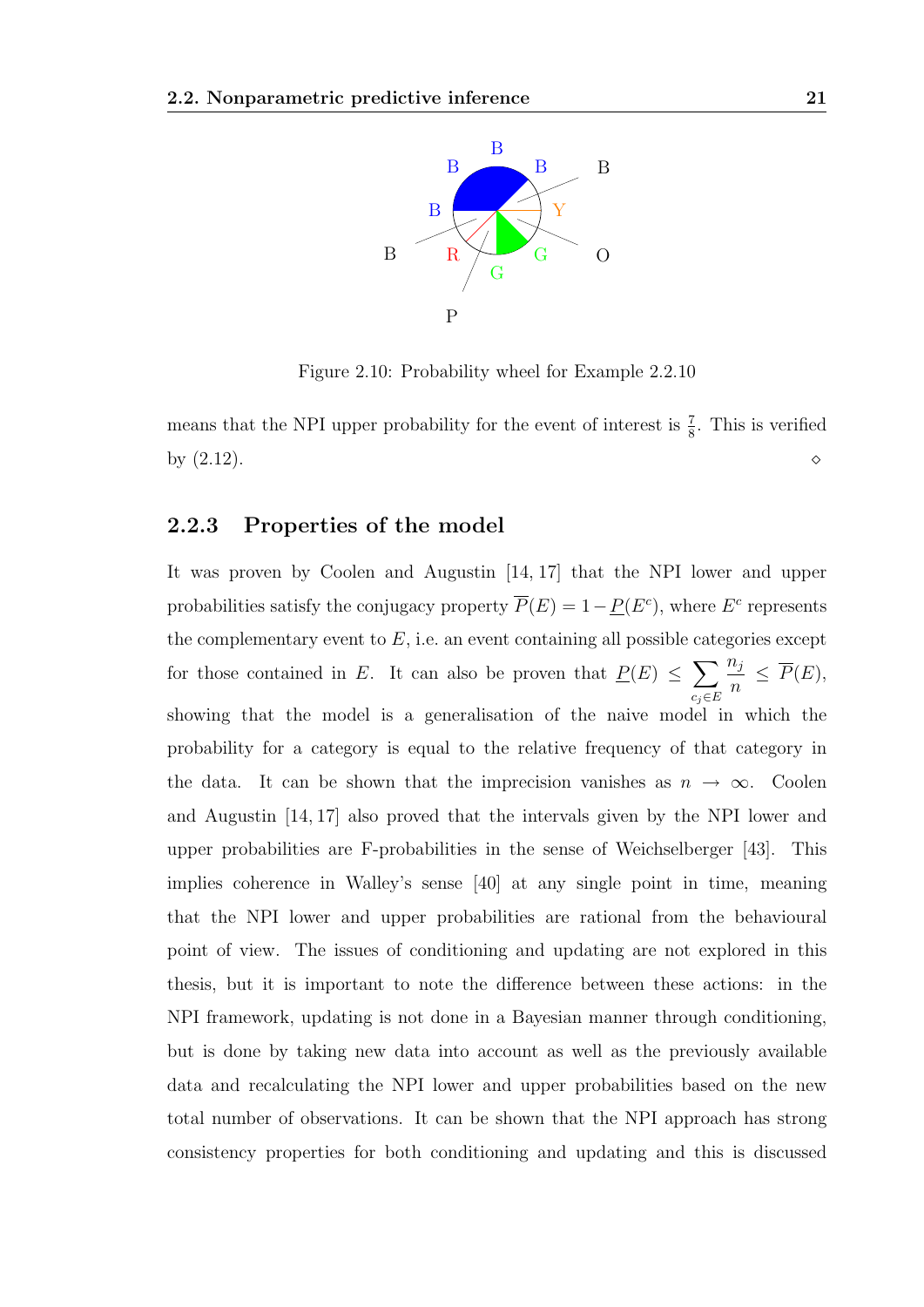further in [6], [17] and [18].

The set of probability distributions that are consistent with the MNPI model is defined by the constraints of the probability wheel, explained at the beginning of this section. Any distribution belonging to this set must clearly belong to the structure  $\mathcal M$  of the model. However, not all distributions in  $\mathcal M$  correspond to a valid configuration of the probability wheel. This is discussed further in Chapter 4. The set of probability distributions that are in accordance with the MNPI model is henceforth referred to as the NPI structure, and is denoted by  $\mathcal{M}_{NPI}$ , where  $\mathcal{M}_{NPI} \subseteq \mathcal{M}$ . We see that  $\mathcal{M}_{NPI}$  is a prestructure in the sense of Weichselberger [43].

### 2.3 Classification

Classification is a procedure in which units are categorised according to the observed values of one or more attribute variables. Suppose that  $\{X_i\}_{i=1}^m$  is the set of attribute variables and that  $X_i$  has possible values  $x_i = 1, ..., |A_i|$  in a finite set  $A_i$ , where  $|A_i|$ is the number of elements in  $A_i$ . Then a classifier maps a set of attribute values  ${x_1, ..., x_m}$  to a category  $C \in {c_1, ..., c_K}$ . Classifiers are learned from a training set of data, which is a sample of  $n$  observations for which the category is already known. Recent advances in imprecise probability theory have led to the development of classification methods based on imprecise probabilities, the most widely used of which are naive classification and classification trees.

#### 2.3.1 Naive classification

The naive Bayes classifier, proposed by Duda and Hart [25], is a straightforward method based on the posterior probabilities  $p(C|X_1, ..., X_m)$ ,  $j = 1, ..., K$ . The naive assumption is made that each attribute is conditionally independent of every other attribute given  $C$ , so the application of Bayes' theorem gives  $p(C|X_1, ..., X_m) \propto p(C) \prod^{\stackrel{m}{m}}$  $i=1$  $p(X_i|C)$ . The probabilities  $p(C)$  and  $p(X_i|C)$  are estimated from the training set. Given a new observation with attribute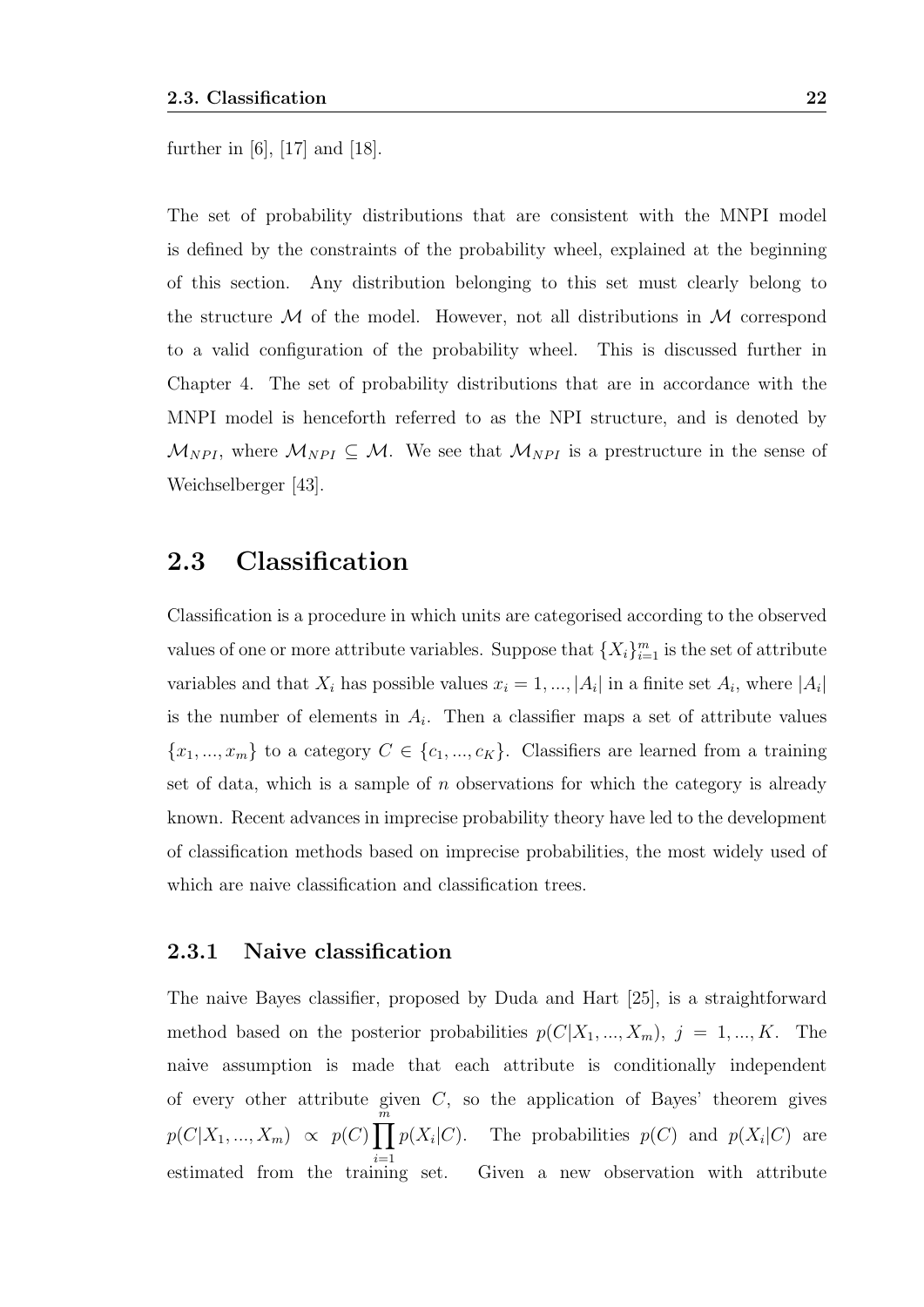values  $x_1, ..., x_m$ , the output from the naive Bayes classifier is given by argmax  $c_j$  $p(C = c_j)$   $\prod_{i=1}^{m} p(X_i = x_i | C = c_j)$ , i.e. the category which has the  $\frac{1}{2}$ largest posterior probability.

The naive credal classifier, proposed by Zaffalon [46, 48], is an extension of the naive Bayes classifier to credal sets of probability distributions. The set  $\mathcal{P}_C$ is defined to be a credal set of distributions  $p(C)$  and for each  $j \in \{1, ..., K\}$ the set  $\mathcal{P}_X^{c_j}$  $x_i^{c_j}$  is defined to be a credal set of distributions  $p(X_i|c_j)$ . The naive assumption together with Bayes' theorem then gives the set of joint distributions  $\mathcal{P} = \{p(C) \prod^{m}$  $i=1$  $p(X_i|C)|p(C) \in \mathcal{P}_C, p(X_i|c_j) \in \mathcal{P}_{X_i}^{c_j}, i = 1, ..., m, j = 1, ..., K$ . The credal sets  $\mathcal{P}_C$  and  $\mathcal{P}_{X_i}^{c_j}$  may be obtained using statistical inference, as discussed in Section 2.1, or they may be provided by subjective judgements. Given a new observation with attribute values  $x_1, ..., x_m$ , lower and upper probabilities for each category  $c_j$  are obtained by minimising and maximising the posterior probability  $p(c_j|x_1, ..., x_m)$  with respect to the set  $P$ . This optimisation problem is discussed in detail by Zaffalon [46, 48]. The use of credal sets of distributions means that the output of the naive credal classifier is generally a set of categories instead of a single category, because the interval probabilities for categories may overlap. This is referred to as imprecise classification. Various methods are proposed for comparing these interval probabilities [46, 48].

Zaffalon [47] showed that the IDM [40] can be used to infer the credal sets that define the naive credal classifier. However, due to the parametric nature of this method of classification, the MNPI model is not a natural alternative to the IDM for this particular application. We therefore do not further consider naive classification in this work.

#### 2.3.2 Classification trees

A classification tree is a hierarchical structure used for predicting the category of an observation from the values of the attribute variables. Within a classification tree,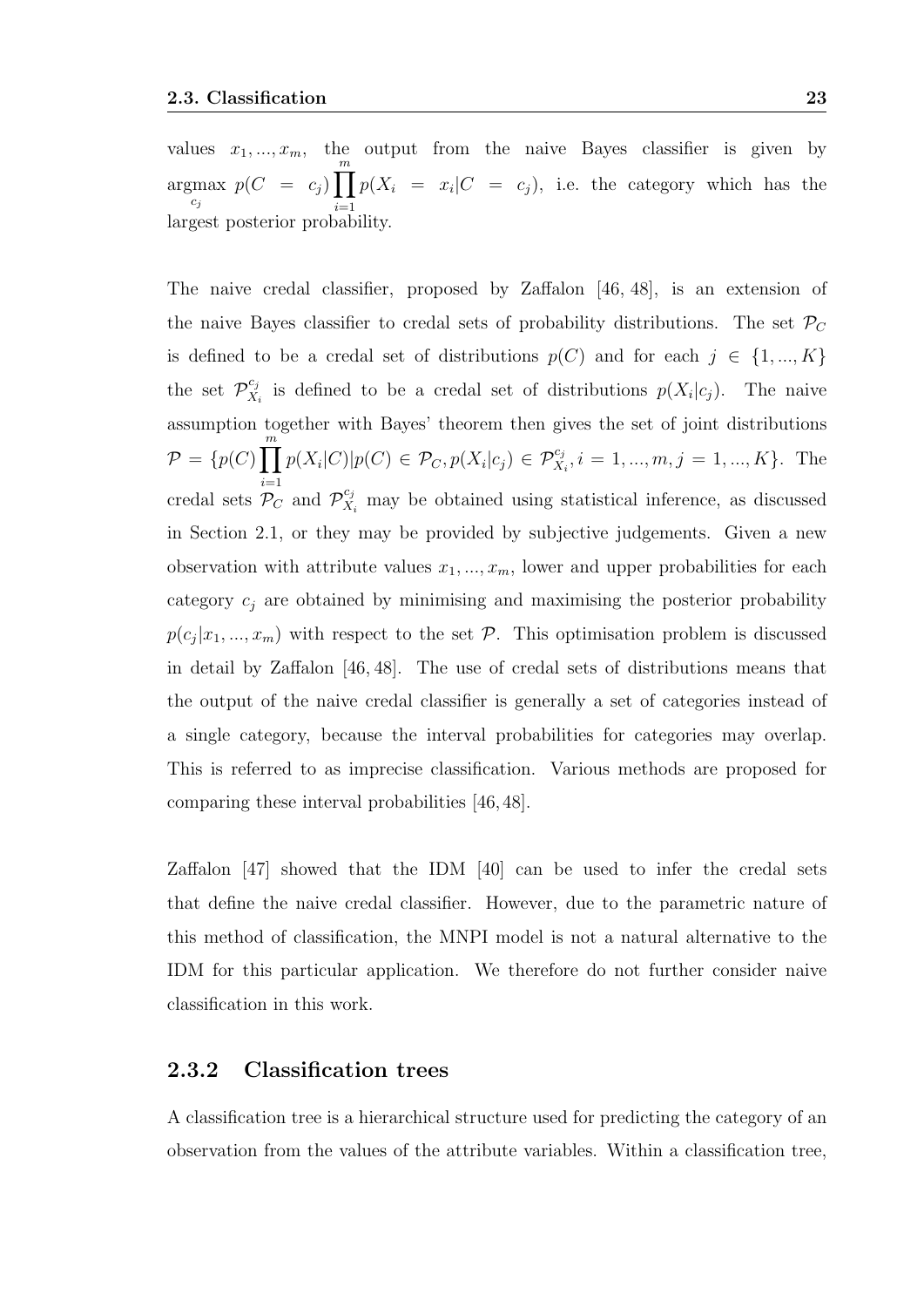each node represents a single attribute variable, referred to as the split variable for the node, and each possible value of this variable corresponds to a particular branch from the node. We restrict attention to discrete attribute variables here, so the number of splits at a node is defined by the number of possible values of the split variable. Each leaf of the tree represents a category, and when classifying an observation, the combination of attribute values observed defines a path through the tree from the root node to a leaf node, leading to a prediction about the category of this observation. Example 2.3.1 illustrates this method of classification.

Example 2.3.1. Consider a data set with two possible categories, C1 and C2, and two attribute variables, X and Y. X has possible values  $x_1$  to  $x_4$  and Y has possible values  $y_1$  and  $y_2$ . Suppose that we wish to classify an observation which has attribute



Figure 2.11: Classification tree for Example 2.3.1

values  $X = x_2$  and  $Y = y_1$ . Using the classification tree shown in Figure 2.11, we see that the predicted category for this observation is  $C2$ .

Classification trees are constructed using a subset of the observed data called the training set. The remaining data, called the test set, are then used to test the performance of the classifier. In practical applications, a ten-fold cross-validation procedure is commonly used [30]. The observed data are randomly partitioned into ten subsets, of which nine subsets are used as the training set and the remaining subset is used as the test set. The tree-building process is repeated ten times, and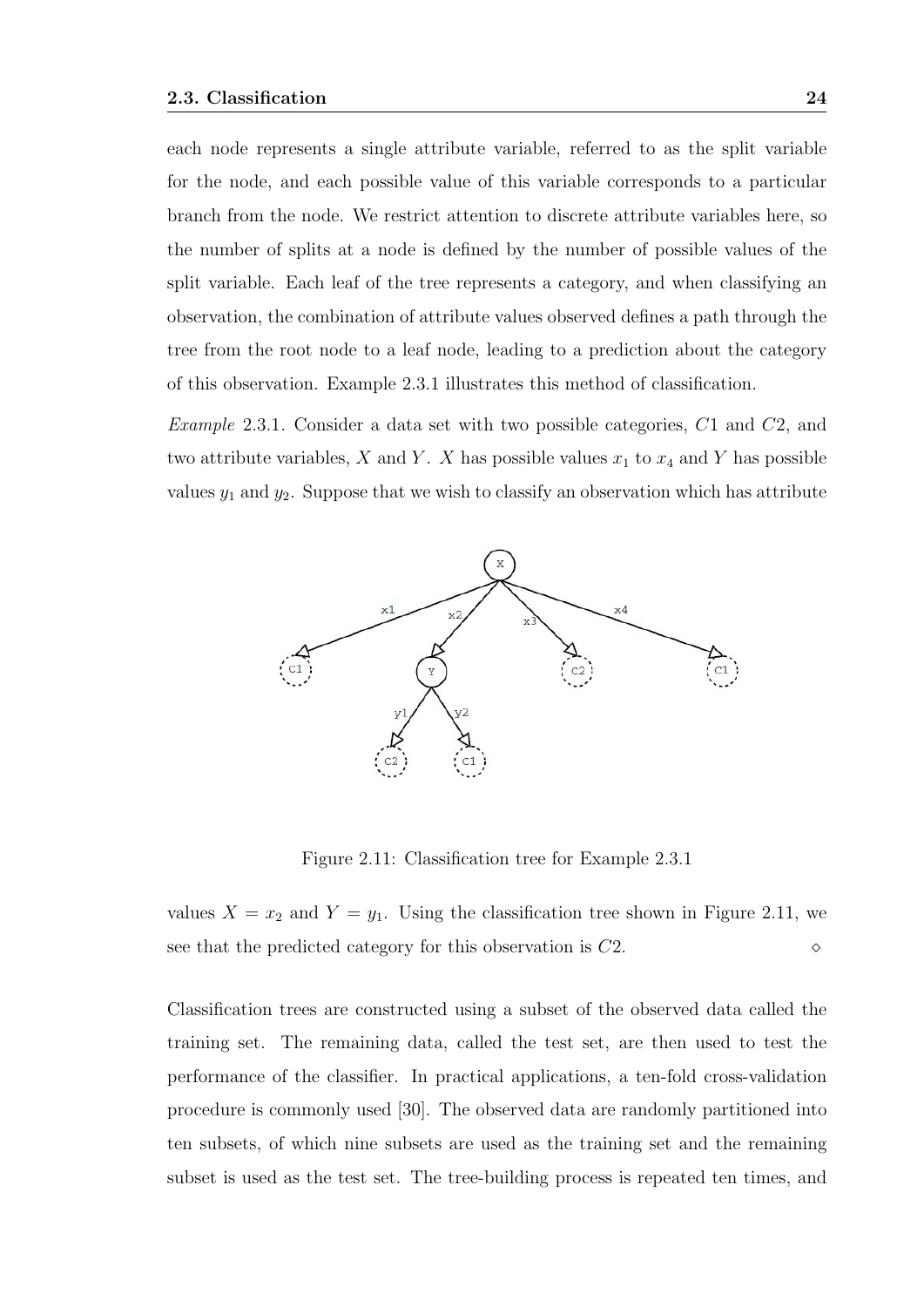each of the ten subsets is used precisely once as the test set. The ten results are then averaged.

When building a classification tree using the training set, an impurity measure is used to select the split variable at each node. Such a measure quantifies the extent of the variation between the categories of the observations at that node and allows us to determine the information content of an attribute variable. At the root node, the set of all attribute variables is considered and a variable is selected such that the impurity reduction achieved by the split is maximised. We then proceed in a similar way for further nodes, splitting on the most informative remaining attribute variable at each stage. When no further impurity reduction is achievable, we stop splitting and a leaf node is produced showing the most probable category.

There are several different versions of this tree-building process that use various impurity measures [34, 35, 45], but we focus now on Quinlan's ID3 method [34]. This method is based on the principle of Occam's Razor, in the sense that smaller classification trees are preferred to larger ones, and this principle is applied through the use of an impurity measure based on the Shannon entropy [38]

$$
H(p) = -\sum_{j=1}^{K} p(c_j) \log[p(c_j)],
$$
\n(2.13)

which is a function of the true category probabilities  $p(c_i)$ . Since these probabilities are unknown, it is necessary to use the estimator

$$
\widehat{H}(\widehat{p}) = -\sum_{j=1}^{K} \widehat{p}(c_j) \log[\widehat{p}(c_j)] \tag{2.14}
$$

for the Shannon entropy, where  $\hat{p}(c_i)$  is an estimate of  $p(c_i)$ . Suppose that at some node R we have  $n^R$  observations in total, of which  $n_j^R$  belong to category  $c_j$  for  $j = 1, ..., K$ . At this node, the Shannon entropy is estimated by

$$
\widehat{H}(\widehat{p}^R) = -\sum_{j=1}^K \widehat{p}^R(c_j) \log[\widehat{p}^R(c_j)] \tag{2.15}
$$

where  $\widehat{p}^R(c_j)$  indicates the relative frequency  $\frac{n_j^R}{n^R}$ . The attribute variable  $X_i$  is then considered for splitting. At each new node produced by this split, we have  $n^{R\cup (X_i=x_i)}$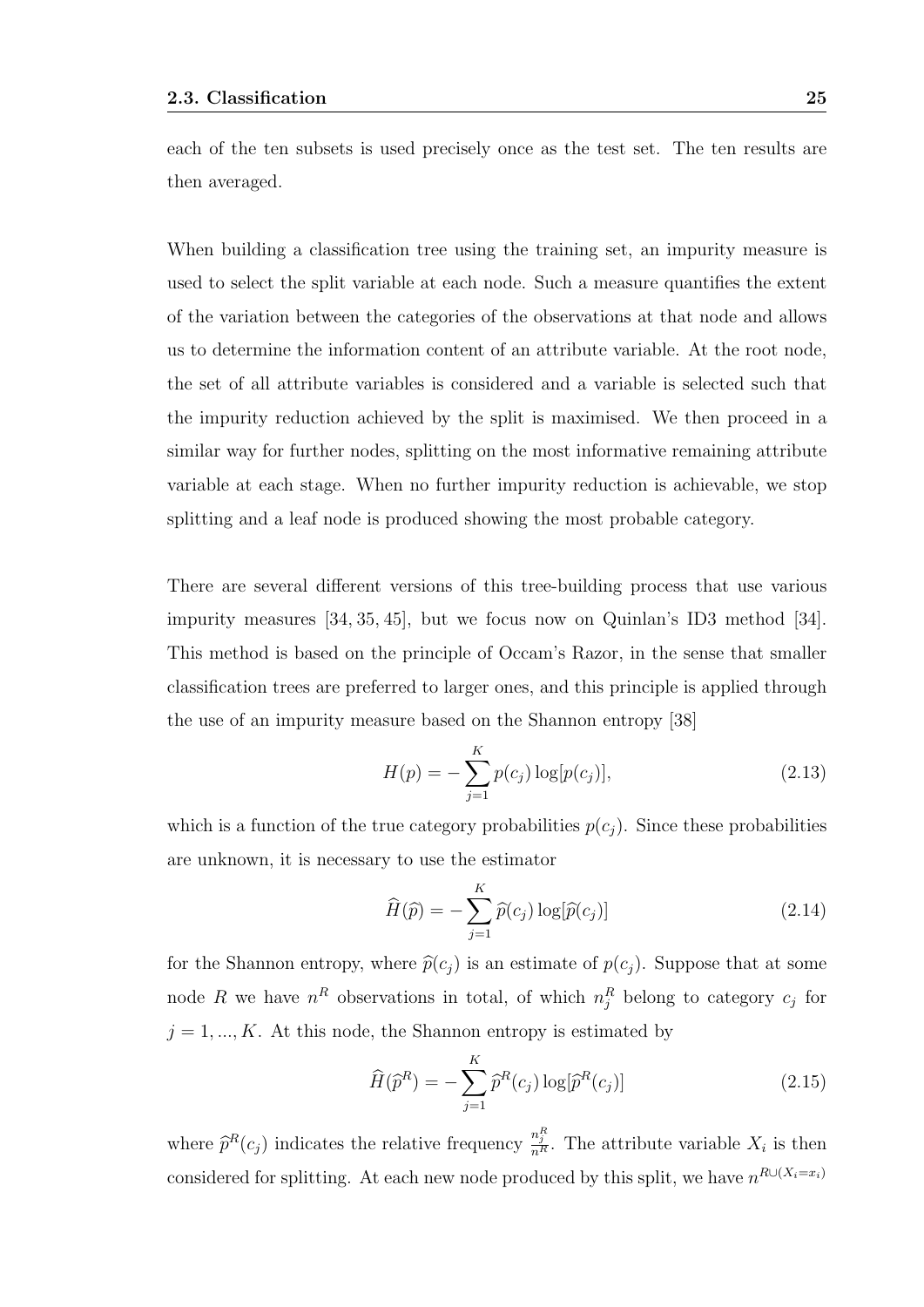observations in total, of which  $n_j^{R\cup(X_i=x_i)}$  belong to category  $c_j$  for  $j=1,...K$ . At this node, the Shannon entropy is estimated by

$$
\widehat{H}(\widehat{p}^{R\cup(X_i=x_i)}) = -\sum_{j=1}^K \widehat{p}^{R\cup(X_i=x_i)}(c_j) \log[\widehat{p}^{R\cup(X_i=x_i)}(c_j)] \tag{2.16}
$$

where  $\widehat{p}^{R\cup (X_i=x_i)}(c_j)$  indicates the relative frequency  $\frac{n_j^{R\cup (X_i=x_i)}}{n^{R\cup (X_i=x_i)}}$  $\frac{n_j}{n^{R\cup (X_i=x_i)}}$ . The weighted sum of impurity measures over all new nodes is

$$
I(R, X_i) = \sum_{x_i \in A_i} \frac{n^{R \cup (X_i = x_i)}}{n^R} \widehat{H}(\widehat{p}^{R \cup (X_i = x_i)}),
$$
\n(2.17)

and the impurity reduction achieved by splitting on  $X_i$  is therefore equal to  $\widehat{H}(\widehat{p}^R) - I(R, X_i)$ . However, since  $\widehat{H}(\widehat{p}^R)$  is constant for all  $X_i$ , the impurity reduction is measured by  $I(R, X_i)$  for practical purposes.

The ID3 method [34] can be adapted for use with interval probability models, as shown by Abellan and Moral [1]. At each node of the tree, an interval probability model is used to give  $P(c_j) = [\underline{P}(c_j), \overline{P}(c_j)]$  for each category. The impurity measure  $\hat{H}$  (2.14) based on the Shannon entropy is still used, but the true category probabilities are now estimated using the maximum entropy distribution  $p_{maxE}$ . which is the distribution that maximises  $(2.14)$  taken from the set of all possible probability distributions that are consistent with the interval probability model. The impurity reduction achieved by splitting on  $X_i$  is measured by

$$
I(R, X_i) = \sum_{x_i \in A_i} \frac{n^{R \cup (X_i = x_i)}}{n^R} \hat{H}(p_{maxE}^{R \cup (X_i = x_i)}).
$$
 (2.18)

As we are using interval probabilities, it may not always be clear which is the most probable category at a leaf node. As mentioned in Subsection 2.3.1, there are various ways of comparing the interval probabilities  $P(c_j)$  [46, 48]. However, for our purposes, we restrict to the method whereby if we cannot give a single most probable category at a leaf node, the parent node is considered and the most probable category at that node is used.

Abellan and Moral [1] considered the use of the IDM [41] for building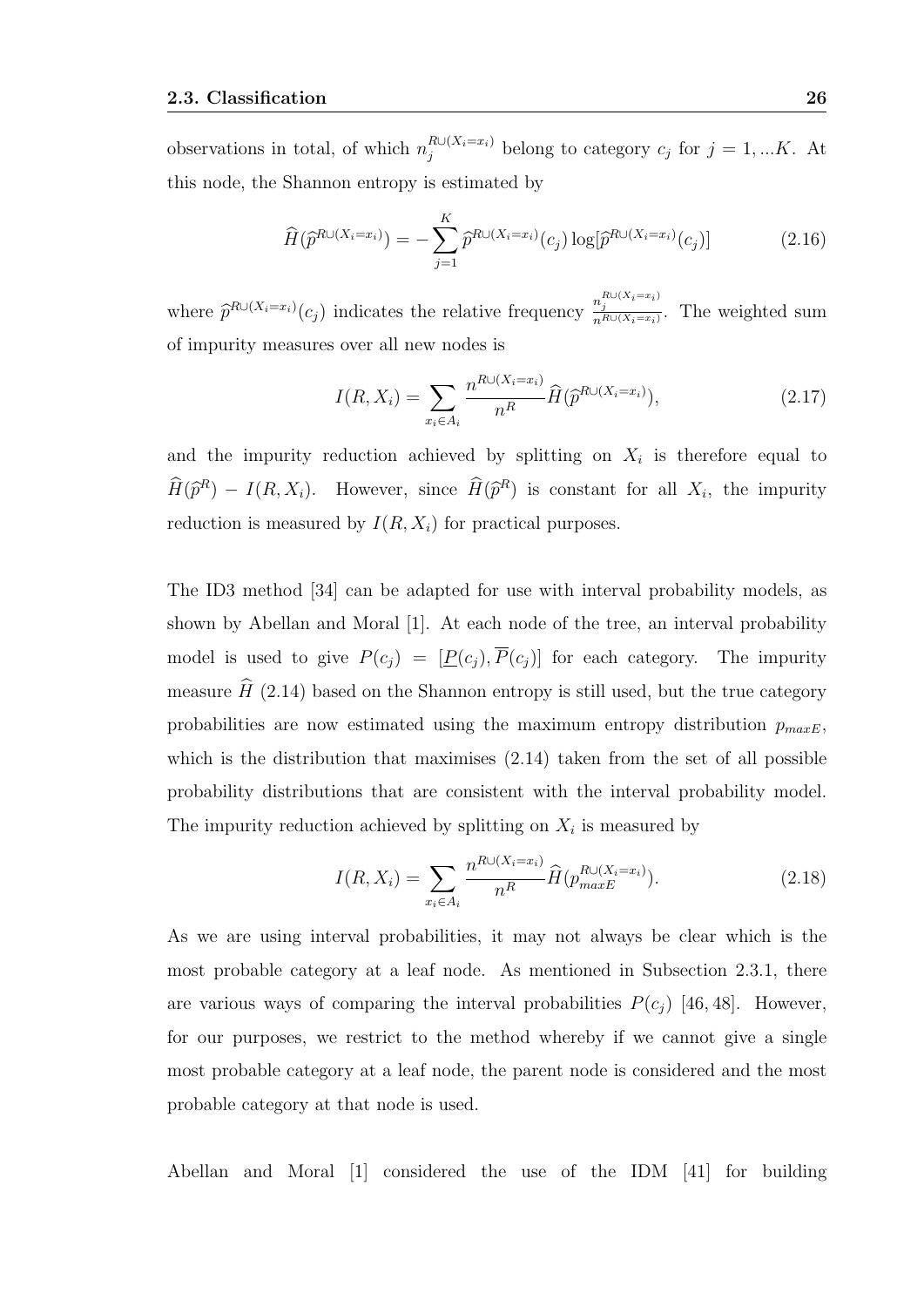classification trees. The maximum entropy distributions were taken from the credal set of distributions associated with the IDM lower and upper probabilities  $\underline{P}_{IDM}(Y_{n+1} \in c_j)$  and  $\overline{P}_{IDM}(Y_{n+1} \in c_j)$  (see Section 2.1). However, given the nonparametric nature of classification trees, the MNPI model would be a suitable alternative to the IDM for this application. This is considered further in Chapter 4.

#### 2.3.3 Weka software

Weka is a suite of machine learning software that was developed at the University of Waikato in New Zealand. It contains implementations of many classification methods as well as a variety of tools, called filters, that are used for preprocessing data. It is also possible to implement new classification methods in Weka. There are two main graphical user interfaces to Weka: the Explorer and the Experimenter. The Explorer enables the user to apply a classification method to a single data set and to analyse the performance of the resulting classifier. The Experimenter allows the user to apply multiple classification methods to a collection of data sets and to compare the performance of the methods via statistical tests. The software is available on the Weka webpage (www.cs.waikato.ac.nz/ml/weka), where current information on the software can also be found [27]. A comprehensive guide to Weka is given in [45]. We make use of this software for the practical applications seen in Chapter 4.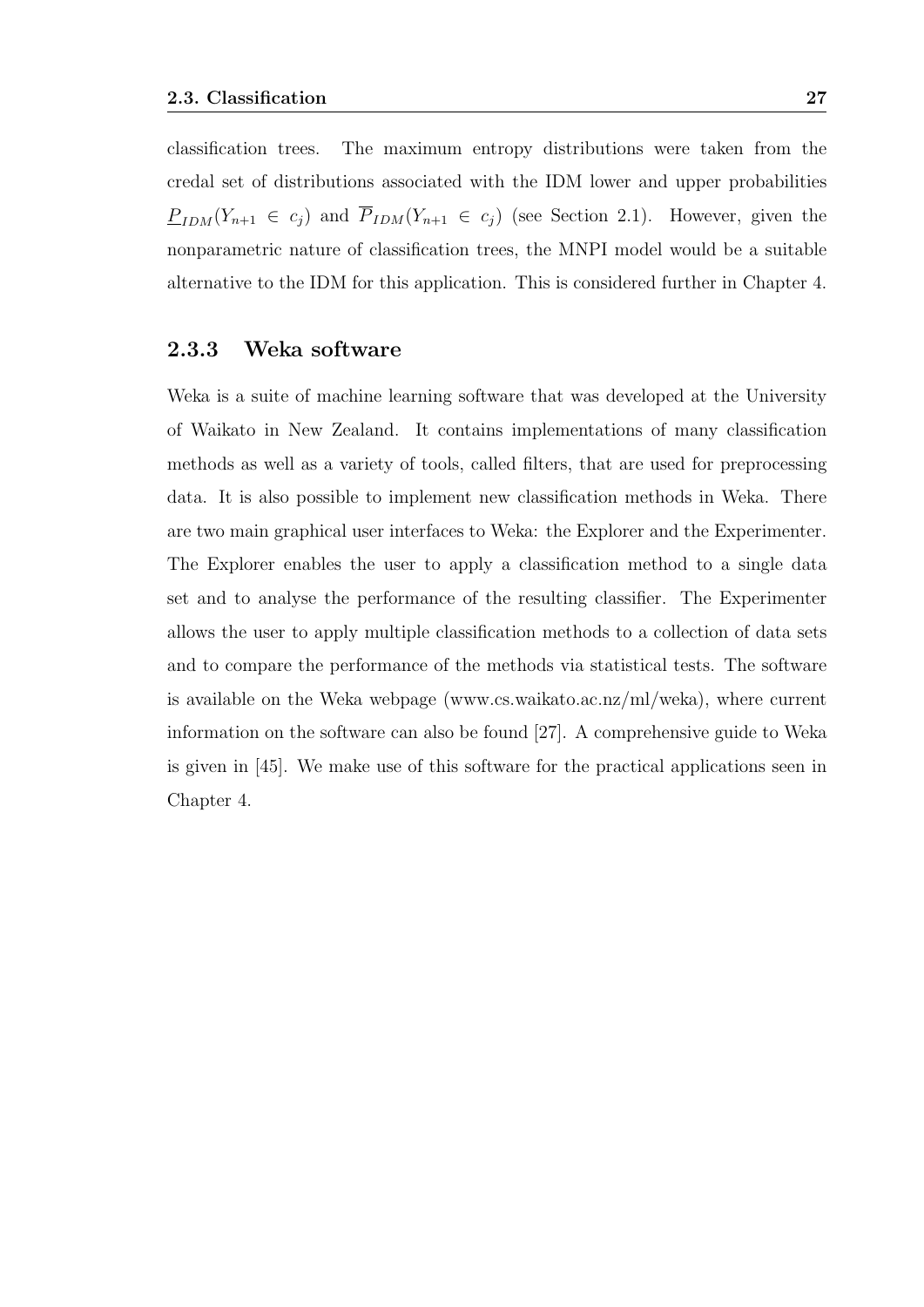## Chapter 3

## Selection

In this chapter we present methods based on nonparametric predictive inference (NPI) for selection problems involving multinomial data. Selection is a wide-ranging topic in statistics which involves finding methods for choosing the optimal member(s) of some group. This group may be, for example, a set of categories or a range of data sources. With regard to multinomial data, interest may be in choosing the category that has the largest probability of occurrence. Bechhofer et al. [10] present an overview of existing methods for this type of selection, but these are based on hypothesis testing and do not consider predictive inference. These methods are described briefly in Section 3.1. NPI-based selection has been applied to other problems, such as the selection of an optimal data source where observations are real-valued [21], for which the possibility of right-censored observations in the data has also been considered [32], and the selection of an optimal group of Bernoulli data [19, 20]. An overview of these types of predictive selection is given in Section 3.2. In the rest of the chapter, we discuss the use of NPI for category selection for a multinomial data set. We present a method for selection of a single category in Section 3.3 and a method for selection of a subset of categories in Section 3.4.

### 3.1 Overview of category selection methods

Given a set of multinomial data, we wish to select the category which is most likely to occur, or a subset of categories containing this category. Suppose that there are K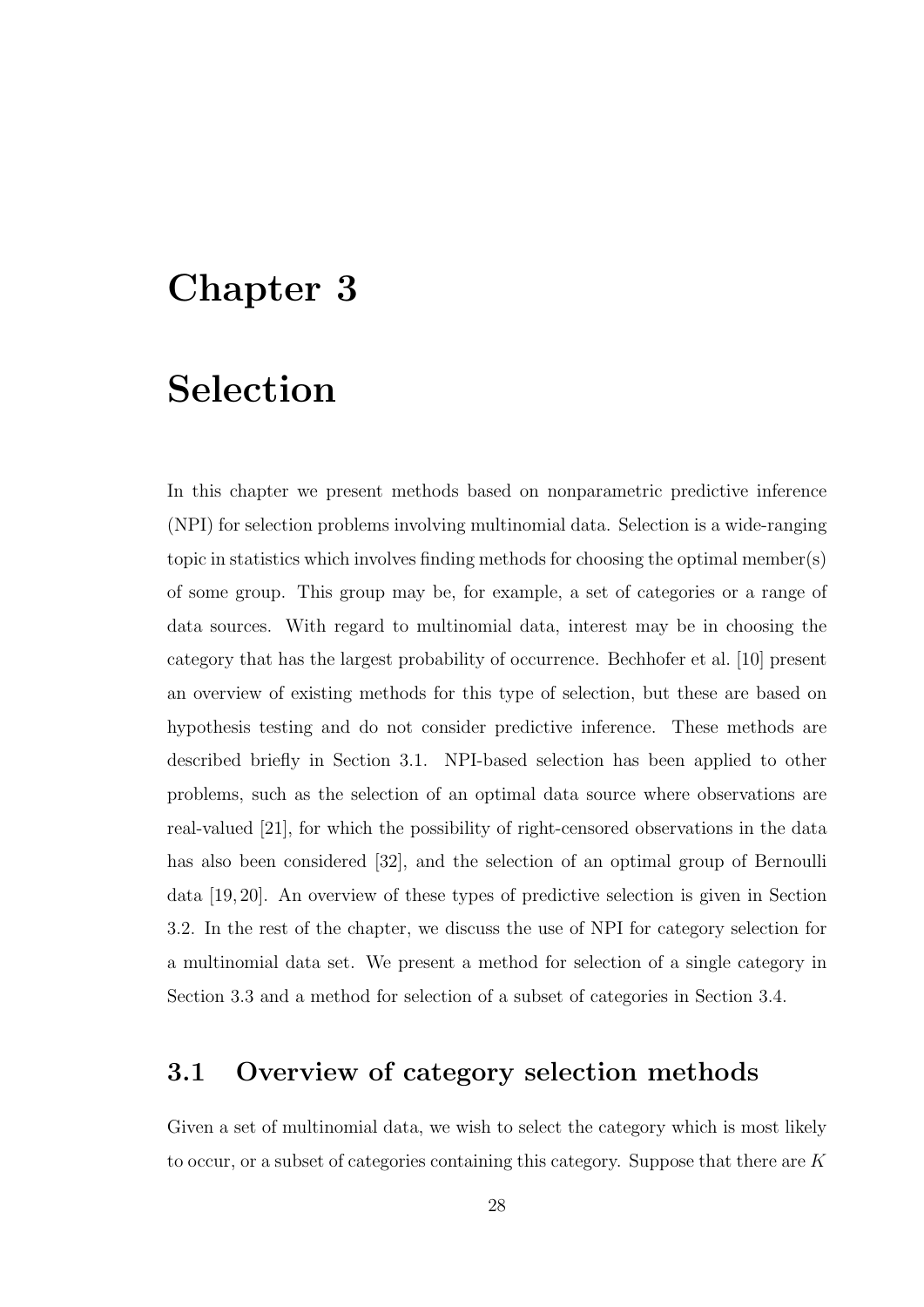possible categories,  $c_1, ..., c_K$ , with associated unknown probabilities  $p_1, ..., p_K$  where  $p_j$  is the classical probability that an observation is in category  $c_j$ . Let  $n_1, ..., n_K$ denote the number of observations in categories  $c_1$  to  $c_K$ , respectively. Suppose that the category probabilities are reordered in an increasing way and relabelled such that we have  $p_{1} \leq ... \leq p_{|K|}$ . The objective is therefore to select the category associated with  $p_{[K]}$ , or a subset of the K categories which contains this category. The following selection methods were summarised by Bechhofer et al. [10].

#### 3.1.1 Indifference zone procedures

The indifference zone approach to selection was first introduced by Bechhofer [9]. The objective here is to select the single category associated with  $p_{[K]}$ , defined as correct selection (CS). It is required that  $p(CS) \geq P^*$  whenever  $\frac{p_{[K]}}{p_{[K-1]}} \geq \Theta^*$ , for specified constants  $P^*$  and  $\Theta^*$  such that  $1 < \Theta^* < \infty$  and  $\frac{1}{K} < P^*$ . The constant  $\Theta^*$ is defined as the indifference zone.  $\Theta^*$  and  $P^*$  are specified prior to sampling and are used to determine the total number of observations,  $n$ , that should be sampled. The sample is then taken and category  $c_j$  is selected such that  $n_j = \max_{i \in 1, ..., K} n_i$ . The use of curtailment is possible, where sampling can be stopped after  $n' < n$  observations if  $n_j \geq n_i + n - n'$  for all  $i \neq j$ .

#### 3.1.2 Subset procedures

The subset selection approach was first introduced by Gupta [26]. The objective here is to find a subset of categories which contains the category associated with  $p_{[K]}$ . The selection of such a subset is defined as correct selection (CS). It is required that  $p(CS) \geq P^*$  for a specified constant  $P^*$ . Selection is based on a sample of n observations and category  $c_j$  is included in the selected subset if and only if  $n_j \geq \max_{i \in 1,\dots,K} n_i - d$  for a specified value d which depends on K, n and P<sup>\*</sup>.

### 3.2 Overview of predictive selection methods

Selection methods based on NPI have been developed by Coolen and van der Laan [21] and Coolen and Coolen-Schrijner [19, 20]. These methods use predictive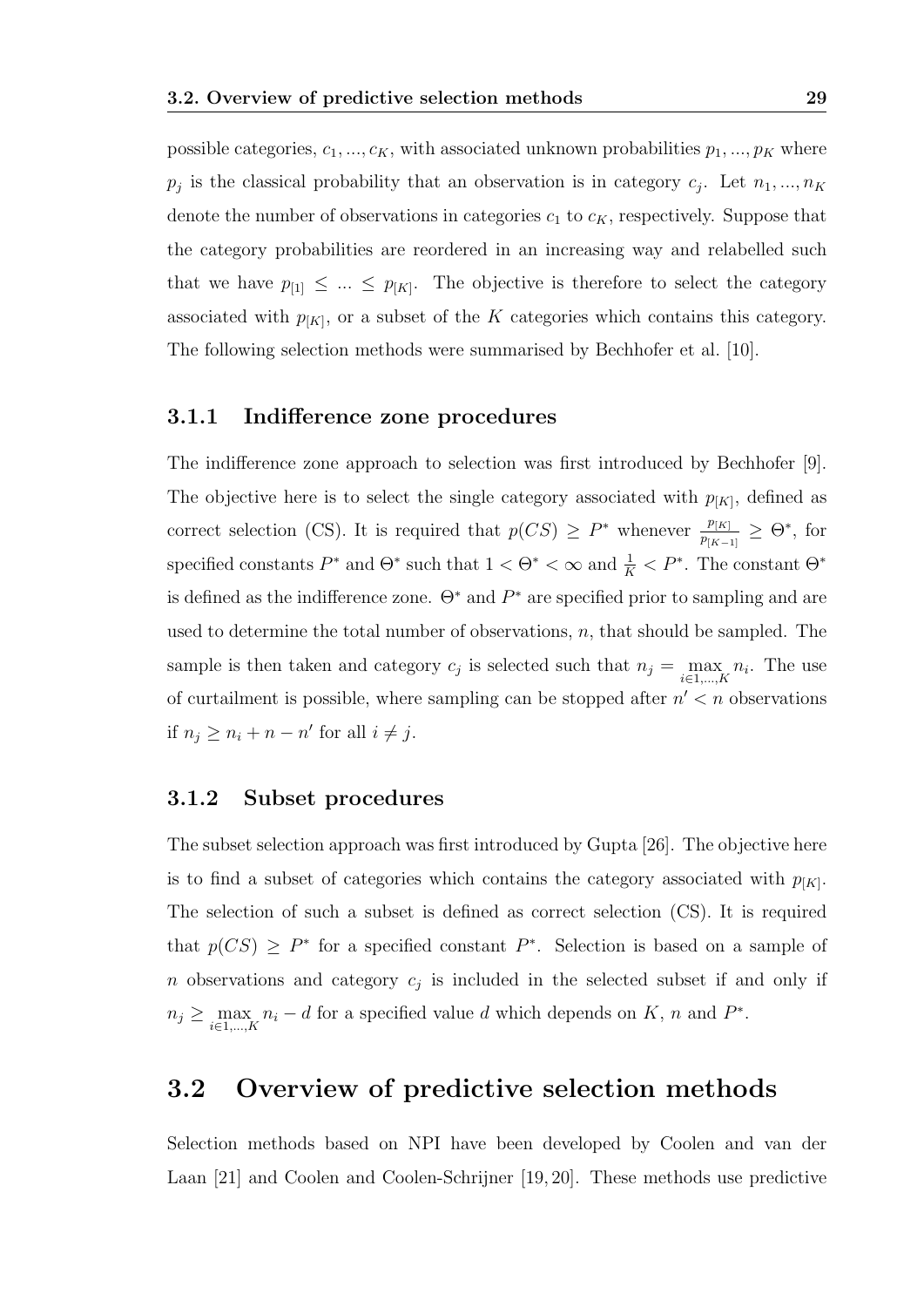inferences based on past observations and make use of Hill's assumption  $A_{(n)}$  [29].

Coolen and van der Laan [21] developed a NPI selection method for real-valued data from k different sources. Their objective was to select the source which will provide the largest next observation and this was done by making inferences about one future observation from each source. NPI lower and upper probabilities were determined for the event that the next observation from one source will exceed the next observation from all other sources. They also considered two ways of selecting a subset of sources: first, they determined the interval probability that some subset will contain the source providing the largest next observation and secondly, they found the interval probability that the next observations from every source in some subset will all exceed the next observations from the remaining sources.

Coolen and Coolen-Schrijner [19, 20] developed a NPI selection method for Bernoulli data from  $k$  different groups. The objective was to select the group which will have the highest number of future successes. Here, inferences were made about m future observations as opposed to a single observation. Groups were compared pairwise [20] to find the NPI lower and upper probabilities for the event that one group will have more future successes than another and a multiple comparison was carried out [20] to find the NPI lower and upper probabilities for the event that one group will have more future successes than any other group. Subsets of the groups were also considered [19], with interval probabilities presented for the event that some subset contains the group which has the most future successes and for the event that all groups in some subset will have more future successes than every other group.

## 3.3 NPI category selection for multinomial data

We develop NPI-based methods for category selection for a multinomial data set. We have K possible categories, labelled  $c_1, ..., c_K$ , where K is a known value, and our aim is to select a single category with the largest NPI lower or upper probability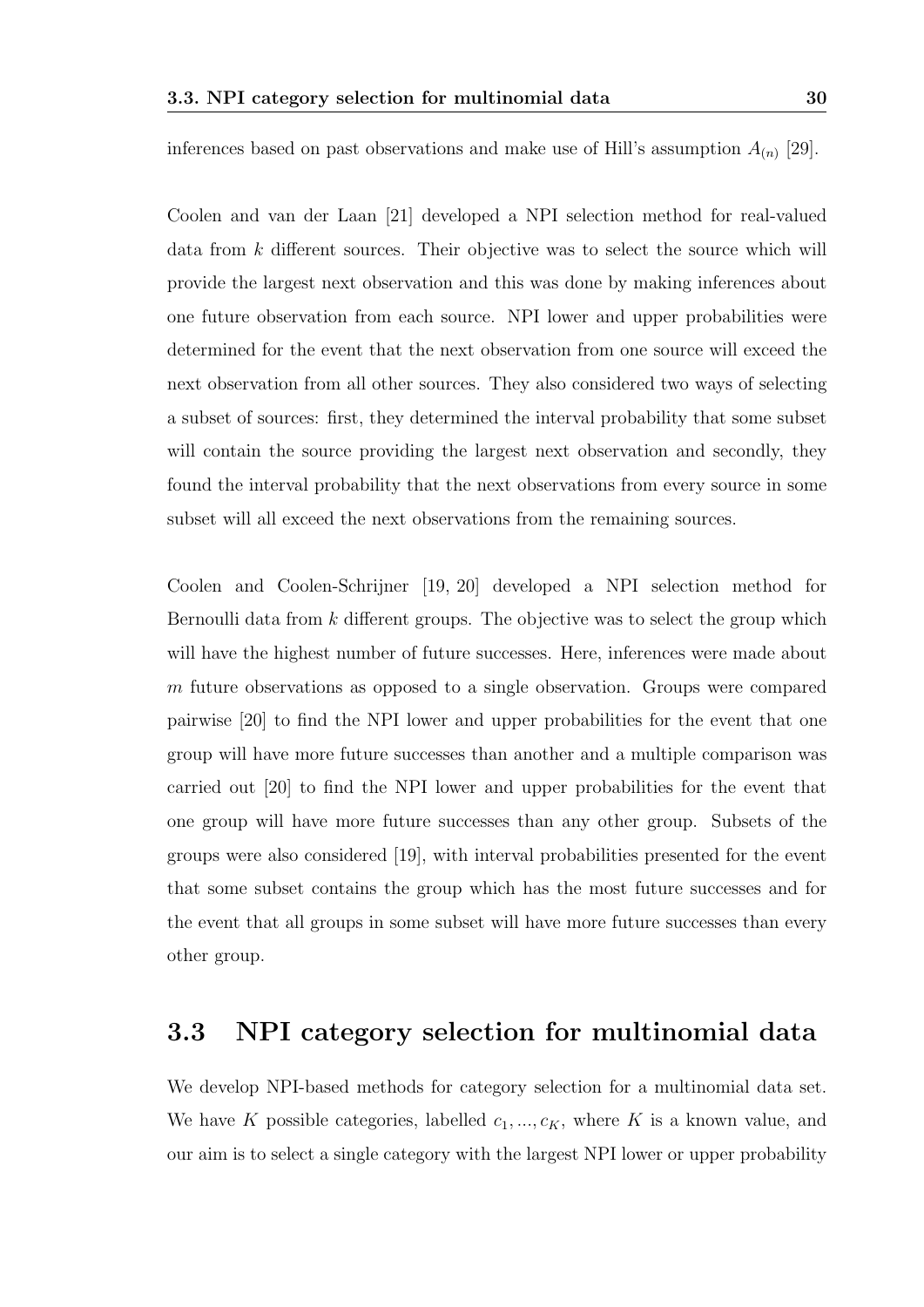for some event of interest involving future observations. Suppose that we have a data set consisting of n observations and let  $n_1, ..., n_K$  denote the number of times we have observed categories  $c_1, ..., c_K$ , respectively. We consider m future observations and we select a category based on predictive inferences about these m observations. These inferences are made by using and extending the general theory of NPI [17], discussed in Chapter 2. For  $j = 1, ..., K$ , let  $M_j$  denote the random quantity representing the number of the  $m$  future observations that belong to category  $c_j$ , so  $\sum$ K  $j=1$  $M_j = m$ .

#### 3.3.1 One future observation

The simplest case is where  $m = 1$ , so inference is regarding one future observation. We consider the problem of selecting a single category with the largest NPI lower or upper probability for the event that the next observation belongs to this category. According to the MNPI model, the lower and upper probabilities for the event that the next observation will belong to category  $c_j$  are

$$
\underline{P}(M_j = 1) = \left(\frac{n_j - 1}{n}\right)^+, \tag{3.1}
$$

where the notation  $x^+$  is used to represent max $\{x, 0\}$ , and

$$
\overline{P}(M_j = 1) = \min\{\frac{n_j + 1}{n}, 1\}.
$$
\n(3.2)

We see that these lower and upper probabilities are monotonically increasing in  $n_j$ . We can evaluate these probabilities for each of the possible categories and then select the category with the largest NPI lower or upper probability.

Example 3.3.1. Consider a multinomial data set with possible categories blue (B), red  $(R)$ , yellow  $(Y)$  and green  $(G)$ . The data are

$$
(n_B, n_G, n_R, n_Y) = (3, 2, 2, 1).
$$

Suppose that we want to select a single category with the largest NPI lower and upper probability for the event that the next observation is in that category. First, we find the NPI lower and upper probability for the event that the next observation is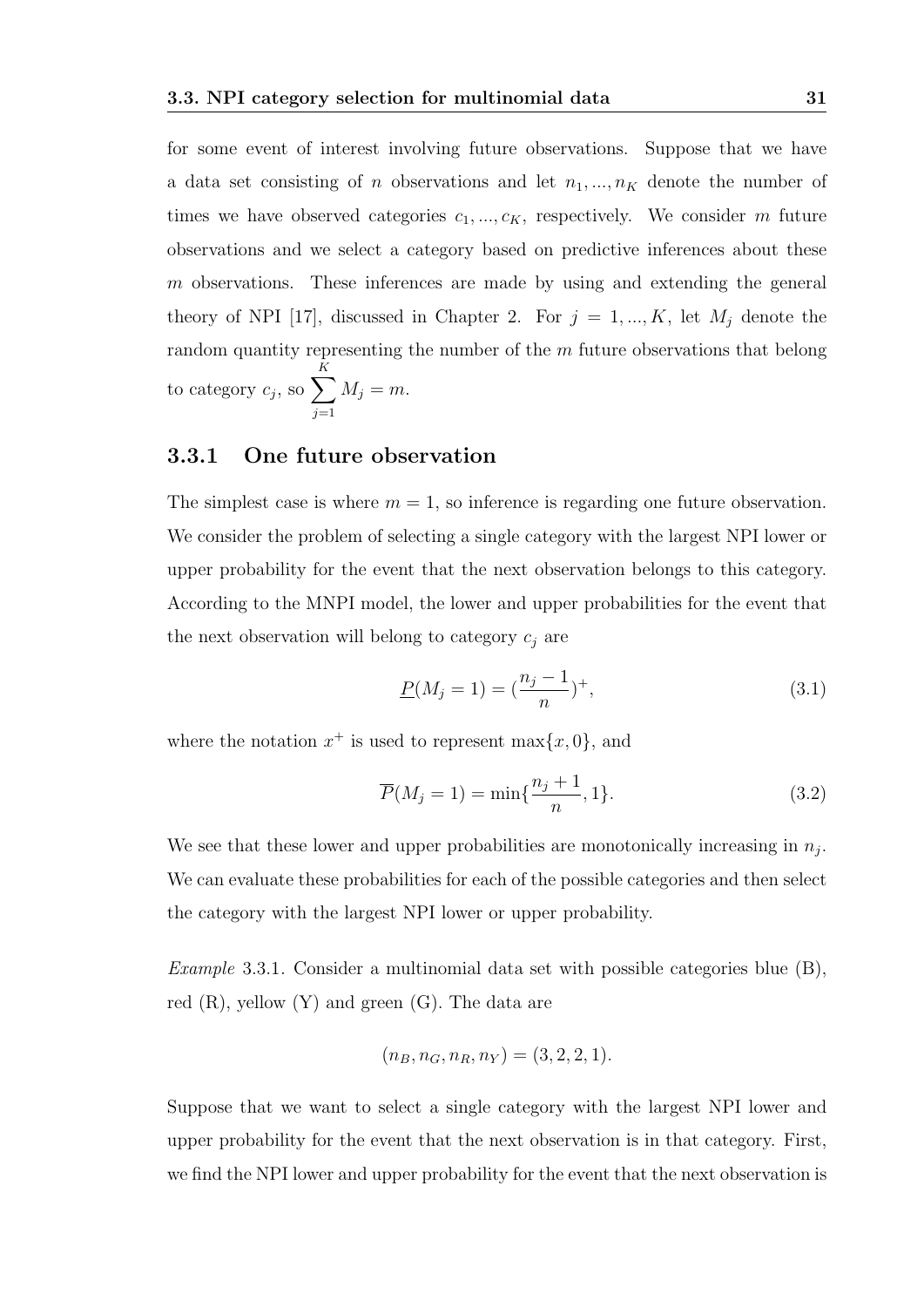in B. By (3.1) and (3.2) we have  $\underline{P}(M_B = 1) = \frac{n_j - 1}{n} = \frac{2}{8}$  $\frac{2}{8}$  and  $\overline{P}(M_B = 1) = \frac{n_j+1}{n} = \frac{4}{8}$  $\frac{4}{8}$ . For the other categories,  $P(M_Y = 1) = P(M_G = 1) = \left[\frac{1}{8}, \frac{3}{8}\right]$  $\frac{3}{8}$ ] and  $P(M_R = 1) = [0, \frac{2}{8}]$  $\frac{2}{8}$ , so we select B.

**Theorem 3.3.1.** When  $m = 1$  and we want to select a single category with the largest NPI lower or upper probability for the event that the next observation belongs to that category, it is always optimal to choose the category which has the greatest number of observations in the data set.

Proof. This follows directly from (3.1) and (3.2). These NPI lower and upper probabilities increase with  $n_j$ , so it is optimal to select the category with the largest value of  $n_j$ , i.e. the greatest number of observations.  $\Box$ 

#### 3.3.2 Multiple future observations

Whereas Coolen and Augustin [17] only considered one future observation, we now consider inferences about multiple future observations, so  $m > 1$ . Suppose that the data set is represented on a probability wheel and the  $n$  slices on the wheel are numbered 1 to n. Each of the m future observations must fall in one of these n slices. Let the vector  $(S_1, ..., S_n)$  denote the number of future observations which fall in slices  $1$  to  $n$  respectively. The total number of different arrangements of these m observations is equal to  $\binom{n+m-1}{m}$  $_{m}^{m-1}$ ). Coolen [15] shows that it follows from the circular- $A_{(n)}$  assumption that each of these arrangements is equally likely, giving the precise probability for a particular arrangement

$$
p(\bigcap_{j=1}^{n} \{S_j = s_j\}) = {n+m-1 \choose m}^{-1}
$$

where  $s_j \geq 0$  and  $\sum_{n=1}^n$  $j=1$  $s_j = m$ .

More generally, the total number of different arrangements of  $f$  future observations within a segment made up of S slices, or  $S + 1$  observations, is equal to

$$
\binom{(S-1)+f}{f}.\tag{3.3}
$$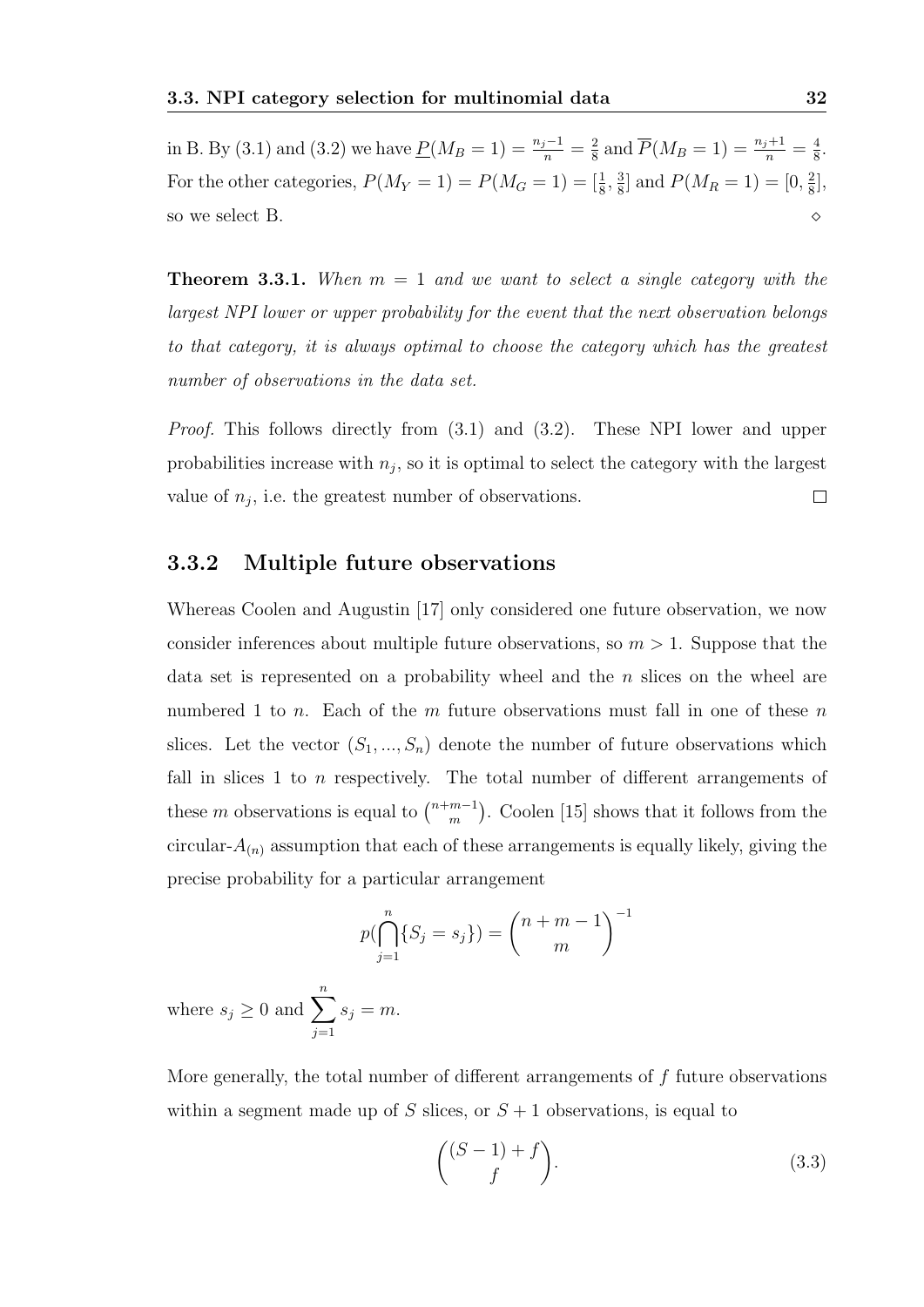This is because there are  $S - 1$  existing observations within the interior of such a segment, so we are considering the number of arrangements of  $f$  future observations amongst a total of  $(S-1) + f$  observations.

(3.3) is needed when making inferences about multiple future observations. We first consider the case  $m = 2$ .

#### Two future observations

When  $m = 2$ , it may be of interest to consider the probability for the event that precisely one of the two future observations is in category  $c_j$ . In terms of the probability wheel, this means that one of the future observations falls in a slice allocated to category  $c_j$  and one falls elsewhere. Figure 3.1 illustrates the relevant segments of the wheel. We first consider the NPI lower probability for this event. There are  $n_j - 1$  slices of the wheel which must be assigned to observed category  $c_j$ , corresponding to the shaded segment A in Figure 3.1, and there are  $n - n_j - 1$  slices which cannot be assigned to  $c_j$ , corresponding to the shaded segment B in Figure 3.1. This means that the minimum number of different arrangements of the two future observations such that only one is in category  $c_j$  is equal to  $(n_j - 1)(n - n_j - 1)$ . When  $0 < n_j < n$ , the NPI lower probability is therefore

$$
\underline{P}(M_j = 1) = {n+m-1 \choose m}^{-1} (n_j - 1)(n - n_j - 1).
$$

In the case  $n_j = 0$ , we have  $\underline{P}(M_j = 1) = 0$ . This is also true when  $n_j = n$ , since every slice and therefore both future observations may then be assigned to  $c_j$ .

We now consider the NPI upper probability for the event  $M_j = 1$ . There are  $n_j + 1$  slices of the wheel which we can assign to category  $c_j$ . This includes two optional slices (labelled 1 and 2 in Figure 3.1), which we define as slices that we may or may not assign to  $c_j$ . There are a number of different arrangements of the two future observations which can lead to  $M_j = 1$ . First, we could have one observation in the  $c_j$  segment and one in the remainder of the wheel. Secondly, we could have both observations in the  $c_i$  segment, with one of these falling in an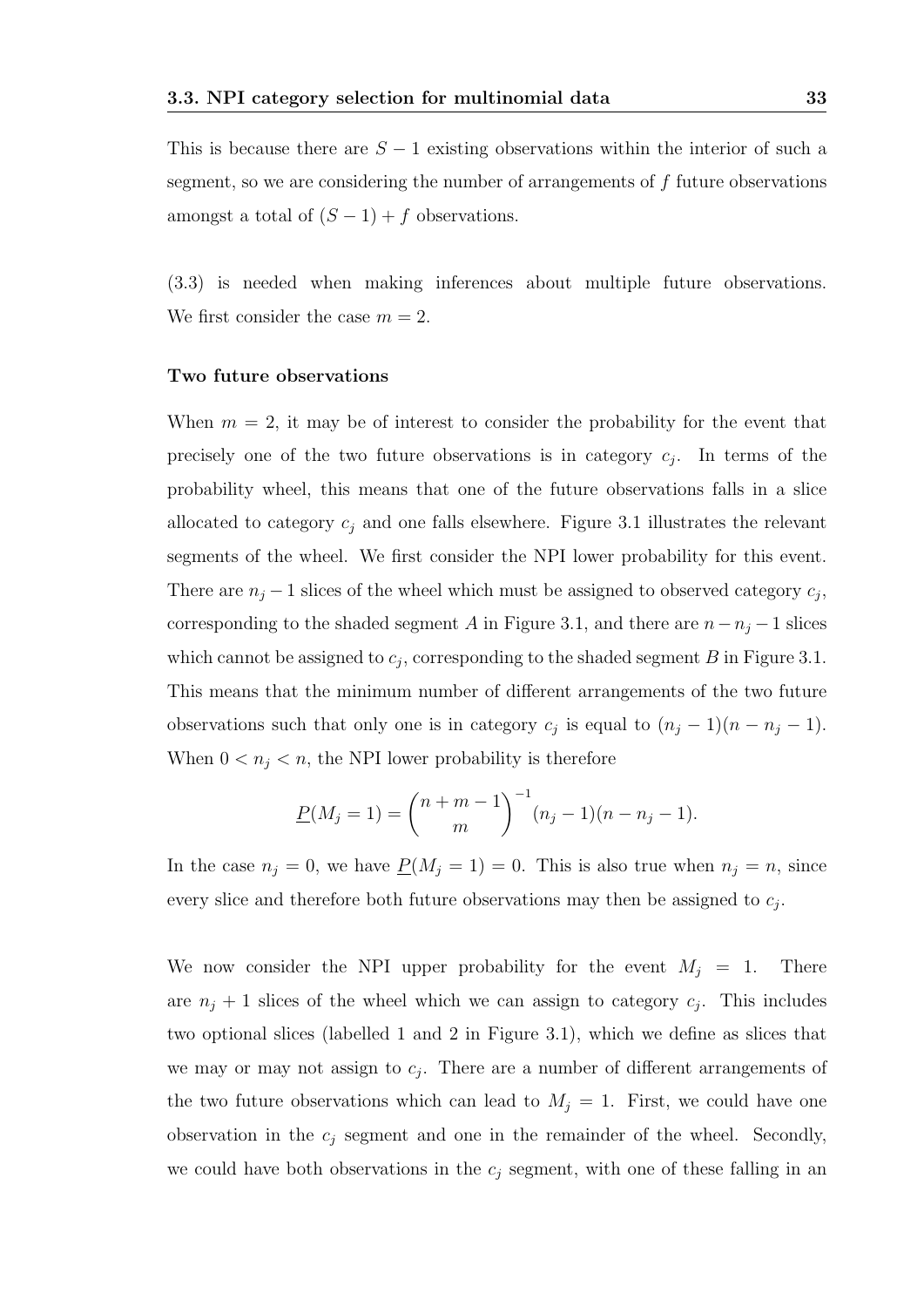

Figure 3.1: Relevant segments and slices of probability wheel for NPI lower and upper probabilities

optional slice. There are  $2(n_j - 1)$  such arrangements, since there are two optional slices. Thirdly, we could have both observations in the optional slices. There are three such arrangements, since we could have both observations in the same slice or one in each. This means that the maximum number of different arrangements of the two future observations such that only one is in category  $c_j$  is equal to  $(n_j + 1)(n - n_j - 1) + 2(n_j - 1) + 3$ . When  $0 < n_j < n$ , the NPI upper probability is therefore

$$
\overline{P}(M_j = 1) = {n+m-1 \choose m}^{-1} [(n_j+1)(n-n_j-1)+2(n_j-1)+3].
$$

In the cases  $n_j = 0$  and  $n_j = n$ , the derivation of the upper probability is slightly different, because when  $n_j = 0$ , there is only one slice which we may assign to  $c_j$ and when  $n_i = n$ , there is only one slice which we may assign to a category other than  $c_j$ . We therefore have  $\overline{P}(M_j = 1) = \binom{n+m-1}{m}$  $\binom{m-1}{m}^{-1}n$  for  $n_j = 0$  and  $n_j = n$ .

It may also be of interest to consider the probability for the event that both future observations are in category  $c_j$ . When considering the lower probability for  $M_j = 2$ , there are  $n_j - 1$  slices of the wheel assigned to observed category  $c_j$ . By (3.3), the number of possible arrangements of the two future observations within these slices is equal to  $\binom{(n_j-2)+2}{2}$  $\binom{2+2}{2}$ . When  $n_j > 1$ , the NPI lower probability is therefore

$$
\underline{P}(M_j = 2) = {n + m - 1 \choose m}^{-1} {n_j \choose 2}.
$$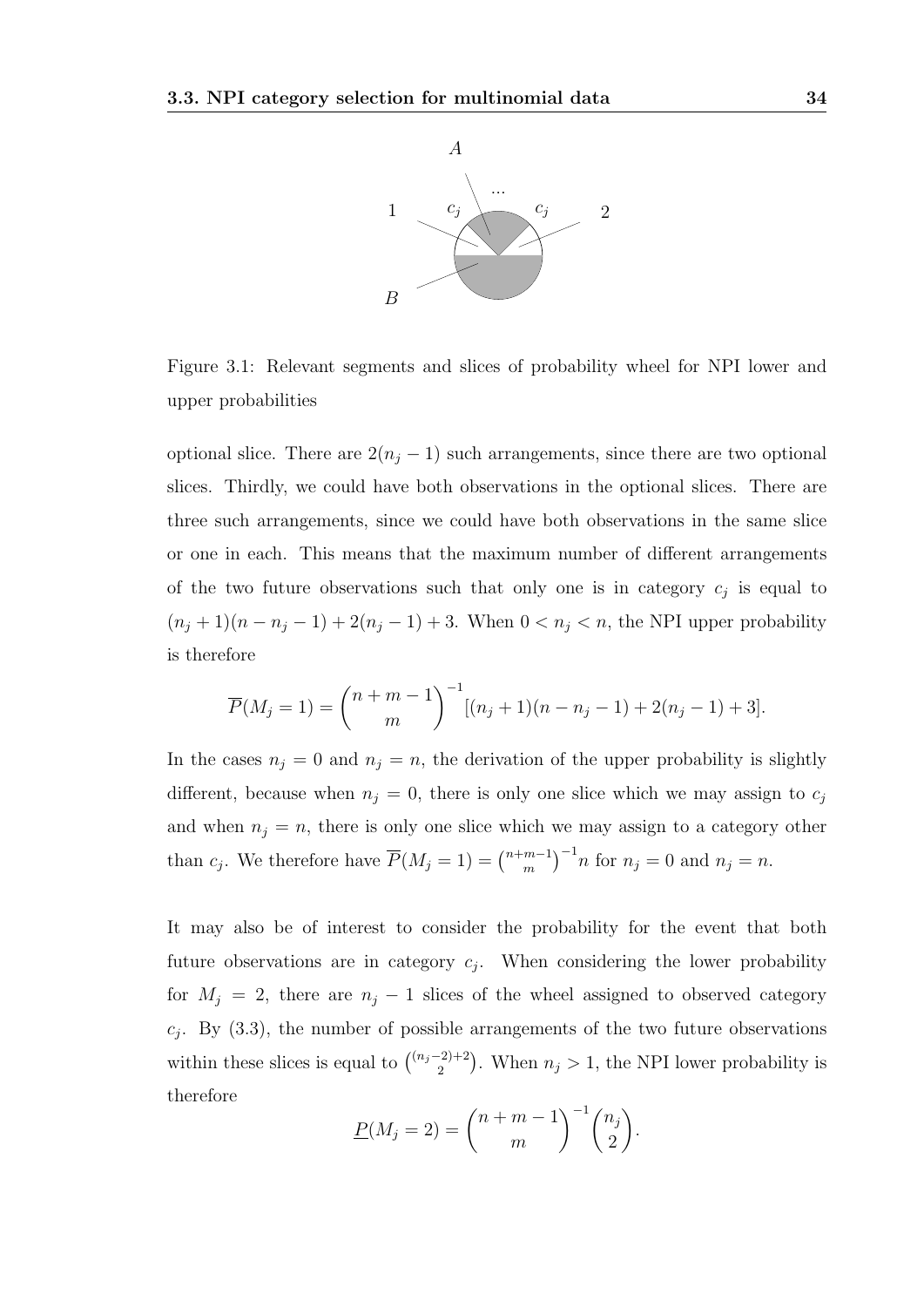In the cases  $n_j = 0$  and  $n_j = 1$  we have  $\underline{P}(M_j = 2) = 0$ .

When considering the upper probability for  $M_j = 2$ , there are  $n_j + 1$  slices of the wheel assigned to category  $c_j$ . By  $(3.3)$ , the number of possible arrangements of the two future observations within these slices is equal to  $\binom{n_j+2}{2}$  $\binom{n+2}{2}$ . When  $n_j < n-1$ the NPI upper probability is therefore

$$
\overline{P}(M_j=2) = {n+m-1 \choose m}^{-1} {n_j+2 \choose 2}.
$$

In the cases  $n_j = n - 1$  and  $n_j = n$  we have  $\overline{P}(M_j = 2) = 1$ .

Example 3.3.2. Consider the data set described in Example 3.3.1. Suppose that we make inferences about two future observations and we want to select a single category with the largest NPI lower or upper probability for the event that both future observations are in that category. We first consider category B.

To find the NPI lower probabilities, we require a configuration of the probability wheel where B is assigned the minimum possible number of slices, such as the configuration shown in Figure 3.2. We evaluate the NPI lower probability for the



Figure 3.2: Probability wheel for Example 3.3.2 corresponding to lower probability event that precisely one of the two future observations is in B. This is equal to

$$
\underline{P}(M_B=1) = \binom{n+m-1}{m}^{-1} (n_B-1)(n-n_B-1) = \frac{1}{36}(2)(4) = \frac{8}{36}.
$$

We also evaluate the NPI lower probability for the event that both future observations are in B. This is equal to

$$
\underline{P}(M_B = 2) = {n + m - 1 \choose m}^{-1} {n_B \choose 2} = \frac{1}{36} {3 \choose 2} = \frac{3}{36}.
$$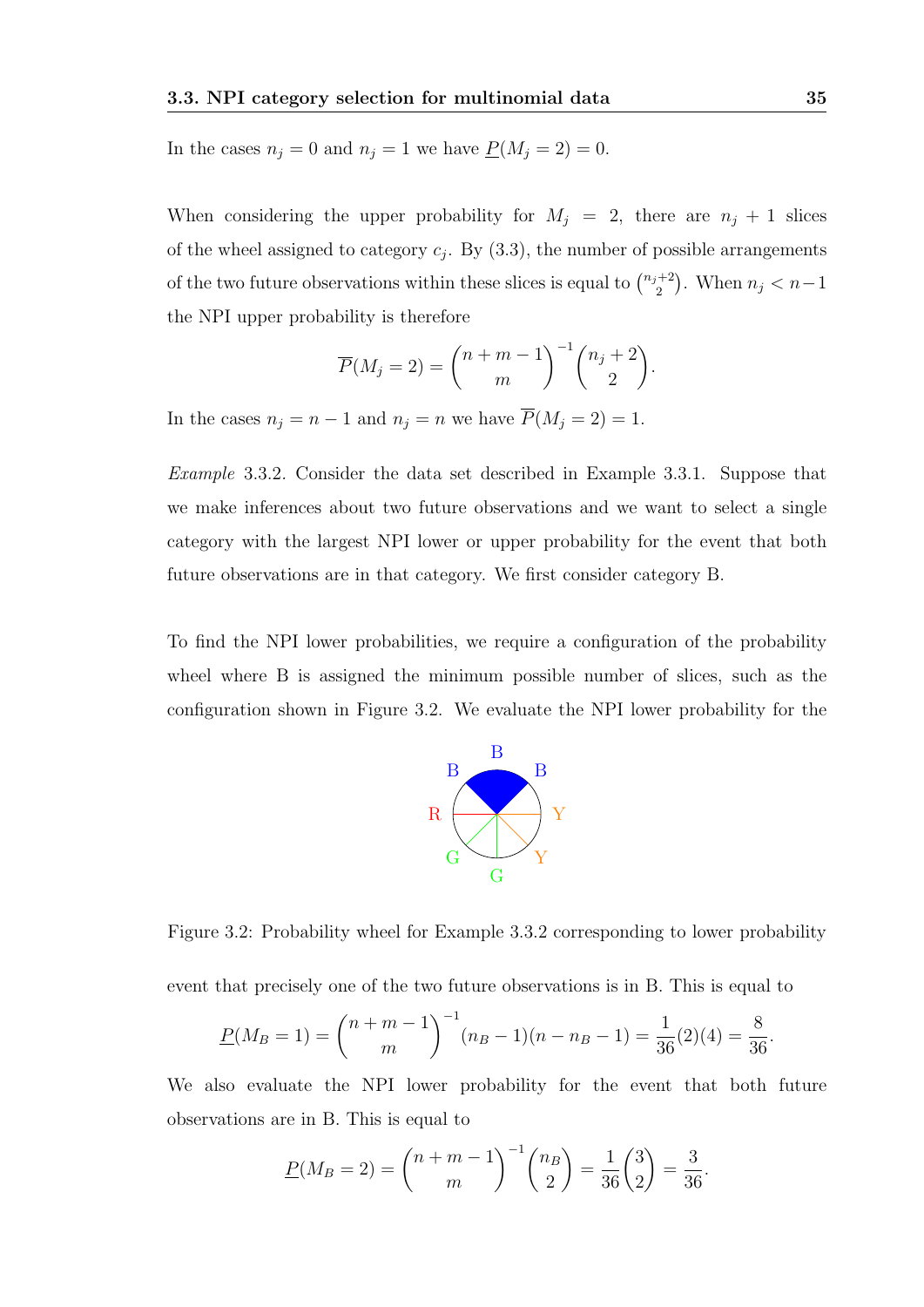To find the NPI upper probabilities, we configure the wheel such that two more slices of the wheel may be assigned to B, as shown in Figure 3.3. The NPI upper



Figure 3.3: Probability wheel for Example 3.3.2 corresponding to upper probability

probability for the event that precisely one of the two future observations is in B is equal to

$$
\overline{P}(M_B = 1) = {n + m - 1 \choose m}^{-1} [(n_B + 1)(n - n_B - 1) + 2(n_B - 1) + 3]
$$
  
=  $\frac{1}{36}[(4)(4) + 2(2) + 3] = \frac{23}{36}.$  (3.4)

The NPI upper probability for the event that both future observations are in B is equal to

$$
\overline{P}(M_B = 2) = {n+m-1 \choose m}^{-1} {n_B + 2 \choose 2} = \frac{1}{36} {5 \choose 2} = \frac{10}{36}.
$$

So  $P(M_B = 1) = \left[\frac{8}{36}, \frac{23}{36}\right]$  and  $P(M_B = 2) = \left[\frac{3}{36}, \frac{10}{36}\right]$ . We now use the same method to evaluate the equivalent probabilities for the remaining categories. We find that  $P(M_G = 1) = P(M_Y = 1) = \left[\frac{5}{36}, \frac{20}{36}\right]$  and  $P(M_R = 1) = \left[0, \frac{15}{36}\right]$  and that  $P(M_G = 1)$  $(2) = P(M_Y = 2) = \left[\frac{1}{36}, \frac{6}{36}\right]$  and  $P(M_R = 2) = \left[0, \frac{3}{36}\right]$ . This information allows us to select B as the category with the largest NPI lower and upper probability for the event that both future observations are in that category.

#### m future observations

We now consider the general case where  $m$  may take any value. We want to find the probability for the event that some proportion of these  $m$  future observations is in category  $c_j$ . We may wish to specify a particular number of observations, corresponding to the event of interest  $M_j = m_j$  for some number  $0 < m_j \le m$ . We may also wish to specify a threshold for  $M_j$ , corresponding to the event  $M_j \geq m_j$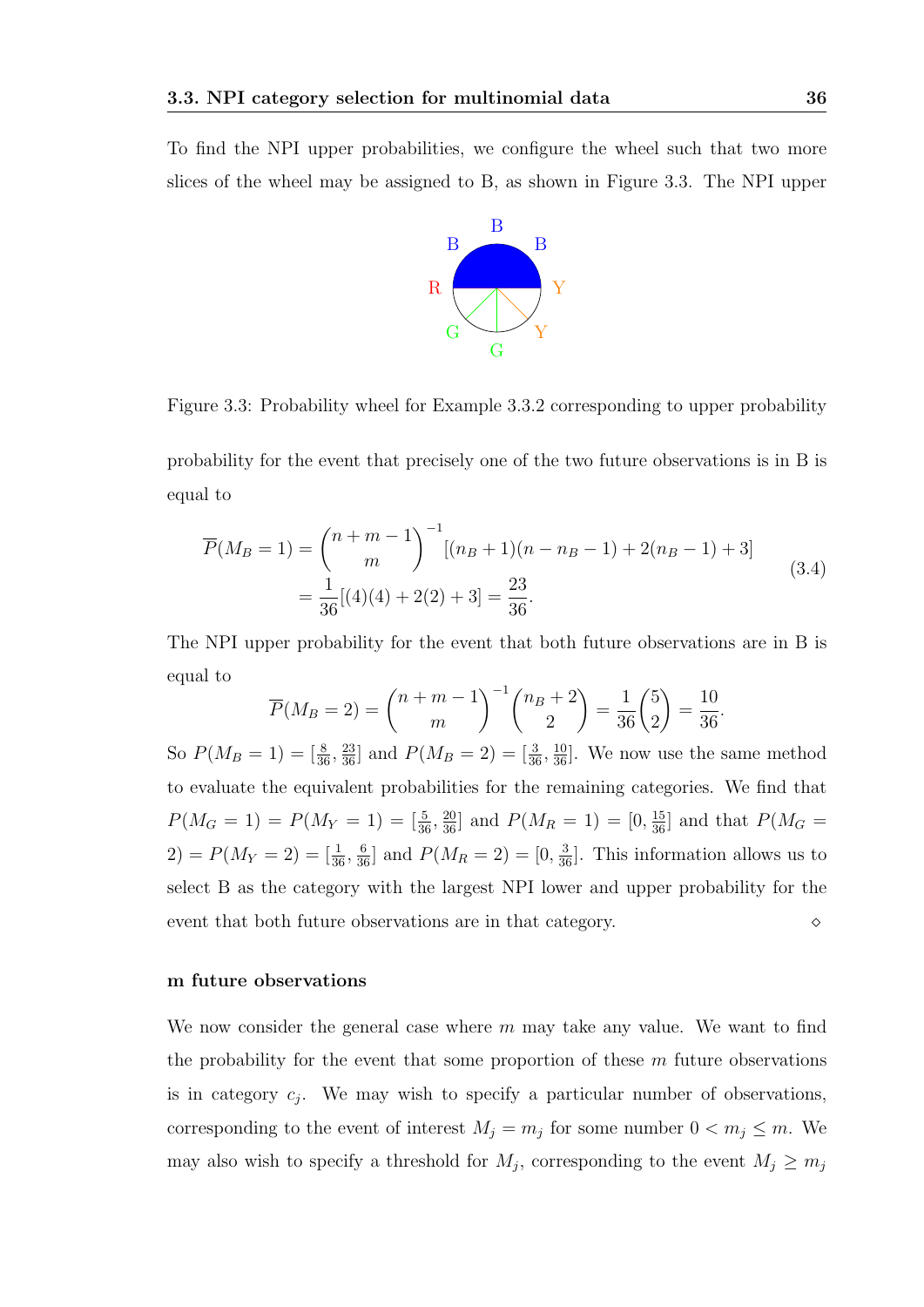for some number  $m_j \leq m$ . The general formulae presented in this subsection hold for  $1 < n_j < n - 1$ . Other cases are considered separately.

#### Deriving  $P(M_i = m_i)$

First, we derive the NPI lower probability for the event that precisely  $m_i$  of the m future observations belong to category  $c_j$ . Figure 3.1 illustrates the two relevant segments,  $A$  and  $B$ , of the wheel. The shaded segment  $A$  in Figure 3.1 represents all slices which must be assigned to  $c_j$ . There are  $n_j - 1$  such slices. By (3.3), the number of different arrangements of  $m_j$  future observations within this segment is equal to

$$
\binom{n_j - 2 + m_j}{m_j}.\tag{3.5}
$$

The shaded segment B in Figure 3.1 represents all slices which must be assigned to a category other than  $c_j$ . There are  $n - n_j - 1$  such slices. By (3.3), the number of different arrangements of  $m - m_j$  future observations within this segment is equal to

$$
\binom{n-n_j-2+(m-m_j)}{m-m_j}.\tag{3.6}
$$

Multiplying (3.5) and (3.6) gives the minimum number of arrangements in which  $m_j$  future observations are in  $c_j$ , showing that the NPI lower probability is equal to

$$
\underline{P}(M_j = m_j) = \binom{n+m-1}{m}^{-1} \binom{n_j - 2 + m_j}{m_j} \binom{n - n_j - 2 + (m - m_j)}{m - m_j}.
$$
 (3.7)

This general formula holds for any positive integers m and  $m_j$  such that  $m_j \leq m$ . In the case  $n_j \leq 1$  we are not forced to assign any slices of the wheel to  $c_j$ , leading to  $\underline{P}(M_j = m_j) = 0.$ 

We now find the corresponding upper probability. We want to maximise the number of arrangements of the  $m$  future observations in which  $m_j$  future observations are in  $c_j$ . As in the case of lower probability, we count all arrangements where  $m_j$ observations fall in segment A and  $m - m<sub>j</sub>$  observations fall in segment B (see Figure 3.1). We showed previously that there are

$$
\binom{n_j-2+m_j}{m_j} \binom{n-n_j-2+(m-m_j)}{m-m_j}
$$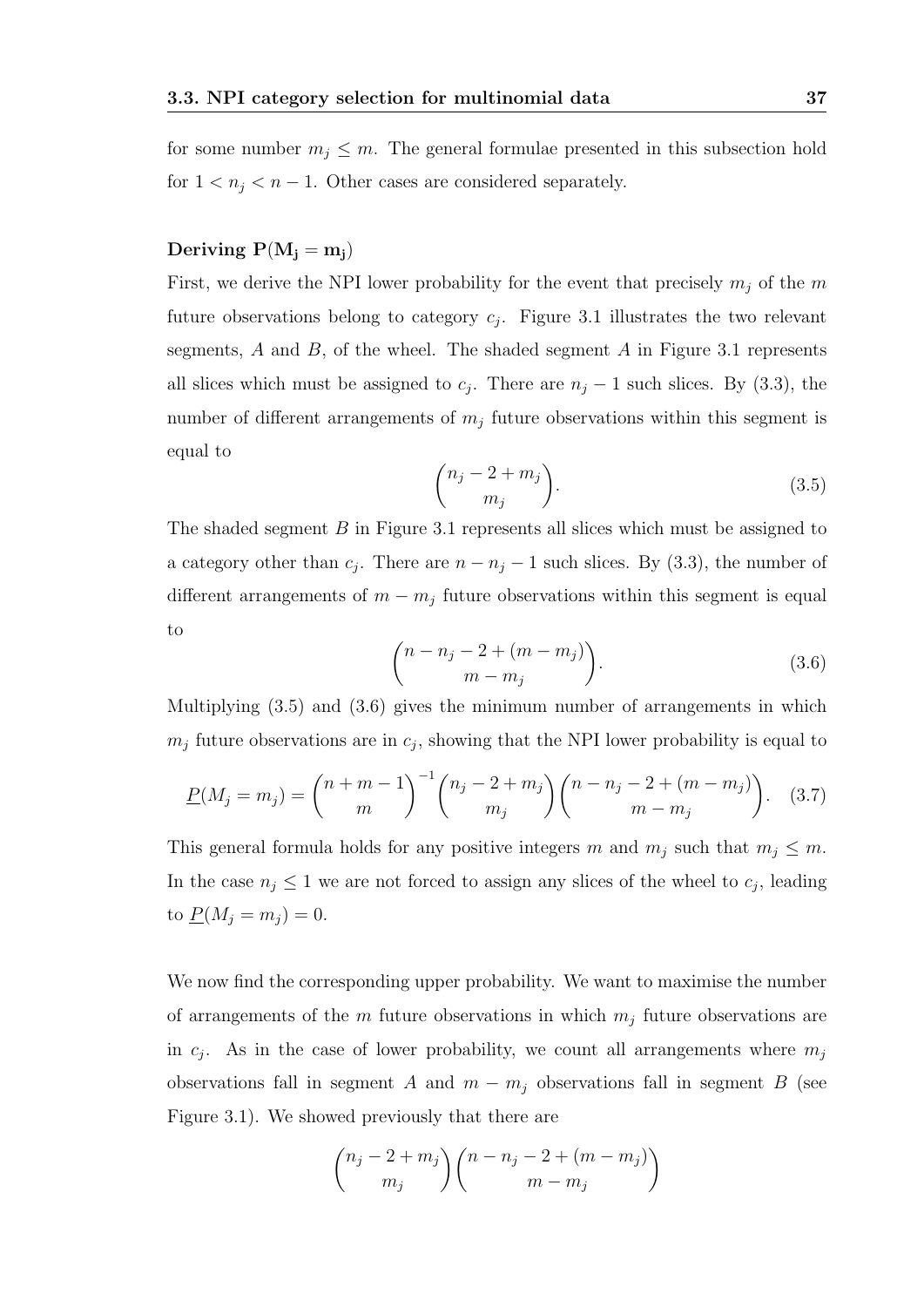such arrangements. However, we now also consider the two optional slices on the wheel (labelled 1 and 2 in Figure 3.1). Any observations which fall in one of the optional slices may be counted either as belonging to  $c_j$  or as not belonging to  $c_j$ . This means that to find the upper probability we need to include arrangements with one or more observations in the optional slices. Let  $T$  denote the total number of future observations in the optional slices, where  $T$  ranges from 1 to  $m$ . For  $T = 1$ , there are two possible orderings, as the observation could fall either in slice 1 or in slice 2. By similar reasoning, for  $T = 2$ , there are three possible orderings. In general, there are  $T + 1$  possible orderings for each value of T.

For each value of  $T$  there are a number of different arrangements of the  $m$ future observations that give  $T$  observations in the optional slices. Let  $X$  be an integer such that  $X \leq m_j$  and  $T - X \leq m - m_j$ . Then we may have  $m_j - X$ observations in segment A,  $(m - m_j) - (T - X)$  observations in segment B, and T observations in the optional slices, where X ranges from  $T - (m - m_j)$  to  $m_j$ . Therefore, the total number of arrangements belonging to the event  $M_j = m_j$  with one or more observations in the optional slices is equal to

$$
\sum_{T=1}^{m} \sum_{X=(T-(m-m_j))^+}^{\min\{m_j, T\}} (T+1) \binom{n_j-2+(m_j-X)}{m_j-X} \binom{n-n_j-2+(m-m_j)-(T-X)}{m-m_j-(T-X)}.
$$

This enables us to find the maximum number of different arrangements of the  $m$ future observations in which  $m_j$  observations are in  $c_j$ , leading to the NPI upper probability

$$
\overline{P}(M_j = m_j) = {n + m - 1 \choose m}^{-1} \left[ {n_j - 2 + m_j \choose m_j} \binom{n - n_j - 2 + (m - m_j)}{m - m_j} + \sum_{T=1}^m \sum_{\substack{X = (T - (m - m_j)) + \\ \vdots \\ X = (T + 1) \binom{n_j - 2 + (m_j - X)}{m_j - X}} \binom{n - n_j - 2 + (m - m_j) - (T - X)}{m - m_j - (T - X)} \right].
$$
\n(3.8)

Again, this formula holds for any positive integers m and  $m_j$  such that  $m_j \leq m$ . An unobserved category can be assigned at most one slice of the wheel, leading to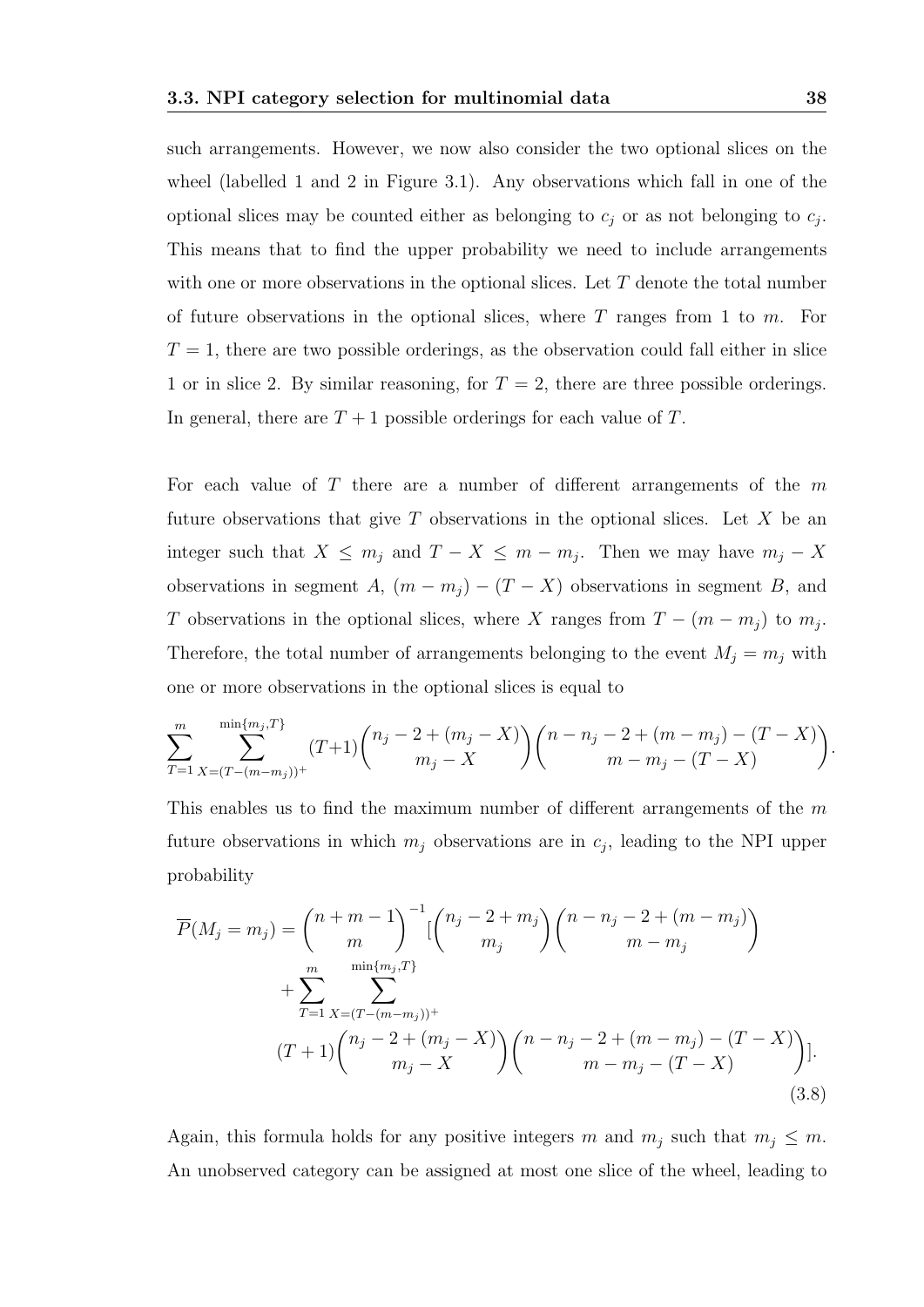red  $(R)$ , yellow  $(Y)$  and green  $(G)$ . The data are

$$
\overline{P}(M_j = m_j) = {n+m-1 \choose m}^{-1} \sum_{T=m_j}^{m} {n-2+(m-T) \choose m-T}.
$$
 In the case  $n_j = 1$ , the formula becomes  $\overline{P}(M_j = m_j) = {n+m-1 \choose m}^{-1} \sum_{T=m_j}^{m} (T+1) {n-3+(m-T) \choose m-T}.$   
When  $n_j \ge n-1$ , every slice on the wheel may be assigned to that category.

Example 3.3.3. Consider a multinomial data set with possible categories blue (B),

$$
f_{\rm{max}}
$$

$$
(n_B, n_R, n_Y, n_G) = (2, 1, 1, 1).
$$

Suppose that we make inferences about three future observations and we want to find the NPI lower and upper probabilities for the event that precisely two of these are in B. To find the NPI lower probability, we use  $(3.7)$  with  $m_j = 2$ . Using the values  $n = 5$ ,  $m = 3$  and  $n_j = 2$ ,

$$
\underline{P}(M_j = 2) = \frac{1}{35} \binom{2}{2} \binom{2}{1} = \frac{2}{35}.
$$

To find the NPI upper probability, we use (3.8) with  $m_j = 2$ , which gives

$$
\overline{P}(M_j = 2) = \frac{1}{35} \left[ \binom{2}{2} \binom{2}{1} + \sum_{X=0}^{1} 2 \binom{2-X}{2-X} \binom{2-(1-X)}{1-(1-X)} \right] +
$$
\n
$$
\sum_{X=1}^{2} 3 \binom{2-X}{2-X} \binom{2-(2-X)}{1-(2-X)} + \sum_{X=2}^{2} 4 \binom{2-X}{2-X} \binom{2-(3-X)}{1-(3-X)} \right]
$$
\n
$$
= \frac{1}{35} \left[ 2 + 2 \binom{2}{2} \binom{1}{0} + 2 \binom{1}{1} \binom{2}{1} + 3 \binom{1}{1} \binom{1}{0} + 3 \binom{0}{0} \binom{2}{1} + 4 \binom{0}{0} \binom{1}{0} \right]
$$
\n
$$
= \frac{1}{35} \left[ 2 + 2 + 4 + 3 + 6 + 4 \right] = \frac{21}{35}.
$$

So we see that  $P(M_j = 2) = \left[\frac{2}{35}, \frac{21}{35}\right]$  $\frac{21}{35}$ .

Theorem 3.3.2. For general m, when selecting the category which has the largest NPI lower or upper probability for the event that the category contains all of the future observations, it is optimal to select the category with the greatest number of data observations.

*Proof.* We find the category which maximises  $\underline{P}(M_j = m)$  and  $\overline{P}(M_j = m)$ . The general formulae (3.7) and (3.8) can be simplified in the case  $m_j = m$ , because in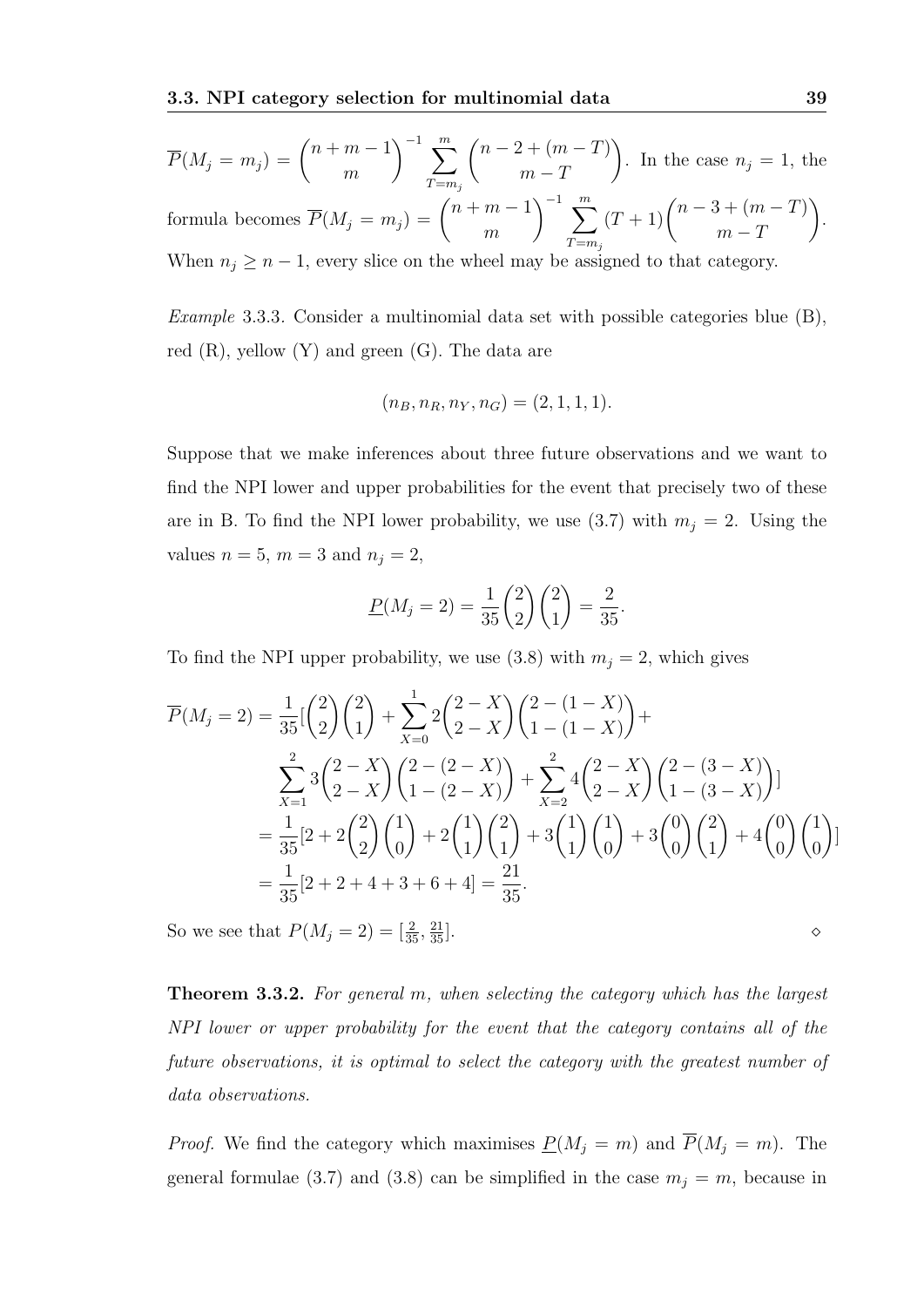this case  $m - m_j = 0$  and also the only possible value of X in the summation is T, leading to  $T - X = 0$ . This gives

$$
\underline{P}(M_j = m) = {n + m - 1 \choose m}^{-1} {n_j - 2 + m \choose m}
$$

and

$$
\overline{P}(M_j = m) = {n+m-1 \choose m}^{-1} \left[ {n_j - 2 + m \choose m} + \sum_{T=1}^{m} {n_j - 2 + (m-T) \choose m-T} \right].
$$

The values of  $n, m$  and  $T$  do not depend on the category selected and since both of these probability formulae are increasing in  $n_j$ , it is always optimal to select the category with the largest value of  $n_j$ , i.e. the greatest number of data observations.  $\Box$ 

It is also of interest to investigate which values of  $n_j$  maximise the NPI lower probability  $\underline{P}(M_j = m_j)$ . We denote such values by  $n_j^*$ . Plotting  $\underline{P}(M_j = m_j)$ against values of  $n_j$  ranging from 1 to n shows the graph to be unimodal. Intuitively, we expect that this peak will occur near to  $n_j = \frac{nm_j}{m}$  $\frac{m_j}{m}$ , because it seems natural that the proportion of the future observations which are in  $c_j$  should be similar to the proportion of the data observations which are in  $c_j$ . We now formally assess which values of  $n_i$  maximise this lower probability by considering the two ratios

$$
\frac{P(M_j = m_j | n_j)}{P(M_j = m_j | n_j + 1)}
$$

and

$$
\frac{P(M_j = m_j | n_j)}{P(M_j = m_j | n_j - 1)},
$$

where  $P(M_j = m_j | n_j)$  denotes the lower probability for the event of interest when there are  $n_j$  observations in category  $c_j$ .

**Theorem 3.3.3.** For general m, the value of  $n_j$  which maximises  $\underline{P}(M_j = m_j)$  is the integer which lies in the interval  $[1+\frac{m_j}{m}(n-3), 2+\frac{m_j}{m}(n-3)].$ 

Proof. Consider the ratio

$$
\frac{P(M_j = m_j | n_j)}{P(M_j = m_j | n_j + 1)}.
$$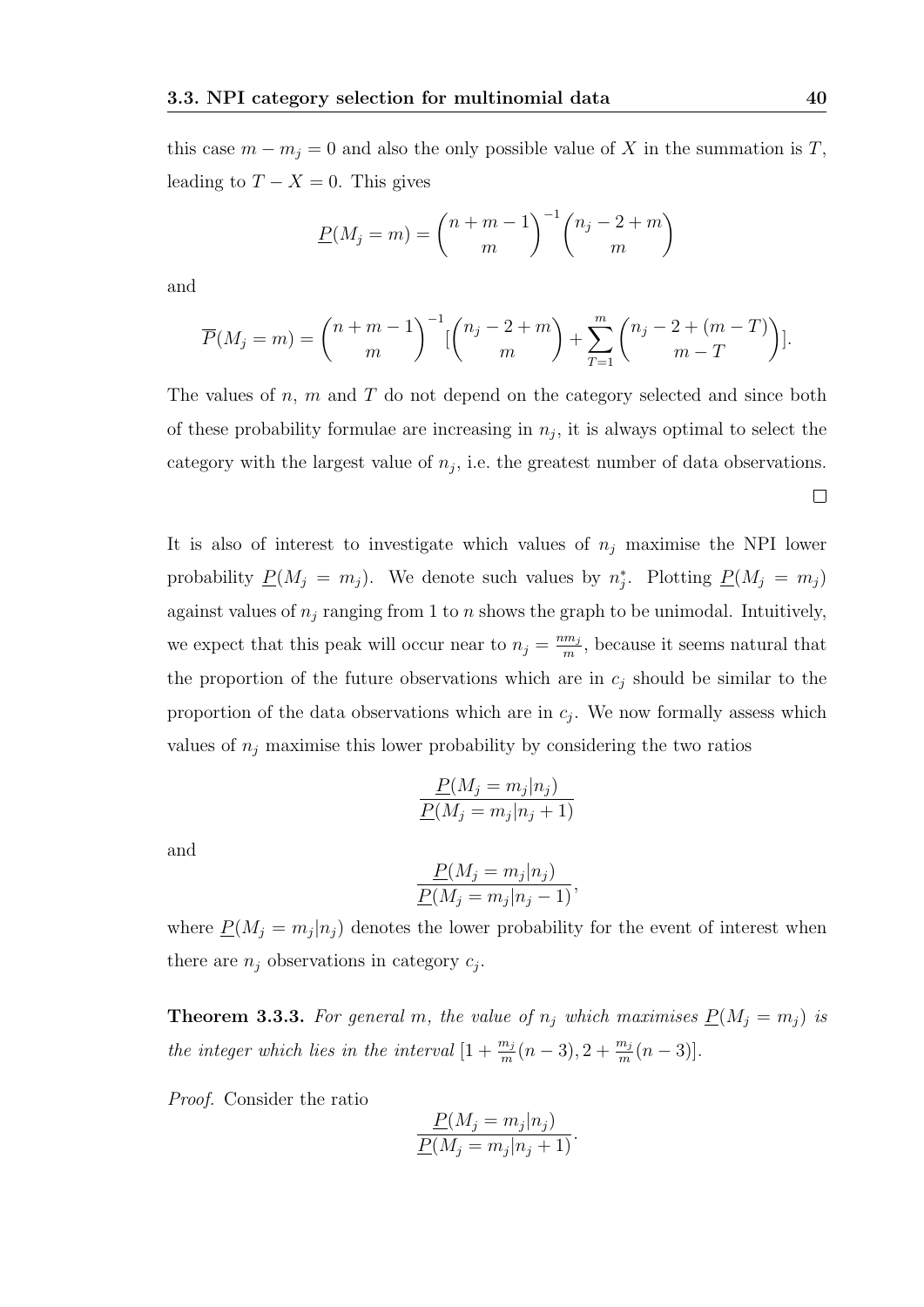We want to find the point at which this ratio becomes greater than 1, as this gives the smallest value of  $n_j$  for which  $\underline{P}(M_j = m_j)$  is maximised. This ratio is equal to

$$
\frac{P(M_j = m_j | n_j)}{P(M_j = m_j | n_j + 1)} = \frac{\binom{n+m-1}{m}^{-1} \binom{n_j - 2 + m_j}{m_j} \binom{n-n_j - 2 + (m-m_j)}{m - m_j}}{\binom{n+m-1}{m}^{-1} \binom{n_j - 1 + m_j}{m_j} \binom{n-n_j - 3 + (m-m_j)}{m - m_j}} = \frac{(n_j - 1)(n - n_j - 2 + m - m_j)}{(n_j - 1 + m_j)(n - n_j - 2)}.
$$

We find the smallest value of  $n_j$  for which this is greater than 1, as shown below.

$$
(n_j - 1)(n - n_j - 2 + m - m_j) > (n_j - 1 + m_j)(n - n_j - 2) \Rightarrow n_j > 1 + \frac{m_j}{m}(n - 3).
$$

Now, consider

$$
\frac{P(M_j = m_j | n_j)}{P(M_j = m_j | n_j - 1)}.
$$

We want to find the point at which this ratio becomes less than 1, as this gives the largest value of  $n_j$  for which  $\underline{P}(M_j = m_j)$  is maximised. This ratio is equal to

$$
\frac{P(M_j = m_j | n_j)}{P(M_j = m_j | n_j - 1)} = \frac{\binom{n+m-1}{m} \binom{n_j - 2 + m_j}{m_j} \binom{n-n_j - 2 + (m-m_j)}{m-m_j}}{\binom{n+m-1}{m} \binom{n_j - 3 + m_j}{m_j} \binom{n-n_j - 1 + (m-m_j)}{m-m_j}} = \frac{(n_j - 2 + m_j)(n - n_j - 1)}{(n_j - 2)(n - n_j - 1 + m - m_j)}.
$$

We find the smallest value of  $n_j$  for which this is less than 1, as shown below.

$$
(n_j - 2 + m_j)(n - n_j - 1) < (n_j - 2)(n - n_j - 1 + m - m_j) \Rightarrow n_j > 2 + \frac{m_j}{m}(n - 3).
$$

So we see that  $P(M_j = m_j | n_j)$  is unimodal as a function of  $n_j$  for a given  $m_j$  and  $n_j^*$ must lie in the interval  $[1 + \frac{m_j}{m}(n-3), 2 + \frac{m_j}{m}(n-3)]$ . This interval has width 1, and  $n_j^*$  must necessarily be an integer. Excluding the case  $m_j = m$  (covered in Theorem 3.3.2), the interval limits are non-integers, so there is only one possible value for  $n_j^*$ , this being the integer part of  $2 + \frac{m_j}{m}(n-3)$ .  $\Box$ 

To see whether this result corresponds to our initial prediction, we check whether  $nm_j$  $\frac{m_j}{m}$  lies within this interval, as shown below.

$$
1 + \frac{m_j}{m}(n-3) < \frac{n m_j}{m} \Rightarrow m_j > \frac{1}{3}m
$$
\n
$$
\frac{n m_j}{m} < 1 + \frac{m_j}{m}(n-3) \Rightarrow m_j < \frac{2}{3}m
$$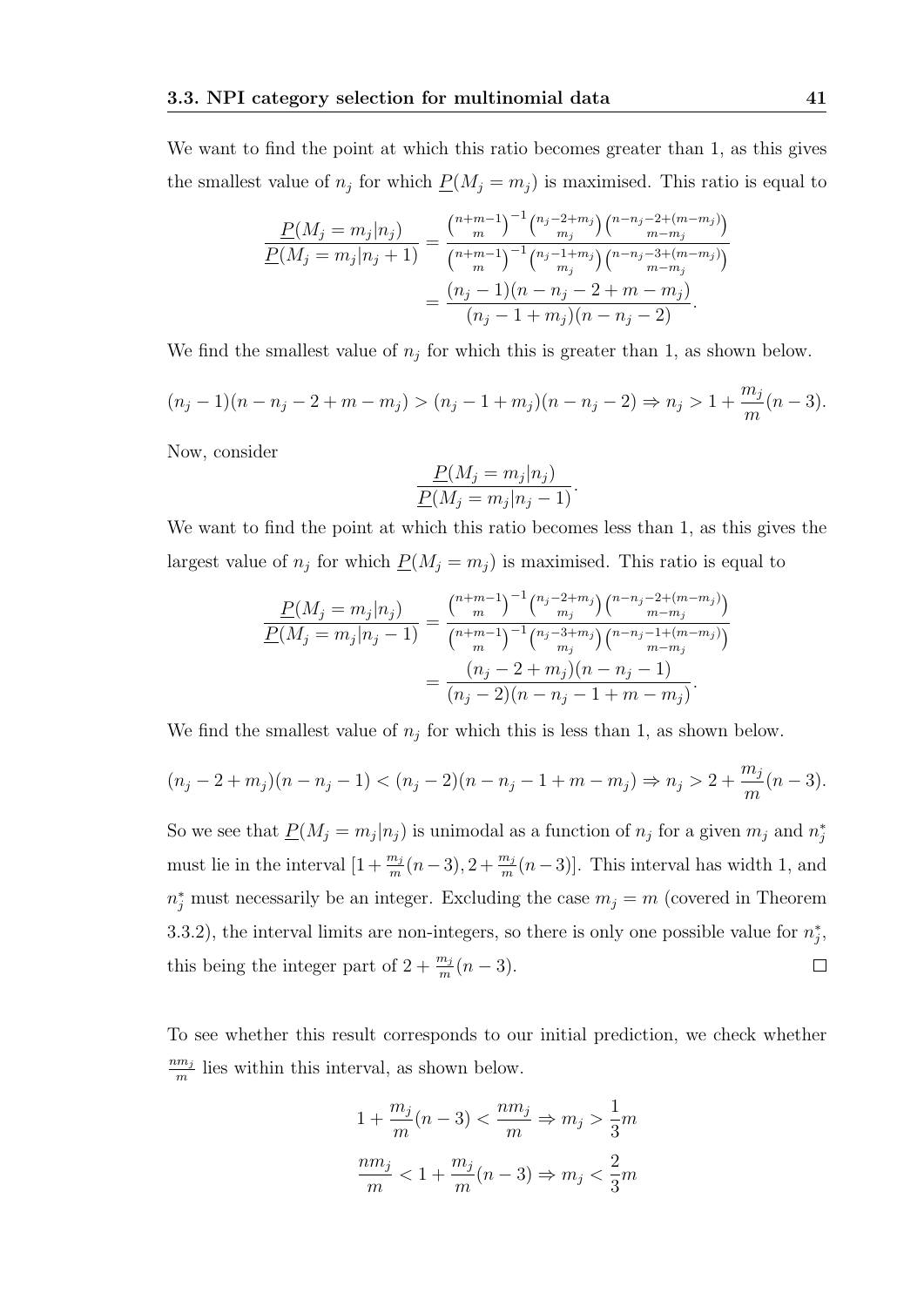We see that if  $\frac{1}{3}m < m_j < \frac{2}{3}m$ , then  $\frac{nm_j}{m}$  is indeed within the interval. We also find that if  $m_j < \frac{1}{3}m$ , then  $\frac{nm_j}{m} + 1$  is within the interval, meaning that  $\frac{nm_j}{m}$  is just to the left of the interval. Similarly, if  $m_j > \frac{2}{3}m$ , then  $\frac{nm_j}{m} - 1$  is within the interval, meaning that  $\frac{nm_j}{m}$  is just to the right of the interval. So in all cases, the optimal value  $n_j^*$  is close to  $\frac{nm_j}{m}$ , as intuitively expected.

Corollary 3.3.1. For general m, when selecting a category which maximises  $\underline{P}(M_j = m_j)$ , the optimal category is selected as follows:

- 1. If there exists  $c_j$  such that  $n_j \in [1 + \frac{m_j}{m}(n-3), 2 + \frac{m_j}{m}(n-3)]$ , then this category is optimal.
- 2. If there is no  $c_j$  such that  $n_j \in [1 + \frac{m_j}{m}(n-3), 2 + \frac{m_j}{m}(n-3)]$ , then find the value of  $n_j$  which is closest to the interval on each side. Compare the values of  $P(M_i = m_i)$  for the two corresponding categories. The category which gives the largest probability is optimal.

We also notice that if there are many observations and if both  $m_i$  and m are very large and  $\frac{m_j}{m}$  tends to some limit l, then the interval  $[1 + \frac{m_j}{m}(n-3), 2 + \frac{m_j}{m}(n-3)]$ will shrink to the point value *nl*. This means that the value of the ratio  $\frac{n_j}{n}$  with  $n_j$ such that it maximises  $P(M_i = m_i)$  will tend to the same limit l, as is to be expected.

Note that it is also possible to find the values of  $n_i$  that maximise the NPI upper probability  $\overline{P}(M_i = m_i)$ . This is not shown here, but the method is the same as that used in the proof of Theorem 3.3.3. Example 3.3.4 illustrates how Theorem 3.3.3 and its corollary can be implemented.

Example 3.3.4. Consider a multinomial data set with possible categories blue (B), red  $(R)$ , yellow  $(Y)$  and green  $(G)$ . The data are

$$
(n_B, n_R, n_Y, n_G) = (20, 25, 28, 32).
$$

Suppose that we make inferences about the next fifty observations (so  $m = 50$ ) and we want to select the category that maximises  $\underline{P}(M_j = 11)$ .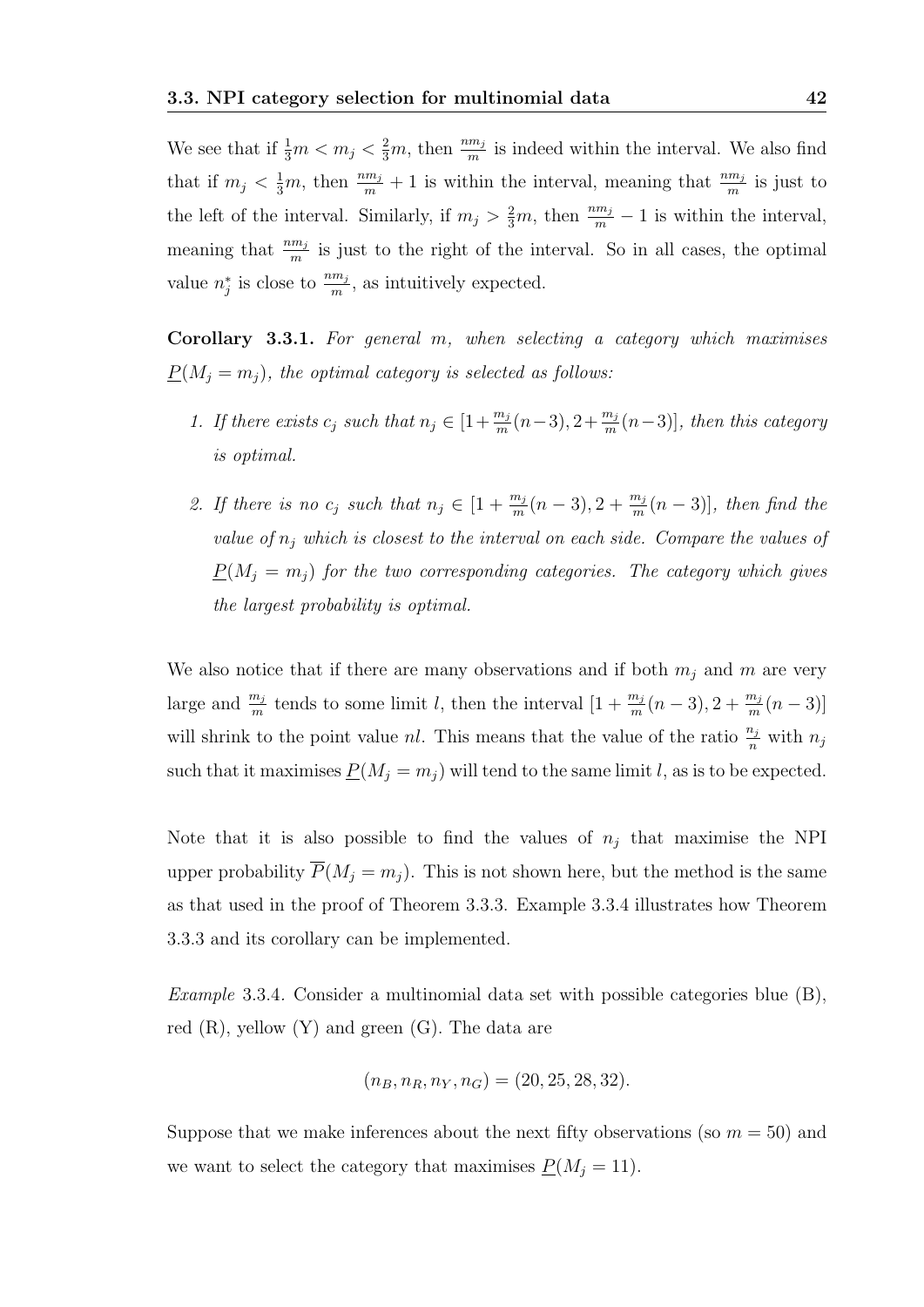

Figure 3.4: Graph of  $\underline{P}(M_j = 11)$  against  $n_j$  for Example 3.3.4

The plot of  $\underline{P}(M_j = 11)$  against all possible values of  $n_j$  is shown in Figure 3.4. From this graph, we see that  $n_j^*$  will be either 20 or 25, as this is where the peak occurs. By Theorem 3.3.3, the optimal value  $n_j^*$  lies in the interval  $[1+\frac{11}{50}(97), 2+\frac{11}{50}(97)] = [22.34, 23.34]$ , so the ideal choice of  $n_j$  would be  $n_j = 23$ . However, there is no  $c_j$  in the data set with this value of  $n_j$ , so by Corollary 3.3.1 we must look at either side of the interval. To the left of the interval, we have  $n_j = 20$  corresponding to B. By (3.7), the relevant lower probability here is  $\underline{P}(M_B = 11) = 0.0443$ . To the right of the interval, we have  $n_j = 25$  corresponding to R. The relevant lower probability here is  $\underline{P}(M_R = 11) = 0.0462$ . As the second lower probability is largest, we see that  $n_j = 25$  is the optimal choice, so we select R as the optimal category.

#### Deriving  $P(M_j \ge m_j)$

A second event of interest here is the event that at least  $m_j$  of the m future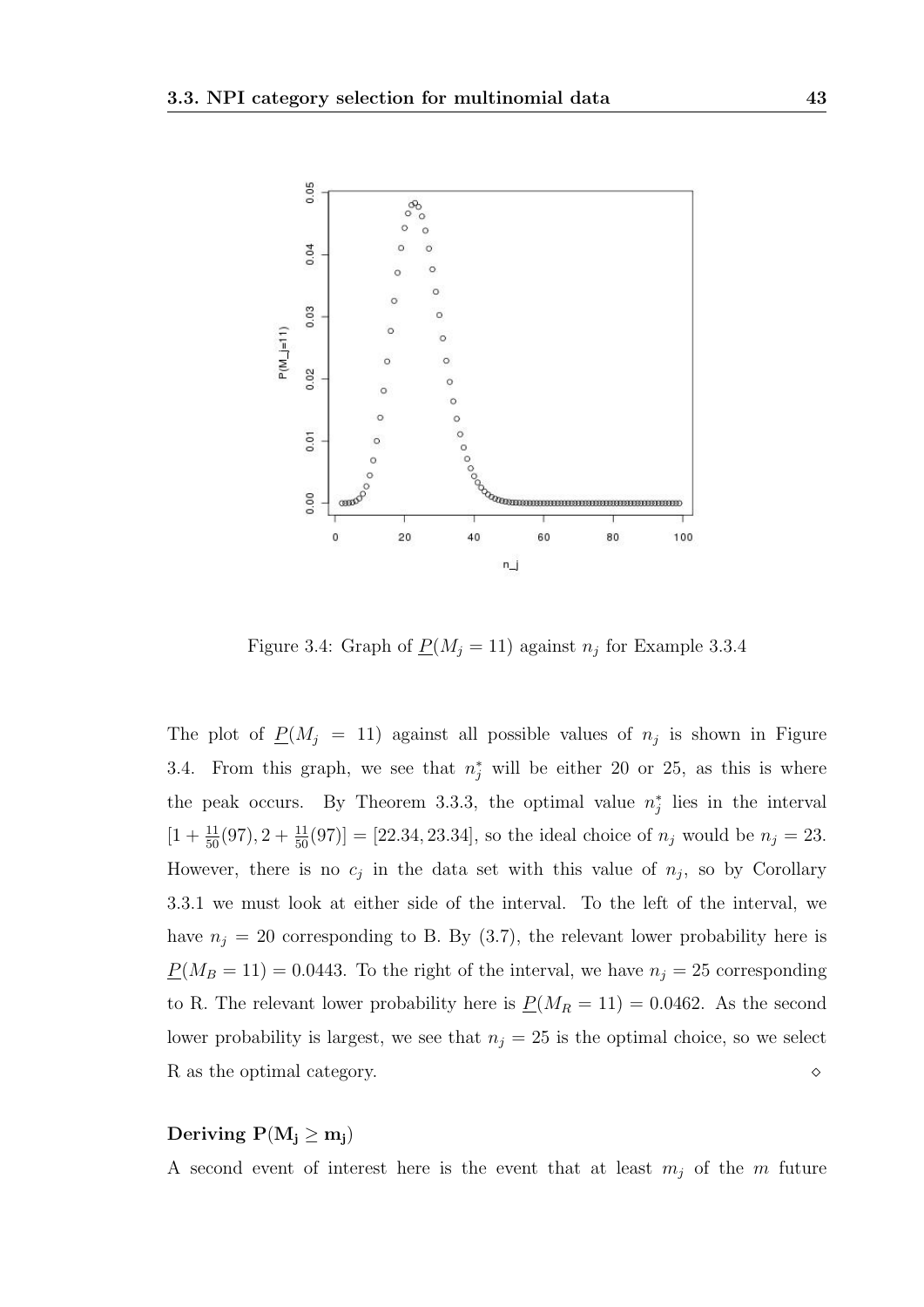observations are in category  $c_j$ . We first consider the NPI lower probability for this event. As before, we count the minimum number of relevant arrangements of the future observations. However, we are now interested in all arrangements which have R future observations that fall in the shaded segment A, where  $m_j \leq R \leq m$ . We consider each possible value of  $R$  separately in order to avoid counting any arrangements more than once. For a given value of  $R$ , there are

$$
\binom{n_j - 2 + R}{R} \tag{3.9}
$$

different arrangements within this segment. We must also consider the remaining  $m - R$  observations. Note that, contrary to the lower probability formula above (3.7), arrangements with one or more observations in an optional slice will now be counted. We did not count these when deriving the lower probability  $\underline{P}(M_j = m_j)$ , because for example an arrangement with  $m_i$  observations in segment A and one observation in an optional slice could be allocated to the event  $M_j = m_j + 1$ when trying to minimise the probability for the event  $M_j = m_j$ . However, such arrangements are now relevant because we are simultaneously considering all events  $M_j \in \{m_j, m_j + 1, ..., m\}.$ 

By (3.3), the number of different arrangements of  $m - R$  future observations within the shaded segment  $B$  plus the two optional slices is equal to

$$
\binom{n-n_j+(m-R)}{m-R}.\tag{3.10}
$$

Multiplying (3.9) and (3.10) and summing over R from  $m_j$  to m gives the NPI lower probability

$$
\underline{P}(M_j \ge m_j) = {n+m-1 \choose m}^{-1} \sum_{R=m_j}^{m} {n_j - 2 + R \choose R} {n - n_j + (m-R) \choose m-R}.
$$
 (3.11)

This formula holds for any positive integers m and  $m_j$  such that  $m_j \leq m$ . In the case  $n_j \leq 1$  we are not forced to assign any slices of the wheel to  $c_j$ , leading to  $\underline{P}(M_j \geq m_j) = 0.$ 

To find the corresponding upper probability, we maximise the number of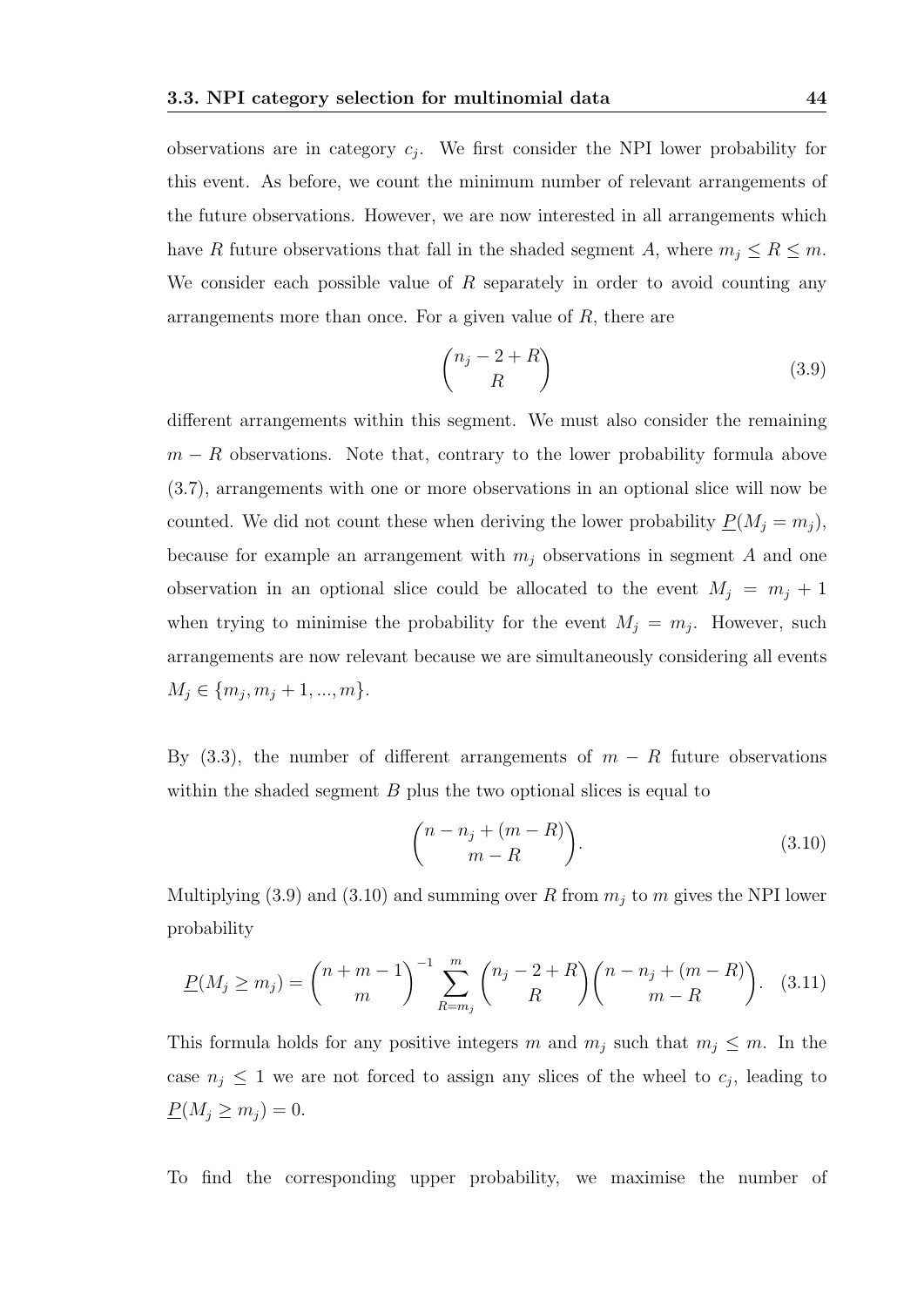arrangements which have at least  $m_j$  of the m future observations in category  $c_j$ . We still need to count all of the arrangements included for the lower probability, so

$$
\sum_{R=m_j}^{m} {n_j - 2 + R \choose R} {n - n_j + (m - R) \choose m - R}
$$
 (3.12)

arrangements are included in our total. However, we must also include arrangements where there are fewer than  $m_i$  observations in segment A but where observations in the optional slices can be counted as belonging to  $c_j$ .

Suppose we have Y observations in segment A, where  $0 \le Y \le m_j - 1$ . We need to count any arrangement which has  $m_i - Y$  or more observations in an optional slice. Let T denote the total number of future observations in the optional slices. T may range from  $m_j - Y$  to  $m - Y$  for a given value of Y. As explained above, there are  $T + 1$  possible orderings of these observations for each value of T. Therefore, by (3.3), the number of different arrangements is equal to

$$
\sum_{Y=0}^{m_j-1} \sum_{T=m_j-Y}^{m-Y} (T+1) \binom{n_j-2+Y}{Y} \binom{n-n_j-2+(m-Y-T)}{m-Y-T}.
$$
 (3.13)

Summing (3.12) and (3.13) gives the total number of relevant arrangements, leading to the NPI upper probability

$$
\overline{P}(M_j \ge m_j) = {n+m-1 \choose m}^{-1} \left[ \sum_{R=m_j}^{m} {n_j - 2 + R \choose R} {n-n_j + (m-R) \choose m-R} + \sum_{Y=0}^{m_j - 1} \sum_{T=m_j - Y}^{m-Y} (T+1) {n_j - 2 + Y \choose Y} {n-n_j - 2 + (m-Y - T) \choose m-Y - T} \right].
$$
\n(3.14)

Again, this formula is valid for any positive integers m and  $m_j$  such that  $m_j \leq m$ . An unobserved category can be assigned at most one slice of the wheel, leading to  $\overline{P}(M_j \ge m_j) = \binom{n+m-1}{m}$ m  $\bigg\}$ <sup>-1</sup>  $\sum_{m=1}^{\infty}$  $T = m_j$  $(n-2+(m-T))$  $m - T$  $\setminus$ . When  $n_j = 1$ , the formula is  $\overline{P}(M_j \ge m_j) = \binom{n+m-1}{m}$ m  $\Big)^{-1}$   $\sum_{m}$  $T = m_j$  $(T+1)$  $\binom{n-3+(m-T)}{T}$  $m - T$  $\setminus$ . When  $n_j \geq n-1$ , every slice on the wheel may be assigned to that category.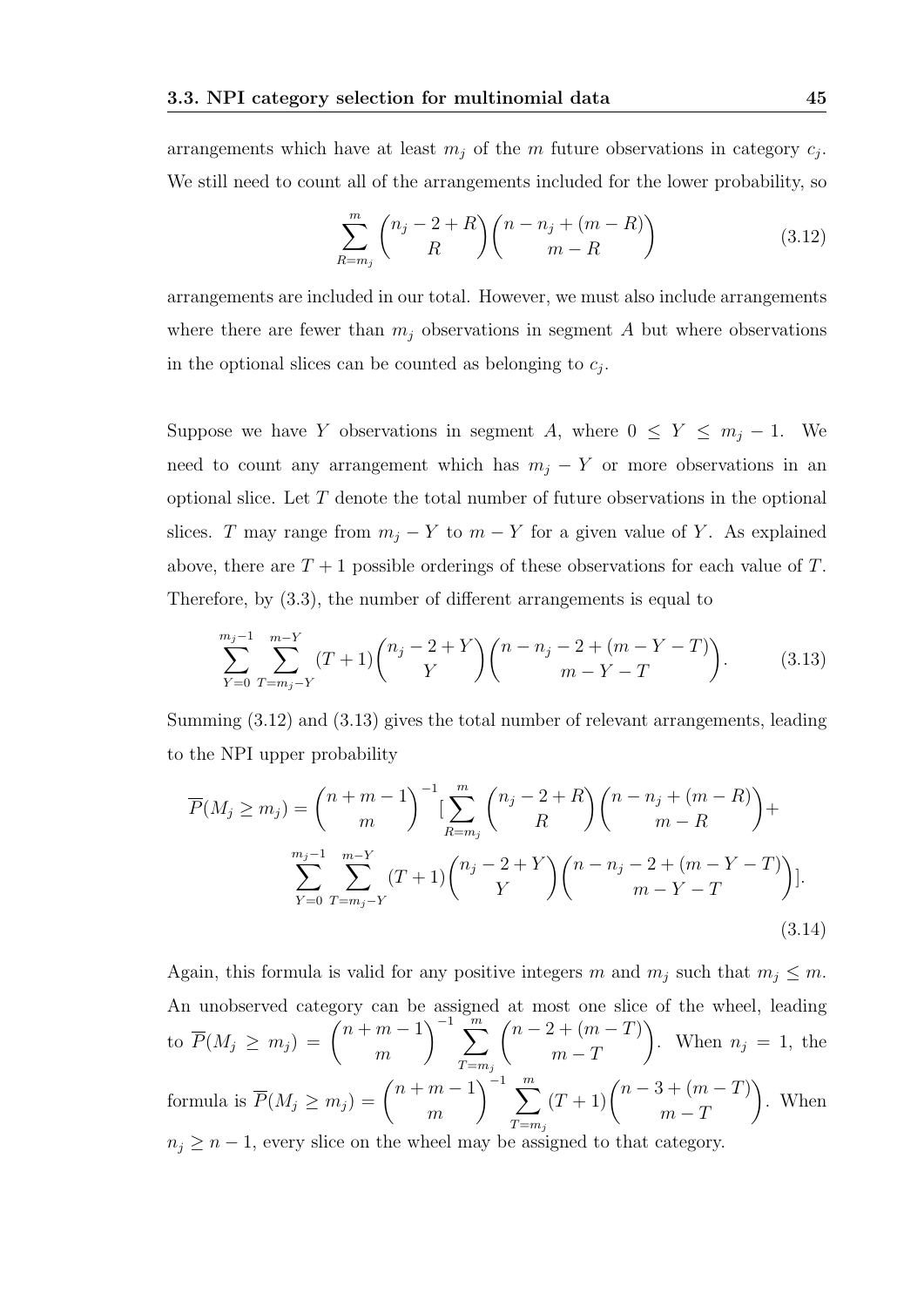These formulae can be used in various different ways. For example, suppose that we want to select a category with a NPI lower probability of at least 0.75 for the event that two or more of the future observations will be in that category. We use (3.11) to find all  $c_j$  such that  $P(M_j \geq 2) \geq 0.75$ . (Note that if such a category does not exist we may instead select a subset of categories that meets this criterion, as discussed in Section 3.4.) Alternatively, suppose that we want to select a category based on the NPI lower and upper probabilities for the event that the category contains  $10\%$  or more of the future observations. We use  $(3.11)$  and (3.14) to evaluate  $\underline{P}(M_j \geq \frac{m}{10})$  and  $\overline{P}(M_j \geq \frac{m}{10})$  for each of the possible categories and then select the category according to these values. This method of selection is illustrated in Example 3.3.5.

Example 3.3.5. Consider the data set described in Example 3.3.3. Suppose that we make inferences about three future observations and we want to select the category with the largest NPI lower and upper probabilities for the event that the category contains at least one of the future observations. To find the NPI lower probability for the event  $M_j \geq 1$ , we use (3.11) with  $m_j = 1$ . The first category considered is B. Using the values  $n = 5$ ,  $m = 3$  and  $n<sub>j</sub> = 2$ , we find that

$$
\underline{P}(M_B \ge 1) = \frac{1}{35} \left[ \binom{5}{2} + \binom{4}{1} + \binom{3}{0} \right] = \frac{15}{35}.
$$

To find the NPI upper probability, we use  $(3.14)$  with  $m_j = 1$ . For B, this gives

$$
\overline{P}(M_B \ge 1) = \frac{1}{35} [15 + \sum_{T=1}^3 (T+1) {0 \choose 0} {4-T \choose 3-T}]
$$

$$
= \frac{1}{35} [15 + 2 {3 \choose 2} + 3 {2 \choose 1} + 4 {1 \choose 0} = \frac{31}{35}
$$

.

So we see that  $P(M_B \geq 1) = \left[\frac{15}{35}, \frac{31}{35}\right]$ . For all three remaining categories  $P(M_j \geq 1)$  $1) = [0, \frac{25}{35}]$ . So the category we select here is B. The key aspect of this inference is the quantification that B contains at least one of the three future observations with lower probability  $\frac{15}{35}$ .  $\frac{15}{35}$ .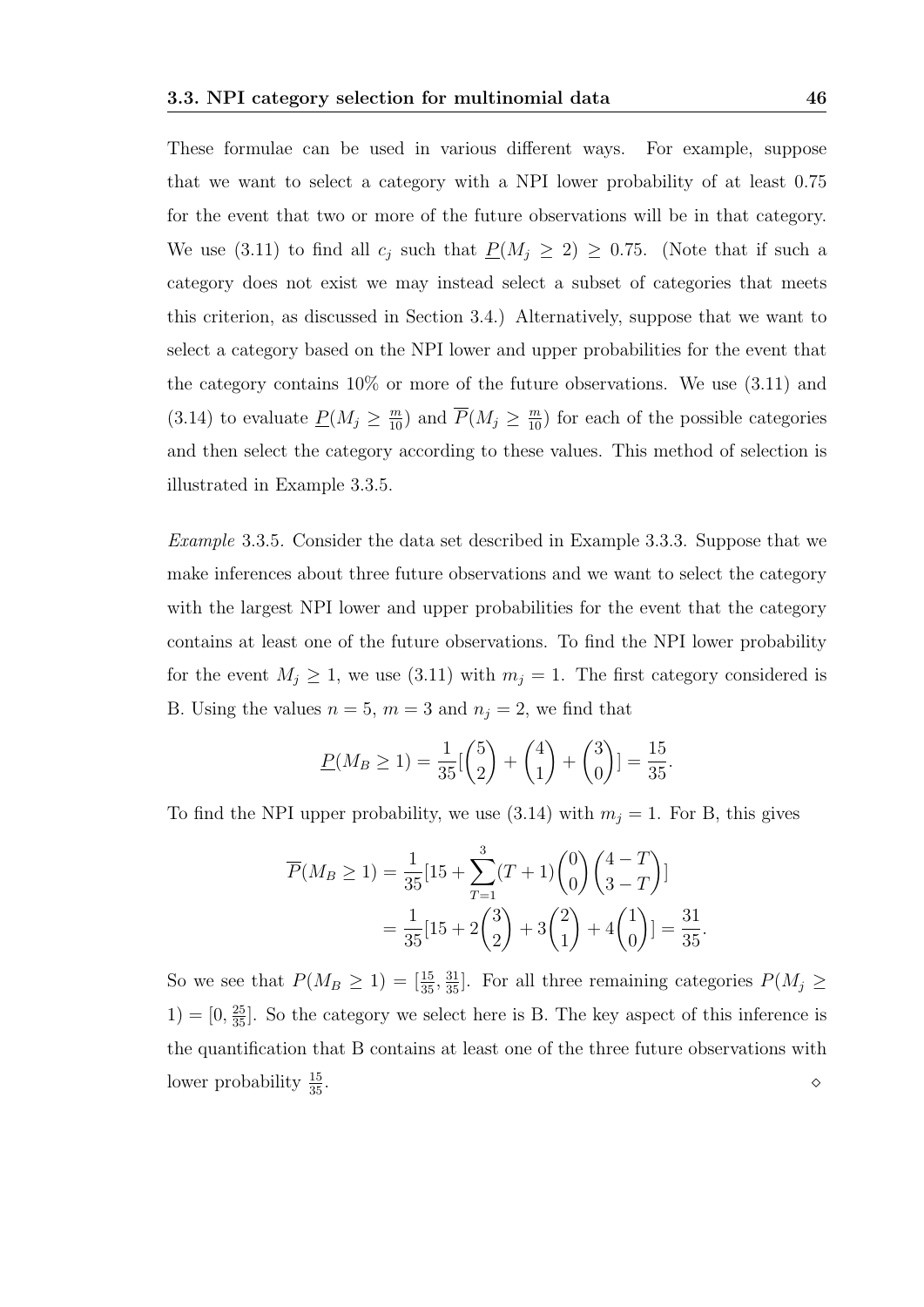### 3.4 NPI subset selection for multinomial data

We now consider the use of NPI to select a subset of categories, rather than a single category, from a multinomial data set. As before, we have  $K$  possible categories. where K is a known value, and we have a data set consisting of  $n$  observations where  $n_j$  denotes the number of times we have observed category  $c_j$  for  $j = 1, ..., K$ . Recall that  $k$  represents the total number of categories that have been observed. We select a subset based on inferences about m future observations.

#### 3.4.1 One future observation

We select a subset based on the NPI lower probability for the event that the next observation,  $Y_{n+1}$ , belongs to a category within that subset.

Let S denote the selected subset of categories. Let OS denote the index-set for observed categories in S and let US denote the index-set for unobserved categories in S. The sizes of these sets are denoted by r and l respectively. Then, according to the MNPI model described in Chapter 2, it follows from (2.3) and (2.4) that the formula for the lower probability  $\underline{P}(Y_{n+1} \in S)$  is

$$
\underline{P}(Y_{n+1} \in S) = \sum_{j \in OS} \frac{n_j - 1}{n} + \frac{(2r + l - K)^{+}}{n} \tag{3.15}
$$

and it follows from  $(2.5)$  and  $(2.6)$  that the formula for the upper probability  $P(Y_{n+1} \in S)$  is

$$
\overline{P}(Y_{n+1} \in S) = \sum_{j \in OS} \frac{n_j - 1}{n} + \frac{\min\{2r + l, k\}}{n}.
$$
\n(3.16)

Our objective is to find a subset  $S$  such that

$$
\underline{P}(Y_{n+1} \in S) \ge p^*
$$

for some specified threshold probability  $p^*$ . We also want S to be of minimal size. If several such subsets exist, we select one with maximum lower probability. We call such a subset S an optimal subset. This method of subset selection is illustrated in Example 3.4.1.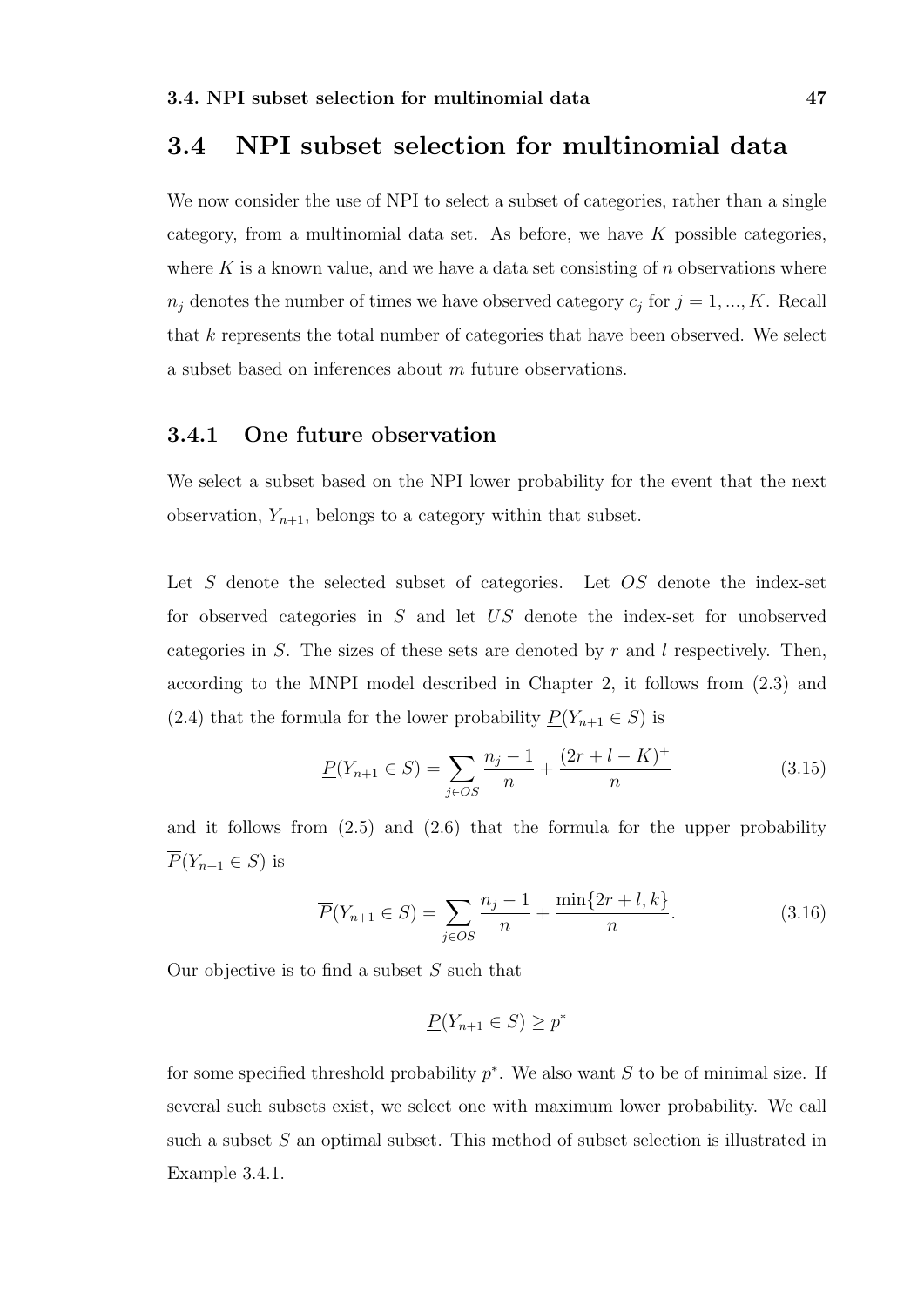Example 3.4.1. Consider the data set described in Example 3.3.1. Suppose that we want to find a subset of categories S of minimal size which satisfies the criterion

$$
\underline{P}(Y_{n+1}\in S)\geq \frac{3}{8}.
$$

As shown in Example 3.3.1, B is the optimal choice when we are selecting a single category and  $\underline{P}(M_B = 1) = \frac{2}{8}$ . So a subset of size 1 does not satisfy our requirements.

We instead look for a subset of size 2. Consider the subset  $S = \{B, G\}.$ Here,  $r = 2$  and  $l = 0$ . (3.15) gives

$$
\underline{P}(Y_{n+1} \in \{B, G\}) = \frac{3-1}{8} + \frac{2-1}{8} + (4-4) = \frac{3}{8}.
$$

This satisfies the selection criterion. Applying (3.15) to other possible subsets of size 2 shows that  $\frac{3}{8}$  is the largest lower probability that we can achieve with a subset of size 2. So the subset we select is  $S = \{B, G\}$ .

**Theorem 3.4.1.** When  $m = 1$  and we want to select a subset of categories in order to maximise the NPI lower probability that the next observation belongs to a category within that subset, the optimal subset has the property that for all  $c_j \in S$ ,  $n_j \geq n_l$ for all  $c_l \notin S$ .

Proof. Subset selection is based on the NPI lower probability (3.15). The inclusion of an observed category in S adds  $\frac{n_j-1}{n}$  to the first term in (3.15) and may add  $\frac{2}{n}$ to the second term. The inclusion of an unobserved category in S adds 0 to the first term and may add  $\frac{1}{n}$  to the second term. So we should always include observed categories before unobserved categories. Furthermore, the observed categories which give the largest increase to the NPI lower probability when included in  $S$  are those with the largest values of  $n_j$ . So it is always optimal that for all  $c_j \in S$ ,  $n_j \geq n_l$  for all  $c_l \notin S$ .  $\Box$ 

#### 3.4.2 Multiple future observations

We now consider inferences about multiple future observations. This requires some new notation: let the random quantity  $M<sub>S</sub>$  represent the number of future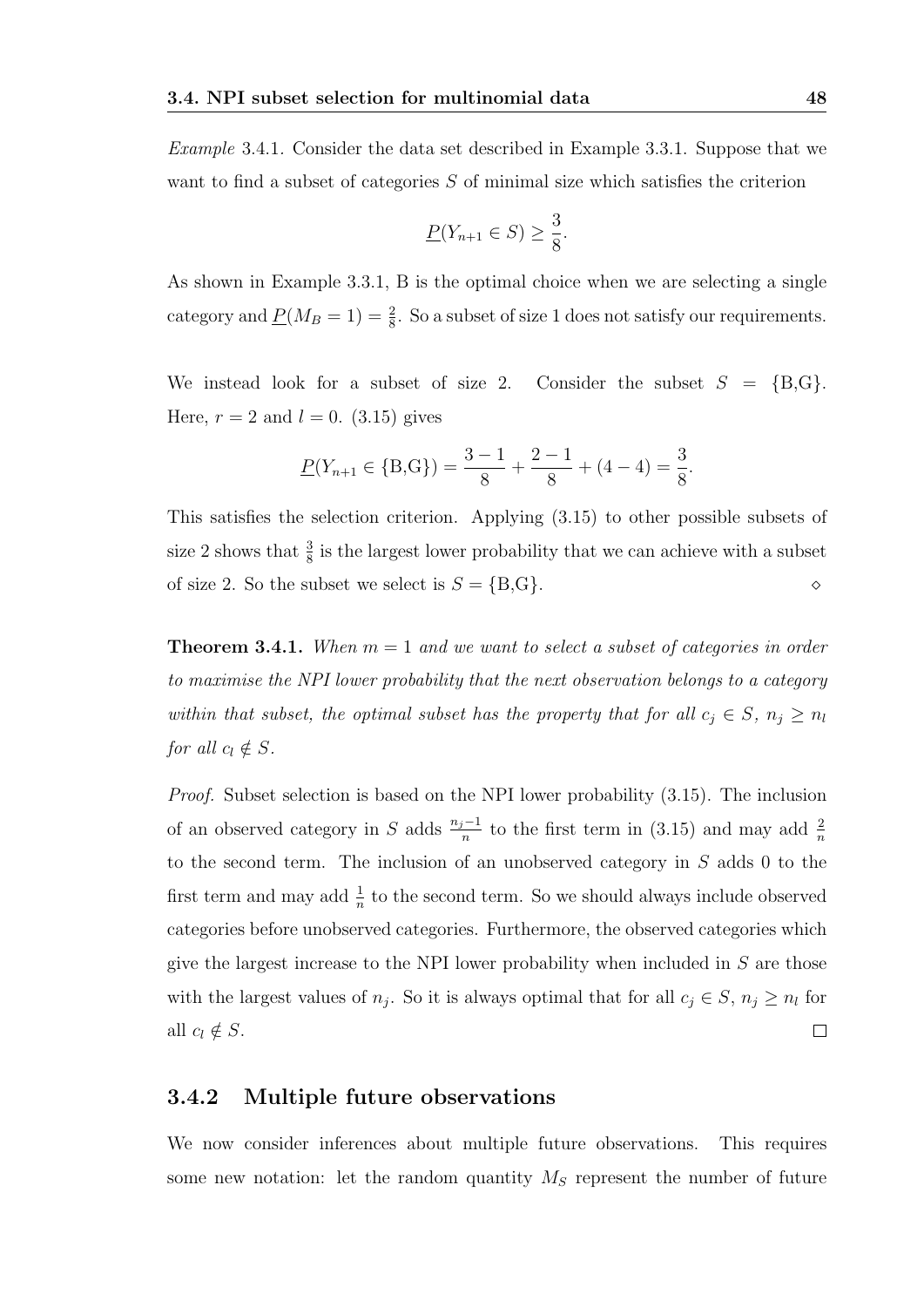observations that are in S. In terms of the probability wheel, the event  $M_S = 1$ means that precisely one future observation falls in any of the slices allocated to S. Let  $\overline{S}$  denote the subset of categories not in S, then  $\overline{OS}$  denotes the index set for observed categories in  $\overline{S}$  and  $\overline{US}$  denotes the index set for unobserved categories in  $\overline{S}$ . We label the respective sizes of these sets  $\overline{r}$  and  $\overline{l}$ .

Based on the MNPI model [17], there are

$$
L = \sum_{j \in OS} (n_j - 1) + (2r + l - K)^{+}
$$
\n(3.17)

slices of the wheel which must be assigned to a category in S and there are

$$
\overline{L} = \sum_{j \in \overline{OS}} (n_j - 1) + (2\overline{r} + \overline{l} - K)^+
$$

slices of the wheel which cannot be assigned to S.

By considering the difference between the lower and upper probabilities given by the MNPI model [17], we see that there are

$$
Q = \min\{2r + l, k\} - (2r + l - K)^{+}
$$
\n(3.18)

optional slices of the wheel, which we can choose to assign either to S or to  $\overline{S}$ .

#### Two future observations

When  $m = 2$ , it may be of interest to consider the probability for the event that precisely one of the two future observations is in the subset S, i.e. the event  $M_S = 1$ . We first consider the NPI lower probability for this event. As explained above, there are L slices of the wheel which must be assigned to a category in S and there are  $\overline{L}$  slices of the wheel which cannot be assigned to S. Multiplying L and  $\overline{L}$  gives the minimum number of different arrangements of the two future observations such that precisely one is in  $S$ . By  $(3.3)$  there are

$$
\binom{n+m-1}{m} = \binom{n+1}{2}
$$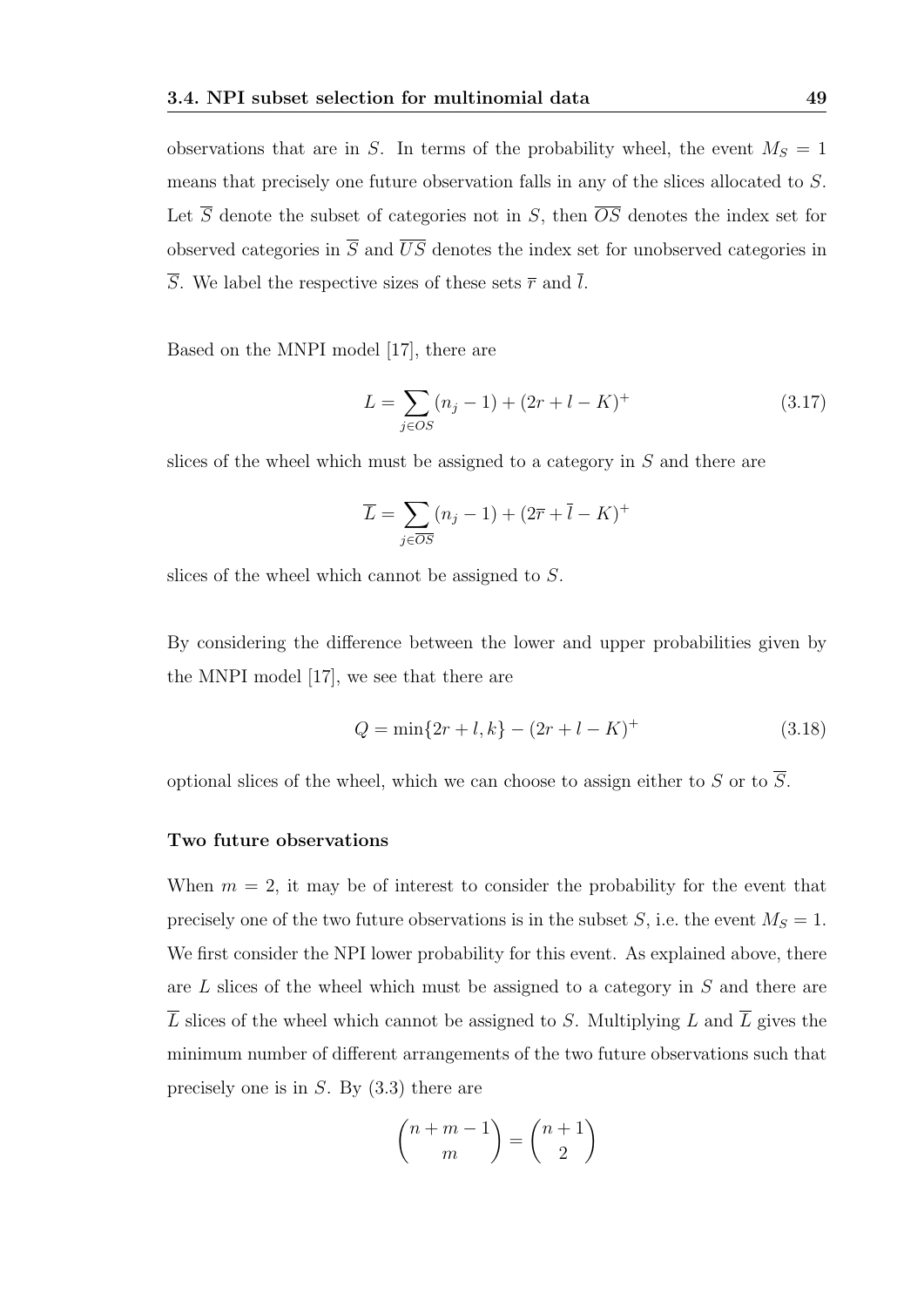different arrangements in total, leading to the NPI lower probability

$$
\underline{P}(M_S=1) = \binom{n+1}{2}^{-1} L\overline{L}.
$$
\n(3.19)

We now consider the corresponding upper probability and we make use of the optional slices. To find the NPI upper probability, we need to maximise the number of different arrangements of the two future observations which have precisely one observation in S. There are a number of ways in which this situation can arise. First, we may have one observation in a slice of the wheel which must be assigned to S and one in a slice which cannot be assigned to S. As shown above, there are  $L\overline{L}$  such arrangements. Secondly, we may have one observation which falls in an optional slice and one observation which falls in any slice other than one of these optional slices. There are  $Q(n - Q)$  such arrangements. Finally, we may have both observations in an optional slice. There are

$$
\sum_{i=1}^{Q} i = \frac{Q(Q+1)}{2}
$$

such arrangements. Summing all of these arrangements leads to the NPI upper probability

$$
\overline{P}(M_S = 1) = {n+1 \choose 2}^{-1} \{L\overline{L} + Q(n-Q) + \frac{Q(Q+1)}{2}\}.
$$
 (3.20)

It may also be of interest to consider the probability for the event that both future observations are in the subset  $S$ . There are  $L$  slices of the wheel that must be assigned to  $S$ , so the minimum number of arrangements of the two future observations such that both are in  $S$  is equal to

$$
\frac{L(L+1)}{2}.
$$

This leads to the NPI lower probability

$$
\underline{P}(M_S = 2) = \binom{n+1}{2}^{-1} \frac{L(L+1)}{2}.
$$
\n(3.21)

In total, there are

$$
L + Q = \sum_{j \in OS} (n_j - 1) + \min\{2r + l, k\}
$$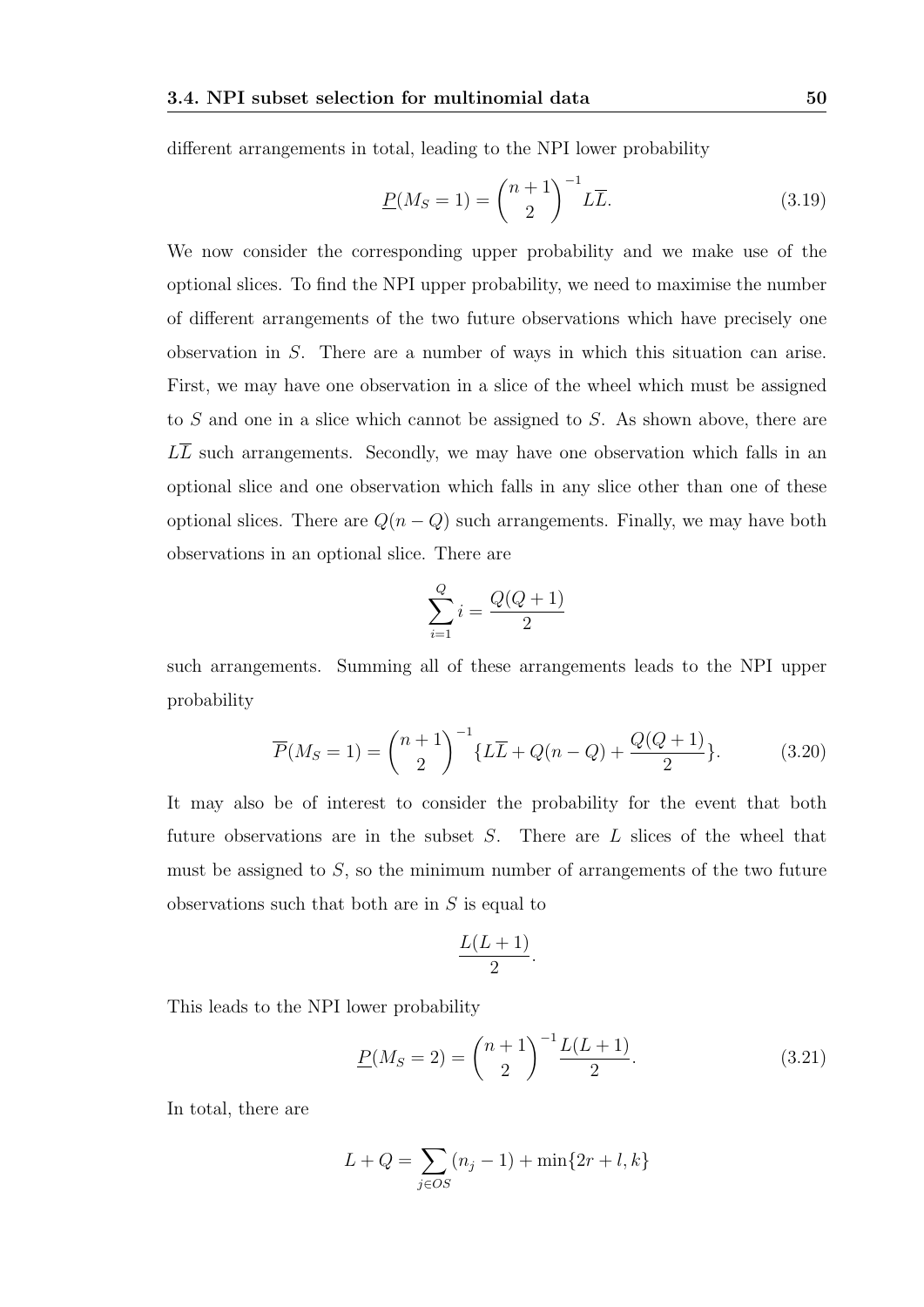slices of the wheel that may be assigned to S. The maximum number of arrangements such that both future observations are in S is equal to

$$
\frac{(L+Q)(L+Q+1)}{2}
$$

which gives the NPI upper probability

$$
\overline{P}(M_S = 2) = {n+1 \choose 2}^{-1} \frac{(L+Q)(L+Q+1)}{2}.
$$
\n(3.22)

Example 3.4.2. Consider the data set described in Example 3.3.1. Suppose that we are interested in the subset of categories  $S = \{B, G\}$  and that we make inferences about two future observations. Using (3.19), we evaluate the NPI lower probability for the event that precisely one of the two future observations is in S. We find that  $r = \overline{r} = 2$  and  $l = \overline{l} = 0$ , giving  $L = 3$  and  $\overline{L} = 1$ . This leads to

$$
\underline{P}(M_S=1) = \binom{9}{2}^{-1} L\overline{L} = \frac{1}{36}(3)(1) = \frac{3}{36}.
$$

We use (3.21) to find the NPI lower probability for the event that both of the future observations are in  $S$ . We have

$$
\underline{P}(M_S = 2) = \binom{9}{2}^{-1} \frac{L(L+1)}{2} = \binom{9}{2}^{-1} \frac{3(4)}{2} = \frac{6}{36}.
$$

We now consider the NPI upper probabilities. We find that  $Q = \min\{4, 4\} - 0 = 4$ , and by using (3.20), we find that

$$
\overline{P}(M_S=1) = {9 \choose 2}^{-1} \{ (3)(1) + (4)(8-4) + \frac{4(5)}{2} \} = \frac{29}{36}.
$$

We also use (3.22) to give

$$
\overline{P}(M_S = 2) = {9 \choose 2}^{-1} \frac{(3+4)(3+4+1)}{2} = \frac{28}{36}.
$$

A further event of interest is that at least one of the two future observations is in the subset S. In terms of the probability wheel, the event  $M_S \geq 1$  means that either one or two future observations fall in any of the slices assigned to S.

 $\Diamond$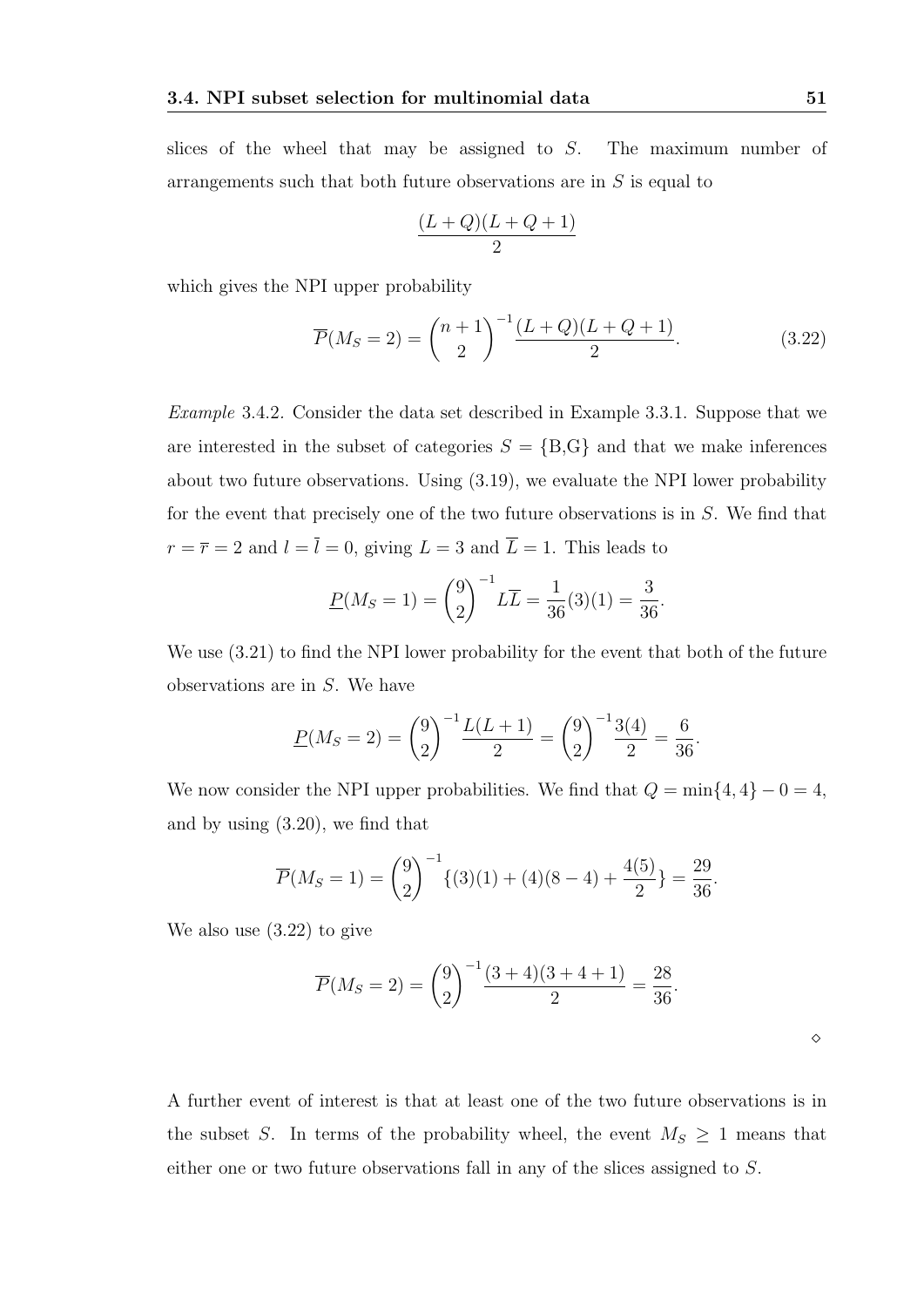To find the NPI lower probability  $P(M_S \geq 1)$ , we must find the minimum number of arrangements of the two future observations such that at least one is in a slice assigned to S. This means that we have to count all arrangements where one observation is in a slice that must be assigned to  $S$ , but one observation may be anywhere on the wheel.

There are L slices which must be assigned to S and there are  $n - L$  slices which do not have to be assigned to S, leading to  $L(n - L)$  arrangements where only one observation is in a slice that must be assigned to S. Also, there are  $\frac{L(L+1)}{2}$ arrangements where both observations are in a slice that must be assigned to S. Summing these arrangements leads to the NPI lower probability

$$
\underline{P}(M_S \ge 1) = {n+1 \choose 2}^{-1} [L(n-L) + \frac{L(L+1)}{2}]. \tag{3.23}
$$

To find the equivalent upper probability, we need to find the corresponding maximum number of arrangements. This means we must count all arrangements where one observation is in a slice that may be assigned to S but one observation can be anywhere on the wheel. There are  $L + Q$  slices which may be assigned to S and therefore there are  $(L+Q)(n-L-Q)$  arrangements where only one observation is in a slice that must be assigned to S. There are also  $\frac{(L+Q)(L+Q+1)}{2}$  arrangements where both observations are in such a slice. Summing these arrangements gives the NPI upper probability

$$
\overline{P}(M_S \ge 1) = {n+1 \choose 2}^{-1} [(L+Q)(n-L-Q) + \frac{(L+Q)(L+Q+1)}{2}]. \tag{3.24}
$$

*Example* 3.4.3. Recall Example 3.4.2, where we consider the subset  $S = \{B, G\}$ . Suppose that we are now interested in the event  $M_S \geq 1$ . We previously saw that  $L = 3$  and  $Q = 4$  for this example. Using  $(3.23)$ ,

$$
\underline{P}(M_S \ge 1) = \binom{9}{2}^{-1} [3(5) + \frac{3(4)}{2}] = \frac{21}{36}
$$

and using  $(3.24)$ ,

$$
\overline{P}(M_S \ge 1) = {9 \choose 2}^{-1} [(7)(1) + \frac{(7)(8)}{2}] = \frac{35}{36}.
$$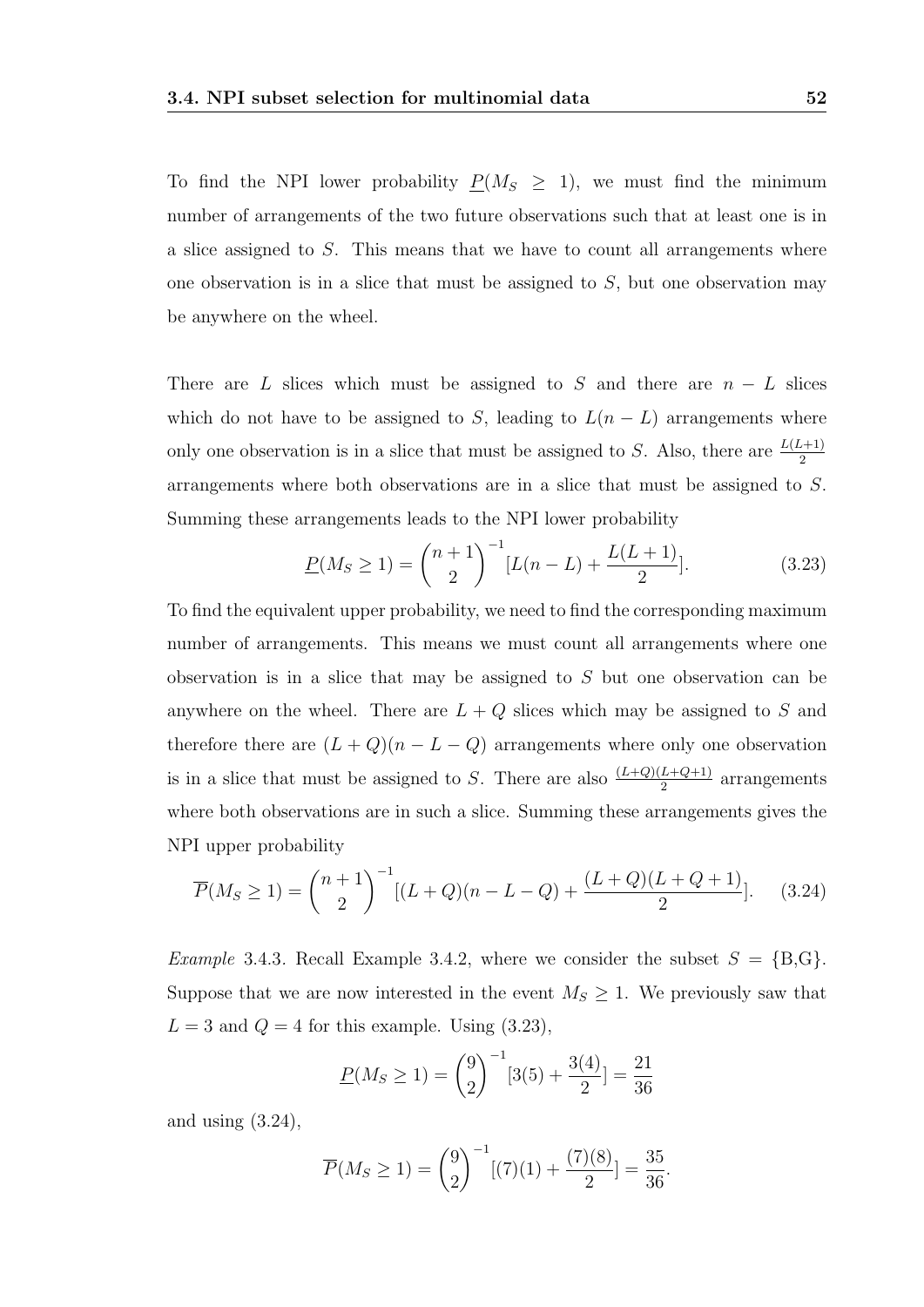This implies that there is only one arrangement of the two future observations such that neither observation falls in a slice which may be assigned to  $S$ , which means that  $\underline{P}(M_S = 0) = \frac{1}{36}$ . It is interesting to compare this example to Example 3.4.2, as the superadditivity of the NPI lower probabilities and the subadditivity of the NPI upper probabilities is illustrated.

#### m future observations

We now consider the general case where  $m$  may take any value. We focus on the event that  $M_S$  reaches a specified threshold value, i.e. the event  $M_S \geq m_S$ , because for selection purposes, this is a more natural and useful event to consider than the event that  $M<sub>S</sub>$  takes one specific value. We assume  $0 < L < n$  (see (3.17)), because  $L = 0$  leads to lower probability zero. Also, we only have to consider  $m_s > 0$  since  $\underline{P}(M_S \ge 0) = 1.$ 

We first consider the NPI lower probability for the event  $M_S \geq m_S$ . We need to find the minimum number of arrangements of the  $m$  future observations such that at least  $m<sub>S</sub>$  are in the subset S. We do this by counting all arrangements such that R observations fall in slices which must be assigned to  $S$ , where  $m_S \leq R \leq m$ . It is important that we do not count any arrangement multiple times, so we consider each value of  $R$  separately and then sum over  $R$  to avoid this.

There are  $L$  slices which must be assigned to  $S$ , so for a certain value of  $R$ , there are

$$
\binom{L-1+R}{R} \tag{3.25}
$$

arrangements of the R observations within the slices which must be assigned to S.

We must also account for the other  $m - R$  observations. The remainder of the wheel consists of  $n - L$  slices and by (3.3) there are

$$
\binom{n-L-1+(m-R)}{m-R}
$$
\n(3.26)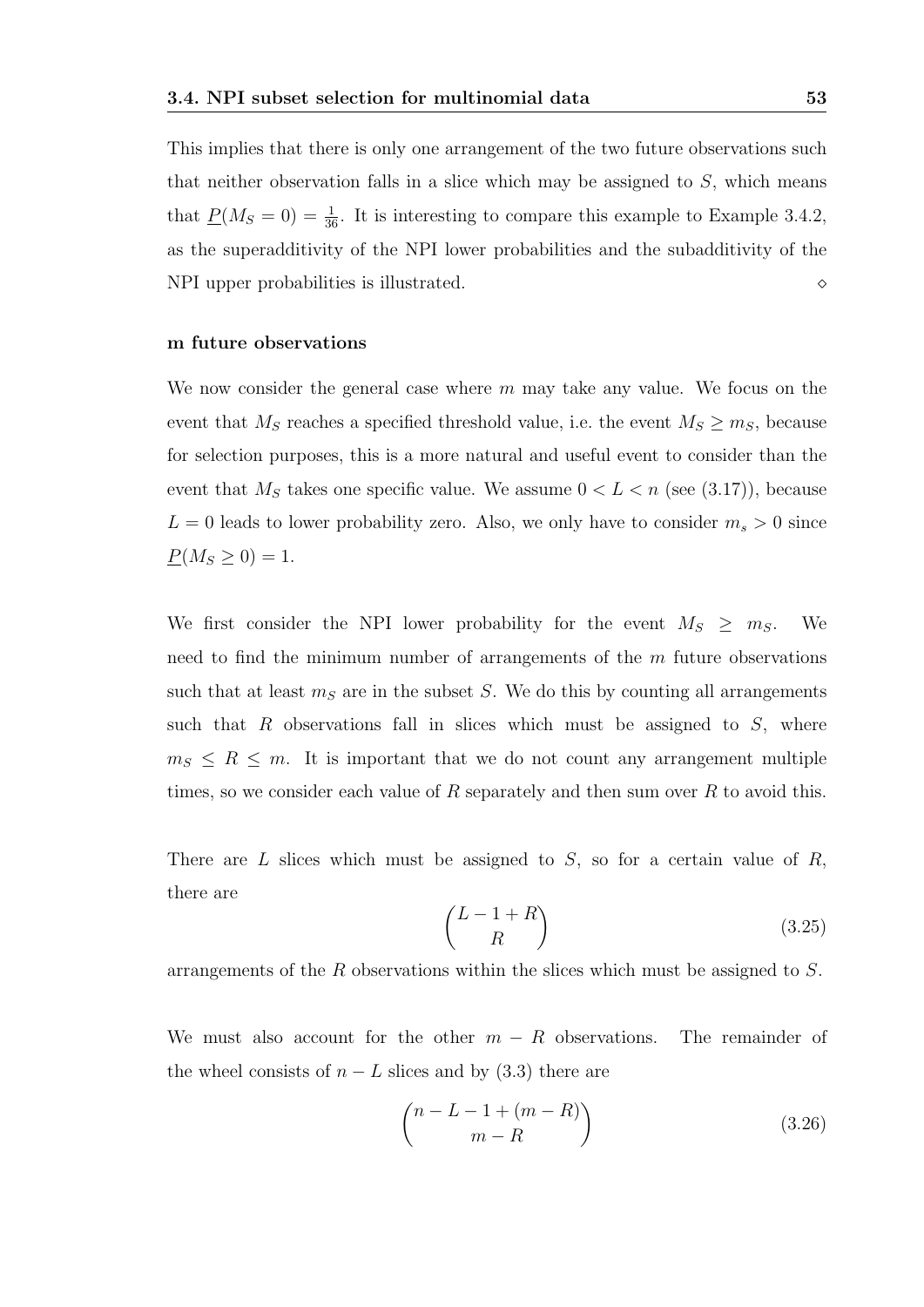different arrangements of the  $m - R$  observations within these slices.

Multiplying (3.25) and (3.26) gives the minimum number of arrangements for which  $M_S = R$ . Summing over all relevant values of R leads to the NPI lower probability

$$
\underline{P}(M_S \ge m_s) = \binom{n+m-1}{m}^{-1} \sum_{R=m_S}^{m} \binom{L-1+R}{R} \binom{n-L-1+(m-R)}{m-R}.
$$
\n(3.27)

We now consider the NPI upper probability, which means that we need to maximise the number of arrangements which have at least  $m<sub>S</sub>$  of the m future observations in the subset S. We must still count all of the arrangements described above, i.e. those where at least  $m<sub>S</sub>$  of the future observations are in slices which must be assigned to S. As explained above, there are

$$
\binom{L-1+R}{R}\binom{n-L-1+(m-R)}{m-R}
$$

such arrangements.

However, there are other arrangements which must now be included, as we can make use of the Q optional slices (see  $(3.18)$ ). If we have fewer than  $m<sub>S</sub>$ observations in slices which must be assigned to  $S$ , but we have observations which fall in the  $Q$  optional slices, then we can count these observations as belonging to S. It is assumed here that  $L + Q < n$ . This is because in the situation  $L + Q = n$ , every slice on the wheel may be assigned to the subset S, leading to the upper probability  $\overline{P}(M_S \geq m_S) = 1$ .

Suppose that we have  $Y$  observations which fall in a slice that must be assigned to the subset S, where  $0 \le Y \le m_S - 1$ . Any arrangement which has  $m_S - Y$  or more observations in an optional slice must be counted when calculating the NPI upper probability. Let T denote the total number of future observations in the optional slices. T can take values from  $m<sub>S</sub> - Y$  to  $m - Y$  for a particular value of Y. For each  $Y$ , there are

$$
\begin{pmatrix} L - 1 + Y \\ Y \end{pmatrix} \tag{3.28}
$$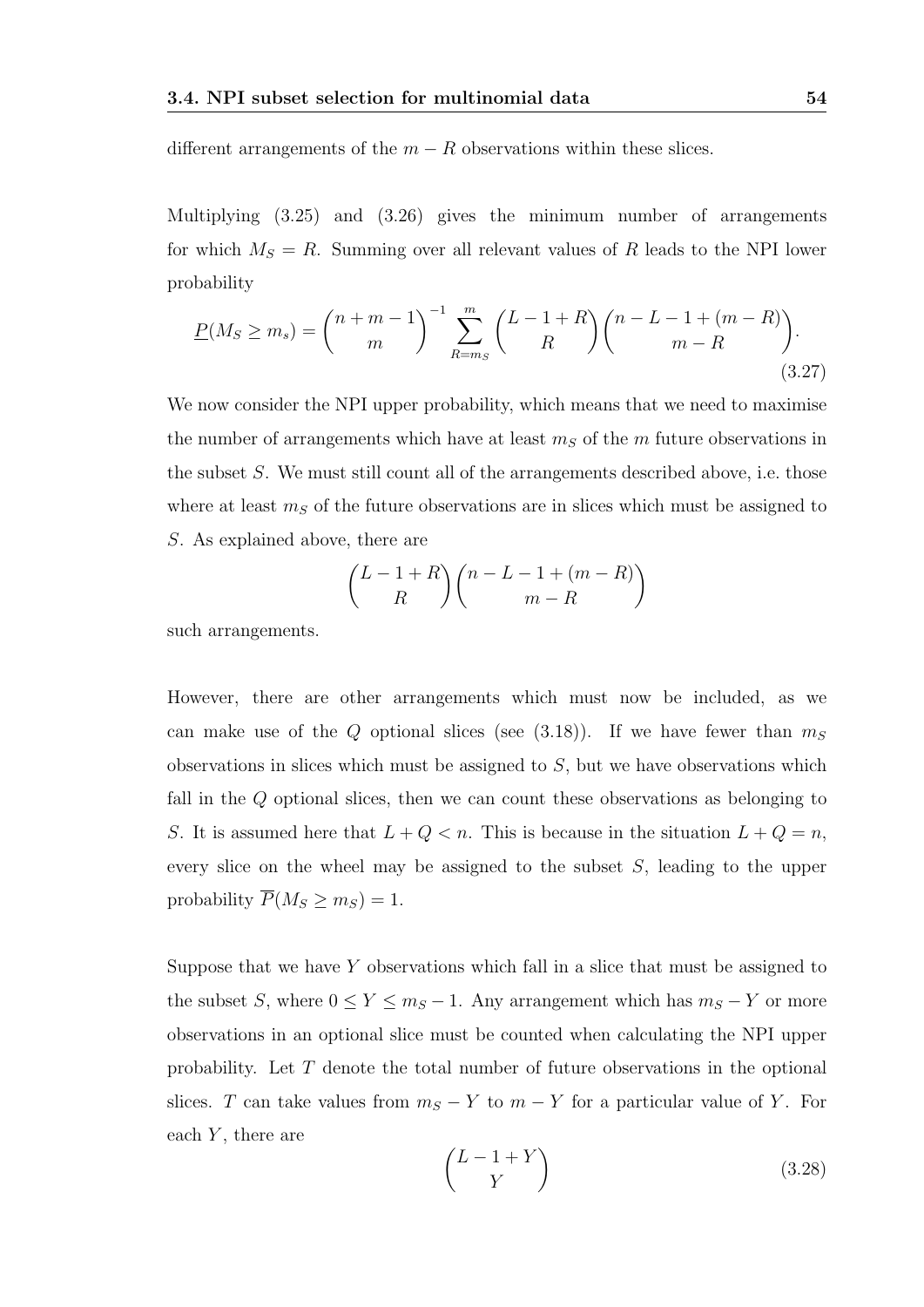different arrangements of the Y observations within the slices which must be assigned to S. Also, there are

$$
\begin{pmatrix} Q-1+T \ T \end{pmatrix} \tag{3.29}
$$

different arrangements of the  $T$  observations within the optional slices. Finally, there are

$$
\begin{pmatrix} n - L - Q - 1 + (m - Y - T) \\ m - Y - T \end{pmatrix}
$$
 (3.30)

different arrangements of the other observations within the remaining slices of the wheel.

Combining (3.28), (3.29) and (3.30) leads to the following NPI upper probability:

$$
\overline{P}(M_S \ge m_S) = {n+m-1 \choose m}^{-1} \left[ \sum_{R=m_S}^{m} {L-1+R \choose R} {n-L-1+(m-R) \choose m-R} + \sum_{Y=0}^{m_S-1} \sum_{T=m_S-Y}^{m-Y} {L-1+Y \choose Y} {Q-1+T \choose T} {n-L-Q-1+(m-Y-T) \choose m-Y-T} \right].
$$
\n(3.31)

For  $L = 0$ , similar arguments directly lead to

$$
\overline{P}(M_S \ge m_S) = {n+m-1 \choose m}^{-1} \times \left[ \sum_{Y=0}^{m_S-1} \sum_{T=m_S-Y}^{m-Y} {Q-1+T \choose T} {n-Q-1+(m-Y-T) \choose m-Y-T} \right].
$$

Example 3.4.4. Consider the data set described in Example 3.3.3. We make inferences about three future observations and we are interested in the event that at least one of these is in the subset  $S = \{B, G\}$ . To find the NPI lower probability for this event, we use (3.27) with  $m<sub>S</sub> = 1$ . We have  $n = 5, m = 3$ ,

$$
L = \sum_{j \in OS} (n_j - 1) + (2r + l - K)^{+} = 1
$$

and

$$
Q = \min\{2r + l, k\} - (2r + l - K)^{+} = 4
$$

and so (3.27) gives

$$
\underline{P}(M_S \ge 1) = \frac{1}{35} \left[ \binom{1}{1} \binom{5}{2} + \binom{2}{2} \binom{4}{1} + \binom{3}{3} \binom{3}{0} \right] = \frac{15}{35}.
$$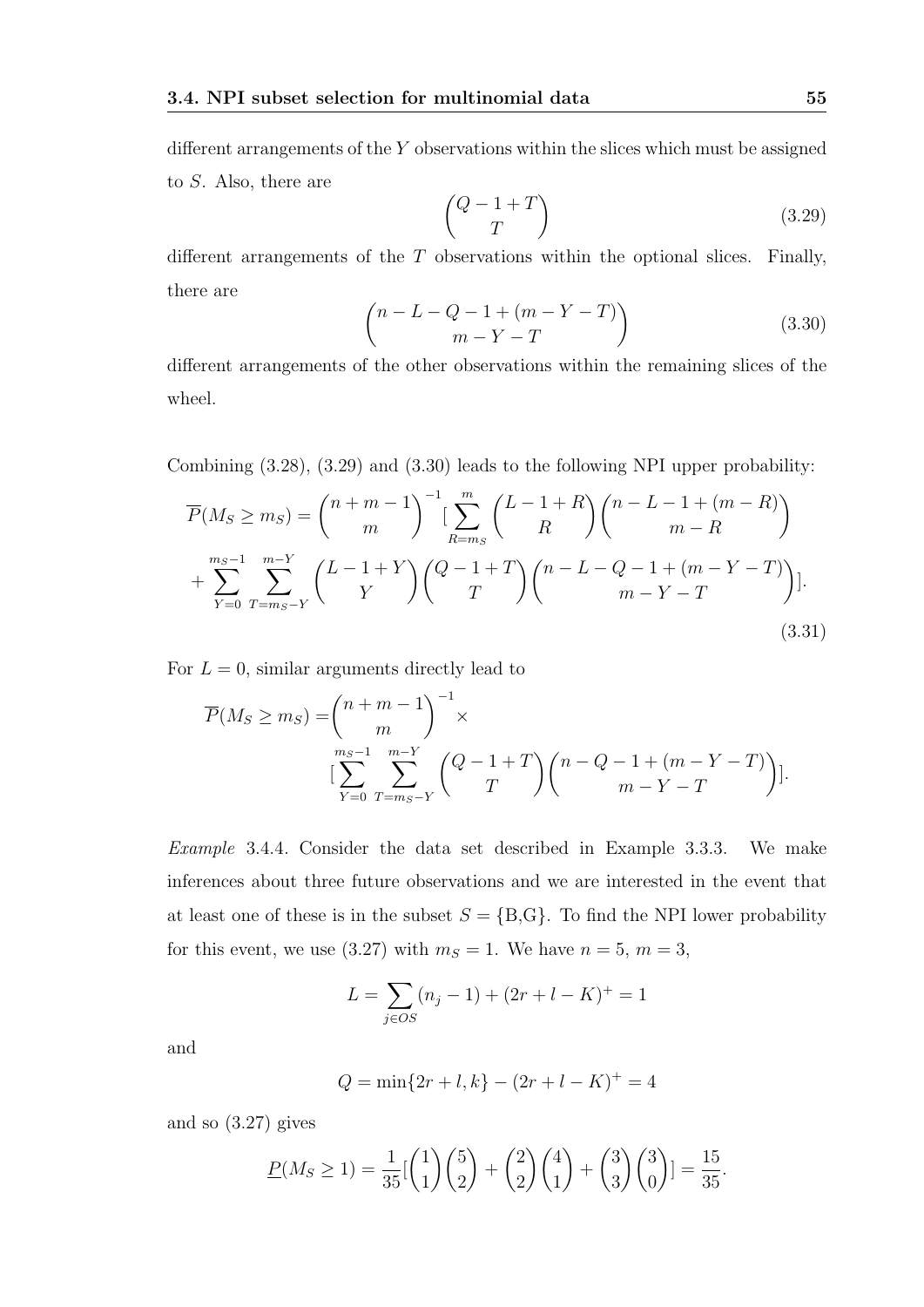We observe that  $L + Q = n$  and this leads to  $\overline{P}(M_S \ge 1) = 1$  because we may assign every slice on the wheel to S.

Now suppose that we are interested in the event that at least two of the three future observations are in S. We now apply  $(3.27)$  with  $m<sub>S</sub> = 2$ , which gives

$$
\underline{P}(M_S \ge 2) = \frac{1}{35} \left[ \binom{2}{2} \binom{4}{1} + \binom{3}{3} \binom{3}{0} \right] = \frac{5}{35}
$$

As before, every slice on the wheel can be assigned to S, so  $\overline{P}(M_S \geq 2) = 1$ . So we see that  $P(M_S \ge 1) = \left[\frac{15}{35}, 1\right]$  and  $P(M_S \ge 2) = \left[\frac{5}{35}, 1\right]$ .

Theorem 3.4.2. For general m, when selecting a subset of categories in order to maximise the NPI lower probability for the event  $M_S \geq m_s$ , the optimal subset has the property that for all  $c_j \in S$ ,  $n_j \geq n_l$  for all  $c_l \notin S$ .

Proof. Our aim is to select the subset which has the highest NPI lower probability

$$
\underline{P}(M_S \ge m_s) = {n+m-1 \choose m}^{-1} \sum_{R=m_s}^{m} {L-1+R \choose R} {n-L-1+(m-R) \choose m-R}
$$

for some given value  $m_s$ . L is the only variable in this formula that changes according to which categories are included in S. We therefore wish to determine the behaviour of  $\underline{P}(M_S \geq m_s)$  as L increases. To do this, we consider two consecutive values of L. Consider the ratio

$$
\frac{\underline{P}(M_S \ge m_s|L)}{\underline{P}(M_S \ge m_s|L+1)}.\tag{3.32}
$$

.

If  $\underline{P}(M_S \geq m_s)$  were increasing in L, we would expect this ratio to be always less than 1. Now consider the term within the summation in the formula for this probability. If

$$
\frac{\binom{L-1+R}{R}\binom{n-L-1+(m-R)}{m-R}}{\binom{L+R}{R}\binom{n-L+(m-R)}{m-R}}
$$
\n(3.33)

is less than 1 for every possible value of  $R$ , then  $(3.32)$  must always be less than 1. Using the identities of the binomial coefficients, we can rewrite (3.33) as

$$
\frac{L(n-L)}{(L+R)(n-L+m-R)}.
$$

Then,  $L(n-L) < (L+R)(n-L+m-R) \Leftrightarrow 0 < (L+R)(m-R)+R(n-L)$ . The term  $L + R$  is clearly always positive,  $m - R \geq 0$  since  $R \leq m$ , and  $n - L > 0$  since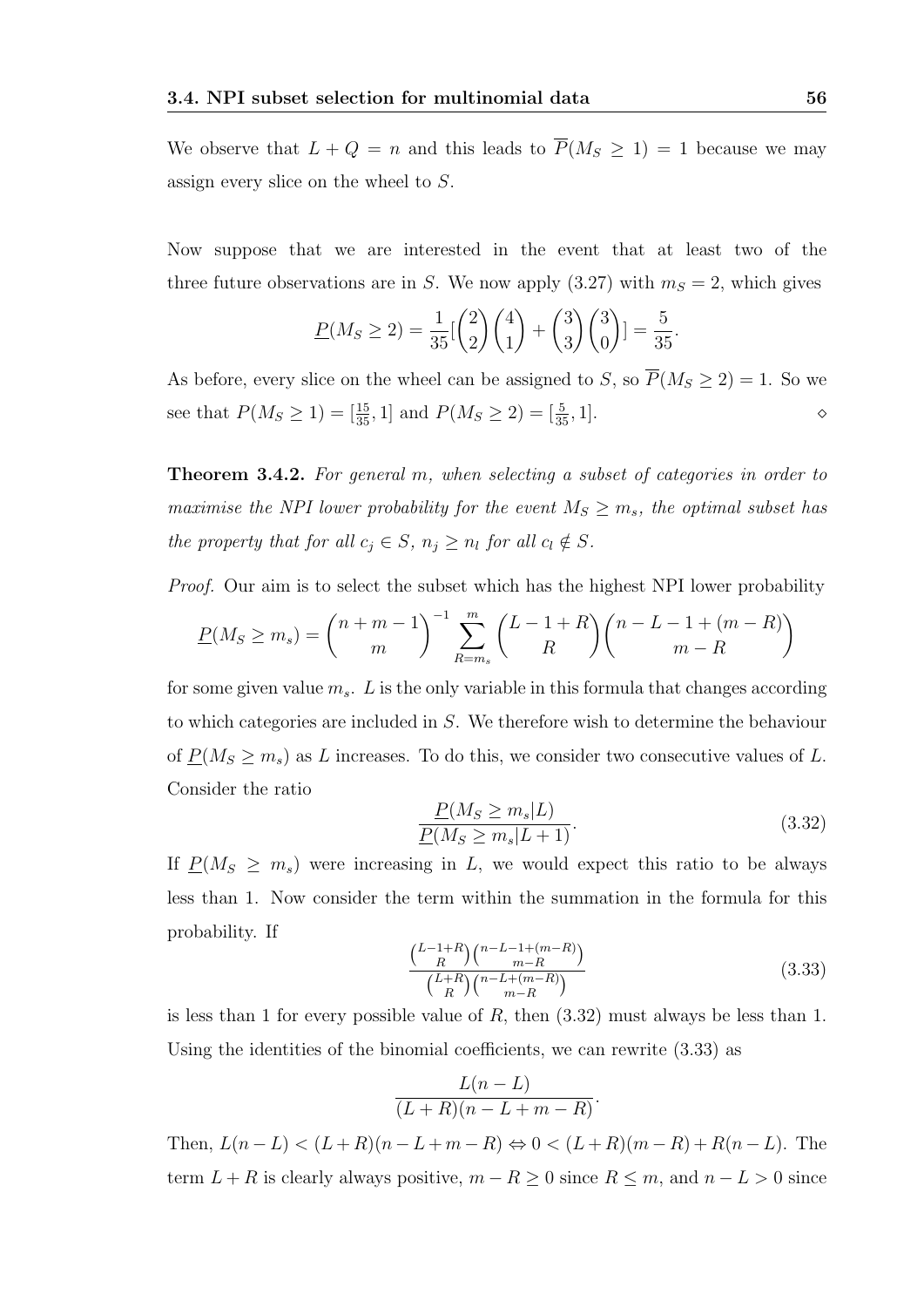$L < n$ . Therefore  $P(M_S \ge m_s)$  is increasing in L and our initial aim translates to making  $L$  as large as possible.

We now consider how the composition of the subset  $S$  affects the value of  $L$ . By  $(3.17)$ , the inclusion of an unobserved category in S adds 0 to the first term in L and may add 1 to the second term in L. The inclusion of an observed category in S adds  $n_j - 1$  to the first term in L and may add 2 to the second term in L. So we see that it is optimal to include observed categories in S before unobserved ones. Additionally, we see that the observed categories which increase  $L$  by the greatest amount are those with the largest values of  $n_j$ . It is therefore optimal that for all  $c_j \in S$ ,  $n_j \geq n_l$  for all  $c_l \notin S$ .  $\Box$ 

Example 3.4.5 illustrates how Theorem 3.4.2 can be implemented when selecting subsets.

Example 3.4.5. Consider a multinomial data set with possible categories A to H. The data are shown in Table 3.1. Suppose that we make inferences about three

| Category               |  |          | F. | $F \mid$ |  |
|------------------------|--|----------|----|----------|--|
| Observations   25   20 |  | 18 13 10 |    |          |  |

Table 3.1: Data for Example 3.4.5

future observations and we want to investigate subsets of all possible sizes that maximise the NPI lower probability for the event  $M_S \geq m_s$ . There are three events of interest here: first, the event that at least one future observation is in some subset  $S$ , secondly, the event that at least two future observations are in  $S$  and thirdly, the event that all three future observations are in S.

Consider an increasing sequence of subsets  $S_1, ..., S_8$ , where we begin with a subset of size 1 and add one category at a time. By Theorem 3.4.2, we know that the categories should be added in decreasing order of number of observations. Table 3.2 shows the composition of each of the subsets. Using (3.27) and (3.31)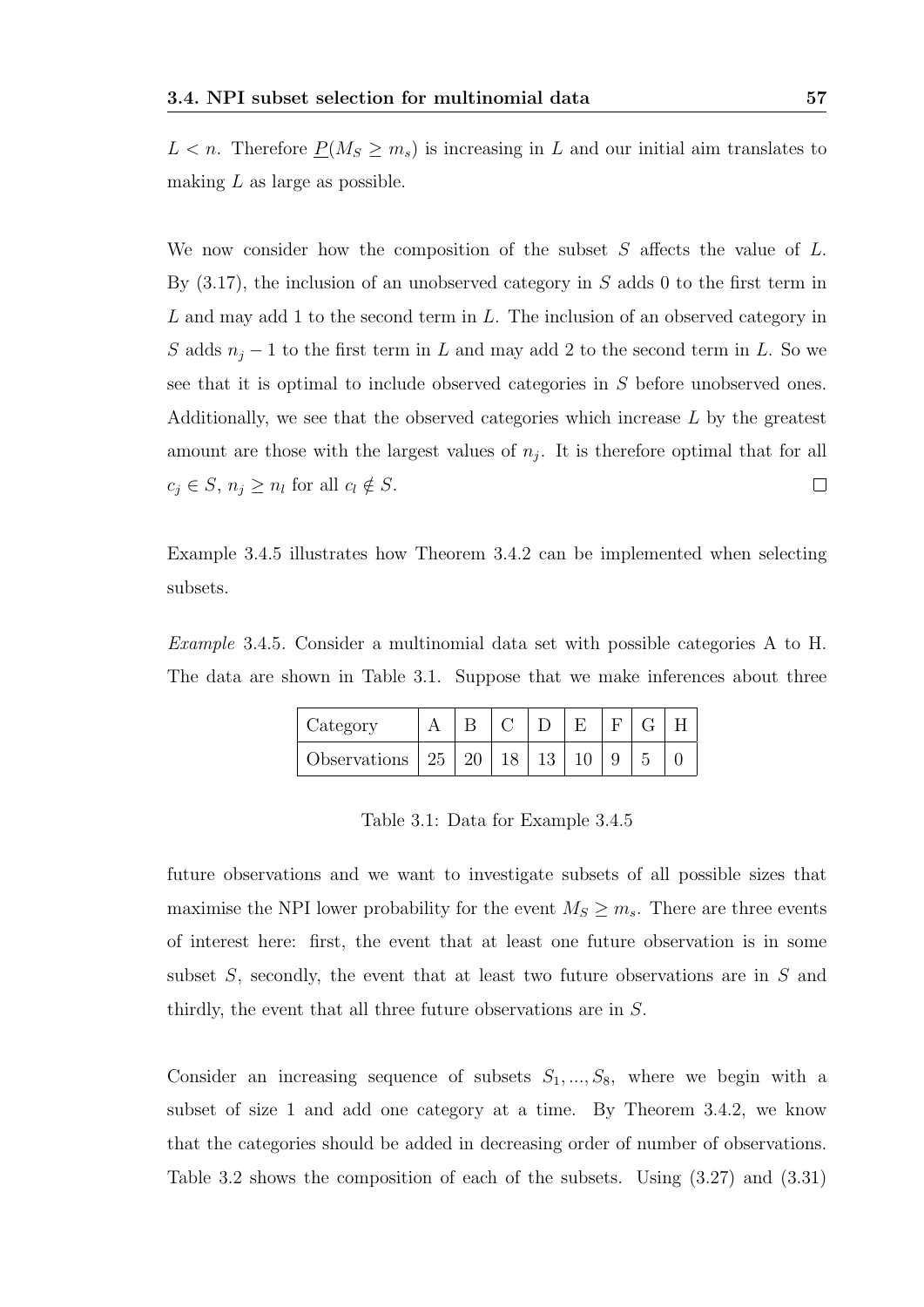| $\dot{i}$      | $S_i$ | $P(M_{S_i} \geq 1)$ | $P(M_{S_i} \geq 2)$ | $P(M_{S_i} \geq 3)$ |
|----------------|-------|---------------------|---------------------|---------------------|
| 1              | A     | [0.5569, 0.5906]    | [0.1479, 0.1704]    | [0.0151, 0.0191]    |
| $\overline{2}$ | A,B   | [0.8107, 0.8472]    | [0.3967, 0.4555]    | [0.0826, 0.1073]    |
| 3              | A-C   | [0.9331, 0.9584]    | [0.6466, 0.7297]    | [0.2207, 0.2919]    |
| 4              | A-D   | [0.9764, 0.9897]    | [0.8061, 0.8834]    | [0.3775, 0.4969]    |
| 5              | A-E   | [0.9944, 0.9979]    | [0.9204, 0.9579]    | [0.5752, 0.6842]    |
| 6              | A-F   | [0.9995, 0.9999]    | [0.9843, 0.9943]    | [0.8061, 0.8858]    |
| 7              | A-G   | [0.9999, 1.0000]    | [0.9994, 1.0000]    | [0.9706, 1.0000]    |
| 8              | A-H   | [1.0000, 1.0000]    | [1.0000, 1.0000]    | [1.0000, 1.0000]    |

Table 3.2: NPI lower and upper probabilities for Example 3.4.5

with  $m<sub>S</sub> = 1$ , we can find the NPI lower and upper probabilities for the event that at least one future observation will be in  $S_i$  for  $i = 1, ..., 8$ . Similarly, we use  $(3.27)$ and (3.31) with  $m<sub>S</sub> = 2$  to find the NPI lower and upper probabilities for the event that at least two future observations will be in  $S_i$  for  $i = 1, ..., 8$  and we use  $(3.27)$ and (3.31) with  $m<sub>S</sub> = 3$  to find the NPI lower and upper probabilities for the event that all three future observations will be in  $S_i$  for  $i = 1, ..., 8$ . Table 3.2 shows these probabilities.

Suppose that we want to select a subset of minimal size such that the NPI lower probability for the event that one or more of the future observations belongs to a category in that subset is at least 0.5. Looking at Table 3.2 for the event  $M_{S_i} \geq 1$ , we see that the first  $S_i$  which satisfies  $P(M_{S_i} \geq 1) \geq 0.5$  is  $S_1 = \{A\}$ , which we therefore select.

Now suppose that we want to select a subset of minimal size such that the NPI lower probability for the event that two or more of the future observations belong to a category in that subset is at least 0.5. We now need to select a larger subset in order to achieve this minimally required probability. Looking at Table 3.2 for the event  $M_{S_i} \geq 2$ , we see that the first  $S_i$  which satisfies  $P(M_{S_i} \geq 2) \geq 0.5$  is  $S_3 = \{A, B, C\}$ , which we therefore select.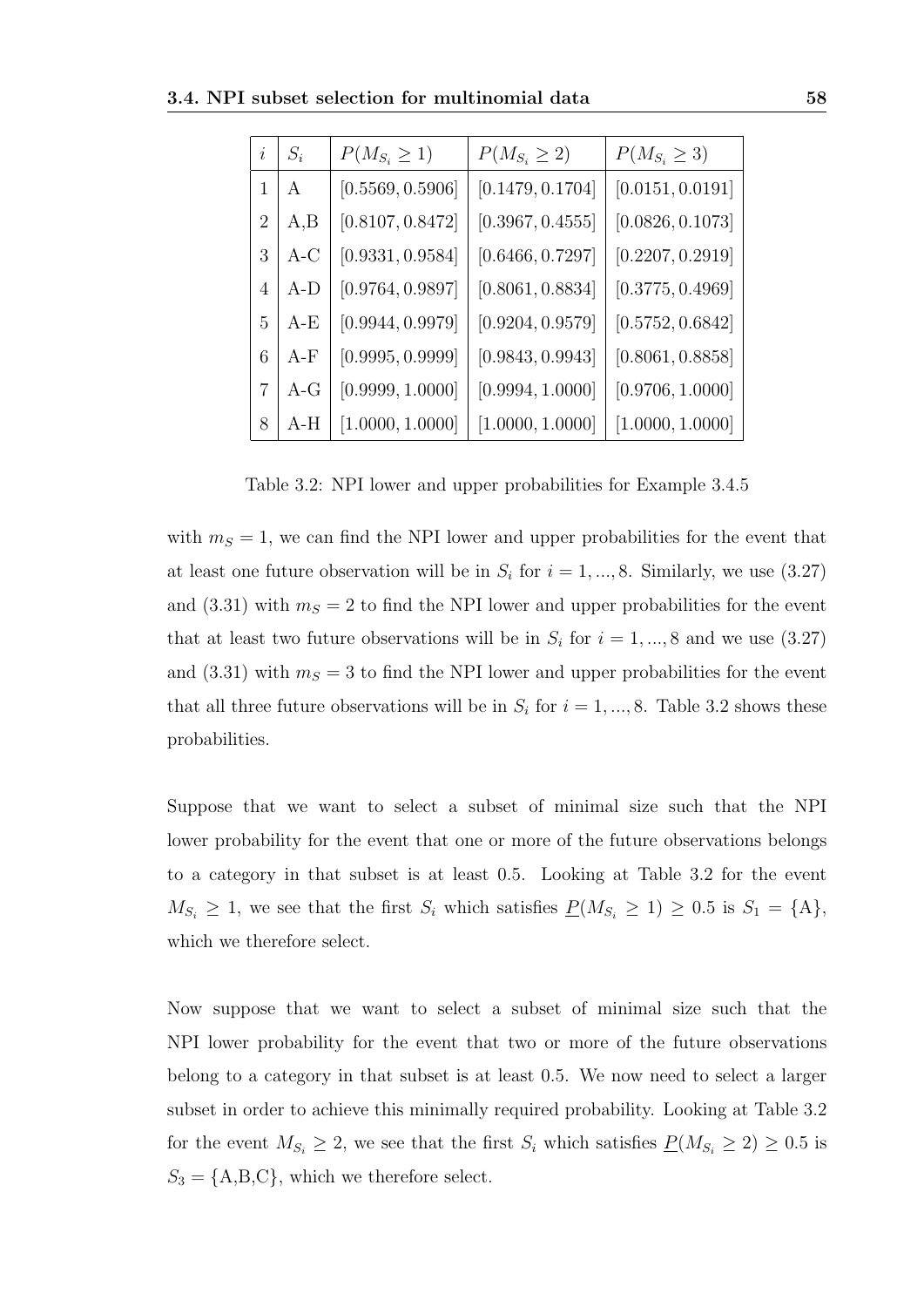Finally, suppose that we want to select a subset of minimal size such that the NPI lower probability for the event that all future observations belong to a category in that subset is at least 0.5. From Table 3.2 we see that the first  $S_i$  which satisfies  $\underline{P}(M_{S_i} \geq 3) \geq 0.5$  is  $S_5 = \{A, B, C, D, E\}$ , which we therefore select.  $\diamond$ 

### 3.5 Concluding remarks

In this chapter we presented applications of NPI to selection problems. Methods were presented for selection of a single category and for selection of a subset of categories. These methods incorporated an extension of the MNPI model which enabled inferences about multiple future observations. The results achieved in this chapter could be extended to give NPI lower and upper probabilities for a general event of interest involving multiple future observations and this is an important subject for further research. Such results would make it possible to develop other selection methods using MNPI, e.g. methods analogous to the NPI-based subset selection for real-valued data that was described in Section 3.2. Another possible extension to this work would be the inclusion of observations in the data set which are known to belong to some subset of categories but for which a single category is not specified. This type of missing data is conceptually easy to work with using the MNPI model, as in principle, the lower and upper probabilities for an event of interest can be derived by minimising and maximising over all exact configurations of the wheel that are in line with the available data. The derivation of general formulae could be computationally difficult, however, and the development of selection methods in the case of missing data such as this is a challenging future research topic. A further consideration for future work is the comparison of NPI-based selection methods with other selection methods from the literature. It is clear that the formulation of the inferences given by the MNPI model is very different from that of other methods; for example, indifference zone selection methods give guidance on the sample size, whereas NPI-based selection methods cannot do this. However, a comparison may still lead to useful conclusions.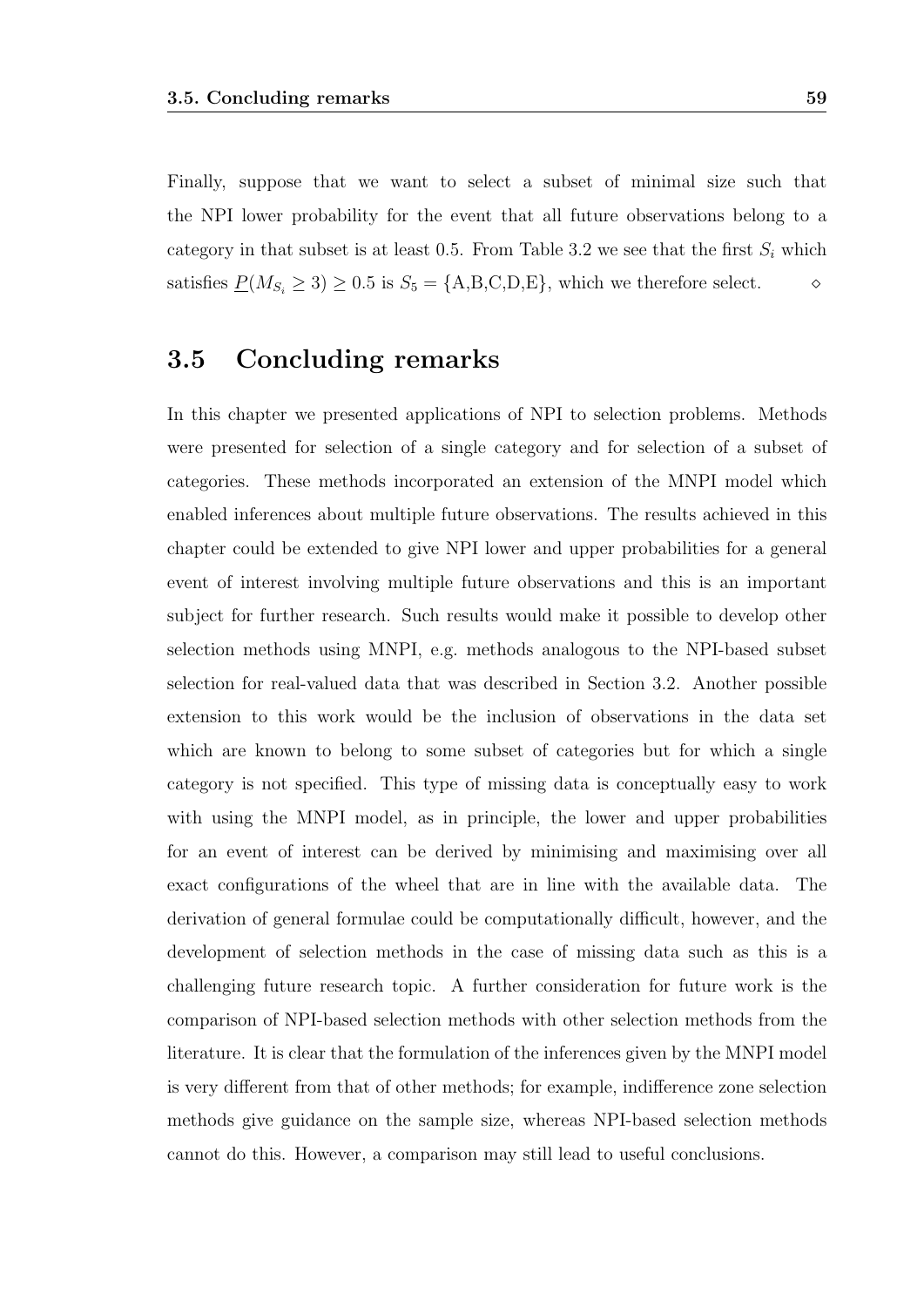# Chapter 4

# Classification

In this chapter we present applications of nonparametric predictive inference (NPI) to classification problems. Throughout this chapter, we assume that  $K$  is known (see Subsection 2.2.1) and that there is no ordering of the categories. We adapt the classification tree approach that was outlined in Section 2.3 and we present the use of the MNPI model for building classification trees. As discussed in Section 2.3, we use the maximum entropy distribution when building classification trees using an interval probability model, and in this chapter we present two maximum entropy algorithms for use with the MNPI model. In Section 4.1, we prove that the inferences given by the MNPI model lead to a particular type of interval probability called an F-probability interval. This is useful because it means that the NPI lower and upper probabilities for any general event can be expressed as combinations of the NPI probabilities for single categories. We use the credal set generated by these singleton probabilities as an approximation to the NPI structure and we present an algorithm (A-NPI-M) which finds the maximum entropy distribution within this credal set. In Section 4.2, we consider the true NPI structure  $\mathcal{M}_{NPI}$  and we present an algorithm (NPI-M) which finds the maximum entropy distribution within  $\mathcal{M}_{NPI}$ . In Sections 4.3 and 4.4, we use these algorithms to build classification trees and we compare these methods with other classical and interval probability methods. Finally, in Section 4.5 we consider a variation on the method for building classification trees using the NPI-M algorithm, which involves a bias correction to the Shannon entropy estimator  $\hat{H}$ .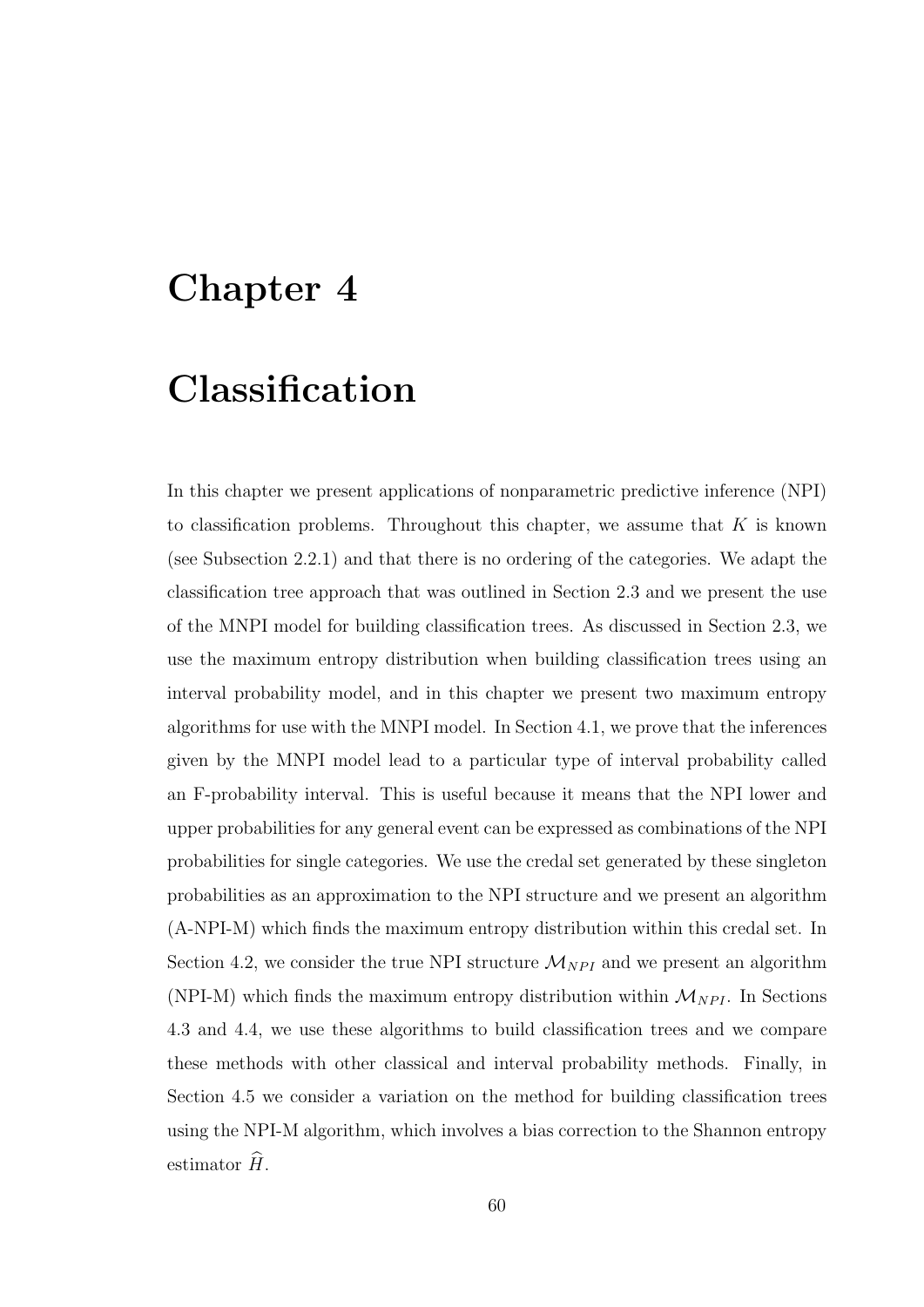# 4.1 Approximate (A-NPI-M) algorithm

As explained in Section 2.2, the MNPI model can be used to produce an F-probability for the general event  $Y_{n+1} \in \mathcal{C}$  (denoted by E as in (2.2)). For j∈J the set of singleton events  $Y_{n+1} \in c_j$ ,  $j = 1, ..., K$ , the model gives the set of F-probabilities

$$
\mathcal{L} = \{ [L_j, U_j], j = 1, ..., K \},\
$$

where  $L_j = \underline{P}(Y_{n+1} \in c_j) = \max\{0, \frac{n_j - 1}{n}\}$  $\frac{n^{j-1}}{n}$  and  $U_j = \overline{P}(Y_{n+1} \in c_j) = \min\{\frac{n_j+1}{n}\}$  $\frac{i+1}{n}, 1$ . Recall that  $k$  is the number of categories that have been observed. Theorem 4.1.1 shows that the NPI lower and upper probabilities for the general event  $E$  can always be determined from the singleton probabilities  $L_j$  and  $U_j$ . The proof below is based on the configuration of the probability wheel, but Theorem 4.1.1 can also be proven by considering the general formulae for  $P(E)$  and  $\overline{P}(E)$  and this was done by Abellan in parallel to this work for inclusion in a collaborative journal paper [3].

**Theorem 4.1.1.** The NPI lower and upper probabilities for  $E$  can be derived from the singleton probabilities  $L_j$  and  $U_j$ , via the following equations:

(a) 
$$
\underline{P}(E) = \max\{\sum_{j \in J} L_j, 1 - \sum_{j \notin J} U_j\}
$$
 (4.1)

(b) 
$$
\overline{P}(E) = \min\{\sum_{j \in J} U_j, 1 - \sum_{j \notin J} L_j\}
$$
 (4.2)

*Proof.* (a) We want to show that  $\underline{P}(E) = \max\{A, B\}$ , where  $A = \sum$ j∈J  $L_j$  and  $B=$  $1-\sum$ j /∈J  $U_j$ . First, we consider the situation where all observed categories in E can be separated on the probability wheel by categories not in  $E$ . In this situation, all k separating slices of the wheel can be assigned to  $E<sup>c</sup>$  and none must be assigned to E. So

$$
\underline{P}(E) = \sum_{j \in OJ} \frac{n_j - 1}{n} = \sum_{j \in J} L_j.
$$

We have  $\sum$  $j\notin J$  $U_j \geq \overline{P}(E^c)$ , because  $\overline{P}(E^c)$  contains all k separating slices whereas  $\sum$  $U_j$  includes all k separating slices and may count some of these slices twice. So

 $j\notin J$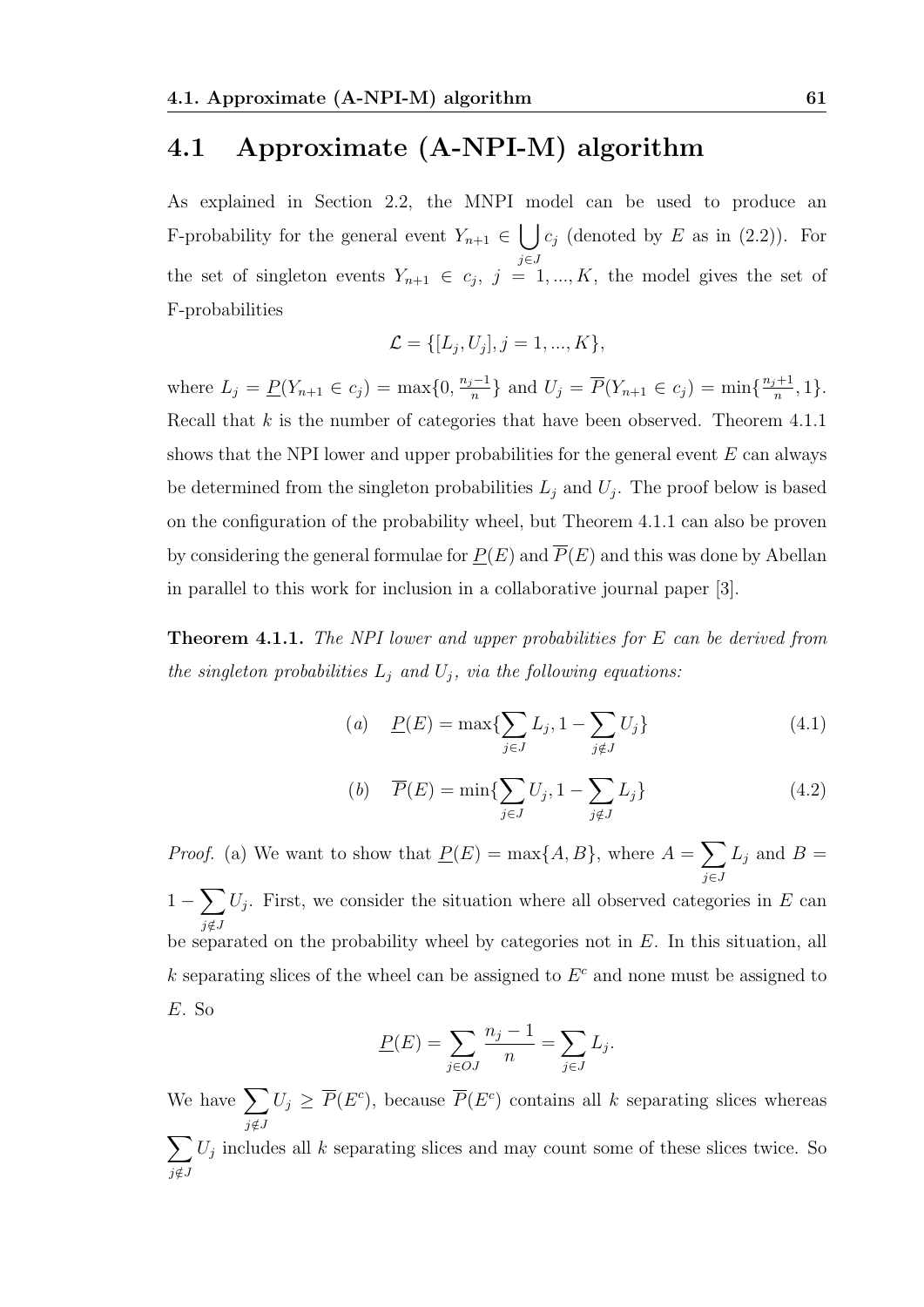therefore,  $1-\sum$ j∉J  $U_j \leq 1 - \overline{P}(E^c)$ . By the conjugacy property [17], this means that  $\underline{P}(E) \geq 1 - \sum$  $j\notin J$  $U_j$ . So we have  $\underline{P}(E) = A$  and  $\max\{A, B\} = A$ . Therefore (4.1) is satisfied.

Secondly, we consider the situation where we cannot separate all observed categories in  $E$  on the wheel by categories not in  $E$ . In this situation, some of the separating slices must be assigned to  $E$ . This means that  $P(E)$  is necessarily larger than A, since A does not include any separating slices. We see that all observed categories in  $E^c$  can be separated on the wheel by categories in  $E$ , which means that  $\overline{P}(E^c) = \sum$ j /∈J  $U_j$ . By conjugacy, this implies that

$$
\underline{P}(E) = 1 - \sum_{j \notin J} U_j.
$$

So we have  $\underline{P}(E) = B$  and  $\max\{A, B\} = B$ . Therefore (4.1) is satisfied.

(b) We want to show that 
$$
\overline{P}(E) = \min\{C, D\}
$$
, where  $C = \sum_{j \in J} U_j$  and  $D = 1 - \sum_{j \notin J} L_j$ .

First, we consider the situation where all observed categories in E can be separated on the wheel by observed categories not in E and also  $2r + l < k$ . In this situation, some of the separating slices have to be assigned to  $E<sup>c</sup>$ . We assign as many separating slices as possible to  $E$ , leading to

$$
\overline{P}(E) = \sum_{j \in OJ} \frac{n_j + 1}{n} + \sum_{j \in UJ} \frac{1}{n} = \sum_{j \in J} U_j.
$$

Since we are forced to assign some of the separating slices to  $E^c$ , we have  $\underline{P}(E^c) > \sum$ j∉J  $L_j$ , hence  $1-\sum$ j∉J  $L_j > 1 - \underline{P}(E^c)$ . By conjugacy, this implies that  $\overline{P}(E) < 1-\sum$  $j\notin J$  $L_j$ . So we have  $P(E) = C$  and  $\min\{C, D\} = C$ . Therefore (4.2) is satisfied.

Secondly, we consider the situations where either we cannot separate all observed categories in  $E$  on the wheel by observed categories not in  $E$ , or we can separate all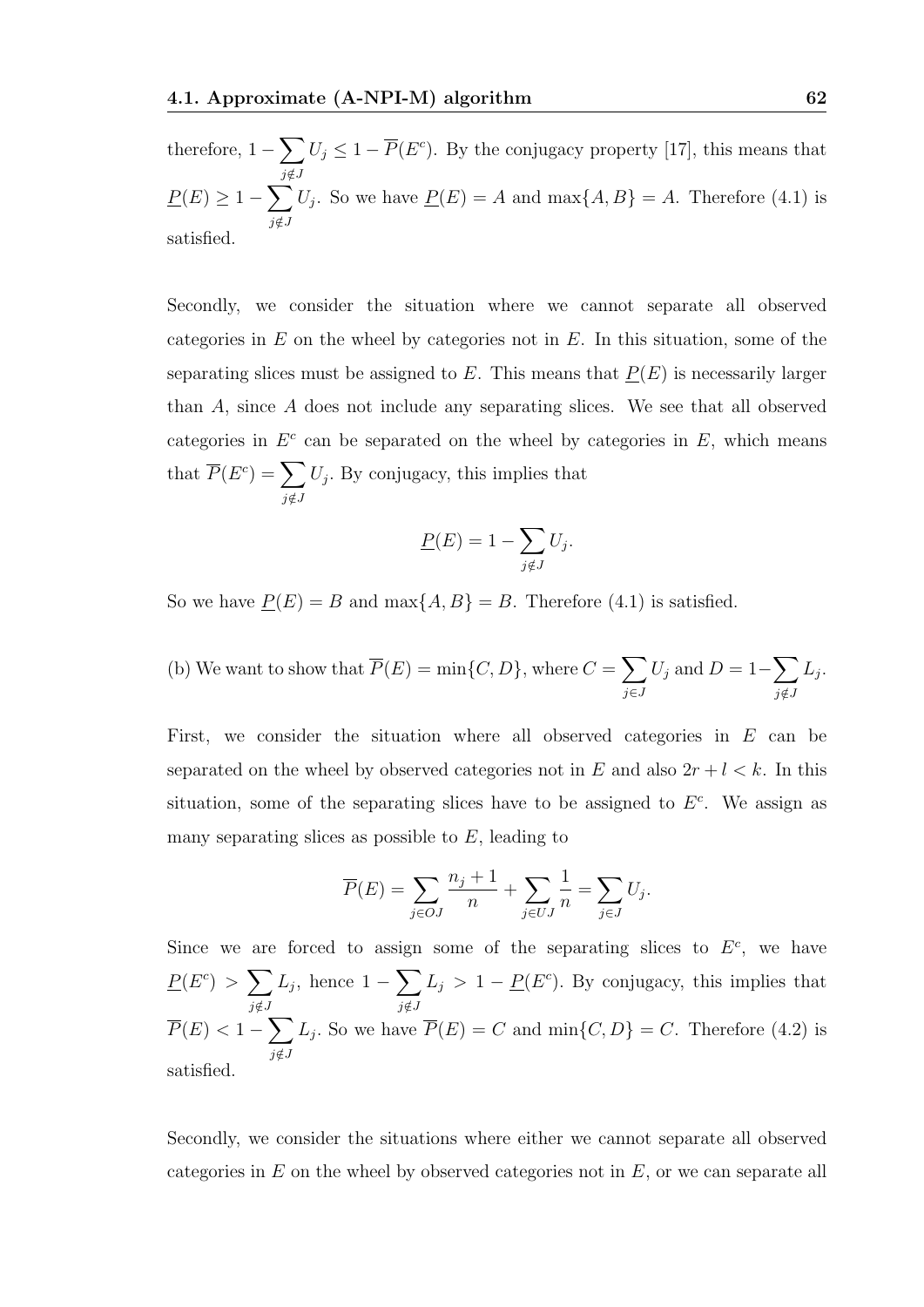observed categories in E but  $2r + l \geq k$ . In these situations, we are able to assign all k separating slices to E. This means that  $\overline{P}(E)$  is necessarily not larger than C, since  $\overline{P}(E)$  includes all separating slices whereas C includes all separating slices and may count some of these slices twice. We see that all observed categories in  $E<sup>c</sup>$  can be separated on the wheel by categories in E, which means that  $\underline{P}(E^c) = \sum$  $j\notin J$  $L_j$ . By conjugacy, this shows that

$$
\overline{P}(E) = 1 - \sum_{j \notin J} L_j.
$$

So we have  $\overline{P}(E) = D$  and  $\min\{C, D\} = D$ . Therefore (4.2) is satisfied.  $\Box$ 

Note that in general interval probability theory, equations (4.1) and (4.2) do not hold. Interval probabilities which do satisfy these equations have been studied in detail by Weichselberger (see Section 3.3 of [44]) and by De Campos et al. [24]. In Weichselberger's theory, such interval probabilities are termed F-probability intervals, whilst De Campos et al. define these as reachable probability intervals.

The set of F-probability intervals  $\mathcal L$  is associated with a credal set  $\mathcal P(\mathcal L)$  of probability distribution functions, p, which is defined as follows:

$$
\mathcal{P}(\mathcal{L}) = \{p | j \in \{1, ..., K\}, p(c_j) \in [L_j, U_j], \sum_{j=1}^{K} p(c_j) = 1\}.
$$
\n(4.3)

When working with F-probability intervals, the maximum entropy algorithm presented by Abellan and Moral [2] can be used to find the maximum entropy distribution within the associated credal set of probability distributions. The A-NPI-M algorithm presented below is based on this algorithm, but applies specifically to the set  $\mathcal{P}(\mathcal{L})$  linked to the MNPI model.

Consider the set  $J(t) = \{j | n_j = t\}$  and let  $K(t) = |J(t)|$ , such that  $\sum_{n=1}^{n}$  $i=0$  $K(i) = K$ 

and  $n = \sum_{n=1}^{\infty}$  $i=0$  $i \cdot K(i)$ . Let  $K' = K - (K(0) + K(1))$ . The algorithm shown below attains the array  $\hat{p} = (\hat{p}(c_1), \dots, \hat{p}(c_K)) \equiv (\hat{p}_1, \dots, \hat{p}_K)$ , which is the maximum entropy distribution within the set  $\mathcal{P}(\mathcal{L})$ . Initially, each category is assigned its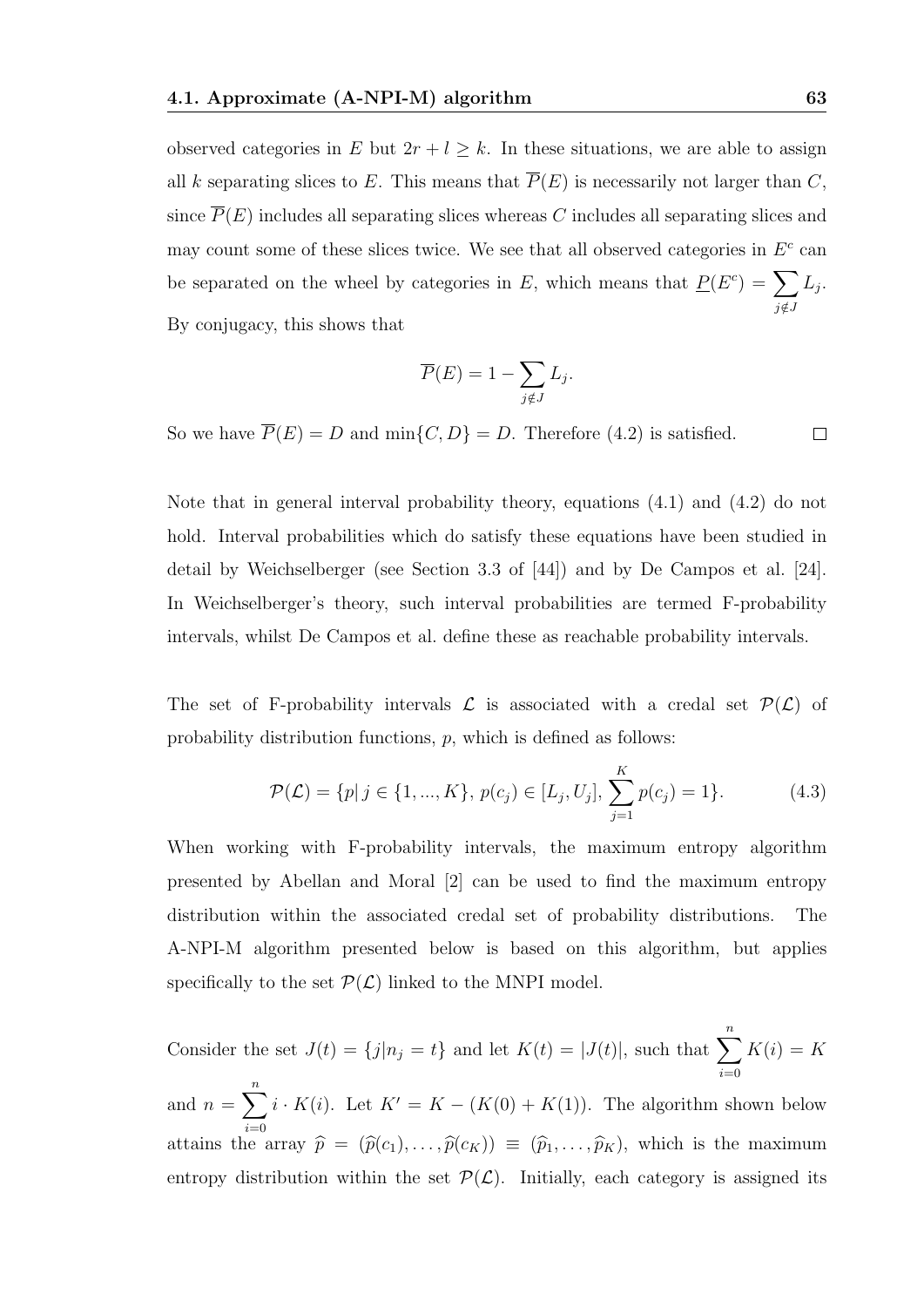lower probability  $L_j$ , then these probabilities are augmented successively beginning with the categories observed least often. The algorithm has been programmed in Weka for use in practical applications, but is written here in pseudo-code. The arrow symbol  $\leftarrow$  indicates a new value being assigned to the quantity on the left hand side. Other notation is self-explanatory.

#### A-NPI-M

If 
$$
K' < K(0)
$$
\n\nFor  $j = 1$  to  $K$ \n\nIf  $(n_j = 0 \text{ or } n_j = 1)$   $\widehat{p}_j \leftarrow \frac{K' + K(1)}{n(K(0) + K(1))};$ \n\nElse  $\widehat{p}_j \leftarrow \frac{n_j - 1}{n};$ 

Else

 $mass \leftarrow K' - K(0):$ For  $j = 1$  to K If  $(n_j = 0 \text{ or } n_j = 1)$   $\widehat{p}_j \leftarrow \frac{1}{n};$ Else  $\widehat{p}_j \leftarrow \frac{n_j-1}{n}$  $\frac{i-1}{n};$  $i \leftarrow 1;$ While  $(mass > 0)$  do If  $(K(i) + K(i + 1) < mass)$ For  $j = 1$  to K If  $(n_j = i \text{ or } n_j = i + 1)$   $\widehat{p}_j \leftarrow \widehat{p}_j + \frac{1}{n}$  $\frac{1}{n}$ ;  $mass \leftarrow mass - 1$ ;

Else

For 
$$
j = 1
$$
 to  $K$   
\nIf  $(n_j = i \text{ or } n_j = i + 1)$   $\hat{p}_j \leftarrow \hat{p}_j + \frac{mass}{n(K(i) + K(i+1))};$   
\n $mass \leftarrow 0;$   
\n $i \leftarrow i + 1;$ 

It was proven by Abellan and Moral [2] that their algorithm for general credal sets always attains the maximum entropy distribution. This same proof can also be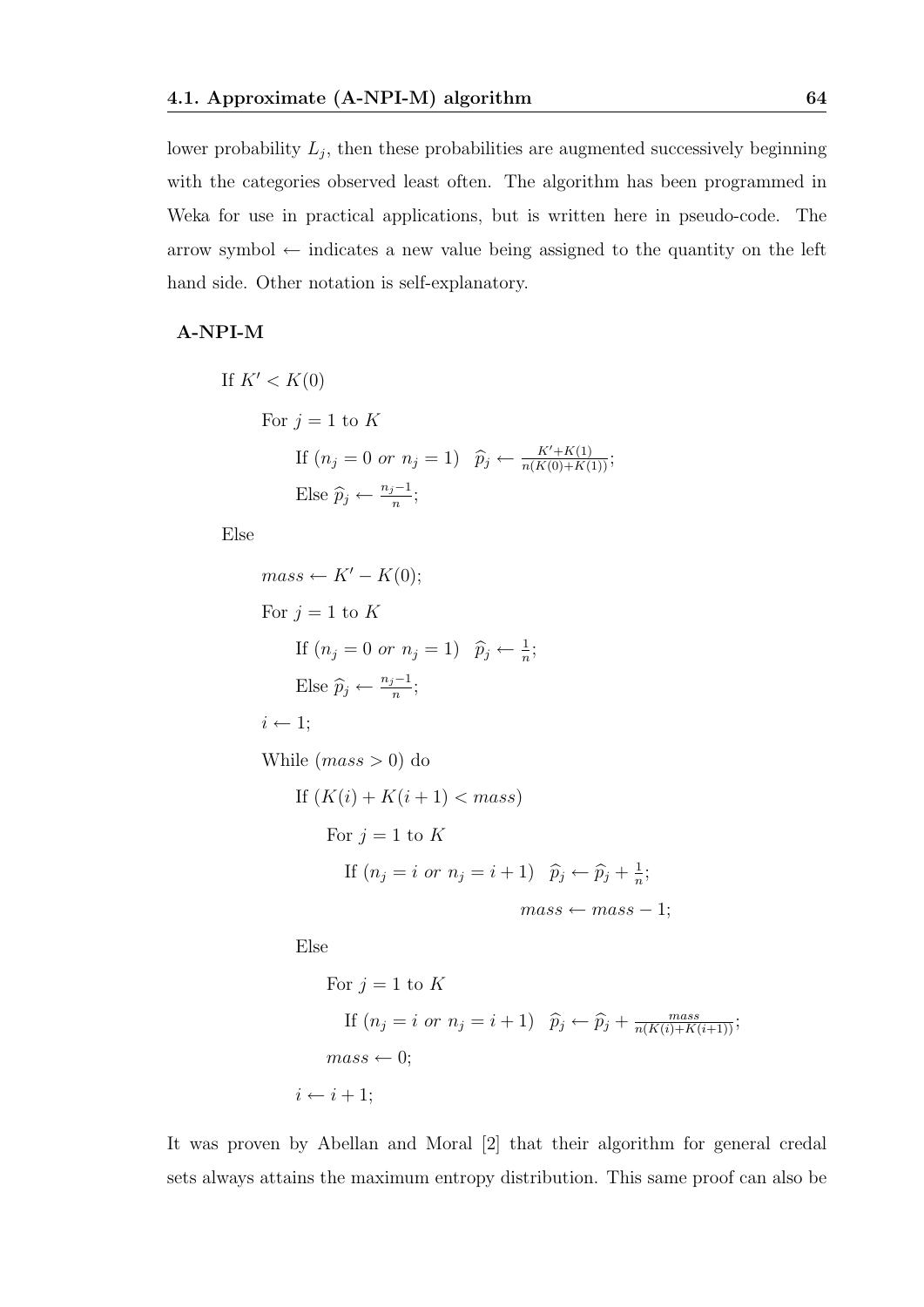used to show that the A-NPI-M algorithm attains the maximum entropy distribution within  $\mathcal{P}(\mathcal{L})$  (see Theorem 4.1.2 below). Lemmas 4.1.1 and 4.1.2 are needed for this proof. Lemma 4.1.1 was proven by Abellan and Moral [2] and Lemma 4.1.2 was proven by Wasserman and Kadane [42].

**Lemma 4.1.1.** Suppose that  $\{p_j\}_{j=1}^K$  is an array of K non-negative real numbers and let  $q_j = p_j + \epsilon_j$  where  $\epsilon_j \geq 0$  for all j. Let  $\{p_j^*\}_{j=1}^K$  and  $\{q_j^*\}_{j=1}^K$  denote the rearrangements of these arrays such that the values are in decreasing order. Then,  $p_j^* \le q_j^*$  for all  $j \in \{1, ..., K\}$ .

**Lemma 4.1.2.** Let  $p$  and  $q$  be two probability distributions on the finite set of categories  $c_1, ..., c_K$ . Let  $p^*$  and  $q^*$  be the corresponding arrays reordered in decreasing order. If  $\sum$ i  $j=1$  $p^*(c_j) \leq \sum$ i  $j=1$  $q^*(c_j)$  for  $i = 1, ..., K$ , then  $H(p) \geq H(q)$ , where H denotes the Shannon entropy function.

**Theorem 4.1.2.** The probability distribution  $\hat{p}$  that is attained by the A-NPI-M algorithm gives the maximum entropy value of any distribution within the set  $\mathcal{P}(\mathcal{L})$ .

*Proof.* Rearranging the array  $\{\hat{p}_j\}_{j=1}^K$  in decreasing order to give  $\widehat{p}_K^* \leq ... \leq \widehat{p}_1^*$ , for some  $s$  and  $t$  we have

$$
\hat{p}_j^* = L_j, j \in \{1, ..., s\},
$$
  

$$
L_j < \hat{p}_j^* = \alpha < U_j, j \in \{s+1, ..., t\}
$$

and

$$
\widehat{p_j^*} = U_j, j \in \{t+1, ..., K\}.
$$

It is sufficient to prove that  $\hat{p}$  is the maximum entropy distribution in  $B(\hat{p}, \epsilon) \cap \mathcal{P}(L)$ for some  $\epsilon > 0$ , where  $B(\hat{p}, \epsilon)$  is the set of all distributions  $\{q_j\}_{j=1}^K$  such that  $d(\hat{p}, q) \le$  $\epsilon$  for a distance function d on  $\mathbb{R}^n$ . This is sufficient because H is a convex function [2]. We have

$$
q = (\widehat{p}_1 + \epsilon_1, ..., \widehat{p}_s + \epsilon_s, \widehat{p}_{s+1} \pm \epsilon_{s+1}, ..., \widehat{p}_t \pm \epsilon_t, \widehat{p}_{t+1} - \epsilon_{t+1}, ..., \widehat{p}_K - \epsilon_K),
$$

where  $0 \leq \epsilon_j \leq \epsilon$  for all j. Rearranging in decreasing order, this array becomes

$$
q^*=(q_1^*,...,q_{s_1}^*,q_{s_1+1}^*,...,q_{t_1}^*,q_{t_1+1}^*,...,q_K^*),
$$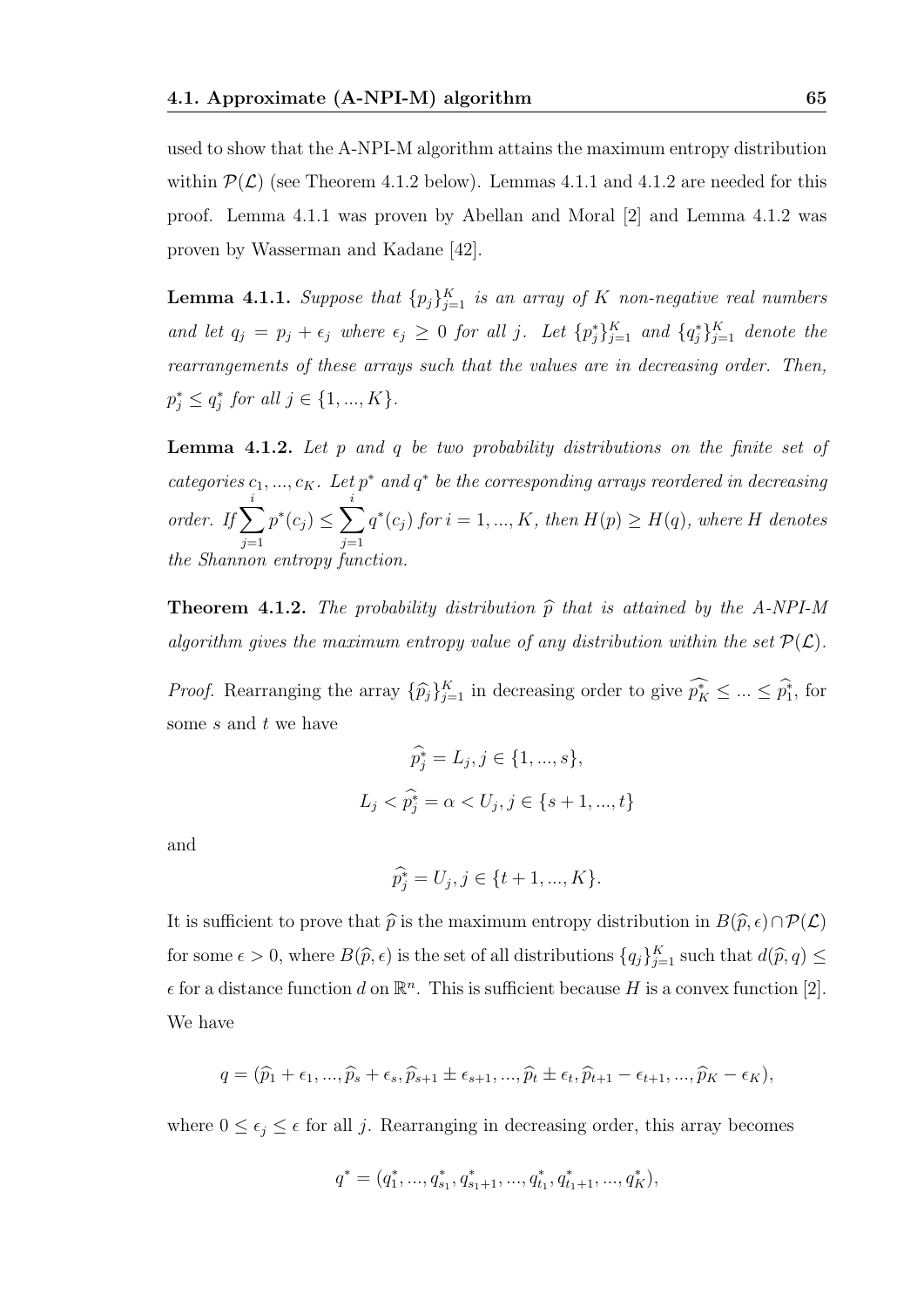where  $s_1 \geq s$ ,  $K - t_1 \geq K - t$  and  $q_{s_1+1}^* = ... = q_{t_1}^* = \alpha$ . Let  $\epsilon_j^*$  denote the values corresponding to  $q_j^*$  for  $j = 1, ..., K$ . Since all the terms in the array must sum to 1, we have  $\sum_{n=1}^{s_1}$  $j=1$  $\epsilon_j^* = \sum$ K  $j = t_1 + 1$  $\epsilon_j^*$ .

Using Lemma 4.1.1, we see that:

• 
$$
q_j^* \geq \hat{p}_j^*
$$
 for  $j \in \{1, ..., s\}$ , so  $\sum_{j=1}^h q_j^* \geq \sum_{j=1}^h \hat{p}_j^*$  for all  $h \leq s$ .  
\n•  $q_j^* \geq \alpha = \hat{p}_j^*$  for  $j \in \{s+1, ..., s_1\}$ , so  $\sum_{j=1}^h q_j^* \geq \sum_{j=1}^h \hat{p}_j^*$  for all  $h \leq s_1$ .  
\n•  $q_j^* = \alpha = \hat{p}_j^*$  for  $j \in \{s_1 + 1, ..., t_1\}$ , so  $\sum_{j=1}^h q_j^* \geq \sum_{j=1}^h \hat{p}_j^*$  for all  $h \leq t_1$ .  
\nSince  $\sum_{j=1}^{t_1} q_j^* = \sum_{j=1}^{t_1} \hat{p}_j^* + \sum_{j=1}^{s_1} \epsilon_j^*$ , and since  $\sum_{j=1}^{s_1} \epsilon_j^* = \sum_{j=t_1+1}^K \epsilon_j^*$ , we must have  $\sum_{j=1}^{t_1+h} q_j^* \geq \sum_{j=1}^{t_1+h} \hat{p}_j^*$  for all  $h \in \{1, ..., K - t_1\}$ . Therefore, by Lemma 4.1.2,  $H(\hat{p}^*) \geq H(q^*)$ , so  $H(\hat{p}) \geq H(q)$ .

The use of the A-NPI-M algorithm for classification is considered in Section 4.3.

### 4.2 Exact (NPI-M) algorithm

It is important to note that the set of probability distributions generated by the MNPI model, i.e. the NPI structure  $\mathcal{M}_{NPI}$ , is not a credal set. As shown in Section 4.1, we can determine bounds on the probability for a general event via the NPI probabilities for the single categories, but not all distributions in the associated credal set  $\mathcal{P}(\mathcal{L})$  are compatible with the theoretical MNPI model. Example 4.2.1 illustrates this by giving a distribution which is in the set  $\mathcal{P}(\mathcal{L})$  but not in  $\mathcal{M}_{NPI}$ .

Example 4.2.1. Consider a multinomial data set with observed categories R, B and O and unobserved categories U1, U2, U3 and U4. The data are

$$
(n_R, n_B, n_O) = (3, 3, 2).
$$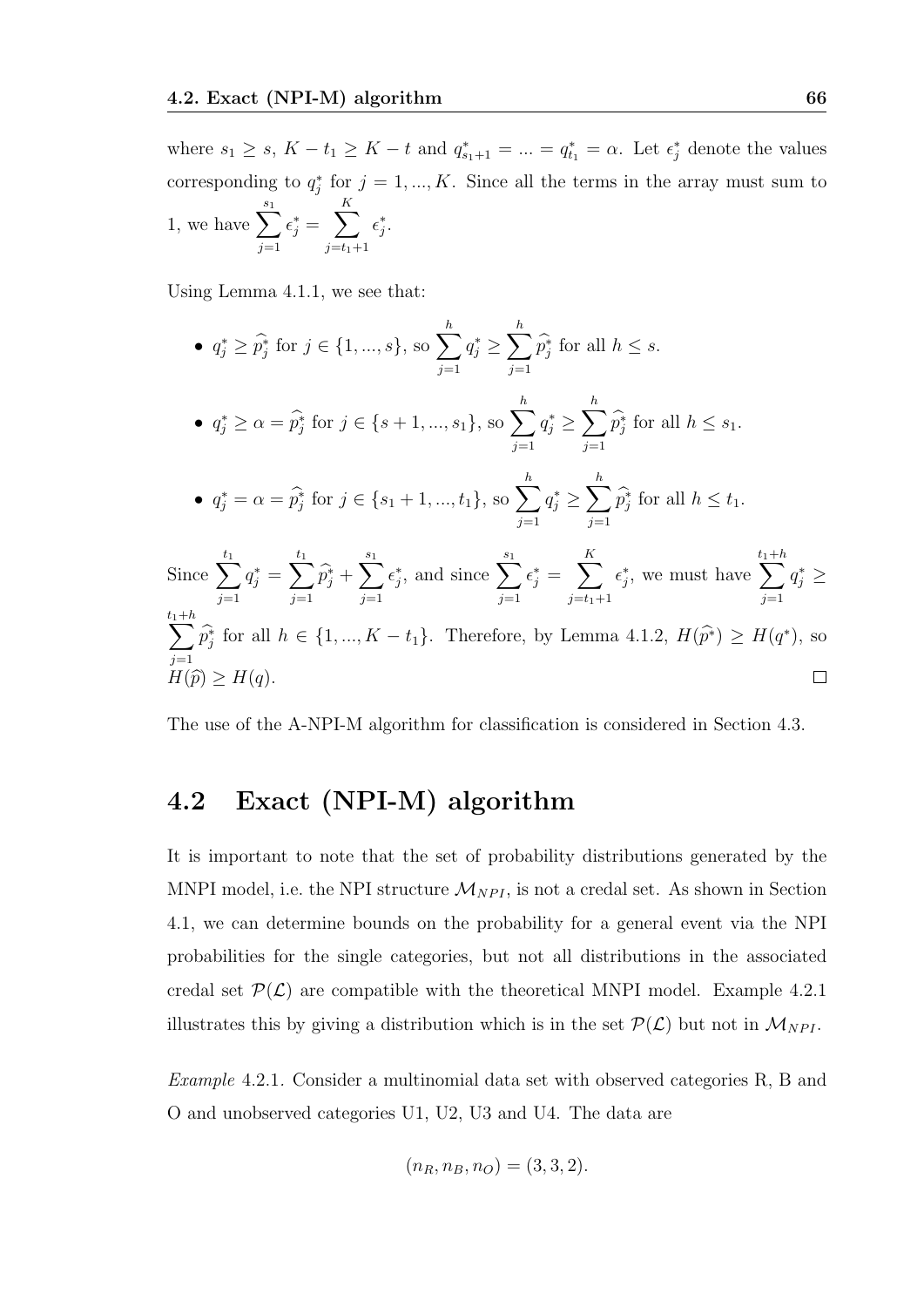$\left\{ \right.$ 

According to the MNPI model, the set of probability intervals  $\mathcal L$  for the set of categories  ${R,B,O,U1,U2,U3,U4}$  is given by

$$
[\frac{2}{8}, \frac{4}{8}], [\frac{2}{8}, \frac{4}{8}], [\frac{1}{8}, \frac{3}{8}], [0, \frac{1}{8}], [0, \frac{1}{8}], [0, \frac{1}{8}], [0, \frac{1}{8}]\}.
$$

The maximum entropy probability distribution within the credal set

$$
\mathcal{P}(\mathcal{L}) = \{p | j \in \{1, ..., K\}, p(c_j) \in [L_j, U_j], \sum_{j=1}^{K} p(c_j) = 1\}
$$

is given by

$$
\widehat{p} = \{ \frac{2}{8}, \frac{2}{8}, \frac{1}{8}, \frac{3}{32}, \frac{3}{32}, \frac{3}{32}, \frac{3}{32} \}.
$$

However, it is not possible to find a configuration of the probability wheel that corresponds to this distribution and that is in line with the MNPI model. In order to



Figure 4.1: Probability wheel for Example 4.2.1

achieve this distribution, the three separating slices of the wheel shown in Figure 4.1 would have to be shared evenly between the four unobserved categories. This would mean that at least one of the unobserved categories would have to be represented by multiple segments of the wheel, which is not allowed by the MNPI model.  $\diamond$ 

The NPI-M algorithm presented below gives the maximum entropy distribution within the true NPI structure  $\mathcal{M}_{NPI}$  rather than approximating the NPI structure by a credal set. It is clear that the discrepancy between  $\mathcal{M}_{NPI}$  and the credal set  $\mathcal{P}(\mathcal{L})$  is due to limitations caused by the configuration of the probability wheel, so the NPI-M algorithm is constructed by considering how best to assign each slice of the wheel. The distribution returned by the algorithm,  $p_{maxE}$  =  $(p_{maxE}(c_1), \ldots, p_{maxE}(c_K))$ , gives the largest entropy value possible whilst still corresponding to a valid configuration of the probability wheel. The cases  $K(0) > K'$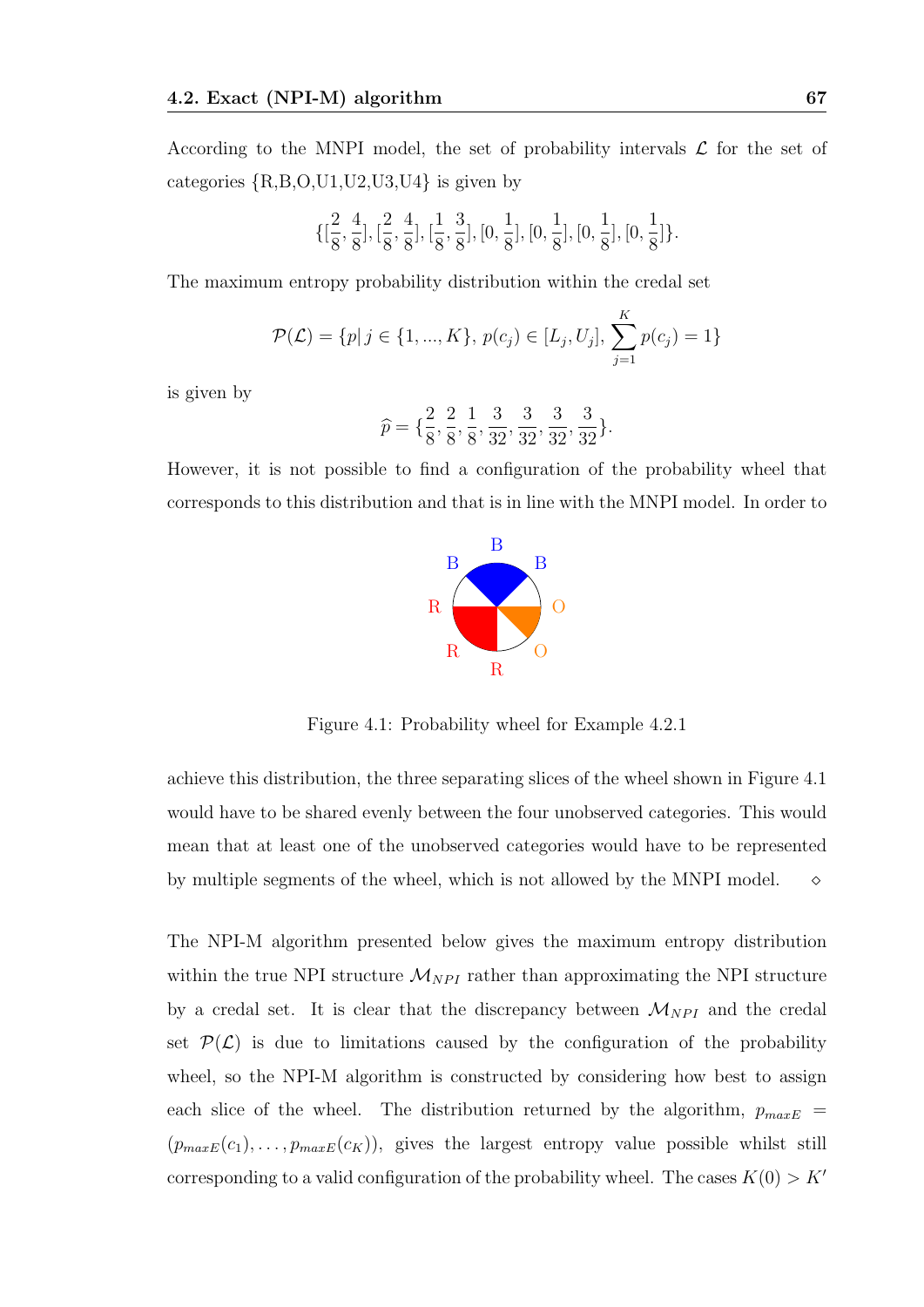and  $K(0) \leq K'$  are considered separately, because when  $K(0) > K'$  all separating slices of the wheel can be assigned to unobserved categories or to categories observed only once, which makes the problem simpler than in the case  $K(0) \leq K'$ .

### 4.2.1 NPI-M algorithm:  $K(0) > K'$

As before, let  $K(0)$  represent the number of unobserved categories,  $K(1)$  the number of categories observed once and  $K'$  the number observed twice or more. We first consider situations where  $K(0) > K' > 0$ . In the trivial case of  $K' = 0$ , every category is either unobserved or observed only once, so all lower probabilities  $L_j$  are zero and upper probabilities  $U_j$  are  $\frac{1}{n}$  for unobserved categories and  $\frac{2}{n}$ for categories observed once. In this case, the uniform probability distribution assigning probability  $\frac{1}{K}$  to every category maximises entropy and is in  $\mathcal{M}_{NPI}$ .

The construction of the maximum entropy distribution presented in this subsection is based on the principle of Lemma 4.1.2. As in the A-NPI-M algorithm described in Section 4.1, categories observed more than once are assigned their lower probability  $L_j$  and the remaining probability mass is then shared between the unobserved categories and the categories observed only once. However, there are restrictions on the way in which this can be shared. We need to share the  $K' + K(1)$  separating slices between the  $K(0) + K(1)$  categories that have a lower probability of zero, in such a way that the resulting distribution gives the largest entropy value possible but does not violate the rules of the MNPI model.

The configuration of the wheel which gives the most flexibility with respect to sharing out the separating slices is the arrangement where all categories that have been observed only once are placed next to each other on the wheel. This results in one segment made up of  $K(1) + 1$  separating slices, plus  $K' - 1$  individual separating slices.

As  $K, K'$  and  $K(i)$ , for each i, are integers, we can denote

$$
\beta = (K(0) + K(1))/(K' + K(1))\tag{4.4}
$$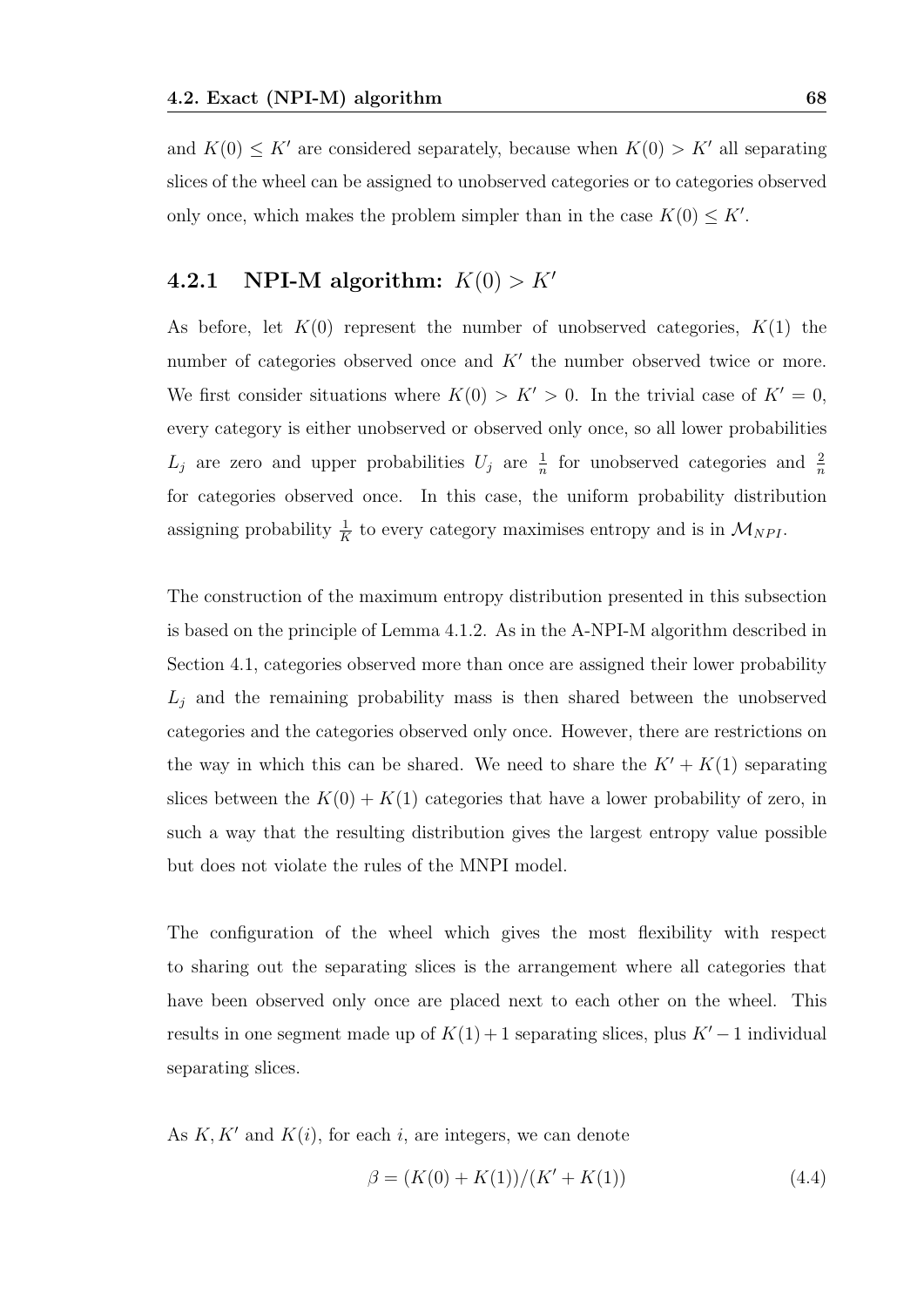and

$$
h = (K(0) + K(1))\%(K' + K(1)),\tag{4.5}
$$

where "/" represents the integer division operator and "%" represents the remainder operator (also known as the modulo operator).

To find a probability distribution that gives the largest entropy value possible, the categories observed more than once should only be assigned their lower probabilities. By Lemma 4.1.2, an increase in the probability for a category  $c_j$  with  $n_j \geq 2$  causes a decrease in entropy. The remaining probability mass  $\frac{K'+K(1)}{n}$  must be distributed as equally as possible amongst the  $K(0) + K(1)$  categories.

As a first step, we assign  $\beta$  (see (4.4)) categories to each of the  $K' + K(1)$ separating slices. This is clearly optimal with regard to maximising entropy, since we assign the same number of categories to each available slice. As a second step, we then distribute the remaining h (see  $(4.5)$ ) categories. We consider the situations  $h < K(1) + 1$  and  $h \geq K(1) + 1$  separately.

If  $h < K(1) + 1$ , we assign the h categories to the segment of  $K(1) + 1$ separating slices. Due to the constraints of the wheel, this gives more flexibility with respect to sharing out the remaining probability mass than if we were to assign these h categories to single separating slices. So, in this case, we have  $K'-1$  single separating slices that are assigned  $\beta$  categories each and a segment of  $K(1) + 1$ separating slices that has  $\beta(K(1) + 1) + h$  categories in total. By Lemma 4.1.2, we could only increase entropy by sharing the final  $h$  categories between more than  $K(1) + 1$  slices, but this is not possible due to the model constraints.

If  $h \geq K(1) + 1$ , the best way to distribute the remaining mass is to assign each of the h categories to a different separating slice. So, in this case, we have h separating slices that are assigned  $\beta + 1$  categories each and  $K' + K(1) - h$ separating slices that are assigned  $\beta$  categories each. By Lemma 4.1.2, we could only increase entropy by splitting one or more categories over separate slices, but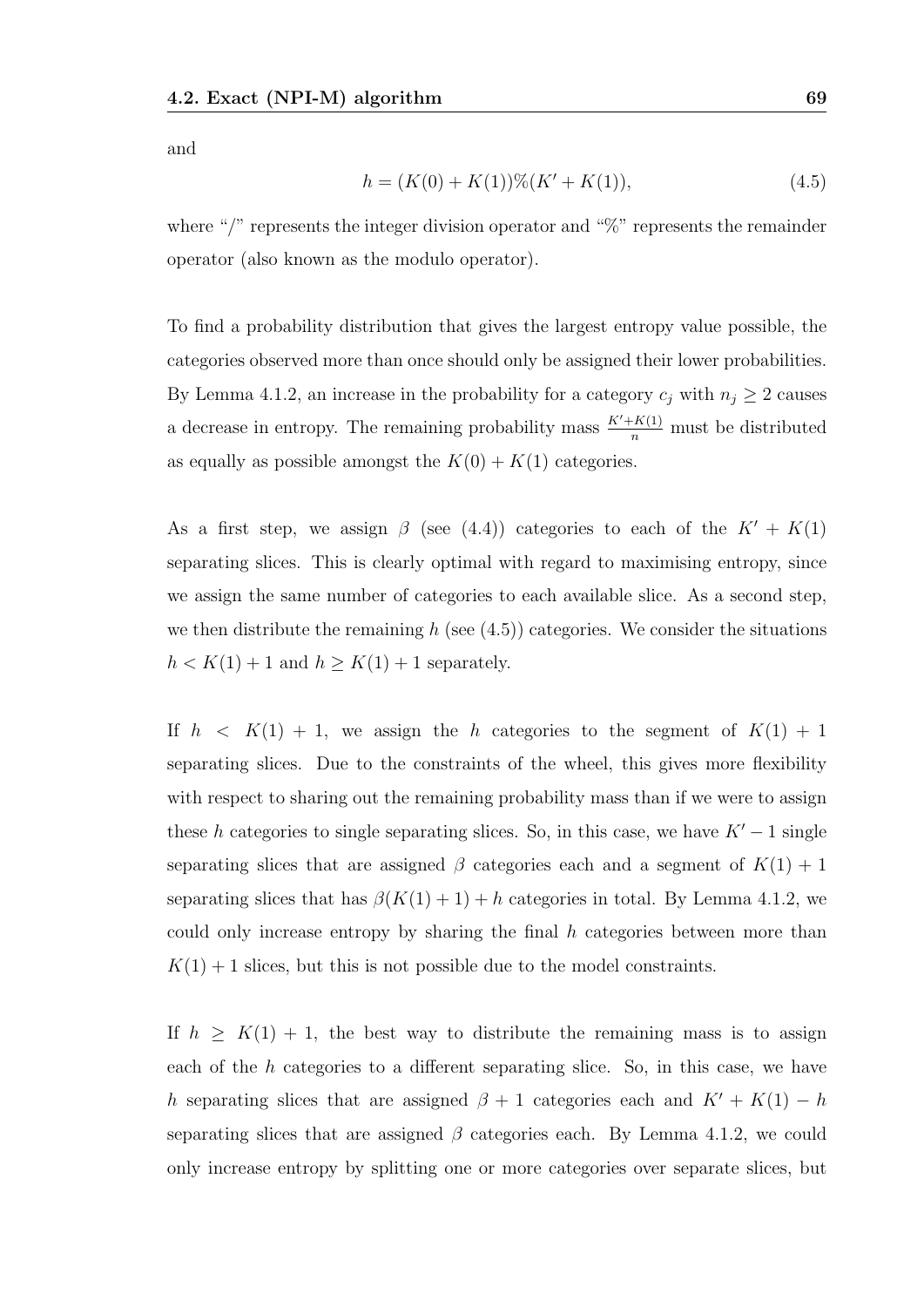again this is not allowed by the model constraints.

For simplicity, suppose that we reorder the categories and label them  $c_1, ..., c_K$  in order of increasing  $n_j$ . The above method of filling the slices of the wheel then leads to the following maximum entropy probability distribution:

#### If  $h < K(1) + 1$ :

$$
p_{maxE}(c_j) = \frac{1}{n\beta} \text{ for } j = 1, ..., \beta(K' - 1)
$$
  
\n
$$
p_{maxE}(c_j) = \frac{K(1) + 1}{n[\beta(K(1) + 1) + h]} \text{ for } j = \beta(K' - 1) + 1, ..., K(0) + K(1)
$$
  
\n
$$
p_{maxE}(c_j) = \frac{n_j - 1}{n} \text{ for } j = K(0) + K(1) + 1, ..., K
$$
  
\nIf  $\mathbf{h} \ge \mathbf{K(1) + 1}$ :  
\n
$$
p_{maxE}(c_j) = \frac{1}{n(\beta + 1)} \text{ for } j = 1, ..., h(\beta + 1)
$$
  
\n
$$
p_{maxE}(c_j) = \frac{1}{n\beta} \text{ for } j = h(\beta + 1) + 1, ..., K(0) + K(1)
$$

$$
p_{maxE}(c_j) = \frac{n_j - 1}{n} \text{ for } j = K(0) + K(1) + 1, ..., K
$$

In some cases, categories with the same  $n_j$  value are assigned different probabilities. With regard to maximising entropy for the purpose of building classification trees, it is irrelevant which of these categories is assigned a larger probability and which is assigned a smaller probability. This is because when calculating the entropy in order to select a split variable (see Subsection 2.3.2) we sum over all categories. The following examples illustrate this method of assigning probabilities. Examples 4.2.2 and 4.2.3 illustrate the situation  $h < K(1) + 1$  and Example 4.2.4 illustrates the situation  $h \geq K(1) + 1$ .

Example 4.2.2. Consider a multinomial data set with observed categories R, B, G, P and O and unobserved categories U1, U2, U3 and U4. The data are

$$
(n_R, n_B, n_G, n_P, n_O) = (2, 2, 2, 1, 1).
$$

In order of increasing  $n_j$ , the set of possible categories is

$$
\{U1,U2,U3,U4,P,O,R,B,G\}.
$$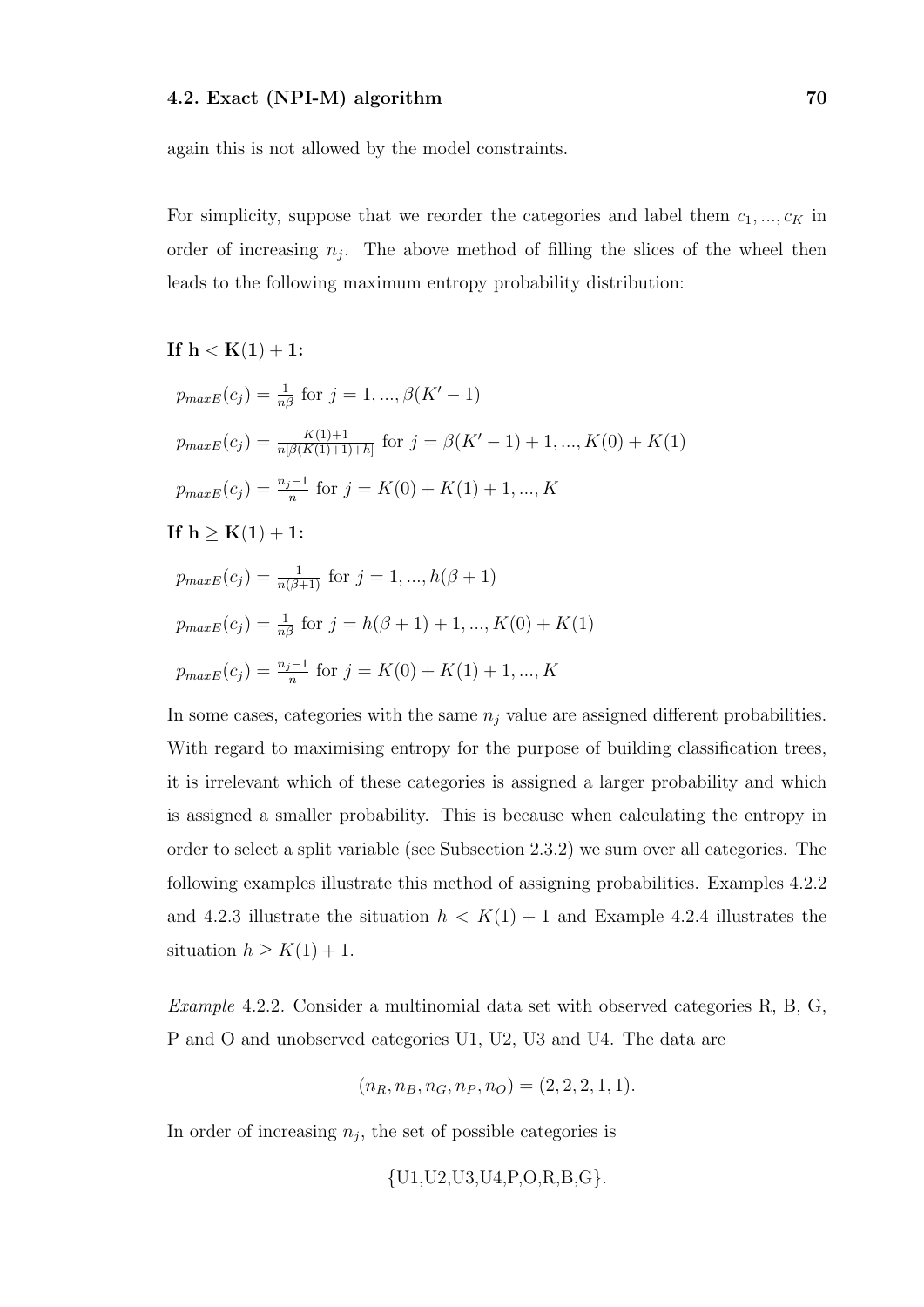The NPI-M algorithm assigns the lower probability  $\frac{n_j-1}{n}$  to categories R, B and G, so  $p_{maxE}(R) = p_{maxE}(B) = p_{maxE}(G) = \frac{1}{8}$ . We have  $K(0) + K(1) = 6$  and  $K' + K(1) = 5$ , therefore

$$
\beta = (K(0) + K(1))/(K' + K(1)) = 1
$$

and

$$
h = (K(0) + K(1))\%(K' + K(1)) = 1.
$$

Here  $K(1) = 2$  and so  $h < K(1) + 1$ . As  $\beta(K'-1) = 2$ , two of the unobserved



Figure 4.2: Probability wheel for Example 4.2.2

categories, say U1 and U2, are assigned the probability

$$
p_{maxE}(c_j) = \frac{1}{n\beta} = \frac{1}{8},
$$

while the other two unobserved categories (U3 and U4) and the two categories observed only once (P and O) are assigned the probability

$$
p_{maxE}(c_j) = \frac{K(1) + 1}{n[\beta(K(1) + 1) + h]} = \frac{3}{32}.
$$

Note that the order within the unobserved categories does not matter. This is because it does not matter which categories are assigned the larger probability, since we sum over all categories when calculating the entropy. A possible configuration of the probability wheel is shown in Figure 4.2. The resulting maximum entropy distribution for the set of categories

$$
\{U1, U2, U3, U4, P, O, R, B, G\}
$$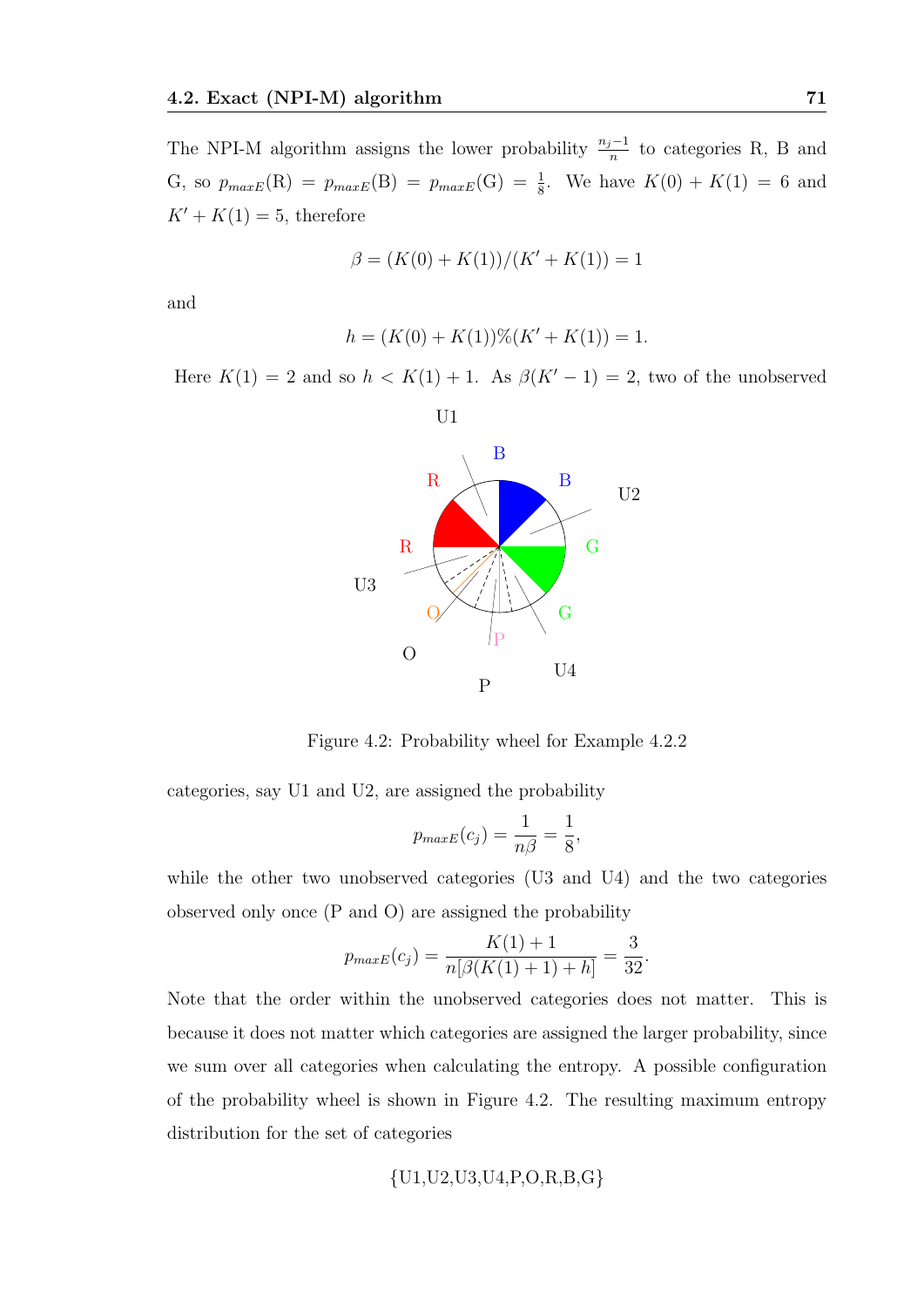is

$$
p_{maxE} = \{\frac{1}{8}, \frac{1}{8}, \frac{3}{32}, \frac{3}{32}, \frac{3}{32}, \frac{3}{32}, \frac{1}{8}, \frac{1}{8}, \frac{1}{8}\}.
$$

Example 4.2.3. Consider a multinomial data set with observed categories R, B, G, P and O and unobserved categories U1 to U9. The data are

$$
(n_R, n_B, n_G, n_P, n_O) = (2, 2, 2, 1, 1).
$$

In order of increasing  $n_j$ , the set of possible categories is

$$
\{U1,U2,U3,U4,U5,U6,U7,U8,U9,P,O,R,B,G\}.
$$

The NPI-M algorithm assigns the lower probability  $\frac{n_j-1}{n}$  to categories R, B and G, so  $p_{maxE}(R) = p_{maxE}(B) = p_{maxE}(G) = \frac{1}{8}$ . We have  $K(0) + K(1) = 11$  and  $K' + K(1) = 5$ , therefore

$$
\beta = (K(0) + K(1))/(K' + K(1)) = 2
$$

and

$$
h = (K(0) + K(1))\%(K' + K(1)) = 1.
$$

Here  $K(1) = 2$  and so  $h < K(1) + 1$ . As  $\beta(K' - 1) = 4$ , four of the unobserved categories, say U1 to U4, are assigned the probability

$$
p_{maxE}(c_j) = \frac{1}{n\beta} = \frac{1}{16},
$$

while the other five unobserved categories (U5 to U9) and the two categories observed only once are assigned the probability

$$
p_{maxE}(c_j) = \frac{K(1) + 1}{n[\beta(K(1) + 1) + h]} = \frac{3}{56}.
$$

Again, the order within unobserved categories is not relevant as it does not matter which of these categories is assigned the larger probability. A possible configuration of the probability wheel is shown in Figure 4.3. The resulting maximum entropy distribution for the set of categories

$$
\{U1,U2,U3,U4,U5,U6,U7,U8,U9,P,O,R,B,G\}
$$

 $\Diamond$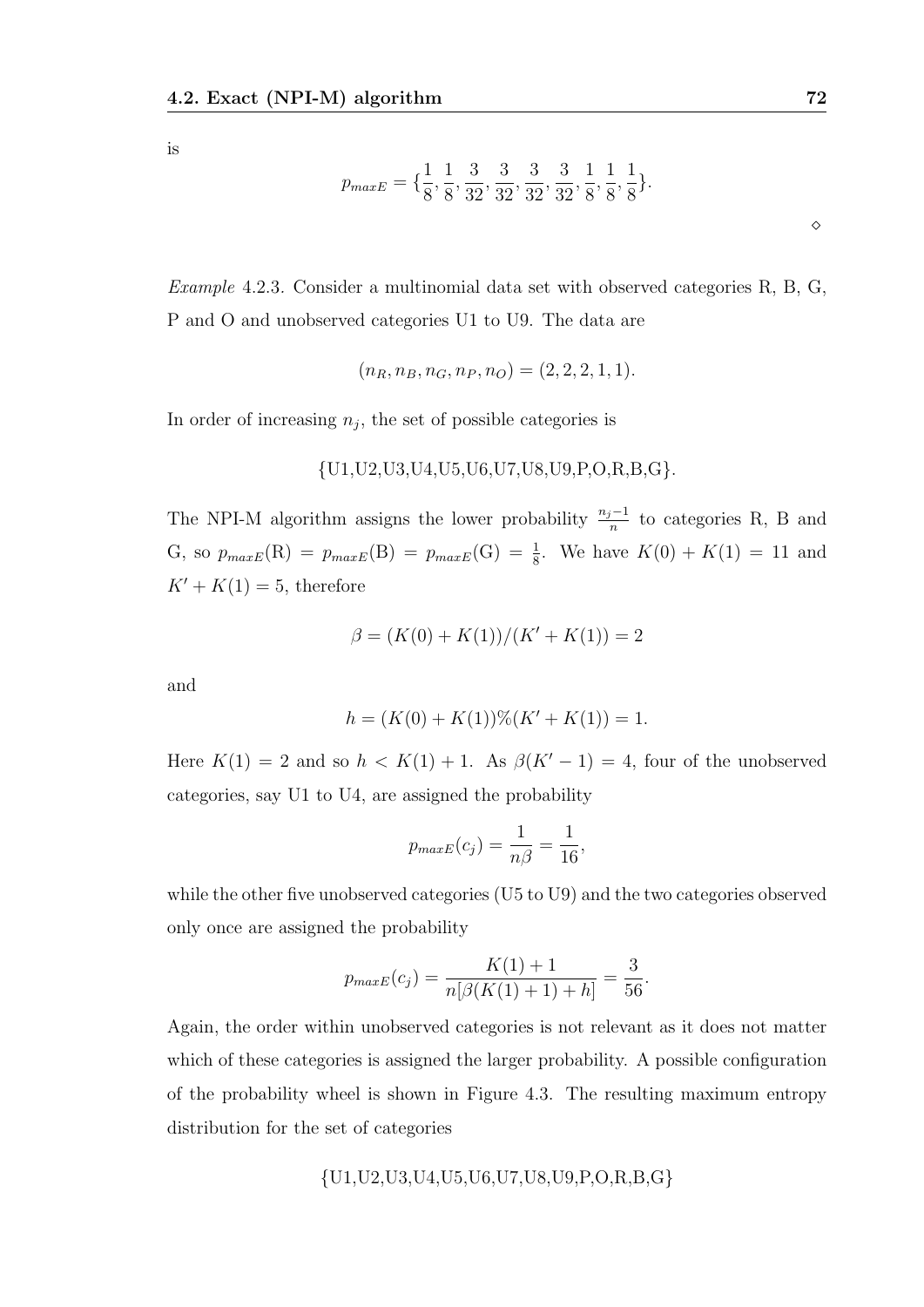

Figure 4.3: Probability wheel for Example 4.2.3

is

$$
p_{maxE} = \{\frac{1}{16}, \frac{1}{16}, \frac{1}{16}, \frac{1}{16}, \frac{3}{56}, \frac{3}{56}, \frac{3}{56}, \frac{3}{56}, \frac{3}{56}, \frac{3}{56}, \frac{3}{56}, \frac{1}{8}, \frac{1}{8}, \frac{1}{8}\}.
$$

*Example* 4.2.4. Consider the data set described in Example 4.2.1. In order of increasing 
$$
n_j
$$
, the set of categories is

$$
{U1, U2, U3, U4, O, R, B}.
$$

The NPI-M algorithm assigns the lower probability  $\frac{n_j-1}{n}$  to categories R, B and O, so  $p_{maxE}(R) = p_{maxE}(B) = \frac{1}{4}$  and  $p_{maxE}(O) = \frac{1}{8}$ . We have  $K(0) + K(1) = 4$  and  $K' + K(1) = 3$ , therefore

$$
\beta = (K(0) + K(1))/(K' + K(1)) = 1
$$

and

$$
h = (K(0) + K(1))\%(K' + K(1)) = 1.
$$

Here  $K(1) = 0$  and so  $h \geq K(1) + 1$ . As  $h(\beta + 1) = 2$ , two of the unobserved

 $\Diamond$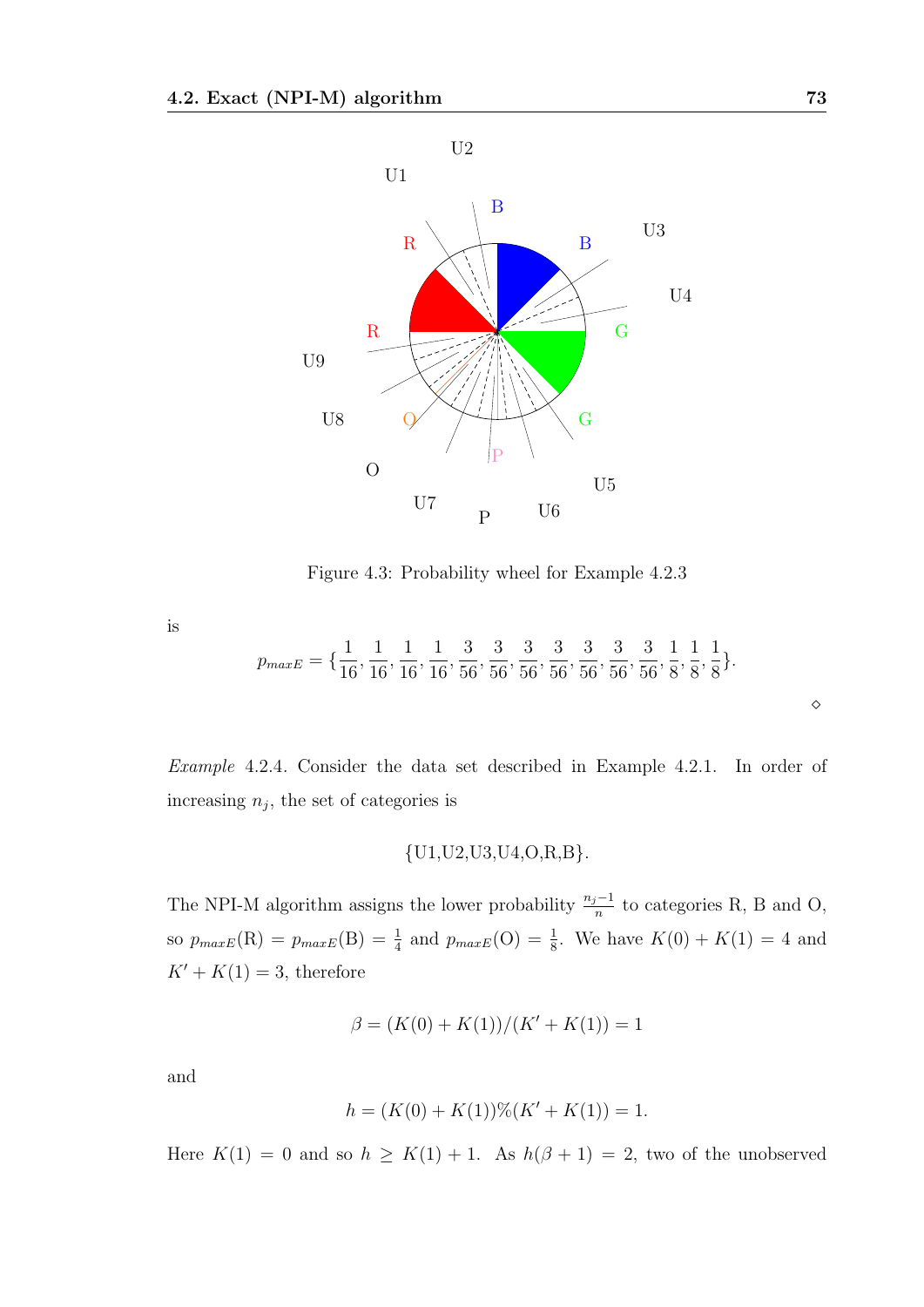categories, say U1 and U2, are assigned the probability

$$
p_{maxE}(c_j) = \frac{1}{n(\beta+1)} = \frac{1}{16},
$$

while the other two unobserved categories (U3 and U4) are assigned the probability

$$
p_{maxE}(c_j) = \frac{1}{n\beta} = \frac{1}{8}.
$$

Again, the order within the unobserved categories does not matter. A possible configuration of the probability wheel is shown in Figure 4.4. The resulting



Figure 4.4: Probability wheel for Example 4.2.4

maximum entropy distribution for the set of categories

$$
{U1, U2, U3, U4, O, R, B}
$$

is

$$
p_{maxE} = \{\frac{1}{16}, \frac{1}{16}, \frac{1}{8}, \frac{1}{8}, \frac{1}{8}, \frac{1}{4}, \frac{1}{4}\}.
$$

 $\Diamond$ 

The maximum entropy distribution given in Subsection 4.2.1 should only be used when  $K(0) > K'$ . When  $K(0) \leq K'$ , the NPI-M algorithm given in Subsection 4.2.2 should be used.

## 4.2.2 NPI-M algorithm:  $K(0) \leq K'$

We now consider situations where  $K(0) \leq K'$ . As in the A-NPI-M algorithm described in Subsection 4.1, unobserved categories and categories observed only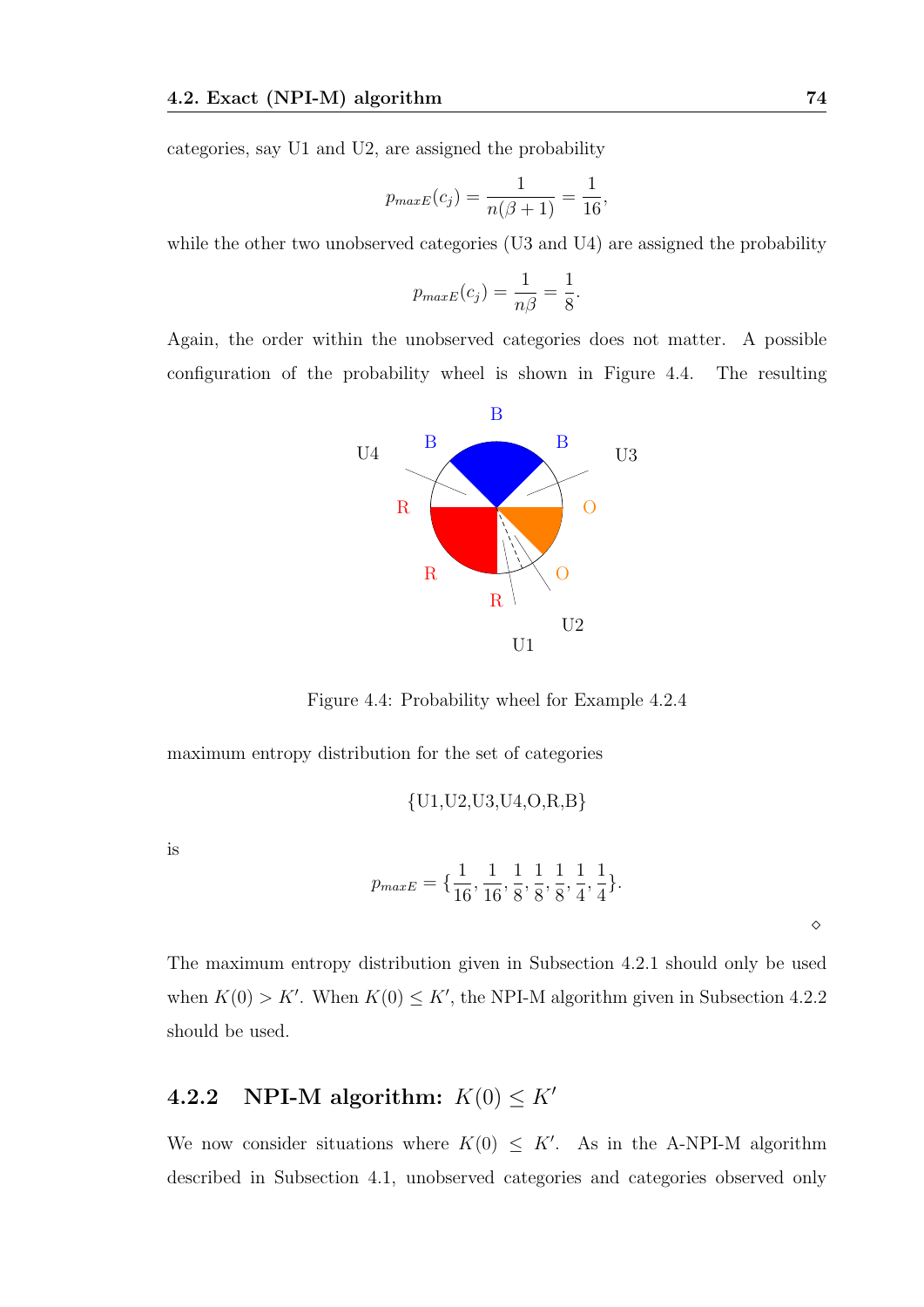once are initially assigned probability  $\frac{1}{n}$  and categories observed more than once are initially assigned their lower probability  $L_j$ . The remaining probability mass is then shared out in such a way that the distribution returned by the algorithm gives the largest entropy value possible with the wheel constraints satisfied and  $p_{maxE}(c_j) \leq U_j$  for all categories.

Once the initial probability assignments are made, there are  $K'-K(0)$  separating slices remaining. These separating slices are then shared between the categories with the least probability mass, provided that the resulting probabilities are no larger than their upper limits  $U_j$ . At each stage, if the number of categories with the least probability mass is smaller than the number of separating slices remaining, each category is assigned one whole slice. Otherwise, the remaining separating slices are evenly divided between as many of the categories as possible. In some cases, where the number of categories with the least probability mass is much larger than the number of separating slices remaining, we cannot share the slices between all relevant categories due to restrictions imposed by the configuration of the probability wheel.

This method of filling the slices of the wheel leads to the following algorithm:

NPI-M 
$$
(K(0) \leq K')
$$
  
\n
$$
mass \leftarrow K' - K(0);
$$
\nFor  $j = 1$  to  $K$   
\nIf  $(n_j = 0 \text{ or } n_j = 1)$   $p_{maxE}(c_j) \leftarrow \frac{1}{n};$   
\nElse  $p_{maxE}(c_j) \leftarrow \frac{n_j - 1}{n};$   
\n $i \leftarrow 1;$   
\nWhile  $(mass > 0)$  do  
\nIf  $(K(i) + K(i + 1) < mass)$   
\nFor  $j = 1$  to  $K$   
\nIf  $(n_j = i \text{ or } n_j = i + 1)$   $p_{maxE}(c_j) \leftarrow p_{maxE}(c_j) + \frac{1}{n};$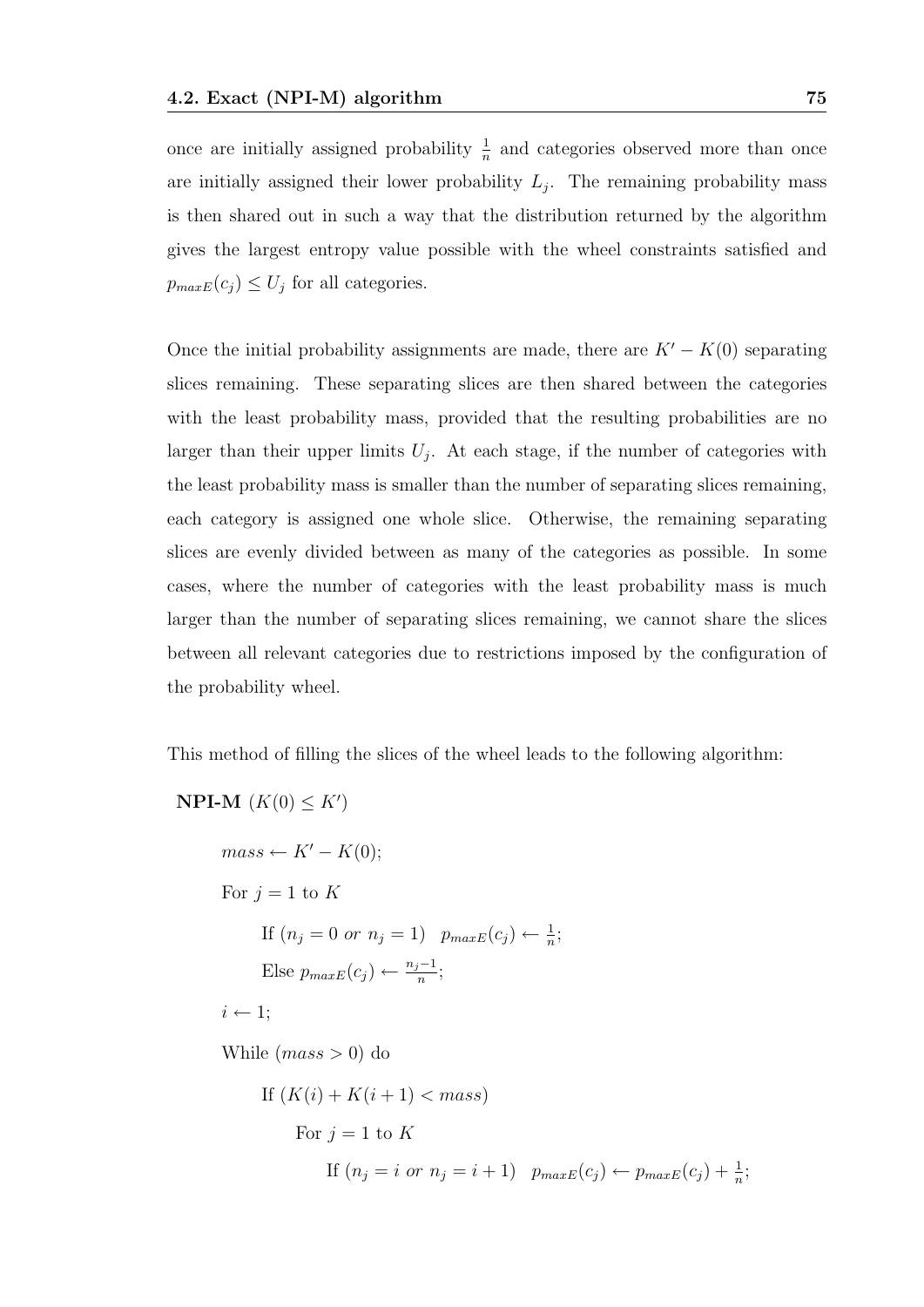$mass \leftarrow mass - (K(i) + K(i+1));$ Else  $W \leftarrow \min\{mass + 1 + K(i), K(i) + K(i + 1)\};$  $Acc \leftarrow W$ ; For  $j = 1$  to K If  $((n_i = i \text{ or } n_i = i + 1) \text{ and } (Acc > 0))$  $p_{maxE}(c_j) \leftarrow p_{maxE}(c_j) + \frac{mass}{nW};$  $Acc \leftarrow Acc - 1$ :  $mass \leftarrow 0$ :  $i \leftarrow i + 1$ ;

**Theorem 4.2.1.** The probability distribution  $p_{maxE}$  that is attained by the NPI-M algorithm for  $K(0) \leq K'$  gives the maximum entropy value of any distribution within the NPI structure  $\mathcal{M}_{NPI}$ .

*Proof.* Suppose that we rearrange the array  $\{p_{maxE}(c_j)\}_{j=1}^K$  in decreasing order. This gives the array

$$
p_{maxE}^* = (L_{j_1},...,L_{j_R}, Z + \frac{mass_f}{nW},..., Z + \frac{mass_f}{nW}, Z,..., Z, U_{j'_1},...,U_{j'_T}),
$$

where  $L_{j_i}$  represents the NPI lower probability for category  $c_{j_i}$ ,  $U_{j'_i}$  represents the NPI upper probability for category  $c_{j_i'}$  and Z represents the probability mass already assigned to categories observed i or  $i + 1$  times when we reach the final step of the algorithm. At this final step, remaining probability mass  $\left(\frac{mass_f}{n}\right)$  is shared equally between  $W$  categories. This is the maximum number of categories for which we can increase the probability from Z, due to the model constraints. Let I denote the number of categories that are assigned a probability such that  $L_j$  <  $p_{maxE}(c_j)$  <  $U_j$ . Then  $I - W$  categories have probability Z, whilst W categories have probability  $Z + \frac{mass_f}{nW}$ . Hence,  $K = R + I + T$ .

Based on Lemma 4.1.2, we want to show that for every distribution  $q$  in the NPI structure,  $\sum$ i  $j=1$  $p^*_{maxE}(c_j) \ \leq \ \sum$ i  $j=1$  $q^*(c_j)$  for all  $i \in \{1, ..., K\}$ , where  $q^*$  is a rearrangement of the array  $q$  in decreasing order.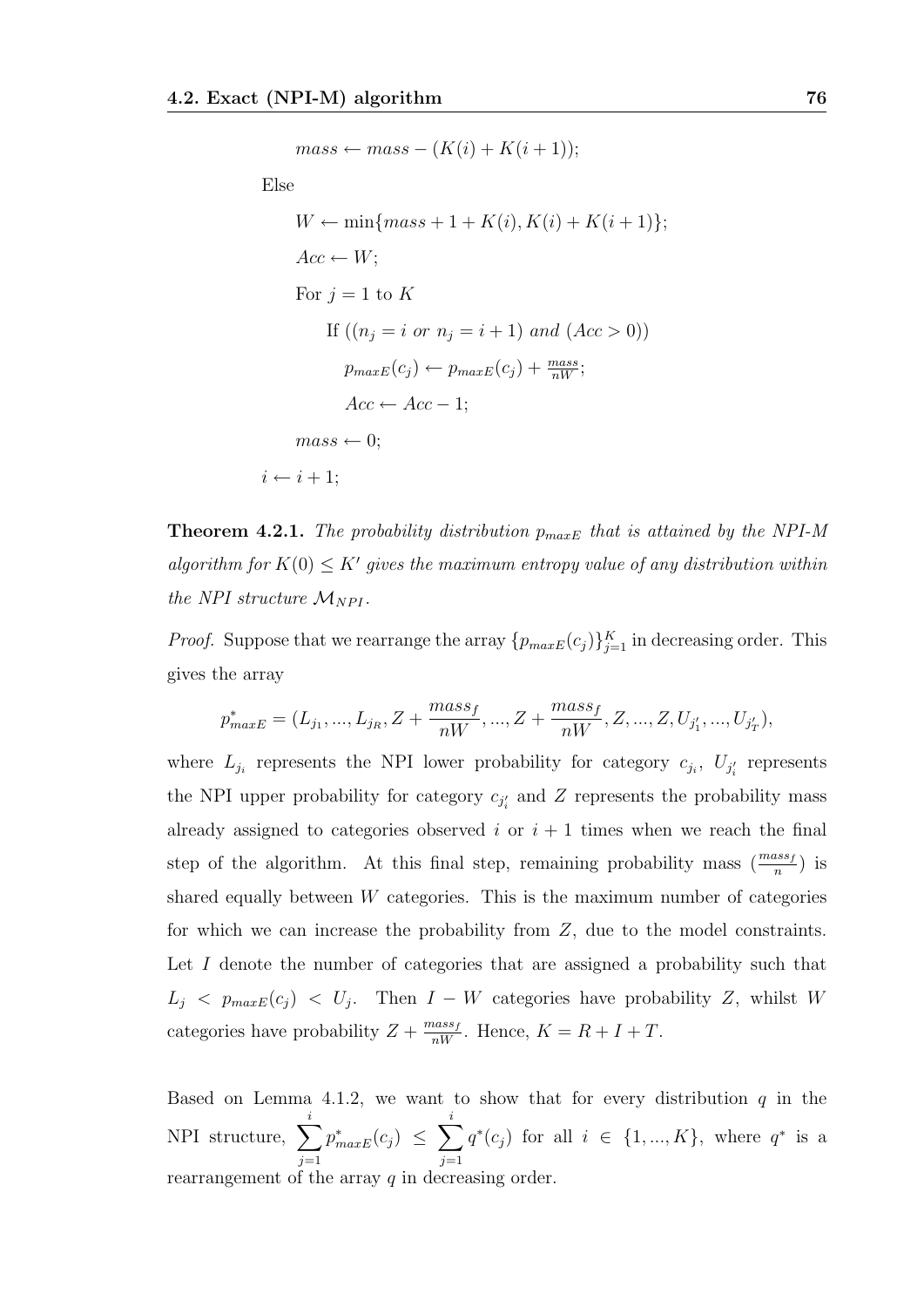- It is clear that decreasing any of the elements equal to  $L_{j_i}, i = 1, ..., R$ , in the array  $p_{maxE}^*$ , or increasing any of the elements equal to  $U_{j_i'}, i = 1, ..., T$ , does not lead to a valid distribution. Also, if we increase one or more of the  $L_{j_i}$  values or decrease one or more of the  $U_{j_i'}$  values, we obtain a probability distribution with a smaller entropy than the distribution  $p_{maxE}$ .
- If any one of the W elements equal to  $Z + \frac{mass_f}{nW}$  is decreased, this will necessitate an increase in one or more of the other W elements or in one of the elements equal to  $L_{j_i}, i = 1, ..., R$ , resulting in a smaller entropy. Note that it is not possible to counteract such a decrease by an increase in one of the  $I - W$  elements equal to Z, because the model constraints mean that W is the maximum number of categories for which we can increase the probability from Z.
- If any one of the  $I W$  elements equal to Z is decreased, this will necessitate an increase in one or more of the W elements equal to  $Z + \frac{mass_f}{nW}$  or in one or more of the  $L_{j_i}$  values, resulting in a smaller entropy.

i i Therefore, for every distribution q in the NPI structure,  $\sum$  $p^*_{maxE}(c_j) \leq \sum$  $q^*(c_j)$  $j=1$  $j=1$ for all  $i \in \{1, ..., K\}$ , so the distribution  $p_{maxE}$  must give the maximum entropy value of any distribution within  $\mathcal{M}_{NPI}$ .  $\Box$ 

Example 4.2.5. Consider a multinomial data set with observed categories R, B, G, P, Y, M and O and unobserved categories U1 and U2. The data are

$$
(n_R, n_B, n_G, n_P, n_Y, n_M, n_O) = (6, 6, 3, 2, 1, 1, 1).
$$

The NPI-M algorithm initially assigns probability masses  $\frac{n_j-1}{n}$  to categories R, B, G and P, which are equal to the corresponding lower probabilities. So  $p(R) = p(B) = \frac{5}{20}$ ,  $p(G) = \frac{2}{20}$  and  $p(P) = \frac{1}{20}$ . The algorithm initially assigns probability  $\frac{1}{20}$  to the remaining categories.

We now reach the recursive part of the algorithm. For  $i = 1, K(1) + K(2) = 4$  and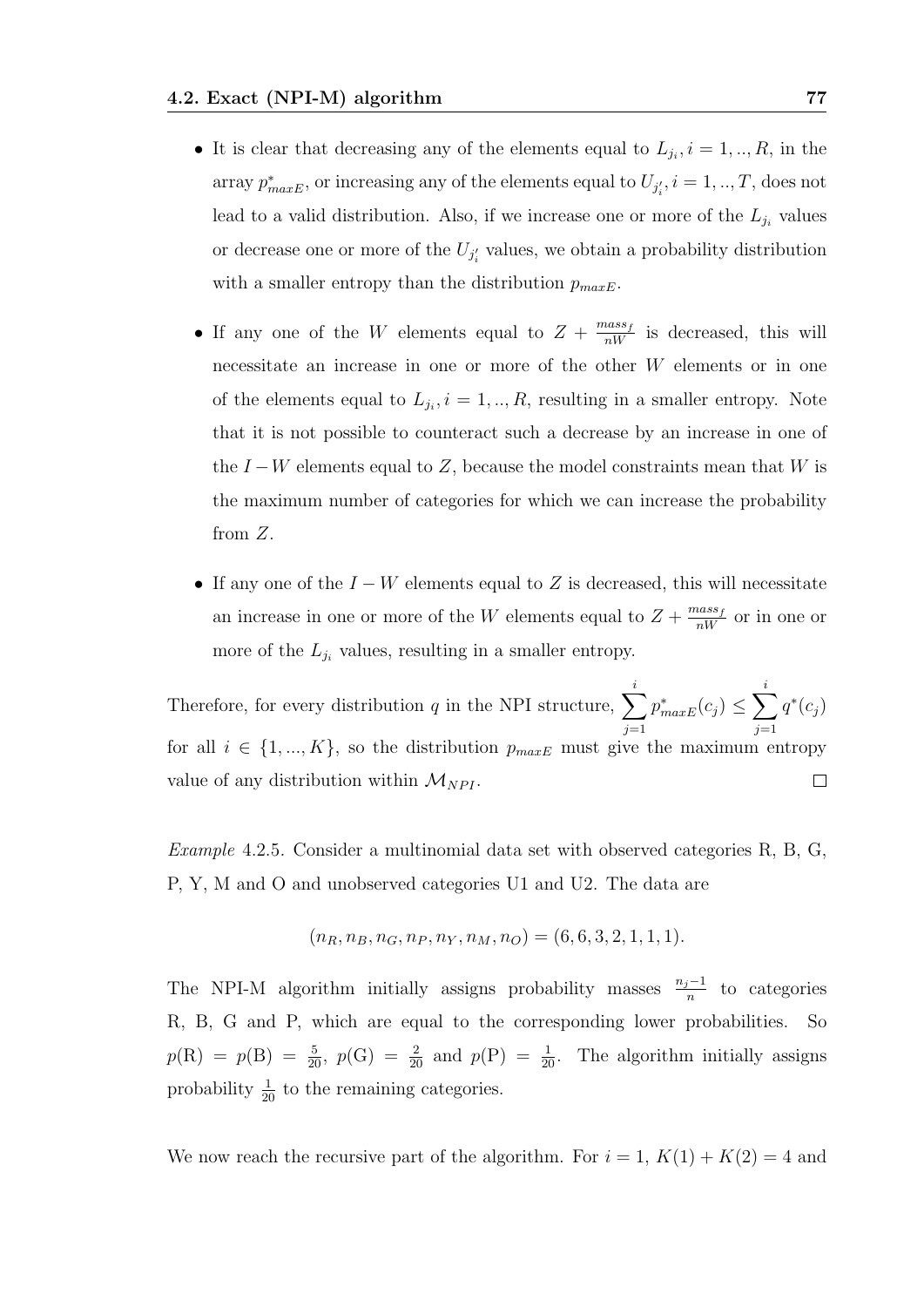$mass = 2$ , therefore  $K(i) + K(i + 1) > mass$  and

U1

$$
W = \min\{mass + 1 + K(1), K(1) + K(2)\} = K(1) + K(2) = 4.
$$

This means that all four categories which have been observed either once or twice are assigned the probability

$$
p_{maxE}(c_j) = \frac{1}{20} + \frac{mass}{20(\min\{mass + 1 + K(1), K(1) + K(2)\})} = \frac{1}{20} + \frac{2}{4 \times 20} = \frac{3}{40}.
$$

A possible configuration of the probability wheel is shown in Figure 4.5. The



Figure 4.5: Probability wheel for Example 4.2.5

resulting maximum entropy distribution for the set of categories

$$
\{U1, U2, O, Y, M, P, G, R, B\}
$$

is

$$
p_{maxE} = \{ \frac{1}{20}, \frac{1}{20}, \frac{3}{40}, \frac{3}{40}, \frac{3}{40}, \frac{3}{40}, \frac{2}{20}, \frac{5}{20}, \frac{5}{20} \}.
$$

 $\Diamond$ 

Example 4.2.6. Consider a multinomial data set with observed categories R, B, G, P and O and unobserved categories U1 and U2. The data are

$$
(n_R, n_B, n_G, n_P, n_O) = (5, 5, 5, 5, 4).
$$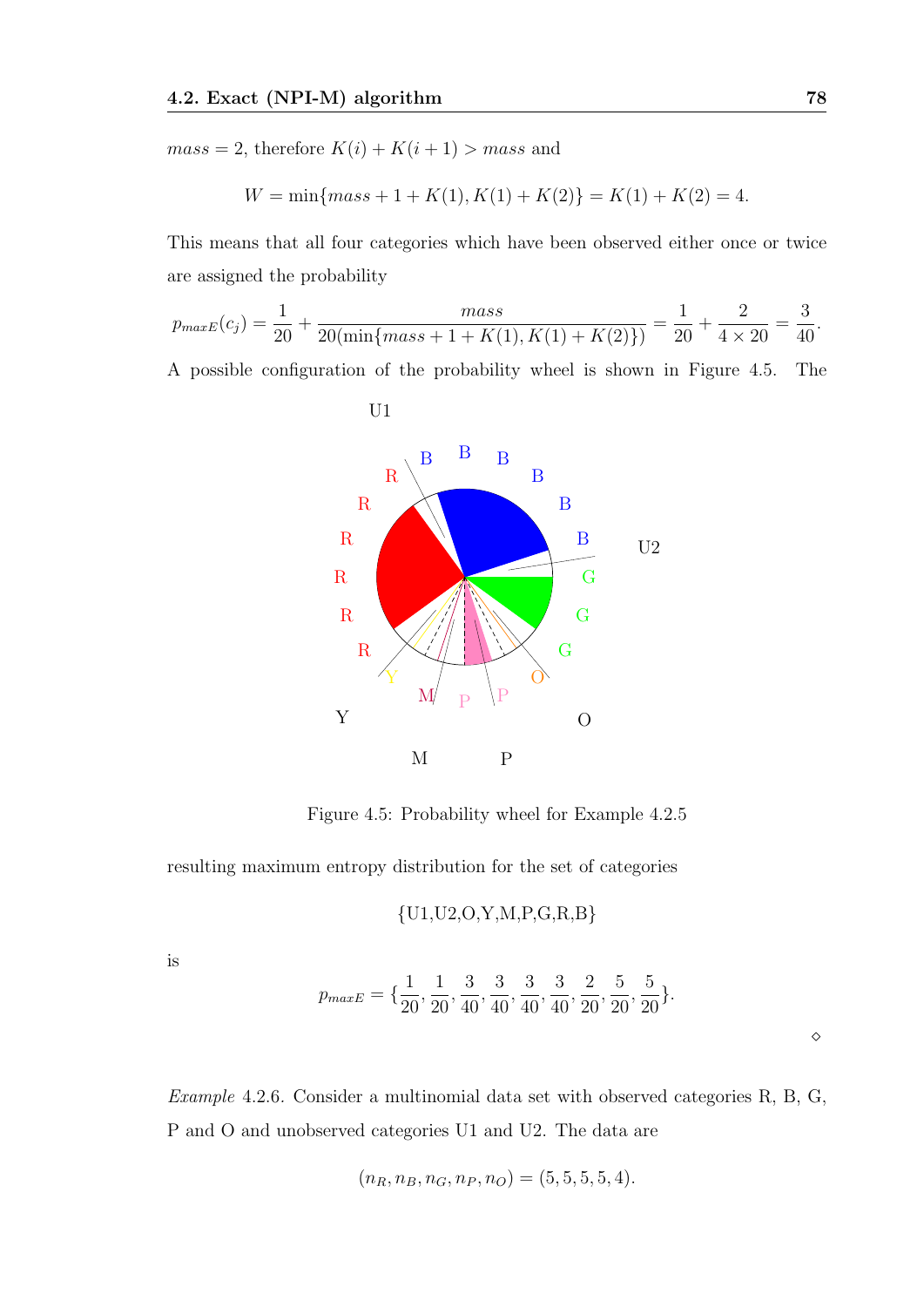The NPI-M algorithm initially assigns the lower probability  $\frac{n_j-1}{n}$  to categories R, B, G, P and O. So  $p(R) = p(B) = p(G) = p(P) = \frac{4}{24}$  and  $p(O) = \frac{3}{24}$ . The algorithm initially assigns probability  $\frac{1}{24}$  to the remaining categories.

We now reach the recursive part of the algorithm. For  $i = 1, K(1) + K(2) = 0$ . For  $i = 2$ ,  $K(2) + K(3) = 0$ . For  $i = 3$ ,  $K(3) + K(4) = 1$  and  $mass = 3$ , so  $K(i) + K(i+1) < mass$  and in this step of the algorithm  $p(O)$  is increased from  $\frac{3}{24}$ to  $\frac{4}{24}$ . For  $i = 4$ ,  $K(4) + K(5) = 5$  and  $mass = 2$ , therefore  $K(i) + K(i + 1) > mass$ 



R B

Figure 4.6: Probability wheel for Example 4.2.6

and

$$
W = \min\{mass + 1 + K(4), K(4) + K(5)\} = mass + 1 + K(4) = 4.
$$

This means that four of the five categories observed either four or five times are assigned the probability

$$
p_{maxE}(c_j) = \frac{4}{24} + \frac{mass}{24(\min\{mass + 1 + K(4), K(4) + K(5)\})} = \frac{4}{24} + \frac{2}{4 \times 24} = \frac{3}{16},
$$

while the remaining category is assigned the probability

$$
p_{maxE}(c_j) = \frac{4}{24}.
$$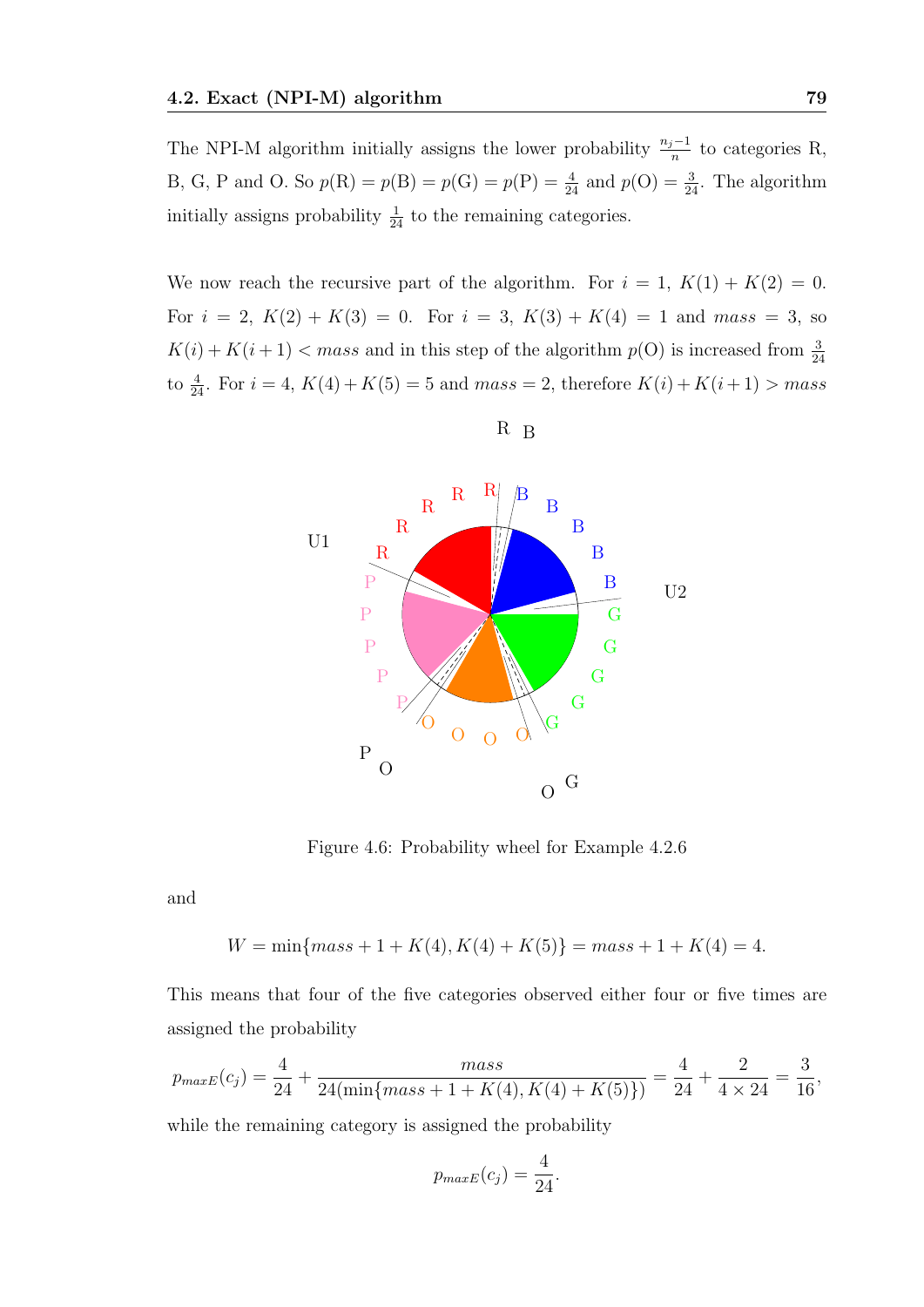Note that it does not matter which of the categories is assigned the smaller probability, since we sum over all categories when calculating the entropy. A possible configuration of the probability wheel is shown in Figure 4.6. The resulting maximum entropy distribution for the set of categories

$$
{U1, U2, O, R, B, G, P}
$$

is

$$
p_{maxE} = \{\frac{1}{24}, \frac{1}{24}, \frac{4}{24}, \frac{3}{16}, \frac{3}{16}, \frac{3}{16}, \frac{3}{16}\}.
$$

### 4.3 Performance of the A-NPI-M algorithm

In order to assess the success of the A-NPI-M algorithm when used in building classification trees, experiments were carried out on forty data sets. These data sets were obtained from the UCI machine learning repository [4] and were chosen such that they vary greatly in terms of the sample size, the number and type of attribute variables and the number of categories. As a first step, an A-NPI-M classification tree was built for each data set. This was done using the tree-building process for interval probabilities described in Subsection 2.3.2, with the entropy values in the impurity measure (2.18) calculated using the A-NPI-M probabilities. Then, classification trees were produced for each data set using four alternative methods. The first of these alternative methods was the IDM method: the tree-building process remains the same, but the maximum entropy probabilities in the impurity measure (2.18) are based on the IDM with  $s = 1$  (see Section 2.1) rather than the MNPI model. The remaining three alternative methods used all involve classical probabilities. Two of these methods use the ID3 [34] tree-building process but use varying impurity measures and the final method used was the C4.5 method [35], which is a more complex tree-building process that uses pruning to improve accuracy. The five classifiers resulting from these five methods were then compared in various ways.

 $\Diamond$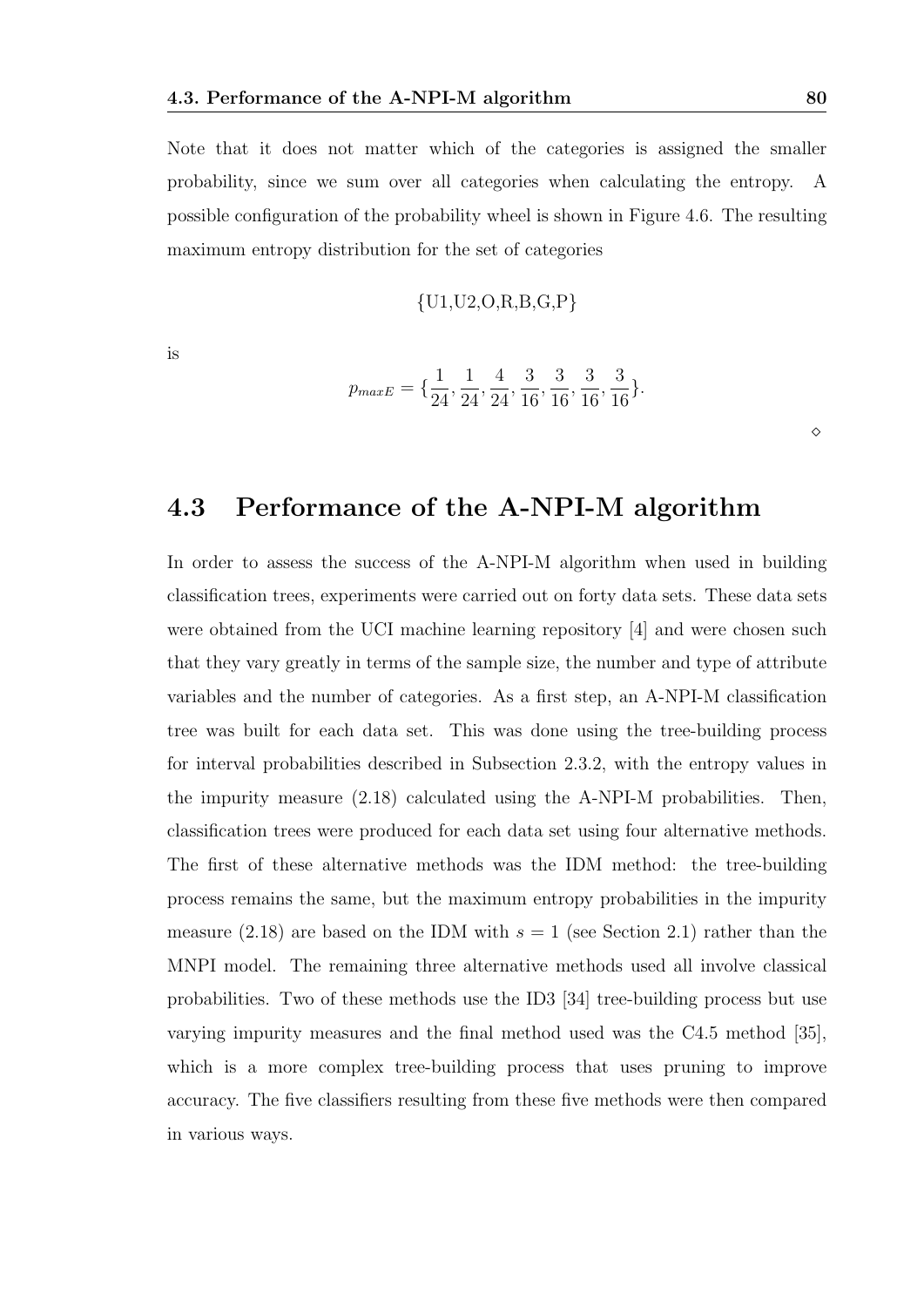The experiments were carried out using Weka software (see Subsection 2.3.3). First, the algorithms and methods required were implemented in Weka. Some preprocessing of the data was then carried out, using the filters in Weka. The missing value filter was applied, which replaces missing values with mean or modal values, and the discretise filter was applied, which discretises any continuous variables. Such preprocessing is necessary in order to apply our classification methods to the data in a straightforward way. However, it would be of interest to carry out further research on how NPI classification methods could be adapted to deal with data sets that do have missing values and on the effect of discretisation.

The classification trees were then built using Weka. A ten-fold cross-validation procedure was used (see Subsection 2.3.2) and this was repeated ten times for each data set. The comparisons between classifiers were based on the average numbers of correct classifications. In addition to a straightforward comparison based on which classifier had the highest number of correct classifications, various statistical tests were also used. A brief description of each of these tests is given in the following list. Further information on these tests can be found in [36].

- 1. Paired T-test: This test is used to compare two classifiers on a single data set. It checks whether one classifier is significantly better or worse than the other, by testing the null hypothesis that the difference between the numbers of correct classifications has a mean value of zero.
- 2. Wilcoxon signed-ranks test: This test is used to compare two classifiers on multiple data sets. For each data set, the test ranks the difference in performance of the two classifiers and these ranks are used to test the null hypothesis that there is no significant difference between the classifiers.
- 3. Friedman test: This test is used to compare multiple classifiers on multiple data sets. For each data set, the test ranks the classifiers and they are then compared in terms of their average rank. The null hypothesis is tested that there is no significant difference between these average ranks.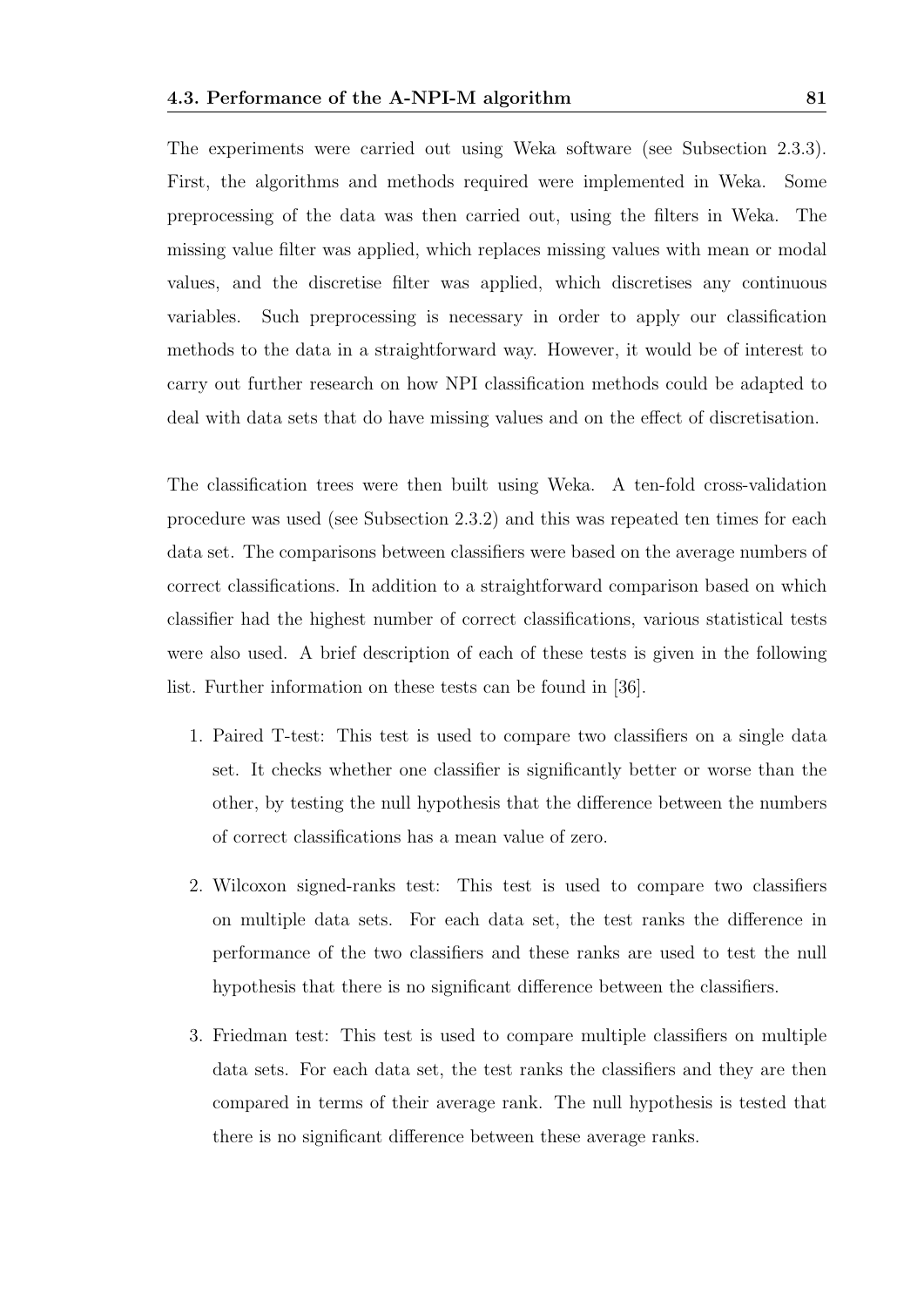|            | <b>IDM</b> | A-NPI-M   | IG        | IGR.      | C <sub>4.5</sub> |
|------------|------------|-----------|-----------|-----------|------------------|
| <b>IDM</b> |            | (19/2/19) | (18/2/20) | (15/2/23) | (17/1/22)        |
| <b>NPI</b> | (19/2/19)  |           | (18/2/20) | (15/2/23) | (17/1/22)        |
| IG         | (20/2/18)  | (20/2/18) |           | (18/3/19) | (19/1/20)        |
| IGR        | (23/2/15)  | (23/2/15) | (19/3/18) |           | (21/1/18)        |
| C4.5       | (22/1/17)  | (22/1/17) | (20/1/19) | (18/1/21) |                  |
| W-L        | 15         | 15        |           | $-20$     | -8               |

Table 4.1: Numbers of wins, ties and losses  $(W/T/L)$  based on average numbers of correct classifications

|                  | <b>IDM</b> | A-NPI-M   | ЮG        | IGR.     | C <sub>4.5</sub> |
|------------------|------------|-----------|-----------|----------|------------------|
| <b>IDM</b>       |            | (3/34/3)  | (6/23/11) | (4/32/4) | (3/36/1)         |
| <b>NPI</b>       | (3/34/3)   |           | (8/19/13) | (4/28/8) | (4/34/2)         |
| IG               | (11/23/6)  | (13/19/8) |           | (6/30/4) | (11/21/8)        |
| IGR              | (4/32/4)   | (8/28/4)  | (4/30/6)  |          | (7/24/9)         |
| C <sub>4.5</sub> | (1/36/3)   | (2/34/4)  | (8/21/11) | (9/24/7) |                  |
| W-L              | 3          | 7         | $-15$     | $\theta$ | 5                |

Table 4.2: Numbers of wins, ties and losses  $(W/T/L)$  based on the paired T-test carried out on numbers of correct classifications

| Classifier | Rank |
|------------|------|
| <b>IDM</b> | 2.81 |
| A-NPI-M    | 2.81 |
| ĪG         | 3.02 |
| <b>IGR</b> | 3.25 |
| C4.5       | 3.10 |

Table 4.3: Friedman ranks of the classifiers

The results of the experiments are shown in Tables 4.1 to 4.3. Table 4.1 shows the results of the straightforward comparison based on average numbers of correct classifications. Each column in the table corresponds to a particular classifier and shows the numbers of wins, ties and losses  $(W/T/L)$  for that classifier when compared pairwise with the other four classifiers. For example, (23/2/15) in the A-NPI-M column and IGR row means that the A-NPI-M classifier performed better than the IGR classifier on 23 data sets, equally well on 2 data sets and worse on 15 data sets. Table 4.2 shows the results of the paired T-test at a 5%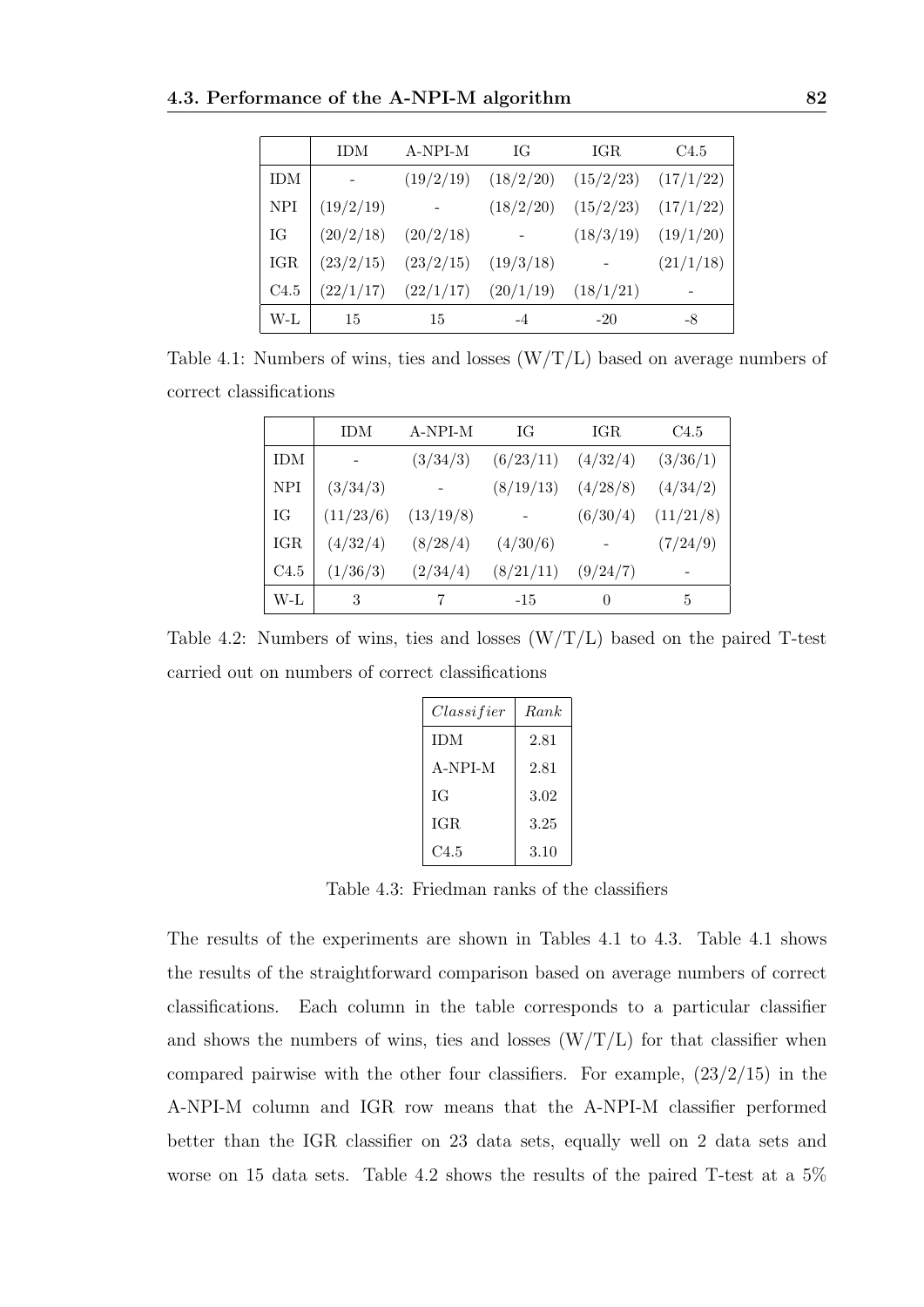significance level. Again, each column shows the numbers of wins, ties and losses for a particular classifier. A win signifies that the performance of the classifier was significantly better at the 5% level, while a loss signifies that the performance was significantly worse. The Wilcoxon signed-ranks test showed that at a 5% significance level, the A-NPI-M classifier performs significantly better than the IGR classifier. The other pairwise comparisons did not highlight any significant differences. The Friedman ranks of the classifiers are shown in Table 4.3. The null hypothesis that the Friedman ranks are not significantly different is rejected and the Friedman ranks of the A-NPI-M classifier and the IDM classifier are found to be significantly higher than the ranks of the other classifiers at a 5% level of significance.

We see that the A-NPI-M and IDM classifiers have very similar performance, with the A-NPI-M classifier slightly outperforming the IDM classifier according to the paired T-test as shown in Table 4.2. Both perform better than the other classifiers considered here. Further detailed experiments on each data set individually, and also on further available data sets, would enable us to determine which classifier performs best on each data set and may give some insight into common characteristics of the data sets on which the A-NPI-M classifer performs well. This is not considered here, but further investigation would be useful for future research as it may allow us to give advice about which classification method would be best given specific features of a particular data set.

## 4.4 Comparison of A-NPI-M and NPI-M

In order to compare the A-NPI-M and NPI-M algorithms and to determine which of these is more successful when applied to classification trees, further experiments were carried out using Weka. The same forty data sets were used as in Section 4.3 and classification trees were built for each data set. When building the A-NPI-M and NPI-M classifiers, the tree-building procedure described in Subsection 2.3.2 was used and the entropy values in the impurity measure were computed using the A-NPI-M and NPI-M probabilities, respectively. Table 4.4 shows the percentages of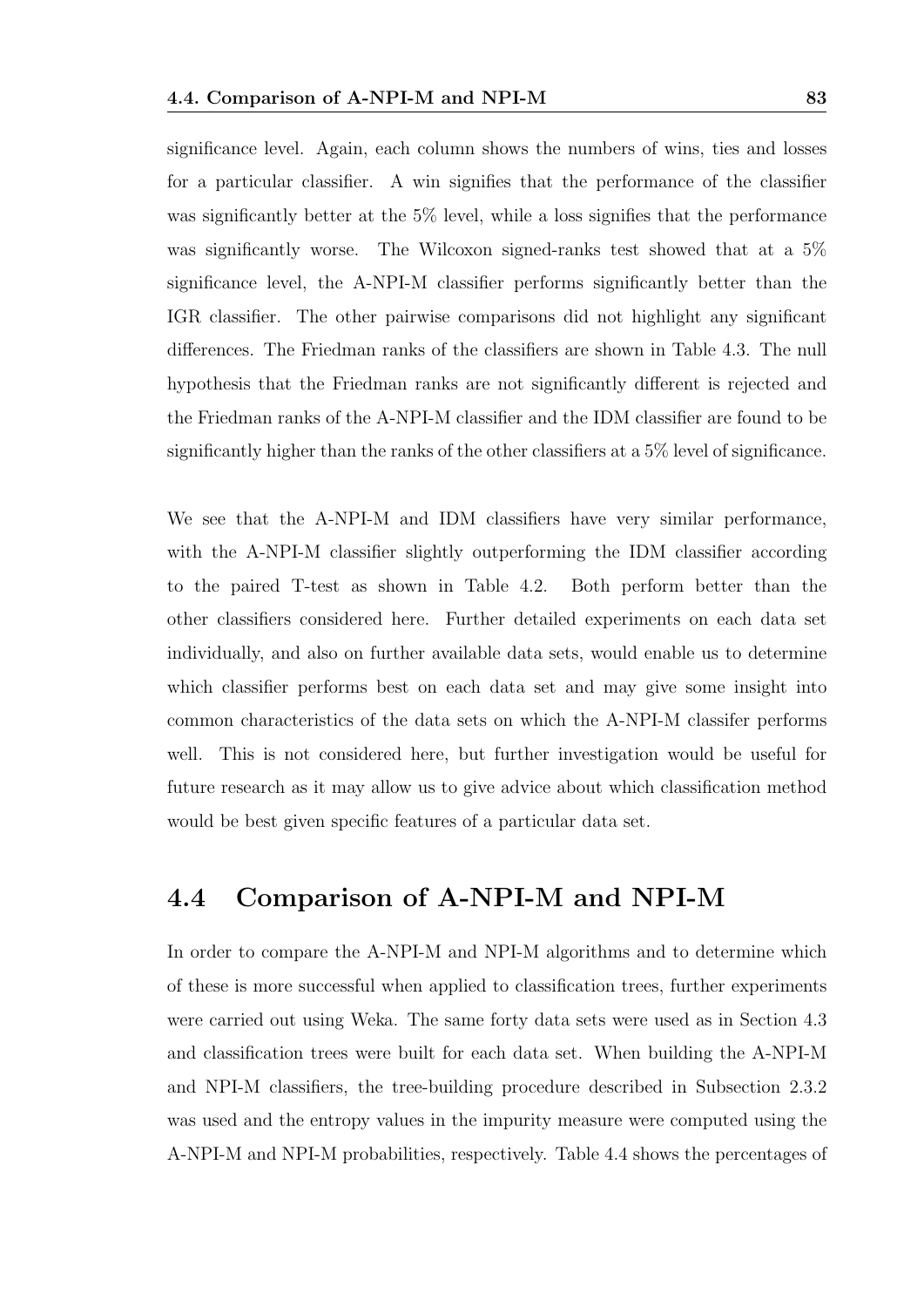| Dataset          | $NPI-M$ | $A-NPI-M$ | Dataset                    | $NPI-M$ | $A-NPI-M$ |
|------------------|---------|-----------|----------------------------|---------|-----------|
| anneal           | 99.09   | 99.09     | mfeat-morphological        | 69.78   | 69.78     |
| arrhythmia       | 67.88   | 68.06     | mfeat-pixel                | 79.99   | 79.92     |
| audiology        | 85.04   | 85.04     | mfeat-zernike              | 64.19   | 64.24     |
| autos            | 78.45   | 78.25     | nursery                    | 95.15   | 94.99     |
| balance-scale    | 69.59   | 69.59     | optdigits                  | 78.95   | 78.98     |
| bridges-version1 | 67.74   | 67.74     | page-blocks                | 96.08   | 96.10     |
| bridges-version2 | 64.15   | 63.87     | pendigits                  | 89.37   | 89.37     |
| $_{\rm car}$     | 90.13   | 90.13     | postoperative-patient-data | 71.11   | 71.11     |
| $_{\rm cmc}$     | 48.98   | 48.98     | primary-tumor              | 39.21   | 39.48     |
| dermatology      | 93.43   | 93.46     | segment                    | 94.18   | 94.20     |
| ecoli            | 80.19   | 80.19     | soybean                    | 93.29   | 93.35     |
| flags            | 59.12   | 59.27     | spectrometer               | 43.32   | 43.33     |
| hypothyroid      | 99.33   | 99.33     | splice                     | 93.25   | 93.25     |
| iris             | 93.40   | 93.40     | sponge                     | 94.48   | 94.48     |
| letter           | 78.77   | 78.77     | tae                        | 46.78   | 46.78     |
| lung-cancer      | 41.33   | 41.33     | vehicle                    | 69.39   | 69.39     |
| lymphography     | 73.68   | 73.68     | vowel                      | 75.92   | 75.95     |
| mfeat-factors    | 81.71   | 81.68     | waveform                   | 73.99   | 73.99     |
| mfeat-fourier    | 68.90   | 68.92     | wine                       | 92.02   | 92.02     |
| mfeat-karhunen   | 73.14   | 73.15     | zoo                        | 95.53   | 95.53     |

correct classifications achieved by these two classifiers for each of the forty data sets.

Table 4.4: Percentages of correct classifications

The A-NPI-M and NPI-M classifiers were compared with each other and with the IDM classifier using the paired T-test, the Wilcoxon signed-ranks test and the Friedman test, all of which are described in Section 4.3. A straightforward comparison was also carried out based on which classifier had the highest number of correct classifications. Table 4.5 shows the results of the comparison based on average numbers of correct classifications and Table 4.6 shows the results of the paired T-test at a 5% significance level. The Wilcoxon signed-ranks test showed no significant differences between any of the classifiers. The Friedman ranks of the classifiers, shown in Table 4.7, are not significantly different at a 5% level of significance.

|            | <b>IDM</b> | A-NPI-M   | NPI-M     |
|------------|------------|-----------|-----------|
| <b>IDM</b> |            | (21/2/17) | (21/2/17) |
| A-NPI-M    | (17/2/21)  |           | (7/20/13) |
| NPI-M      | (17/2/21)  | (13/20/7) |           |
| W-L        | -8         | 10        | -2        |

Table 4.5: Numbers of wins, ties and losses  $(W/T/L)$  based on average numbers of correct classifications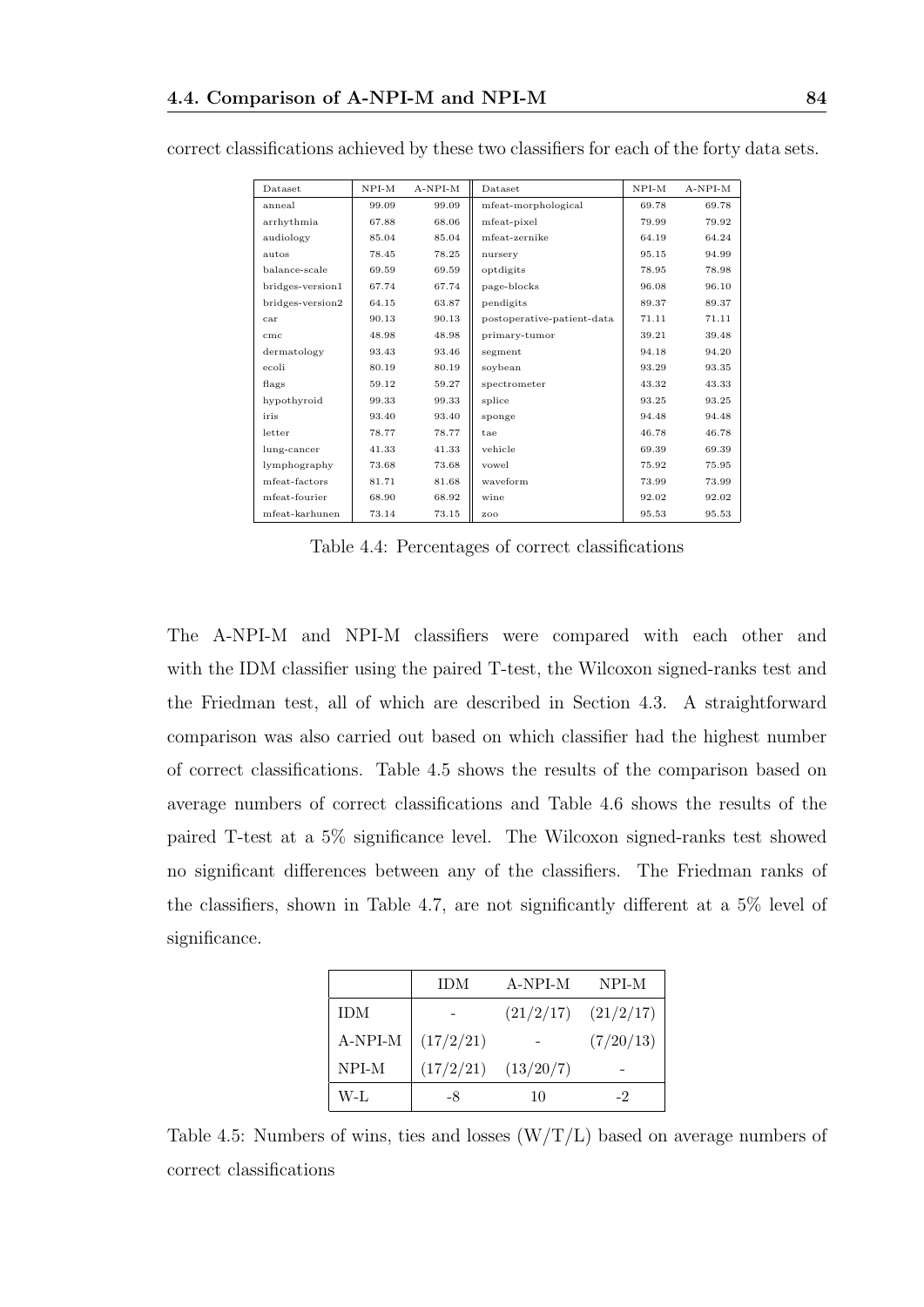|            | <b>IDM</b> | A-NPI-M  | NPI-M    |
|------------|------------|----------|----------|
| <b>IDM</b> |            | (3/34/3) | (3/34/3) |
| A-NPI-M    | (3/34/3)   |          | (1/39/0) |
| NPI-M      | (3/34/3)   | (0/39/1) |          |
| W-L        | 0          | - 1      |          |

Table 4.6: Numbers of wins, ties and losses  $(W/T/L)$  based on the paired T-test carried out on numbers of correct classifications

| Classifier | Rank |
|------------|------|
| <b>IDM</b> | 2.10 |
| A-NPI-M    | 1.85 |
| NPI-M      | 2.05 |

Table 4.7: Friedman ranks of the classifiers

We see from the results in Tables 4.5, 4.6 and 4.7 that all three classifiers are quite similar, with the NPI-based classifiers slightly outperforming the IDM classifier. The A-NPI-M and NPI-M classifiers perform in a very similar way. Table 4.5 shows that the A-NPI-M classifier gives more correct classifications than the NPI-M classifier on 13 data sets; however, for most data sets the difference in numbers of correct classifications is negligible and we see from Table 4.6 that there is only one data set on which the two classifiers differ significantly. On this data set, entitled the nursery data set, the paired T-test shows us that the NPI-M classifier gives a significantly higher number of correct classifications.

Weka was used to analyse the nursery data set in more detail, in order to give some insight about any characteristics of this data set that may cause the significant difference in the performance of the A-NPI-M and NPI-M classifiers. The nursery data set is taken from a set of applications to a private nursery school, and contains a total of 12960 observations. There are eight attribute variables and five categories  $c_1$  to  $c_5$  where an observation is classified in terms of how suitable the applicant is for acceptance at the school. The classification trees built using Weka show that the health of the applicant is the most informative attribute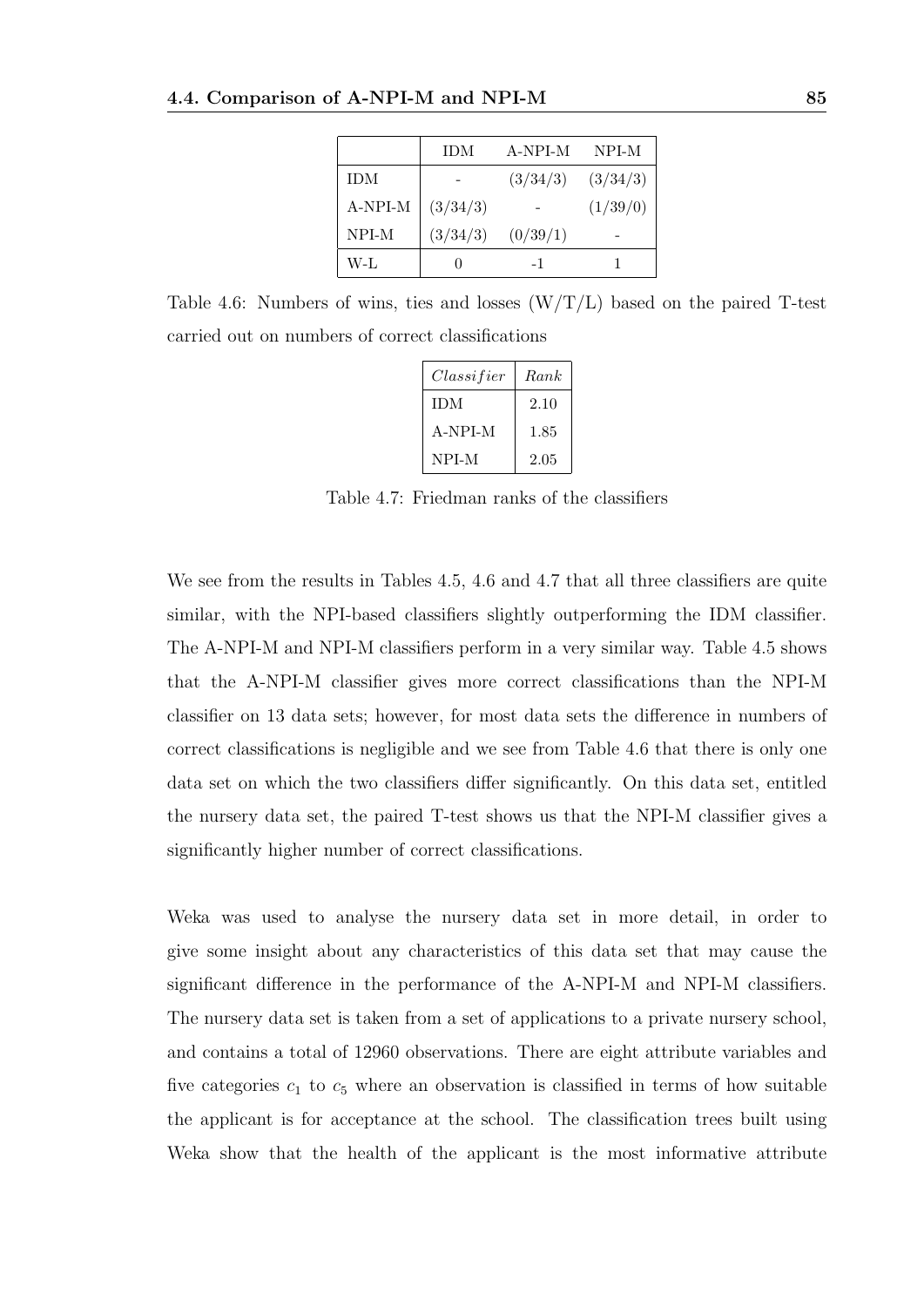variable, so this is used for splitting at the root node (see Figure 4.7). There are



Figure 4.7: Diagram showing first split in classification tree for nursery data set

three possible values of this attribute variable, labelled 1 to 3, and in the branch health=1 (i.e. at the node marked  $*$  in Figure 4.7), the observation counts for the set of categories  $\{c_1,...,c_5\}$  are  $\{0,0,0,1854,2466\}$ . All observations in categories  $c_1$ to  $c_3$  have been eliminated by this split, showing that health is a very informative attribute variable. At this point, the A-NPI-M algorithm returns the distribution  $\{\frac{1}{6480}, \frac{1}{6480}, \frac{1}{6480}, \frac{1853}{4320}, \frac{2465}{4320}\}\$  corresponding to categories  $c_1, ..., c_5$ , whereas the NPI-M algorithm returns the distribution  $\{\frac{1}{8640}, \frac{1}{8640}, \frac{1}{4320}, \frac{1}{4320}, \frac{1853}{4320}\}$ . The fact that this discrepancy occurs so high up in the tree may be a reason for the significantly different performance of the A-NPI-M and NPI-M classifiers on this data set, but a more detailed investigation would be needed in order to gain a full understanding of this difference.

It should also be noted here that, for the nursery data set, there is a natural ordering of the categories. The MNPI model explicitly assumes no specific ordering of the categories; however, NPI for ordinal data is currently under development and its application to classification problems is an interesting and important topic for future research.

Further analysis of each of the forty data sets, and also of further available data sets, would allow us to discover common characteristics of the data sets on which the NPI-M classifier performed best. This is not considered here, but it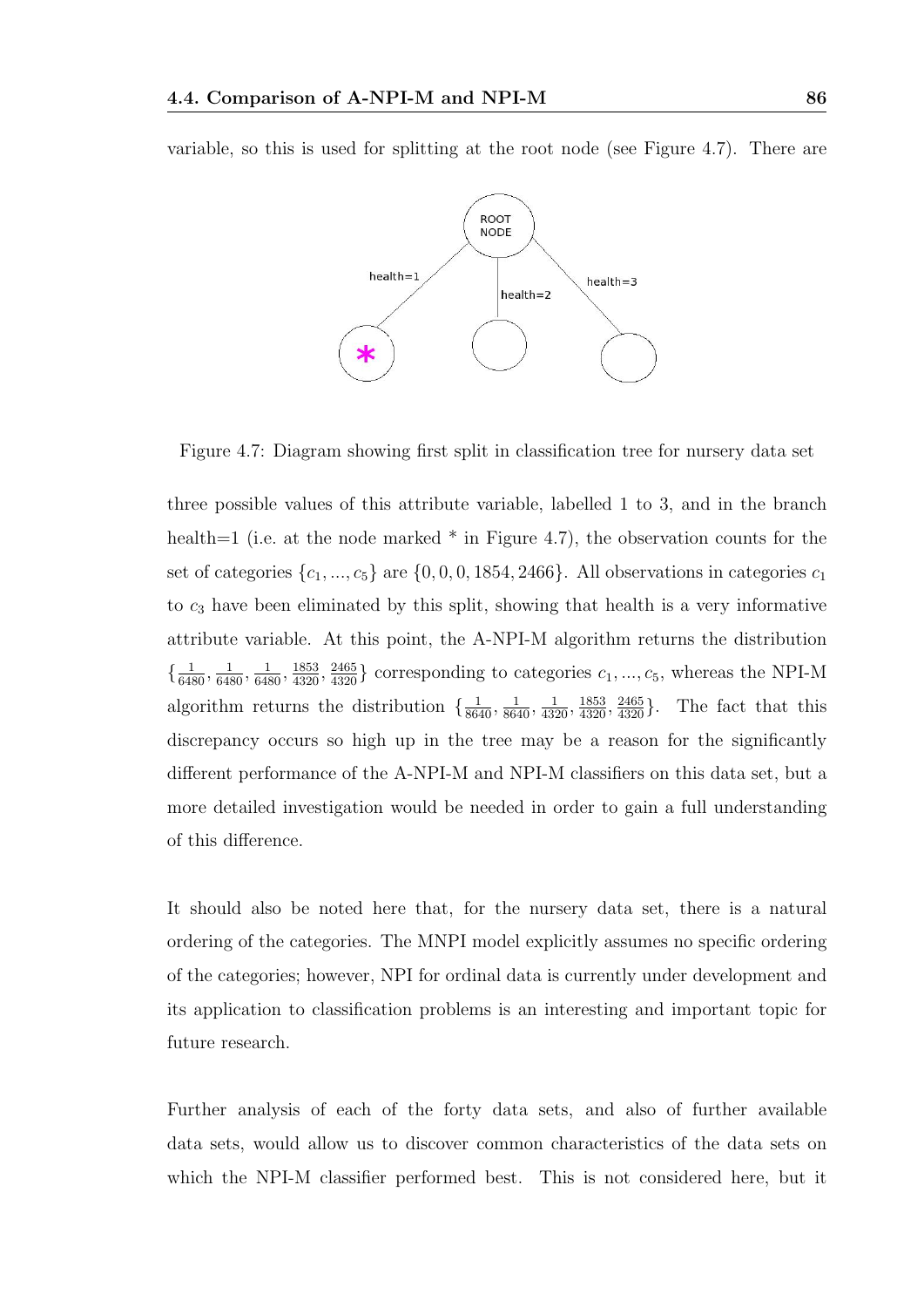would be useful for future research as it may enable us to make an informed decision about which classification method to use given a particular data set.

### 4.5 Split variable selection bias

In Sections 4.1 to 4.4, we considered classification trees that employ an estimator of the Shannon entropy  $H$  (see (2.13)) as the impurity measure used to select split variables. This estimator,  $\widehat{H}$  (see (2.14)), is widely and successfully used in classification. However,  $\widehat{H}$  is a biased estimator of the true Shannon entropy. The bias is linked to the numbers of possible values of the attribute variables and means that when selecting variables for splitting, the tree-building method tends to favour attribute variables with high numbers of distinct values over equally informative attribute variables with fewer values. A study by Strobl [39] showed that this effect is particularly pronounced when the attribute variables in question are not very informative.

The theoretical Shannon entropy,  $H$ , is calculated using the true category probabilities  $p(c_j)$ , whereas  $\widehat{H}$  is a function of some estimate  $\widehat{p}$  of this distribution. A naive approach to estimating the probabilities  $p(c_i)$  is to use the observed relative frequencies. The estimated Shannon entropy is then calculated via (2.14) together with  $\hat{p}(c_j) = \frac{n_j}{n}$ . The bias of this estimate was computed analytically by Miller [33]. It was shown that the expected value of the estimator was equal to

$$
E(\widehat{H}(\widehat{p})) = E(-\sum_{j=1}^{K} \frac{n_j}{n} \log[\frac{n_j}{n}]) = H(p) - \frac{K-1}{2n} + O(n^{-2}).
$$
 (4.6)

Miller proposed that the terms of order  $n^{-2}$  should be ignored, due to the fact that these terms involve the unknown probabilities  $p(c_j)$ . He suggested the following correction to give a less biased estimator of the Shannon entropy:

$$
\widehat{H}_{Miller}(\widehat{p}) = \widehat{H}(\widehat{p}) + \frac{K - 1}{2n}.
$$
\n(4.7)

As discussed in Chapter 2, when using interval probabilities the distribution used to estimate the true category probabilities is the maximum entropy distribution. The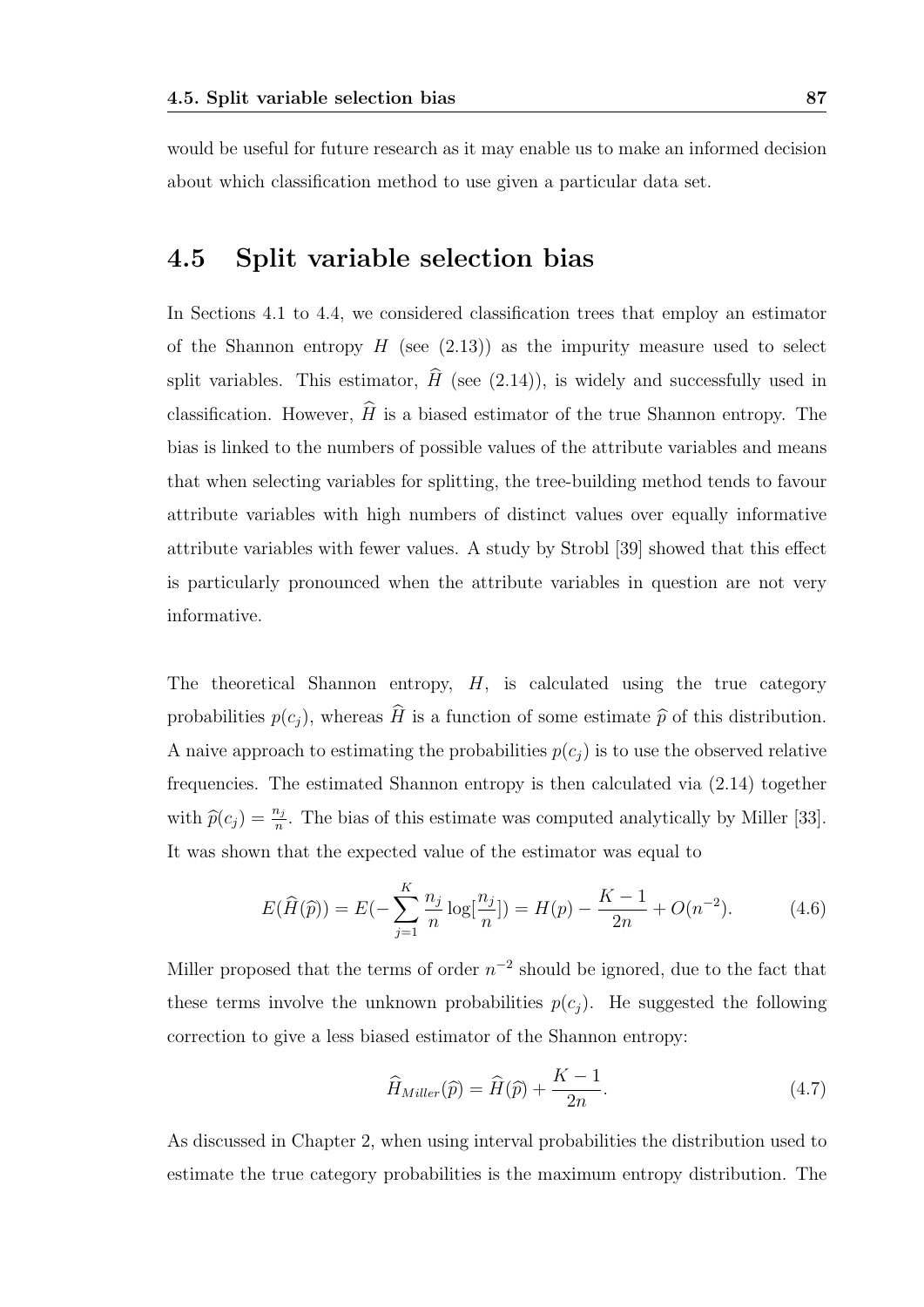probabilities  $p_{maxE}(c_i)$  that are attained depend on the interval probability model being used. Strobl [39] investigated split variable selection bias in classification trees constructed using the IDM [41]. In this method, the maximum entropy probability for each category  $c_j$  is derived from the IDM interval probabilities  $[\underline{P}_{IDM}(Y_{n+1} \in$  $(c_j)$ ,  $\overline{P}_{IDM}(Y_{n+1} \in c_j)] = [\frac{n_j}{n+s}, \frac{n_j+s}{n+s}]$  $\frac{n_j+s}{n+s}$ . Based on the expected value of H derived by Miller, it was suggested by Strobl that the entropy estimator  $\widehat{H}$  be replaced by

$$
\widehat{H}_{Miller}(\widehat{p}) = \widehat{H}(\widehat{p}) + \frac{K - 1}{2(n + s)}
$$

when using the IDM. This correction approach was tested in a simulation study [39], and the corrected estimator was found to perform better than the original with regard to split variable selection.

We now discuss the use of a bias correction when building classification trees using NPI. As explained in Section 4.2, the maximum entropy distribution within the NPI structure is achieved by the NPI-M algorithm. Consider some node  $(X_i = x_i)$  which is generated by splitting on the attribute variable  $X_i$ . Let  $n^{(X_i=x_i)}$ represent the total number of observations at this node and let  $n_i^{(X_i=x_i)}$  $y_j^{(A_i=x_i)}$  represent the number of observations in category  $c_j$  at this node. At the node  $(X_i = x_i)$ , the maximum entropy probability for each category,  $p_{maxE}^{(X_i=x_i)}(c_j)$ , will always lie within the interval  $\left[\frac{n_j^{(X_i=x_i)}-1}{n_j^{(X_i=x_i)}}\right]$  $\frac{n_j^{(X_i=x_i)}-1}{n^{(X_i=x_i)}}, \frac{n_j^{(X_i=x_i)}+1}{n^{(X_i=x_i)}}$  $\frac{j}{n^{(X_i=x_i)}}$ . The standard entropy estimator, used in Sections 4.3 and 4.4, is

$$
\widehat{H}(p_{maxE}^{(X_i=x_i)}) = -\sum_{j=1}^{K} p_{maxE}^{(X_i=x_i)}(c_j) \log[p_{maxE}^{(X_i=x_i)}(c_j)].
$$
\n(4.8)

Based on Miller's derivation of the extent of the bias in  $\widehat{H}$  (see (4.6)), it is reasonable to assume that the bias in (4.8) is equivalent. We therefore replace this estimator by

$$
\widehat{H}_{Miller}(p_{maxE}^{(X_i=x_i)}) = \widehat{H}(p_{maxE}^{(X_i=x_i)}) + \frac{K-1}{2n^{(X_i=x_i)}}.
$$
\n(4.9)

In order to test this bias correction, experiments in Weka were carried out using the forty data sets introduced in Section 4.3. The NPI-M algorithm was implemented to build classification trees for each data set, first with the impurity measure calculated using the standard entropy estimator (4.8) and secondly with the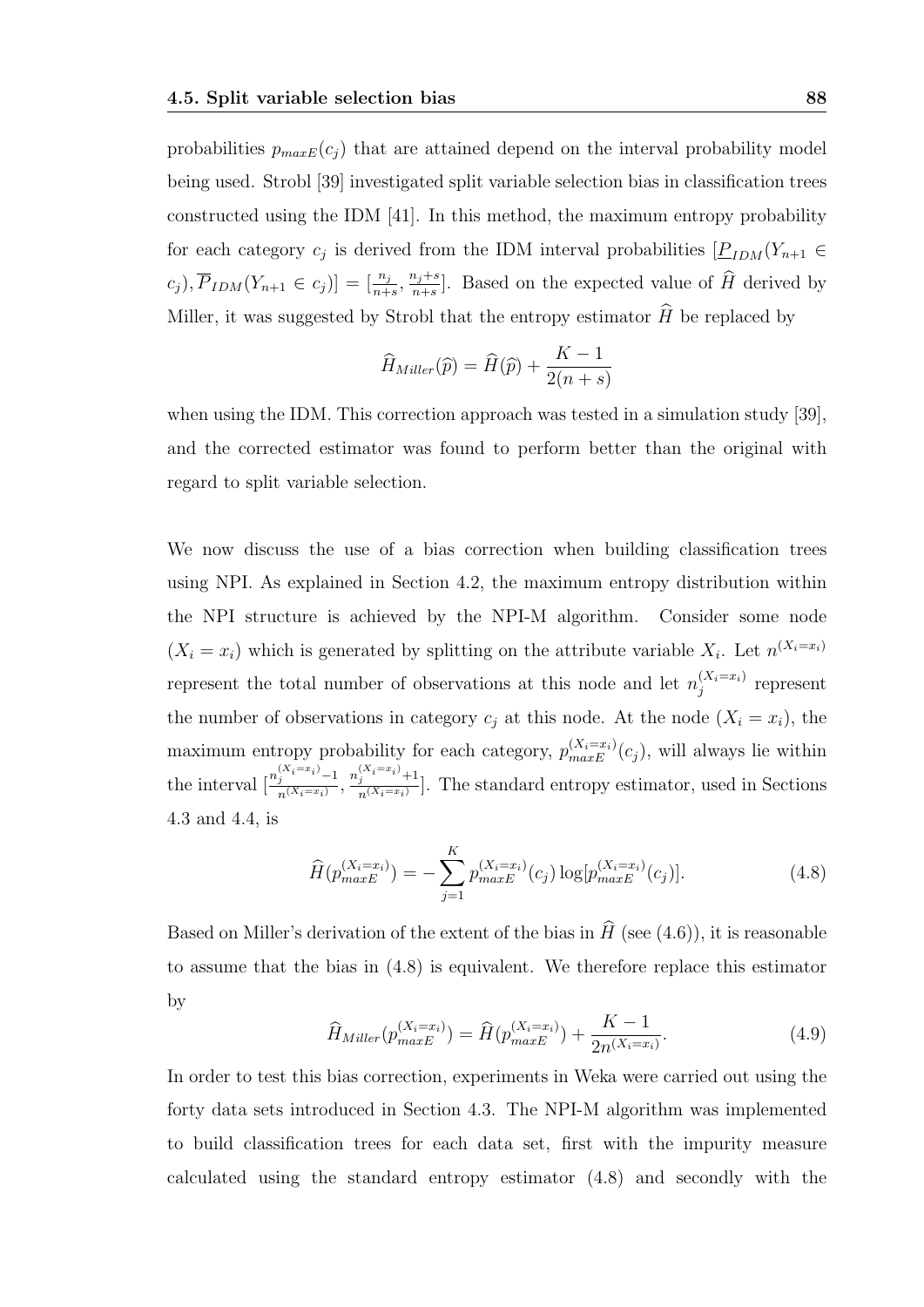impurity measure calculated using the corrected entropy estimator (4.9). The two methods were compared based on which gave the highest number of correct classifications. Further comparisons were carried out using the paired T-test with a 5% significance level, the Wilcoxon signed-ranks test and the Friedman test. These tests are described in Section 4.3.

With regard to the straightforward comparison based on numbers of correct classifications, the numbers of wins, ties and losses  $(W/T/L)$  for the bias-corrected method against the original method were  $(6/3/31)$ , i.e. the bias-corrected method performed better than the original method on 6 data sets but worse on 31 data sets. The equivalent results of the paired T-test were  $(1/23/16)$ , i.e. the performance of the bias-corrected method was significantly better on only 1 data set but was significantly worse on 16 data sets. The Wilcoxon signed-ranks test showed that at a 5% significance level, the original method performed better than the bias-corrected method. The Friedman ranks of the bias-corrected and original methods were shown to be 1.8125 and 1.1875 respectively. These are found to be significantly different at a 5% level of significance.

We see from the results of these experiments that when building classification trees using NPI, introducing the above bias correction to  $\widehat{H}$  does not appear to improve classifier performance. The original method appears to be more successful, so we cannot recommend at this stage that the method should be adapted. We therefore do not consider further the issue of split variable selection bias here; however, further exploration of this is an important topic for future research and a more detailed study is required in order to come to a final judgement on whether this or any other bias correction would be useful.

### 4.6 Concluding remarks

In this chapter we presented applications of NPI to classification. We focused on classification trees, since this type of classification does not make explicit use of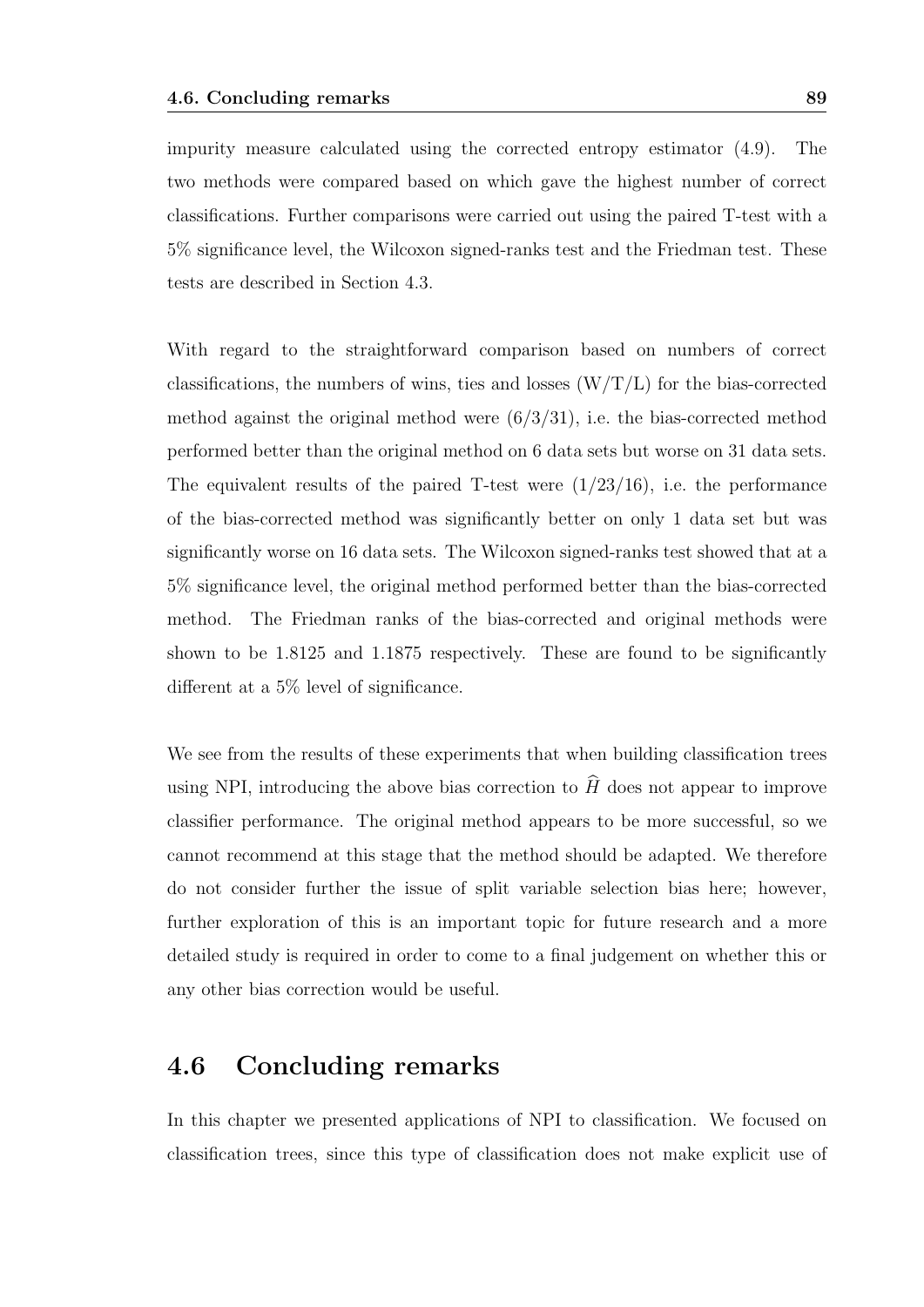parameters in the way that other types such as naive classification do (see Section 2.3). However, it would be of interest to investigate applications of NPI to other types of classification in the future.

In this chapter, the use of the MNPI model for building classification trees was considered. Two algorithms were presented: the A-NPI-M algorithm for finding the maximum entropy distribution within the credal set of distributions associated with the NPI lower and upper probabilities and the NPI-M algorithm for finding the maximum entropy distribution within the NPI structure  $\mathcal{M}_{NPI}$ . These algorithms were used to build classification trees for forty data sets and experiments were carried out to measure and compare the performance of the algorithms. Finally, a bias correction to the Shannon entropy estimator was investigated, as a possible variation on the tree-building method. It would be of interest to extend this research further and to investigate more fully the use of a bias correction, as although we did not find this correction to be useful for our purposes, it has proved to be successful in a number of studies. It would also be interesting to consider the use of other impurity measures when building classification trees using NPI. A more detailed analysis of a wider range of data sets would be beneficial, including an investigation of common characteristics of the data sets on which the NPI-based classifiers perform well, as this may allow us to identify future data sets for which a NPI-based classifier would be a suitable choice.

Another important extension to this work is the development of imprecise classification trees, which may sometimes return a set of categories rather than a single most probable category. Imprecise classification has been presented in the literature [46,48], as mentioned in Subsection 2.3.1, and it seems natural to consider imprecise classification using NPI.

We return to the subject of classification in Section 5.4, where we present an algorithm for approximating the maximum entropy distribution consistent with the NPI model for data described at subcategory level as well as at main category level.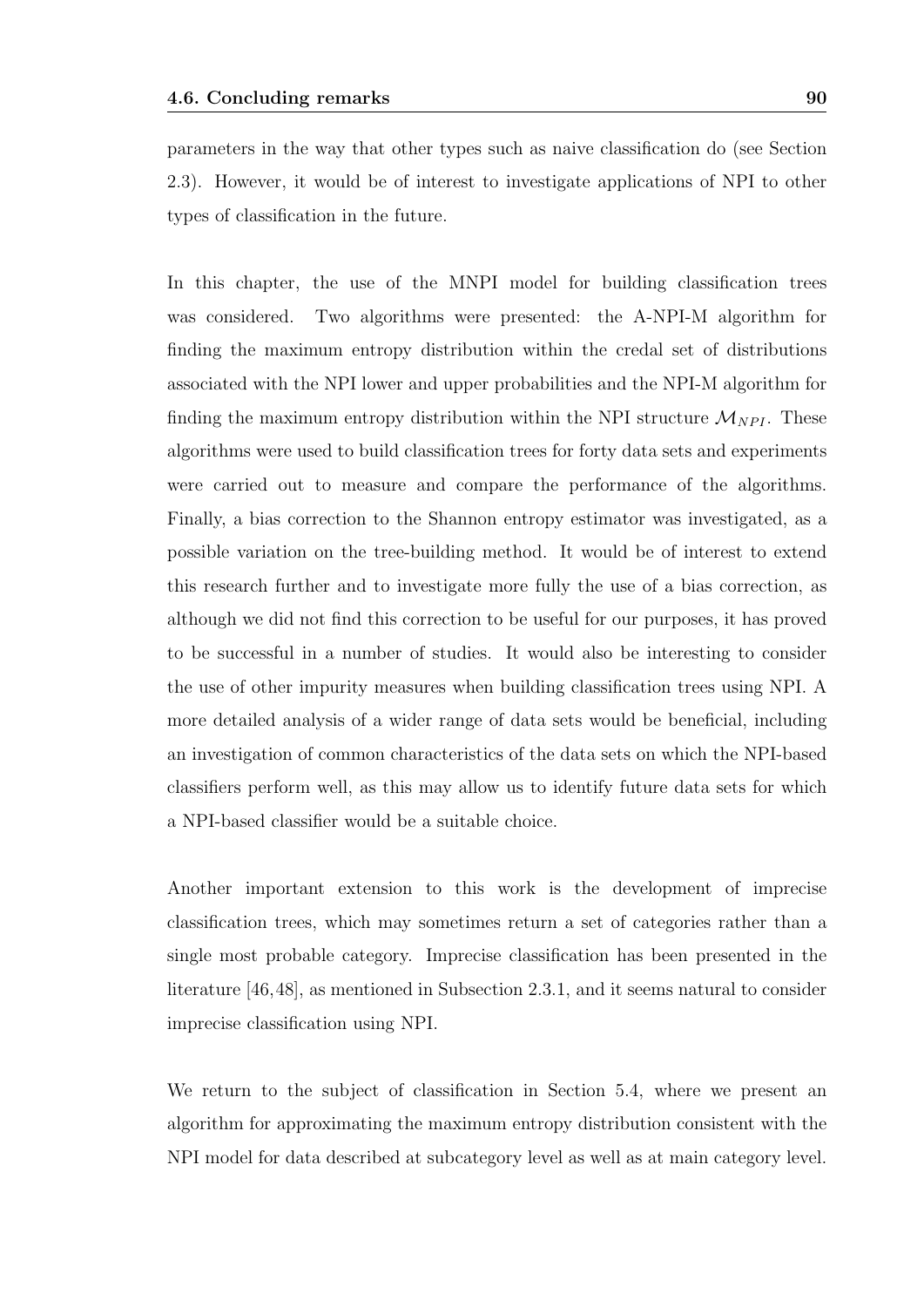# Chapter 5

# NPI for subcategory data

In this chapter we present an extension of nonparametric predictive inference for multinomial data such that subcategories may be included in our inferences as well as main categories. This is motivated by the hierarchical structure that is inherent in some multinomial data sets. As before, there is no ordering of the main categories, and we also assume that for a single main category there is no ordering of its subcategories. We still use the probability wheel representation that was explained in Chapter 2, but we now include lines and subsegments to represent these subcategories. As in the original MNPI model, slices are assigned an area of  $\frac{1}{n}$ , representing the probability  $\frac{1}{n}$  for the event that a future observation falls in any given slice. In addition to the assumptions underlying the MNPI model, the extended model presented here requires that two or more lines representing the same subcategory are always positioned next to each other on the wheel and that different subcategories within the same main category are always grouped together in one single segment of the wheel. Also, if a slice is bordered by two lines representing the same subcategory, it must be assigned to this subcategory. Multiple slices assigned to the same subcategory must always be grouped together in one single subsegment. We henceforth refer to this model as the Sub-MNPI model.

As in the original MNPI model (see Section 2.2), we assume that there are K main categories in total and that the data consist of  $n<sub>j</sub>$  observations in main category  $c_j$ , for  $j = 1, ..., K$ . We have observed k main categories and the remaining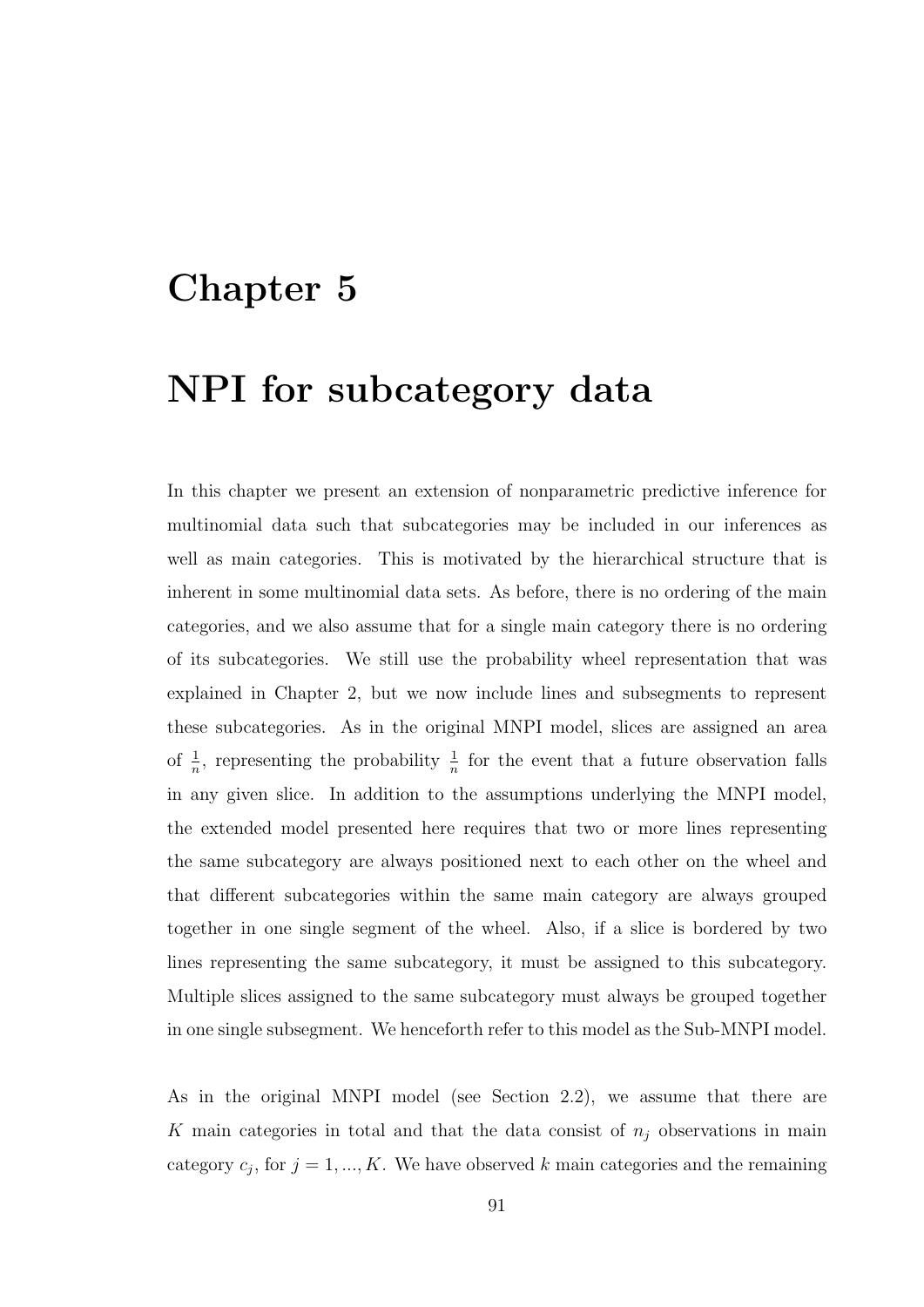$K - k$  main categories are unobserved. We also assume that some observations may belong to a particular subcategory. Subcategories are denoted by  $s_{j,i_j}$ , where  $s_{j,i_j} \subseteq c_j$ . Suppose that there is a total of  $K_j$  subcategories in main category  $c_j$ and that we have observed  $k_j$  of these subcategories. Let  $n_{j,i_j}$  be the total number of observations in subcategory  $s_{j,i_j}$ . Some main categories may not consist of subcategories, or may only be described at main category level, in which case we continue to denote these simply by  $c_j$ . Such categories are referred to as main-only categories, distinct from main categories which may or may not have specified subcategories.

As is the case for the original MNPI model, it may be that we know the total numbers of possible main categories and subcategories, or it may be that these quantities are unknown. In Section 5.1, we consider the case where the quantities  $K$ and  $K_j$ ,  $j = 1, ..., K$ , are known. We define the general event of interest and derive the NPI lower and upper probabilities for this event. In Section 5.2, we formulate some general properties of the NPI lower and upper probabilities presented in Section 5.1. In Section 5.3, we consider the case where K and  $K_j$ ,  $j = 1, ..., K$ , are unknown. In this case there are two general events of interest. We define these events and derive the NPI lower and upper probabilities for both events. Finally, in Section 5.4, we revisit the application of NPI to classification trees discussed in Chapter 4 and we propose an algorithm for approximating the maximum entropy distribution consistent with the Sub-MNPI model that is presented in Section 5.1. The inferences throughout this chapter are restricted to a single future observation; however, it will be interesting to consider more general inferences about multiple future observations as an extension to this work.

### 5.1 Known numbers of (sub)categories

When K and  $K_j$ ,  $j = 1, ..., K$ , are known, the event of interest can be expressed generally as

$$
Y_{n+1} \in \bigcup_{j \in J} c_j \cup \bigcup_{j \in J^*} \bigcup_{i_j \in I_j} s_{j,i_j} \tag{5.1}
$$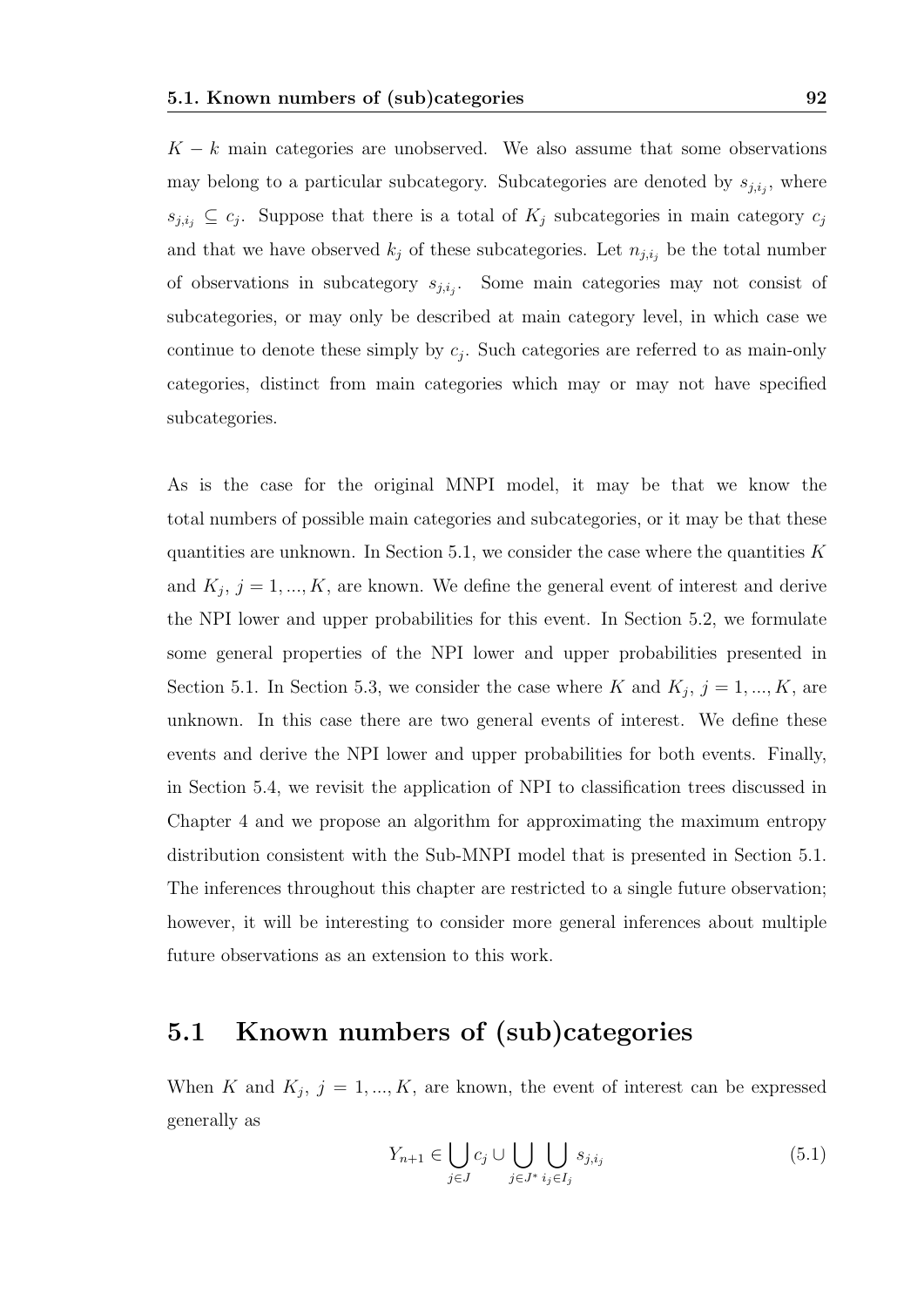where  $J \cap J^* = \emptyset, J \subseteq \{1, ..., K\}, J^* \subseteq \{1, ..., K\}$  and  $I_j \subseteq \{1, ..., K_j\}$  for  $j = 1, ..., K$ . We also define  $I_j = \{1, ..., K_j\} \backslash I_j$ . This notation allows us to describe events which contain only specific subcategories of particular main categories, whilst also retaining the possibility of considering some main categories as a whole. We refer to the general event  $(5.1)$  as E. Note that in examples, E denotes specific events of the form shown in (5.1).

As in Section 2.2, k categories have been observed and these are labelled  $c_1, ..., c_k$ . As in Subsection 2.2.1, we have  $OJ = J \cap \{1, ..., k\}$ , which is the index-set of observed main-only categories in E, and we define  $|OJ| = r_{main}$ . Also, recall that  $UJ = J \cap \{k+1, ..., K\}$ , which is the index-set of unobserved main-only categories in E, and let  $| UJ | = l_{main}$ . Similarly, we define

$$
OJ^* = J^* \cap \{1, ..., k\},\
$$

where  $|OJ^*| = r_{sub}$ .  $OJ^*$  is the index-set of observed main categories in E which are described at subcategory level. We also define

$$
UJ^* = J^* \cap \{k+1, ..., K\},\
$$

where  $| U J^* | = l_{sub}$ .  $U J^*$  is the index-set of unobserved main categories in E which are described at subcategory level. Let  $r = r_{main} + r_{sub}$ , and let  $l = l_{main} + l_{sub}$ .

Suppose that  $k_j$  subcategories of main category  $c_j$  have been observed and are labelled  $s_{j,1},...,s_{j,k_j}$ . Let

$$
OI_j = I_j \cap \{1, ..., k_j\},
$$

where  $|OI_j| = r_j$ , for  $j = 1, ..., K$ .  $OI_j$  is the index-set of observed subcategories in E. Also suppose that

$$
UI_j = I_j \cap \{k_j + 1, ..., K_j\},\
$$

where  $|UI_j| = l_j$ , for  $j = 1, ..., K$ .  $UI_j$  is the index-set of unobserved subcategories in  $E$ .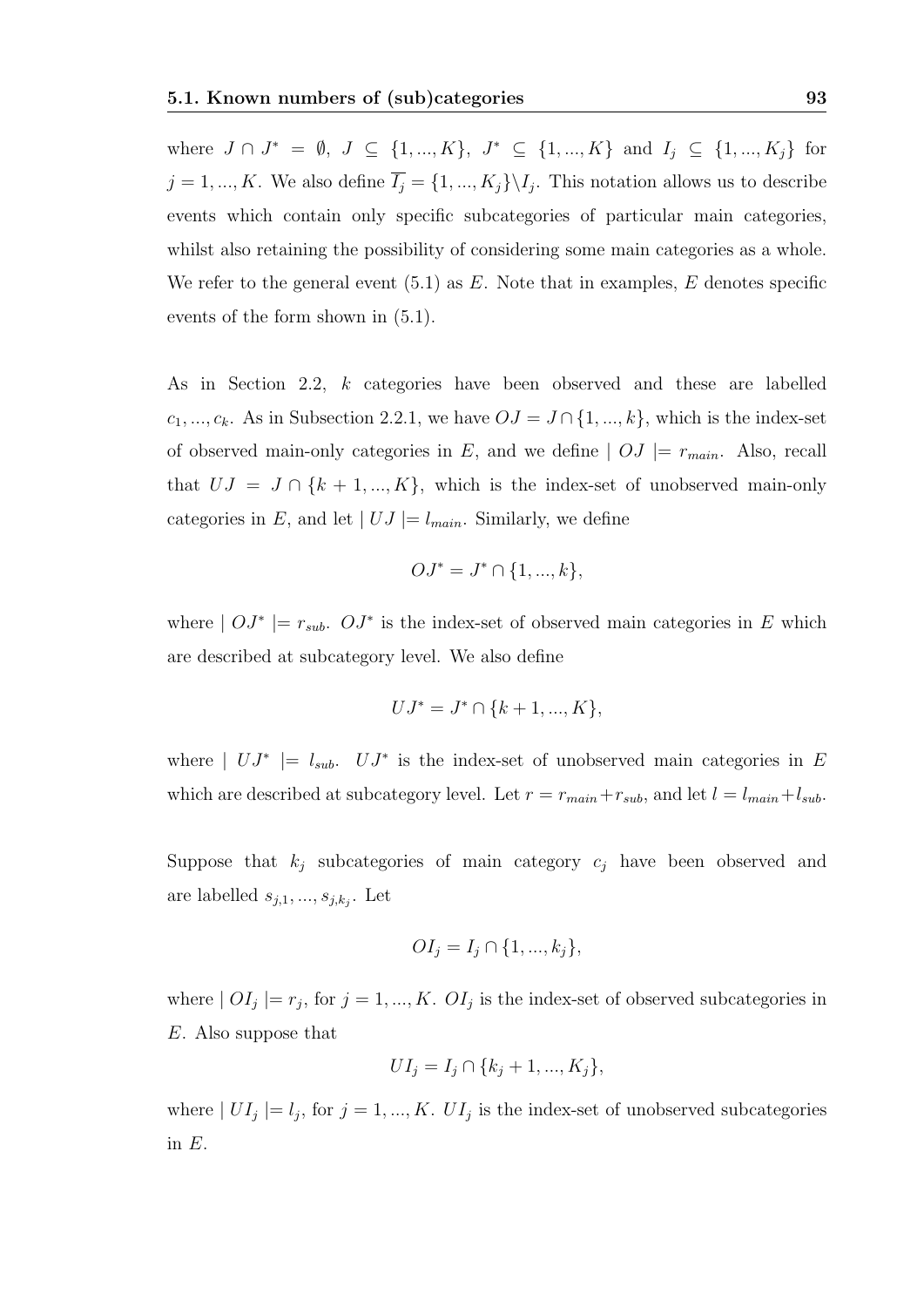Let  $OI_j = I_j \cap \{1, ..., k_j\}$ , where  $|OI_j| = \overline{r_j}$ , and let  $UI_j = I_j \cap \{k_j + 1, ..., K_j\}$ , where  $|UI_j|=l_j$ .

We consider the NPI lower and upper probabilities for  $E(5.1)$ .

#### 5.1.1 Lower probability

First, we consider the NPI lower probability for the event  $E(5.1)$ . This is found by minimising the number of slices of the probability wheel which must be assigned to a main category or subcategory in E.

There are four different cases which may arise, depending on the numbers of categories and subcategories which have already been observed, and these are considered separately.

### Case 1:  $r \leq K - r - l$  and  $r_j - 1 \leq K_j - r_j - l_j$  for all j

When  $r \leq K - r - l$ , the number of main categories not in E is greater than or equal to the number of observed main categories in  $E$ . This means that all separating slices on the wheel between different observed main categories in E can be assigned to a main category which is not in E. Similarly, when  $r_j - 1 \leq K_j - r_j - l_j$ , all separating slices between different observed subcategories in E can be assigned to subcategories of main category  $c_j$  which are not in E. Therefore, the only slices which we are forced to assign to  $E$  are those which lie between lines representing the same main-only category in  $E$  and those which lie between lines representing the same subcategory in  $E$ . This leads to

$$
\underline{P}(E) = \sum_{j \in OJ} \frac{n_j - 1}{n} + \sum_{j \in OJ^*} \sum_{i_j \in OI_j} \frac{n_{j,i_j} - 1}{n}.
$$
\n(5.2)

Example 5.1.1. Consider a multinomial data set with possible main categories blue (B), green (G), red (R), yellow (Y), pink (P) and orange (O). These main categories are labelled 1 to 6 respectively. Observations in B are further classified as light blue (LB), medium blue (MB), dark blue (DB) or other blue (OB) and observations in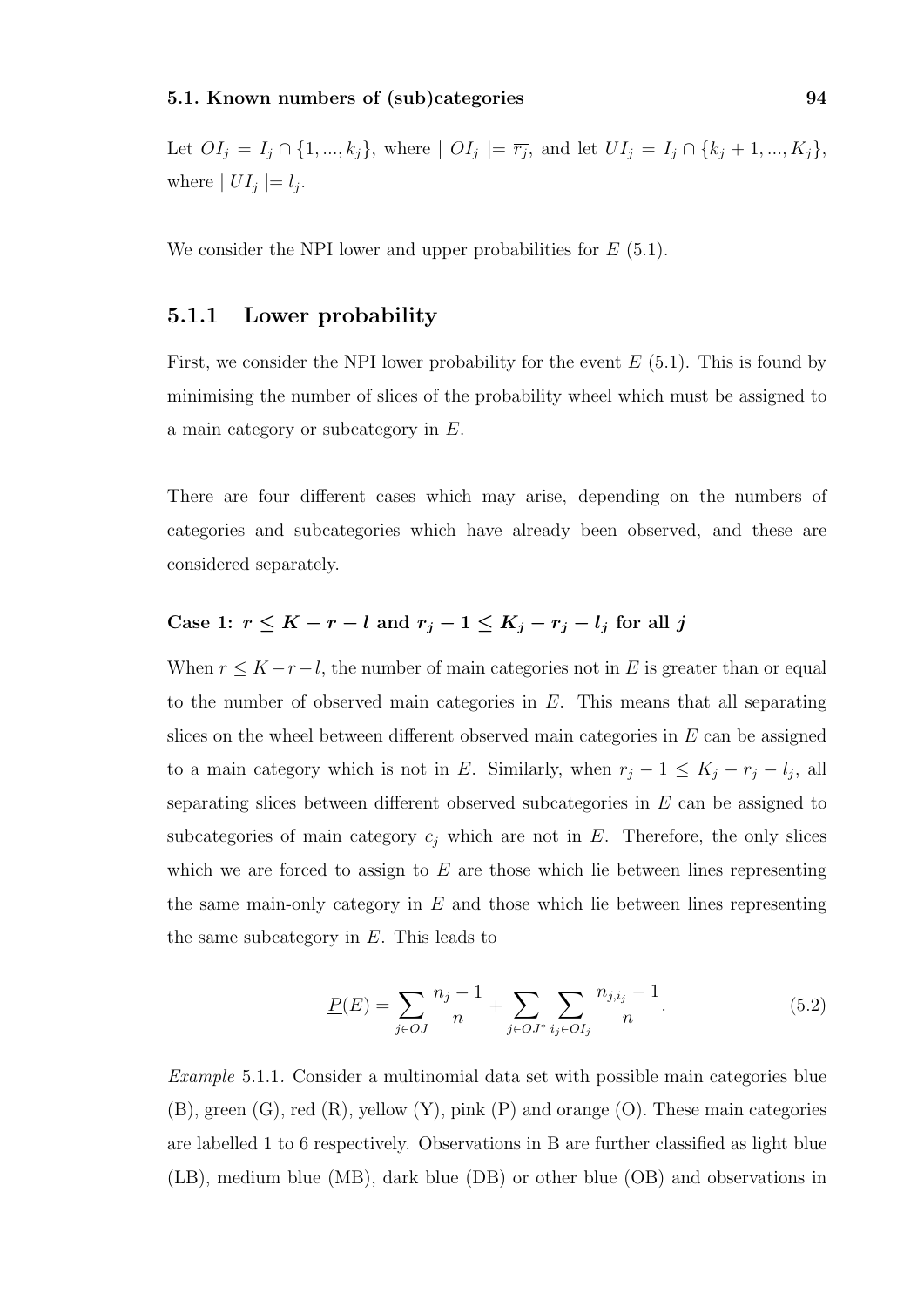G are further classified as light green (LG), dark green (DG) or other green (OG). The data set consists of eight observations altogether, including 1 LB, 1 MB, 2 DB, 1 LG, 1 DG, 1 R and 1 Y.

Suppose that we are interested in the event  $Y_9 \in \{LB, DB, LG, P\}$ . Then  $K = 6, r = 2$  and  $l = 1$ . For main categories described at subcategory level, the values of  $K_j$ ,  $r_j$  and  $l_j$  are shown in Table 5.1. This example illustrates the

|   |   | $K_i$ | $r_i$ | $l_i$ |
|---|---|-------|-------|-------|
| Β |   |       | 2     | 0     |
| G | 2 | 3     |       | 0     |

Table 5.1: Values of  $K_j$ ,  $r_j$  and  $l_j$  for Example 5.1.1

situation where  $r \leq K - r - l$  and  $r_j - 1 \leq K_j - r_j - l_j$  for all j. We can therefore find a configuration of the probability wheel such that all main categories in  $E$  are separated by main categories not in  $E$  and within each segment all subcategories in  $E$  are separated by subcategories not in  $E$ . Figure 5.1 shows one such configuration,



Figure 5.1: Probability wheel for Example 5.1.1

where B and G are separated by R and Y, and LB and DB are separated by MB. The only part of the wheel which must be assigned to a category in  $E$  is therefore the slice between the two DB observations. This means that the NPI lower probability for the event E is  $\frac{1}{8}$ . This also follows from (5.2): the set OJ is empty (since P is not yet observed), the set  $OJ^*$  contains B and G, the set  $OI_1$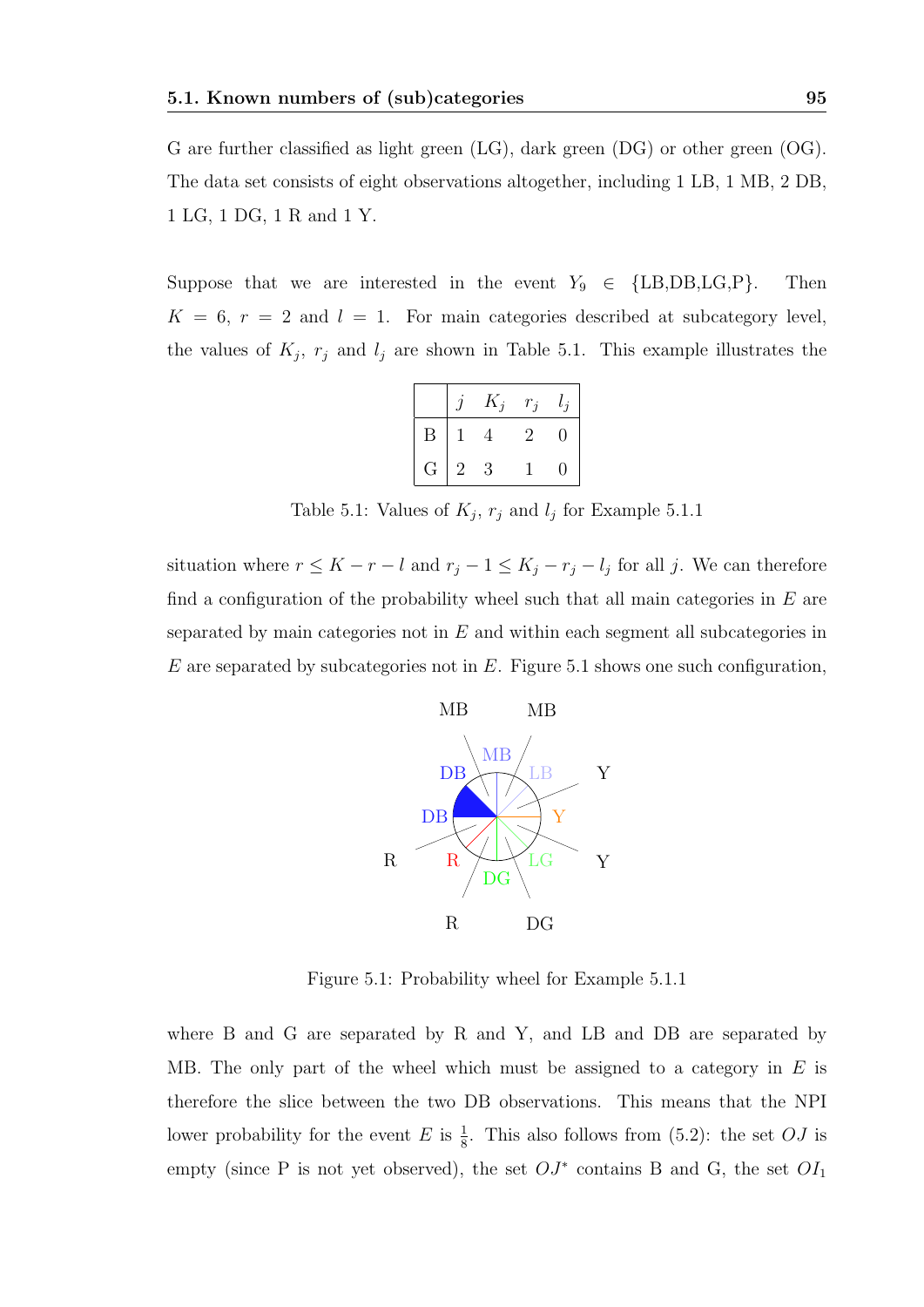contains LB and DB and the set  $OI_2$  contains LG, therefore (5.2) gives

$$
\underline{P}(E) = 0 + \frac{1-1}{8} + \frac{2-1}{8} + \frac{1-1}{8} = \frac{1}{8}.
$$

## Case 2:  $r > K - r - l$  and  $r_j - 1 \le K_j - r_j - l_j$  for all j

As in Case 1, all lines representing different observed subcategories in E can be separated by subcategories which are not in  $E$ . Now, though, the number of main categories not in  $E$  is smaller than the number of observed main categories in  $E$ . This means that not all of the observed main categories in E can be separated by main categories not in E. There are  $r - (K - r - l) = 2r + l - K$  separating slices between main categories which cannot be filled in this way. However, if we have subcategories which are not in  $E$  but which are part of a main category that appears in  $E$ , it may be possible to utilise these subcategories to separate observed main categories in  $E$ . In order to see how this could work, we need to consider the configuration of the slices carefully.

Recall that  $\overline{r_j}$  +  $l_j$  is the total number of subcategories within category j that are not in E. Within each segment of the wheel, if  $\overline{r_j} + \overline{l_j} > r_j$  then we can find a configuration such that all observations of subcategories in  $E$  are separated and also each end of the segment (i.e. the line on either end of the segment) represents a subcategory not in E. If  $\overline{r_j} + \overline{l_j} = r_j$  then the best configuration of the segment is such that one end of the segment represents a subcategory in E and one end represents a subcategory not in E. Finally, if  $\overline{r_j} + l_j \leq r_j$ , we cannot find a configuration such that the ends of the segment represent a subcategory not in  $E$  whilst still satisfying the requirement that all observations of subcategories in E are separated. So, within each main category such that  $j \in J^*$ ,  $\overline{r_j}$  +  $\overline{l_j}$  –  $(r_j - 1) = \overline{r_j} + \overline{l_j} - r_j + 1$  subcategories would potentially be available for separating main categories in E.

It is important to remember that the subcategories of a single main category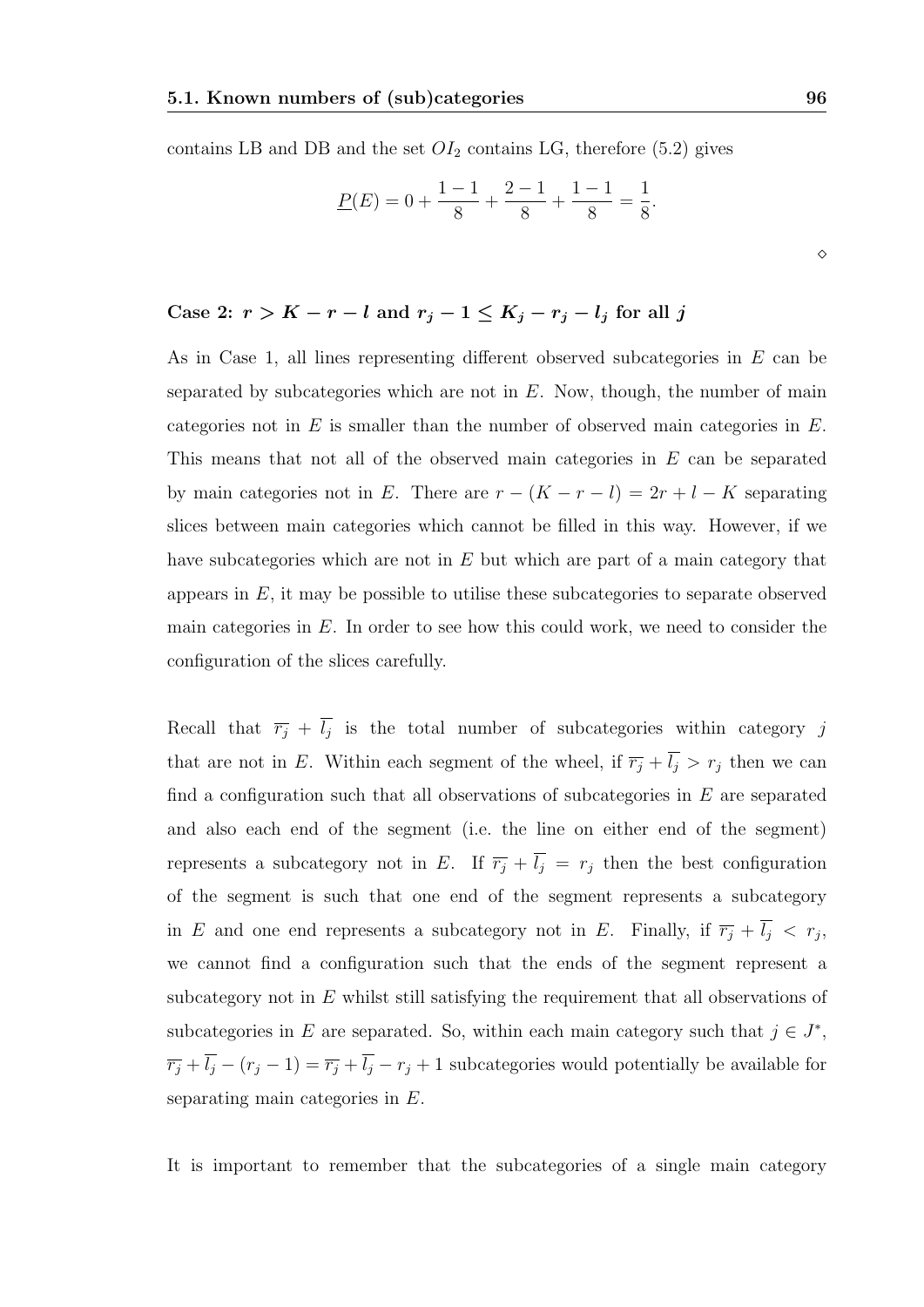must always be grouped together in a single segment of the wheel. This means that the maximum number of subcategories which could be assigned to separating slices between main categories would be two per observed main category and one per unobserved main category. The number of separating slices which can potentially be filled in this way is therefore

$$
S_M = \sum_{j \in OJ^*} \min\{ (\overline{r_j} + \overline{l_j} - r_j + 1)^+, 2 \} + \sum_{j \in UJ^*} \min\{ \overline{l_j}, 1 \}
$$
(5.3)

where the notation  $x^+$  represents max $\{x, 0\}$ . So, the overall number of slices which still cannot be filled by a main category or subcategory not in E is  $2r + l - K - S_M$ , provided that this is a number greater than or equal to zero. This leads to

$$
\underline{P}(E) = \sum_{j \in OJ} \frac{n_j - 1}{n} + \sum_{j \in OJ^*} \sum_{i \in OI_j} \frac{n_{j, i_j} - 1}{n} + \frac{1}{n} (2r + l - K - S_M)^+.
$$
 (5.4)

Example 5.1.2. Consider the data set described in Example 5.1.1. Suppose that we are interested in the event  $Y_9 \in \{LB, DB, LG, R, Y, P\}$ . We have  $K = 6, r = 4$ and  $l = 1$ . For main categories described at subcategory level, the values of  $K_j$ ,  $r_j$ and  $l_j$  are shown in Table 5.2. We have the situation where  $r_j - 1 \leq K_j - r_j - l_j$ 

|   |   | $K_i$          | $r_i$         | $l_{\cdot i}$ |
|---|---|----------------|---------------|---------------|
| Β |   |                | $\mathcal{L}$ | 0             |
| G | 2 | $\overline{3}$ |               | 0             |

Table 5.2: Values of  $K_j$ ,  $r_j$  and  $l_j$  for Example 5.1.2

for all j, but  $r > K - r - l$ . We therefore cannot find any configuration of the probability wheel such that all observed main categories in E are separated by main categories not in  $E$ . However, we can still separate subcategories in  $E$  within each individual segment. In this example,  $2r + l - K = 3$  and  $S_M = 3$ . So whilst we cannot separate all observed main categories in  $E$  using other main categories, we can in fact use subcategories which are not in  $E$  but which are part of a main category that appears in E.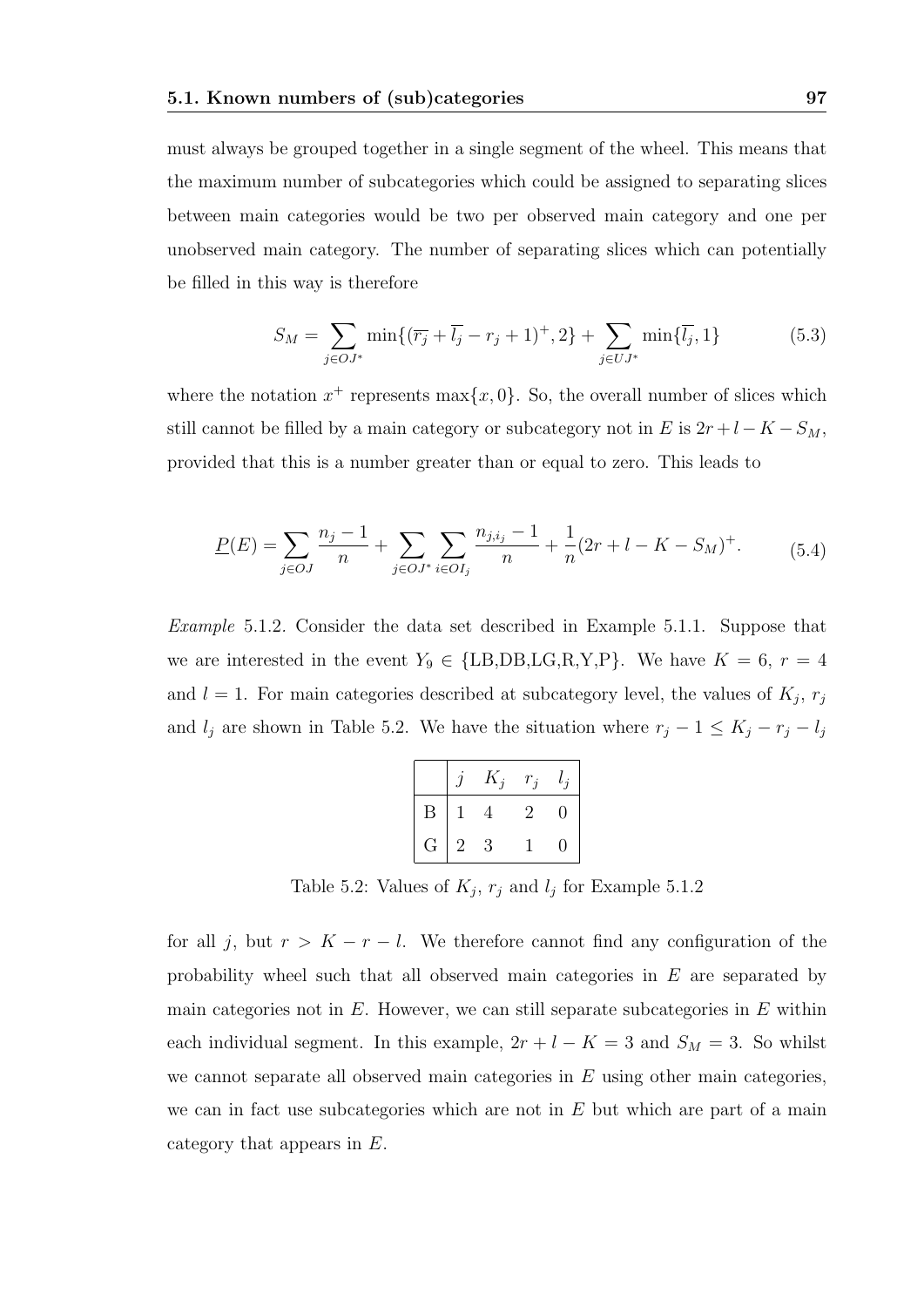In this example, the main category B appears in  $E$ , but the subcategories MB and OB are not included in  $E$ . Similarly, the main category G appears in  $E$ , but the subcategories DG and OG are not included in E. Figure 5.2 shows one



Figure 5.2: Probability wheel for Example 5.1.2

possible configuration where all elements of  $E$  are separated and illustrates the case where O separates B and Y, OB separates R and B, DG separates G and R, and OG separates G and Y. The only part of the wheel which must be assigned to E is the slice between the two DB observations, leading to a NPI lower probability of 1  $\frac{1}{8}$  for the event E. This lower probability can be verified using (5.4). The set  $OJ$ contains R and Y, the set  $OJ^*$  contains B and G, the set  $OI_1$  contains LB and DB and the set  $OI_2$  contains LG. Also,  $2r + l - K = 3$  and  $S_M = 3$ , therefore (5.4) gives

$$
\underline{P}(E) = \frac{1-1}{8} + \frac{1-1}{8} + \frac{1-1}{8} + \frac{2-1}{8} + \frac{1-1}{8} + 0 = \frac{1}{8}.
$$

Case 3: 
$$
r \leq K - r - l
$$
 and  $r_j - 1 > K_j - r_j - l_j$  for at least one j

In this situation, we can separate all lines corresponding to different observed main categories in  $E$  by main categories not in  $E$ . This is because the number of main categories not in  $E$  is greater than or equal to the number of observed main categories in E. However, within main categories for which  $r_j-1 > K_j-r_j-l_j$  holds, we cannot separate all the observed subcategories in  $E$ , since the number of subcategories not in  $E$  is smaller than the number of separating slices between observed subcategories

 $\Diamond$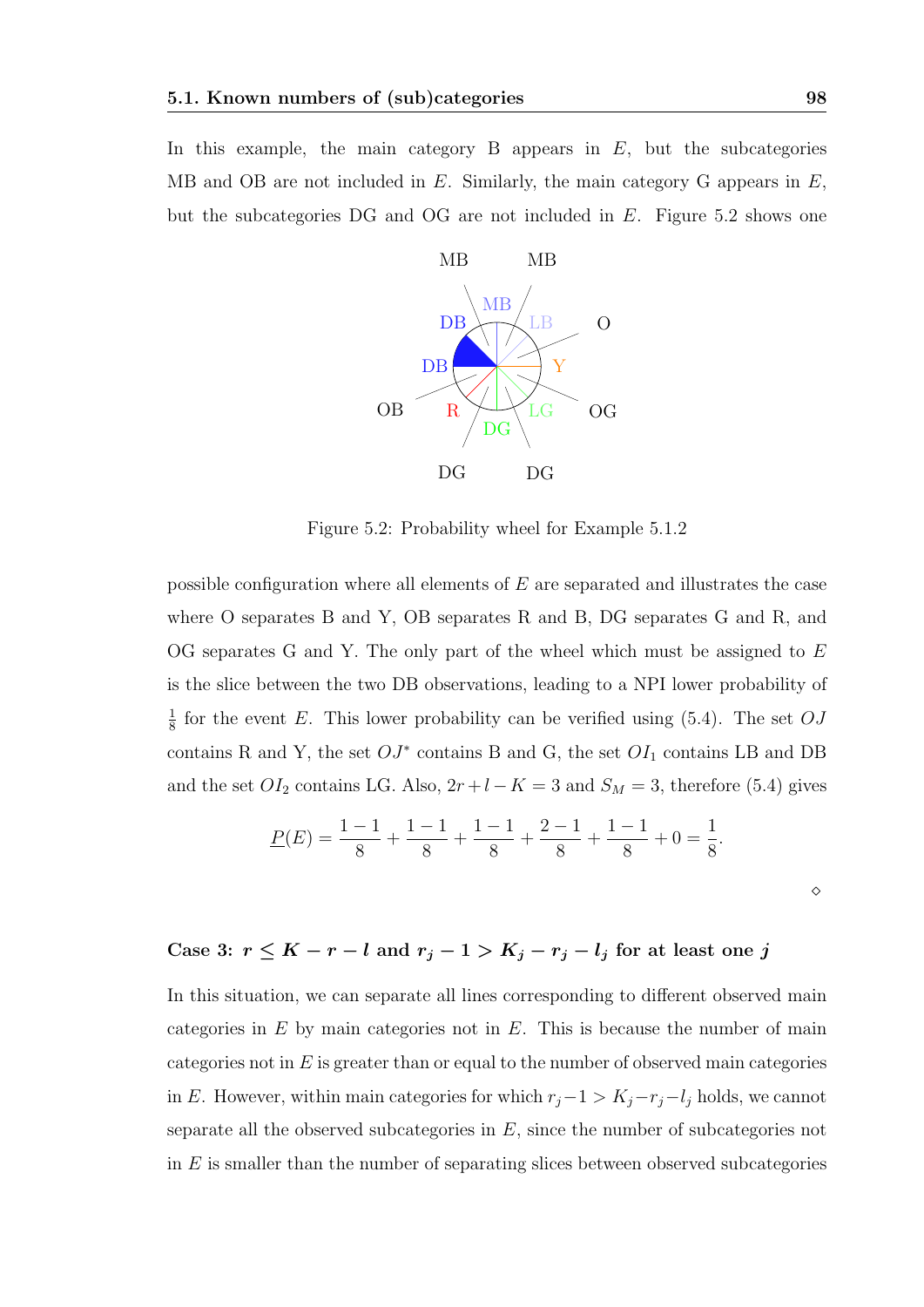in E. For such a category, there are  $r_j - 1 - (K_j - r_j - l_j) = 2r_j + l_j - K_j - 1$  of these separating slices remaining and these have to be assigned to E. This leads to

$$
\underline{P}(E) = \sum_{j \in OJ} \frac{n_j - 1}{n} + \sum_{j \in OJ^*} \sum_{i_j \in OI_j} \frac{n_{j,i_j} - 1}{n} + \frac{1}{n} \sum_{j \in OJ^*} (2r_j + l_j - K_j - 1)^+.
$$
 (5.5)

Example 5.1.3. Consider the data set described in Example 5.1.1. Suppose that we are interested in the event  $Y_9 \in \{LB, MB, DB, LG, P\}$ . We have  $K = 6, r = 2$ and  $l = 1$ . For main categories which have subcategories, the values of  $K_j$ ,  $r_j$ and  $l_j$  are given in Table 5.3. So we have the situation where  $r \leq K - r - l$ , but

|   |   | $K_i$ | $r_j$ | $l_i$    |
|---|---|-------|-------|----------|
| B |   | 4     | 3     | 0        |
| G | 2 | 3     |       | $^{(1)}$ |

Table 5.3: Values of  $K_j$ ,  $r_j$  and  $l_j$  for Example 5.1.3

 $r_j - 1 > K_j - r_j - l_j$  for the case  $j = 1$ , i.e. for main category B. We can therefore separate all observed main categories in  $E$  by main categories not in  $E$ , but within the B segment we are unable to find a configuration such that all subcategories in E are separated. Figure 5.3 illustrates this and shows a configuration where B and



Figure 5.3: Probability wheel for Example 5.1.3

G are separated by R and Y. Looking specifically at the B segment, we see that although OB can be used to separate LB and MB, the slice between MB and DB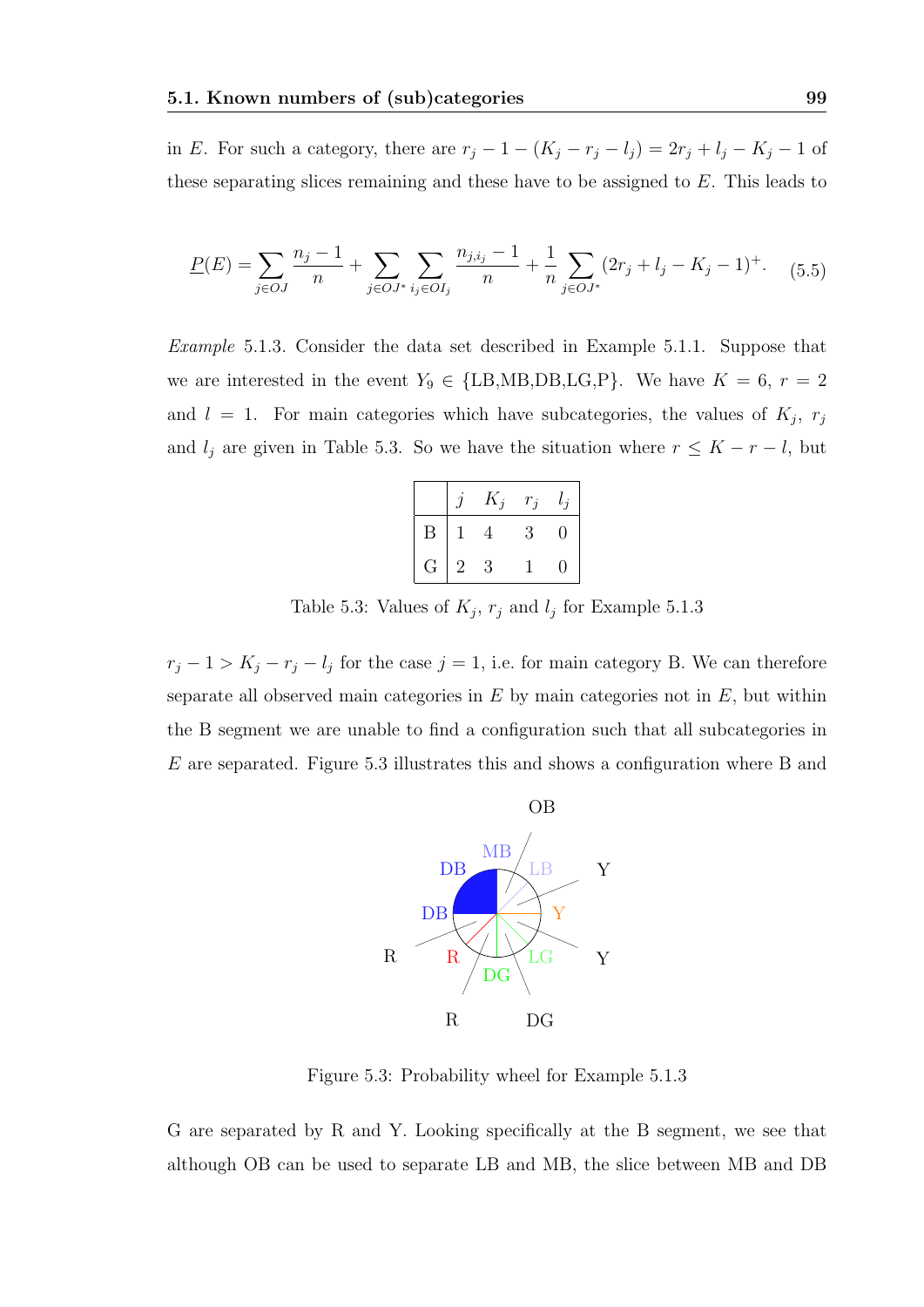then has to belong to either MB or DB and we are therefore forced to assign this slice to E. This means that the NPI lower probability for the event E is  $\frac{2}{8}$ . We can verify this using (5.5). We see that the set  $OJ$  is empty, the set  $OJ^*$  contains B and G, the set  $OI_1$  contains LB, MB and DB and the set  $OI_2$  contains LG. Also,  $\sum$ j∈OJ<sup>∗</sup>  $\max\{2r_j + l_j - K_j - 1, 0\} = 1$ , therefore (5.5) gives

$$
\underline{P}(E) = 0 + \frac{1-1}{8} + \frac{2-1}{8} + \frac{1-1}{8} + \frac{1-1}{8} + \frac{1}{8} = \frac{2}{8}.
$$

#### Case 4:  $r > K - r - l$  and  $r_j - 1 > K_j - r_j - l_j$  for at least one j

In this situation, not all of the observed main categories in  $E$  can be separated by main categories not in E. As explained in Case 2, there are  $2r + l - K$  separating slices between main categories which cannot be filled in this way. However, as illustrated in Example 5.1.2, we may still be able to separate observed main categories in  $E$  using subcategories which are not in  $E$  but which are within a main category that appears in  $E$ . As shown in Case 2, the number of subcategories which can potentially be used to separate main categories in E is  $S_M$  as given by (5.3).

In addition, due to the fact that  $r_j - 1 > K_j - r_j - l_j$  for some j, some segments have observed subcategories in  $E$  that cannot be separated by subcategories not in E. As explained in Case 3, this means that there are  $2r_j + l_j - K_j - 1$  separating slices remaining, which we are forced to assign to E. This leads to

$$
\underline{P}(E) = \sum_{j \in OJ} \frac{n_j - 1}{n} + \sum_{j \in OJ^*} \sum_{i_j \in OI_j} \frac{n_{j,i_j} - 1}{n} + \frac{1}{n} (2r + l - K - S_M)^+ + \frac{1}{n} \sum_{j \in OJ^*} (2r_j + l_j - K_j - 1)^+.
$$
\n(5.6)

Example 5.1.4. Consider the data set described in Example 5.1.1. Suppose that we are interested in the event  $Y_9 \in \{LB, MB, DB, LG, R, Y, P\}$ . We have  $K = 6, r = 4$ and  $l = 1$ . For main categories described at subcategory level, the values of  $K_j$ ,  $r_j$ and  $l_j$  are shown in Table 5.4. Here we have the situation where  $r_j - 1 > K_j - r_j - l_j$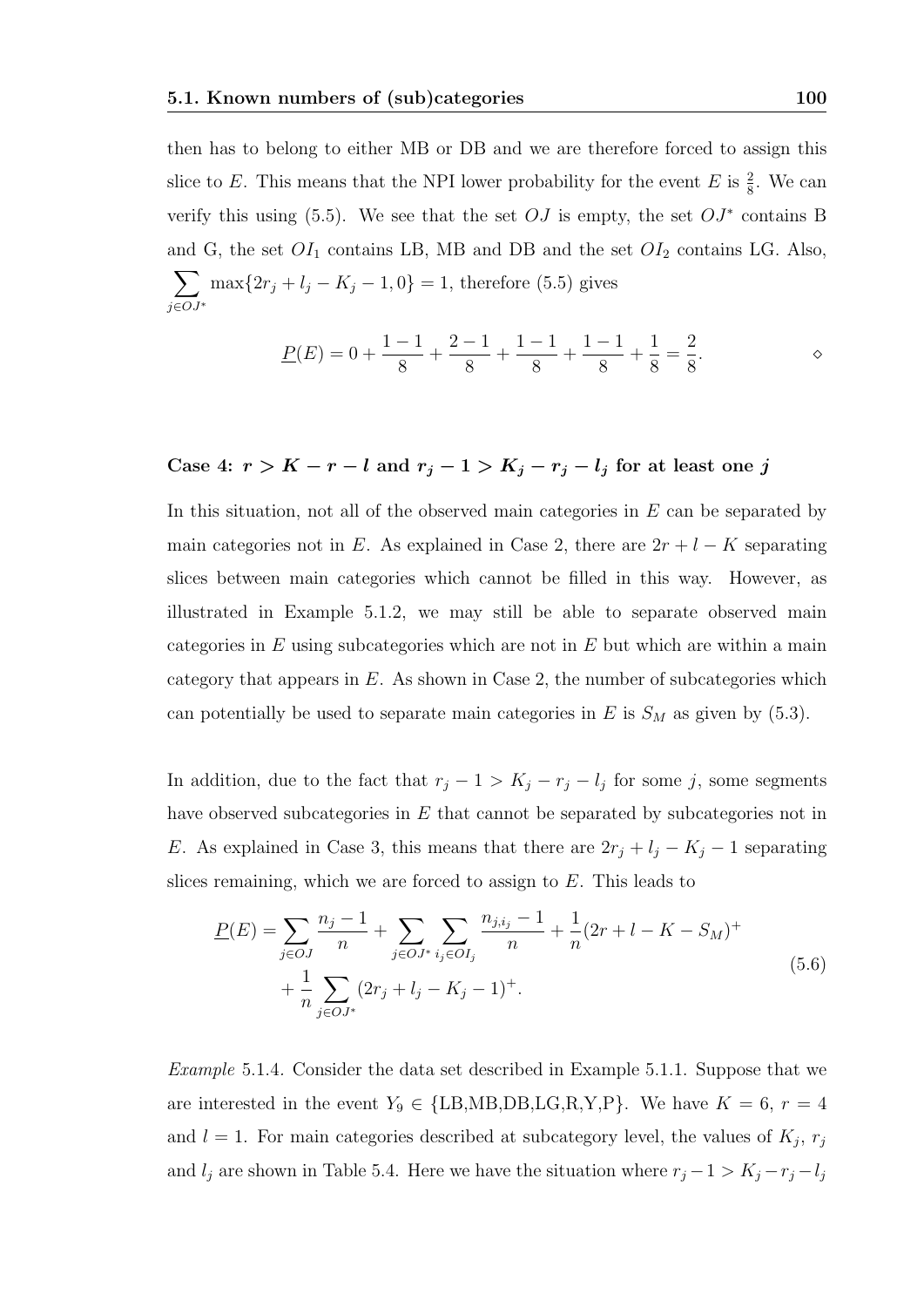|   |   | $K_i$ | $r_i$ | $\overline{1}$ |
|---|---|-------|-------|----------------|
| Β |   |       | 3     | 0              |
| G | 2 | 3     |       | 0              |

Table 5.4: Values of  $K_j$ ,  $r_j$  and  $l_j$  for Example 5.1.4

for  $j = 1$ , i.e. for main category B, and also  $r > K - r - l$ . We are therefore unable to separate all subcategories in  $E$  within the B segment. Furthermore, we are unable to configure the probability wheel such that all observed main categories in E are separated by main categories not in E. In this example,  $2r + l - K = 3$ and  $S_M = 2$ . So whilst we can use some subcategories which are not in E but which are part of a main category that appears in  $E$ , there is still one separating slice between main categories which has to be assigned to  $E$ . Figure 5.4 shows a possible



Figure 5.4: Probability wheel for Example 5.1.4

configuration of the wheel such that O separates B and Y, OG separates Y and G, and DG separates G and R. There is then no way of separating R and B by a main category or subcategory not in  $E$  and we are therefore forced to assign this slice to E. Looking specifically at the B segment, we see that OB separates LB and MB but the slice between MB and DB then has to be assigned to E. This leads to a NPI lower probability of  $\frac{3}{8}$  for the event E. This lower probability can be verified using (5.6). We see that the set  $OJ$  contains R and Y, the set  $OJ^*$  contains B and G, the set  $OI_1$  contains LB, MB and DB and the set  $OI_2$  contains LG. Also,  $2r+l-K=3$ ,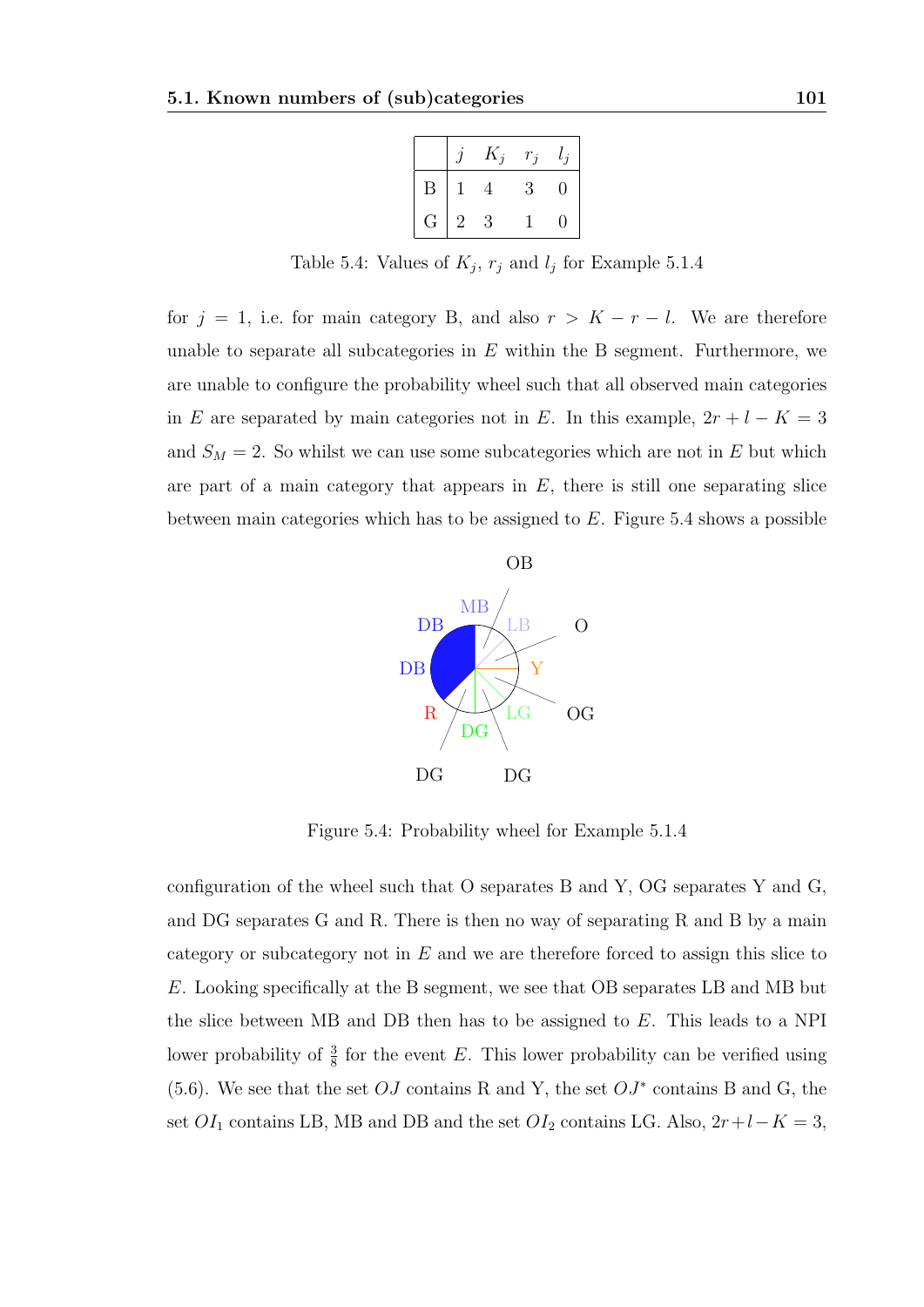$$
S_M = 2 \text{ and } \sum_{j \in OJ^*} \max\{2r_j + l_j - K_j - 1, 0\} = 1 \text{, therefore (5.6) gives}
$$
  

$$
\underline{P}(E) = \frac{1 - 1}{8} + \frac{1 - 1}{8} + \frac{1 - 1}{8} + \frac{2 - 1}{8} + \frac{1 - 1}{8} + \frac{1 - 1}{8} + \frac{1}{8} + \frac{1}{8} = \frac{3}{8}.
$$

The NPI lower probability formulae for the four cases in this subsection can be combined to give the following general expression:

$$
\underline{P}(E) = \sum_{j \in OJ} \frac{n_j - 1}{n} + \sum_{j \in OJ^*} \sum_{i_j \in OI_j} \frac{n_{j,i_j} - 1}{n} + \frac{1}{n} (2r + l - K - S_M)^+ + \frac{1}{n} \sum_{j \in OJ^*} (2r_j + l_j - K_j - 1)^+.
$$
\n(5.7)

### 5.1.2 Upper probability

We now derive the NPI upper probability for the event  $E(5.1)$ . This is found by constructing a configuration of the probability wheel which maximises the number of slices assigned to E. We do this by considering which slices can definitely not be assigned to E and are accounted for by the  $k - r$  observed main categories not in E or by the  $\overline{r_i}$  observed subcategories not in E. In order to construct such a configuration, we first need to think about the various ways in which we can separate lines or segments on the wheel representing different main categories which either are not in  $E$  or are present in  $E$  but have neither end of their segment in  $E$ .

First, we can separate these main categories using unobserved main categories in E. There are l of these categories. Secondly, we can separate using observed main-only categories in  $E$ . There are  $r_{main}$  such categories. Finally, we can separate using the other observed main categories in  $E$ , provided that the configuration of the relevant segment is such that each end represents a subcategory in  $E$ . There are  $r_{sub}$  main categories in E that are described at subcategory level. For a segment to have the required configuration, the category must satisfy  $k_j - r_j + 1 \leq r_j + l_j$ . This is because we need  $k_j - r_j - 1$  subcategories in E to ensure that all subcategories not in E are separated and a further two to ensure that both ends of the segment are in E. We define the number of main categories which satisfy this condition as  $\tilde{r}_{sub}$ . We define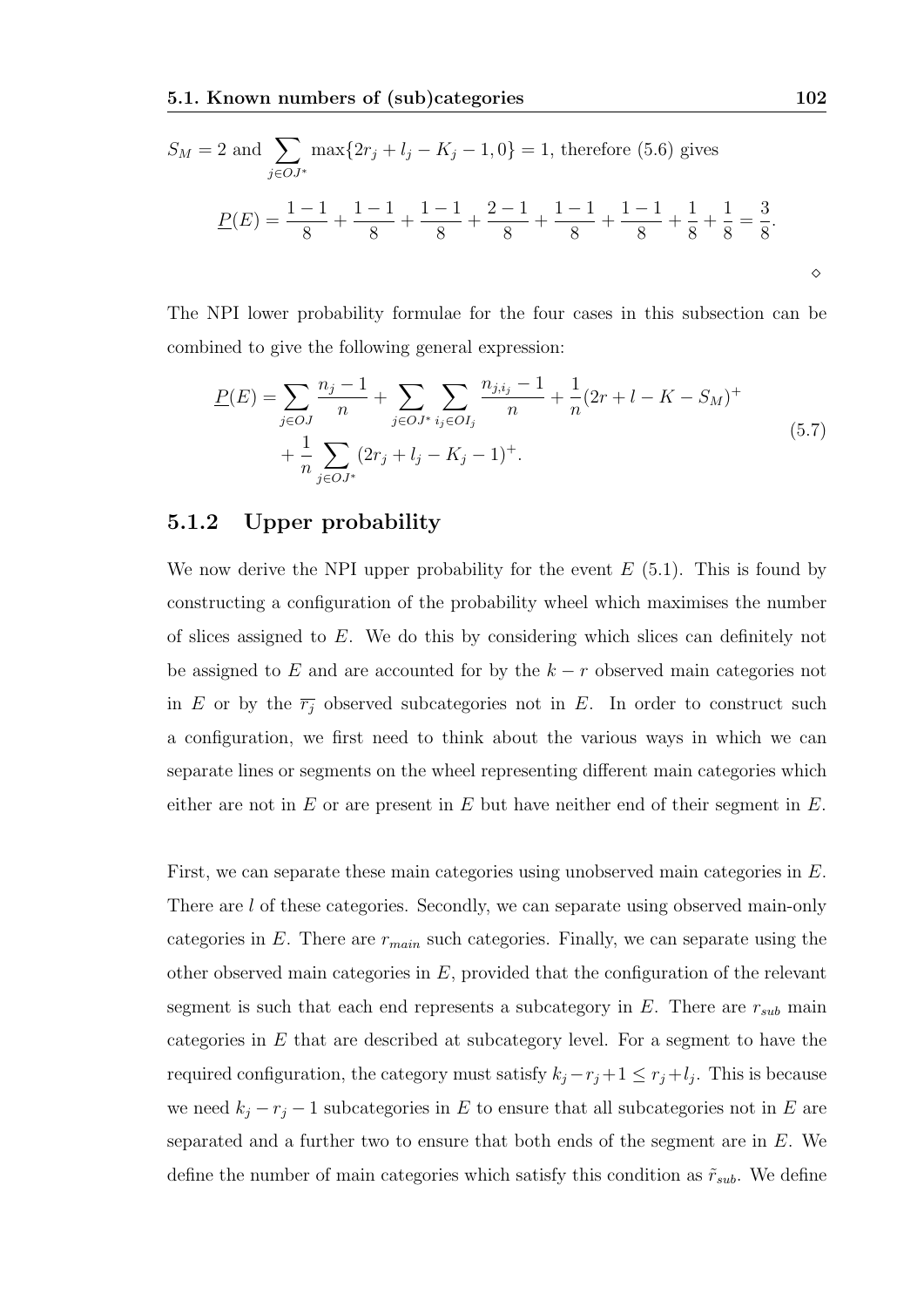the number of main categories which are present in  $E$  but have neither end of their segment belonging to E, i.e. the number which satisfy  $k_j - r_j - 1 \ge r_j + l_j$ , as  $r_{sub}^0$ . We define the number of main categories which are present in E but have only one end of their segment belonging to E, i.e. the number which satisfy  $k_j - r_j = r_j + l_j$ , as  $r_{sub}^1$ .

As in Subsection 5.1.1, there are four different cases which we consider individually.

Case 1: 
$$
(k - r) + r_{sub}^0 \le l + r_{main} + \tilde{r}_{sub}, k_j - r_j - 1 \le r_j + l_j
$$
 for all j

When  $(k - r) + r_{sub}^0 \leq l + r_{main} + \tilde{r}_{sub}$ , the number of main categories in E which are either main-only or have both ends of their segment in  $E$  is greater than or equal to the number of observed main categories which are either not in  $E$  at all or are present in  $E$  but have neither end of their segment in  $E$ . All k separating slices between two lines representing different main categories can therefore be assigned to E.

Similarly, when  $k_j - r_j - 1 \leq r_j + l_j$  within main category  $c_j$ , there are enough subcategories in  $E$  within each single segment to separate all the different observed subcategories not in E. Therefore all  $k_j - 1$  separating slices between two lines representing different subcategories can be assigned to E.

In addition, we must assign to  $E$  the slices between lines representing the same main-only category in  $E$  and the slices between lines representing the same subcategory in  $E$ . This leads to

$$
\overline{P}(E) = \sum_{j \in OJ} \frac{n_j - 1}{n} + \frac{k}{n} + \sum_{j \in OJ^*} \left( \sum_{i_j \in OI_j} \frac{n_{j,i_j} - 1}{n} + \frac{k_j - 1}{n} \right).
$$
(5.8)

Example 5.1.5. Consider the data set used in Examples 5.1.1 to 5.1.4. This is a multinomial data set with possible main categories blue (B), green (G), red (R), yellow (Y), pink (P) and orange (O). These main categories are labelled 1 to 6 respectively. Observations in B are further classified as light blue (LB), medium blue (MB), dark blue (DB) or other blue (OB) and observations in G are further classified as light green (LG), dark green (DG) or other green (OG). The data set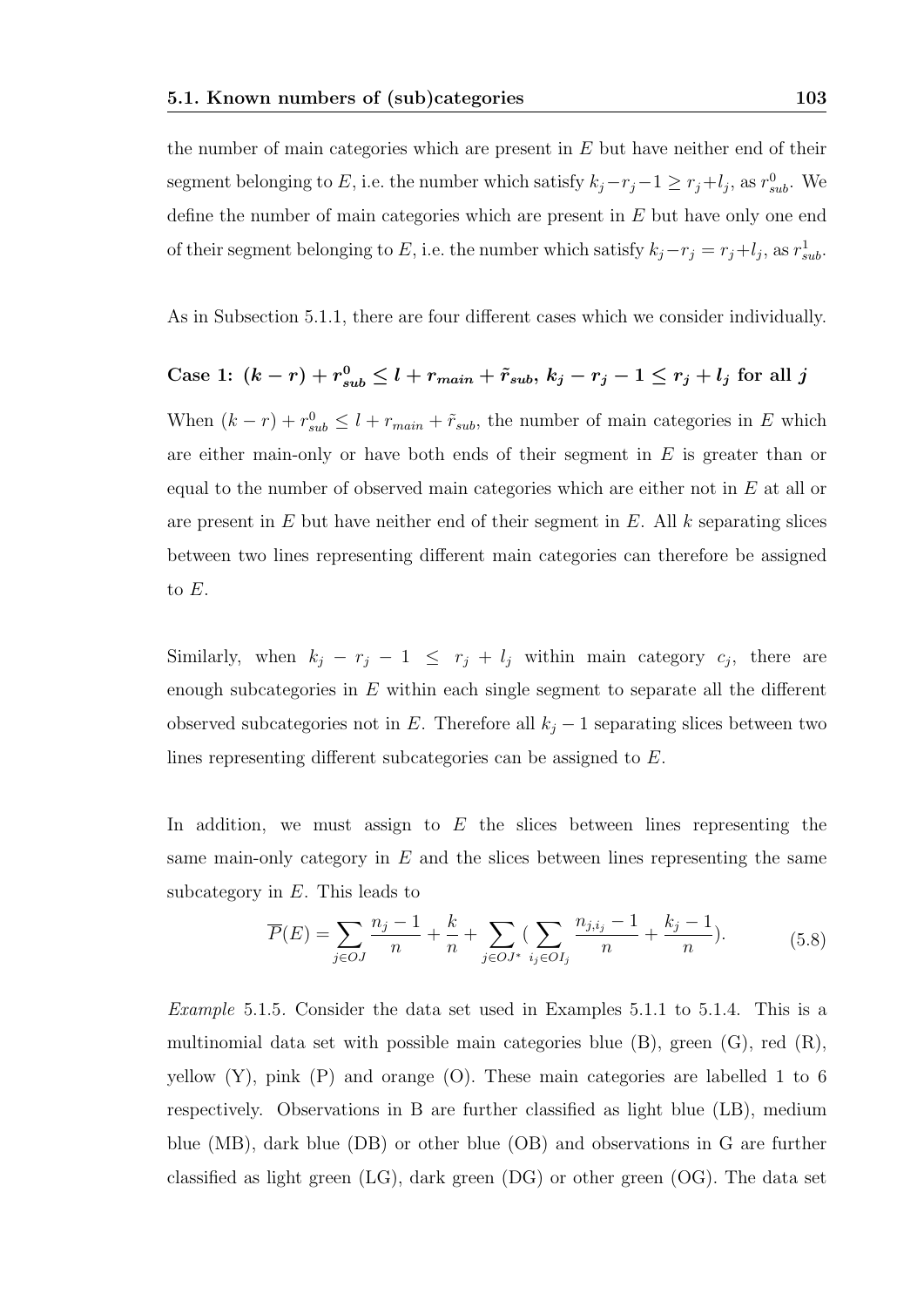consists of eight observations altogether, including 1 LB, 1 MB, 2 DB, 1 LG, 1 DG, 1 R and 1 Y. Suppose that we are interested in the event  $Y_9 \in \{\text{LB}, \text{DB}, \text{LG}, \text{P}\}.$ Then  $k = 4$ ,  $r_{main} = 0$ ,  $r_{sub} = 2$ ,  $r = 2$  and  $l = 1$ . For main categories which have subcategories, the values of  $k_j$ ,  $r_j$  and  $l_j$  are shown in Table 5.5. The values in

|   |   | $k_i$          | $r_i$     | $\iota_i$ |
|---|---|----------------|-----------|-----------|
| Β |   | 3              | $\dot{2}$ | 0         |
| G | 2 | $\overline{2}$ |           | 0         |

Table 5.5: Values of  $k_j$ ,  $r_j$  and  $l_j$  for Example 5.1.5



Figure 5.5: Probability wheel for Example 5.1.5

Table 5.5 show that the condition  $k_j - r_j + 1 \leq r_j + l_j$  is satisfied by main category B but not by main category G, so we have  $\tilde{r}_{sub} = 1$ . We also have  $r_{sub}^0 = 0$ . This example illustrates the situation where  $(k - r) + r_{sub}^0 \leq l + r_{main} + \tilde{r}_{sub}$  and also  $k_j - r_j - 1 \leq r_j + l_j$  for all j. We can find a configuration of the probability wheel such that every slice is accounted for by a main category or subcategory in  $E$ . Figure 5.5 shows such a configuration with R and Y separated by B, R and G separated by P, and G and Y separated by LG (since LG is in  $E$ ). This leads to a NPI upper probability of 1 for the event  $E$ . This upper probability can be verified using  $(5.8)$ : we see that the set  $OJ$  is empty, the set  $OJ^*$  contains B and G, the set  $OI_1$  contains LB and DB and the set  $OI_2$  contains LG, therefore (5.8) gives

$$
\overline{P}(E) = \frac{4}{8} + \frac{1-1}{8} + \frac{2-1}{8} + \frac{2}{8} + \frac{1-1}{8} + \frac{1}{8} = 1.
$$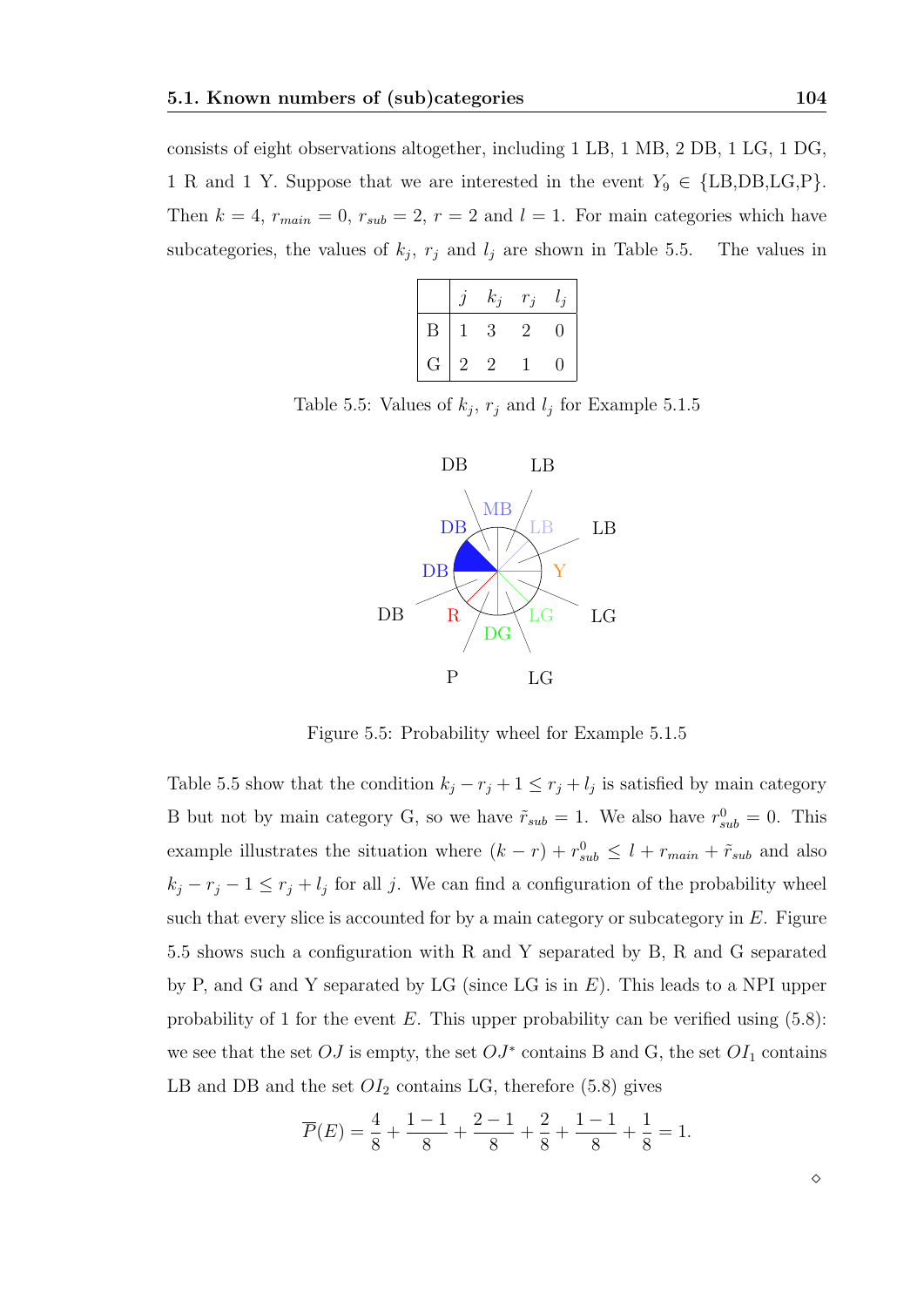## Case 2:  $(k - r) + r_{sub}^0 > l + r_{main} + \tilde{r}_{sub}, k_j - r_j - 1 \le r_j + l_j$  for all  $j$

As in Case 1, within each individual segment there are enough subcategories in  $E$  to separate all observed subcategories not in  $E$ . We therefore find that within each segment, all  $k_i - 1$  separating slices between two lines representing different subcategories can be assigned to  $E$ .

However, the number of observed main categories which have neither end of their segment in  $E$  is greater than the number of main categories in  $E$  which are either main-only or have both ends of their segment in  $E$ . There are  $(k - r) + r_{sub}^0 - (l + r_{main} + \tilde{r}_{sub})$  separating slices which we cannot assign to E, in other words only  $k - ((k - r) + r_{sub}^0 - l - r_{main} - \tilde{r}_{sub}) = r + l + r_{main} + \tilde{r}_{sub} - r_{sub}^0$ of the  $k$  separating slices can be assigned to  $E$ .

In addition, we assign to  $E$  the slices between lines representing the same main-only category in  $E$  and the slices between lines representing the same subcategory in  $E$ . This leads to

$$
\overline{P}(E) = \sum_{j \in OJ} \frac{n_j - 1}{n} + \frac{r + l + r_{main} + \tilde{r}_{sub} - r_{sub}^0}{n} + \sum_{j \in OJ^*} \left( \sum_{i_j \in OI_j} \frac{n_{j, i_j} - 1}{n} + \frac{k_j - 1}{n} \right).
$$
\n(5.9)

Example 5.1.6. Consider the data set described in Example 5.1.5. Suppose that we are interested in the event  $Y_9 \in \{\text{LB}, \text{DB}, \text{LG}\}\$ . We have  $k = 4$ ,  $r_{main} = 0$ ,  $r_{sub} = 2$ ,  $r = 2$  and  $l = 0$ . For main categories with subcategories, the values of  $k_j$ ,  $r_j$  and  $l_j$  are shown in Table 5.6. The values in Table 5.6 show that the condition

|                |                | $k_i$     | $r_i$        | $\overline{a}$ |
|----------------|----------------|-----------|--------------|----------------|
| Β              |                | 3         | $\mathbf{z}$ |                |
| $\overline{G}$ | $\overline{2}$ | $\dot{2}$ |              |                |

Table 5.6: Values of  $k_j$ ,  $r_j$  and  $l_j$  for Example 5.1.6

 $k_j - r_j + 1 \leq r_j + l_j$  is satisfied by main category B but not by main category G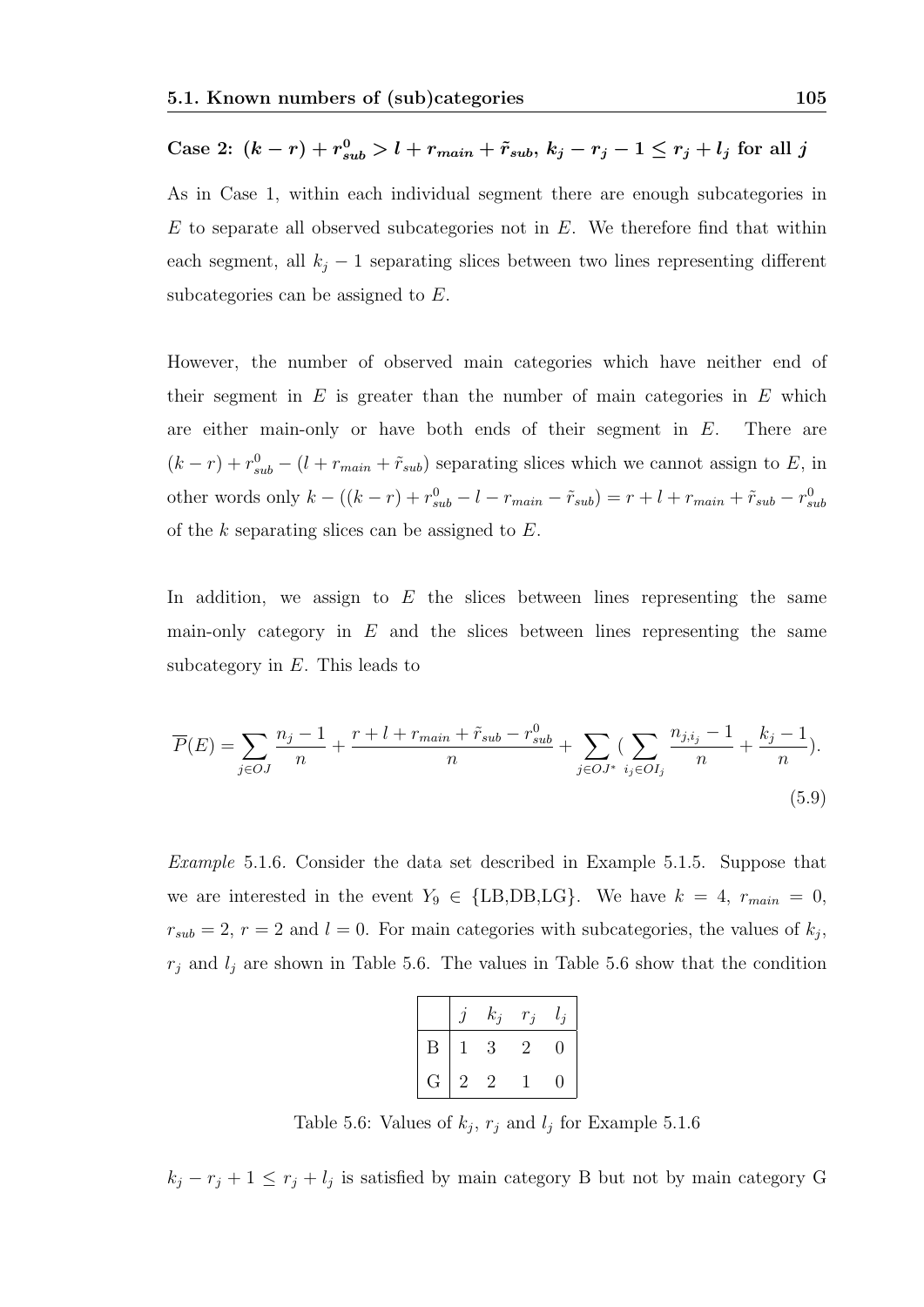and we have  $\tilde{r}_{sub} = 1$ . We also have  $r_{sub}^0 = 0$ . This example illustrates the situation where  $(k - r) + r_{sub}^0 > l + r_{main} + \tilde{r}_{sub}$  and  $k_j - r_j - 1 \le r_j + l_j$  for all j. We can configure the probability wheel such that within each segment, every separating slice between subcategories is assigned to a subcategory in  $E$ . However, we cannot assign to  $E$  all separating slices between main categories. One configuration of the



Figure 5.6: Probability wheel for Example 5.1.6

wheel corresponding to the NPI upper probability is shown in Figure 5.6, where R and Y are separated by B, and G and Y are separated by LG. However, there is no available main category or subcategory in  $E$  to which we can assign the slice separating R and G. This leads to a NPI upper probability of  $\frac{7}{8}$  for the event E. This upper probability can be verified using  $(5.9)$ . We see that the set  $OJ$  is empty, the set  $OJ^*$  contains B and G, the set  $OI_1$  contains LB and DB and the set  $OI_2$ contains LG. Also,  $r + l + r_{main} + \tilde{r}_{sub} - r_{sub}^0 = 3$ , therefore (5.9) gives

$$
\overline{P}(E) = \frac{3}{8} + \frac{1-1}{8} + \frac{2-1}{8} + \frac{2}{8} + \frac{1-1}{8} + \frac{1}{8} = \frac{7}{8}.
$$

Case 3:  $(k - r) + r_{sub}^0 \leq l + r_{main} + \tilde{r}_{sub}, k_j - r_j - 1 > r_j + l_j$  for at least one j

In this situation, the number of main categories in  $E$  that can be used to separate observed main categories not in  $E$  is greater than or equal to the number of observed main categories with neither end of their segment in  $E$ . This means that

 $\Diamond$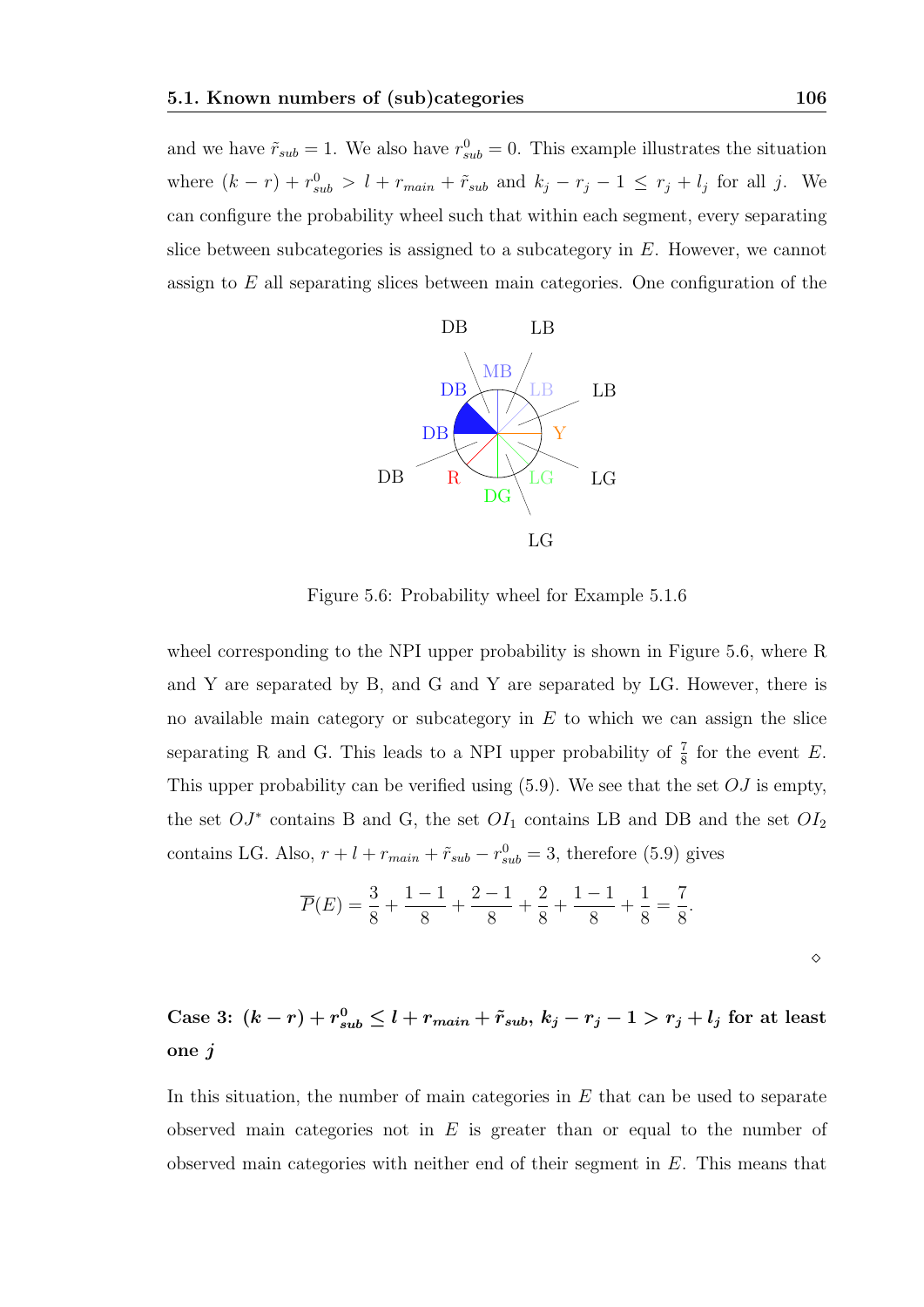all k separating slices between main categories can be assigned to  $E$ .

However, within certain individual segments, we cannot separate all observed subcategories not in E. There will be  $k_j - r_j - 1 - (r_j + l_j) = k_j - 2r_j - l_j - 1$ slices remaining. We can therefore only assign  $k_j - 1 - (k_j - 2r_j - l_j - 1) = 2r_j + l_j$ separating slices to E.

We must also assign to  $E$  the slices which lie between lines representing the same main-only category in  $E$  and the slices which lie between lines representing the same subcategory in  $E$ . This leads to

$$
\overline{P}(E) = \sum_{j \in OJ} \frac{n_j - 1}{n} + \frac{k}{n} + \sum_{j \in OJ^*} \left( \sum_{i_j \in OI_j} \frac{n_{j,i_j} - 1}{n} + \frac{\min\{2r_j + l_j, k_j - 1\}}{n} \right). \tag{5.10}
$$

Example 5.1.7. Consider the data set described in Example 5.1.5. Suppose that we are interested in the event  $Y_9 \in \{\text{LB}, \text{DB}, \text{P}, \text{O}\}\.$  We have  $k = 4$ ,  $r_{main} = 0$ ,  $r_{sub} = 1$ ,  $r=1$  and  $l=2$ . The values of  $k_j$ ,  $r_j$  and  $l_j$  are shown in Table 5.7. The values in

|   |              | $k_i$ | $r_i$             | $l_{\cdot i}$ |
|---|--------------|-------|-------------------|---------------|
| Β | $\mathbf{1}$ | 3     | 2                 | 0             |
| G | 2            | 2     | $\mathbf{\Omega}$ | 0             |

Table 5.7: Values of  $k_j$ ,  $r_j$  and  $l_j$  for Example 5.1.7

Table 5.7 show that the condition  $k_j - r_j - 1 \le r_j + l_j$  is satisfied by main category B but not by main category G. Furthermore, the condition  $k_j - r_j + 1 \leq r_j + l_j$  is only satisfied by B, so we have  $\tilde{r}_{sub} = 1$ . We also have  $r_{sub}^0 = 0$ . This is an example of the situation where  $(k - r) + r_{sub}^0 \leq l + r_{main} + \tilde{r}_{sub}$  and  $k_j - r_j - 1 > r_j + l_j$  for one or more j. We can configure the probability wheel such that all  $k$  separating slices between two lines representing different main categories can be assigned to E. However, within the G segment we cannot separate all subcategories not in  $E$ . A configuration of the wheel corresponding to the NPI upper probability is shown in Figure 5.7, where R and Y are separated by B, G and Y are separated by O, and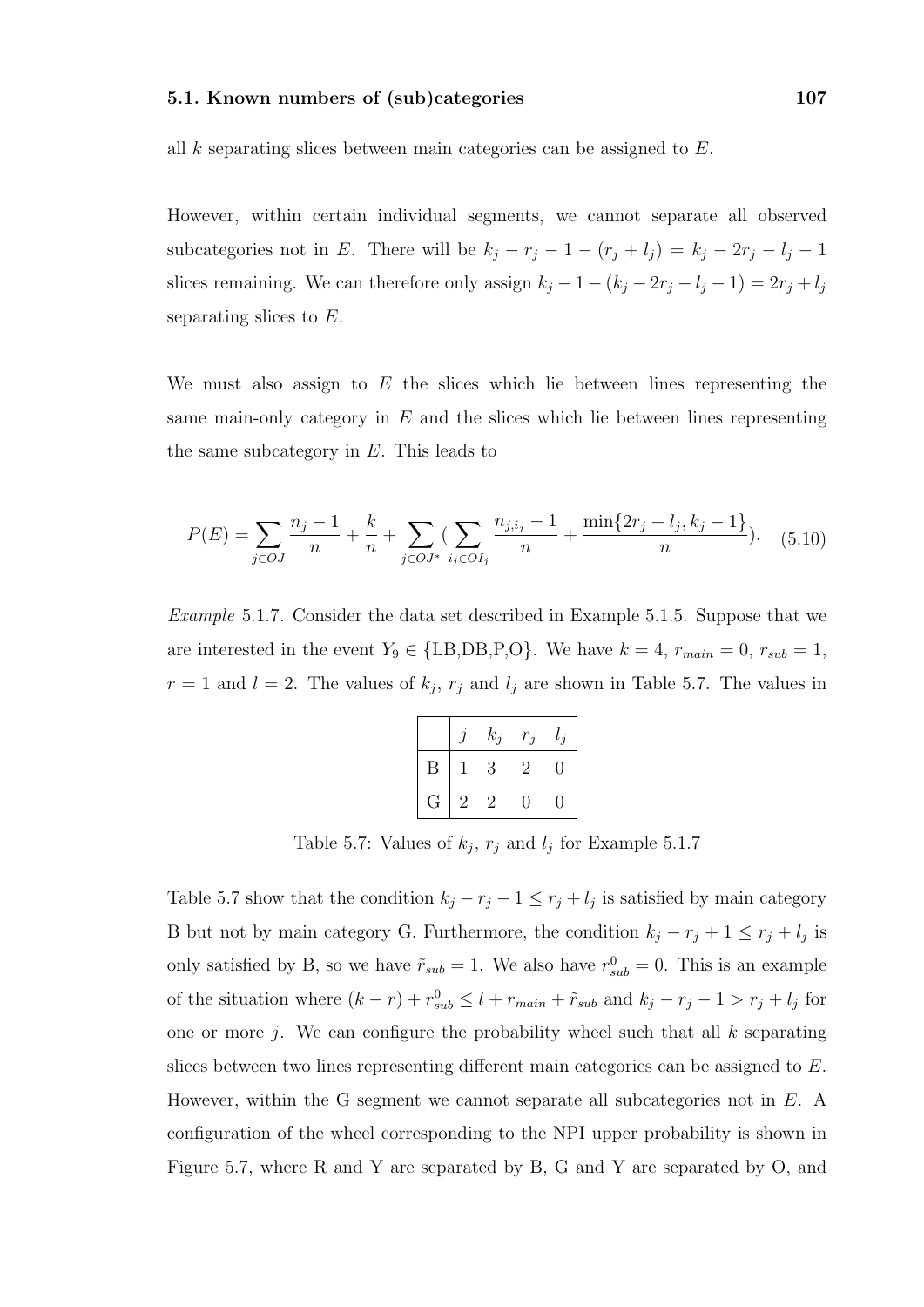

Figure 5.7: Probability wheel for Example 5.1.7

G and R are separated by P. However, there is no available subcategory in  $E$  to which we can assign the slice separating DG and LG. This leads to a NPI upper probability of  $\frac{7}{8}$  for the event E. This upper probability can be verified using (5.10). We see that the set  $OJ$  is empty, the set  $OJ^*$  contains B and the set  $OI_1$  contains LB and DB. Also,  $\Sigma$ j∈OJ<sup>∗</sup>  $\min\{2r_j + l_j, k_j - 1\} = 2$ , therefore (5.10) gives

$$
\overline{P}(E) = \frac{4}{8} + \frac{1-1}{8} + \frac{2-1}{8} + \frac{2}{8} = \frac{7}{8}.
$$

 $\Diamond$ 

Case 4:  $(k - r) + r_{sub}^0 > l + r_{main} + \tilde{r}_{sub}, k_j - r_j - 1 > r_j + l_j$  for at least one j

In this situation, there are more observed main categories with neither end of their segment in  $E$  than there are main categories in  $E$  which are either main-only or have both ends of their segment in  $E$ . This means that, as in Case 2, only  $r + l + r_{main} + \tilde{r}_{sub} - r_{sub}^{0}$  of the k separating slices between main categories can be assigned to E.

Also, within some particular main categories there are more observed subcategories not in E than there are subcategories in E, so as in Case 3 only  $2r_j + l_j$  of the separating slices between subcategories can be assigned to  $E$ . Again, we must assign to  $E$  any slices between lines representing the same main-only category in  $E$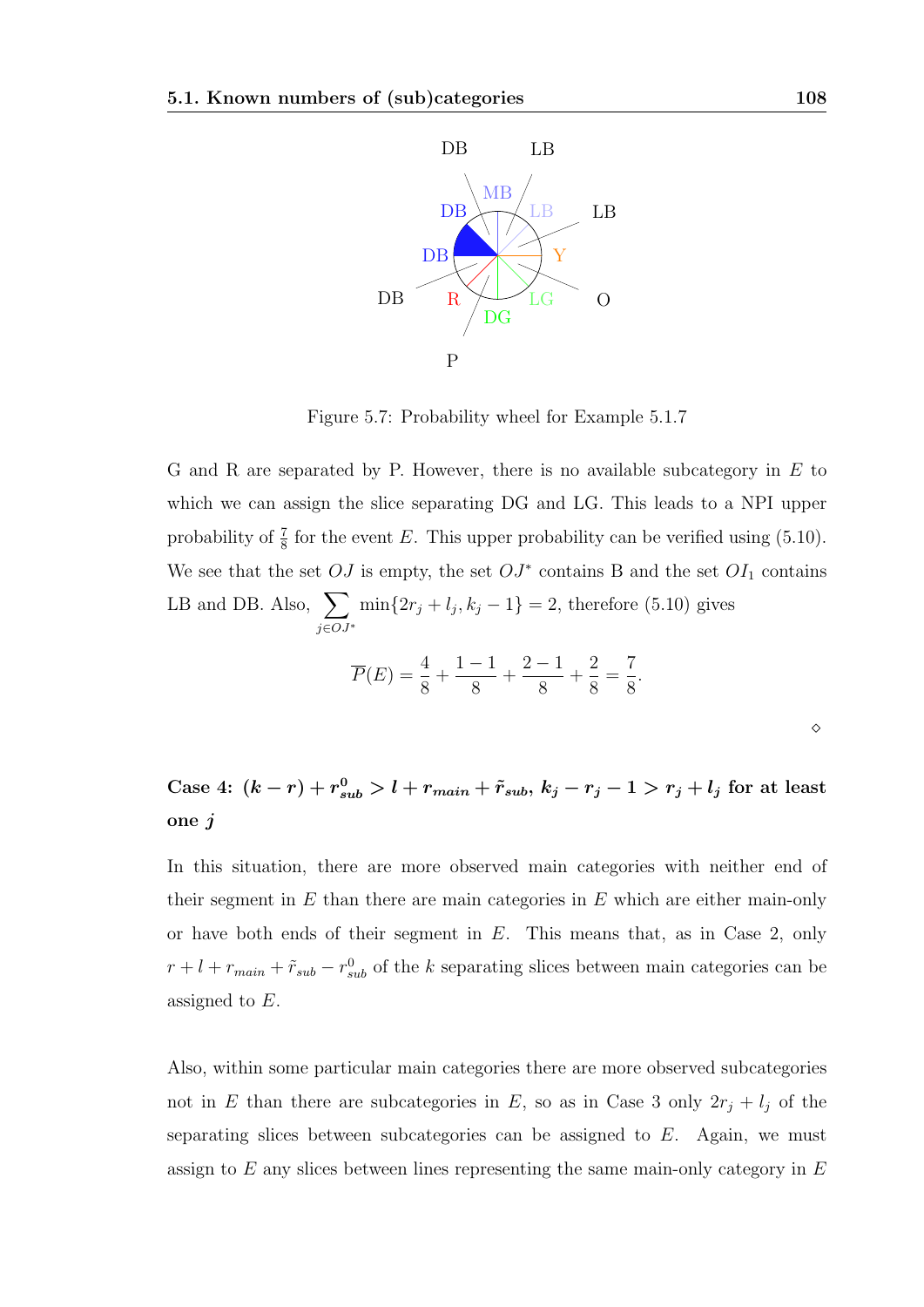and any slices between lines representing the same subcategory in E. This leads to

$$
\overline{P}(E) = \sum_{j \in OJ} \frac{n_j - 1}{n} + \frac{r + l + r_{main} + \tilde{r}_{sub} - r_{sub}^0}{n} + \sum_{j \in OJ^*} \left( \sum_{i_j \in OI_j} \frac{n_{j, i_j} - 1}{n} + \frac{\min\{2r_j + l_j, k_j - 1\}}{n} \right).
$$
\n(5.11)

Example 5.1.8. Consider the data set described in Example 5.1.5. Suppose that we are interested in the event  $Y_9 \in \{\text{LB,DB,P}\}\.$  We have  $k = 4$ ,  $r_{main} = 0$ ,  $r_{sub} = 1$ ,  $r = 1$  and  $l = 1$ . For main categories described at subcategory level, the values of  $k_j$ ,  $r_j$  and  $l_j$  are shown in Table 5.8. The values in Table 5.8 show that the condition

|                  |              | $k_i$ | $r_i$          | $l_{i}$ |
|------------------|--------------|-------|----------------|---------|
| $\boldsymbol{B}$ | $\mathbf{1}$ | 3     | $\overline{2}$ | 0       |
| G                | 2            | 2     | $\mathbf{0}$   | 0       |

Table 5.8: Values of  $k_j$ ,  $r_j$  and  $l_j$  for Example 5.1.8

 $k_j - r_j - 1 \leq r_j + l_j$  is satisfied by main category B but not by main category G. We also see that the condition  $k_j - r_j + 1 \leq r_j + l_j$  is only satisfied by B, so  $\tilde{r}_{sub} = 1$ . We also have  $r_{sub}^0 = 0$ . We have the situation where  $(k - r) + r_{sub}^0 > l + r_{main} + \tilde{r}_{sub}$ and  $k_j - r_j - 1 > r_j + l_j$  for one or more j. There is no configuration of the probability wheel such that all categories not in E are separated by categories in  $E$ . Also, within the G segment we cannot separate all subcategories not in  $E$ . One



Figure 5.8: Probability wheel for Example 5.1.8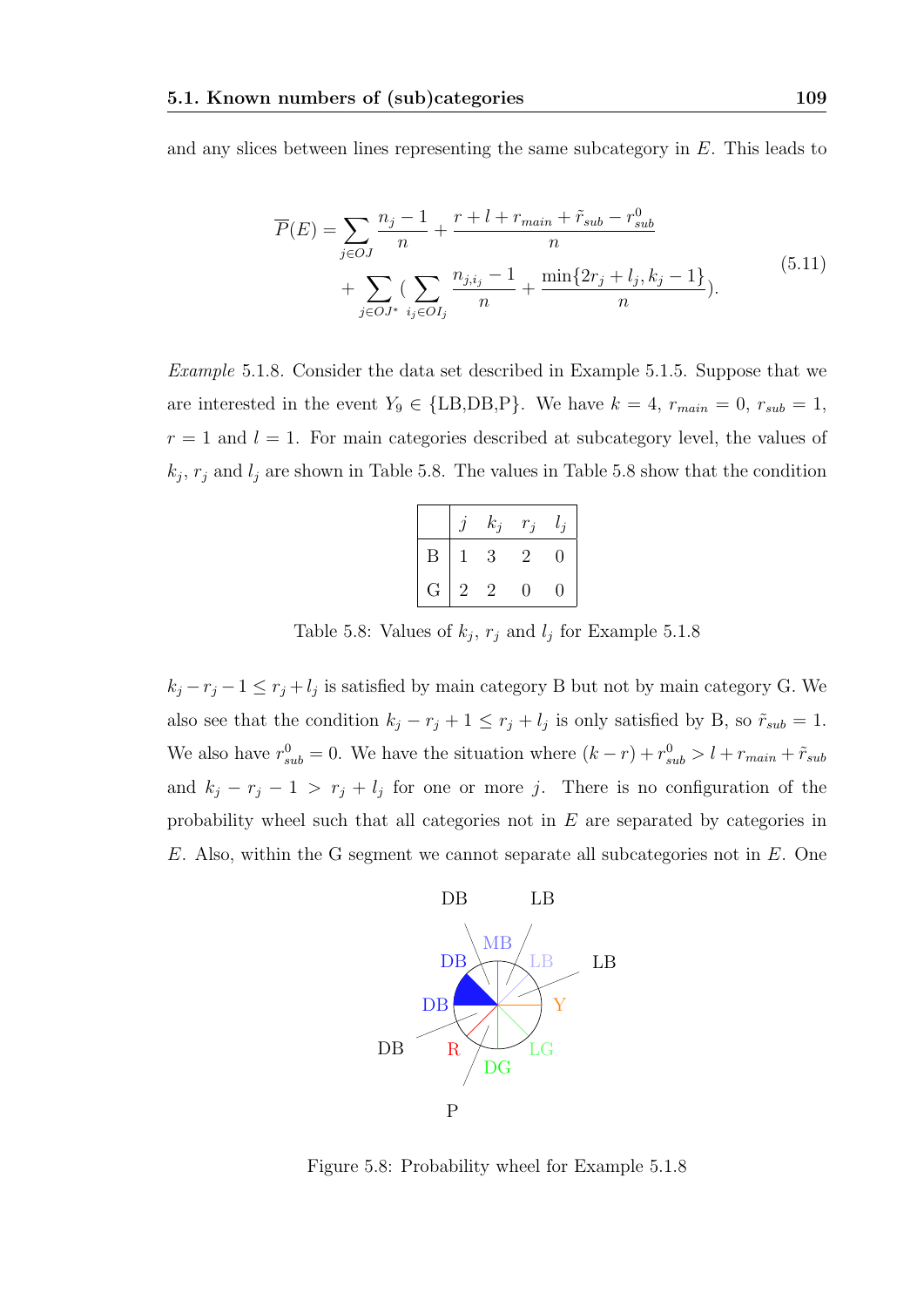configuration of the wheel corresponding to the NPI upper probability is shown in Figure 5.8. Figure 5.8 shows a configuration where R and Y are separated by B, and G and R are separated by P. However, we cannot separate G and Y by a category in  $E$ . We also do not have an available subcategory in  $E$  to which we can assign the slice separating DG and LG. This leads to a NPI upper probability of  $\frac{6}{8}$  for the event E. This upper probability can be verified using  $(5.11)$ . We see that the set OJ is empty, the set  $O J^*$  contains B and the set  $O I_1$  contains LB and DB. Also,  $r + l + r_{main} + \tilde{r}_{sub} - r_{sub}^0 = 3$  and  $\sum$ j∈OJ<sup>∗</sup>  $\min\{2r_j + l_j, k_j - 1\} = 2$ , therefore (5.11) gives

$$
\overline{P}(E) = \frac{3}{8} + \frac{1-1}{8} + \frac{2-1}{8} + \frac{2}{8} = \frac{6}{8}.
$$

The NPI upper probability formulae for the four cases in this subsection can be combined to give the following general expression:

$$
\overline{P}(E) = \sum_{j \in OJ} \frac{n_j - 1}{n} + \frac{\min\{r + l + r_{main} + \tilde{r}_{sub} - r_{sub}^0, k\}}{n} + \sum_{j \in OJ^*} \left( \sum_{i_j \in OI_j} \frac{n_{j, i_j} - 1}{n} + \frac{\min\{2r_j + l_j, k_j - 1\}}{n} \right).
$$
\n(5.12)

# 5.2 Properties of the model

In this section, we prove some general properties of the results presented in Section 5.1, where a general expression for the event of interest  $E$  was given (5.1) and the NPI lower probability (5.7) and upper probability (5.12) for this event were derived. We discuss four properties of these inferences.

#### 5.2.1 Conjugacy

A fundamental property for lower and upper probabilities is the conjugacy property. Conjugacy means that for any event of interest  $E$ , the following expression is always true:

$$
\overline{P}(E) = 1 - \underline{P}(E^c).
$$

 $\Diamond$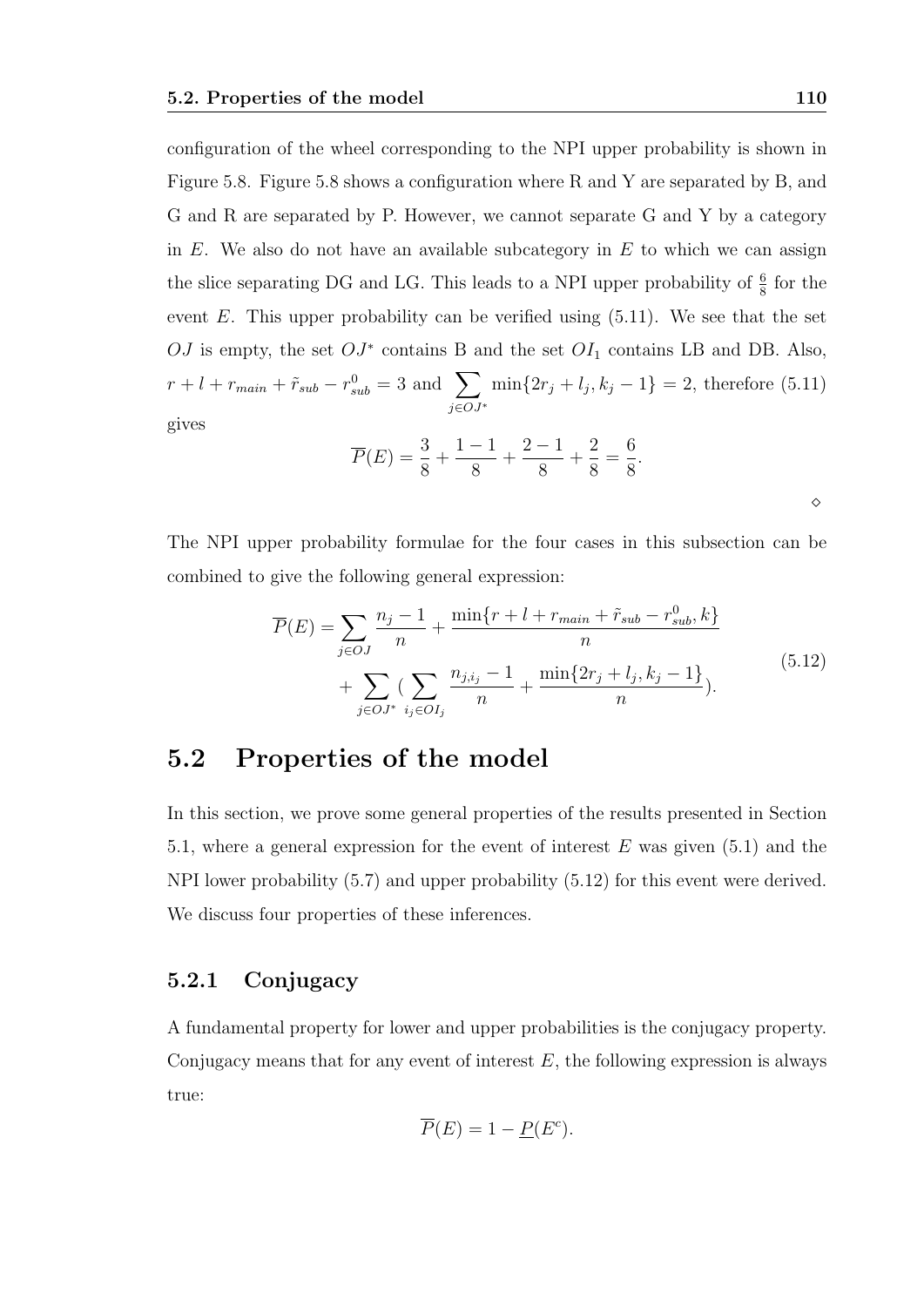$E<sup>c</sup>$  represents the complementary event to  $E$ , i.e. an event containing all possible categories and subcategories except for those contained in E. We illustrate conjugacy in Example 5.2.1 below.

Example 5.2.1. Consider a multinomial data set with possible main categories blue (B), green (G), red (R), yellow (Y), pink (P) and orange (O). These are labelled 1 to 6 respectively. Observations in B are classified further as light blue (LB), medium blue (MB), dark blue (DB) or other blue (OB) and observations in G are classified further as light green (LG), dark green (DG) or other green (OG). The data set consists of eight observations, namely 1 LB, 1 MB, 2 DB, 1 LG, 1 DG, 1 R and 1 Y.

Suppose that we are interested in the event  $Y_9 \in \{MB, OB, DG, OG, R, Y, O\}$ . We label this event  $E$ . To find the upper probability for  $E$  we use (5.12). For this event,  $K = 6$ ,  $k = 4$ ,  $r = 4$  and  $l = 1$ . For main categories with subcategories, the values of  $K_j$ ,  $k_j$ ,  $r_j$ ,  $l_j$ ,  $\overline{r_j}$  and  $l_j$  are shown in Table 5.9. We have  $r_{main} = 2$ ,  $r_{sub} = 2$  and  $\tilde{r}_{sub} = 1$ . Substituting these values into (5.12) gives  $\overline{P}(E) = \frac{7}{8}$ .

|  | $\begin{vmatrix} j & K_j & k_j & r_j & l_j & \overline{r_j} & \overline{l_j} \end{vmatrix}$ |  |  |  |
|--|---------------------------------------------------------------------------------------------|--|--|--|
|  |                                                                                             |  |  |  |
|  |                                                                                             |  |  |  |

Table 5.9: Values for E for Example 5.2.1

|  | $j$ $K_j$ $r_j$ $l_j$ $\overline{r_j}$ $\overline{l_j}$                   |  |  |
|--|---------------------------------------------------------------------------|--|--|
|  |                                                                           |  |  |
|  | $\begin{array}{ c ccccccccccc }\hline G&2&3&1&0&1&1 \\\hline \end{array}$ |  |  |

Table 5.10: Values for  $E<sup>c</sup>$  for Example 5.2.1

We now consider the complementary event to E, which is  $Y_9 \in \{\text{LB}, \text{DB}, \text{LG}, \text{P}\}.$ We label this event  $E^c$ . To find the lower probability for  $E^c$ , we use (5.7). For  $E^c$ ,  $K = 6$ ,  $r = 2$  and  $l = 1$ . For main categories described at subcategory level, the values of  $K_j$ ,  $r_j$ ,  $l_j$ ,  $\overline{r_j}$  and  $l_j$  are shown in Table 5.10. Substituting these values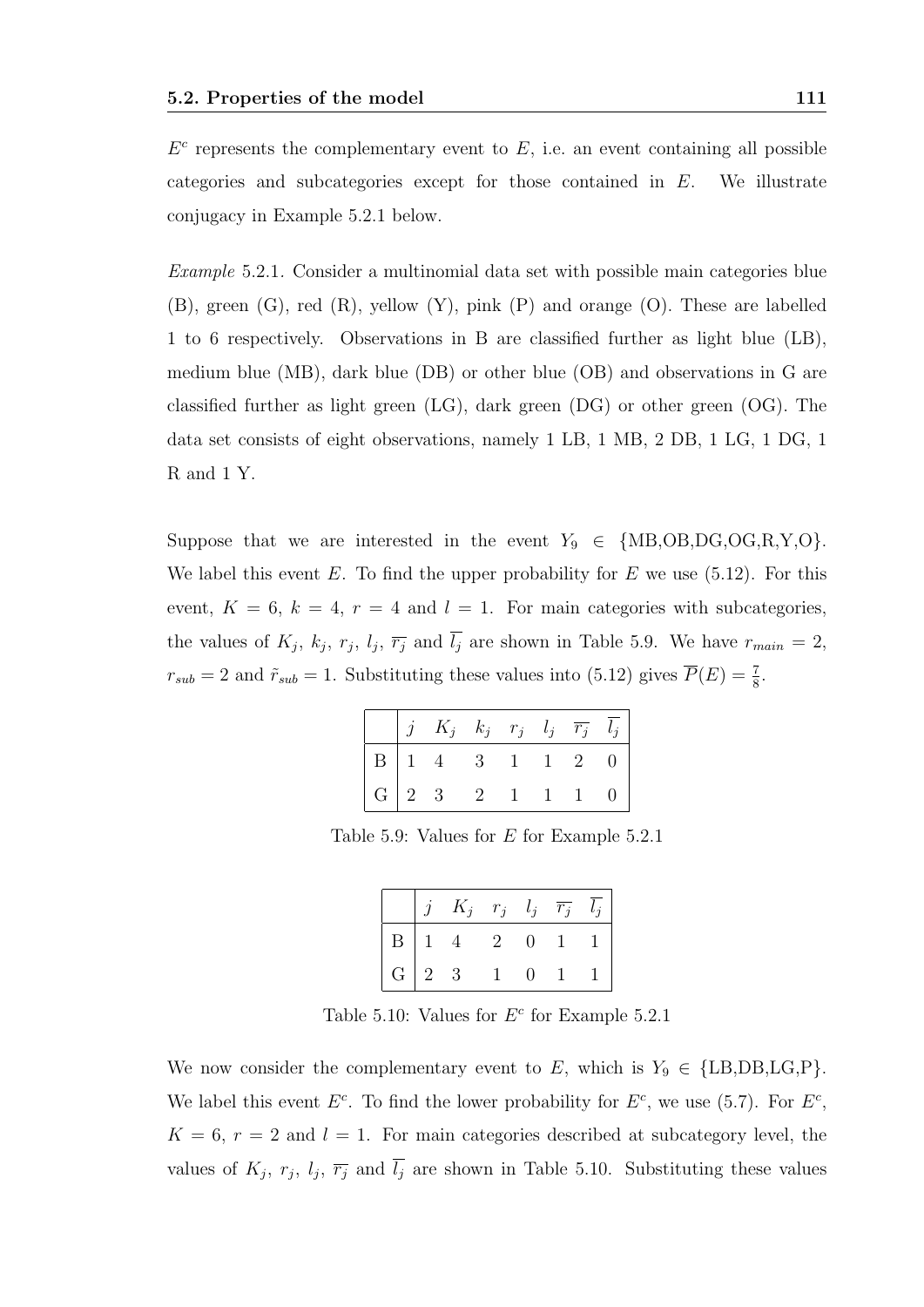into (5.7) gives  $\underline{P}(E^c) = \frac{1}{8}$  and hence

$$
\underline{P}(E^c) = \frac{1}{8} = 1 - \frac{7}{8} = 1 - \overline{P}(E).
$$

This shows that the general formulae for NPI lower and upper probability are conjugated with regard to the specific event considered here.

We now show that the conjugacy property is satisfied for all events. We do this by considering the general expressions for  $E$  and  $E<sup>c</sup>$ . We already have a general formula for  $E(5.1)$  and we can express the complementary event  $E<sup>c</sup>$  as

$$
Y_{n+1} \in \bigcup_{j \in F} c_j \cup \bigcup_{j \in J^*} \bigcup_{i_j \in \overline{I_j}} s_{ji_j} \tag{5.13}
$$

where  $F \subseteq \{1, ..., K\}$ . Note that  $F, J$  and  $J^*$  form a partition of  $\{1, ..., K\}$  and are pairwise disjoint and  $\overline{I_j} = \{1, ..., K_j\} \backslash I_j$  for  $j = 1, ..., K$  as before.

We let  $OF = F \cap \{1, ..., k\}$  and define  $\vert OF \vert = f_{main}.$  OF is the index-set of observed main-only categories in  $E^c$ . Also, let  $UF = F \cap \{k+1, ..., K\}$  and define  $|UF| = q_{main}$ . UF is the index-set of unobserved main-only categories in  $E<sup>c</sup>$ . Table 5.11 shows how the notation used for the two events E and  $E<sup>c</sup>$  compares. We take  $(5.7)$  and substitute  $E^c$  in place of E. This shows that the NPI lower

|                                       | E                                                                                              | $E^{c}$          |
|---------------------------------------|------------------------------------------------------------------------------------------------|------------------|
| Observed main categories              |                                                                                                |                  |
| Unobserved main categories            | $r_{main} + r_{sub} = r$ $f_{main} + r_{sub}$<br>$l_{main} + l_{sub} = l$ $q_{main} + l_{sub}$ |                  |
| Observed subcategories in event       | $r_j$                                                                                          | $\overline{r_j}$ |
| Unobserved subcategories in event     | $l_j$                                                                                          | $\overline{l_j}$ |
| Observed subcategories not in event   | $\overline{r_i}$                                                                               | $r_i$            |
| Unobserved subcategories not in event | $l_i$                                                                                          | $l_i$            |

Table 5.11: Notation for  $E$  and  $E<sup>c</sup>$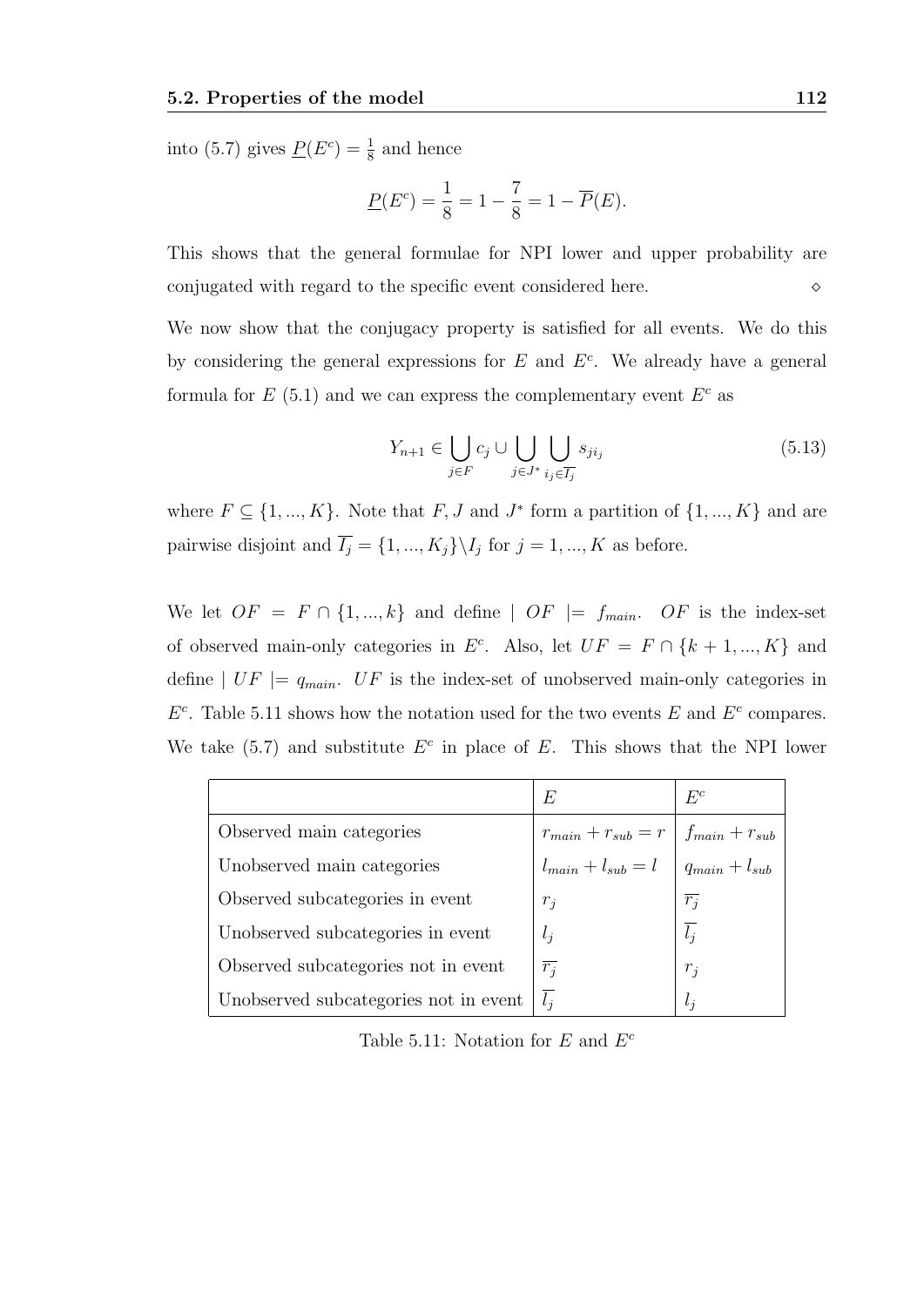probability for  $E^c$  is

$$
\underline{P}(E^{c}) = \sum_{j \in OF} \frac{n_{j} - 1}{n} + \sum_{j \in OJ^{*}} \sum_{i_{j} \in \overline{OI_{j}}} \frac{n_{j,i_{j}} - 1}{n} + \frac{1}{n} (2f_{main} + 2r_{sub} + q_{main} + l_{sub} - K - \overline{S_{M}})^{+} + \frac{1}{n} \sum_{j \in OJ^{*}} (2\overline{r_{j}} + \overline{l_{j}} - K_{j} - 1)^{+}
$$
\n(5.14)

where  $\overline{S_M} = \sum$ j∈OJ<sup>∗</sup>  $\min\{(r_j+l_j-\overline{r_j}+1)^+,2\}+\sum$ j∈UJ<sup>∗</sup>  $\min\{l_j, 1\}.$  To investigate the conjugacy property, we compare  $(5.14)$  to the NPI upper probability  $(5.12)$  for  $E$ .

### **Theorem 5.2.1.**  $\underline{P}(E^c) = 1 - \overline{P}(E)$ .

*Proof.* To satisfy conjugacy,  $\underline{P}(E^c)$  and  $\overline{P}(E)$  must always sum to 1. This means for the probability wheel that the total number of slices of the wheel assigned to  $E$ according to  $\overline{P}(E)$  or to  $E^c$  according to  $\underline{P}(E^c)$  must sum to n.

Within each individual segment, there are  $n_j - 1$  slices in total including  $n_{j,i_j}$  − 1 slices which must belong to each subcategory  $s_{j,i_j}$ . We need to prove that the total number of separating slices assigned to  $E$  or  $E<sup>c</sup>$  in an individual segment always sums to  $k_j - 1$ . The formula for  $\underline{P}(E^c)$  assigns  $(2\overline{r}_j + \overline{l}_j - K_j - 1)^+$  of these separating slices to  $E^c$  and the formula for  $\overline{P}(E)$  assigns  $\min\{2r_j+l_j,k_j-1\}$  of these separating slices to E. So we need to show two things: first, that  $2\overline{r_j}+\overline{l_j}-K_j-1$  and  $2r_j + l_j$  sum to  $k_j - 1$  and secondly, that if  $k_j - 1 < 2r_j + l_j$ , then  $2\overline{r_j} + \overline{l_j} - K_j - 1 < 0$ .

Since  $r_j + \overline{r_j} = k_j$ , and  $r_j + \overline{r_j} + l_j + l_j = K_j$ , we have

$$
2\overline{r_j} + l_j - K_j - 1 + 2r_j + l_j = k_j + K_j - K_j - 1 = k_j - 1.
$$

Also,

$$
k_j - 1 < 2r_j + l_j \Leftrightarrow k_j - 1 - 2r_j - l_j < 0 \Leftrightarrow \overline{r_j} - r_j - l_j - 1 < 0 \Leftrightarrow 2\overline{r_j} + \overline{l_j} - K_j - 1 < 0.
$$

So this shows that the total number of slices in a segment will always sum to  $n_j - 1$ as required. This is also clearly true for main-only categories.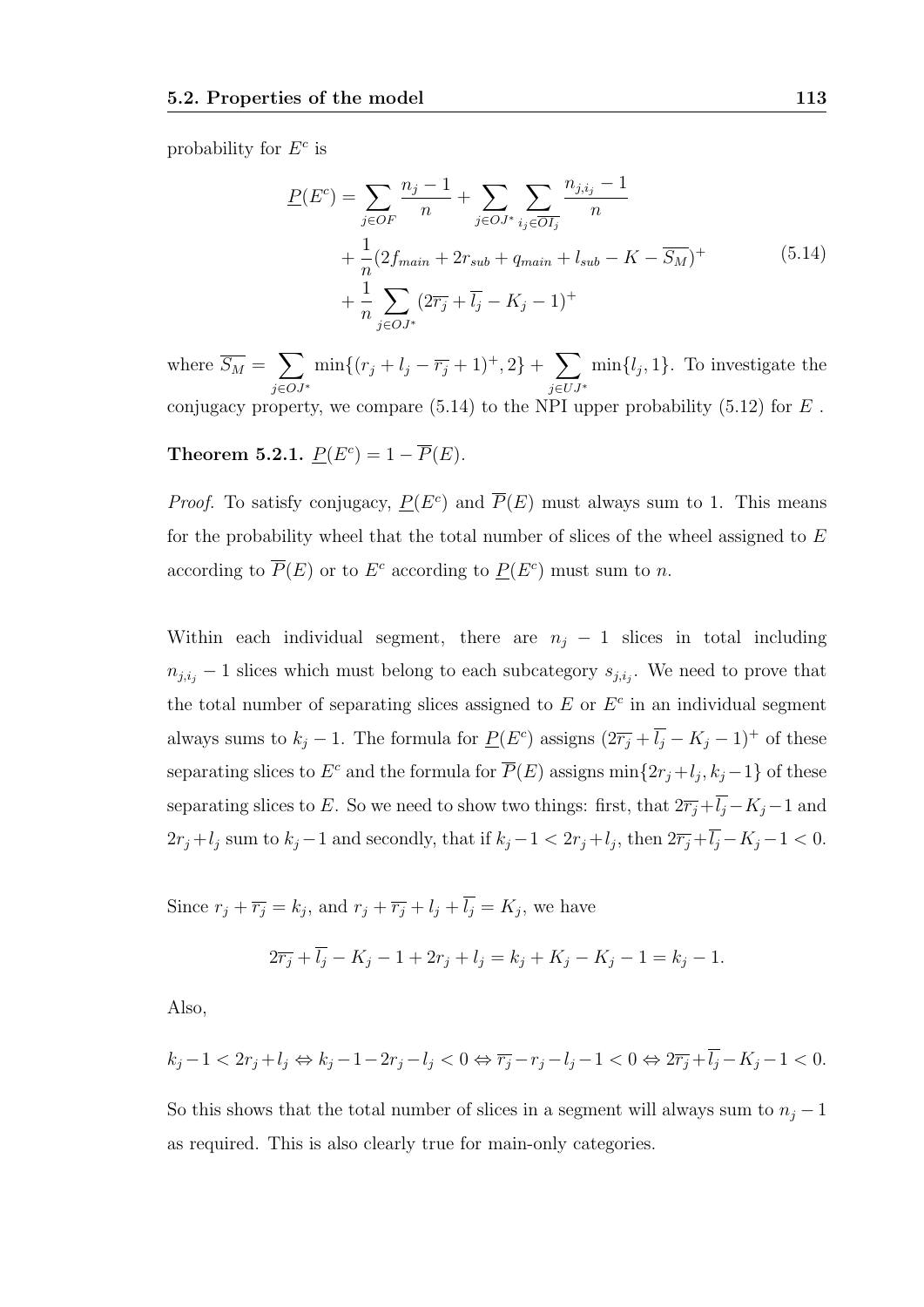Looking at the wheel as a whole, we need to show that the number of separating slices between main categories that are assigned to  $E$  or  $E<sup>c</sup>$  always sums to  $k$ . The formula for  $\overline{P}(E)$  assigns  $\min\{r + l + r_{main} + \tilde{r}_{sub} - r_{sub}^0, k\}$  of these separating slices to E and the formula for  $\underline{P}(E^c)$  assigns  $(2f_{main} + 2r_{sub} + q_{main} + l_{sub} - K - \overline{S_M})^+$ of these separating slices to  $E^c$ . So we need to show two things: first, that  $r+l+r_{main}+\tilde{r}_{sub}-r_{sub}^0$  and  $2f_{main}+2r_{sub}+q_{main}+l_{sub}-K-\overline{S_M}$  sum to k and secondly, that if  $r + l + r_{main} + \tilde{r}_{sub} - r_{sub}^0 > k$  then  $2f_{main} + 2r_{sub} + q_{main} + l_{sub} - K - \overline{S_M} < 0$ .

By considering the definitions of  $\tilde{r}_{sub}$  and  $r_{sub}^1$ , we find that

$$
\overline{S_M} = 2\tilde{r}_{sub} + r_{sub}^1 + l_{sub}.
$$

Using this and also using the relations  $r_{main} + f_{main} + r_{sub} + l_{main} + q_{main} + l_{sub} = K$ and  $r_{main} + f_{main} + r_{sub} = k$ , we have

$$
r + l + r_{main} + \tilde{r}_{sub} - r_{sub}^0 + 2f_{main} + 2r_{sub} + q_{main} + l_{sub} - K - \overline{S_M} =
$$
  

$$
r + l + r_{main} - r_{sub} + 2f_{main} + 2r_{sub} + q_{main} - K = r_{main} + r_{sub} + f_{main} = k.
$$

Also,

$$
r + l + r_{main} + \tilde{r}_{sub} - r_{sub}^0 > k \Leftrightarrow k - r - l - r_{main} - \tilde{r}_{sub} + r_{sub}^0 < 0
$$
  

$$
\Leftrightarrow 2f_{main} + 2r_{sub} + q_{main} + l_{sub} - K - \overline{S_M} < 0.
$$

This proves that the number of separating slices between main categories which are assigned to  $E$  or  $E<sup>c</sup>$  always sums to  $k$ . This completes the proof that the total number of slices assigned to  $E$  and  $E^c$  is always equal to n, or in other words that  $\overline{P}(E)$  and  $\underline{P}(E^c)$  sum to 1. Therefore the general formulae (5.7) and (5.12) for the NPI lower and upper probability are conjugated, as required.  $\Box$ 

### 5.2.2 Relative frequencies

A desirable property for the Sub-MNPI model is that the interval between the lower and upper probabilities contains the relative frequency of observations in the event of interest  $E$ . We label the relative frequency as  $RF$ , where

$$
RF = \sum_{j \in OJ} \frac{n_j}{n} + \sum_{j \in OJ^*} \sum_{i_j \in OI_j} \frac{n_{j,i_j}}{n}.
$$
 (5.15)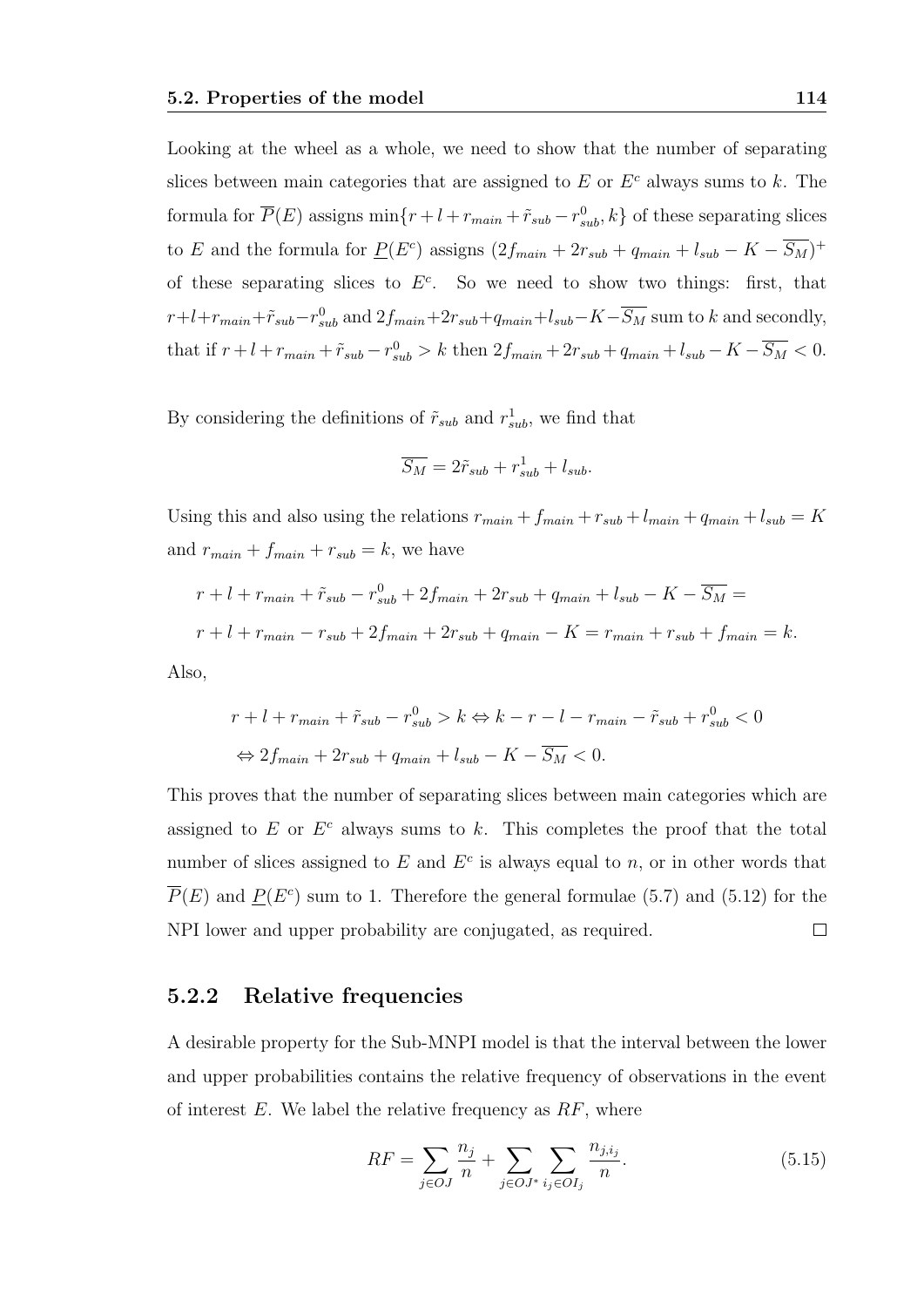We want to prove that

$$
\underline{P}(E) \le RF \le \overline{P}(E). \tag{5.16}
$$

A basic form of predictive inference is the method whereby the predictive probability of a category is simply set to be to the relative frequency of that category in the data. The above property (5.16) is desirable because we wish to show that the Sub-MNPI model is a generalisation of this intuitive method and furthermore that the lower and upper probabilities given by the model are not in conflict with the empirical probabilities. This cannot be said of precise probability methods such as Bayesian inferences, which typically assign a positive probability to a category before it has been observed even once. Example 5.2.2 illustrates (5.16).

Example 5.2.2. Consider a multinomial data set with possible main categories blue (B), green (G), red (R), yellow (Y), pink (P) and orange (O). Observations in B are classified further as light blue (LB), medium blue (MB), dark blue (DB) or other blue (OB) and observations in G are classified further as light green (LG), dark green (DG) or other green (OG). The data set consists of eight observations, namely 1 LB, 1 MB, 2 DB, 1 LG, 1 DG, 1 R and 1 Y.

| S                       | Р                | RF            | $\overline{P}$ |
|-------------------------|------------------|---------------|----------------|
| $\mathsf{P}$            | O                | 0             | $\frac{1}{8}$  |
| P,LB                    | $\mathcal{O}$    | $\frac{1}{8}$ | $\frac{3}{8}$  |
| P,LB,LG                 | $\left( \right)$ | $\frac{2}{8}$ | $\frac{5}{8}$  |
| P,LB,LG,DB              | $\frac{1}{8}$    | $\frac{4}{8}$ | $\overline{1}$ |
| P, LB, LG, DB, R        | $\frac{1}{8}$    | $rac{5}{8}$   | 1              |
| P, LB, LG, DB, R, Y     | $\frac{1}{8}$    | $\frac{6}{8}$ | 1              |
| P, LB, LG, DB, R, Y, MB | $\frac{1}{8}$    | $\frac{7}{8}$ | 1              |
| P,LB,LG,DB,R,Y,MB,DG    | $\frac{1}{8}$    | 1             | 1              |

Table 5.12: Lower and upper probabilities and relative frequencies for Example 5.2.2

Several general events of the form  $Y_9 \in S$  are considered here, where S is a subset of the K possible categories. These are shown in Table  $5.12$ , together with the corresponding relative frequencies and NPI lower and upper probabilities, which are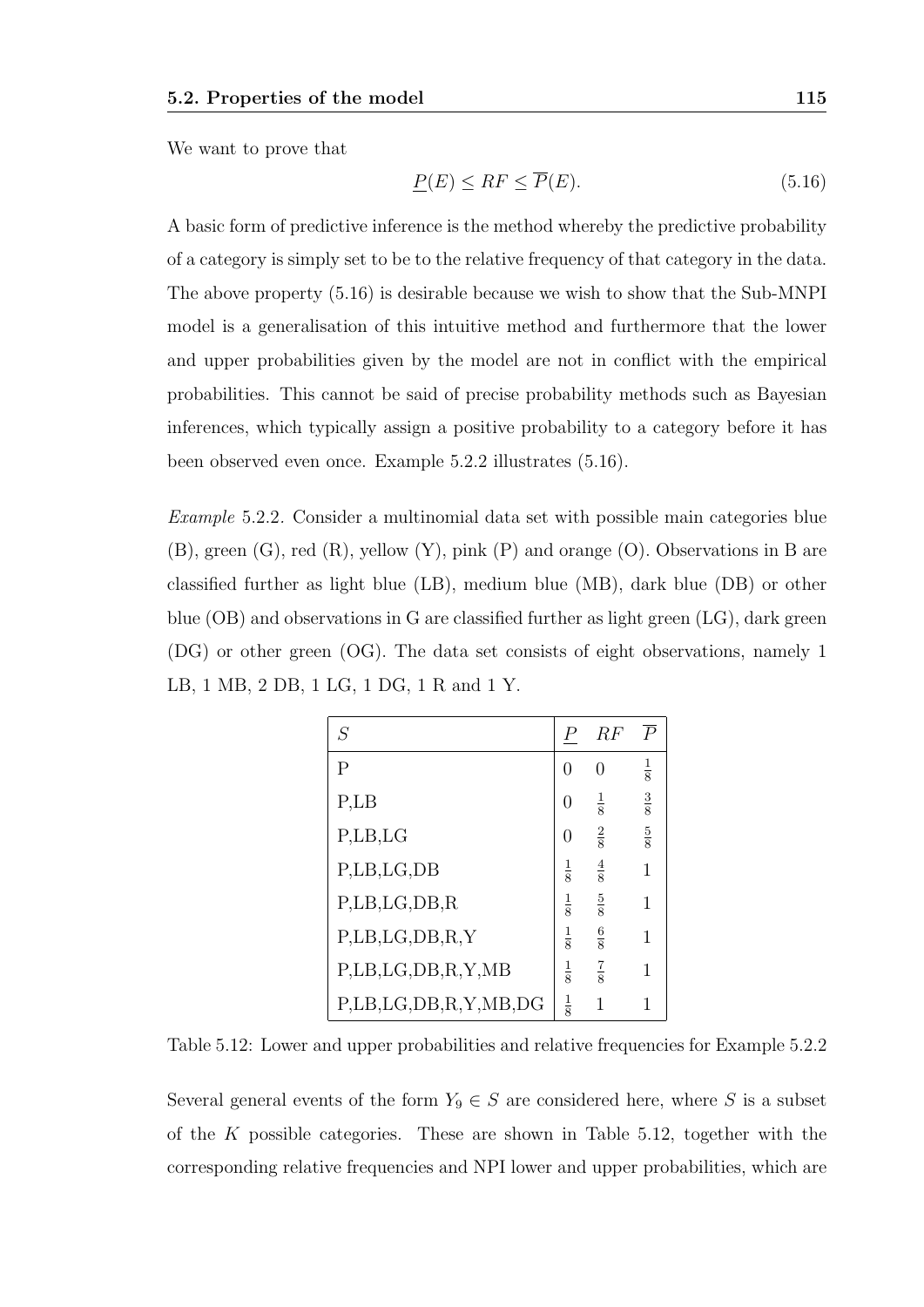found using  $(5.15)$ ,  $(5.7)$  and  $(5.12)$  respectively. We see that  $(5.16)$  is true for all events considered in this example.

We now prove (5.16) for the general case. We prove this property in two stages, considering each inequality separately.

Theorem 5.2.2.  $P(E) \leq RF$ .

*Proof.* We can rearrange the formula for  $P(E)$  (5.7) as

$$
\underline{P}(E) = \sum_{j \in OJ} \frac{n_j}{n} - \frac{r_{main}}{n} + \sum_{j \in OJ^*} \left( \sum_{i_j \in OI_j} \frac{n_{j,i_j}}{n} - \frac{r_j}{n} \right) + \frac{1}{n} (2r + l - K - S_M)^+ + \frac{1}{n} \sum_{j \in OJ^*} (2r_j + l_j - K_j - 1)^+.
$$
\n(5.17)

In the event that the terms  $(2r+l-K-S_M)^+$  and  $(2r_j+l_j-K_j-1)^+$  are both equal to zero, the proof is trivial. Supposing that they are both non-zero, the inequality that must be proven is equivalent to

$$
-r_{\text{main}} + 2r + l - K + \sum_{j \in OJ^*} (r_j + l_j - K_j - 1) - S_M \le 0.
$$

Since  $\sum$ j∈OJ<sup>∗</sup>  $1 = r_{sub}$ , the inequality becomes

$$
(r + l - K) + \sum_{j \in OJ^*} (r_j + l_j - K_j) - S_M \le 0.
$$

By definition,  $(r + l - K)$  and  $(r_j + l_j - K_j)$  must be less than or equal to zero, and the third term always subtracts a number greater than or equal to zero, therefore we see that the LHS is always non-positive. This proves the required inequality.

If  $(2r_j + l_j - K_j - 1)^+$  is equal to zero but  $(2r + l - K - S_M)^+$  is not, the inequality that must be proven is equivalent to

$$
-r_{\text{main}} + 2r + l - K - \sum_{j \in OJ^*} r_j - S_M \le 0.
$$

The term  $\sum_{j\in OJ^*} r_j + S_M$  is always at least as large as  $\sum$ j∈OJ<sup>∗</sup>  $1 = r_{sub}$  and this leads to the inequality

$$
r + l - K \le 0
$$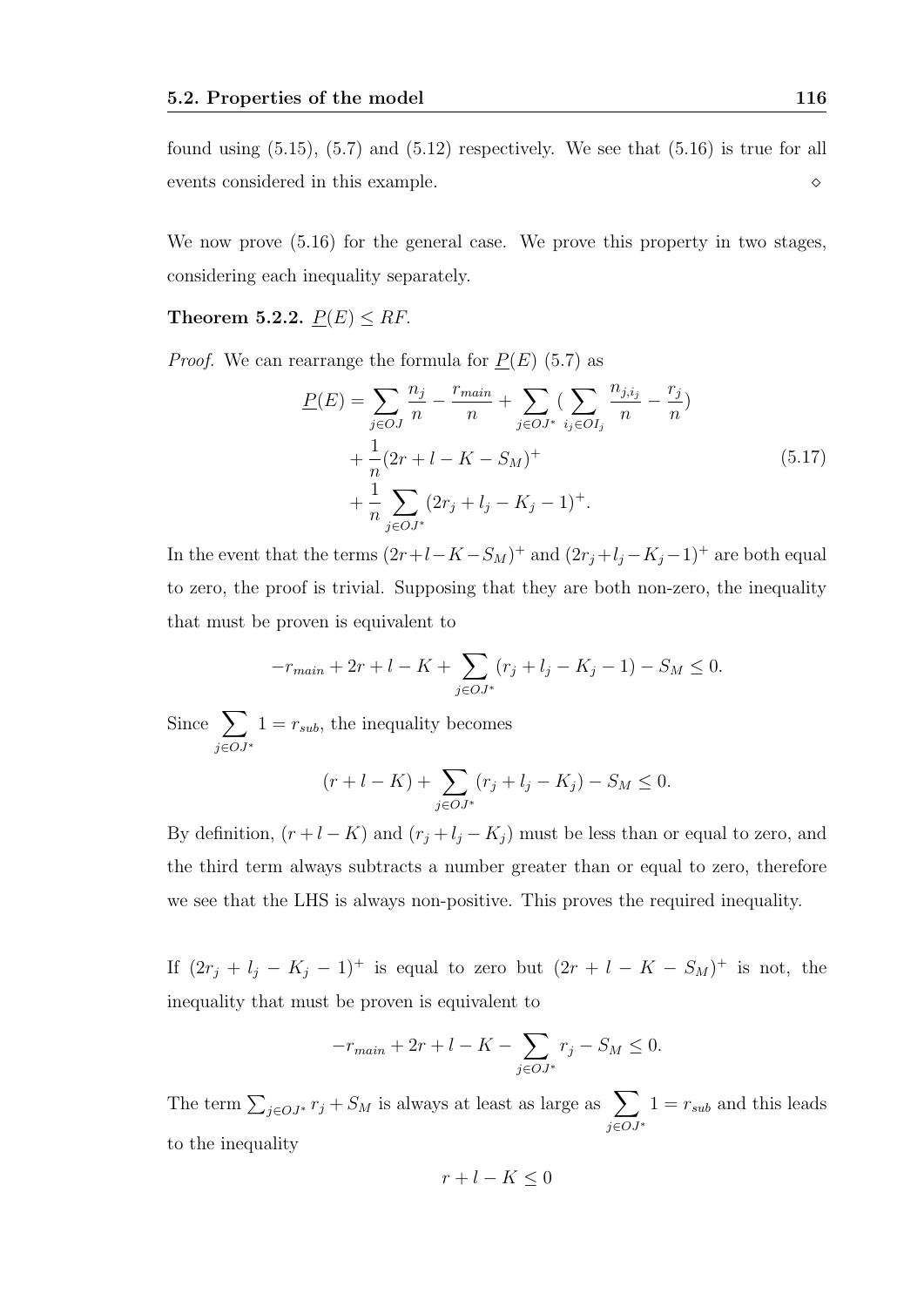which is true by definition.

If  $(2r + l - K - S_M)^+$  is equal to zero but  $(2r_j + l_j - K_j - 1)^+$  is not, the inequality that must be proven is equivalent to

$$
-r_{main} + \sum_{j \in OJ^*} (-r_j + 2r_j + l_j - K_j - 1) \le 0
$$

which can be rewritten as

$$
-r_{main} + \sum_{j \in OJ^*} (r_j + l_j - K_j - 1) \le 0.
$$

By definition,  $(r_j + l_j - K_j)$  is less than or equal to zero, so the LHS is always non-positive. This proves the required inequality. So Theorem 5.2.2 holds in all situations.  $\Box$ 

## Theorem 5.2.3.  $RF \leq \overline{P}(E)$ .

*Proof.* The formula for  $\overline{P}(E)$  can be rewritten as

$$
\overline{P}(E) = \sum_{j \in OJ} \frac{n_j}{n} - \frac{r_{main}}{n} + \frac{\min\{r + l + r_{main} + \tilde{r}_{sub} - r_{sub}^0, k\}}{n} + \sum_{j \in OJ^*} \left( \sum_{i_j \in OI_j} \frac{n_{j,i_j}}{n} - \frac{r_j}{n} + \frac{\min\{2r_j + l_j, k_j - 1\}}{n} \right)
$$
\n(5.18)

and so the inequality that must be proven is equivalent to

$$
0 \leq -r_{main} + \min\{r + l + r_{main} + \tilde{r}_{sub} - r_{sub}^0, k\} + \sum_{j \in OJ^*} (-r_j + \min\{2r_j + l_j, k_j - 1\}).
$$

Since  $k_j = r_j + \overline{r_j}$ , this inequality becomes

$$
0 \le \min\{r + l + \tilde{r}_{sub} - r_{sub}^0, k - r_{main}\} + \sum_{j \in OJ^*} \min\{r_j + l_j, \overline{r_j} - 1\}.
$$

The RHS is always positive, proving Theorem 5.2.3.

Combining Theorems 5.2.2 and 5.2.3 shows that the model contains the relative frequencies, so (5.16) is satisfied.

 $\Box$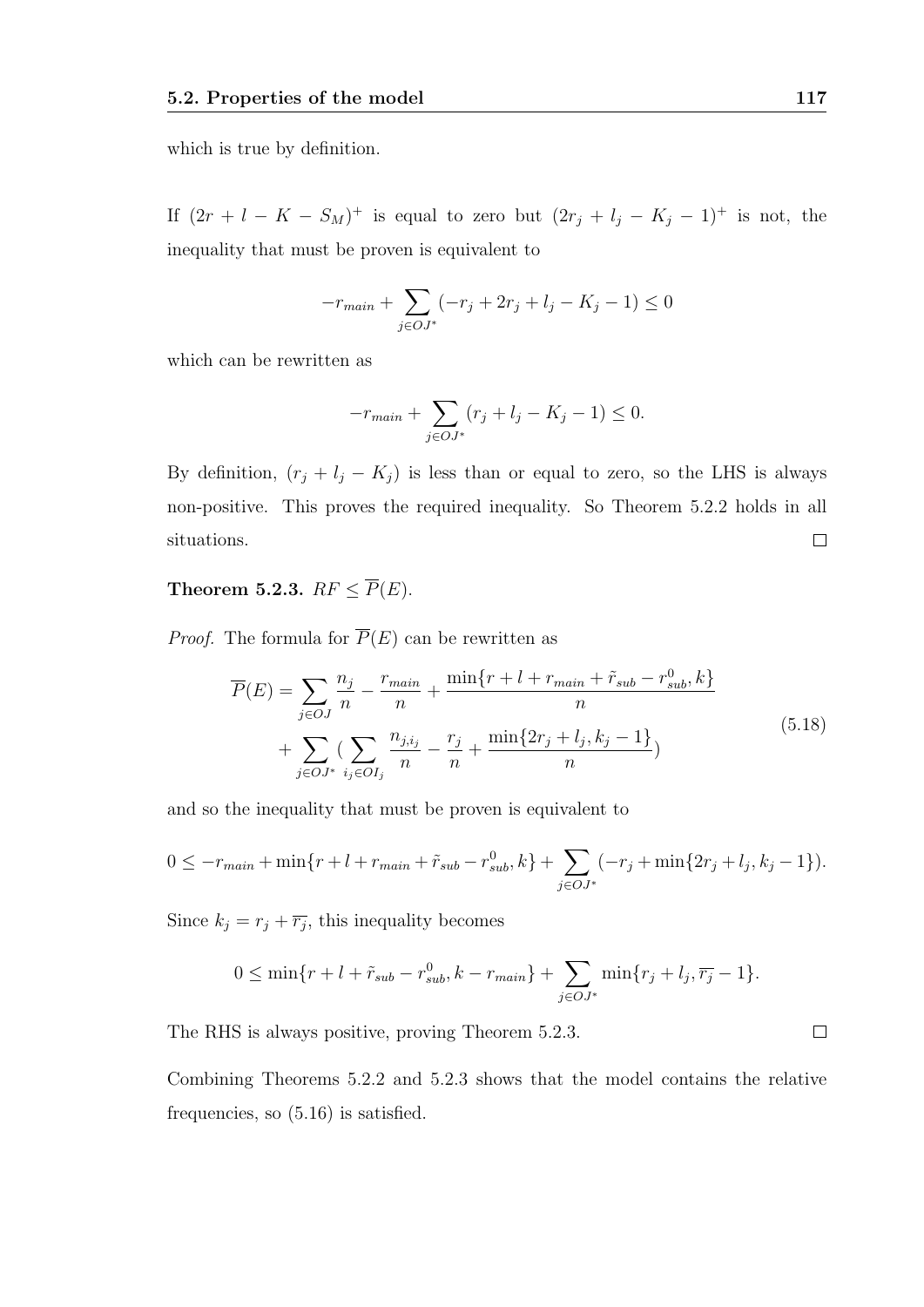### 5.2.3 Imprecision vanishes as  $n \to \infty$

A third property of the Sub-MNPI model is that as the number of observations in the data set becomes infinitely large, the imprecision vanishes and the interval probability  $P(E)$  shrinks to a point value equal to the relative frequency, which is given by  $(5.15)$ .

Theorem 5.2.4.  $\lim_{n\to\infty} [P(E)-\underline{P}(E)]=0.$ 

*Proof.* Using (5.7) and (5.12),  $\overline{P}(E) - P(E)$  can be written as

$$
\frac{1}{n}(\min\{r+l+r_{main}+\tilde{r}_{sub}-r_{sub}^0,k\})+\frac{1}{n}\sum_{j\in OJ^*}(\min\{2r_j+l_j,k_j-1\}-r_j)
$$
\n
$$
-\frac{1}{n}(2r+l-K-S_M)^+ - \frac{1}{n}\sum_{j\in OJ^*}((2r_j+l_j-K_j-1)^+-r_j).
$$
\n(5.19)

We consider what happens to the terms in this expression as  $n \to \infty$ . The value of k increases as more data are observed because the number of main categories that have not been observed diminishes and we find that  $k \to k^{\infty}$  for some  $k^{\infty} \leq K$ . The same applies to the total number of subcategories and we find that  $k_j \to k_j^{\infty}$ for some  $k_j^{\infty} \leq K_j$ . Similarly,  $r, l, r_j, l_j, \overline{r_j}$  and  $\overline{l_j}$  are affected: as the numbers of observed main categories and subcategories increase, r,  $r_j$  and  $\overline{r_j}$  increase whilst l,  $l_j$  and  $\overline{l_j}$  decrease. However, all these terms remain finite, since they are limited by the total numbers of main categories and subcategories. The total number of main categories,  $K$ , and the total number of subcategories in each main category,  $K_j$ , are unchanged as n increases and remain finite. (5.19) tends to zero as  $n \to \infty$ , so  $\lim_{n\to\infty} [P(E) - \underline{P}(E)] = 0.$  $\Box$ 

#### 5.2.4 F-probability

An important property for the Sub-MNPI model to satisfy is that the interval probabilities  $[\underline{P}(E), \overline{P}(E)]$  are F-probabilities in the sense of Weichselberger [43].

Let  $\Omega$  represent the sample space consisting of all possible main categories and subcategories and suppose that  $\mathcal E$  is the power set of  $\Omega$ . An event E is an element of  $\mathcal E$ . Weichselberger [43] defines the structure as the set of all classical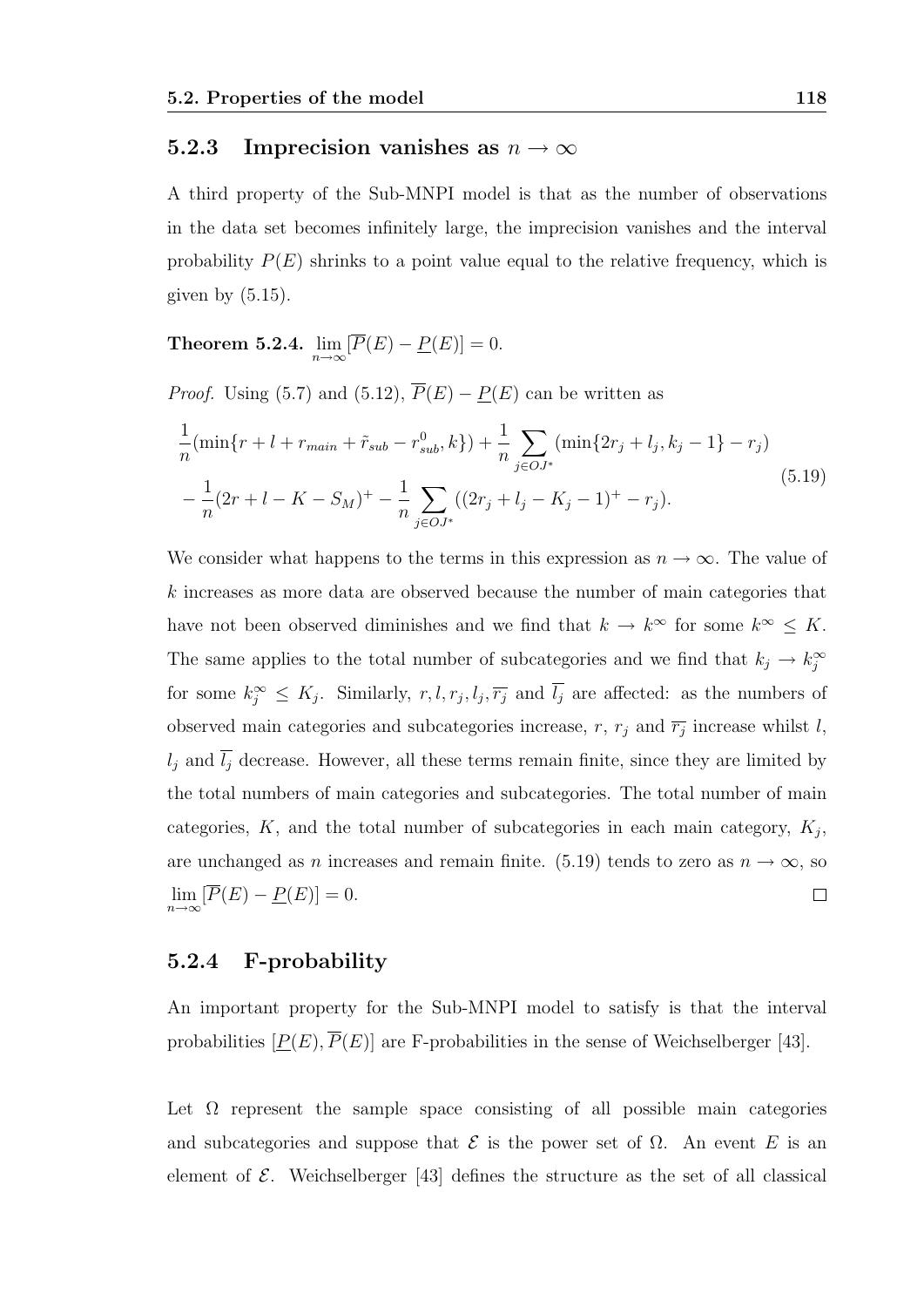probabilities p that are in accordance with the interval limits, i.e. the set

$$
\mathcal{M} = \{ p | \underline{P}(E) \le p(E) \le P(E), \forall E \in \mathcal{E} \}.
$$

An interval probability  $P(\cdot)$  is an F-probability if, for all  $E \in \mathcal{E}$ ,

$$
\inf_{p \in \mathcal{M}} p(E) = \underline{P}(E)
$$

and

$$
\sup_{p \in \mathcal{M}} p(E) = \overline{P}(E).
$$

F-probability is a desirable property because it shows that none of the interval probabilities is too wide and that they could not be made any smaller given the data available to us. Also, F-probability is strongly linked to other concepts in probability theory. Conjugacy, proven in Subsection 5.2.1, is implicit in the F-probability property. Coherence is a direct consequence of F-probability, by Walley's lower envelope theorem [40], and this can be seen as a rationality requirement. From a subjective perspective, lower and upper probabilities can be used to determine betting behaviour, and coherence ensures rational behaviour and that no sure-loss gambles are accepted. It should be noted that the NPI lower and upper probabilities are not coherent in the sense of Walley upon updating, but they are at any single point in time. Updating, however, is not done in a Bayesian way through conditioning as Walley's coherence implies, but is dealt with by taking new observations into account as well as the previously observed data and making inferences based on the new total number of observations. We do not consider updating or conditioning here, but in [6] and [18] it is shown that NPI leads to strong consistency properties for these actions.

In order to investigate the F-probability property, we introduce some new notation to describe all the possible configurations of the probability wheel. As stated previously, there are K main categories in total and there are  $K_j$ subcategories within each category. We now imagine that the wheel is split into  $K$ segments and that each segment is split into  $K_j$  subsegments. We move clockwise around the wheel numbering the segments as  $1, \ldots, K$  as shown in Figure 5.9. We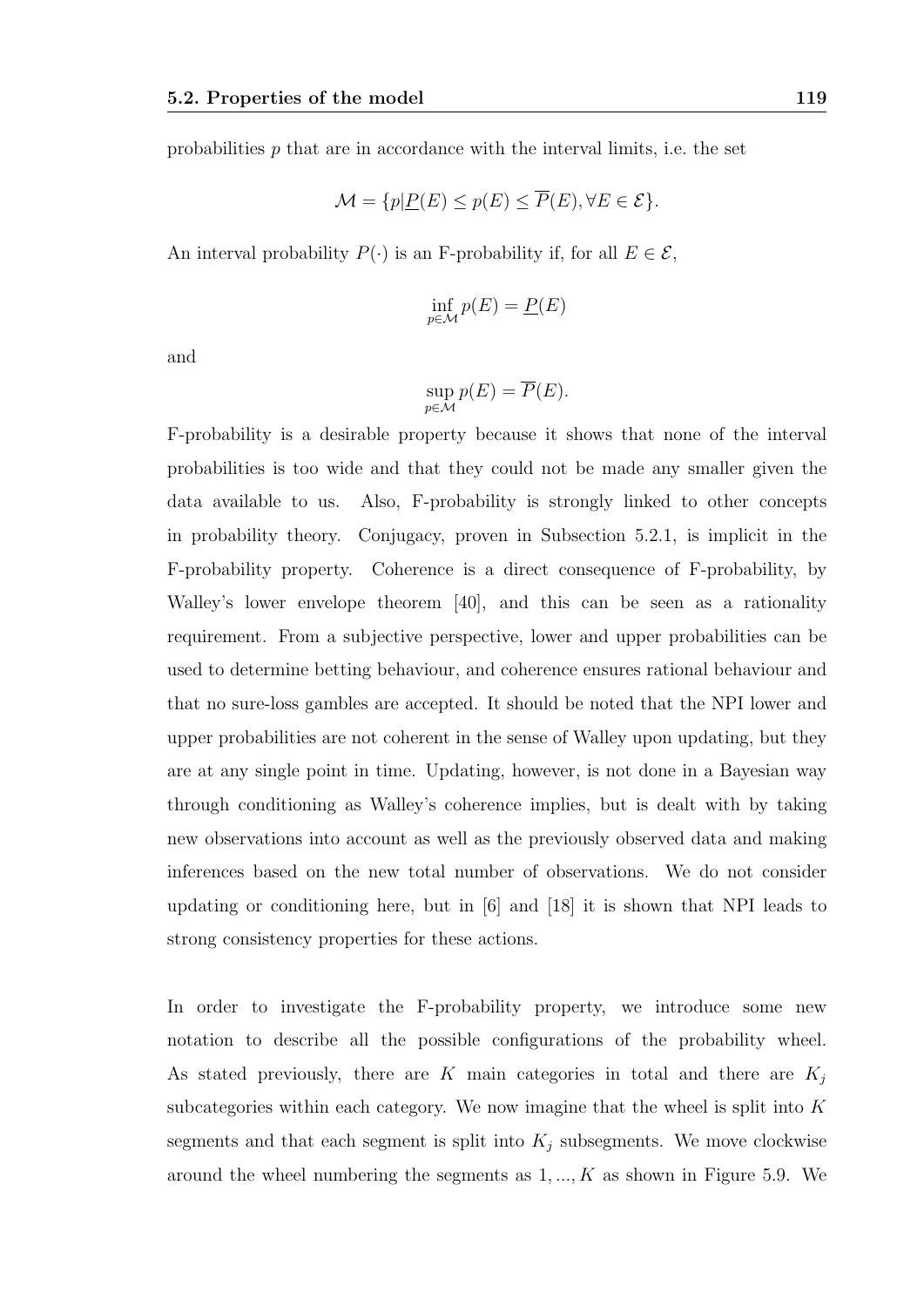also number the subsegments within segment  $j$  as  $1, ..., K_j$  as shown in Figure 5.10. The area of these segments and subsegments is thus far unspecified: we allocate a different main category or subcategory to each segment or subsegment in order to describe the configuration of the wheel, but a segment assigned to an unobserved category may have area zero.



Figure 5.9: Diagram showing how segments are numbered



Figure 5.10: Diagram showing how subsegments are numbered

As seen in [17], we let  $\Sigma$  represent the set of all possible permutations  $\sigma$  of the wheel. Each  $\sigma$  can be described by a sequence

$$
(\sigma(j))_{j=1\ldots K+1}, \quad \sigma(K+1) = \sigma(1)
$$

where  $\sigma(j)$  is the index of the main category assigned to segment j, and a set of sequences

$$
(\sigma(i,j))_{i=1...K_j}, \quad j \in J^*
$$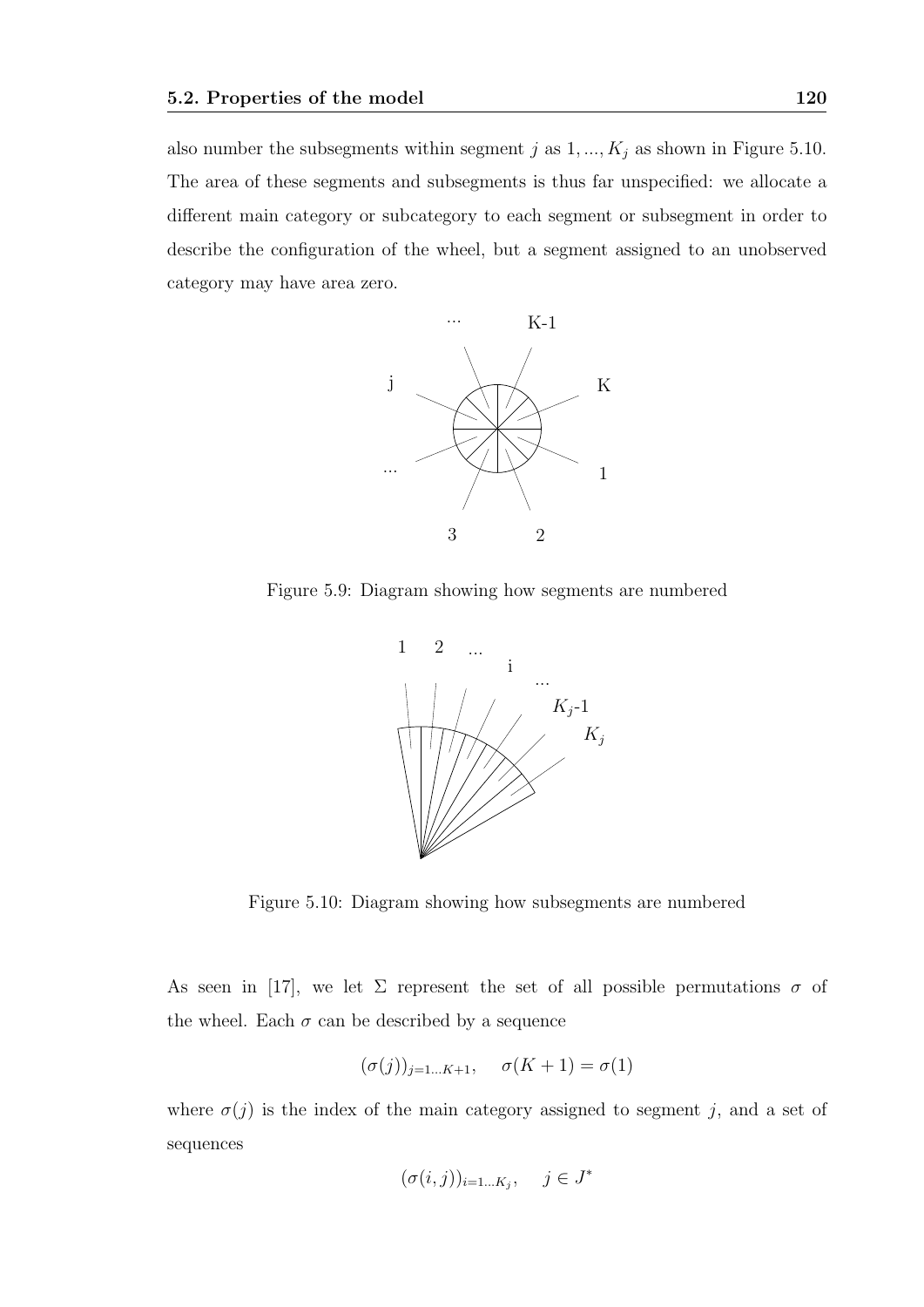It is also necessary to describe the position of the observed main categories and subcategories on the wheel for a given  $\sigma$ . Let the circular sequence  $\sigma(i_1), ..., \sigma(i_{k+1}),$ with  $\sigma(i_{k+1}) = \sigma(i_1)$ , be the indices of the observed main categories as we move around the wheel and let the sequence  $\sigma(i_1, j), ..., \sigma(i_{k_j}, j), j \in J^*$ , be the indices of the observed subcategories as we move through the segment representing main category j.

Using the above notation, Coolen and Augustin [17] described the separating slice between two observed main categories using the set  ${\{\sigma(j)|i_l \leq j \leq i_{l+1}\}}$  for  $l = 1, \ldots, k$ . This is the set of indices of all possible main categories to which, for the particular configuration  $\sigma$ , we could assign the separating slice between the main categories in positions  $i_l$  and  $i_{l+1}$  on the wheel.

However, since we are now considering the situation where main categories may be broken down into subcategories, we must also consider the specific subcategories to which the slice could be assigned. We describe the separating slice as follows:

$$
J_{\sigma,l} = \{\sigma(j)|i_l \le j \le i_{l+1}\}, \quad l = 1, ..., k
$$

if categories in positions  $i_l$  and  $i_{l+1}$  are main-only,

$$
J_{\sigma,l} = \{\sigma(j)|i_l \le j < i_{l+1}\} \cup \bigcup_{x=1}^{i_1} \sigma(x, l+1), \quad l = 1, ..., k
$$

if category in position  $i_l$  is main-only but category in position  $i_{l+1}$  has subcategories,

$$
J_{\sigma,l} = \{ \sigma(j) | i_l < j \le i_{l+1} \} \cup \bigcup_{x=i_{k_l}}^{K_l} \sigma(x, l), \quad l = 1, ..., k
$$

if category in position  $i_l$  has subcategories but category in position  $i_{l+1}$  is main-only, and

$$
J_{\sigma,l} = \{\sigma(j)|i_l < j < i_{l+1}\} \cup \bigcup_{x=1}^{i_1} \sigma(x, l+1) \cup \bigcup_{x=i_{k_l}}^{K_l} \sigma(x, l), \quad l = 1, ..., k
$$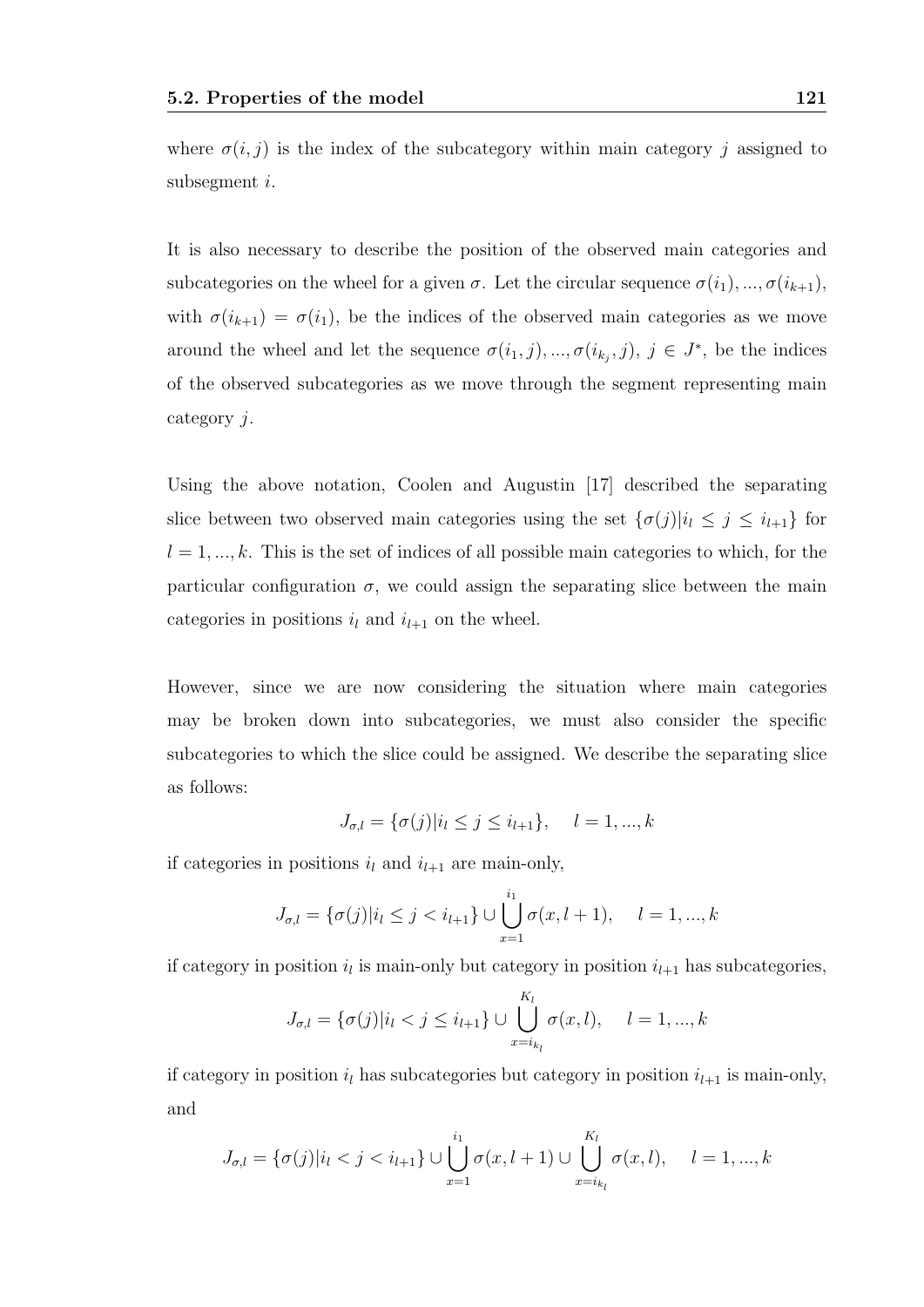if categories in positions  $i_l$  and  $i_{l+1}$  both have subcategories.

 $J_{\sigma,l}$  is the index set of all main categories and subcategories to which the separating slice could be assigned. Let  $c_{|J_{\sigma,l}|}$  be the set of all these main categories and subcategories.

We also describe the separating slice between two observed subcategories within the same main category using

$$
B_{\sigma,j,l} = \{\sigma(b,j)|i_l \le b \le i_{l+1}\}, l = 1, ..., k_j - 1, j \in J^*.
$$

This is the set of indices of all possible subcategories to which, for the particular configuration  $\sigma$ , we could assign the separating slice between the subcategories in positions  $i_l$  and  $i_{l+1}$  in the segment representing main category j. Let  $s_{|B_{\sigma,i,l}|}$  be the set of these subcategories.

Example 5.2.3 is included to clarify the above notation.

Example 5.2.3. Consider a multinomial data set with possible main categories red (R), yellow (Y), blue (B), green (G), pink (P), purple (Pu), orange (O) and white (W). These categories are numbered 1 to 8 respectively. We can describe B in more detail: observations may be dark blue (DB), medium blue (MB) or light blue (LB). These subcategories are numbered 1 to 3 respectively. Similarly, G observations may be dark green (DG), medium green (MG) or light green (LG). These subcategories are numbered 1 to 3 respectively.

First we consider the positioning of these main categories and subcategories on the wheel. As explained above, there is a set of configurations  $\Sigma$  detailing the position of every possible main category and subcategory, both observed and unobserved. Suppose that we are looking at one particular configuration,  $\sigma$ . The positions of the main categories and subcategories in this configuration are as follows:

$$
\sigma(1) \ = \ 1, \ \sigma(2) \ = \ 5, \ \sigma(3) \ = \ 3, \ \sigma(4) \ = \ 6, \ \sigma(5) \ = \ 4, \ \sigma(6) \ = \ 7, \ \sigma(7) \ = \ 2,
$$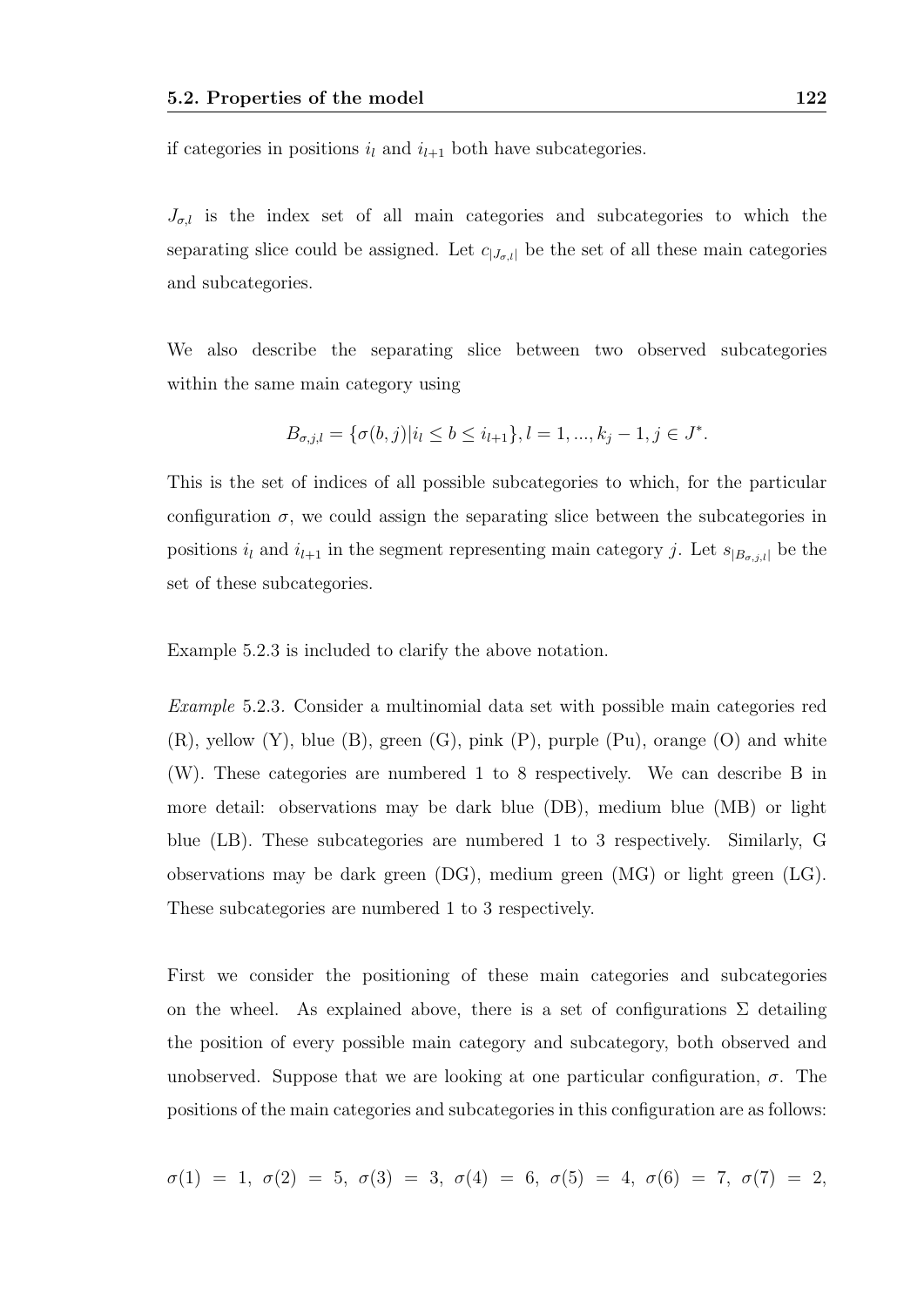$$
\sigma(8) = 8
$$

 $\sigma(1,3) = 1, 3, \sigma(2,3) = 2, 3, \sigma(3,3) = 3, 3$ 

 $\sigma(1, 4) = 3, 4, \sigma(2, 4) = 2, 4, \sigma(3, 4) = 1, 4$ 

For further clarification,  $\sigma$  is shown in Figure 5.11.



Figure 5.11: Configuration  $\sigma$  for Example 5.2.3

Suppose that we have observed 2 R, 1 Y, 2 DB, 1 LB, 1 MG and 1 DG. Given the configuration  $\sigma$  explained above, the probability wheel for these data is as shown in Figure 5.12. In order to decide how to assign each of the slices separating different main categories, we use the sets  $J_{\sigma,l}$  explained above. The slice labelled S1, which separates the Y and R main categories, is an example of a slice separating two main-only categories. We therefore use the formula  $J_{\sigma,l} = {\sigma(j)}|i_l \leq j \leq i_{l+1}$ . Here,  $J_{\sigma,l} = {\sigma(j)|7 \leq j \leq 9} = {\sigma(7), \sigma(8), \sigma(9)}$ . So this slice could be assigned to R, W or Y.

The slice labelled S2, which separates the R and B main categories, is an example of a separating slice where the category in position  $i_l$  is main-only but the category in position  $i_{l+1}$  has subcategories. We therefore use the formula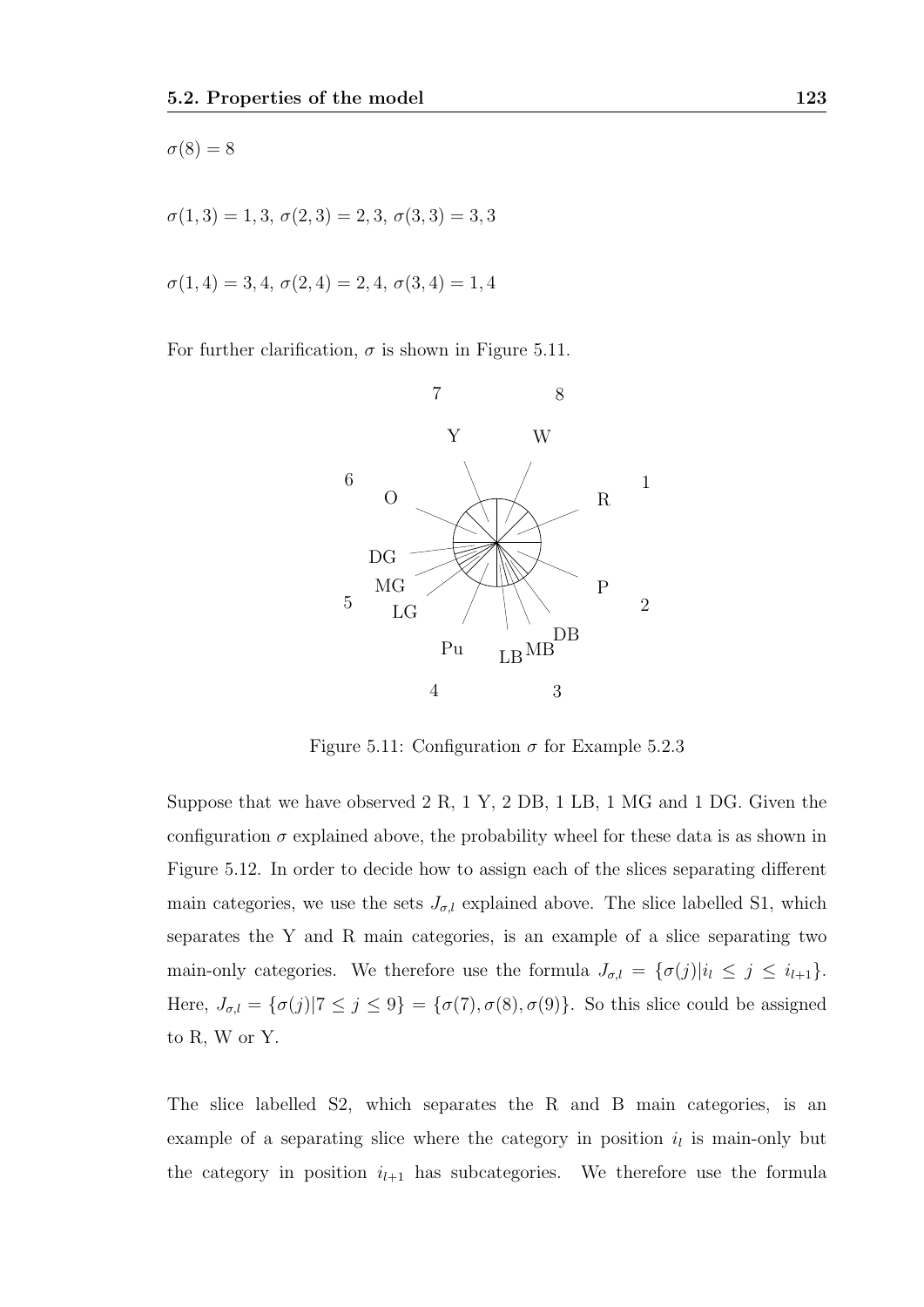

Figure 5.12: Probability wheel for Example 5.2.3

 $J_{\sigma,l} = \{ \sigma(j) | i_l \leq j < i_{l+1} \} \cup \left\{ \right. \right)$  $\,i_1$  $x=1$  $\sigma(x, l + 1)$ . Here,  $J_{\sigma, l} = {\{\sigma(j)| 1 \leq j < 3\}} \cup \sigma(1, 3)$  $= {\sigma(1), \sigma(2), \sigma(1, 3)}$ . So this slice could be assigned to R, P or DB.

The slice labelled S3, which separates the G and Y main categories, is an example of a separating slice where the category in position  $i_l$  has subcategories but the category in position  $i_{l+1}$  is main-only. We therefore use the formula  $J_{\sigma,l} = \{ \sigma(j) | i_l < j \leq i_{l+1} \} \cup \left\{ \right\}$  $K_l$  $x=i_{k_l}$  $\sigma(x, l)$ . Here,  $J_{\sigma, l} = {\sigma(j)| 5 < j \le 7} \cup \begin{bmatrix} \end{bmatrix}$ 3  $x=2$  $\sigma(x,5)$ = { $\sigma(6)$ ,  $\sigma(7)$ ,  $\sigma(2, 5)$ ,  $\sigma(3, 5)$ }. So this slice could be assigned to O, Y, MG or DG.

The slice labelled S4, which separates the B and G main categories, is an example of a separating slice where the categories in positions  $i_l$  and  $i_{l+1}$  both have subcategories. We therefore use the formula  $J_{\sigma,l} = {\sigma(j)}|i_l < j < i_{l+1}$ }∪  $\,i_1$  $x=1$  $\sigma(x, l+1) \cup \begin{pmatrix} \end{pmatrix}$  $K_l$  $x=i_{k_l}$  $\sigma(x,l).$ Here,  $J_{\sigma,l} = {\sigma(j)|3 < j < 5} \cup \sigma(1,5) \cup \sigma(3,3) = {\sigma(4), \sigma(1,5), \sigma(3,3)}$ . So this slice could be assigned to Pu, LB or LG.

In order to decide how to assign each of the slices separating different subcategories within a segment, we use the sets  $B_{\sigma,j,l}$ , also explained above.

The slice labelled S5, which separates the DB and LB subcategories, could be assigned to any subcategory in  $B_{\sigma,j,l} = {\sigma(b, 3)|1 \leq b \leq 3}$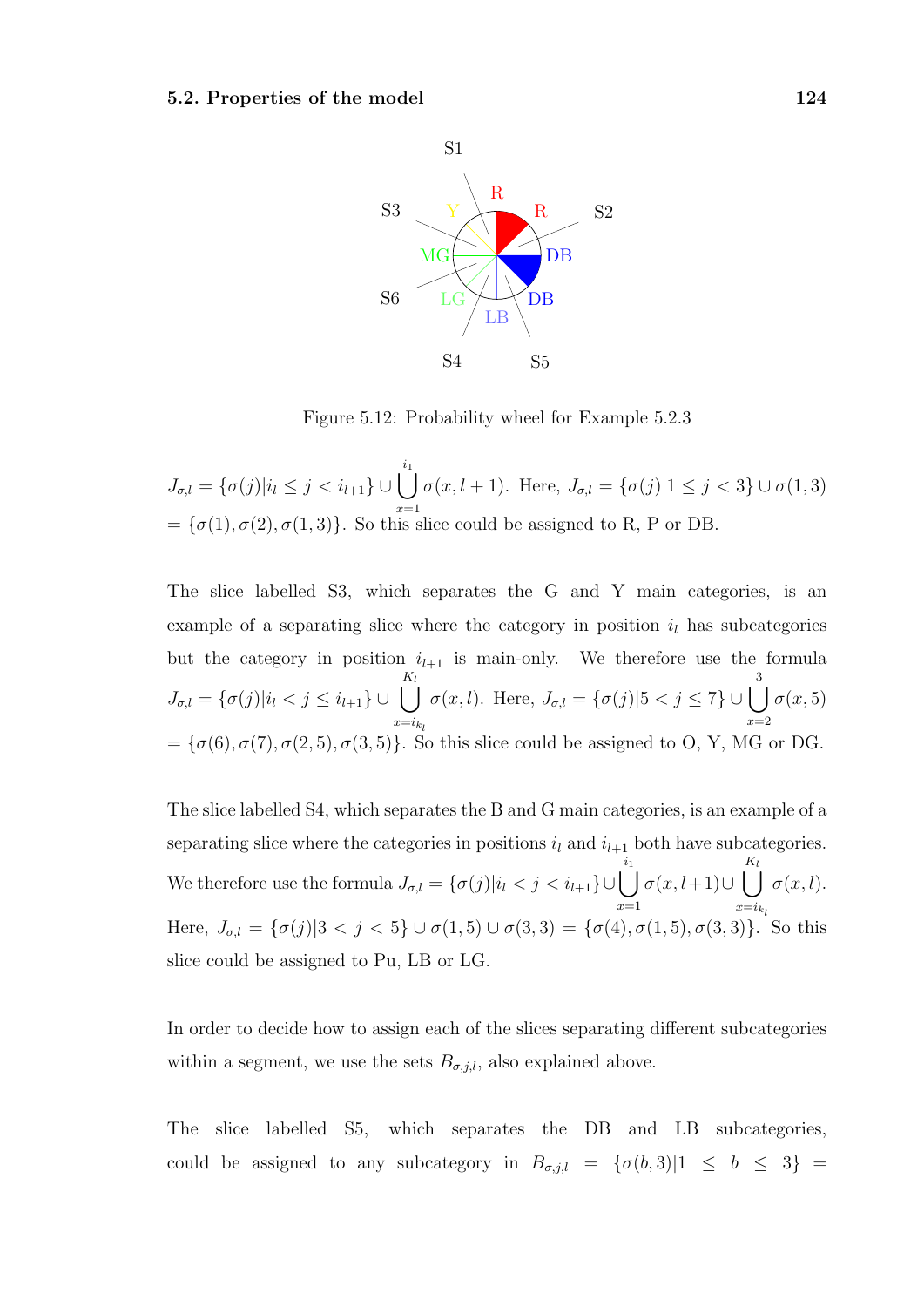$$
\{\sigma(1,3), \sigma(2,3), \sigma(3,3)\}\
$$
, i.e. to LB, MB or DB.

The slice labelled S6, which separates the LG and MG subcategories, could be assigned to any subcategory in  $B_{\sigma,j,l} = \{\sigma(b, 4)|1 \leq b \leq 2\} = \{\sigma(1, 4), \sigma(2, 4)\},\$ i.e. to LG or MG.

Now that the notation has been explained, we prove the F-probability property. The following theorem and proof is based on work by Coolen and Augustin [17] which proved the F-probability property for the original MNPI model. The proof below generalises this for the Sub-MNPI model. In this proof, basic probability assignments are used to describe our inferences in a formal way. For some event A, the basic probability assignment  $m(A)$  is a measure interpreted as the proportion of the available information that supports the claim that A occurs without assuming any particular division among proper subsets of A. The theory of basic probability assignments is summarised in [5]. As seen in [17], for a given configuration  $\sigma$ , the Sub-MNPI model gives the following basic probability assignment to the event  $Y_{n+1} \in c_j$ :

$$
m_{\sigma}(Y_{n+1} \in c_j) = \max\{\frac{n_j - 1}{n}, 0\}, j = 1, ..., K.
$$

Similarly, the basic probability assignment given to the event  $Y_{n+1} \in s_{j,i_j}$  is

$$
m_{\sigma}(Y_{n+1}\in s_{j,i_j})=\max\{\frac{n_{j,i_j}-1}{n},0\}, i=1,...,K_j.
$$

With regard to distributing probability mass amongst slices separating different main categories or subcategories, we give the following basic probability assignments:

$$
m_{\sigma}(Y_{n+1} \in c_{|J_{\sigma,l}|}) = \frac{1}{n}, l = 1, ..., k.
$$
  

$$
m_{\sigma}(Y_{n+1} \in s_{|B_{\sigma,j,l}|}) = \frac{1}{n}, l = 1, ..., k_j - 1, j \in J^*.
$$

Any other event is given the basic probability assignment of zero.

The proof of Theorem 5.2.5 also utilises the belief function and the plausibility function, which draw on the Dempster-Shafer theory [37]. (Note that we do not make use of any further concepts from Dempster-Shafer theory, particularly not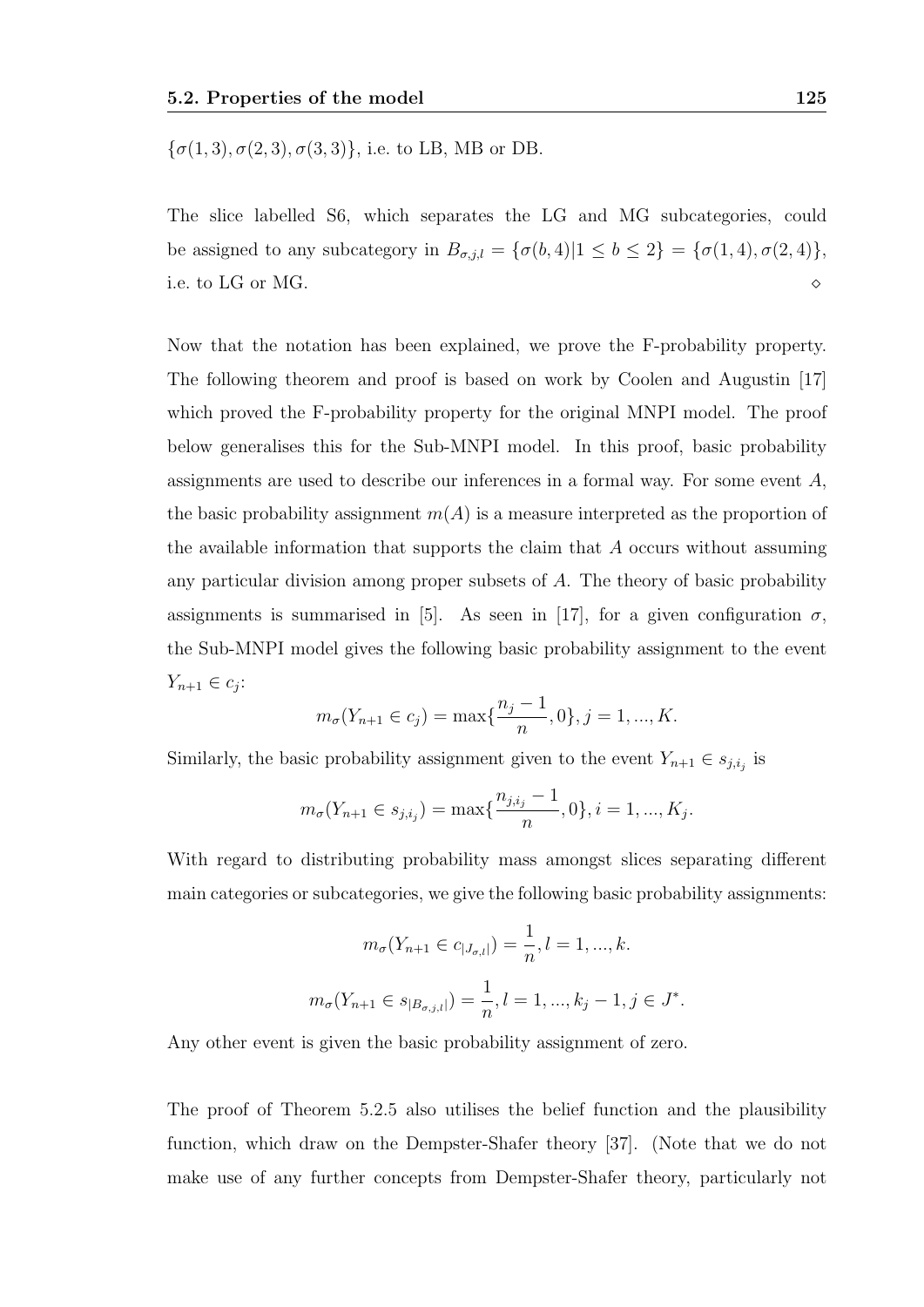their updating rules.) Let  $X_E$  represent the index set of the event of interest E. This set contains some one-dimensional elements, corresponding to main-only categories, and some two-dimensional elements, corresponding to subcategories. We also define a second event of interest  $Y_{n+1} \in D$ , where D is some subset of main categories and subcategories corresponding to an index set  $X_D$ .

The belief function [37] of a set is defined as the sum of the basic probability assignments of all possible subsets of that set. For a given configuration  $\sigma$ , the belief function of  $E$  is

$$
\underline{P}_{\sigma}(E) = \sum_{X_D \subseteq X_E} m_{\sigma}(Y_{n+1} \in D). \tag{5.20}
$$

The plausibility function [37] of a set is defined as the sum of the basic probability assignments of all possible sets which intersect that set. For a given configuration  $\sigma$ , the plausibility function of E is

$$
\overline{P}_{\sigma}(E) = \sum_{X_D \cap X_E \neq \emptyset} m_{\sigma}(Y_{n+1} \in D). \tag{5.21}
$$

**Theorem 5.2.5.** The interval consisting of the lower probability  $(5.7)$  and the upper probability  $(5.12)$  is an F-probability in the sense of Weichselberger [43].

Proof. In order to prove this property, we determine the lower and upper probabilities for event  $E$  via the belief function  $(5.20)$  and the plausibility function (5.21). We first derive the belief function of E. With the basic probability assignments explained above, the only subsets of E which have a non-zero basic probability assignment are single main-only categories or subcategories in E, or sets  $c_{|J_{\sigma,l}|}$  where  $J_{\sigma,l} \subseteq X_E$ , or sets  $s_{|B_{\sigma,j,l}|}$  where  $B_{\sigma,j,l} \subseteq I_j$ . This leads to the following belief function:

$$
\underline{P}_{\sigma}(E) = \sum_{j \in J} m_{\sigma}(\{Y_{n+1} \in c_j\}) + \sum_{j \in J^*} \sum_{i_j \in I_j} m_{\sigma}(\{Y_{n+1} \in s_{j,i_j}\}) + \sum_{J_{\sigma,l} \subseteq X_E} m_{\sigma}(\{Y_{n+1} \in c_{|J_{\sigma,l}|}\}) + \sum_{B_{\sigma,j,l} \subseteq I_j} m_{\sigma}(\{Y_{n+1} \in s_{|B_{\sigma,j,l}|}\}).
$$
\n(5.22)

We now derive the plausibility function of  $E$ . With the basic probability assignments explained above, the only subsets of  $E$  which have a non-zero basic probability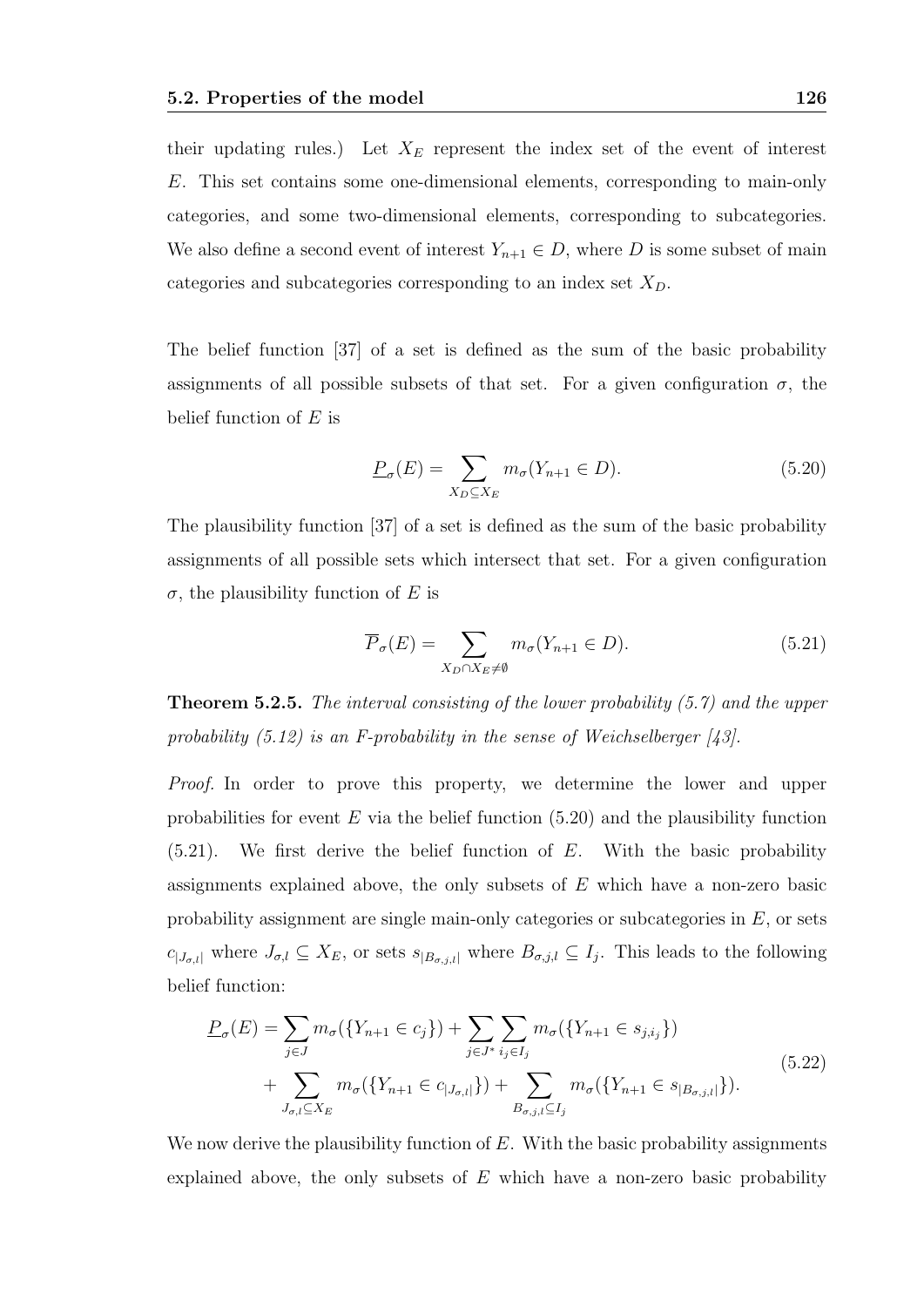assignment are single main-only categories or subcategories in E, or sets  $c_{|J_{\sigma,l}|}$  where  $J_{\sigma,l} \cap X_E \neq \emptyset$ , or sets  $s_{|B_{\sigma,j,l}|}$  where  $B_{\sigma,j,l} \cap I_j \neq \emptyset$ . This leads to the following plausibility function:

$$
\overline{P}_{\sigma}(E) = \sum_{j \in J} m_{\sigma}(\{Y_{n+1} \in c_j\}) + \sum_{j \in J^*} \sum_{i_j \in I_j} m_{\sigma}(\{Y_{n+1} \in s_{j,i_j}\}) + \sum_{J_{\sigma,l} \cap X_E \neq \emptyset} m_{\sigma}(\{Y_{n+1} \in c_{|J_{\sigma,l}|}\}) + \sum_{B_{\sigma,j,l} \cap I_j \neq \emptyset} m_{\sigma}(\{Y_{n+1} \in s_{|B_{\sigma,j,l}|}\}).
$$
\n(5.23)

We have a set of belief functions and a set of plausibility functions corresponding to the set  $\Sigma$  of possible configurations of the probability wheel. In Section 5.1, we derived the lower and upper probability formulae of the Sub-MNPI model by considering all possible configurations  $\sigma \in \Sigma$ , resulting in

$$
\underline{P}(E) = \min_{\sigma \in \Sigma} \underline{P}_{\sigma}(E)
$$

and

$$
\overline{P}(E) = \max_{\sigma \in \Sigma} \overline{P}_{\sigma}(E).
$$

In other words, we took the lower and upper envelopes over all possible configurations.

According to Theorem 3.2 of [5], taking the lower and upper envelopes over all possible configurations leads to F-probability. Therefore the interval probability is an F-probability as required.  $\Box$ 

## 5.3 Unknown numbers of (sub)categories

In this section we consider the situation where the quantities K and  $K_j$ ,  $j = 1, ..., K$ , are unknown. It is important to note that in addition to these quantities being unknown, they are not assumed to have a finite limit. As in Section 5.1, we have observed k main categories and within category  $c_i$  we have observed  $k_i$ subcategories. In order to describe the general events of interest in this situation, we introduce some new notation. As in Subsection 2.2.2, let  $c_{j_s}$ ,  $s = 1, ..., r'$ , be the observed main-only categories in the event of interest, let UN be the set of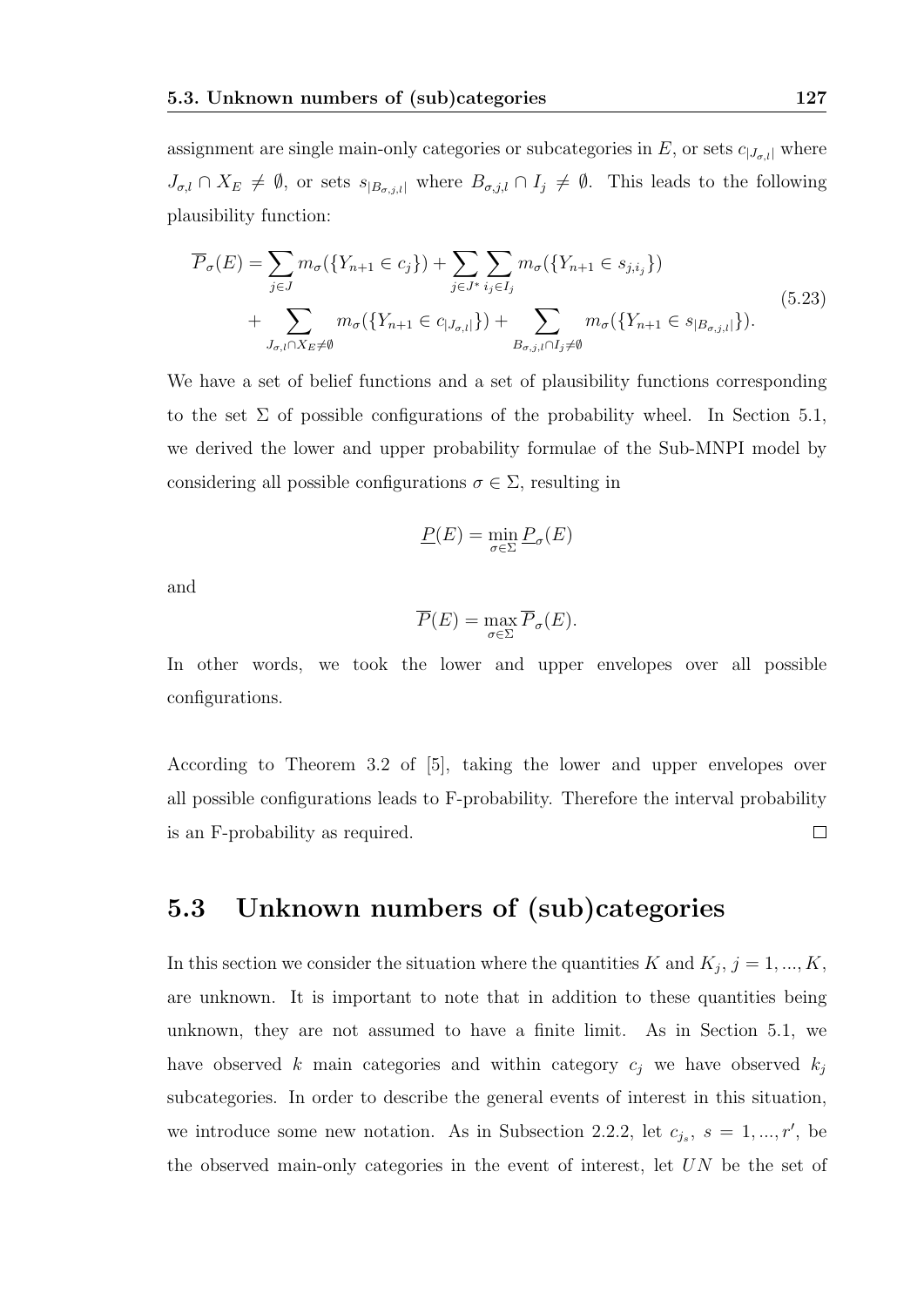Unobserved New main categories, which refers to any not yet observed category, and let  $DN_j$ ,  $j = 1, ..., l$ , be the set of Defined New main categories, which is a subset of UN and which represents categories we wish to specify in the event of interest but which have not yet been observed.

In addition, let  $c_{j_s}$ ,  $s = r' + 1, ..., r$ , be the observed main categories in the event of interest which are described at subcategory level and let  $s_{j_s,i_{j_s}}, s = r' + 1, ..., r$ ,  $i_{j_s} = 1, ..., r_s$ , be the observed subcategories in the event of interest. Let  $\tilde{DN}_{j_s,i_{j_s}},$  $i_{j_s} = 1, ..., d_s$ , be the set of Defined New subcategories within the observed main categories  $c_{j_s}$  and let  $DN_{j,i_j}, j = 1, ..., l, i_j = 1, ..., l_j$ , be the set of Defined New subcategories within the Defined New main categories. Let  $\tilde{UN}_{j_s}, s = 1, ..., r$  be the set of all Unobserved New subcategories within the observed main categories  $c_{j_s}$ and let  $UN_j$ ,  $j = 1, ..., l$  be the set of all Unobserved New subcategories within the Defined New main categories. A given event can be expressed as a union involving some or all of the above terms. Let  $A, B \subseteq \{1, ..., k\}$  such that  $A \cap B = \emptyset$ . Any event of interest can be expressed using one of the two formulae shown below. The first general event is

$$
Y_{n+1} \in \bigcup_{s=1}^{r'} c_{j_s} \cup \bigcup_{s=r'+1}^{r} (\bigcup_{i_{js}=1}^{r_s} s_{j_s, i_{js}})
$$
  

$$
\cup \bigcup_{s \in A} (\tilde{UN}_{j_s} \setminus \bigcup_{i_{js}=1}^{d_s} \tilde{DN}_{j_s, i_{js}}) \cup \bigcup_{s \in B} (\bigcup_{i_{js}=1}^{d_s} \tilde{DN}_{j_s, i_{js}})
$$

$$
\cup \bigcup_{j=1}^{l'} (UN_j \setminus \bigcup_{i_{js}=1}^{l_j} DN_{j,i_j}) \cup \bigcup_{j=l'+1}^{l_j} (\bigcup_{i_{js}=1}^{l_j} DN_{j,i_j}).
$$
(5.24)

The second general event is

$$
Y_{n+1} \in \bigcup_{s=1}^{r'} c_{j_s} \cup \bigcup_{s=r'+1}^{r} (\bigcup_{i_{j_s}=1}^{r_s} s_{j_s, i_{j_s}})
$$
  

$$
\cup \bigcup_{s \in A} (\tilde{UN}_{j_s} \setminus \bigcup_{i_{j_s}=1}^{d_s} \tilde{DN}_{j_s, i_{j_s}}) \cup \bigcup_{s \in B} (\bigcup_{i_{j_s}=1}^{d_s} \tilde{DN}_{j_s, i_{j_s}})
$$

$$
\cup \, \text{UN} \setminus \{ \bigcup_{j=1}^{l'} (UN_j \setminus \bigcup_{i_{j}=1}^{l_j} DN_{j, i_j}) \cup \bigcup_{j=l'+1}^{l} (\bigcup_{i_{j}=1}^{l_j} DN_{j, i_j}) \}.
$$
(5.25)

We denote these by  $E_1$  (5.24) and  $E_2$  (5.25). The notation used in these expressions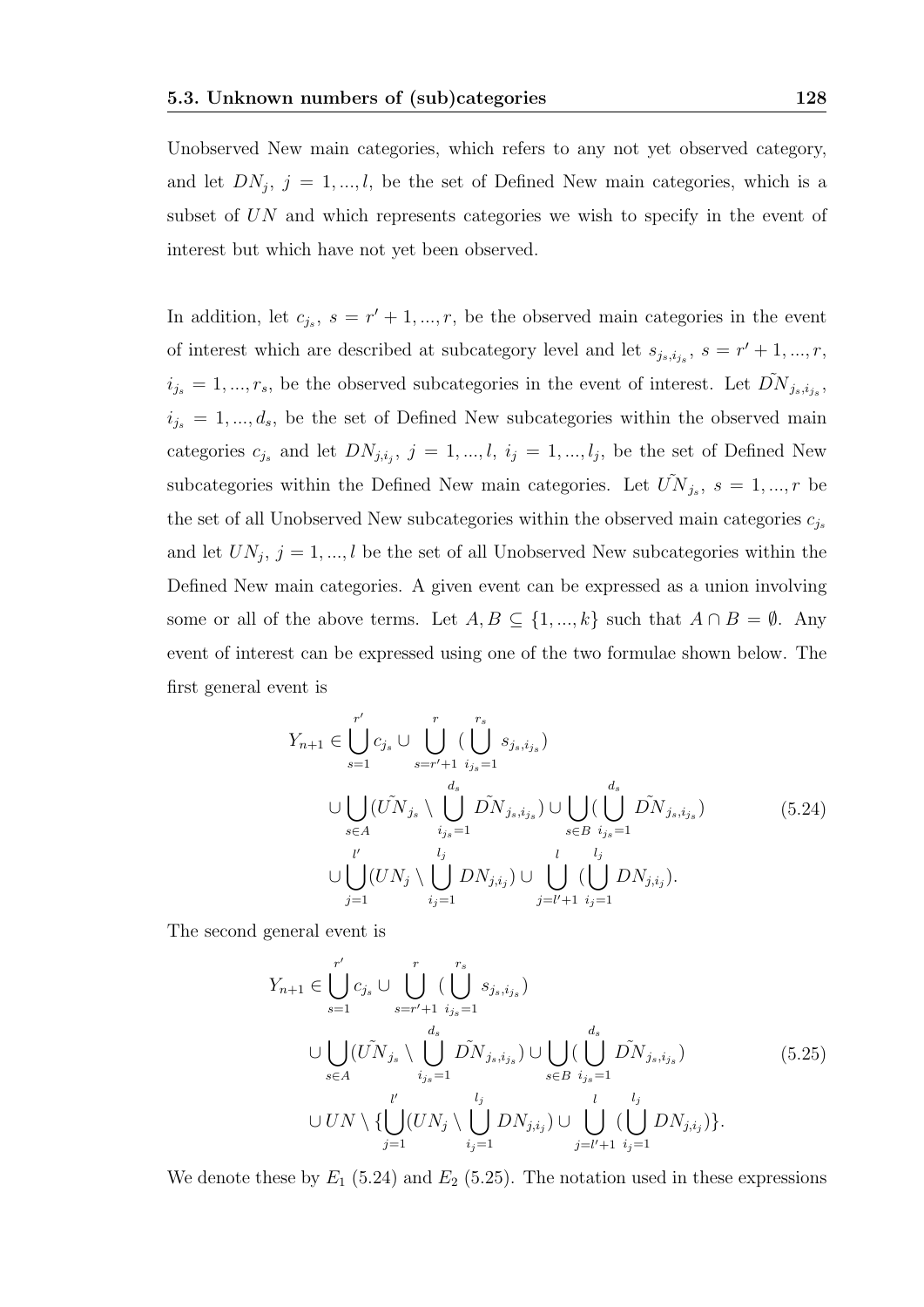allows us to include only defined subcategories of some main categories, but all undefined subcategories of other main categories.  $E_1$  encompasses all events containing only defined main categories, whilst  $E_2$  encompasses all events containing the set of undefined main categories. We can therefore describe any event using either (5.24) or (5.25). We now derive formulae for the NPI lower and upper probabilities for each of these general events.

### 5.3.1 Lower probability

We consider the NPI lower probabilities for events  $E_1$  (5.24) and  $E_2$  (5.25). These are found by minimising the number of slices of the probability wheel that must be assigned to the event of interest. The slices of the wheel which must always be assigned to an event of interest are those between two lines representing the same observed main-only category or subcategory in that event. So for both  $E_1$  and  $E_2$ , the term

$$
\bigcup_{s=1}^{r'} c_{j_s} \cup \bigcup_{s=r'+1}^r \big(\bigcup_{i_{js}=1}^{r_s} s_{j_s,i_{j_s}}\big),
$$

always contributes to the NPI lower probability. This term includes specified observed main-only categories and specified observed subcategories.

Let  $n_{j_s}$  represent the number of times main category  $c_{j_s}$  has been observed. We also define  $n_{j_s,i_{j_s}}$  to be the number of times we have observed subcategory  $s_{j_s,i_{j_s}}.$ 

The lower probability formulae for  $E_1$  and  $E_2$  therefore include the term

$$
\sum_{s=1}^{r'} \frac{n_{j_s} - 1}{n} + \sum_{s=r'+1}^{r} \left( \sum_{i_{j_s}=1}^{r_s} \frac{n_{j_s, i_{j_s}} - 1}{n} \right)
$$
(5.26)

We also have to consider the separating slices of the wheel, i.e. the slices which separate different observed main categories and the slices which separate different observed subcategories within one main category segment. We want to assign as few of these slices as possible to the event of interest.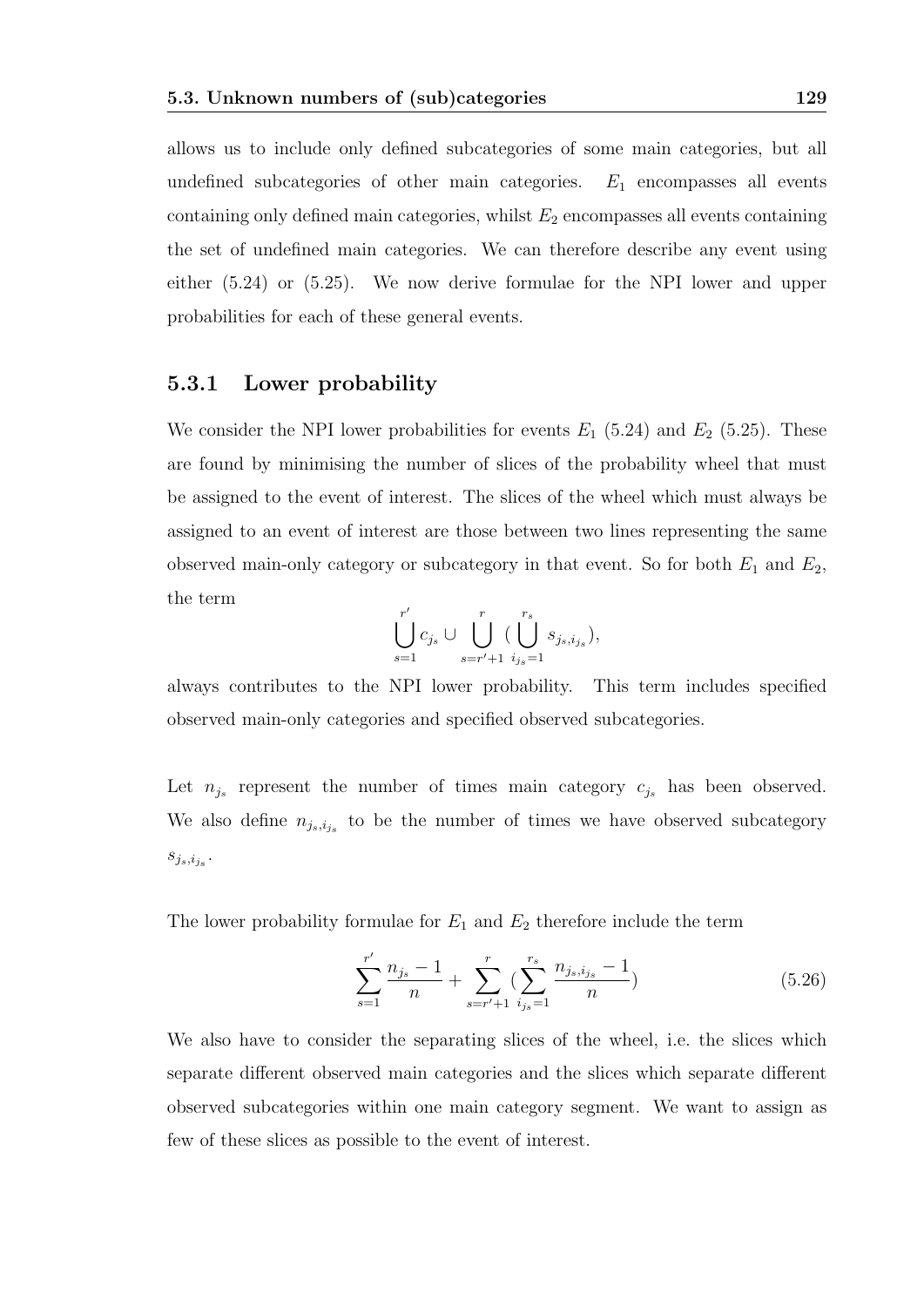First we consider event  $E_1$ . This event includes only a finite number of unobserved main categories, and since we do not assume an upper bound on the total number of unobserved categories, we can assign any slices separating observed main categories either to unobserved main categories not in  $E_1$  or to observed main categories not in  $E_1$ . For slices separating subcategories, the situation is more complicated. For each main category described at subcategory level, there are  $r_s$ observed subcategories in  $E_1$ , so to fully separate these we need at least  $r_s - 1$ subcategories not in  $E_1$ . If  $s \notin A$  (where  $A \subseteq \{1, ..., k\}$ ), the main category in question only has a finite number of unobserved subcategories in  $E_1$ , so we can assign slices separating observed subcategories either to unobserved subcategories not in  $E_1$  or to observed subcategories not in  $E_1$ . However, if  $s \in A$ , then there are only  $d_s$  unobserved subcategories which are not in  $E_1$ . We may have to assign some of the separating slices to subcategories in  $E_1$  if there is an insufficient number of subcategories not in  $E_1$ . The number of separating slices we have to assign to  $E_1$  is

$$
N_s = [(r_s - 1) - d_s - (k_{j_s} - r_s)]^+.
$$
\n(5.27)

So, given all of the above reasoning, the NPI lower probability for the event  $E_1$  is

$$
\underline{P}(E_1) = \sum_{s=1}^{r'} \frac{n_{j_s} - 1}{n} + \sum_{s \notin A} \{ \sum_{s=r'+1}^r (\sum_{i_{j_s}=1}^{r_s} \frac{n_{j_s, i_{j_s}} - 1}{n}) \} + \sum_{s \in A} \{ \sum_{s=r'+1}^r (\sum_{i_{j_s}=1}^{r_s} \frac{n_{j_s, i_{j_s}} - 1}{n}) + \frac{N_s}{n} \}.
$$
\n(5.28)

Example 5.3.1. Consider a multinomial data set where the set of possible main categories consists of an unknown number of different colours. We have observed the following main categories: red  $(R)$ , blue  $(B)$ , green  $(G)$  and pink  $(P)$ . At subcategory level, we have observed dark blue (DB), medium blue (MB), light blue (LB), dark green (DG), medium green (MG), light green (LG), medium pink (MP) and dark pink (DP). In addition we define two new main categories: orange (O), with defined subcategories light orange (LO) and medium orange (MO), and purple (Pu) with defined subcategory dark purple (DPu). We also define the new subcategory light pink (LP). We let  $UN_B$  represent all unobserved new subcategories within the main category B, including the defined new subcategory royal blue  $(RB)$ , and let  $UN_{Pu}$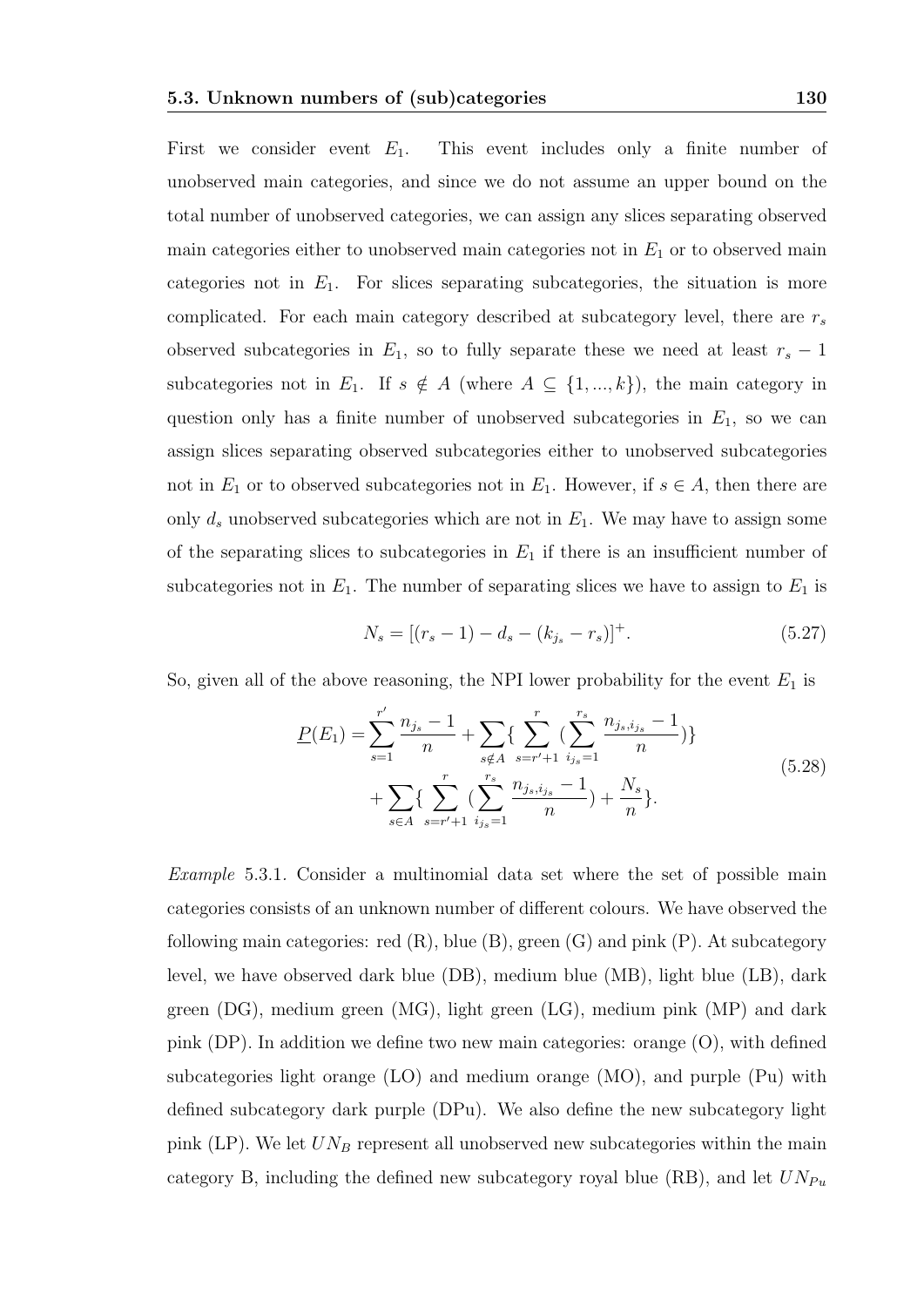represent the equivalent for the main category Pu. The data set consists of twenty observations including 3 R, 3 DB, 1 MB, 2 LB, 3 DG, 2 MG, 2 LG, 2 MP and 2 DP.

$$
\begin{array}{|c|c|c|c|}\n\hline\n & B & G & P \\
\hline\nn_{j_s} & 6 & 7 & 4 \\
\hline\n\end{array}
$$

Table 5.13: Values of  $n_{j_s}$  for Example 5.3.1

|                   | LB |  | MB LG MG MP |  |
|-------------------|----|--|-------------|--|
| $n_{j_s,i_{j_s}}$ |    |  |             |  |

Table 5.14: Values of  $n_{j_s,i_{j_s}}$  for Example 5.3.1



Figure 5.13: Probability wheel for Example 5.3.1

Suppose that we are interested in the event  $Y_{21} \in \{ (LB \cup MB) \cup (LG \cup MG) \cup$  $(MP) \cup (UN_B \setminus RB) \cup (LP) \cup (UN_{Pu} \setminus DPu) \cup (LO \cup MO)$ . We label this event E. Let  $s = 1$  correspond to B,  $s = 2$  to G and  $s = 3$  to P. Comparing E to the general formulae,  $(5.24)$  and  $(5.25)$ , we see that this is an event of type  $E_1$ , so  $(5.28)$  is used to compute the NPI lower probability.

In this example,  $r = 3$ . The main categories for which  $s \notin A$  are G and P and the only main category for which  $s \in A$  is B. We have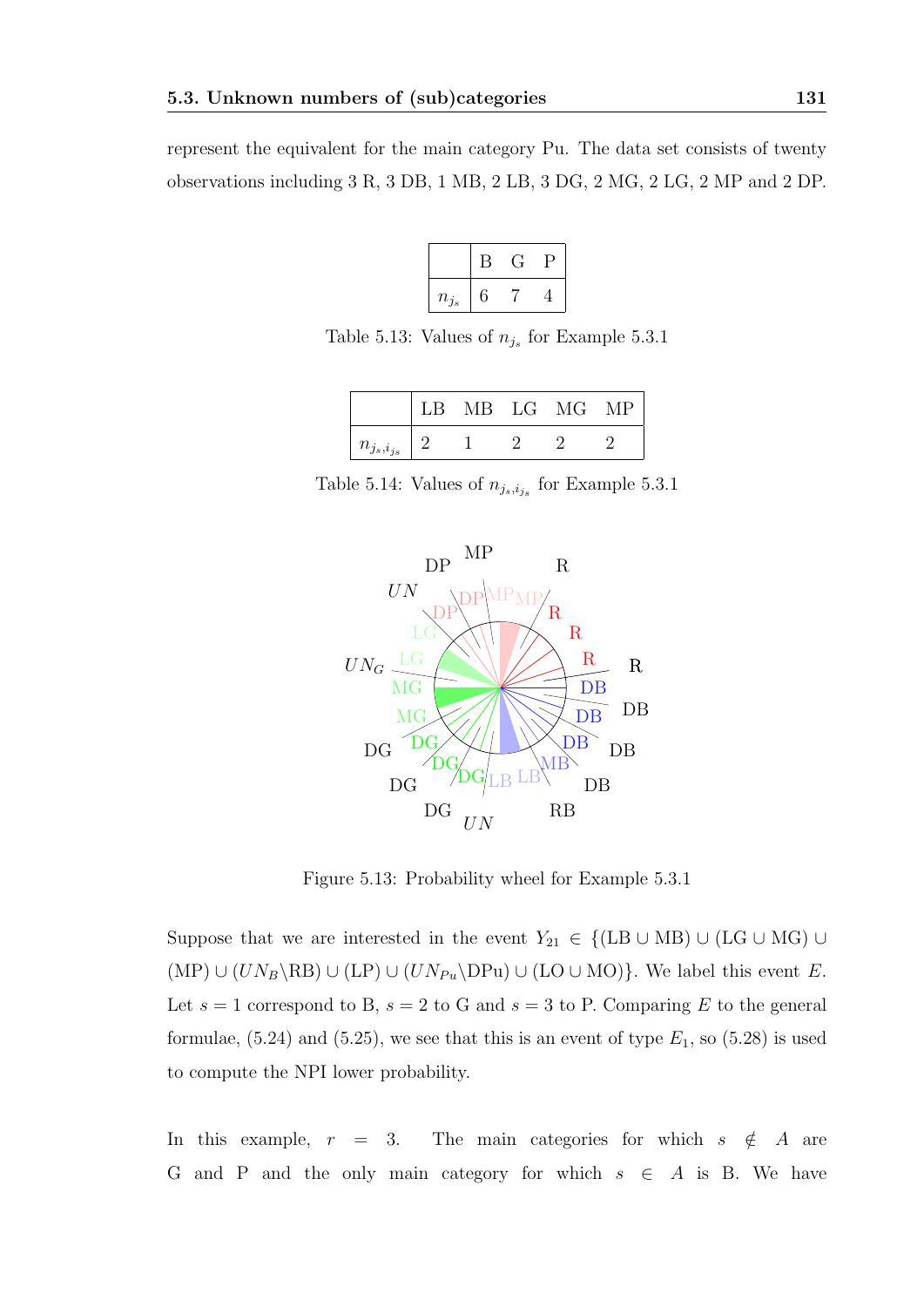$E$  is

 $N_1 = [(r_1 - 1) - d_1 - (k_{j_1} - r_1)]^+ = [(2 - 1) - 1 - (3 - 2)]^+ = 0.$  The values of  $n_{j_s}$  and  $n_{j_s,i_{j_s}}$  are shown in Tables 5.13 and 5.14. Putting these values into (5.28) shows that the NPI lower probability for the event

$$
\left(\frac{2-1}{20}\right) + \left(\frac{2-1}{20}\right) + \left(\frac{2-1}{20}\right) + \left(\frac{2-1}{20}\right) + \left(\frac{1-1}{20}\right) + \frac{N_1}{20} = \frac{4}{20}.
$$

Figure 5.13 shows a corresponding configuration of the probability wheel. There are only four slices of the wheel that must be assigned to  $E$ . The remaining slices are all assigned to main categories or subcategories not in  $E$  and these are labelled in Figure 5.13.  $\Diamond$ 

We now consider the NPI lower probability for event  $E_2$ . As explained above, if  $s \in A$  we have to assign  $N_s$  (see (5.27)) slices to  $E_2$ . However,  $E_2$  contains all except a finite number of the UN main categories, so we need to think about how best to fill the slices separating different observed main categories. To avoid assigning them to  $E_2$ , we could assign these to observed main categories not in  $E_2$  or to unobserved main categories not in  $E_2$ . There are  $k - r$  observed main categories not in  $E_2$  and there are l unobserved main categories not in  $E_2$ . Given that there are r observed main categories in  $E_2$ , this leaves  $r-(k-r)-l = 2r-k-l$  separating slices to be filled.

A way in which we may be able to fill these is by using subcategories not in  $E_2$  which belong to a main category that appears in  $E_2$ . Within each segment representing a main category described at subcategory level,  $r_s - 1$  of the total number of subcategories not in  $E_2$  are needed to separate observed subcategories in  $E_2$ . In a main category  $c_{j_s}$  with  $s \notin A$ , there is no upper bound on the number of unobserved subcategories not in  $E_2$ , so the separating slices to either side of the segment can always be assigned to an unobserved subcategory not in  $E_2$  or an observed subcategory not in  $E_2$ . However, if  $s \in A$ , there are only  $d_s + (k_{j_s} - r_s)$ subcategories that are not in  $E_2$ . Furthermore, a maximum of two subcategories per main category can be used. The number of separating slices which could be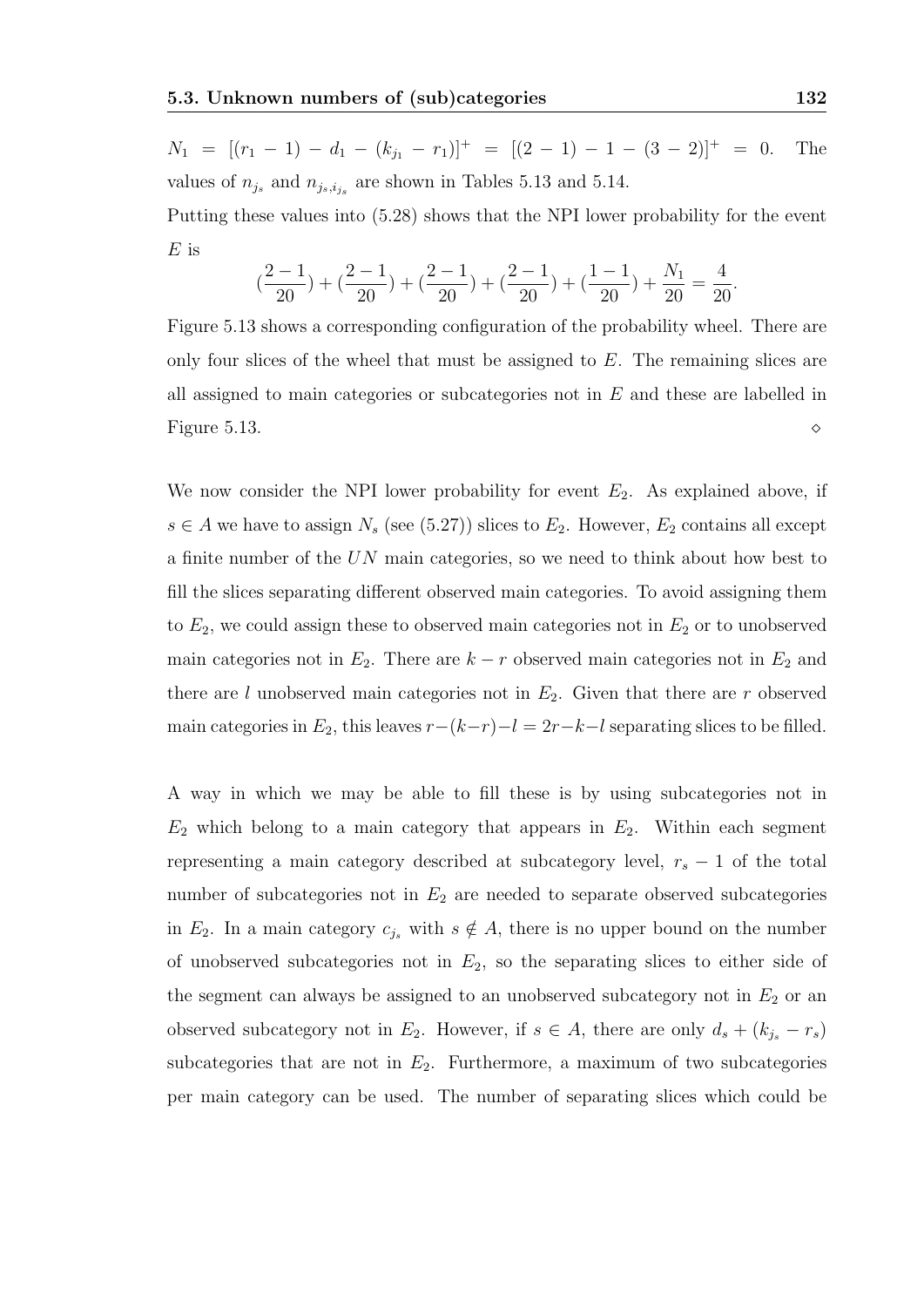filled in this way is

$$
M_s = \begin{cases} 2 & \text{if } s \notin A \\ \min\{[d_s + (k_{j_s} - r_s) - (r_s - 1)]^+, 2\} & \text{if } s \in A \end{cases}
$$
(5.29)

for main category  $c_{j_s}$ .

The NPI lower probability for event  $E_2$  is therefore

$$
\underline{P}(E_2) = \sum_{s=1}^{r'} \frac{n_{j_s} - 1}{n} + \sum_{s \notin A} \left\{ \sum_{s=r'+1}^r \left( \sum_{i_{js}=1}^{r_s} \frac{n_{j_s i_{js}} - 1}{n} \right) \right\} + \sum_{s \in A} \left\{ \sum_{s=r'+1}^r \left( \sum_{i_{js}=1}^{r_s} \frac{n_{j_s i_{js}} - 1}{n} \right) + \frac{N_s}{n} \right\} + \frac{1}{n} (2r - k - l - \sum_{s=r'+1}^r M_s)^+.
$$
\n(5.30)

Example 5.3.2. Consider the data set described in Example 5.3.1. We consider the event  $Y_{21} \in \{ (LB \cup MB) \cup (LG \cup MG) \cup (MP) \cup (UN_B \backslash RB) \cup (LP) \cup (UP) \}$  $[UN \setminus ((UN_{Pu} \Dra{DPu}) \cup (LO \cup MO))]$ . We label this event E. Let  $s = 1$  correspond to B,  $s = 2$  to G and  $s = 3$  to P. This is an event of type  $E_2$  (5.25), so (5.30) is used to compute the NPI lower probability for this event.

In this example,  $r = 3$ . The main categories for which  $s \notin A$  are G and P and the only main category for which  $s \in A$  is B. We have  $N_1 = [(r_1 - 1) - d_1 - (k_{j_1} - r_1)]^+ = [(2 - 1) - 1 - (3 - 2)]^+ = 0.$  We also have  $M_1 = \min\{[d_1 + (k_{j_1} - r_1) - (r_1 - 1)]^+, 2\} = 1, M_2 = 2$  and  $M_3 = 2$ . Therefore  $\sum$ 3  $s=1$  $M_s = 5$ . The values of  $n_{j_s}$  and  $n_{j_s,i_{j_s}}$  are shown in Tables 5.15 and 5.16.

|           |   | л. |  |
|-----------|---|----|--|
| $n_{j_s}$ | 6 |    |  |

Table 5.15: Values of  $n_{j_s}$  for Example 5.3.2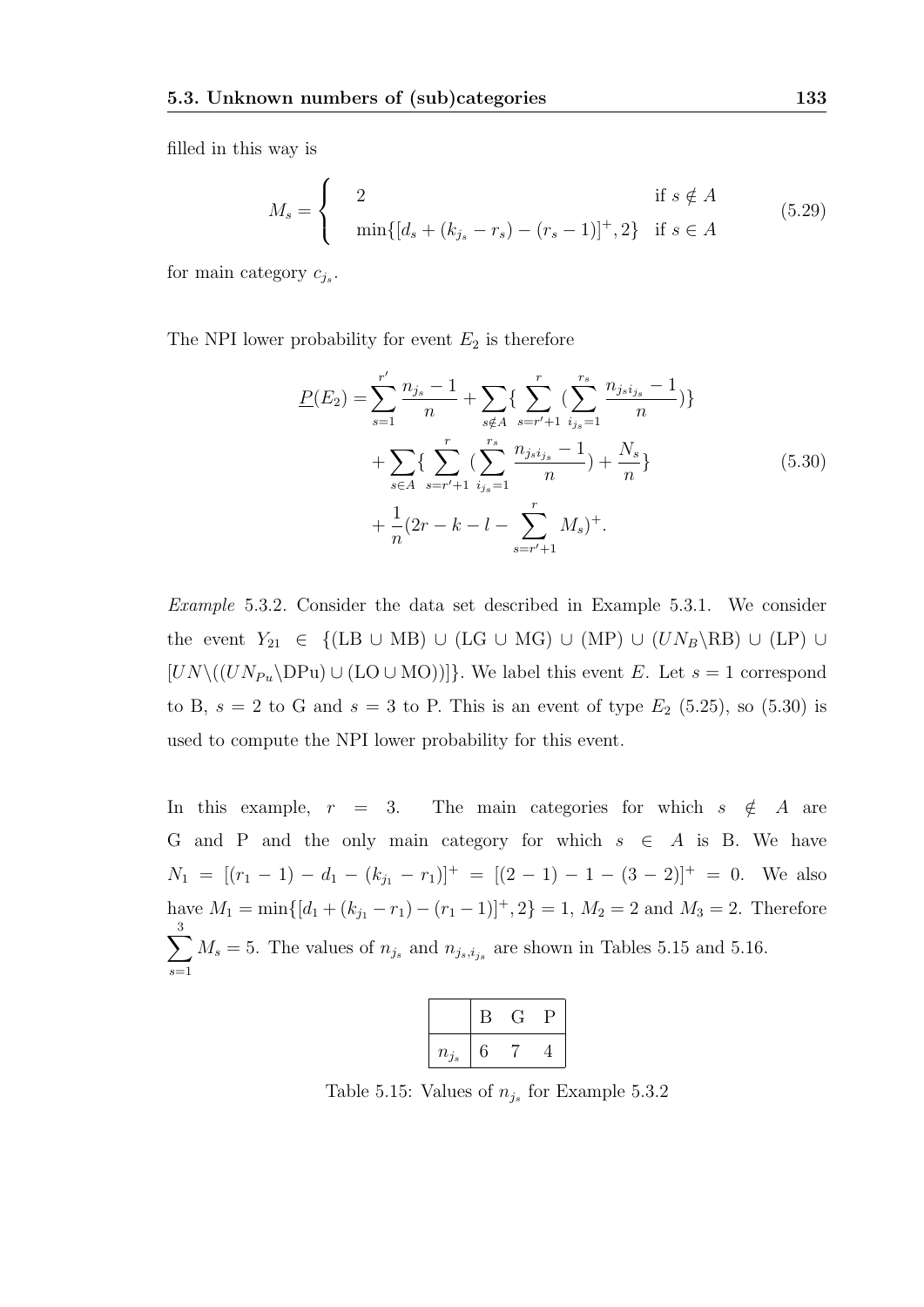|                   | LB |  | MB LG MG | M P |
|-------------------|----|--|----------|-----|
| $n_{j_s,i_{j_s}}$ |    |  |          |     |

Table 5.16: Values of  $n_{j_s,i_{j_s}}$  for Example 5.3.2



Figure 5.14: Probability wheel for Example 5.3.2

By  $(5.30)$ , the NPI lower probability for the event E is

$$
(\frac{2-1}{20}) + (\frac{2-1}{20}) + (\frac{2-1}{20}) + (\frac{2-1}{20}) + (\frac{1-1}{20}) + \frac{N_1}{20} + \frac{(2r - k - l - 5)^{+}}{n} = \frac{4}{20}.
$$

Figure 5.14 shows a corresponding configuration of the probability wheel. There are four slices assigned to E and the remaining slices are assigned to main categories or subcategories not in  $E$  and are labelled accordingly.

### 5.3.2 Upper probability

The NPI upper probabilities for events  $E_1$  and  $E_2$  are derived by assigning as many slices of the wheel as possible to the event of interest. As in Subsection 5.3.1, we know that all slices of the wheel which are between two lines representing the same main-only category or subcategory must always be assigned to that main-only category or subcategory. This means that the term

$$
\sum_{s=1}^{r'} \frac{n_{j_s}-1}{n} + \sum_{s=r'+1}^{r} (\sum_{i_{j_s}=1}^{r_s} \frac{n_{j_s i_{j_s}}-1}{n})
$$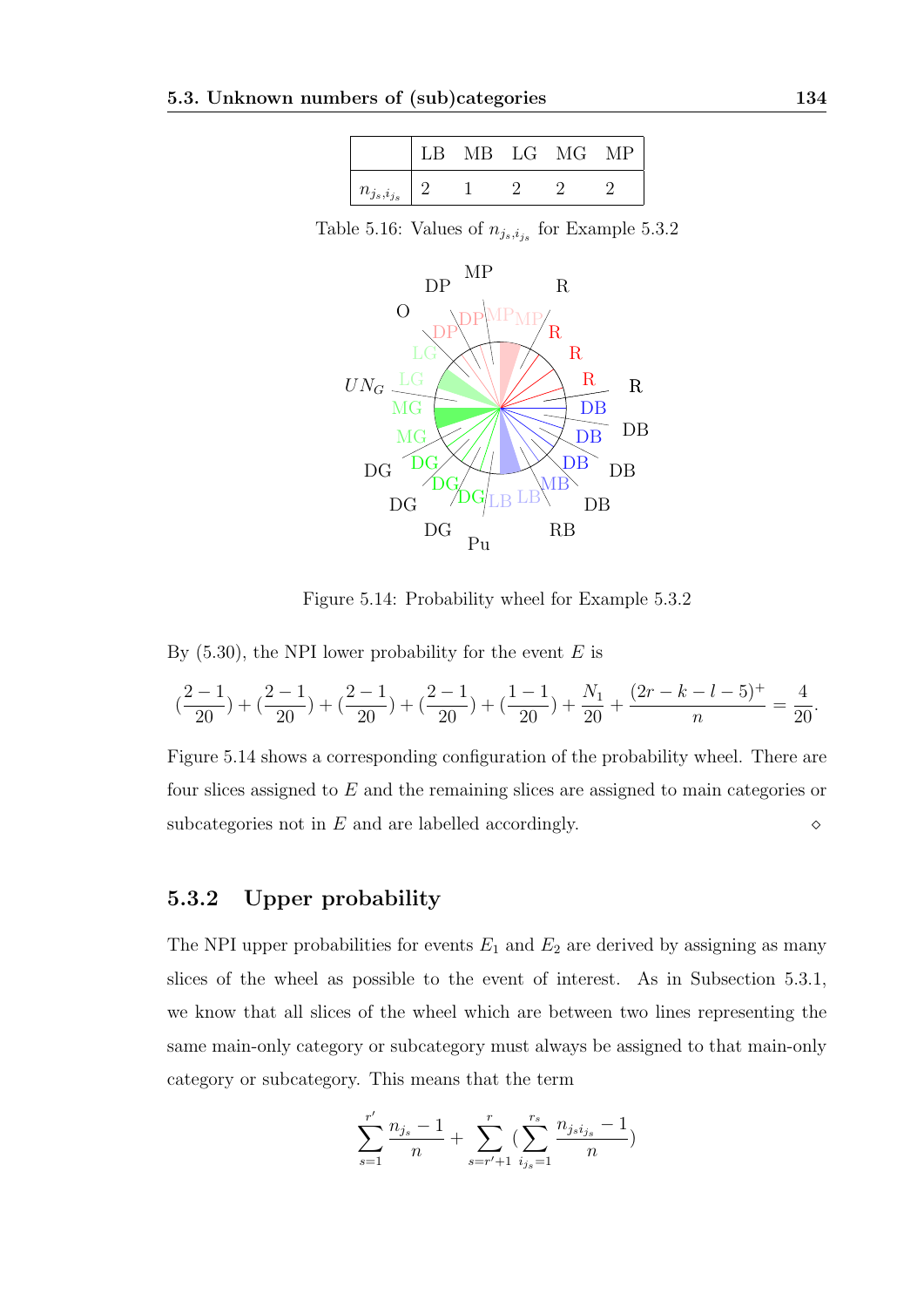appears in the probability formulae for  $E_1$  and  $E_2$ . We then consider how many separating slices we can assign to the event of interest. These include slices which separate different main categories on the wheel and slices which separate different subcategories within the same main category.

We first derive the NPI upper probability for the general event  $E_1$  (5.24). Consider a single segment of the wheel. For a main category  $c_{j_s}$  in  $E_1$  described at subcategory level, we have  $k_{j_s} - r_s$  observed subcategories not in  $E_1$  and  $r_s$ observed subcategories in  $E_1$ . Also, we have  $d_s$  unobserved subcategories in  $E_1$  if  $s \notin A$ , or an unlimited number of UN subcategories in  $E_1$  if  $s \in A$ . This means that if  $s \in A$ , we can always separate observed subcategories that are not in  $E_1$  by subcategories in  $E_1$ , so all  $k_{j_s} - 1$  separating slices in the segment will be assigned to  $E_1$ . In addition, we can ensure that the subcategories on the ends of the segment are in  $E_1$ . If  $s \notin A$ , however, we can only separate all subcategories not in  $E_1$  if  $r_s + d_s - (k_{j_s} - r_s - 1) \geq 0$ , as we require at least  $k_{j_s} - r_s - 1$  subcategories in  $E_1$ to do this. Otherwise, we must assign

$$
P_s = [(k_{j_s} - r_s - 1) - r_s - d_s]^+
$$

separating slices to a subcategory not in  $E_1$ . In addition, if  $r_s+d_s-(k_{j_s}-r_s-1) \geq 2$ , we can separate all subcategories not in  $E_1$  and also ensure that the subcategories on the ends of the segment are both in  $E_1$ . If  $r_s + d_s = k_{j_s} - r_s$ , we can separate all subcategories not in  $E_1$ , but only one of the ends of the segment will be in  $E_1$ .

We now consider the wheel as a whole. There are  $k - r$  observed main categories not in  $E_1$  and r observed main categories in  $E_1$ . Of these r main categories, let  $\tilde{r}$ denote the number which have both ends of their segment in  $E_1$ , i.e. the number of main categories  $c_{j_s}$  which satisfy either  $s \in \{1, ..., r'\}$ ,  $s \in A$  or the condition

$$
s \notin A
$$
,  $r_s + d_s - (k_{j_s} - r_s - 1) \ge 2$ .

Similarly, let  $r<sup>1</sup>$  denote the number of main categories which have only one end of their segment in  $E_1$ , i.e. the number of main categories such that  $s \notin A$  which satisfy  $r_s + d_s = k_{j_s} - r_s$ , and let  $r^0$  denote the number of main categories which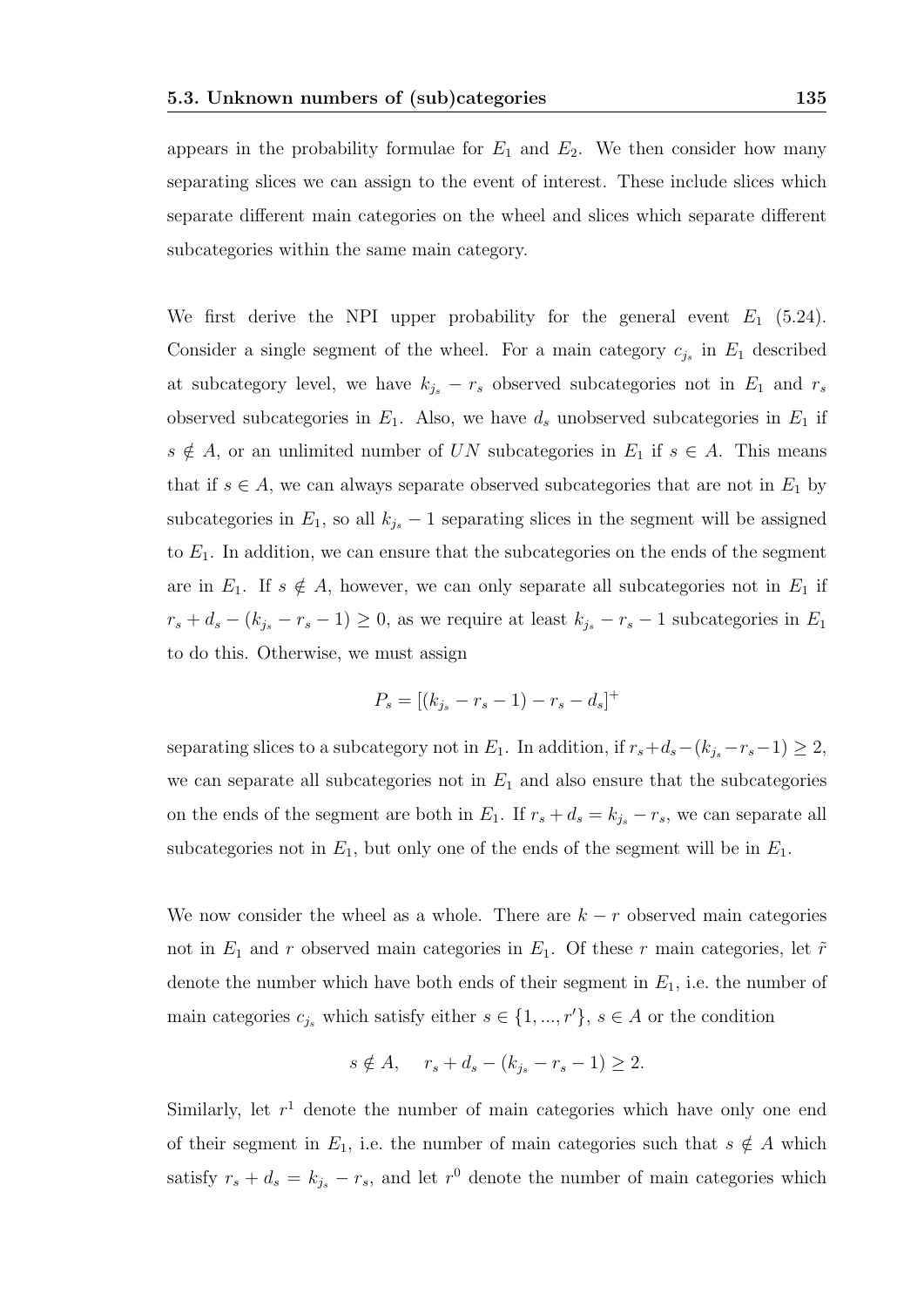have neither end of their segment in  $E_1$ , i.e. the number of main categories such that  $s \notin A$  which satisfy  $r_s + d_s - (k_{j_s} - r_s - 1) \leq 0$ .

There are  $(k - r) + r^0 - (l + \tilde{r})$  separating slices between main categories which cannot be assigned to  $E_1$ . The NPI upper probability for event  $E_1$  is therefore

$$
\overline{P}(E_1) = \sum_{s=1}^{r'} \frac{n_{j_s} - 1}{n} + \sum_{s \notin A} \left\{ \sum_{s=r'+1}^{r} \left( \sum_{i_{j_s}=1}^{r_s} \frac{n_{j_s, i_{j_s}} - 1}{n} \right) + \frac{k_{j_s} - 1 - P_s}{n} \right\} + \sum_{s \in A} \left\{ \sum_{s=r'+1}^{r} \left( \sum_{i_{j_s}=1}^{r_s} \frac{n_{j_s, i_{j_s}} - 1}{n} \right) + \frac{k_{j_s} - 1}{n} \right\} + \frac{\min\{r - r^0 + l + \tilde{r}, k\}}{n}.
$$
\n(5.31)

Example 5.3.3. Consider the data set described in Example 5.3.1. Suppose that we are interested in the event  $Y_{21} \in \{ (LB \cup MB) \cup (LG \cup MG) \cup (MP) \cup (UN_B \backslash RB) \cup (UN_B \backslash RB) \}$  $(LP) \cup (UN_{Pu} \ DPu) \cup (LO \cup MO)$ . We label this event E. This is an event of type  $E_1$ , so (5.31) is used for the NPI upper probability for E.

In this example,  $r = 3$ ,  $l = 2$  and  $k = 4$ . Let  $s = 1$  correspond to B,  $s = 2$  to G and  $s = 3$  to P. The main categories for which  $s \notin A$ are G and P, and the only main category for which  $s \in A$  is B. We have  $P_2 = [(k_{j_2} - r_2 - 1) - r_2 - d_2]^+ = [(3 - 2 - 1) - 2 - 1]^+ = 0$  and  $P_3 = [(k_{j_3} - r_3 - 1) - r_3 - d_3]^+ = [(2 - 2 - 1) - 1 - 1]^+ = 0$ . The values of  $n_{j_s}, k_{j_s}$ and  $n_{j_s,i_{j_s}}$  are shown in Tables 5.17 and 5.18.

|           | В | ( է | Р |
|-----------|---|-----|---|
| $n_{j_s}$ | 6 |     |   |
| $k_{j_s}$ | 3 | 3   | 2 |

Table 5.17: Values of  $n_{j_s}$  and  $k_{j_s}$  for Example 5.3.3

|                   |  | LB MB LG MG MP |  |
|-------------------|--|----------------|--|
| $n_{j_s,i_{j_s}}$ |  |                |  |

Table 5.18: Values of  $n_{j_s,i_{j_s}}$  for Example 5.3.3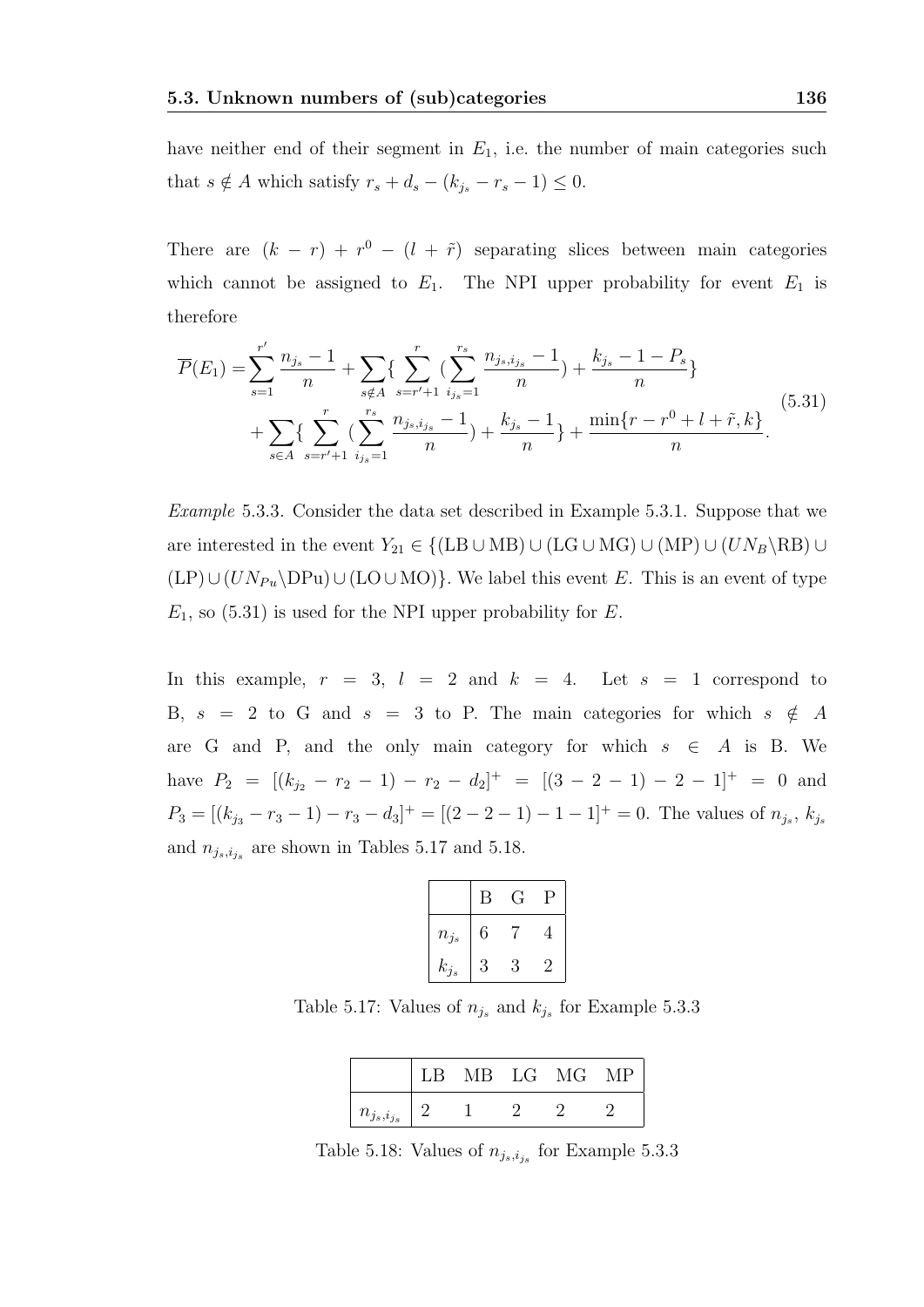

Figure 5.15: Probability wheel for Example 5.3.3

We have  $r^0 = 0$  and  $\tilde{r} = 3$ , as both of the main categories in E for which  $s \notin A$ satisfy the condition  $r_s + d_s - (k_{j_s} - r_s - 1) \geq 2$ . The general formula (5.31) shows that the NPI upper probability for the event  $E$  is

$$
\left(\frac{2-1}{20}\right) + \left(\frac{2-1}{20}\right) + \left(\frac{k_{j_2} - 1 - P_2}{20}\right) + \left(\frac{2-1}{20}\right) + \left(\frac{k_{j_3} - P_3 - 1}{20}\right)
$$

$$
+ \left(\frac{2-1}{20}\right) + \left(\frac{1-1}{20}\right) + \frac{k_{j_1} - 1}{20} + \frac{\min\{8, 4\}}{20} = \frac{13}{20}.
$$

Figure 5.15 shows a corresponding configuration of the probability wheel. There are four slices of the wheel that must be assigned to  $E$ . The nine further slices that can be assigned to elements of E are labelled.  $\Diamond$ 

We now consider event  $E_2$  (5.25). As explained for  $E_1$ , for a single segment of the wheel representing a main category  $c_{j_s}$  in  $E_2$  described at subcategory level, we find that if  $s \in A$  we can always assign all  $k_{j_s}$  − 1 separating slices in the segment to  $E_2$ , whereas if  $s \notin A$  we cannot necessarily do this and we must assign

$$
P_s = [(k_{j_s} - r_s - 1) - r_s - d_s]^+
$$

slices to a subcategory not in  $E_2$ .

Considering the wheel as a whole, we see that we can always assign all  $k$  slices separating different main categories to  $E_2$ . This is because  $E_2$  contains all except l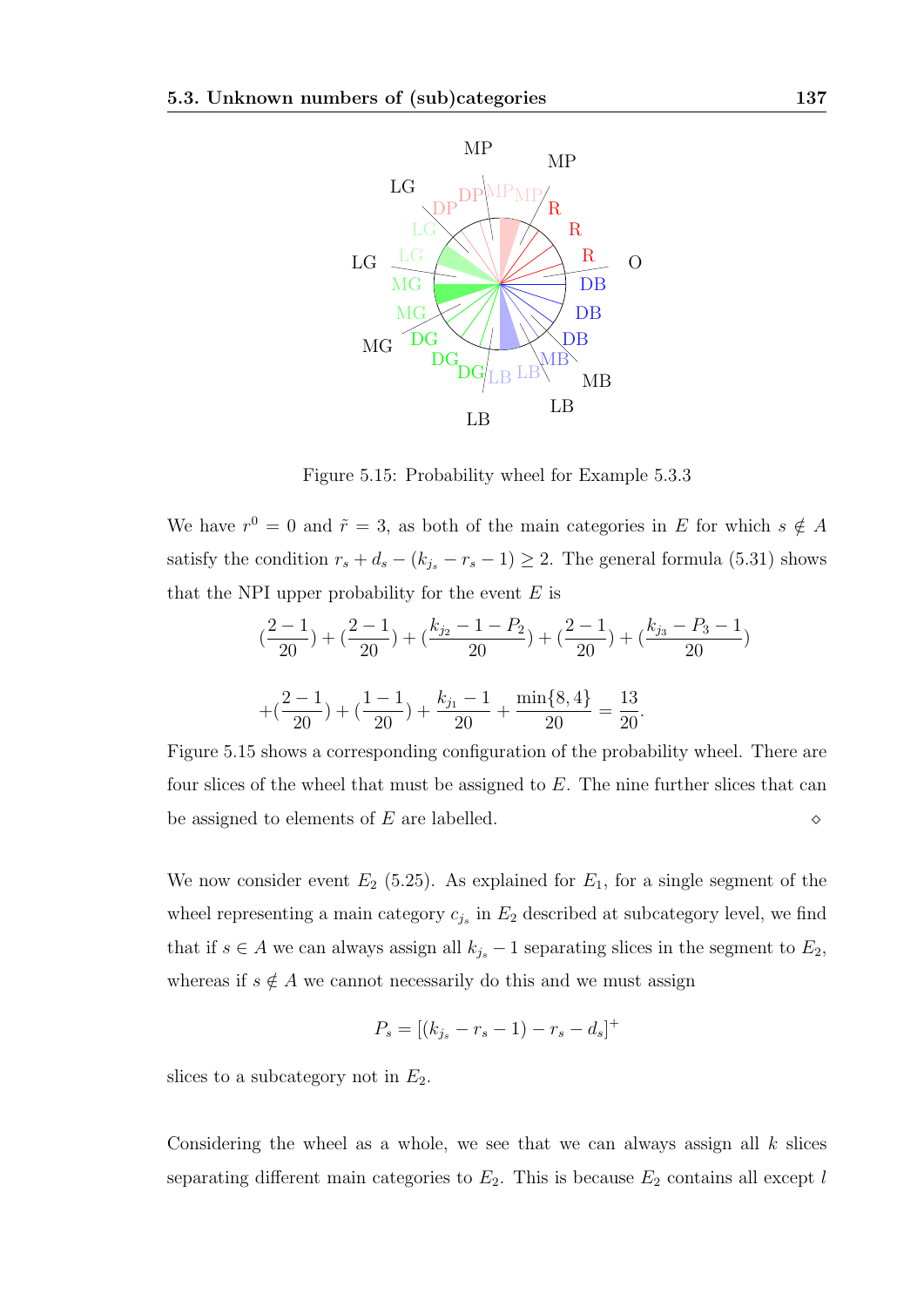of the UN main categories, and since we do not set an upper bound on the total number of unobserved categories, they can account for as many of the separating slices as we need. Note that we can also separate main categories not in  $E_2$  using observed main categories in  $E_2$ , provided that both ends of their segments are in  $E_2$ .

This leads to the following NPI upper probability for event  $E_2$ :

$$
\overline{P}(E_2) = \sum_{s=1}^{r'} \frac{n_{j_s} - 1}{n} + \sum_{s \notin A} \left\{ \sum_{s=r'+1}^r \left( \sum_{i_{js}=1}^{r_s} \frac{n_{j_s i_{js}} - 1}{n} \right) + \frac{k_{j_s} - 1 - P_s}{n} \right\}
$$
\n
$$
+ \sum_{s \in A} \left\{ \sum_{s=r'+1}^r \left( \sum_{i_{js}=1}^{r_s} \frac{n_{j_s i_{js}} - 1}{n} \right) + \frac{k_{j_s} - 1}{n} \right\} + \frac{k}{n}.
$$
\n(5.32)

Example 5.3.4. Consider the data set described in Example 5.3.1 and suppose that we are interested in the event  $Y_{21} \in \{(LB \cup MB) \cup (LG \cup MG) \cup (MP) \cup (UN_B \backslash RB) \cup (UN_B \backslash RB)\}$  $(LP) \cup [UN \setminus ((UN_{Pu} \D Pu) \cup (LO \cup MO))]$ . We label this event E. This is an event of type  $E_2$ , so we use (5.32) to determine the NPI upper probability for event E.

In this example,  $r = 3$  and  $k = 4$ . Let  $s = 1$  correspond to B,  $s = 2$  to G and  $s = 3$ to P. The main categories for which  $s \notin A$  are G and P and the only main category for which  $s \in A$  is B. We have  $P_2 = [(k_{j_2}-r_2-1)-r_2-d_2]^+ = [(3-2-1)-2-1]^+ = 0$ and  $P_3 = [(k_{j_3} - r_3 - 1) - r_3 - d_3]^+ = [(2 - 2 - 1) - 1 - 1]^+ = 0$ . The values of  $n_{j_s}$ ,  $k_{j_s}$  and  $n_{j_s,i_{j_s}}$  are shown in Tables 5.19 and 5.20.

|           | Β | ( Հ | Ρ       |
|-----------|---|-----|---------|
| $n_{j_s}$ | 6 |     |         |
| $k_{j_s}$ | 3 | 3   | $\cdot$ |

Table 5.19: Values of  $n_{j_s}$  and  $k_{j_s}$  for Example 5.3.4

By the general upper probability formula (5.32), the NPI upper probability for the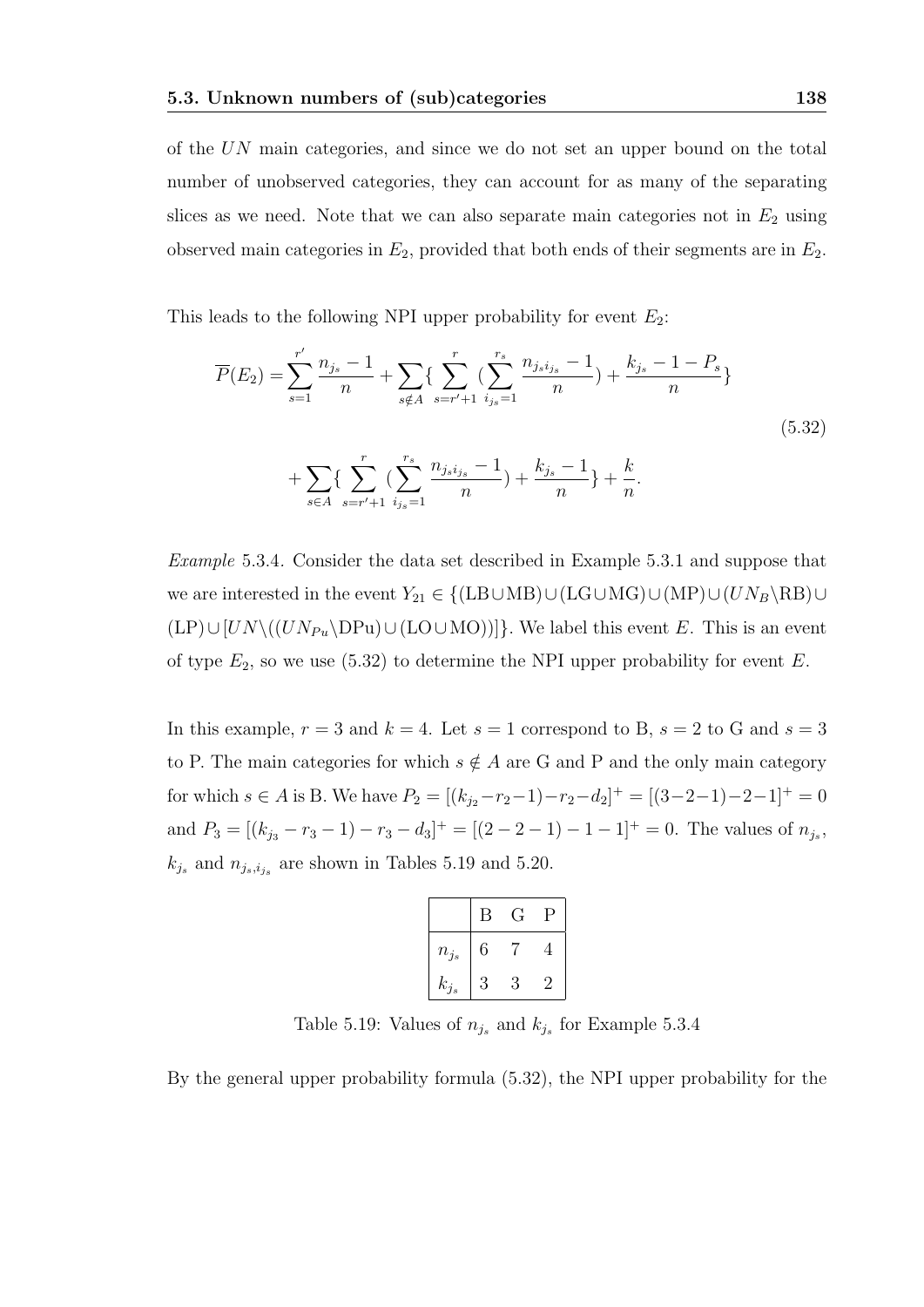|                   | LB |  | MB LG MG |  |
|-------------------|----|--|----------|--|
| $n_{j_s,i_{j_s}}$ |    |  |          |  |

Table 5.20: Values of  $n_{j_s,i_{j_s}}$  for Example 5.3.4



Figure 5.16: Probability wheel for Example 5.3.4

event  $E$  is

$$
\left(\frac{2-1}{20}\right) + \left(\frac{2-1}{20}\right) + \left(\frac{k_{j_2} - 1 - P_2}{20}\right) + \left(\frac{2-1}{20}\right) + \left(\frac{k_{j_3} - P_3 - 1}{20}\right)
$$

$$
+ \left(\frac{2-1}{20}\right) + \left(\frac{1-1}{20}\right) + \frac{k_{j_1} - 1}{20} + \frac{k}{20} = \frac{13}{20}.
$$

Figure 5.16 shows a corresponding configuration of the probability wheel for this upper probability.

It should be noted that the results of this section are closely related to the results of Section 5.1, in which the numbers of main categories and subcategories are known. The inferences in this section are either the same as the inferences in Section 5.1, or have more imprecision. In the case of more imprecision, for any event, the interval given by the NPI lower and upper probabilities derived in Section 5.1 is nested within the interval given by the NPI lower and upper probabilities derived in this section.

The properties of the results presented in this section are not considered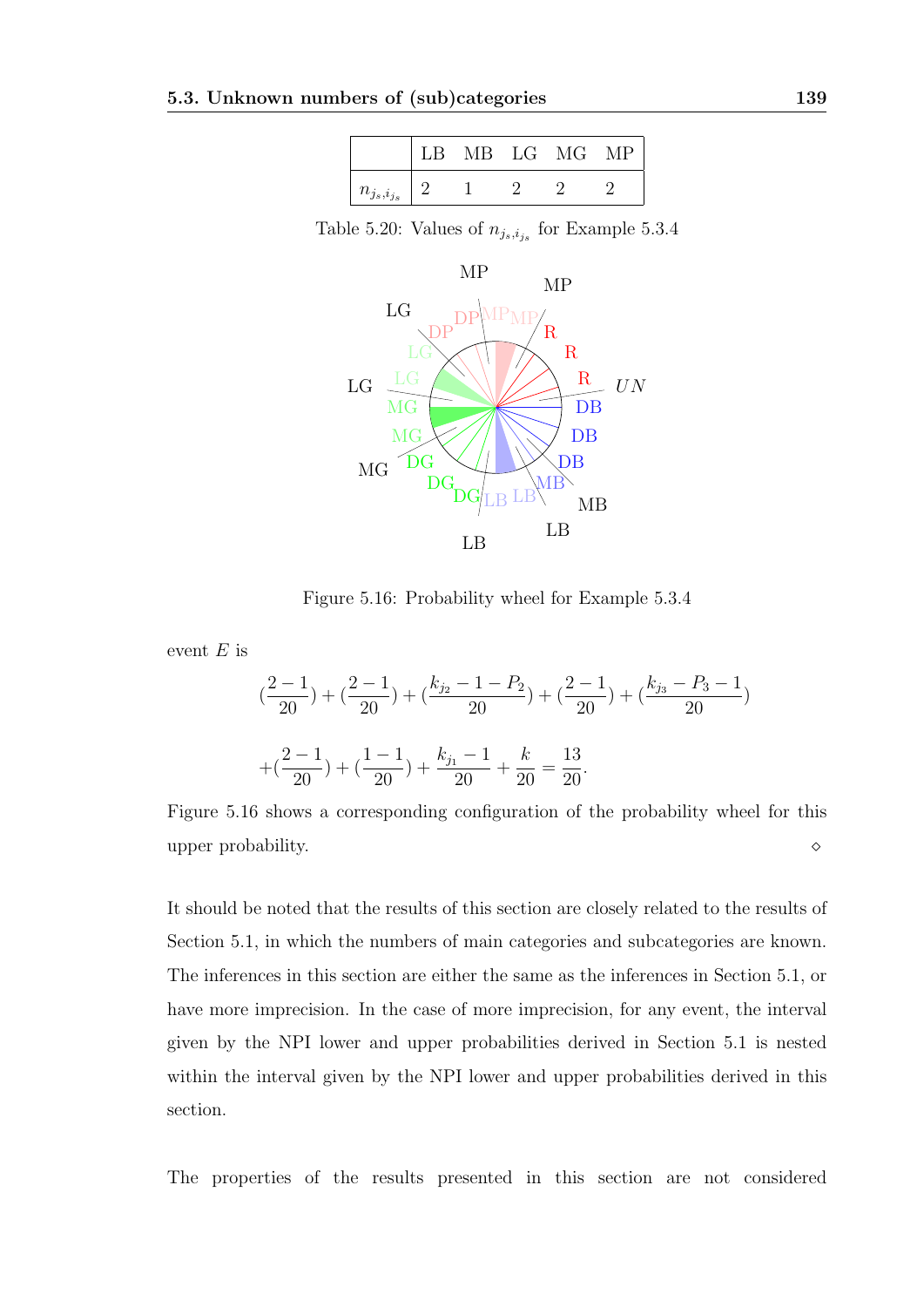here in detail. It is clear, however, that the properties described in Subsections 5.2.1 to 5.2.3 also hold here. The proof of the F-probability property is under development and can be based on the proof given in Subsection 5.2.4 by writing  $UN = \bigcup_{i=1}^{\infty} DN_i$  and then using a large yet finite number of these unobserved  $j=1$ categories. Further study of the case where K and  $K_j$ ,  $j = 1, ..., K$ , are unknown and its possible applications is an interesting topic for future research.

### 5.4 Classification trees with subcategory NPI

In this section we consider a method for building classification trees for subcategory data. In Chapter 4, the A-NPI-M and NPI-M algorithms were presented for finding the maximum entropy distribution consistent with the MNPI model. We now formulate a similar algorithm for approximating the maximum entropy distribution consistent with the Sub-MNPI model. An approximation is considered for the sake of computational simplicity, as is explained below. We restrict to the case where K and  $K_j$ ,  $j = 1, ..., K$ , are known (see Section 5.1).

In Chapter 4, it was proven that for data with main categories only, the NPI lower and upper probabilities for a general event can always be derived from the singleton probabilities  $L_j$  and  $U_j$  (see Theorem 4.1.1). Let  $L_{j,i_j}$  and  $U_{j,i_j}$  denote the NPI lower and upper probabilities for the event that the next observation is in subcategory  $s_{j,i_j}$ . Then the equivalent statement to Theorem 4.1.1 for the Sub-MNPI model would be that  $P(E)$  is given by the expression

$$
\max\{\sum_{j\in J} L_j + \sum_{j\in J^*} \sum_{i_j\in I_j} L_{j,i,j}, 1 - \sum_{j\in F} U_j - \sum_{j\in J^*} \sum_{i_j\in \overline{I_j}} U_{j,i,j}\}\
$$
(5.33)

and  $\overline{P}(E)$  is given by the expression

$$
\min\{\sum_{j\in J} U_j + \sum_{j\in J^*} \sum_{i_j\in I_j} U_{j,i_j}, 1 - \sum_{j\in F} L_j - \sum_{j\in J^*} \sum_{i_j\in \overline{I_j}} L_{j,i_j}\}\
$$
(5.34)

However, this is not the case. For subcategory data, the NPI lower and upper probabilities for a general event cannot be determined from the singleton probabilities. Because of the need to configure the wheel such that all subcategories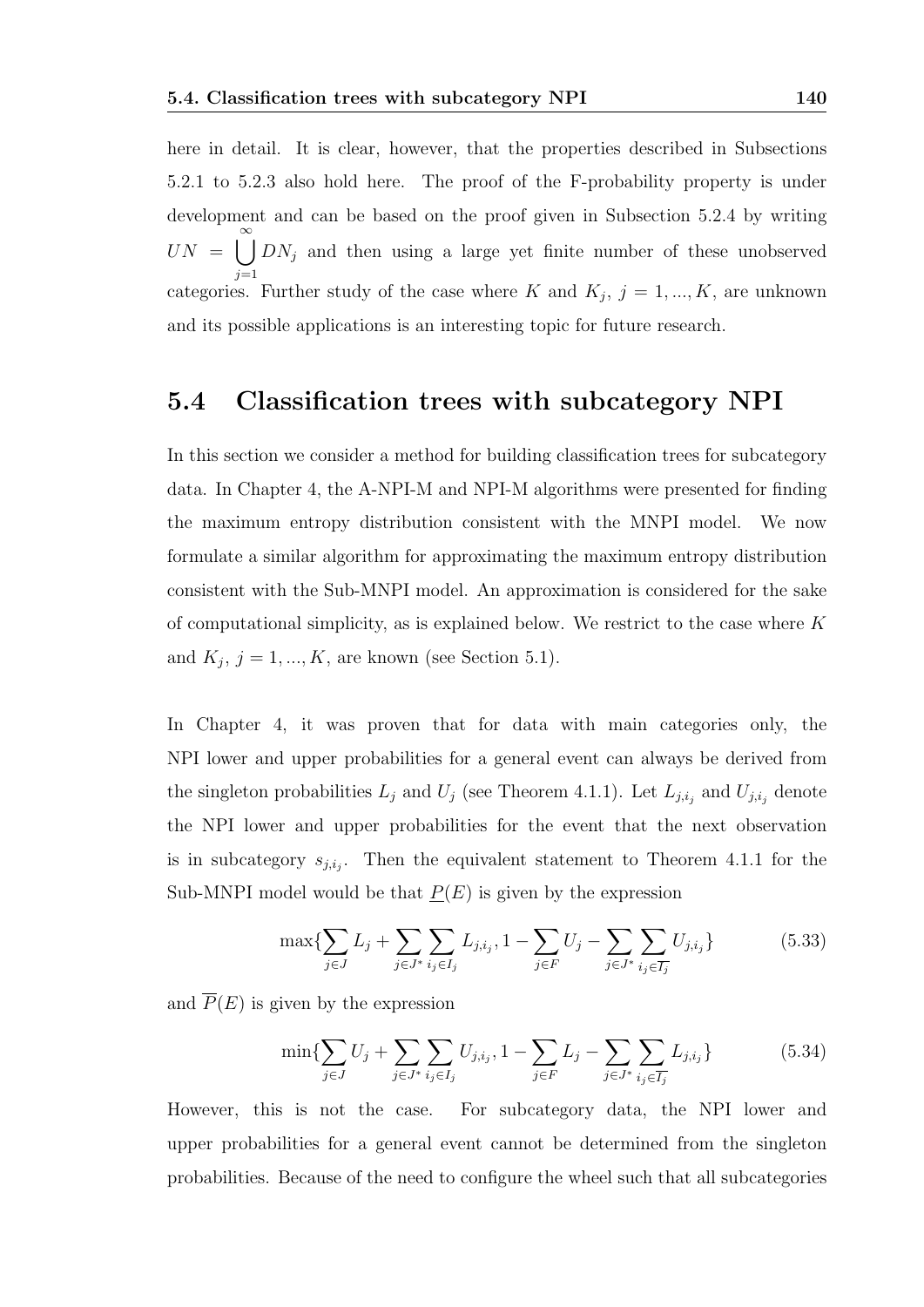within the same main category are grouped together, the set of probability distributions that are consistent with the Sub-MNPI model is more restricted than that of the original MNPI model and the interval probability for event  $E$  is often narrower than the interval given by the expressions (5.33) and (5.34). The interval consisting of the NPI lower probability (5.7) and the NPI upper probability (5.12) is therefore not an F-probability interval in the sense of Weichselberger. This is illustrated in Example 5.4.1.

Example 5.4.1. Consider a multinomial data set with possible main categories blue (B), green (G), red (R), yellow (Y), pink (P) and orange (O). Observations in B are further classified as light blue (LB), medium blue (MB) or dark blue (DB), observations in Y are further classified as light yellow (LY), medium yellow (MY) or dark yellow (DY) and observations in G are further classified as light green (LG), medium green (MG), dark green (DG) or other green (OG). The data set consists of twenty observations altogether, including 1 LB, 1 MB, 2 DB, 1 LG, 1 MG, 1 DG, 1 OG, 1 LY, 1 MY, 1 DY, 2 O, 3 R and 4 P.



Figure 5.17: Probability wheel for Example 5.4.1

Suppose that we are interested in the event  $Y_9 \in \{R, P, LY, DY, DG, LB, DB\}$ . We label this event  $E$ . According to (5.7), the NPI lower probability for the event  $E$  is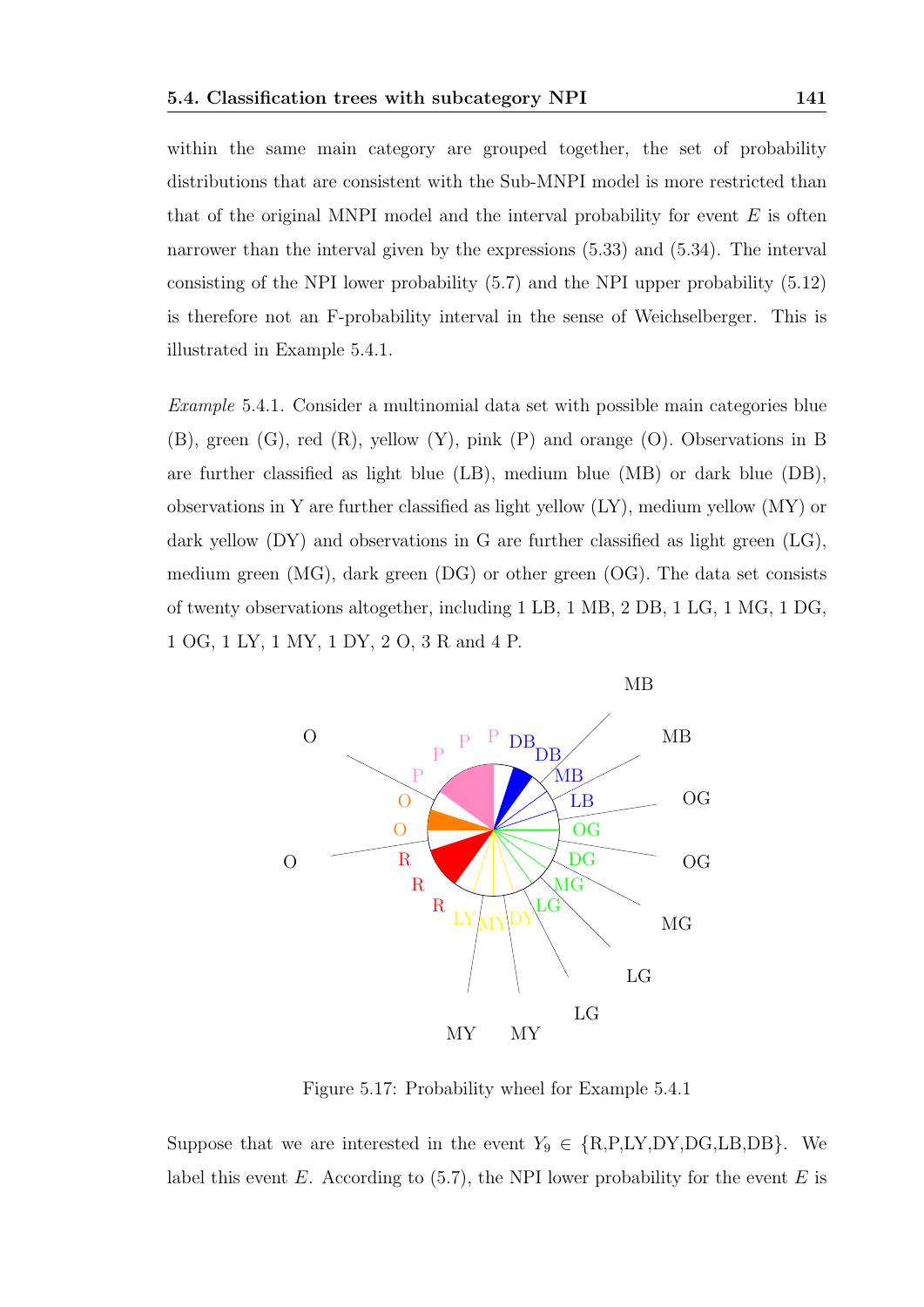equal to  $\frac{8}{20}$ . There is no configuration of the wheel which results in a smaller lower probability. A possible configuration of the wheel which gives the lower probability  $\frac{8}{20}$  is shown in Figure 5.17. However, (5.33) gives

$$
\max\{\sum_{j\in J} L_j + \sum_{j\in J^*} \sum_{i_j\in I_j} L_{j,i_j}, 1 - \sum_{j\in F} U_j - \sum_{j\in J^*} \sum_{i_j\in \overline{I_j}} U_{j,i_j}\} = \max\{\frac{6}{20}, \frac{7}{20}\} = \frac{7}{20}.
$$

This discrepancy is due to the extra restriction on the configuration of the wheel which arises from the fact that we group together all subcategories within the same main category.

We now construct an algorithm which approximates the maximum entropy distribution consistent with the Sub-MNPI model. The process of computing the distribution is carried out in two stages. Initially, we consider observations at main category level only. We apply the NPI-M algorithm described in Section 4.2. This gives a maximum entropy probability  $p_{maxE}(c_j)$  for each main category. We then need to share this probability mass between all subcategories of  $c_j$ . In order to do this in such a way that the resulting distribution would always correspond to a valid configuration of the probability wheel, it would be necessary to specify the exact wheel configuration for the results of the NPI-M algorithm and to then consider each category individually. This is because the main category segments do not have a fixed configuration. A segment may consist of a whole number of slices or may sometimes contain a fraction of a slice. There may be a fraction of a slice at just one end of the segment or at both ends of the segment. This problem is clarified further by Example 5.4.2.

In order to give a computationally straightforward algorithm, we use an approximation at this stage of the process. This approximation is analogous to that of the A-NPI-M algorithm presented in Section 4.1. We share the probability mass  $p_{maxE}(c_j)$  as evenly as possible between the subcategories, in such a way that the probability  $\hat{p}_{j,i_j}$  that is assigned by the algorithm to subcategory  $s_{j,i_j}$  is within the interval  $[L_{j,i_j}, U_{j,i_j}]$ . However, in practice there may not be a configuration of the wheel that corresponds to the resulting distribution  $\hat{p}$ . This is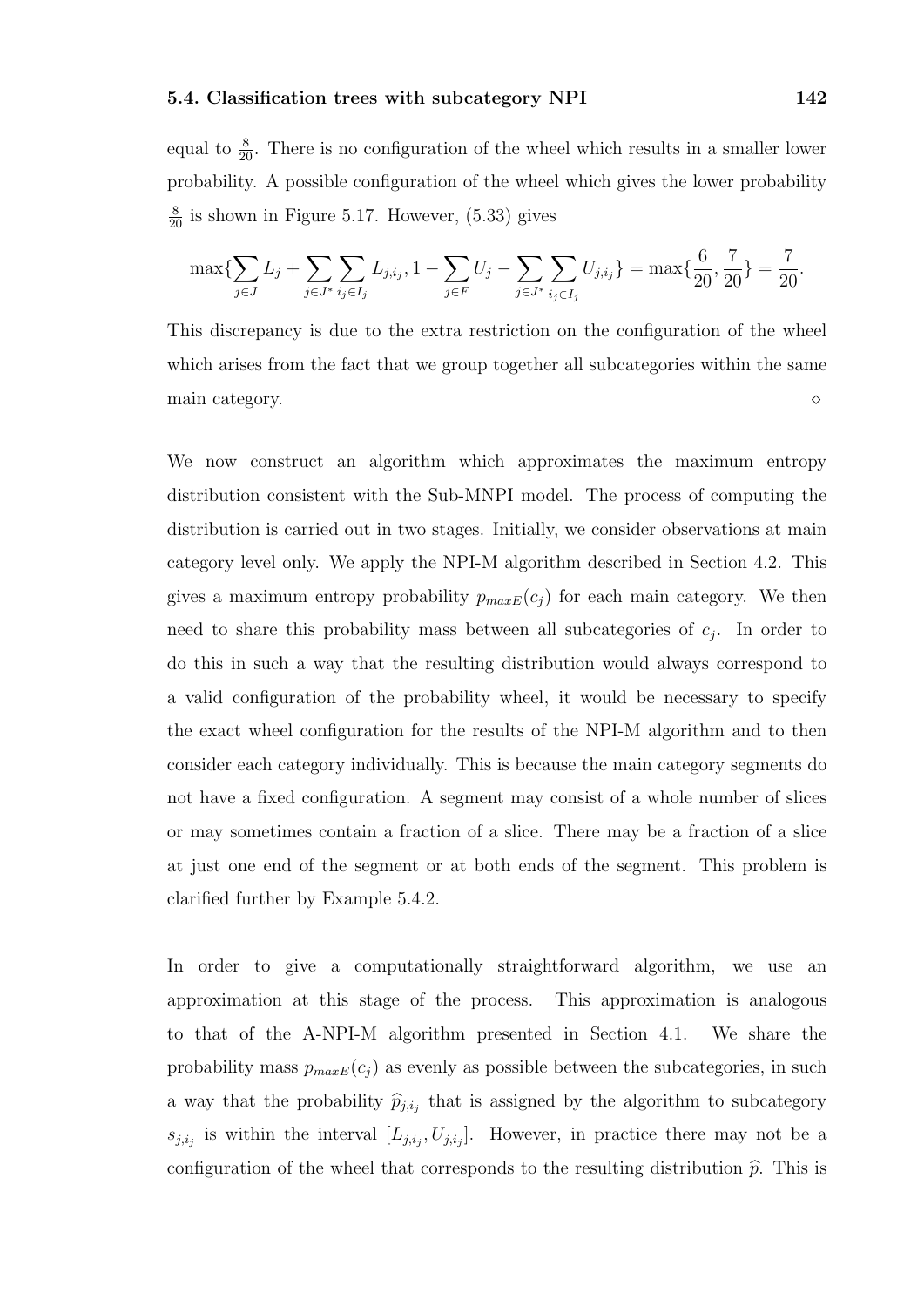illustrated in Example 5.4.2.

Let  $K(i)$  represent the number of subcategories in main category  $c_j$  that have been observed  $i$  times. Suppose that we have already applied the NPI-M algorithm and we have the results  $p_j = p_{maxE}(c_j)$ ,  $j = 1, ..., K$ . This means that for each main category  $c_j$ , we have a segment consisting of  $np_j$  slices. Of these slices,  $n(\sum)$  $K_j$  $i=1$  $L_{j,i_j}$ ) must be assigned to observed subcategories in  $c_j$ . We therefore have probability mass  $p_j - \sum$  $K_j$  $i=1$  $L_{j,i_j}$  that may be assigned to any available subcategory in  $c_j$  and this is termed remaining probability mass. For each  $c_j$ , we share this remaining probability mass between subcategories of  $c_j$ , beginning with subcategories with the fewest observations. This leads to the algorithm shown below. The algorithm is programmed in Weka software for possible use in practical applications, but is written here in pseudo-code.

#### Sub-A-NPI-M

For  $j = 1$  to K and for  $i = 1$  to  $K_j$  $L_{j,i_j} \leftarrow \max\{\frac{n_{j,i_j}-1}{n}$  $\frac{i_j}{n}$ , 0}  $rem \leftarrow p_j - \sum$  $K_j$  $i=1$  $L_{j,i_j}$  $\widehat{p}_{i,i_j} \leftarrow L_{j,i_j}$  $t \leftarrow 0$ : While  $(rem > 0)$  do If  $(\frac{1}{n}(K(t)_j + K(t+1)_j) < rem)$ If  $(n_{j,i_j} = t \text{ or } n_{j,i_j} = t + 1) \hat{p}_{j,i_j} \leftarrow \hat{p}_{j,i_j} + \frac{1}{n}$  $\frac{1}{n}$ ;  $rem \leftarrow rem - \frac{1}{n}$  $\frac{1}{n}$ ; Else

If 
$$
(n_{j,i_j} = t \text{ or } n_{j,i_j} = t+1)
$$
  $\widehat{p}_{j,i_j} \leftarrow \widehat{p}_{j,i_j} + \frac{rem}{K(t)_j + K(t+1)_j};$   
\n
$$
rem \leftarrow 0;
$$

 $t \leftarrow t + 1$ ;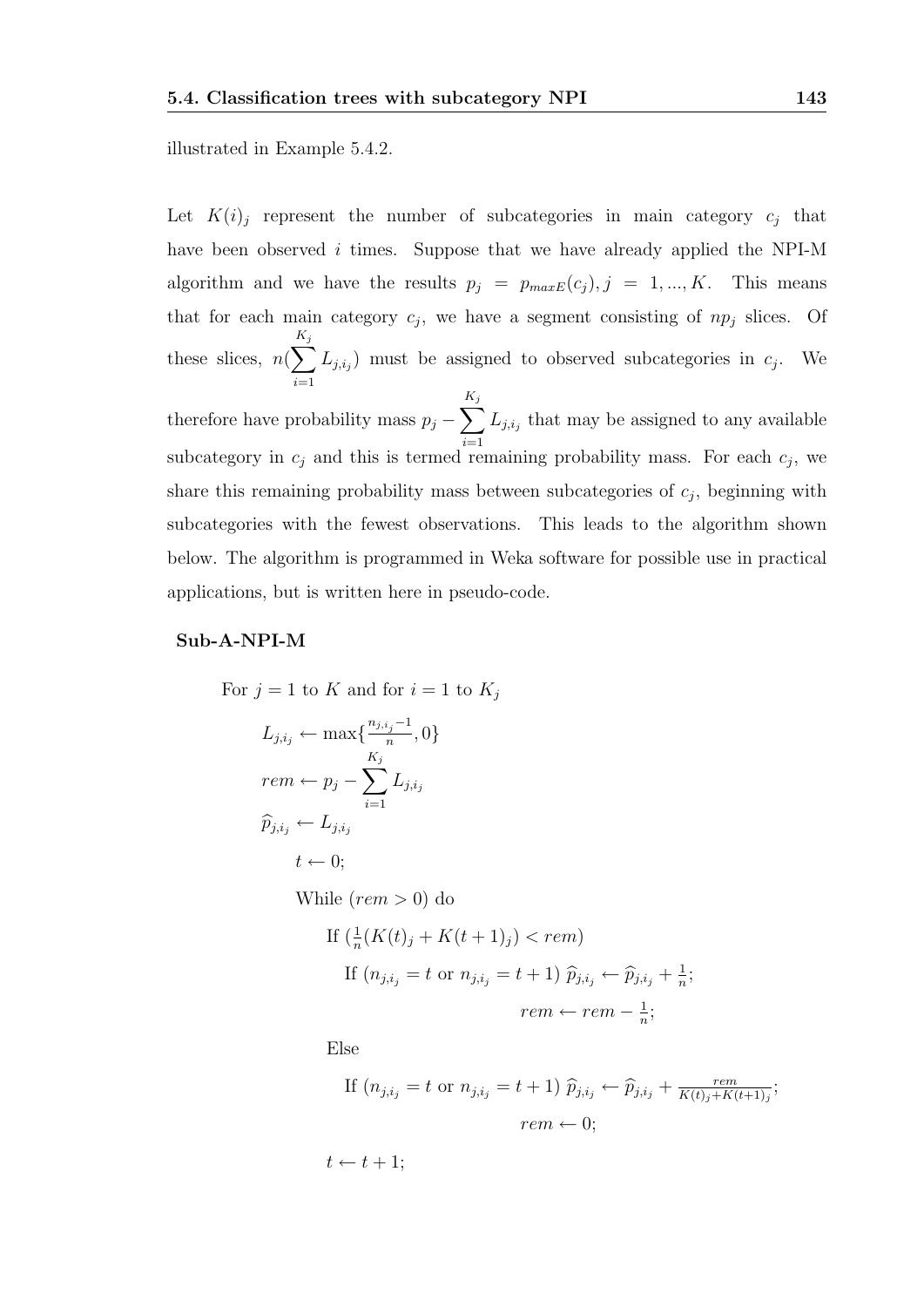The Sub-A-NPI-M algorithm is illustrated in Example 5.4.2.

Example 5.4.2. Consider a multinomial data set with observed main categories blue (B), green (G), red (R) and pink (P) and unobserved main category orange (O). Observations in B are further classified as light blue (LB) or dark blue (DB) and observations in G are further classified as light green (LG) or dark green (DG). The data set consists of twenty observations altogether, including 5 DB, 5 DG, 5 R and 5 P.

First, considering the data at main category level only, we apply the NPI-M algorithm (see Section 4.2). Here  $K(0) < K'$ , so we use the algorithm described in Subsection 4.2.2. The NPI-M algorithm initially assigns the lower probability  $\frac{n_j-1}{n}$ to categories R, B, G and P. So  $p(R) = p(B) = p(G) = p(P) = \frac{4}{20}$ . The algorithm assigns probability  $\frac{1}{20}$  to the unobserved category O.

For  $i = 1, ..., 3, K(i) + K(i + 1) = 0$ . Taking  $i = 4, K(4) + K(5) = 4$  and  $mass = 3$ , therefore  $K(i) + K(i + 1) > mass$  and

$$
W = \min\{mass + 1 + K(4), K(4) + K(5)\} = 4.
$$

This means that the four categories observed five times are assigned the probability

$$
p_{maxE}(c_j) = \frac{4}{20} + \frac{mass}{20(\min\{mass + 1 + K(4), K(4) + K(5)\})} = \frac{4}{20} + \frac{3}{4 \times 20} = \frac{19}{80}.
$$

So the maximum entropy probabilities assigned to the main categories  ${O, R, B, G, P}$ are

$$
\{\frac{1}{20}, \frac{19}{80}, \frac{19}{80}, \frac{19}{80}, \frac{19}{80}\}.
$$
\n(5.35)

A configuration of the wheel corresponding to this distribution is shown in Figure 5.18. The separating slices are shared in such a way that B, R, G and P are each assigned  $\frac{3}{4}$  of a separating slice. We now consider the subcategories. The maximum entropy probabilities for the main categories (5.35) are distributed over the subcategories using the Sub-A-NPI-M algorithm. For main category B we have  $\underline{P}(DB) = \frac{4}{20}$  and  $\underline{P}(LB) = 0$ . For main category G we have  $\underline{P}(DG) = \frac{4}{20}$  and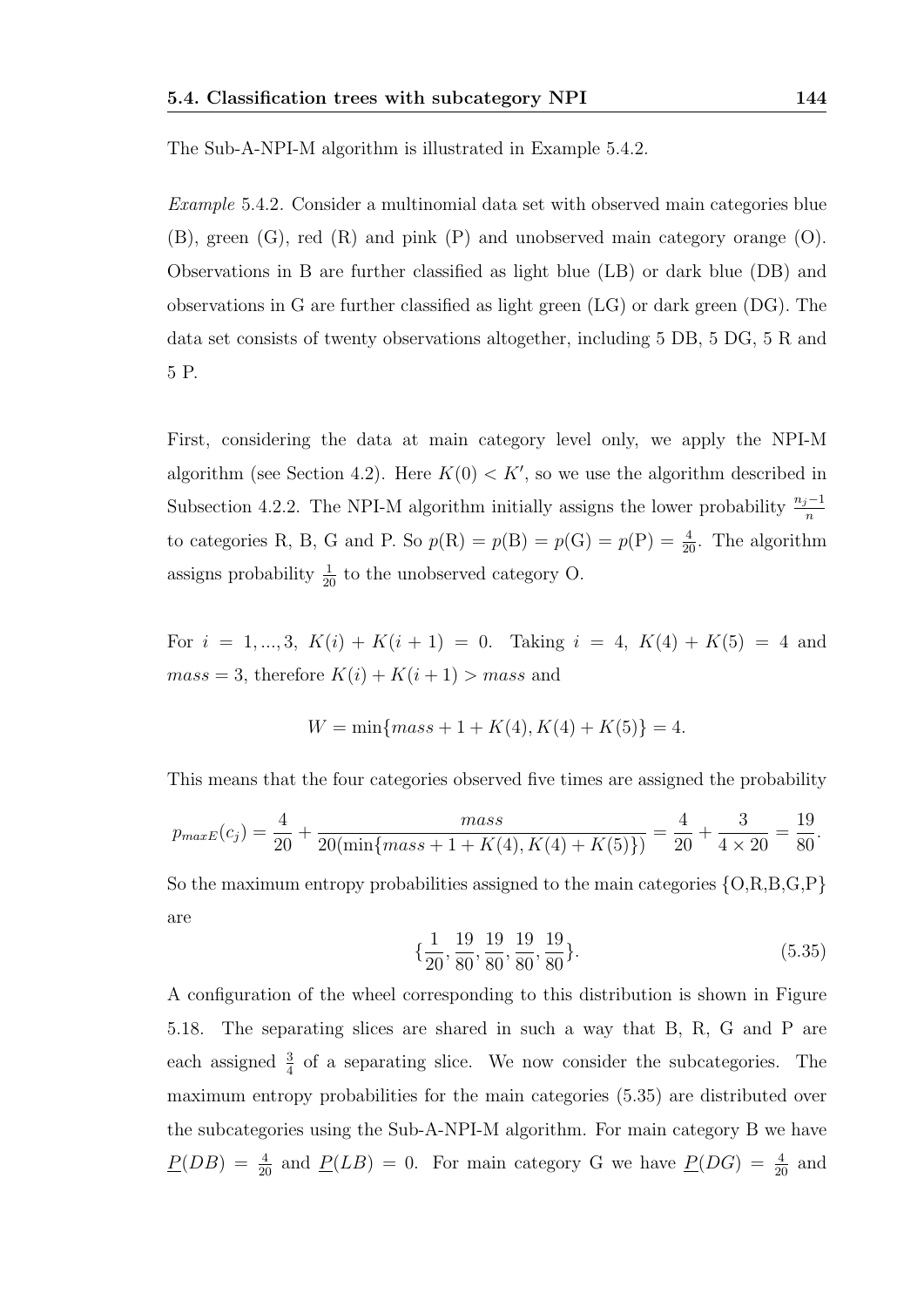

Figure 5.18: Probability wheel for Example 5.4.2

 $P(LG) = 0$ . Applying the Sub-A-NPI-M algorithm, we find that

$$
rem = \frac{19}{80} - \frac{4}{20} = \frac{3}{80}
$$

for both of these main categories. Taking  $t = 0$ ,

$$
\widehat{p}(LB) = 0 + \min\{\frac{rem}{K(t)_j + K(t+1)_j}, \frac{1}{n}\} = 0 + \min\{\frac{3}{80}, \frac{1}{20}\} = \frac{3}{80}
$$

and

$$
\widehat{p}(LG) = 0 + \min\{\frac{rem}{K(t)_j + K(t+1)_j}, \frac{1}{n}\} = 0 + \min\{\frac{3}{80}, \frac{1}{20}\} = \frac{3}{80}.
$$

So the probabilities assigned to the set of subcategories {LB,DB} are

$$
\{\frac{3}{80}, \frac{4}{20}\}
$$

and the probabilities assigned to the set of subcategories {LG,DG} are

$$
\{\frac{3}{80},\frac{4}{20}\}.
$$

In the configuration shown above, this distribution can be achieved for the B subcategories in a way that maintains a valid arrangement of the wheel. This is because the remaining probability mass is all contained in one portion, located at one end of the B segment. However, for the G subcategories there is not a valid arrangement of the wheel that results in this distribution. This is because the remaining probability mass is split up and some is located at either end of the G segment.  $\Diamond$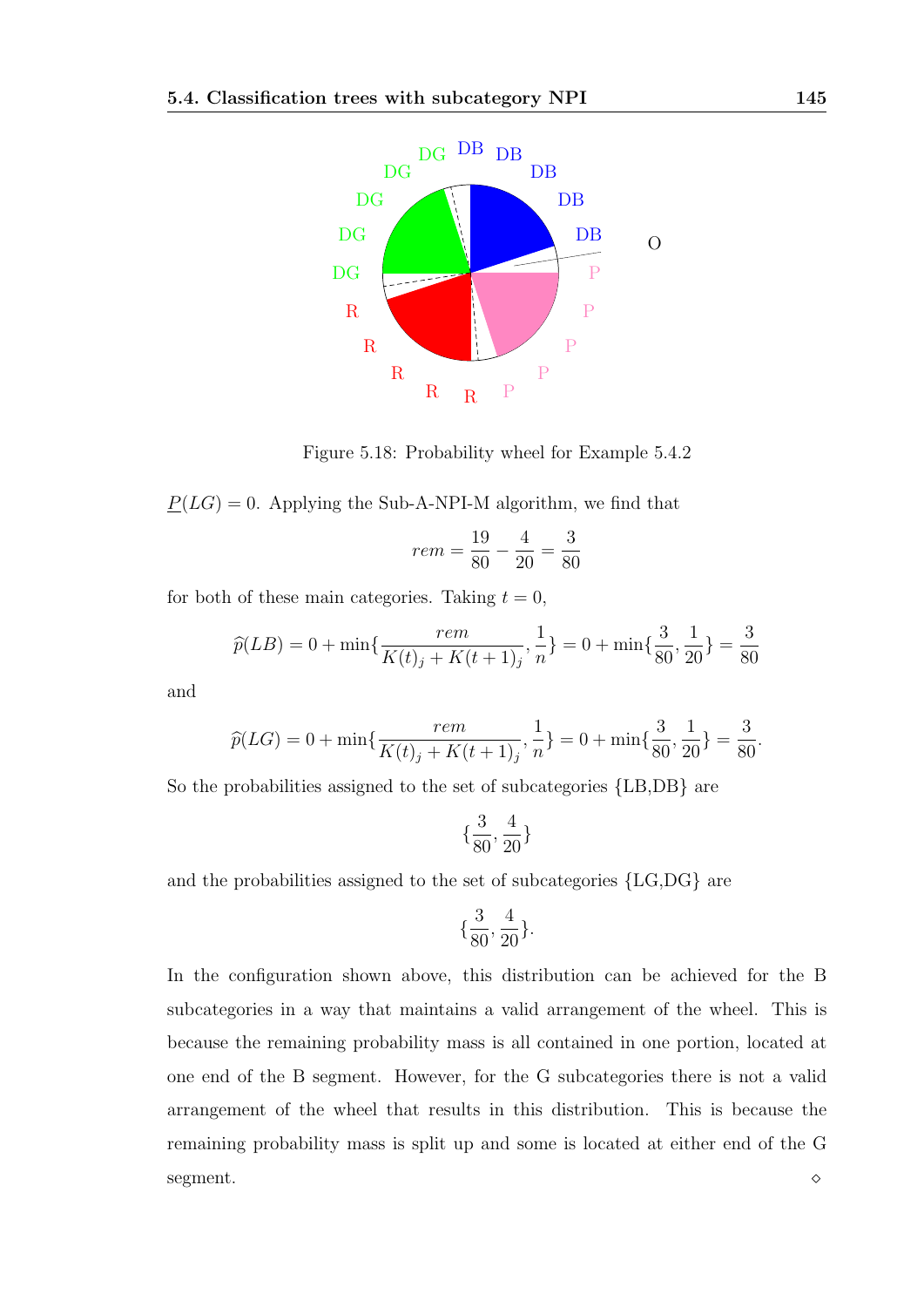The Sub-A-NPI-M algorithm can be implemented for building classification trees in the same way that the A-NPI-M and NPI-M algorithms were used in Chapter 4. We have not yet considered this further, but it is of interest to explore this topic in future research.

#### 5.5 Concluding remarks

In this chapter we presented the Sub-MNPI model for inferences from multinomial data described at subcategory level as well as at main category level. NPI lower and upper probabilities were derived for the general events of interest and some fundamental properties of these inferences were proven. An algorithm was then presented for approximating the maximum entropy distribution consistent with these inferences. Further study of the Sub-MNPI model would be an interesting future research topic and the work presented here could be extended by further study of the properties of the results derived in Section 5.3 where K and  $K_j$ ,  $j = 1, ..., K$ , are unknown. The application to classification could be investigated further and it would be of particular interest to compare classification trees built using the Sub-A-NPI-M algorithm presented in Section 5.4 with classification trees constructed by ignoring the hierarchical relationship between the categories and subcategories and simply using the NPI-M algorithm presented in Section 4.2. Further research to develop an algorithm for the true maximum entropy distribution consistent with the Sub-MNPI model would also be a useful extension of this work. In the future, other applications of NPI for subcategory data could be investigated and the Sub-MNPI model could also be developed further by considering inferences about multiple future observations and by introducing further layers, e.g. subsubcategories, to the hierarchy. Such developments would be of theoretical and practical interest.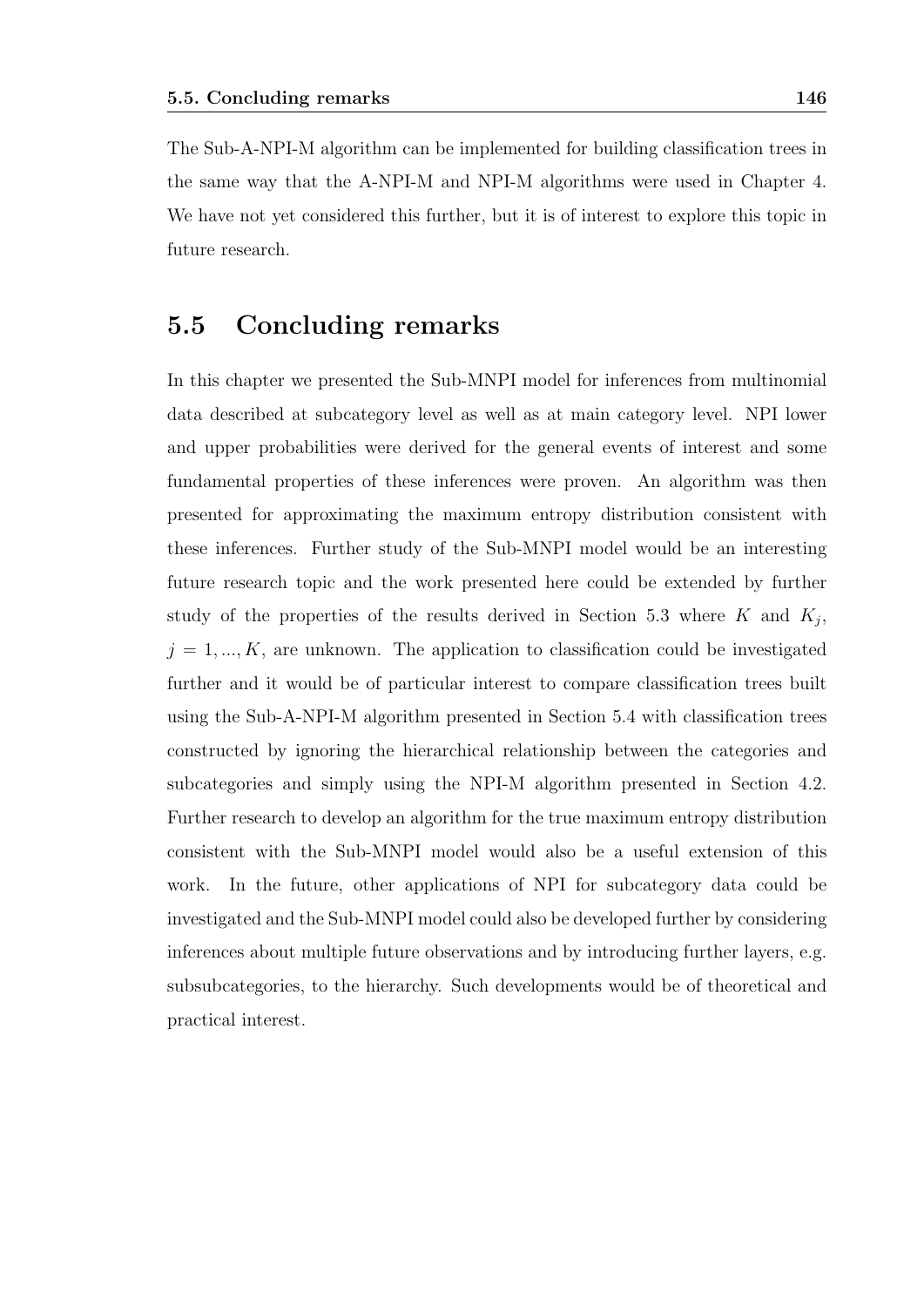## Chapter 6

## Conclusion

In this thesis, several extensions to the theory of NPI for multinomial data were presented, alongside applications of this theory in the areas of selection and classification. The research presented here comprises a substantial contribution to the development of NPI as a useful and versatile inferential framework and as one of the fastest-growing areas within the field of statistical inference using imprecise probability.

In Chapter 3, an extension of the MNPI model was presented which enabled inferences about multiple future observations. These inferences were applied to the problems of category selection and subset selection for multinomial data. The results of this chapter could be extended further still: the derivation of lower and upper probabilities for all events of interest involving multiple future observations is an important subject for future research and would be of use in more complex selection problems as well as in other areas of application.

In Chapter 4, algorithms based on the MNPI model were developed for building classification trees. These were tested on forty data sets and it was shown that NPI-based classifiers performed well compared with other classifiers from the literature. The application of NPI to classification provides a number of opportunities for future research. Further study of NPI-based classification trees could be pursued, including a more in-depth analysis of a larger number of data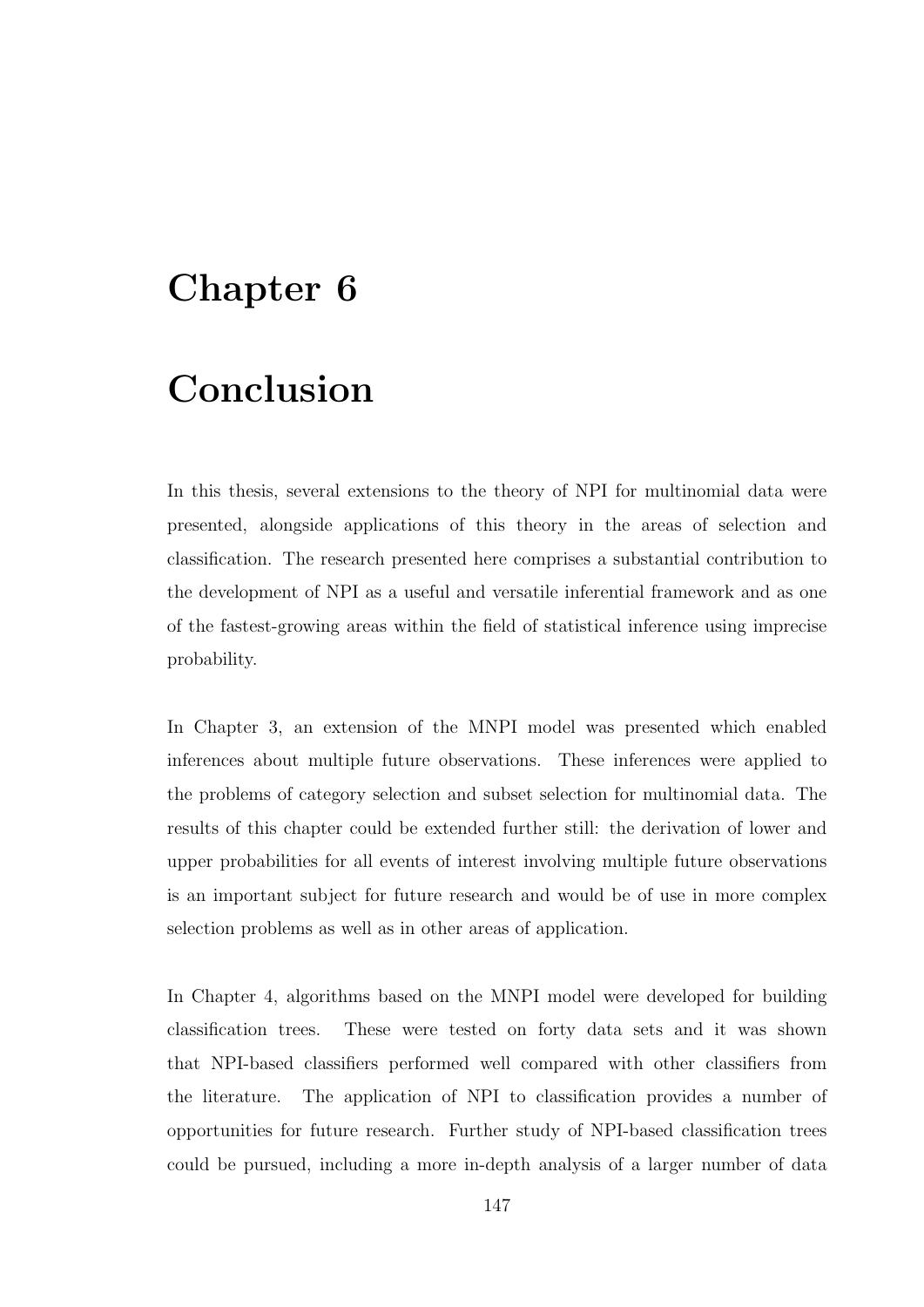sets and a more detailed examination of split variable selection bias. Aside from classification trees, the application of NPI to other types of classification could be considered. It is also important to investigate imprecise classification with NPI, where the classifier output is a set of categories as opposed to a single category.

In Chapter 5, the Sub-MNPI model was presented for inferences about a future observation from a set of multinomial data with subcategories. NPI lower and upper probabilities were derived for all events of interest and some fundamental properties of the model were proven. Also, an algorithm based on the Sub-MNPI model was proposed for building classification trees. The Sub-MNPI model is an important contribution to the theory of NPI and in future it could be extended further to enable inferences about multiple future observations. Applications of the Sub-MNPI model to classification and to other areas could also be investigated further.

The increasing popularity of NPI and other imprecise probability theories has led to widespread interest in applications of NPI to practical problems. The continued investigation of such applications is an important future research topic, but there is a need for further extensions to the MNPI model in order to analyse multinomial data sets in a meaningful way. In addition to the inferences about multiple future observations discussed above, there are a number of issues to consider. It is important to incorporate ordinal data into the NPI methodology, as categories often have a natural ordering to them, and a treatment of ordinal data distinct from categorical data could give interesting results. Also, the idea of subcategory data should be taken further and the introduction of further layers e.g. subsubcategories to form a nested hierarchy should be considered. Techniques for handling missing data should also be assimilated, as missing values are a common occurrence in data sets. These extensions to the MNPI model would be of interest theoretically and may also lead to exciting new applications of NPI in the future.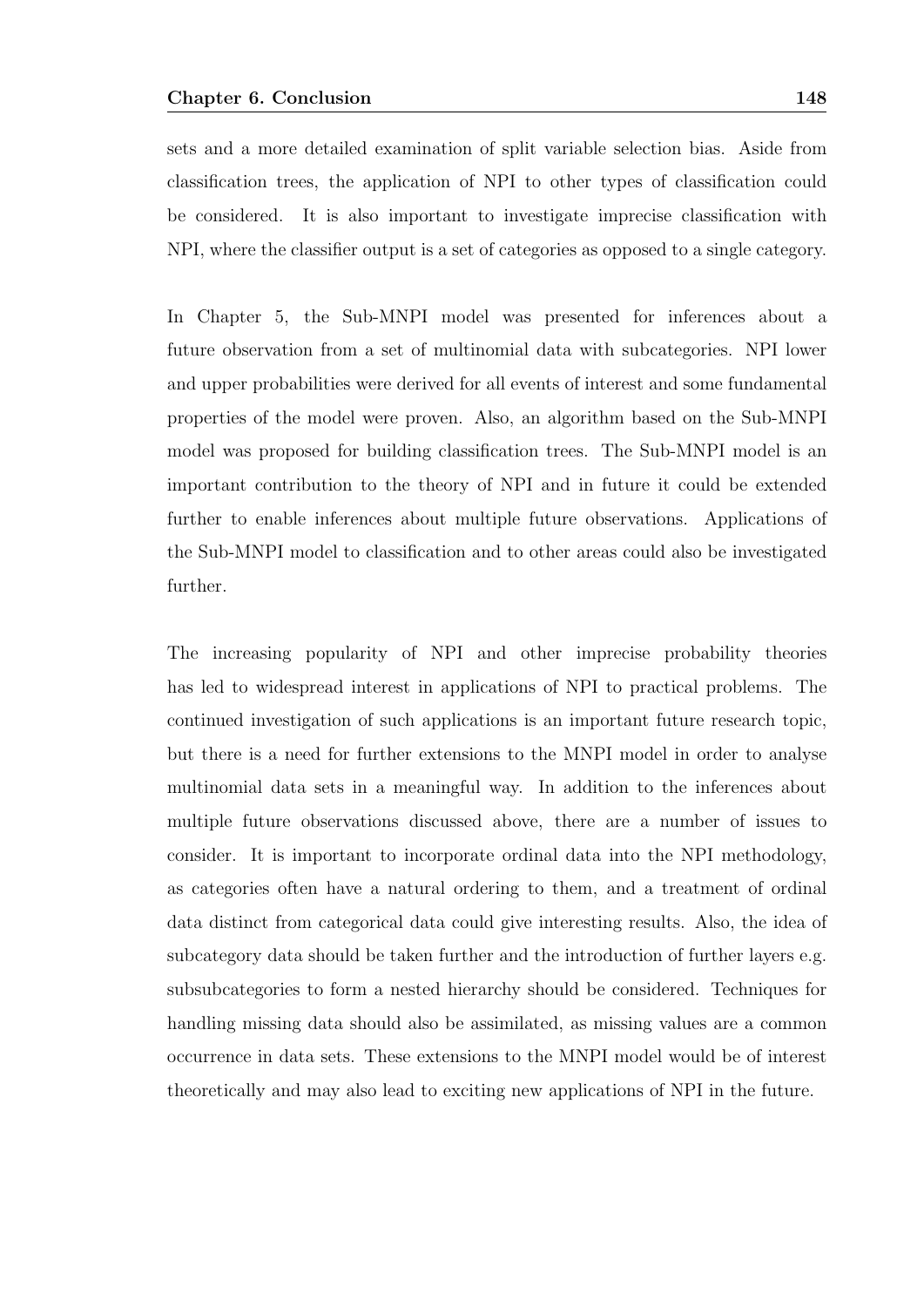# Bibliography

- [1] Abellan, J. and Moral, S. (2003) Building classification trees using the total uncertainty criterion. International Journal of Intelligent Systems, 18, 1215-1225.
- [2] Abellan, J. and Moral, S. (2003) Maximum of entropy for credal sets. International Journal of Uncertainty, Fuzziness and Knowledge-Based Systems, 11, 587-597.
- [3] Abellan, J., Baker, R.M. and Coolen, F.P.A. (2009) Maximising entropy on the nonparametric predictive inference model for multinomial data. Submitted.
- [4] Asuncion, A. and Newman, D.J. (2007) UCI Machine Learning Repository [http://www.ics.uci.edu/mlearn/MLRepository.html]. University of California, Irvine, School of Information and Computer Science.
- [5] Augustin, T. (2005) Generalized basic probability assignments. International Journal of General Systems, 34, 451-463.
- [6] Augustin, T. and Coolen, F.P.A. (2004) Nonparametric predictive inference and interval probability. Journal of Statistical Planning and Inference, 124, 251-272.
- [7] Baker, R.M. and Coolen, F.P.A. (2009) Category selection for multinomial data. Proceedings of the Sixth International Symposium on Imprecise Probability: Theories and Applications, 21-30.
- [8] Baker, R.M. and Coolen, F.P.A. (2009) Nonparametric predictive category selection for multinomial data. Submitted.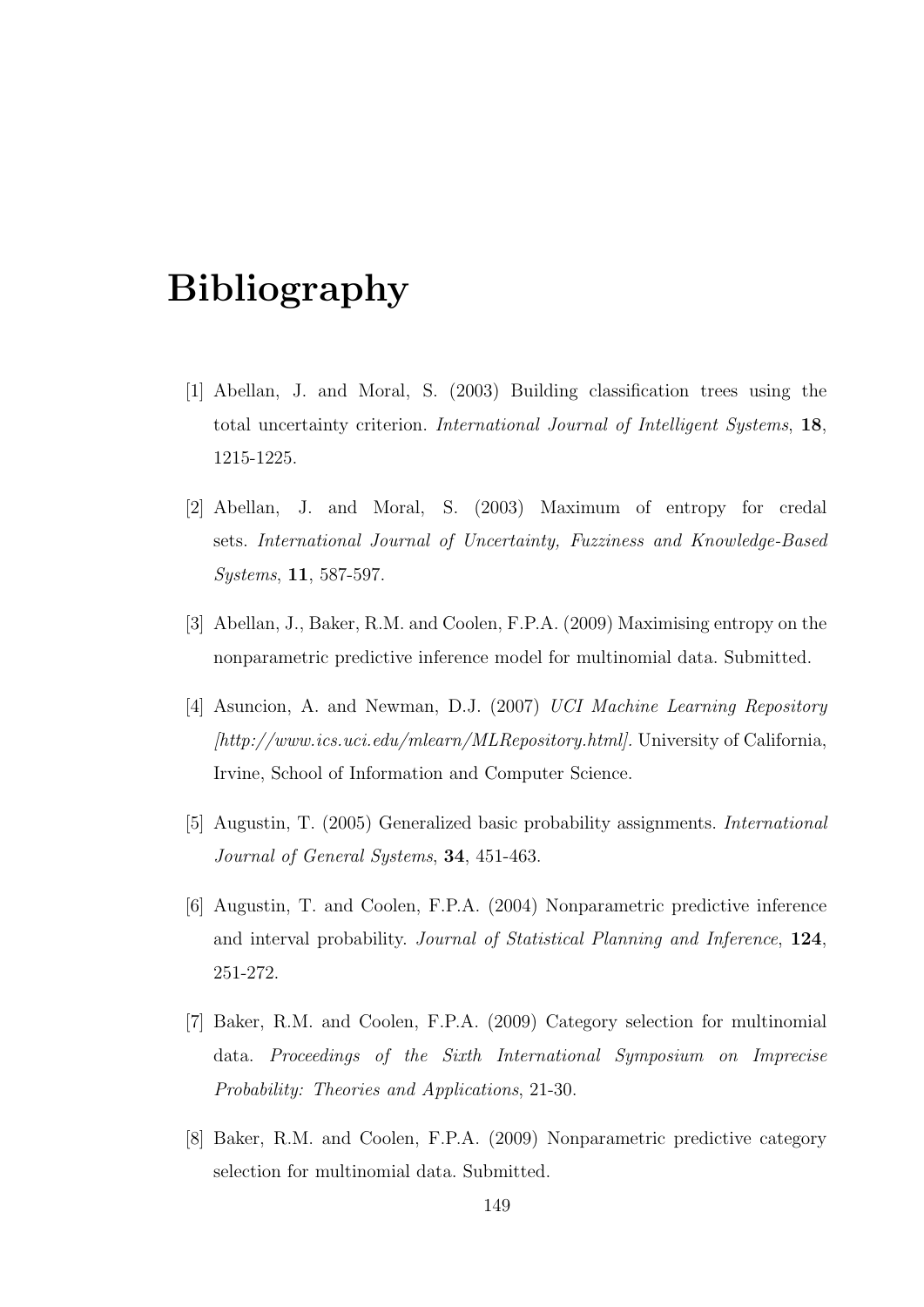- [9] Bechhofer, R.E. (1954) A single-sample multiple decision procedure for ranking means of normal populations with known variances. Annals of Mathematical Statistics, 25, 16-39.
- [10] Bechhofer, R.E., Santner, T.J. and Goldsman, D.M. (1995) Design and Analysis of Experiments for Statistical Selection, Screening and Multiple Comparisons. Wiley.
- [11] Bernard, J.M. (2009) Special issue on the Imprecise Dirichlet Model. International Journal of Approximate Reasoning, 50, 201-268.
- [12] Boole, G. (1854) An Investigation of the Laws of Thought on which are founded the Mathematical Theories of Logic and Probabilities. Walton and Maberley, London.
- [13] Coolen, F.P.A. (1998) Low structure imprecise predictive inference for Bayes' problem. Statistics and Probability Letters, 36, 349-357.
- [14] Coolen, F.P.A. and Augustin, T. (2005) Learning from multinomial data: a nonparametric predictive alternative to the Imprecise Dirichlet Model. Proceedings of the Fourth International Symposium on Imprecise Probability: Theories and Applications, 125-134.
- [15] Coolen, F.P.A. (2006) On nonparametric predictive inference and objective Bayesianism. Journal of Logic, Language and Information, 15, 21-47.
- [16] Coolen, F.P.A. (2010) International Encyclopaedia of Statistical Sciences (Nonparametric Predictive Inference chapter). Springer.
- [17] Coolen, F.P.A. and Augustin, T. (2009) A nonparametric predictive alternative to the Imprecise Dirichlet Model: the case of a known number of categories. International Journal of Approximate Reasoning, 50, 217-230.
- [18] Coolen, F.P.A. and Augustin, T. Nonparametric predictive inference for multinomial data. In preparation.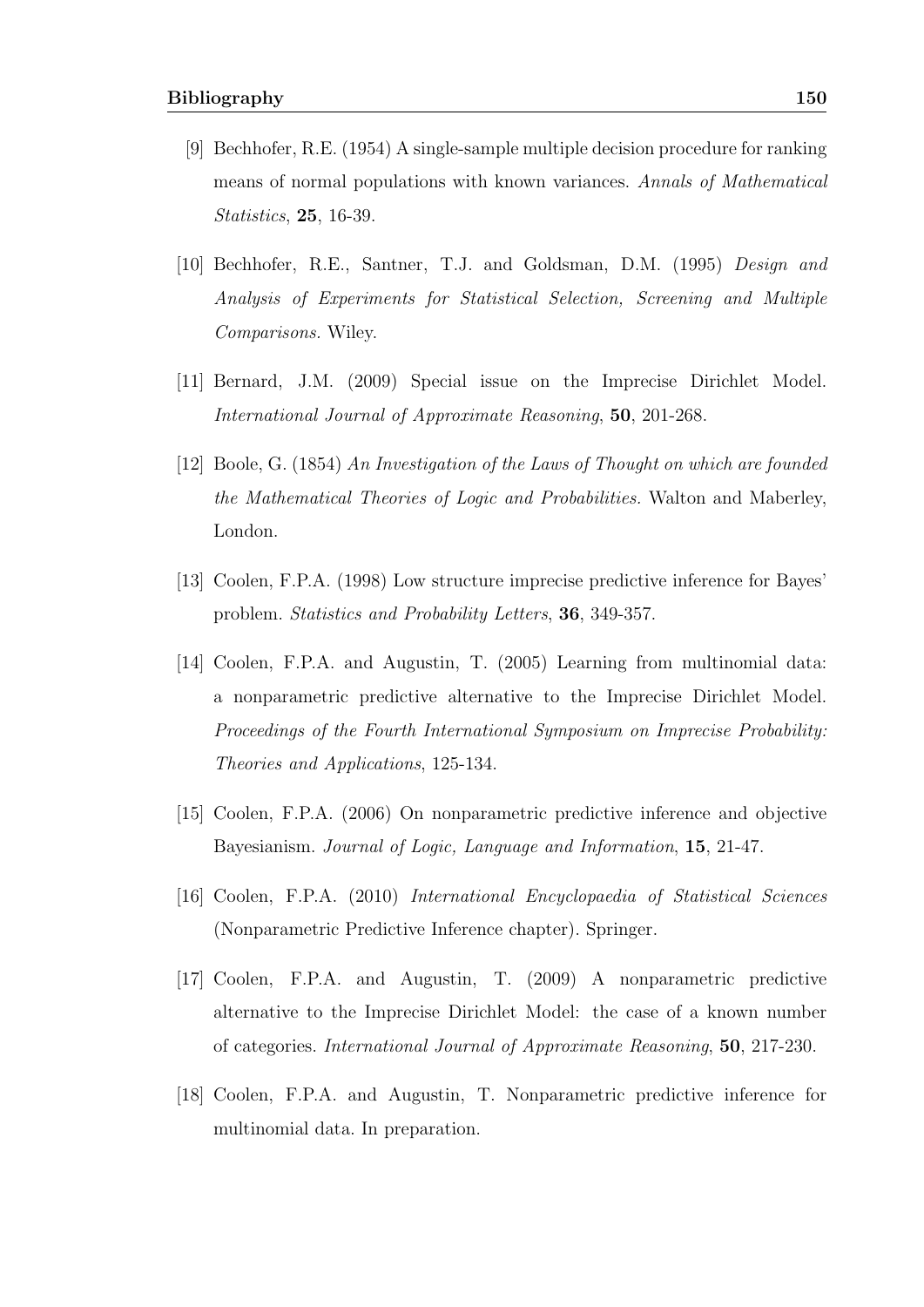- [19] Coolen, F.P.A. and Coolen-Schrijner, P. (2006) Nonparametric predictive subset selection for proportions. Statistics and Probability Letters, 76, 1675-1684.
- [20] Coolen, F.P.A. and Coolen-Schrijner, P. (2007) Nonparametric predictive comparison of proportions. Journal of Statistical Planning and Inference, 137, 23-33.
- [21] Coolen, F.P.A. and van der Laan, P. (2001) Imprecise predictive selection based on low structure assumptions. Journal of Statistical Planning and Inference, 98, 259-277.
- [22] Coolen, F.P.A. and Yan, K.J. (2004) Nonparametric predictive inference with right-censored data. Journal of Statistical Planning and Inference, 126, 25-54.
- [23] De Finetti, B. (1974) Theory of Probability. Wiley, London.
- [24] De Campos, L.M., Huete, J.F. and Moral, S. (1994) Probability intervals: a tool for uncertain reasoning. International Journal of Uncertainty, Fuzziness and Knowledge-Based Systems, 2, 167-196.
- [25] Duda, R.O. and Hart, P.E. (1973) Pattern Classification and Scene Analysis. Wiley, New York.
- [26] Gupta, S.S. (1965) On some multiple decision (selection and ranking) rules. Technometrics, 7, 225-245.
- [27] Hall, M., Frank, E., Holmes, G., Pfahringer, B., Reutermann, B. and Witten, I.H. (2009) The Weka data mining software: an update. SIGKDD Explorations, 11, 10-18.
- [28] Hampel, F. (2009) Nonadditive probabilities in statistics. Journal of Statistical Theory and Practice, 3, 11-23.
- [29] Hill, B.M. (1968) Posterior distribution of percentiles: Bayes' theorem for sampling from a population. Journal of the American Statistical Association, 63, 677-691.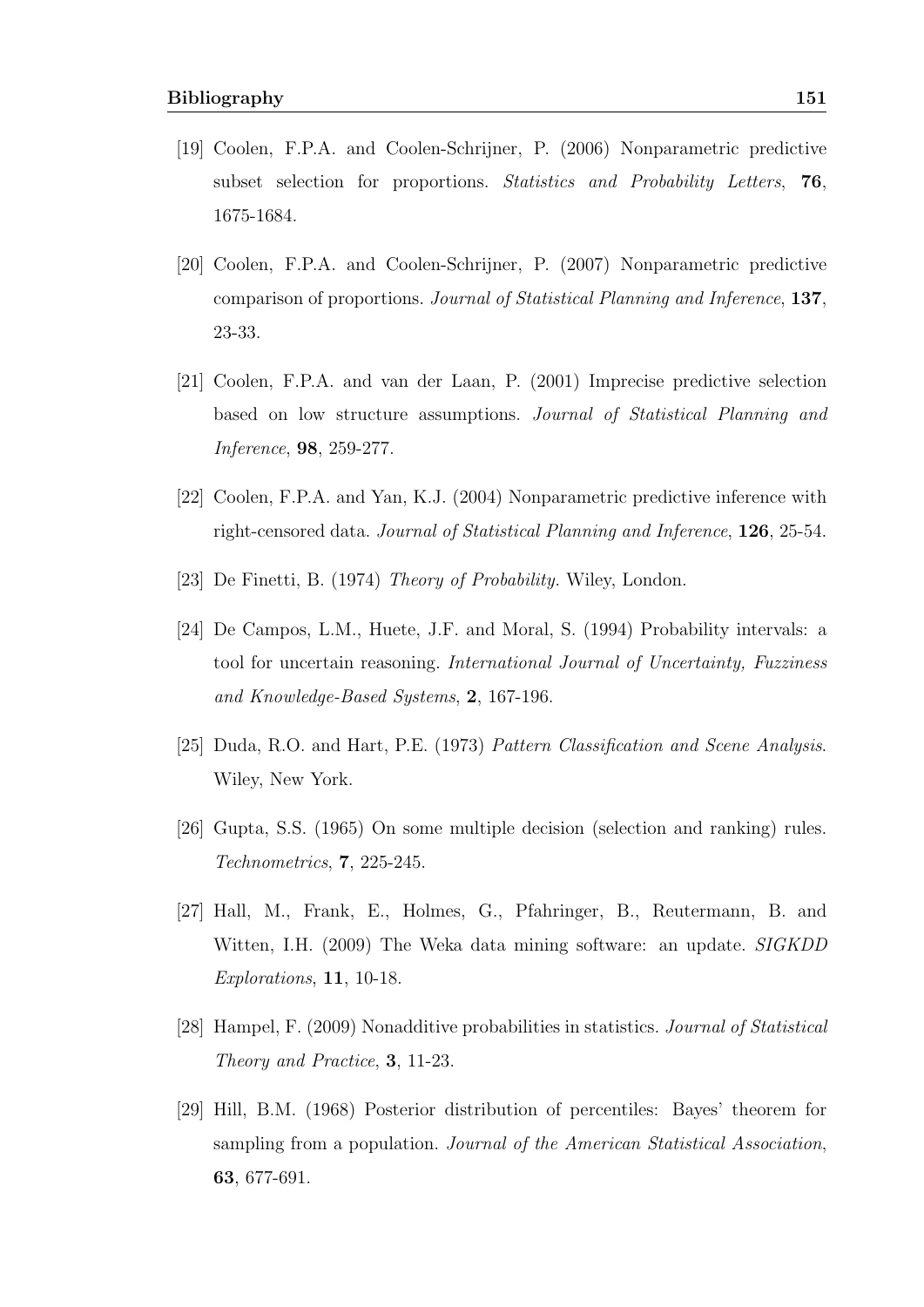- [30] Kohavi, R. (1995) A study of cross-validation and bootstrap for accuracy estimation and model selection. Proceedings of the Fourteenth International Joint Conference on Artificial Intelligence, 2, 1137-1143.
- [31] Levi, I. (1980) The Enterprise of Knowledge: An Essay on Knowledge, Credal Probability and Chance. MIT Press.
- [32] Maturi, T., Coolen-Schrijner, P. and Coolen, F.P.A. (2009) Nonparametric predictive selection with early experiment termination. Submitted.
- [33] Miller, G. (1955) Note on the bias of information estimates. Information Theory in Psychology, 95-100.
- [34] Quinlan, J.R. (1986) Induction of decision trees. Machine Learning, 1 81-106.
- [35] Quinlan, J.R. (1993) Programs for Machine Learning. Morgan Kaufmann.
- [36] Rice, J.A. (1995) Mathematical Statistics and Data Analysis. Wadsworth, California.
- [37] Shafer, G. (1976) A Mathematical Theory of Evidence. Princeton University Press.
- [38] Shannon, C.E. (1948) A mathematical theory of communication. The Bell System Technical Journal, 27, 379-423.
- [39] Strobl, C. (2005) Variable selection in classification trees based on imprecise probabilities. Proceedings of the Fourth International Symposium on Imprecise Probability: Theories and Applications.
- [40] Walley, P. (1991) Statistical Reasoning With Imprecise Probabilities. Chapman and Hall.
- [41] Walley, P. (1996) Inferences from multinomial data: learning about a bag of marbles. Journal of the Royal Statistical Society B, 58, 3-57.
- [42] Wasserman, L. and Kadane, J.B. (1996) Bayesian Analysis in Statistics and Econometrics. Wiley, New York.